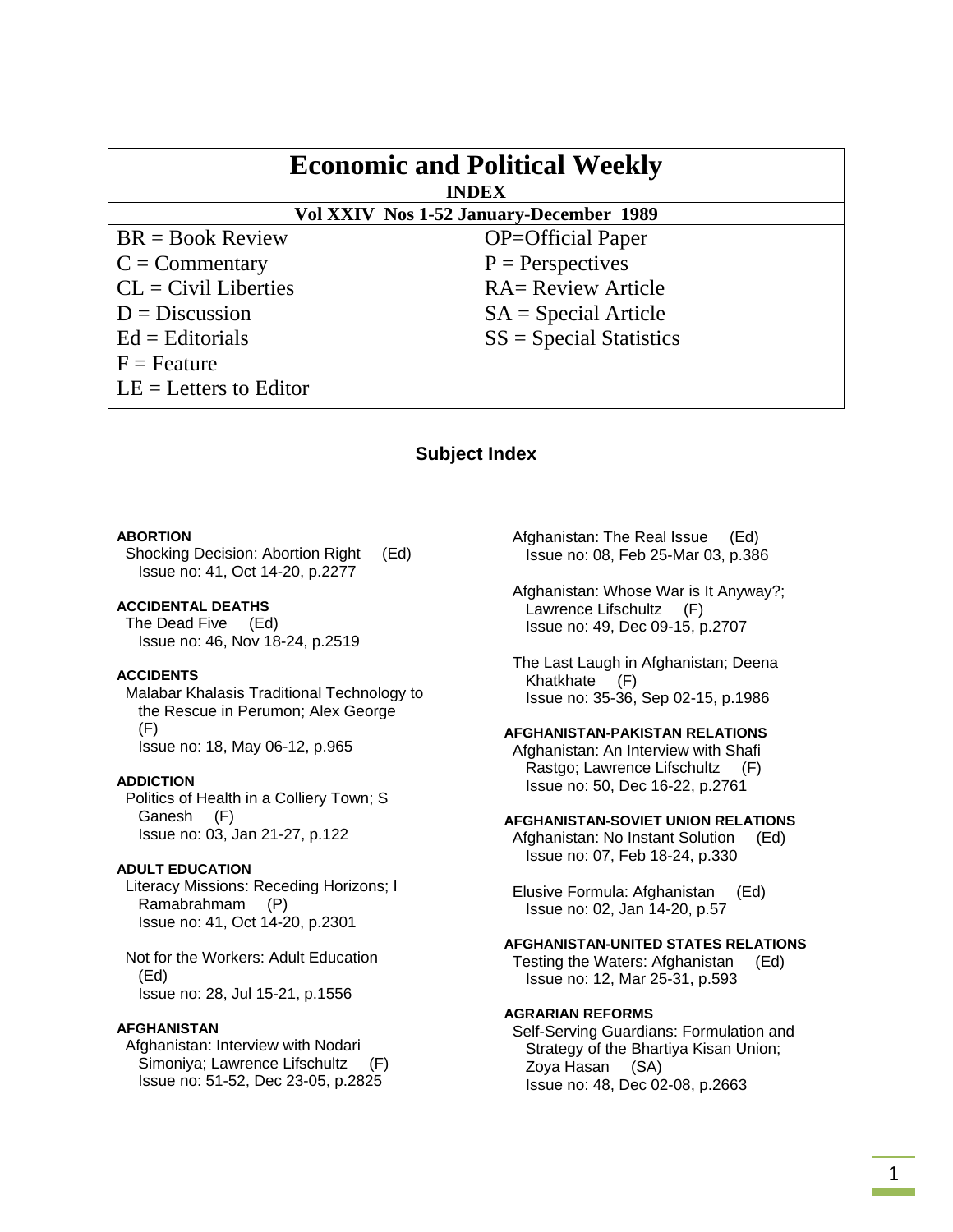### **AGRARIAN RELATIONS**

 The 'Other' Peasant Rally (F) Issue no: 48, Dec 02-08, p.2545

 Canal Irrigation and Agrarian Transformation: The Case of Kesala; Pieter Gorter (RA) Issue no: 39, Sep 30-Oct 06, p.A94

 Changing Land Relations in Punjab and Implications for Land Reforms; Sucha Singh Gill (RA) Issue no: 25, Jun 24-30, p.A79

 Dynamics of Rural Power; Harbans Mukhia (BR) Issue no: 24, Jun 17-23, p.1338

- Guns for the Goons: Andhra Pradesh (Ed) Issue no: 17, Apr 29-May 05, p.897
- High-Low Dialectic: Peasant in Oriya Literature; Biswamoy Pati (SA) Issue no: 14, Apr 08-14, p.747
- Iconoclasm Is Necessary; DN (D) Issue no: 33, Aug 19-25, p.1921

 Jabbargudem Land Dispute; Gita Rasmaswamy (LE) Issue no: 21, May 27-Jun 02, p.1130

- Land Reforms Legislation in Karnataka: Myth of Success; C B Damle (SA) Issue no: 33, Aug 19-25, p.1896
- Landlords as Extensions of the State; DN (F) Issue no: 04, Jan 28-Feb 03, p.179
- Leftists and the Munagala Kisan Agitation, 1938-39; Amit Kumar Gupta (SA) Issue no: 23, Jun 10-16, p.1295
- Self-Serving Guardians: Formulation and Strategy of the Bhartiya Kisan Union; Zoya Hasan (SA) Issue no: 48, Dec 02-08, p.2663
- Shivaji and Maratha Swarajya; Gail Omvedt (BR) Issue no: 01, Jan 07-13, p.29

 Some Agrarian Questions in the Jharkhand Movement; DN and GK (F) Issue no: 27, Jul 08-14, p.1505

### **AGRICULTURAL CREDIT**  Efficiency?; Ashok Rudra (LE) Issue no: 19, May 13-19, p.1010

 Exploitation and Efficiency; Kaushik Basu (LE) Issue no: 28, Jul 15-21, p.1554

#### **AGRICULTURAL ECONOMICS**

 Fifty Years of Agricultural Economics in India (F) Issue no: 49, Dec 09-15, p.2701

### **AGRICULTURAL GROWTH AND DEVELOPMENT**

 Agricultural Development at State and District Levels; S Mahendra Dev (BR) Issue no: 40, Oct 07-13, p.2245

 Agricultural Growth, Rural Development and Employment Generation; R Thamarajakshi (RA) Issue no: 12, Mar 25-31, p.A5

 Backward Agriculture, Unrewarded Labour and Economic Deprivation: Bihar's Contrast with Punjab; G K Chadha and M R Khurana (SA) Issue no: 47, Nov 25-Dec 01, p.2617

 Common Property Land Resources in Gujarat: Some Findings about Their Size, Status and Use; Sudarshan Iyengar (RA) Issue no: 25, Jun 24-30, p.A67

 A Critique without Prescriptions; B M Bhatia (BR) Issue no: 34, Aug 26-Sep 01, p.1952

- Development Strategy for the Next Phase: Perspectives and Priorities; V M Rao (BR) Issue no: 01, Jan 07-13, p.27
- Dispensing with Food Security?; C H Hanumantha Rao (BR) Issue no: 20, May 20-26, p.1100
- Fifty Years of Agricultural Economics in India (F) Issue no: 49, Dec 09-15, p.2701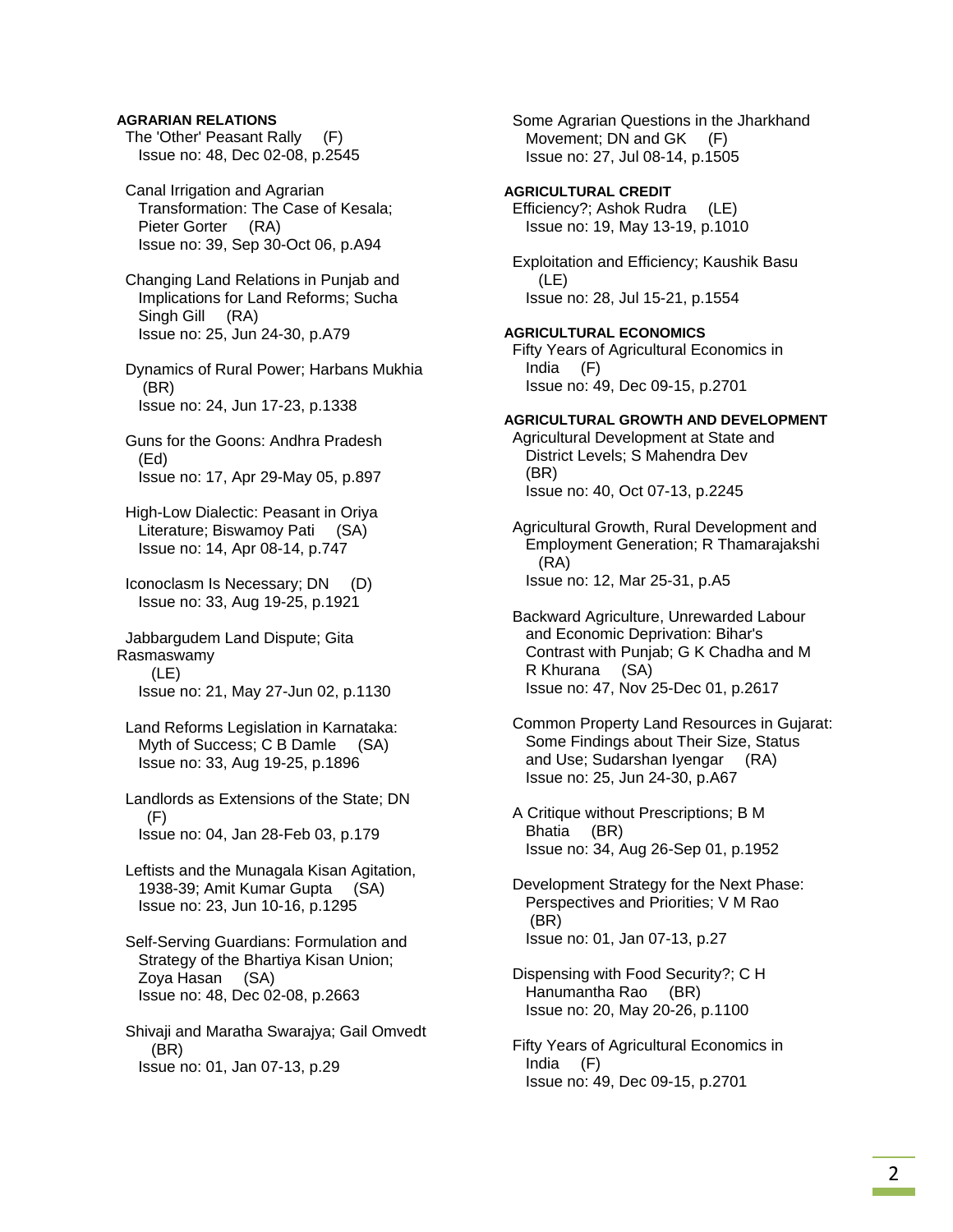### **AGRICULTURAL ECONOMICS**

 From Zero-Sum Games to Armageddon; Abu Abdullah (BR) Issue no: 18, May 06-12, p.972

 Input Subsidies in Indian Agriculture: A Statewise Analysis; Ashok Gulati (RA) Issue no: 25, Jun 24-30, p.A57

 Long-Term Problems Remain; Sushil Khanna  $(F)$ Issue no: 18, May 06-12, p.958

 Political Economy of Agricultural Development in Two Punjabs; Sucha Singh Gill (BR) Issue no: 10, Mar 11-17, p.507

 Poverty, Growth and Rural Labour Markets in India; Kalpana Bardhan (RA) Issue no: 12, Mar 25-31, p.A21

 Rise and Fall of Soviet Agriculture; Frederick F Clairmonte (F) Issue no: 11, Mar 18-24, p.555

 Roots of Uneven Development in India; Hiranmay Dhar (D) Issue no: 09, Mar 04-10, p.480

 Science, Technology and Self-Reliance; Arun Ghosh (F) Issue no: 44-45, Nov 04-17, p.2456

 Spatial Pattern of Agricultural Development in India; G S Bhalla and D S Tyagi (RA) Issue no: 25, Jun 24-30, p.A46

 UP in Wake of 'Green Revolution'; Gail Omvedt (BR) Issue no: 46, Nov 18-24, p.2549

 Women in Agriculture: A Review of the Indian Literature; Nata Duvvury (RA) Issue no: 43, Oct 28-Nov 03, p.WS96

### **AGRICULTURAL LABOUR**

 The 'Other' Peasant Rally (F) Issue no: 48, Dec 02-08, p.2545  Agrarian Structure as a Factor in Rural Poverty: Some Cross-Section Evidence; H S Shergill (RA) Issue no: 12, Mar 25-31, p.A9

 Agricultural Growth, Rural Development and Employment Generation; R Thamarajakshi (RA) Issue no: 12, Mar 25-31, p.A5

 Canal Irrigation and Agrarian Transformation: The Case of Kesala; Pieter Gorter (RA) Issue no: 39, Sep 30-Oct 06, p.A94

 Jabbargudem Land Dispute; Gita Rasmaswamy (LE) Issue no: 21, May 27-Jun 02, p.1130

 Landlords as Extensions of the State; DN (F) Issue no: 04, Jan 28-Feb 03, p.179

 Poverty, Growth and Rural Labour Markets in India; Kalpana Bardhan (RA) Issue no: 12, Mar 25-31, p.A21

 Women in Agriculture: A Review of the Indian Literature; Nata Duvvury (RA) Issue no: 43, Oct 28-Nov 03, p.WS96

#### **AGRICULTURAL LAND**

 Agricultural Stagnation and Irrigation in Kerala; K P Kannan and K Pushpangadan (D) Issue no: 19, May 13-19, p.1067

 Common Property Land Resources in Gujarat: Some Findings about Their Size, Status and Use; Sudarshan Iyengar (RA) Issue no: 25, Jun 24-30, p.A67

 Land Use Planning in Rural Bengal; Biplab Dasgupta (BR) Issue no: 09, Mar 04-10, p.461

 Reverse Tenancy in Punjab Agriculture: Impact of Technological Change; Iqbal Singh (RA) Issue no: 25, Jun 24-30, p.A86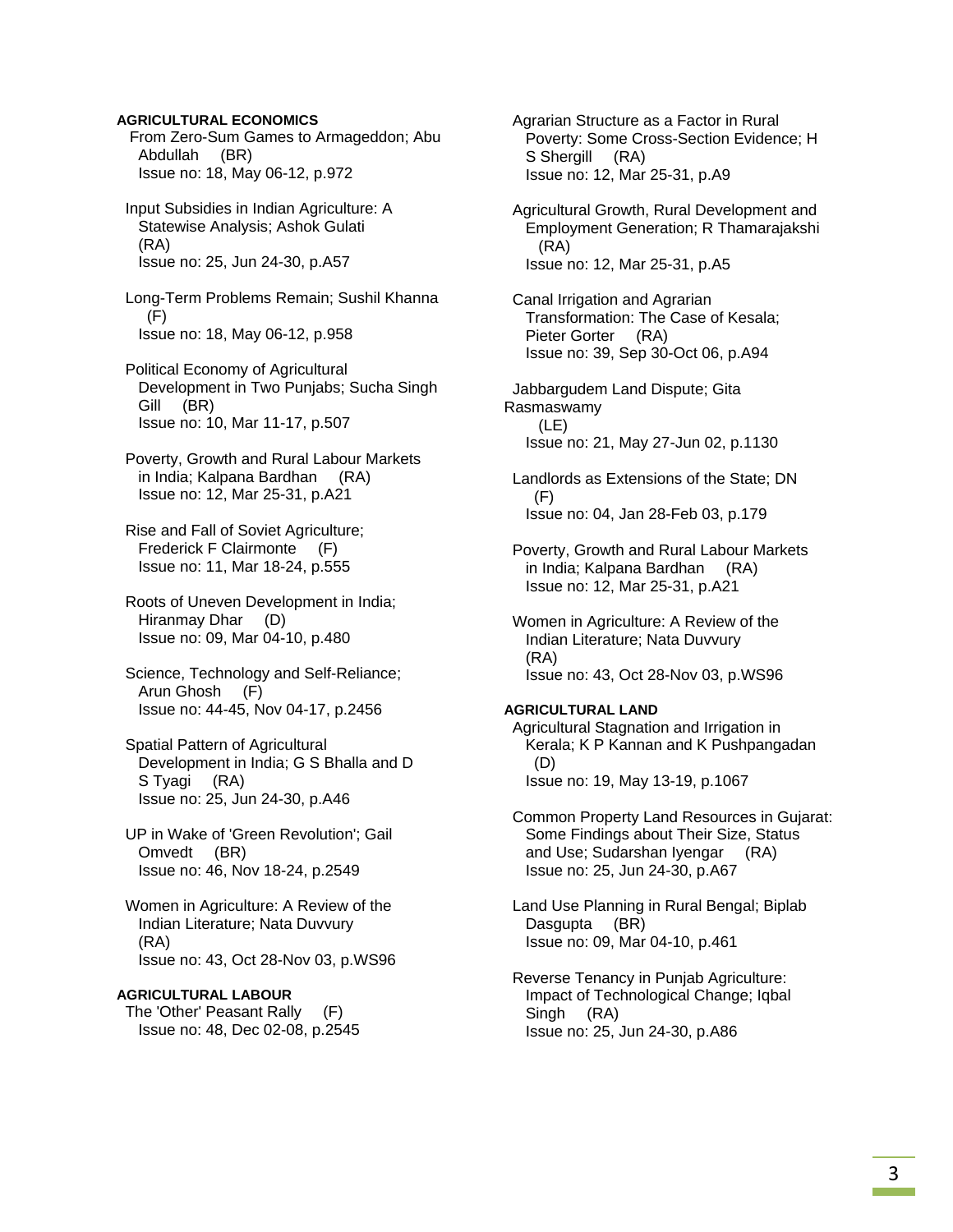### **AGRICULTURAL MACHINERY**

 Traditional Technologies in Indian Agriculture; Shereen Ratnagar (F) Issue no: 42, Oct 21-27, p.2359

### **AGRICULTURAL PLANNING AND POLICY**

 Commons' Policy as Process: The Case of Rajastan, 1955-1985; Rita Brara (SA) Issue no: 40, Oct 07-13, p.2247

 Development Strategy for the Next Phase: Perspectives and Priorities; V M Rao (BR) Issue no: 01, Jan 07-13, p.27

 Planning Process and Development Performance; V V Bhatt (BR) Issue no: 39, Sep 30-Oct 06, p.2195

 Political Economy of Agricultural Development in Two Punjabs; Sucha Singh Gill (BR) Issue no: 10, Mar 11-17, p.507

 Self-Sufficiency in Oilseeds Within Grasp or Elusive Goal?; K N Ninan (RA) Issue no: 39, Sep 30-Oct 06, p.A133

 Structure of Effective Incentives in Indian Agriculture: Some Policy Implications; Ashok Gulati (RA) Issue no: 39, Sep 30-Oct 06, p.A124

#### **AGRICULTURAL PRICES**

 Small is Expensive: Food Prices (Ed) Issue no: 15, Apr 15-21, p.757

### **AGRICULTURAL PRODUCTION**

 Agricultural Development at State and District Levels; S Mahendra Dev (BR) Issue no: 40, Oct 07-13, p.2245

 Agricultural Stagnation and Irrigation in Kerala; K P Kannan and K Pushpangadan (D) Issue no: 19, May 13-19, p.1067

 Changing Land Relations in Punjab and Implications for Land Reforms; Sucha Singh Gill (RA) Issue no: 25, Jun 24-30, p.A79

 Crop Economics and Cropping Pattern Changes; Mruthyunjaya and Praduman Kumar (RA) Issue no: 51-52, Dec 23-05, p.A159

 Economy in a Tail-Spin: New Delhi; BM (F) Issue no: 40, Oct 07-13, p.2235

 Industry-Agriculture Growth Rates: Widening Disparity: An Explanation; B B Bhattacharya and Arup Mitra (SA) Issue no: 34, Aug 26-Sep 01, p.1963

 Input Subsidies in Indian Agriculture: A Statewise Analysis; Ashok Gulati (RA) Issue no: 25, Jun 24-30, p.A57

 Organised Power of Grain Merchants in Dhaka Region of Bangladesh: Comparisons with Indian Cases; Barbara Harriss (RA) Issue no: 12, Mar 25-31, p.A39

 Pattern of Pulses Production: An Analysis of Growth Trends; Swarna Sadasivan (RA) Issue no: 51-52, Dec 23-05, p.A167

 Poverty, Growth and Rural Labour Markets in India; Kalpana Bardhan (RA) Issue no: 12, Mar 25-31, p.A21

 Relations of Production in Pre-Colonial India; Sumita Chatterjee and Ashok Rudra (SA) Issue no: 21, May 27-Jun 02, p.1171

 Rise and Fall of Soviet Agriculture; Frederick F Clairmonte (F) Issue no: 11, Mar 18-24, p.555

 Science, Technology and Self-Reliance; Arun Ghosh (F) Issue no: 44-45, Nov 04-17, p.2456

 Sources of Recent Growth in Rice and Wheat Output; Deepak Ahluwalia (RA) Issue no: 39, Sep 30-Oct 06, p.A137

 Urban-Rural Cap: The Economy (Ed) Issue no: 43, Oct 28-Nov 03, p.2400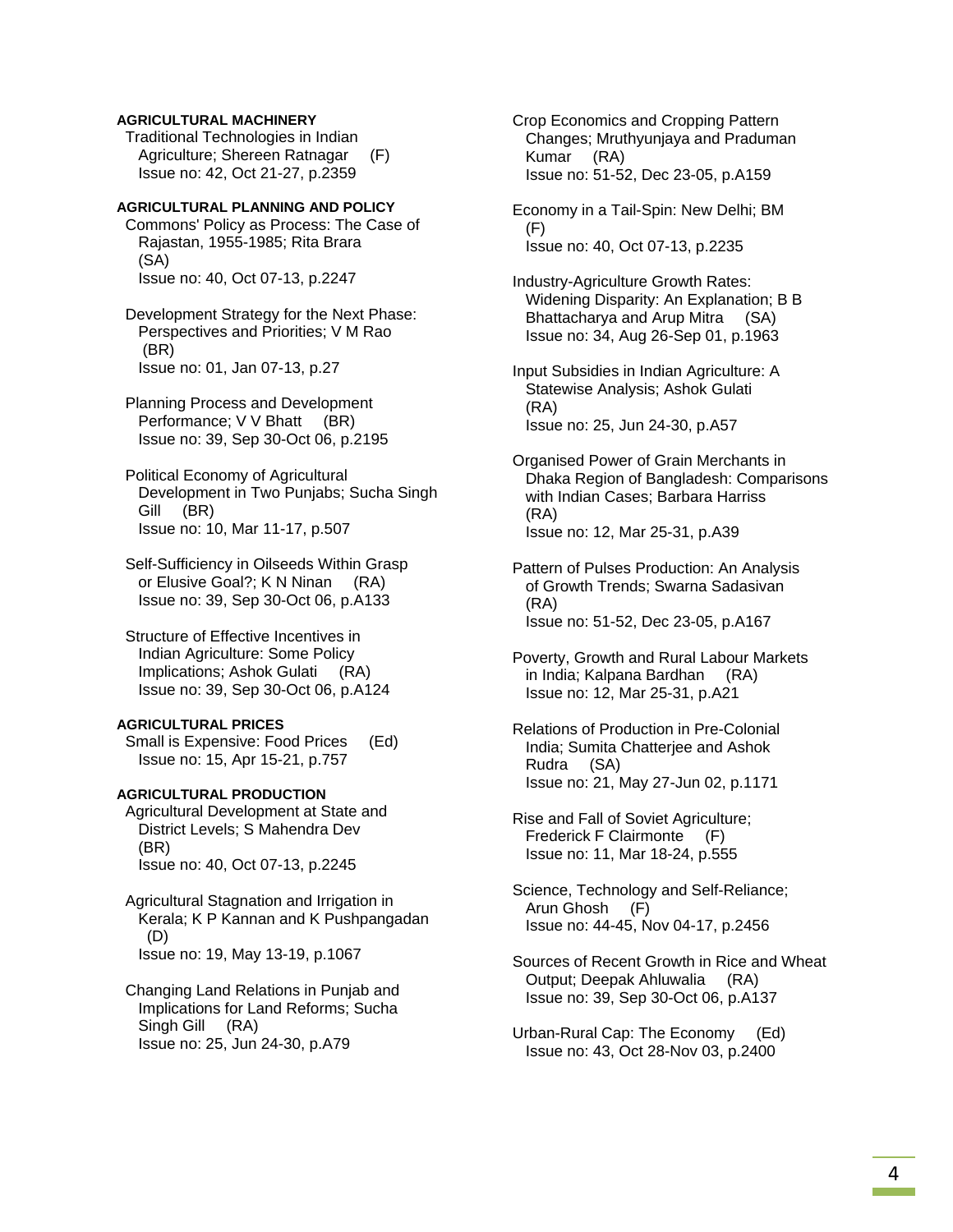### **AGRICULTURAL REFORMS**

 Attempts and Problems of Reforming a Socialised Agriculture: Case of USSR; Karl-Eugen Wadekin (SA) Issue no: 42, Oct 21-27, p.2385

#### **AGRICULTURAL RESEARCH**

 Agricultural Development at State and District Levels; S Mahendra Dev (BR) Issue no: 40, Oct 07-13, p.2245

 Calm Reasoning; Ashok K Mitra (BR) Issue no: 08, Feb 25-Mar 03, p.407

 Fifty Years of Agricultural Economics in India (F) Issue no: 49, Dec 09-15, p.2701

 Who Will Gain from New Seed Policy?; B V Nimbkar (LE) Issue no: 01, Jan 07-13, p.2

### **AGRICULTURAL SECTOR**

 Agrarian Structure as a Factor in Rural Poverty: Some Cross-Section Evidence; H S Shergill (RA) Issue no: 12, Mar 25-31, p.A9

 Attempts and Problems of Reforming a Socialised Agriculture: Case of USSR; Karl-Eugen Wadekin (SA) Issue no: 42, Oct 21-27, p.2385

 Backward Agriculture, Unrewarded Labour and Economic Deprivation: Bihar's Contrast with Punjab; G K Chadha and M R Khurana (SA) Issue no: 47, Nov 25-Dec 01, p.2617

 Calm Reasoning; Ashok K Mitra (BR) Issue no: 08, Feb 25-Mar 03, p.407

 Canal Irrigation and Agrarian Transformation: The Case of Kesala; Pieter Gorter (RA) Issue no: 39, Sep 30-Oct 06, p.A94

 Capitalist World System or Capitalist Village?; Gail Omvedt (BR) Issue no: 41, Oct 14-20, p.2306

 Input Subsidies in Indian Agriculture: A Statewise Analysis; Ashok Gulati (RA) Issue no: 25, Jun 24-30, p.A57

 New Look at Rural Planning; Madhava Ashish (SA) Issue no: 17, Apr 29-May 05, p.937

 Organised Power of Grain Merchants in Dhaka Region of Bangladesh: Comparisons with Indian Cases; Barbara Harriss (RA) Issue no: 12, Mar 25-31, p.A39

 Poverty, Growth and Rural Labour Markets in India; Kalpana Bardhan (RA) Issue no: 12, Mar 25-31, p.A21

 Problems of Pumpset-Farmers in Tamil Nadu; A Rajgopal and P Anbazhagan (F) Issue no: 07, Feb 18-24, p.341

 Regional Imbalances and National Question in Pakistan: Some Indications; S Akbar Zaidi (SA) Issue no: 06, Feb 11-17, p.300

 Reverse Tenancy in Punjab Agriculture: Impact of Technological Change; Iqbal Singh (RA) Issue no: 25, Jun 24-30, p.A86

 Rise and Fall of Soviet Agriculture; Frederick F Clairmonte (F) Issue no: 11, Mar 18-24, p.555

 Science, Technology and Self-Reliance; Arun Ghosh (F) Issue no: 44-45, Nov 04-17, p.2456

 Seedy 'New Deal': Agriculture (Ed) Issue no: 01, Jan 07-13, p.5

 Sources of Recent Growth in Rice and Wheat Output; Deepak Ahluwalia (RA) Issue no: 39, Sep 30-Oct 06, p.A137

 Structure of Effective Incentives in Indian Agriculture: Some Policy Implications; Ashok Gulati (RA) Issue no: 39, Sep 30-Oct 06, p.A124

 Technological Change and Women Workers: Evidence from the Expansionary Phase in Haryana Agriculture; Sheila Bhalla (RA) Issue no: 43, Oct 28-Nov 03, p.WS67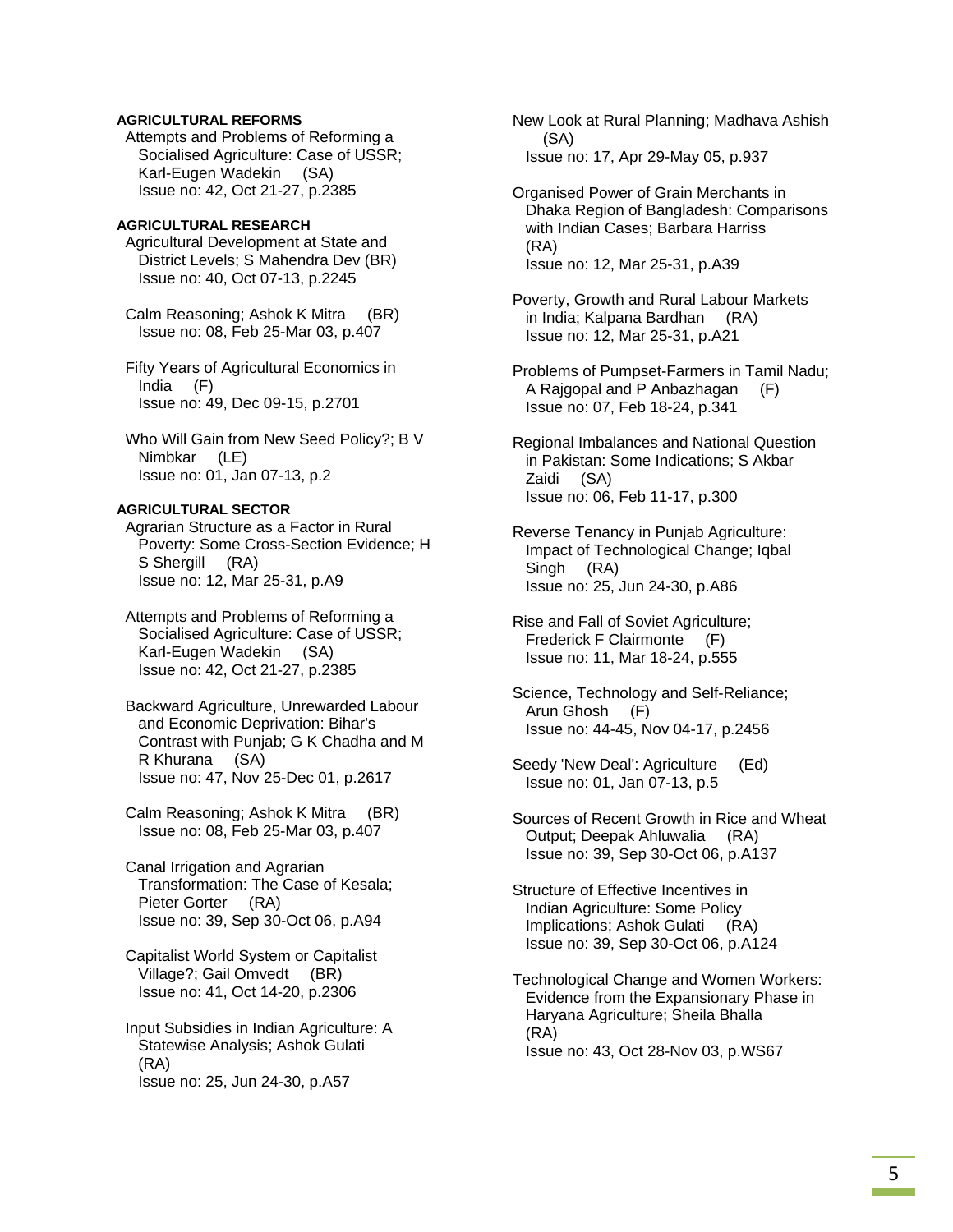### **AGRICULTURAL SECTOR**

 Traditional Technologies in Indian Agriculture; Shereen Ratnagar (F) Issue no: 42, Oct 21-27, p.2359

### Women's Work in Indian Agriculture by

 Agro-Ecologic Zones: Meeting Needs of Landless and Land-Poor Women; Martha A Chen (RA) Issue no: 43, Oct 28-Nov 03, p.WS79

#### **AGRICULTURAL SUBSIDY**

 Input Subsidies in Indian Agriculture: A Statewise Analysis; Ashok Gulati (RA) Issue no: 25, Jun 24-30, p.A57

#### **AGRICULTURAL TECHNOLOGY**

 Challenge of Dryland Farming; M V Nadkarni (BR) Issue no: 51-52, Dec 23-05, p.2832

Seedy 'New Deal': Agriculture (Ed) Issue no: 01, Jan 07-13, p.5

 Traditional Technologies in Indian Agriculture; Shereen Ratnagar (F) Issue no: 42, Oct 21-27, p.2359

### **AGRICULTURAL WAGES**

 Women's Work in Indian Agriculture by Agro-Ecologic Zones: Meeting Needs of Landless and Land-Poor Women; Martha A Chen (RA) Issue no: 43, Oct 28-Nov 03, p.WS79

#### **AGRICULTURE SECTOR**

 Dispensing with Food Security?; C H Hanumantha Rao (BR) Issue no: 20, May 20-26, p.1100

 Green Revolution and Income Distribution among Farm Families in Haryana, 1969-70 to 1982-83; Satya Paul (RA) Issue no: 51-52, Dec 23-05, p.A154

### AGROCHEMICALS

 Playing with Pesticides; DM (F) Issue no: 06, Feb 11-17, p.289

#### **AIADMK**

 How the Communists Fared: Tamil Nadu Elections; Mukundan C Menon (F) Issue no: 11, Mar 18-24, p.549

 Jayalalitha: Sworn Heir; M S S Pandian and V Geeta (F) Issue no: 11, Mar 18-24, p.551

 Tamil Nadu Pointers (Ed) Issue no: 04, Jan 28-Feb 03, p.167

### **AIDS**

 AIDS Distortions: Health (Ed) Issue no: 16, Apr 22-28, p.845

 AIDS road to Authoritarianism; Harish Dhawan (LE) Issue no: 46, Nov 18-24, p.2518

### **AIR TRANSPORT**

 Warped Priorities: AIR Services (Ed) Issue no: 34, Aug 26-Sep 01, p.1933

#### **AIRCRAFT INDUSTRY**

 Warped Priorities: AIR Services (Ed) Issue no: 34, Aug 26-Sep 01, p.1933

### **ALCOHOLISM**

 Politics of Health in a Colliery Town; S Ganesh (F) Issue no: 03, Jan 21-27, p.122

#### **ALUMINIUM INDUSTRY**

 Mixed Reaction: Decontrol (C) Issue no: 10, Mar 11-17, p.487

#### **AMBASANKAR COMMISSION**

 Tamil Nadu: Ambasankar Commission and Backward Classes; P Radhakrishnan (F) Issue no: 23, Jun 10-16, p.1265

#### **ANDHRA PRADESH**

 Abuse of Law; Ashok Prasad and Harish Dhawan (mE) Issue no: 14, Apr 08-14, p.702

 Andhra Pradesh: Congress (I) Circus (Ed) Issue no: 18, May 06-12, p.948

 Another Charade: Andhra Pradesh (Ed) Issue no: 27, Jul 08-14, p.1488

 Changed Political Calculations: Andhra Pradesh; M Shatrugna (F) Issue no: 46, Nov 18-24, p.2535

 Chintapalli Arson Case: Report of the Peoples Tribunal; Vrijendra (F) Issue no: 08, Feb 25-Mar 03, p.400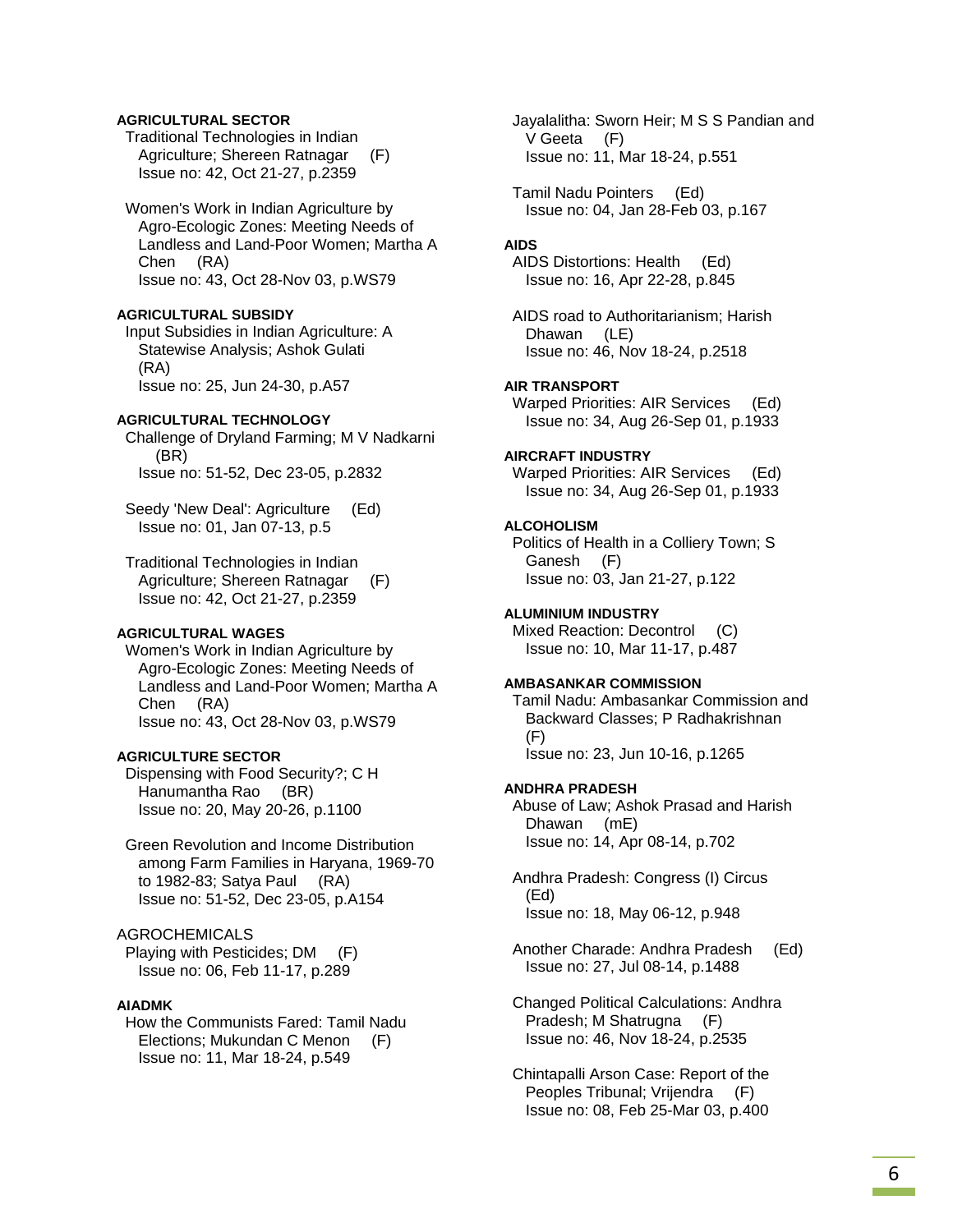# Civil Liberties and People; Raj Kumar (LE) Issue no: 37, Sep 16-22, p.2038 Co-operative Colleges: Education; M Shatrugna (Ed) Issue no: 26, Jul 01-07, p.1424 Dress Rehearsals?: Politics (Ed) Issue no: 01, Jan 07-13, p.6 Drought and TADA in Adilabad; K Balagopal (F) Issue no: 47, Nov 25-Dec 01, p.2587 Eat Now Pay Later: Impact of Rice Subsidy Scheme; Wendy K Olsen (SA) Issue no: 28, Jul 15-21, p.1597 The Elections in Andhra Pradesh; K Balagopal (F) Issue no: 51-52, Dec 23-05, p.2817 Entrance System for Elimination; M Shatrugna (F)

**ANDHRA PRADESH** 

 The Fisherwoman Financier: A Study of Status-Role Nexus in a Peasant Community; C Sridevi (RA) Issue no: 17, Apr 29-May 05, p.WS6

Issue no: 39, Sep 30-Oct 06, p.2191

 From Tribal Community to Working Class Consciousness: Case of Yerukula Women; Meena Radhakrishna (RA) Issue no: 17, Apr 29-May 05, p.WS2

 Guns for the Goons: Andhra Pradesh (Ed) Issue no: 17, Apr 29-May 05, p.897

 In True Colours: Politics (Ed) Issue no: 32, Aug 12-18, p.1800

 Issues Pushed into Background: Andhra Pradesh (Ed) Issue no: 43, Oct 28-Nov 03, p.2400

 Jabbargudem Land Dispute; Gita Rasmaswamy (LE) Issue no: 21, May 27-Jun 02, p.1130  Left Alternative in Andhra; P Satish (LE) Issue no: 32, Aug 12-18, p.1798

 The Left and Telugu Desam: Andhra Pradesh (Ed) Issue no: 48, Dec 02-08, p.2630

 Lessons of Secunderabad Conspiracy Case; Manoranjan Mohanty (LE) Issue no: 10, Mar 11-17, p.482

- Mayhem at Jayapuram; M Shatrugna (F) Issue no: 07, Feb 18-24, p.344
- NTR and the Naxalites; M Shatrugna (F) Issue no: 28, Jul 15-21, p.1570

 NTR Ratham Grinds to a Halt; M Shatrugna (F) Issue no: 49, Dec 09-15, p.2696

 Pitting the Tribals against the Non-Tribal Poor; K Balagopal (F) Issue no: 21, May 27-Jun 02, p.1149

- Poet in Prison; KVR (LE) Issue no: 04, Jan 28-Feb 03, p.166
- Police Lawlessness in Andhra Pradesh; Satya Deva (LE) Issue no: 35-36, Sep 02-15, p.1974

 Policy Framework for Public Enterprises; S V S Rafhavan (OP) Issue no: 47, Nov 25-Dec 01, p.2599

 Political Violence and the Left; KVR and Arun (LE) Issue no: 12, Mar 25-31, p.590

 Poverty Alleviation Programmes: IRDP in an Andhra Pradesh District; G Hara Gopal and C H Bala Ramulu (SA) Issue no: 35-36, Sep 02-15, p.2025

 Preserving Regulation; Pamela Rao and T Ramachandra Rao (LE) Issue no: 35-36, Sep 02-15, p.1974

 Strange Logic; G P Deshpande (LE) Issue no: 07, Feb 18-24, p.326

 Surrender Episodes; Chandra Shekhar (LE) Issue no: 15, Apr 15-21, p.754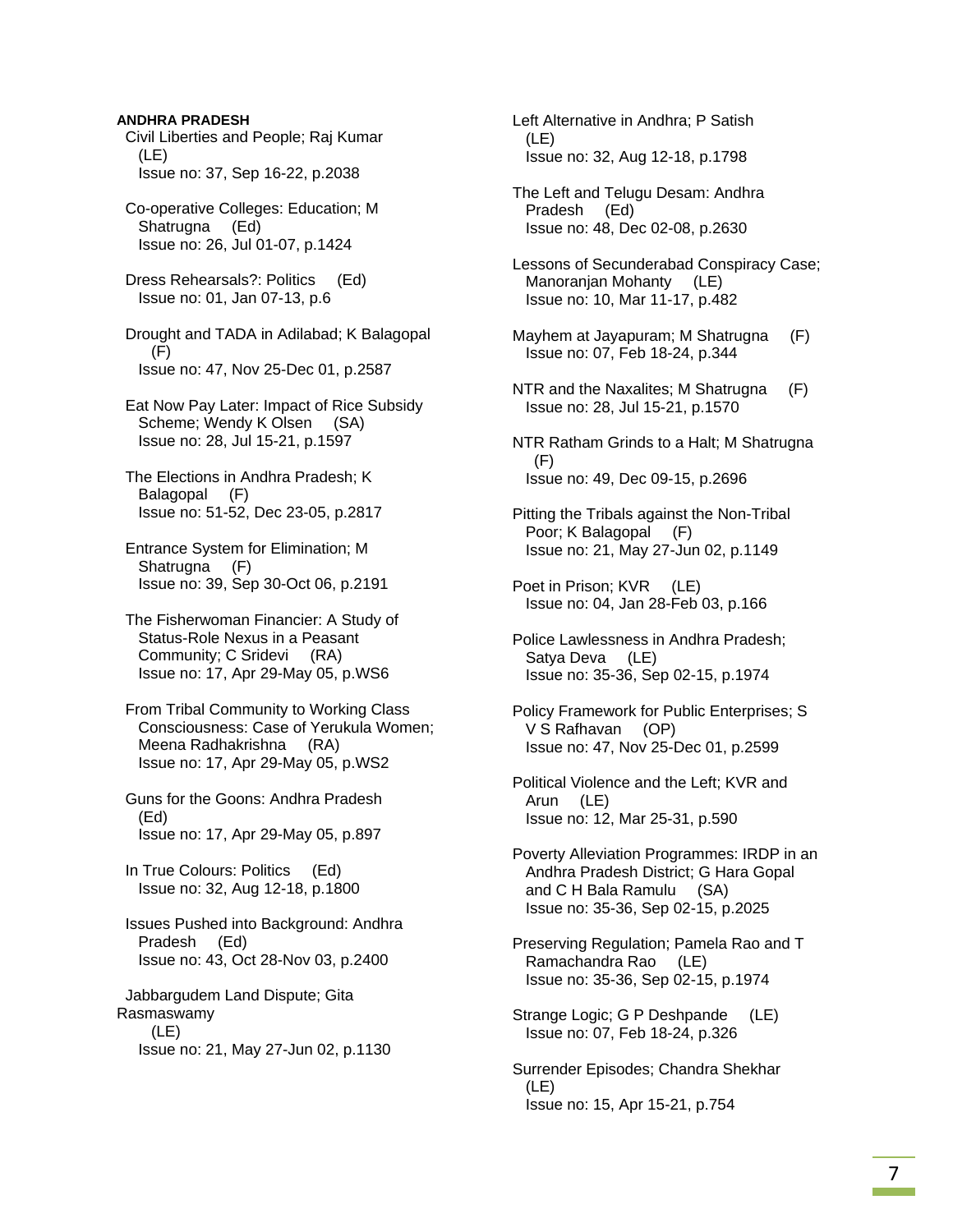### **ANDHRA PRADESH**

- Suspicions Confirmed: Andhra Pradesh (Ed) Issue no: 37, Sep 16-22, p.2040
- Sword of Damocles over Tribal People of Andhra Pradesh; N Subba Reddy (F) Issue no: 26, Jul 01-07, p.1442
- Tribal Land Alienation in Andhra Pradesh; T Prabhakar Reddy (F) Issue no: 28, Jul 15-21, p.1571
- Unreasonable Reaction; Gudipudi Vijaya Rao (LE) Issue no: 43, Oct 28-Nov 03, p.2398
- Warning Signal: Politics (Ed) Issue no: 02, Jan 14-20, p.57
- What is Happening to Cows and Bulls of Sundarapalle?; Uma Shankari (SA) Issue no: 21, May 27-Jun 02, p.1164
- Women in a Revolutionary Setting; Ilina Sen (BR) Issue no: 46, Nov 18-24, p.2545
- A Year of Encounters; K Balagopal (F) Issue no: 02, Jan 14-20, p.66

#### **ANGOLA**

 First Step to Peace?: Angola (Ed) Issue no: 27, Jul 08-14, p.1490

### **ANTHROPOLOGY**

 Critical Anthropology; K A Latheef (LE) Issue no: 46, Nov 18-24, p.2518

#### **APARTHEID**

 On Approaches to Apartheid; M S S Pandian (BR) Issue no: 26, Jul 01-07, p.1458

### **ARID REGIONS AGRICULTURE**

 Challenge of Dryland Farming; M V Nadkarni (BR) Issue no: 51-52, Dec 23-05, p.2832

#### **ARMAMENTS**

 Another Charade: Andhra Pradesh (Ed) Issue no: 27, Jul 08-14, p.1488

 Bofors Again (Ed) Issue no: 29, Jul 22-28, p.1615

- Brewing a Ban: Chemical Weapons (Ed) Issue no: 04, Jan 28-Feb 03, p.169
- Case for Export Curbs: Lethal Chemicals (Ed) Issue no: 28, Jul 15-21, p.1556
- Getting Closer: Bofors (Ed) Issue no: 35-36, Sep 02-15, p.1976
- India Must Respond: Indo-Pak Relations (Ed) Issue no: 27, Jul 08-14, p.1489
- The Last Laugh in Afghanistan; Deena Khatkhate (F) Issue no: 35-36, Sep 02-15, p.1986
- Lurid Light: Defence Deals (Ed) Issue no: 37, Sep 16-22, p.2041
- Missile Race: Defence (Ed) Issue no: 18, May 06-12, p.948
- The New Detente: Triumph of Techno-Capitalism; Rajni Kothari (SA) Issue no: 20, May 20-26, p.1115
- Peace Policy and Missiles: Politics (Ed) Issue no: 19, May 13-19, p.1012
- Talk-Test-Build; Achin Vanaik (F) Issue no: 08, Feb 25-Mar 03, p.393
- The US Connection: Defence (Ed) Issue no: 27, Jul 08-14, p.1488
- Whose Security? Whose Defence?; Meena Dhanda (LE) Issue no: 12, Mar 25-31, p.590

#### **ARTISTS**

- Bakreswar 89; S Bhattacharya (LE) Issue no: 18, May 06-12, p.946
- Commemorating Safdar Hashmi; Sohail Hashmi and Moloyashree Hashmi (LE) Issue no: 08, Feb 25-Mar 03, p.382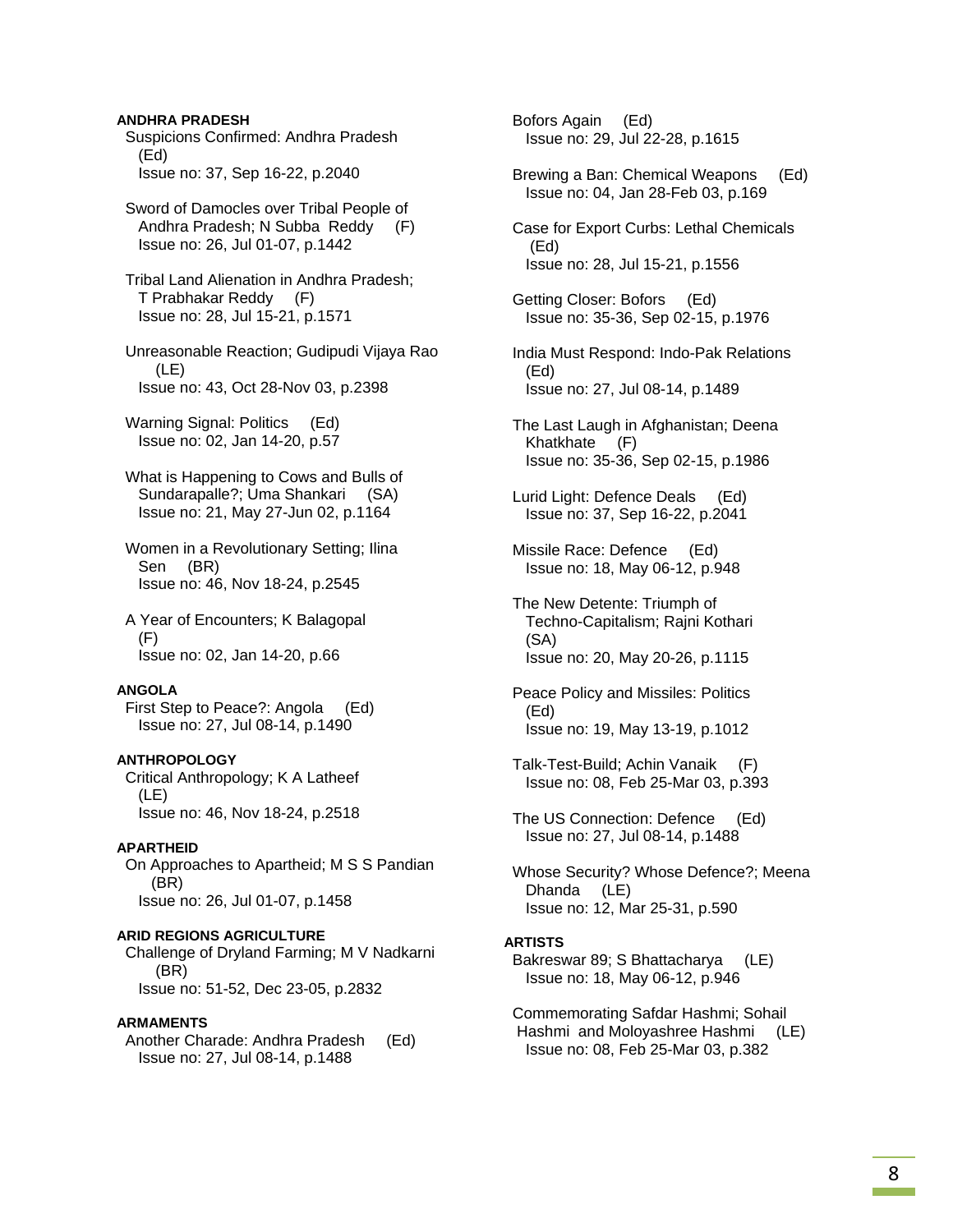**ARTISTS**  Letter to the Dead; Rustom Bharucha (P) Issue no: 15, Apr 15-21, p.780 Notes on the Invention of Tradition; Rustom Bharucha (SA) Issue no: 33, Aug 19-25, p.1907 **ASBESTOS INDUSTRY**  Change of Name Does Not Help: Asbestosis (Ed) Issue no: 40, Oct 07-13, p.2220 **ASEAN COUNTRIES**  Asia Pacific Forum: No Meeting of Minds; M G G Pillai (R) Issue no: 47, Nov 25-Dec 01, p.2595 **ASSAM**  AASU Serves Notice: Assam (Ed) Issue no: 51-52, Dec 23-05, p.2800 AGP Facing Multiple Challenges: Assam; Kamarupee (F) Issue no: 46, Nov 18-24, p.2533 Army vs Civil Administration: North-East (Ed) Issue no: 06, Feb 11-17, p.273 Assam: AGP under Pressure (F) Issue no: 08, Feb 25-Mar 03, p.399 Bodo Agitation and Ideological Blinkers; Hiren Gohain (D) Issue no: 40, Oct 07-13, p.2271 Bodo Stir in Perspective; Hiren Gohain (F) Issue no: 25, Jun 24-30, p.1377 Bodo Stir: Complex Issues, Unattainable Demands; Udayon Misra (F) Issue no: 21, May 27-Jun 02, p.1146 Centre's Game in Bodoland Agitation: Assam (F) Issue no: 39, Sep 30-Oct 06, p.2180 Face-Saving Formula (Ed) Issue no: 35-36, Sep 02-15, p.1975 Militant Turn: Tribal Politics (Ed) Issue no: 05, Feb 04-10, p.216

 Politics of Electoral Rolls: Congress(I)'s Two-Faced Role: Assam (F) Issue no: 29, Jul 22-28, p.1631 Repeated Folly: Assam (Ed) Issue no: 29, Jul 22-28, p.1616 Victory of Sorts: Assam (Ed) Issue no: 24, Jun 17-23, p.1308 Wages of Prejudice: Bodo Agitation (Ed) Issue no: 13, Apr 01-07, p.645 **ASSAM-NAGALAND RELATIONS**  Indifference Pays?: Assam-Nagaland (Ed) Issue no: 15, Apr 15-21, p.756 **ASSASSINATIONS**  Defence Committee for Bombay Professors; Shabana et al Azmi (LE) Issue no: 24, Jun 17-23, p.1306 Straws in the Wind (Ed) Issue no: 12, Mar 25-31, p.591 Violence of UN Code: Prisoners (Ed) Issue no: 26, Jul 01-07, p.1425 **ASSEMBLY ELECTIONS**  Congress (I)'s Regional Card: Politics (Ed) Issue no: 04, Jan 28-Feb 03, p.168 Congress Party: Cadres to Order (Ed) Issue no: 17, Apr 29-May 05, p.896 The Elections in Andhra Pradesh; K Balagopal (F) Issue no: 51-52, Dec 23-05, p.2817 Fall of Janata Dal Government: Lessons for Democratic Decentralisation (F) Issue no: 18, May 06-12, p.961 How Tamil Nadu was Won and Lost (F) Issue no: 04, Jan 28-Feb 03, p.177 How the Communists Fared: Tamil Nadu Elections; Mukundan C Menon (F) Issue no: 11, Mar 18-24, p.549 Jayalalitha: Sworn Heir; M S S Pandian and V Geeta (F)

Issue no: 11, Mar 18-24, p.551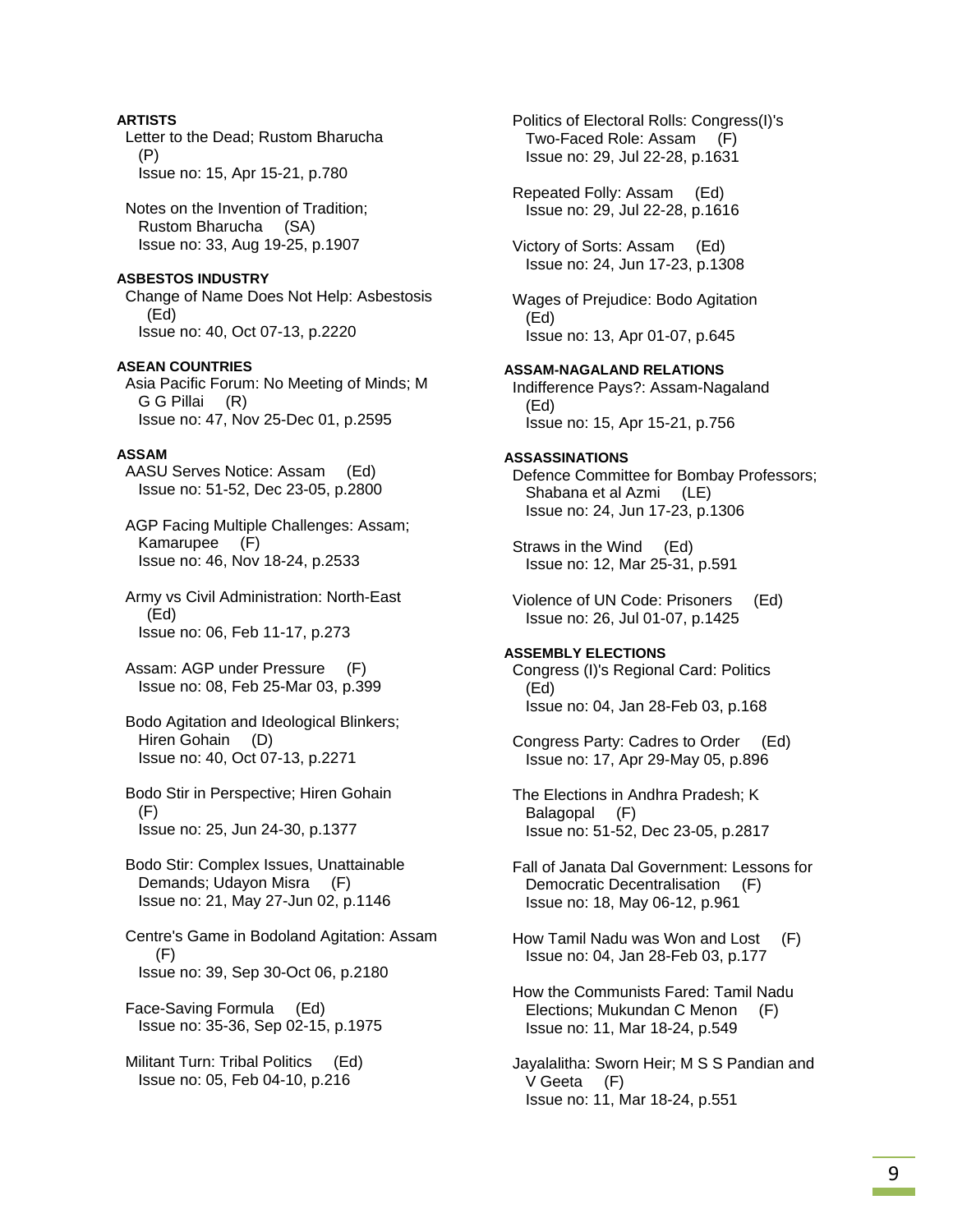### **ASSEMBLY ELECTIONS**

 Tamil Nadu Assembly Elections: Portents and Prospects; T V Sathyamurthy (SA) Issue no: 16, Apr 22-28, p.883

### **AUDITING**

 Neutralising the PAC: Parliament (Ed) Issue no: 20, May 20-26, p.1072

### **AUTOCRACY**

 One-Person Autocracy: Britain (Ed) Issue no: 44-45, Nov 04-17, p.2449

#### **AUTOMOBILE INDUSTRY**

 Short-Sighted Policy: LCVs (C) Issue no: 07, Feb 18-24, p.333

### **AWARDS AND REWARDS**

 Haavelmo and Development Economics; Sukhpal Singh and Vinod Vyasulu (F) Issue no: 48, Dec 02-08, p.2647

### **AYODHYA DISPUTE**

 The Babri Masjid-Ram Janmabhoomi Question; A G Noorani (F) Issue no: 44-45, Nov 04-17, p.2461

 Communal Riots in Muzaffar Nagar, Khatauli and Aligarh; Asghar Ali Engineer and K S Durrani (F) Issue no: 01, Jan 07-13, p.22

 Double-Talk on Babri Masjid: Politics (Ed) Issue no: 20, May 20-26, p.1072

 Not Going by Default Entirely; Gautam Navlakha (LE) Issue no: 18, May 06-12, p.946

 Political Abuse of History: Ramjanmabhoomi - Babri Masjid (Ed) Issue no: 47, Nov 25-Dec 01, p.2576

 Ram Janmabhoomi Comes to Milton Keynes; Parita Mukta (F) Issue no: 44-45, Nov 04-17, p.2472

 Rising Tide: Communalism (Ed) Issue no: 41, Oct 14-20, p.2276

 A Show of Hindu Power; Gautam Navlakha (F) Issue no: 13, Apr 01-07, p.658

 Solving the Babri Masjid Problem; Rajani et al Kothari (LE) Issue no: 08, Feb 25-Mar 03, p.382

 Surge of Communal Militancy (Ed) Issue no: 40, Oct 07-13, p.2219

 To Stem the Communal Tide; K N Panikkar (LE) Issue no: 44-45, Nov 04-17, p.2446

### **BACKWARD CLASSES**  Changes in Holi in Bihar; DN (F) Issue no: 05, Feb 04-10, p.231

 Tamil Nadu: Ambasankar Commission and Backward Classes; P Radhakrishnan (F) Issue no: 23, Jun 10-16, p.1265

 Tribal Land Alienation in Andhra Pradesh; T Prabhakar Reddy (F) Issue no: 28, Jul 15-21, p.1571

### **BALANCE OF PAYMENT**

 1989-90 Budget: Business as Usual; Arun Ghosh (SA) Issue no: 15, Apr 15-21, p.807

 Applicability of Monetary Approach to Balance of Payments; V S Raghava and M K Saggar (D) Issue no: 32, Aug 12-18, p.1855

 Balance of Payments: Evading the Real Issues; Arun Banerji (F) Issue no: 10, Mar 11-17, p.495

 Can Imports be Touched? (Ed) Issue no: 15, Apr 15-21, p.755

 The Imports Trap (Ed) Issue no: 19, May 13-19, p.1011

 Into the IMF's Parlour Once Again; BM (F) Issue no: 15, Apr 15-21, p.765

 Limits of Aid (Ed) Issue no: 25, Jun 24-30, p.1363

 Monetary Approach to Balance of Payments; R Kannan (D) Issue no: 51-52, Dec 23-05, p.2860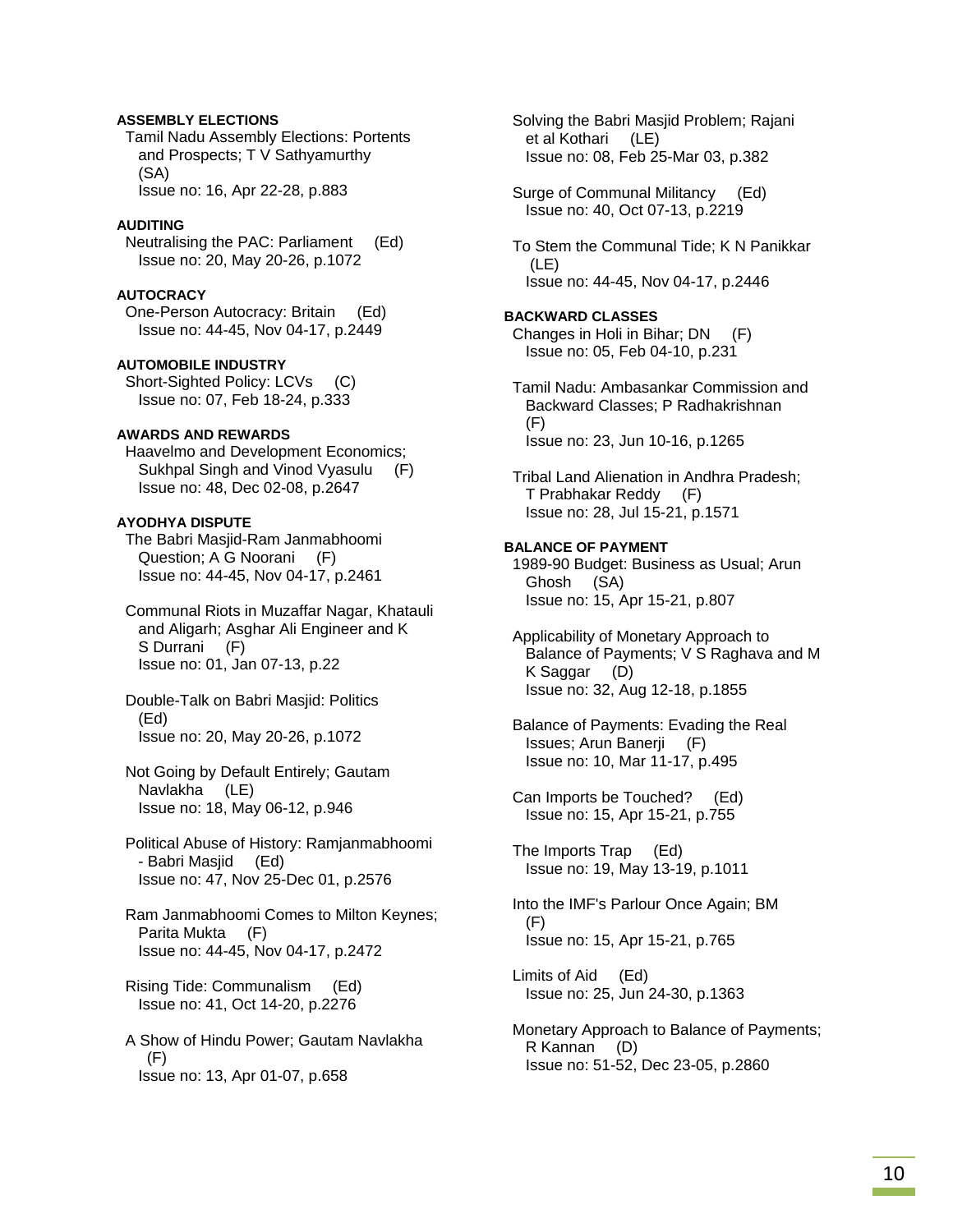### **BALANCE OF PAYMENT**

 Monetary Approach to Balance of Payments: A Case Study of India, 1968-85; R Kannan (SA) Issue no: 12, Mar 25-31, p.627

 Not for the Asking (Ed) Issue no: 44-45, Nov 04-17, p.2447

 On Participating in the International Capital Market; V V Bhatt (SA) Issue no: 26, Jul 01-07, p.1463

 Worsening Balance of Payments (F) Issue no: 37, Sep 16-22, p.2056

### **BALTIC REPUBLIC**

 Growing Discontent in the Baltic Republics: Causes and Consequences; R G Gidadhubli (F) Issue no: 01, Jan 07-13, p.24

### **BANDHS**

 Anti-Rushdie Disturbances in Bombay; Asghar Ali Engineer (F) Issue no: 10, Mar 11-17, p.492

 Beyond Bharat Bandh: Politics (Ed) Issue no: 35-36, Sep 02-15, p.1976

 Differences in Jharkhand Movement; Indu Bharti (F) Issue no: 04, Jan 28-Feb 03, p.183

### **BANGALORE**

 Binny Mills: From Lock-out to Closure; SS (F) Issue no: 10, Mar 11-17, p.500

#### **BANGLADESH**

 Famine of 1943 in Vikrampur Dacca; Ashok K Mitra (SA) Issue no: 05, Feb 04-10, p.253

 From Zero-Sum Games to Armageddon; Abu Abdullah (BR) Issue no: 18, May 06-12, p.972

 Informal Sector Saving Potential: Some Further Thoughts; Arun Ghosh (F) Issue no: 13, Apr 01-07, p.652

 Organised Power of Grain Merchants in Dhaka Region of Bangladesh: Comparisons with Indian Cases; Barbara Harriss (RA) Issue no: 12, Mar 25-31, p.A39

#### **BANK DEPOSITS**

 Exchange Rate Factor: NRI Deposits (Ed) Issue no: 25, Jun 24-30, p.1364

 Urban Bias of Development: Bank Deposits (Ed) Issue no: 40, Oct 07-13, p.2220

Why this Coyness?: NRI Deposits (Ed) Issue no: 39, Sep 30-Oct 06, p.2169

#### **BANK LOANS**

 Right Not to be Accountable: The Economy (Ed) Issue no: 44-45, Nov 04-17, p.2448

#### **BANK MANAGEMENT**

 Bank Profitability and All That; T K Velayudham (BR) Issue no: 09, Mar 04-10, p.457

 mank Profitability and All That; T K Velayudham (BR) Issue no: 09, Mar 09-10, p.457

### **BANK NATIONALIZATION**

 Bank Profitability and All That; T K Velayudham (BR) Issue no: 09, Mar 04-10, p.457

 mank Profitability and All That; T K Velayudham (BR) Issue no: 09, Mar 09-10, p.457

### **BANKS AND BANKING**

 Accelerated Monetary Expansion (F) Issue no: 19, May 13-19, p.1026

 Bank Profitability and All That; T K Velayudham (BR) Issue no: 09, Mar 04-10, p.457

 Banking and Economic Development; T K Velayudham (BR) Issue no: 38, Sep 23-29, p.2127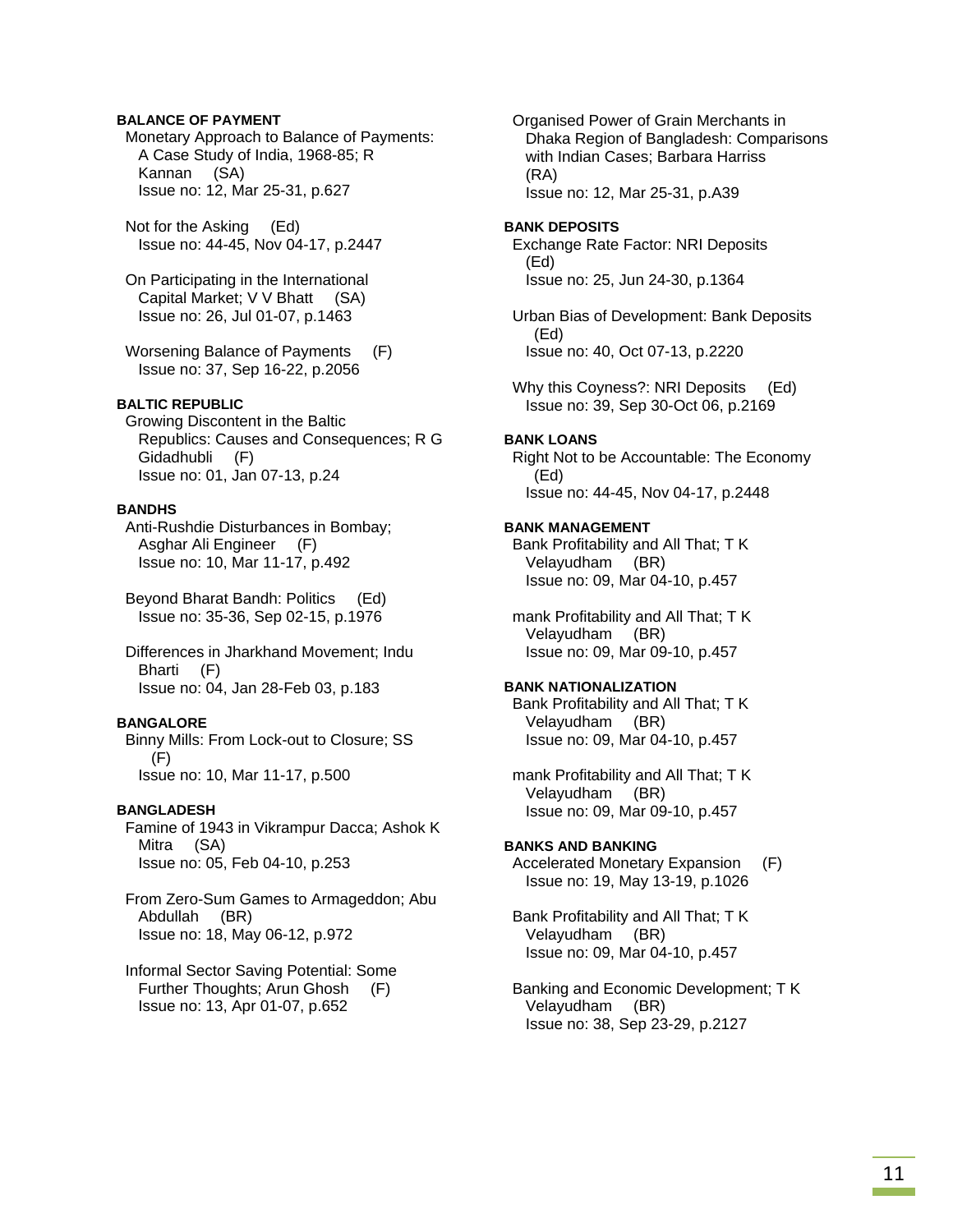### **BANKS AND BANKING**

 Banking Regulations and Islamic Finance; S Ramachandran (SA) Issue no: 51-52, Dec 23-05, p.2835

 CAS: Swan Song or Metamorphosis?: Profile of Bank Credit to Medium and Large Industry; Sunil Datt and J K Sinha (RA) Issue no: 47, Nov 25-Dec 01, p.M160

 Controlling Credit (Ed) Issue no: 41, Oct 14-20, p.2275

 Free Flow: Industrial Finance (C) Issue no: 29, Jul 22-28, p.1619

 Informal Sector Saving Potential: Some Further Thoughts; Arun Ghosh (F) Issue no: 13, Apr 01-07, p.652

 mank Profitability and All That; T K Velayudham (BR) Issue no: 09, Mar 09-10, p.457

 Marketing of Banking Services in the 90s: Problems and Perspectives; Biswa N Bhattacharyay and B K Ghose (RA) Issue no: 08, Feb 25-Mar 03, p.M27

 Tricky Issues; P Chatterjee (LE) Issue no: 27, Jul 08-14, p.1486

### **BEEDI INDUSTRY**

 From Tribal Community to Working Class Consciousness: Case of Yerukula Women; Meena Radhakrishna (RA) Issue no: 17, Apr 29-May 05, p.WS2

 Tendu Leaf Politics; DN (F) Issue no: 11, Mar 18-24, p.548

### **BEHAVIOUR**

 Colonial Citizen as an Educational Ideal; Krishna Kumar (RA) Issue no: 04, Jan 28-Feb 03, p.PE45

#### **BENGAL**

 Class and Politics in 19th Century Bengal; Amiya Sen (LE) Issue no: 23, Jun 10-16, p.1254

 Education and Communal Politics in Bengal: A Case Study; Poromesh Acharya (RA) Issue no: 30, Jul 29-Aug 04, p.PE81

 A History of Achievements; Ashim Kumar Roy (BR) Issue no: 38, Sep 23-29, p.2132

 The Mirror of Class: Class Subjectivity and Politics in 19th Century Bengal; Himani Banenerji (SA) Issue no: 19, May 13-19, p.1041

 Sati in Bengal; The Socio-Economic Background; Malini Bhattacharya (BR) Issue no: 13, Apr 01-07, p.669

### **BENGALI LANGUAGE**

 In Search of 'The Career of an Anti-God'; Arup Kumar Sen (D) Issue no: 08, Feb 25-Mar 03, p.427

 Unarmed Reviewer as Combatant; Alok Das (D) Issue no: 11, Mar 18-24, p.588

#### **BEVERAGE INDUSTRY**

 Drinking to the Transnationals Health; Ankie Hoogvelt (BR) Issue no: 14, Apr 08-14, p.728

### **BHOPAL GAS DISASTER**

 Bhopal Victims: Undoing the Injustice; Upendra Baxi (LE) Issue no: 48, Dec 02-08, p.2626

 Bhopal: Who Lives, Who Dies, Who Cares; Ruth Waterman (LE) Issue no: 47, Nov 25-Dec 01, p.2574

 Carbide Quit India Week; Abdul Jabbar Khan (LE) Issue no: 30, Jul 29-Aug 04, p.1678

 Clearer Picture of Damage at Last: Bhopal (Ed) Issue no: 48, Dec 02-08, p.2629

 Empty Promises, No Action; Sujit K Das (F) Issue no: 05, Feb 04-10, p.233

 A Fresh Opportunity: Bhopal Disaster (Ed) Issue no: 14, Apr 08-14, p.704

 Government's Gain: Bhopal (Ed) Issue no: 10, Mar 11-17, p.484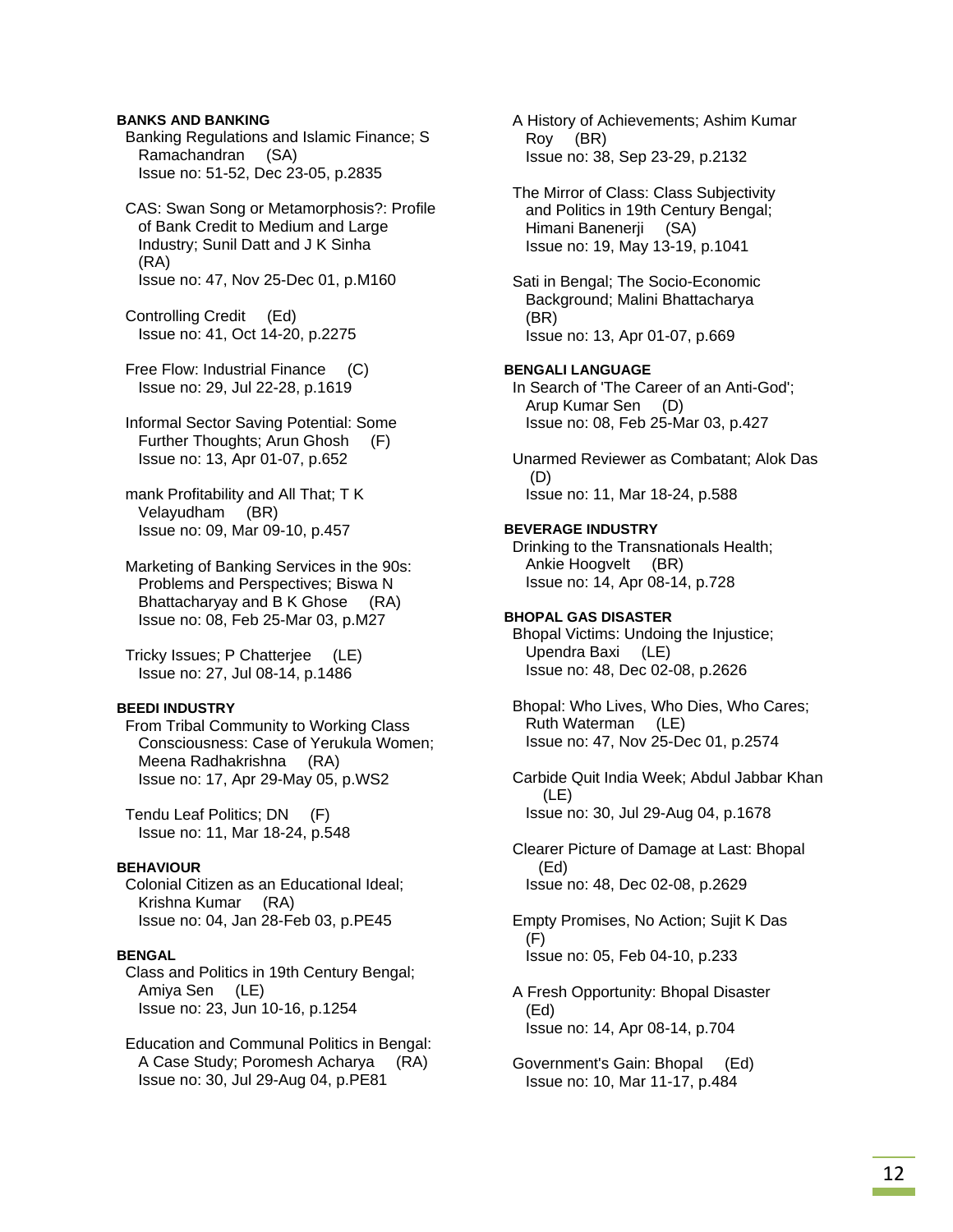### **BHOPAL GAS DISASTER**

 A National Shame (Ed) Issue no: 07, Feb 18-24, p.327

 Reporting Bhopal; Sanjoy Hazarika (LE) Issue no: 29, Jul 22-28, p.1614

 Review Bhopal Settlement; P N et al Haskar (LE) Issue no: 11, Mar 18-24, p.534

#### **BIFR**

 Case for Financial Restructuring: CCI (C) Issue no: 12, Mar 25-31, p.594

#### **BIHAR**

 Backward Agriculture, Unrewarded Labour and Economic Deprivation: Bihar's Contrast with Punjab; G K Chadha and M R Khurana (SA) Issue no: 47, Nov 25-Dec 01, p.2617

 Behind BJP's Vananchal Demand: Bihar; Indu Bharti (F) Issue no: 13, Apr 01-07, p.656

 Bhagalpur Riots and Bihar Government; Indu Bharti (F) Issue no: 48, Dec 02-08, p.2643

- The Bihar Crisis; Indu Bharti (F) Issue no: 06, Feb 11-17, p.284
- Bihar Crisis: Making of a CM; Indu Bharti (F) Issue no: 14, Apr 08-14, p.715
- Changes in Holi in Bihar; DN (F) Issue no: 05, Feb 04-10, p.231

 Collapse of Sone Canal System and Farmers Plight; Indu Bharti (F) Issue no: 17, Apr 29-May 05, p.908

 Crude Censorship: Bihar (Ed) Issue no: 31, Aug 05-11, p.1736

 Decay of Gram Panchayats in Bihar; Indu Bharti (F) Issue no: 01, Jan 07-13, p.18

 Iconoclasm Is Necessary; DN (D) Issue no: 33, Aug 19-25, p.1921

 Landlords as Extensions of the State; DN (F) Issue no: 04, Jan 28-Feb 03, p.179

 Making Up with the Mafia: Bihar; Indu Bharti (F) Issue no: 41, Oct 14-20, p.2290

 Not for the Love of Tribals...; Xavier Dias (F) Issue no: 10, Mar 11-17, p.497

- Paharia Tribals' Plight and Government's Indifference; Indu Bharti (F) Issue no: 27, Jul 08-14, p.1503
- Rearranged Political Mosaic: Bihar; Indu Bharti (F) Issue no: 49, Dec 09-15, p.2699

 State Terror in Jehanabad (F) Issue no: 30, Jul 29-Aug 04, p.1693

 Swami Sahjanand and the Kisan Sabha; DN (F) Issue no: 13, Apr 01-07, p.661

 Trapped in the Sinking Titan; Bhabani Sen Gupta (F) Issue no: 12, Mar 25-31, p.601

 Usurpation of the State: Coal Mafia in Bihar; Indu Bharti (F) Issue no: 42, Oct 21-27, p.2353

 Will It Work This Time?: Bihar; Arun Sinha (F) Issue no: 50, Dec 16-22, p.2755

#### **BIOGAS**

 Dialectics of Improved Stoves; Kirk R Smith (SA) Issue no: 10, Mar 11-17, p.517

#### **BIOTECHNOLOGY**

 Coping with Biotechnology (Ed) Issue no: 11, Mar 18-24, p.535

 Hush-Hush Agreements: Bio-Technology (Ed) Issue no: 06, Feb 11-17, p.273

 Micro-Organisms, Bio-Technologies and Environmental Protection; N N Mehrotra (F) Issue no: 37, Sep 16-22, p.2061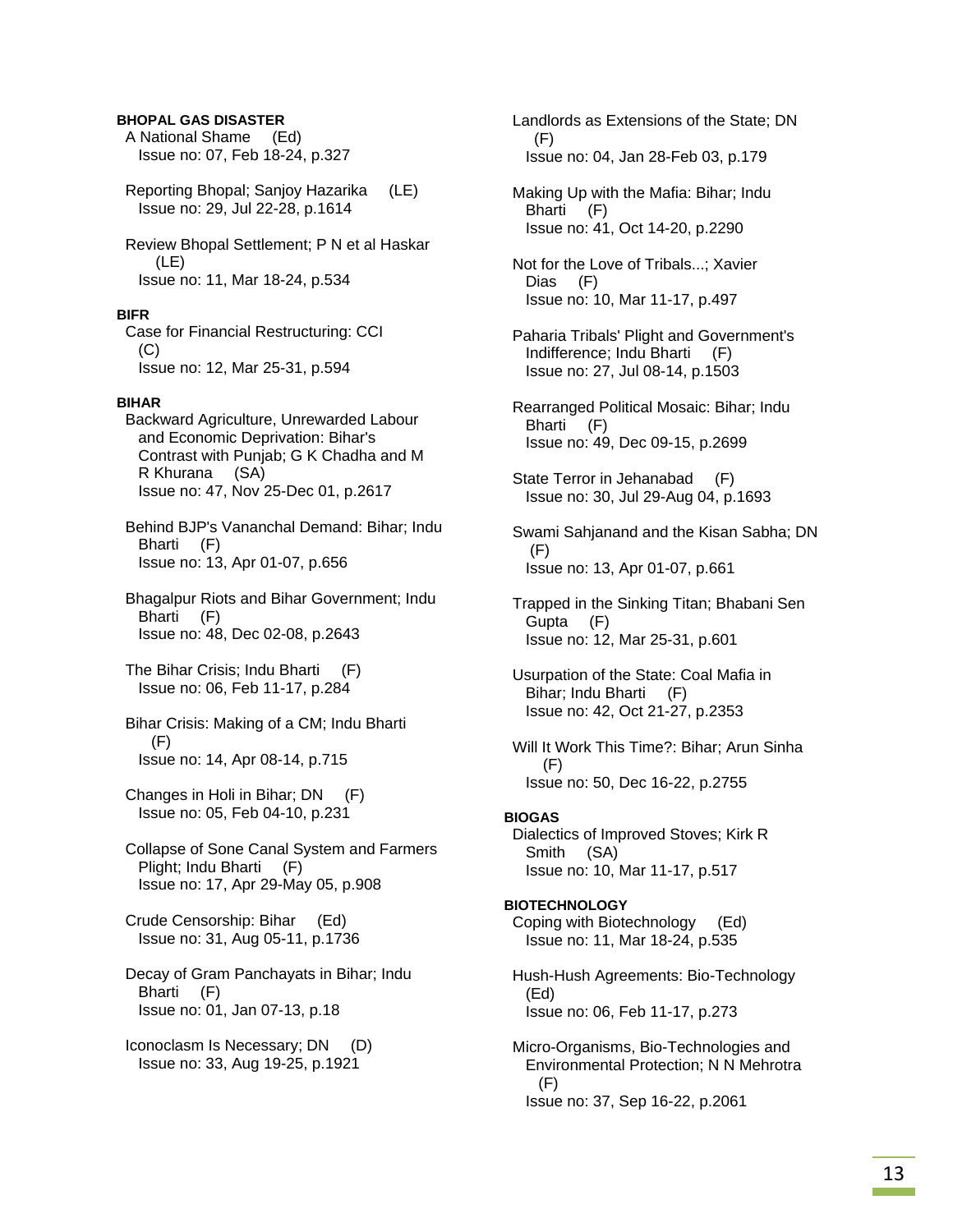### **BIOTECHNOLOGY**

 Sowing the Seeds for a 'Biorevolution'; Mahinda Seneviratne (F) Issue no: 32, Aug 12-18, p.1819

### **BIRTH RATE**

 Population Front of Indian Economic Development; Vaijayanti Bhate and Sanjeevanee Mulay (D) Issue no: 13, Apr 01-07, p.700

 Revising the Role and Responsibility of the Family Welfare Programme in India; Anurdh K Jain (SA) Issue no: 49, Dec 09-15, p.2729

### **BJP**

 Congress(I)'s Communalism: Politics (Ed) Issue no: 46, Nov 18-24, p.2520

 Electoral Tactics: Politics (Ed) Issue no: 10, Mar 11-17, p.485

 Emergence of BJP: Madhya Pradesh (F) Issue no: 32, Aug 12-18, p.1823

 Janata Dal and Congress(I): Politics (Ed) Issue no: 50, Dec 16-22, p.2745

 Rearranged Political Mosaic: Bihar; Indu Bharti (F) Issue no: 49, Dec 09-15, p.2699

### **BODOS**

 Centre's Game in Bodoland Agitation: Assam  $(F)$ Issue no: 39, Sep 30-Oct 06, p.2180

 Face-Saving Formula (Ed) Issue no: 35-36, Sep 02-15, p.1975

 Wages of Prejudice: Bodo Agitation (Ed) Issue no: 13, Apr 01-07, p.645

### **BOMBAY**

 Anti-Rushdie Disturbances in Bombay; Asghar Ali Engineer (F) Issue no: 10, Mar 11-17, p.492

 Case of Dr Bal: The Larger Issues; Kanta Ranadive (LE) Issue no: 02, Jan 14-20, p.54

 Communalism and Working Class: Riot of 1893 in Bombay City; Shashi Bhushan Upadhyay (RA) Issue no: 30, Jul 29-Aug 04, p.PE69

 Evolution of Unionism and Labour Market Structure: Case of Bombay Textile Mills, 1947-1985; Debashish Bhattacherjee (RA) Issue no: 21, May 27-Jun 02, p.M67

 Haraam Bombay!; Rustom Bharucha (P) Issue no: 23, Jun 10-16, p.1275

 Right Judgment, Wrong Time: The Working Class; Radha Iyer (F) Issue no: 39, Sep 30-Oct 06, p.2181

 Sleeping under Bridges: The Indian Footnote; Anil Nauriya (F) Issue no: 43, Oct 28-Nov 03, p.2415

 Social Background of the Educated in Bombay City: 1824-58; Mridula Ramanna (SA) Issue no: 04, Jan 28-Feb 03, p.203

### **BONDED LABOUR**

 Attached Labour in Thane: A Historical Overview; Indra Munshi Saldanha (SA) Issue no: 20, May 20-26, p.1121

 Poverty, Growth and Rural Labour Markets in India; Kalpana Bardhan (RA) Issue no: 12, Mar 25-31, p.A21

#### **BONDS**

 Do Equities Act as a Hedge Against Inflation?; Malathy Prabhakaran (RA) Issue no: 08, Feb 25-Mar 03, p.M24

### **BOOKS AND BOOK TRADE**

 Customs as Censors; A G Noorani (CL) Issue no: 12, Mar 25-31, p.600

 Of Kerala and Scholarship; G K Lieten (D) Issue no: 02, Jan 14-20, p.107

#### **BOOKS REVIEWED**

 Ahmed, Akbar S: "Pakistan Society: Islam, Ethnicity and Leadership in South Asia" Issue no: 10), Mar 11-17, p.511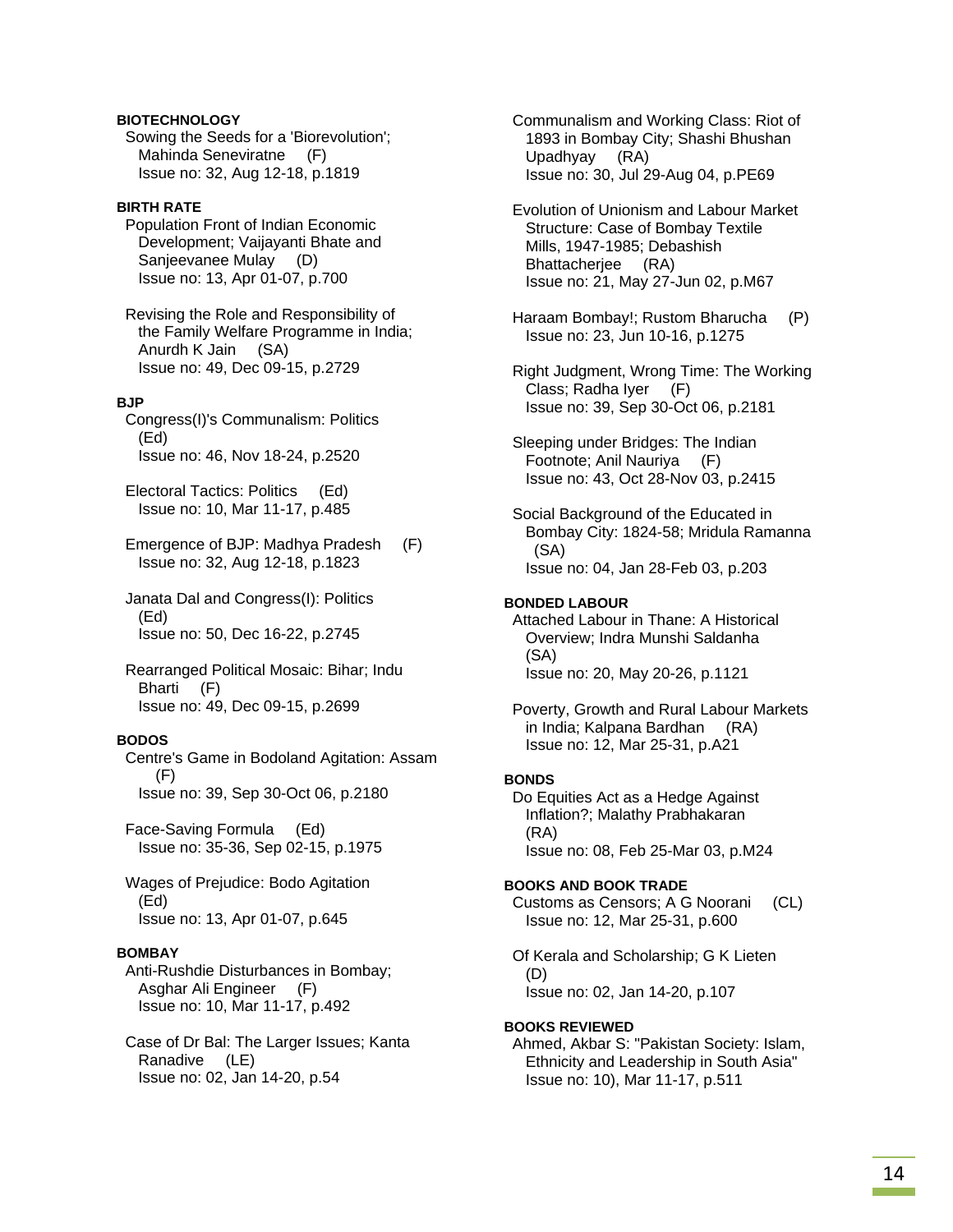Ahmed, Akbar S: "Discovering Islam-Making Sense of Muslim History and Society" Issue no: 42), Oct 21-27, p.2373

 Ali, Imran: "The Punjab under Imperialism 1985-1947" Issue no: 49), Dec 09-15, p.2713

 Appelbaum, Richard P: "Karl Marx" Issue no: 24), Jun 17-23, p.1339

 Attwood, D W and B S Baviskar (eds): "Who Shares? Co-operatives and Rural Development" Issue no: 01), Jan 07-13, p.27

 Aymard, Maurice and Harbans Mukhia (eds): "French Studies in History, Vol I: The Inheritance" Issue no: 23), Jun 10-16, p.1283

 Azad, Maulana Abdul Kalam: "India Wins Freedom" Issue no: 21), May 27-Jun 02, p.1159

 Barua, B P (ed): "Raja Rammohun Roy and the New Learning" Issue no: 20), May 20-26, p.1101

- Bernal, Martin: "Black Athena: The Afroasiatic Roots of Classical Civilisation: Vol 1" Issue no: 31), Aug 05-11, p.1768
- Bhalla, G S and D S Tyagi: "Patterns in Indian Agricultural Development: A District Level Study" Issue no: 40), Oct 07-13, p.2245

 Bhatia, B M: "Indian Agriculture: A Policy Perspective" Issue no: 20), May 20-26, p.1100

 Bose, Ashish: "From Population to People" Issue no: 26), Jul 01-07, p.1460

 Chatterji, R: "The Behaviour of Industrial Prices in India" Issue no: 13), Apr 01-07, p.671

 Clairmonte, Frederick and John Cavanagh: "Merchants of Drink " Issue no: 14), Apr 08-14, p.728

Cornia, Giovanni; Richard Jolly and

 Frances Stewart (eds): "Adjustment with a Human Face: A Study by UNICEF" Issue no: 12), Mar 25-31, p.617

 Das Gupta, K K: "Marxism and Political Economy of Socialism" Issue no: 37), Sep 16-22, p.2073

 Dertouzos, Michael L; Richard K Lester and Robert M Solow: "Made in America: Regaining the Productive Edge" Issue no: 47), Nov 25-Dec 01, p.2597

 Desai, Neera and Maithreyi Krishan Raj (eds): "Women and Society in India" Issue no: 17), Apr 29-May 05, p.917

 Douglas, Ian Henderson; Gail Minault and Christian W Troll (eds): "Abdul Kalam Azad: An Intellectual and Religious Biography" Issue no: 21), May 27-Jun 02, p.1159

 Dube, S C: "Modernisation and Development: The Search for Alternative Paradigms" Issue no: 19), May 13-19, p.1037

 Ewing, Katherine P (ed): "Shariat and Ambiguity in South Asian Islam" Issue no: 32), Aug 12-18, p.1829

 Frenades, Walter and Geeta Menon: "Tribal Women and Forest Economy: Deforestation, Exploitation and Status" Issue no: 31), Aug 05-11, p.1770

 Friedmann, Yohanan: "Prophecy Continued-Aspects of Ahmadi Religious Thought and Its Medieval Background " Issue no: 30), Jul 29-Aug 04, p.1707

 Geeta Gouri: "Pricing for Welfare: Petroleum Products in India" Issue no: 12), Mar 25-31, p.615

 Ghosh, Arun: "West Bengal Landscapes" Issue no: 27), Jul 08-14, p.1523

 Gilmartin, David: "Empire and Islam: Punjab and the Making of Pakistan" Issue no: 49), Dec 09-15, p.2713

 Gokhale, Balkrishna Govind: "Poona in the Eighteenth Century: An Urban History" Issue no: 05), Feb 04-10, p.247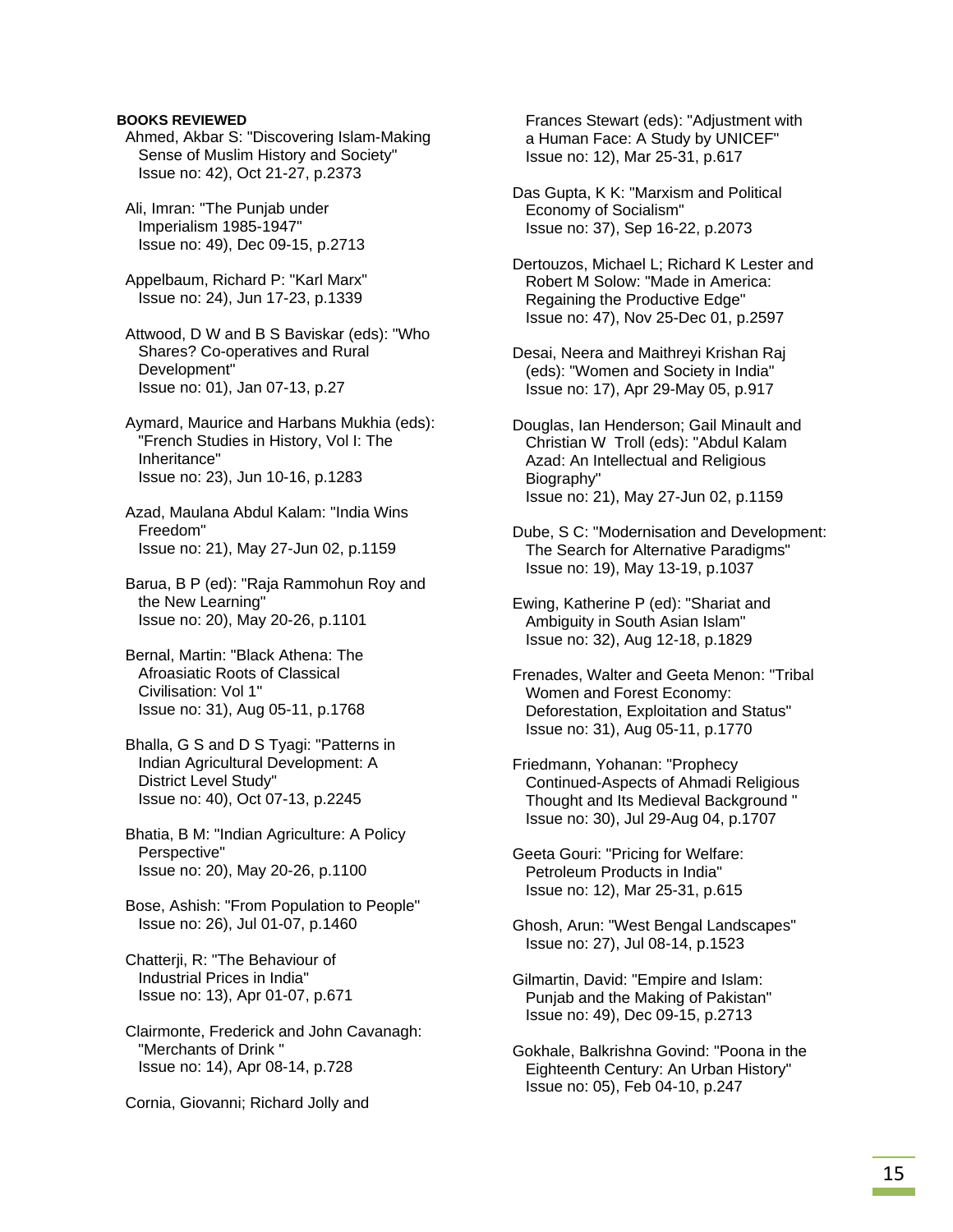Gourlay, K A: "Poisoners of the Seas" Issue no: 15), Apr 15-21, p.783

 Gulati, I S: "Essays in Federal Financial Relations" Issue no: 04), Jan 28-Feb 03, p.191

 Gumaste, V M et al: "Intervention and Poverty" Issue no: 17), Apr 29-May 05, p.919

 Gupta, S P: "Planning and Development in India" Issue no: 39), Sep 30-Oct 06, p.2195

 Guteck, Barbara A; Ann H Stromberg and Lausie Larwood (eds): "Women and Work: An Annual Review" Issue no: 29), Jul 22-28, p.1649

 Hasan, Zoya: "Dominance and Mobilisation: Rural Politics in Western Uttar Pradesh, 1930-1980" Issue no: 41), Oct 14-20, p.2306

 Higgins, Joan: "The Business of Medicine: Private health Care in Britain" Issue no: 11), Mar 18-24, p.565

 Hirst, Paul and Jonathan Zeitlin (eds): "Reversing Industrial Decline? Industrial Structure and Policy in Britain and Her Competitors" Issue no: 47), Nov 25-Dec 01, p.2597

 Hirway, Indira: "Wage Employment Programmes in Rural Development: A Study of NREP in Gujarat" Issue no: 32), Aug 12-18, p.1830

 Hussain, Akmal: "Strategic Issues in Pakistan's Economic Development" Issue no: 34), Aug 26-Sep 01, p.1952

 ILO-ARTEP: "Employment and Structural Change in Indian Industries: A Trade Union Viewpoint" Issue no: 14), Apr 08-14, p.727

 Indian Institute of Bankers: "Banking and Economic Development" Issue no: 38), Sep 23-29, p.2127

 Jalal, Ayesha: "The Sole Spokesman: Jinnah, the Muslim League and the Demand for Pakistan" Issue no: 30), Jul 29-Aug 04, p.1705

 Jodha, N S (ed): "Technology Options and Economic Policy for Dryland Agriculture: Potential and Challenge" Issue no: 51-52), Dec 23-05, p.2832

 Kanet, Roger E (ed): "The Soviet Union, Eastern Europe and the Third World" Issue no: 34), Aug 26-Sep 01, p.1951

 Kangasabapathy, K (ed): "Seminar in Bank Profitability: Proceedings and Papers" Issue no: 09), Mar 04-10, p.457

 Kansen, Eirik: "Rural Bangladesh: Competition for Scarce Resources" Issue no: 18), May 06-12, p.972

 Kaur, Jitinder: "Punjab Crisis: The Political Perceptions of Rural Votes" Issue no: 39), Sep 30-Oct 06, p.2196

 Kejariwal, O P: "The Asiatic Society of Bengal and the Discovery of India's Past" Issue no: 38), Sep 23-29, p.2132

 Kohli, Atul: "The State and Poverty in India: The Politics of Reform" Issue no: 04), Jan 28-Feb 03, p.194

 Leslie, Julia: "The Perfect Wife: The Orthodox Hindu Woman According to the Stridharmapaddhati of Tryambakayajvan" Issue no: 25), Jun 24-30, p.1398

 MacGaffey, Janet: "Entrepreneurs and Parasites: The Struggle for Indigenous Capitalism in Zaire" Issue no: 11), Mar 18-24, p.561

 Majumder, Arun: "Poverty, Development and Exchange Relations: A Study of Two Birbhum Villages" Issue no: 15), Apr 15-21, p.785

 Mascarenhas, R C: "A Strategy for Rural Development: Dairy Co-operatives in India" Issue no: 05), Feb 04-10, p.251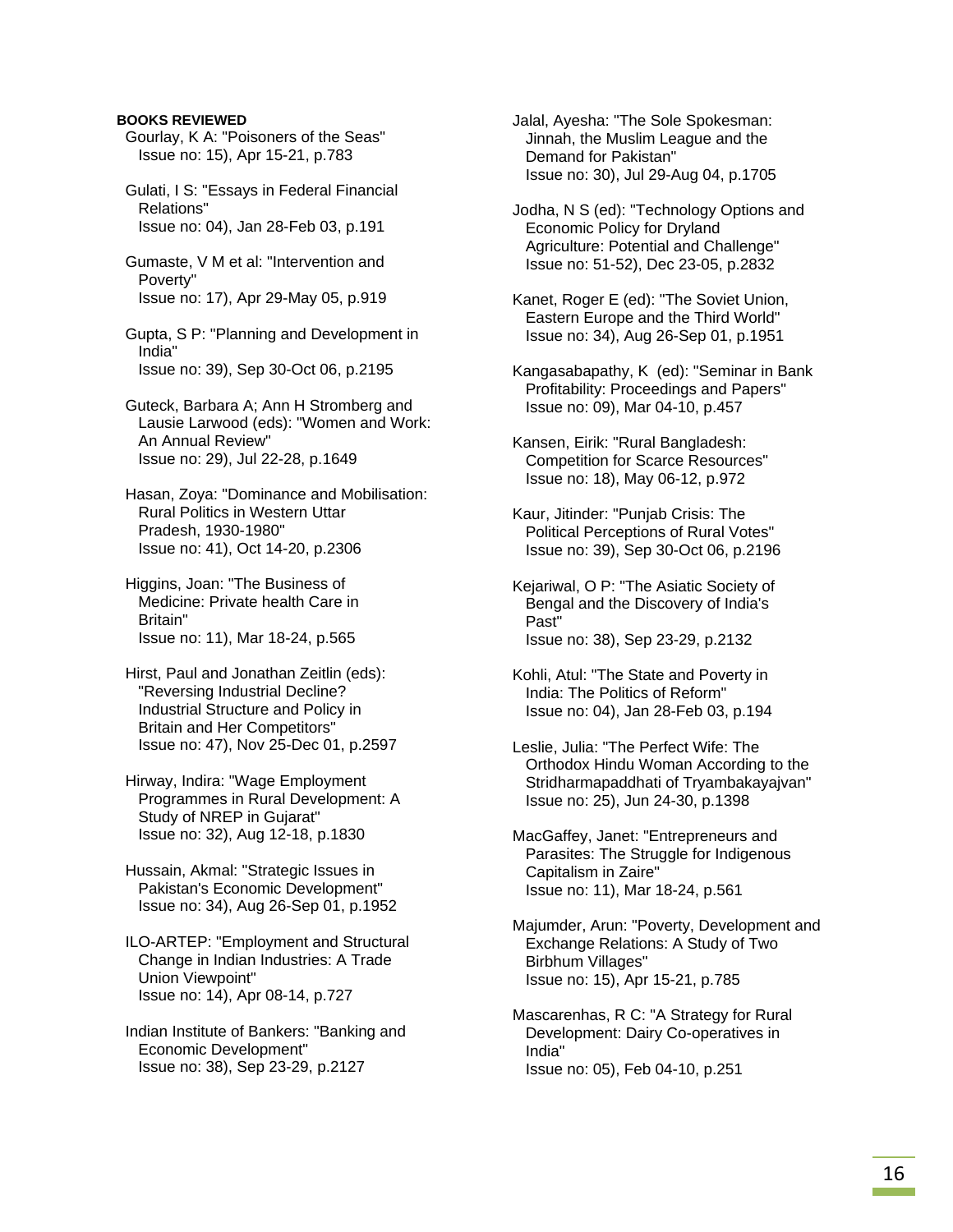- Mathur, B P: "Foreign Money in India" Issue no: 33), Aug 19-25, p.1890
- Mayer, Jean (ed): "Bringing Jobs to People: Employment Promotion at Regional an Local Levels" Issue no: 31), Aug 05-11, p.1769

 Mcdonald, Adriant T and David Kay: "Water Resources: Issues and Strategies" Issue no: 49), Dec 09-15, p.2715

- Miller, James: "Democracy is in the Streets: From Port Huron to the Siege of Chicago" Issue no: 37), Sep 16-22, p.2076
- Narain, Dharm; K N Raj; Amartrya Sen and C H Hanumantha Rao (eds): "Studies on Indian Agriculture " Issue no: 08), Feb 25-Mar 03, p.407

 Narayanswamy, Ramnath: "Gorbachev Economic Reform and Eastern Europe" Issue no: 20), May 20-26, p.1102

 Nayak, P Ranganath and John M Ketteringham: "Breakthrough" Issue no: 21), May 27-Jun 02, p.1161

- Ng, Lorenz K Y (eds): "Strategies for Public Health: Promoting Health and Preventing Disease" Issue no: 35-36), Sep 02-15, p.2009
- Ninan, K N: "Edible Oilseeds: Growth, Area Responses and Prospects in India" Issue no: 35-36), Sep 02-15, p.2007

 Norman, Jerry: "Chinese" Issue no: 08), Feb 25-Mar 03, p.410

- Patel, Sujata: "The Making of Industrial Relations: The Ahmedabad Textile Industry 1918-1939" Issue no: 02), Jan 14-20, p.79
- Patnaik, Ajay: "Perestroika and Women Labour Force in Soviet Central Asia" Issue no: 20), May 20-26, p.1104

 Radhakrishnan, P: "Peasant Struggles, Land Reforms and Social Change- Malabar, 1836-1982" Issue no: 42), Oct 21-27, p.2372

- Rastogi, P N: "Productivity, Innovation, Management and Development" Issue no: 08), Feb 25-Mar 03, p.409
- Ringen, Stein: "The Possibility of Politics: A Study in the Political Economy of the Welfare State" Issue no: 17), Apr 29-May 05, p.917
- Rosenberg, Nathan and L E Birdzell: "How the West Grew Rich: The Economic Transformation of the Industrial World" Issue no: 02), Jan 14-20, p.75
- Roy, Benoybhushan: "Socio-Economic Impact of Sati in Bengal and the Role of Raja Rammohan Roy" Issue no: 13), Apr 01-07, p.669
- Rudra, Ashok: "Some Problems of Marx,s Theory of History" Issue no: 27), Jul 08-14, p.1524
- Said, Edward W and Chirstopher Hitchens (eds): "Blaming the Victims" Issue no: 46), Nov 18-24, p.2547
- Saksena, K D: "Pricing Policies and Price Control in Developing Countries" Issue no: 29), Jul 22-28, p.1650
- Sankar, T L and Venugopal Y Reddy (eds): "Privatisation: Diversification of Ownership of Public Enterprises" Issue no: 40), Oct 07-13, p.2244
- Sarkar, Hiren and Gopal K Kadekodi: "Energy Pricing in India: Perspectives, Issues and Options" Issue no: 12), Mar 25-31, p.615
- Sen, Jyotirmoy: "Land Utilization and Population Distribution in West Bengal 1850-1985" Issue no: 09), Mar 04-10, p.461
- Sen, Sunil (ed): "N Bukharin, Political Testament of Lenin" Issue no: 41), Oct 14-20, p.2309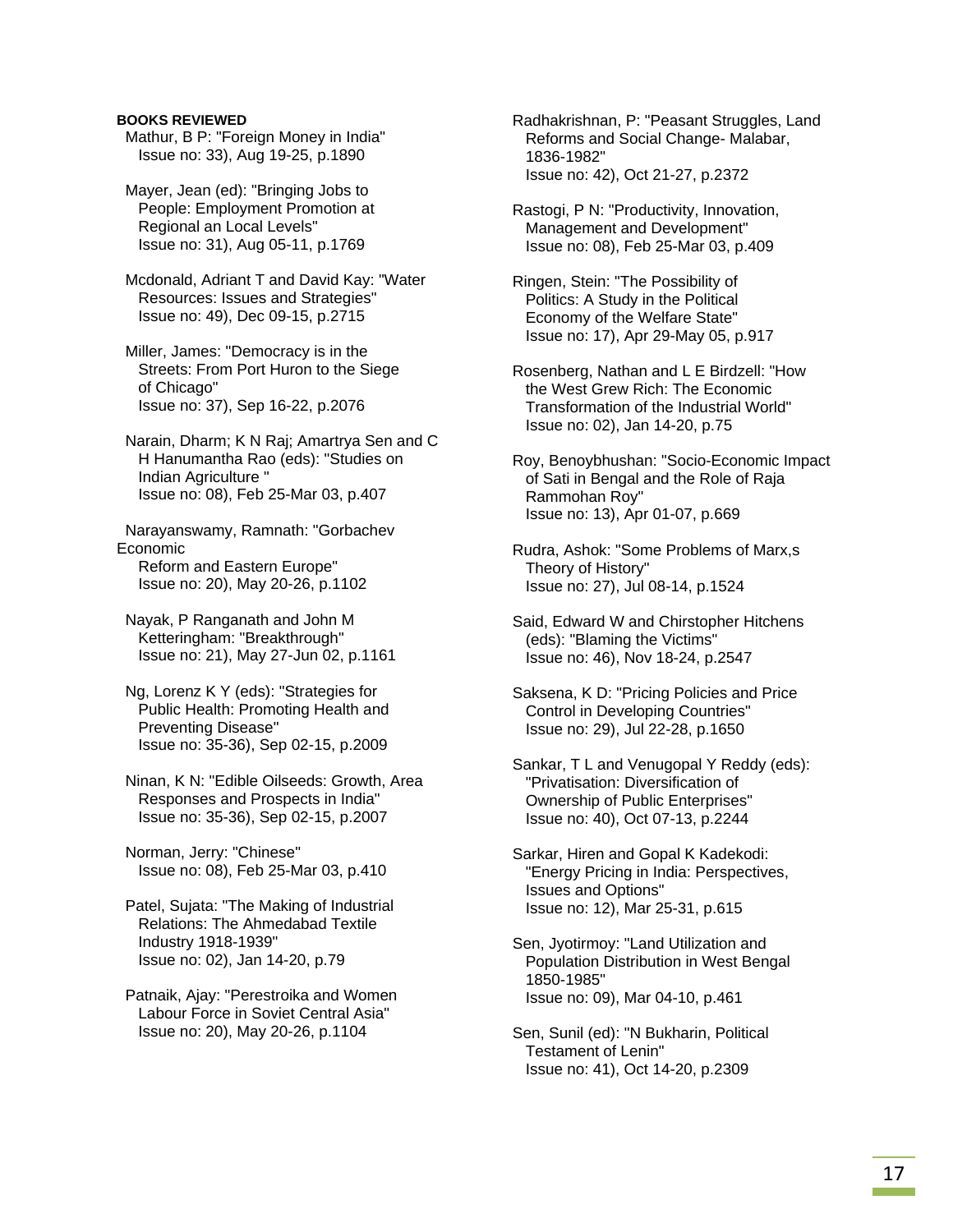Shankardass, Rani Dhavan: "Vallabhbhai Patel: Power and Organisation in Indian Politics" Issue no: 23), Jun 10-16, p.1281

 Sims, Holly: "Political Regimes, Public Policy and Economic Development: Agricultural Performances and Rural Change" Issue no: 10), Mar 11-17, p.507

 Singh, Ajit Kumar: "Agricultural Development and Rural Poverty" Issue no: 46), Nov 18-24, p.2549

 Singh, Rajendra : "Land, Power and People: Rural Elite in Transition, 1801-1970" Issue no: 24), Jun 17-23, p.1338

 Stree Shakti Sanghatana: "We Were Making History: Life Stories of Women in the Telengana People's Struggle" Issue no: 46), Nov 18-24, p.2545

 Telser, Lester G: "A Theory of Efficient Co-operation and Competition" Issue no: 14), Apr 08-14, p.726

 The Indian Society of Agricultural Economics: "Agricultural Development in India: The Next Stage" Issue no: 01), Jan 07-13, p.27

 The World Bank: "World Development Report 1989" Issue no: 44-45), Nov 04-17, p.2477

 Thorn, Richard S: "The Rising Yen: The Impact of Japanese Financial Liberalisation on World Capital Markets" Issue no: 19), May 13-19, p.1035

 Tirumalai, R: "The Voice of Enterprise: 150 Years of the Madras Chamber of Commerce and Industry" Issue no: 33), Aug 19-25, p.1892

 Tisdell, Clem and Priyatosh Maitra (eds): "Technological change, Development and the Environment: Socio-economic Perspectives" Issue no: 22), Jun 03-09, p.1226

 Tyabji, Nasir: "The Small Industries Policy in India" Issue no: 22), Jun 03-09, p.1224

 Vandana Shiva: "Staying Alive, Women, Ecology and Survival in India" Issue no: 07), Feb 18-24, p.353

 Vandana Shiva: "The Violence of the Green Revolution: Ecological Degradation and Political Conflict in Punjab" Issue no: 41), Oct 14-20, p.2306

 Vijaya Bank: "Tenth Bank Economists' Meet, 1987: Proceedings and Papers" Issue no: 09), Mar 09-10, p.457

 Wing-Yue, Leung: "Smashing the Iron Rice Pot: Workers and Unions in China's Market Socialism" Issue no: 07), Feb 18-24, p.351

 Wink, Andre: "Land and Sovereignty in India: Agrarian Society and Politics under the Eighteen Century Maratha Swarajya" Issue no: 01), Jan 07-13, p.29

 Wolpe, Harold and James Currey: "Race, Class and the Apartheid State" Issue no: 26), Jul 01-07, p.1458

 Zacharuah, Mathew: "Revolution through Reform: A Comparison of Sarvodaya and Conscientisation" Issue no: 19), May 13-19, p.1037

 Zakaria, Rafiq: "The Struggle within Islam" Issue no: 51-52), Dec 23-05, p.2833

#### **BORDER DISPUTES**

 Indifference Pays?: Assam-Nagaland (Ed) Issue no: 15, Apr 15-21, p.756

#### **BRAHMINS AND BRAHMINISM**

 Swami Sahjanand and the Kisan Sabha; DN (F) Issue no: 13, Apr 01-07, p.661

#### **BRAZIL**

 Concept of a Turning Point in Long-Run Growth; Josmar Verillo (SA) Issue no: 01, Jan 07-13, p.31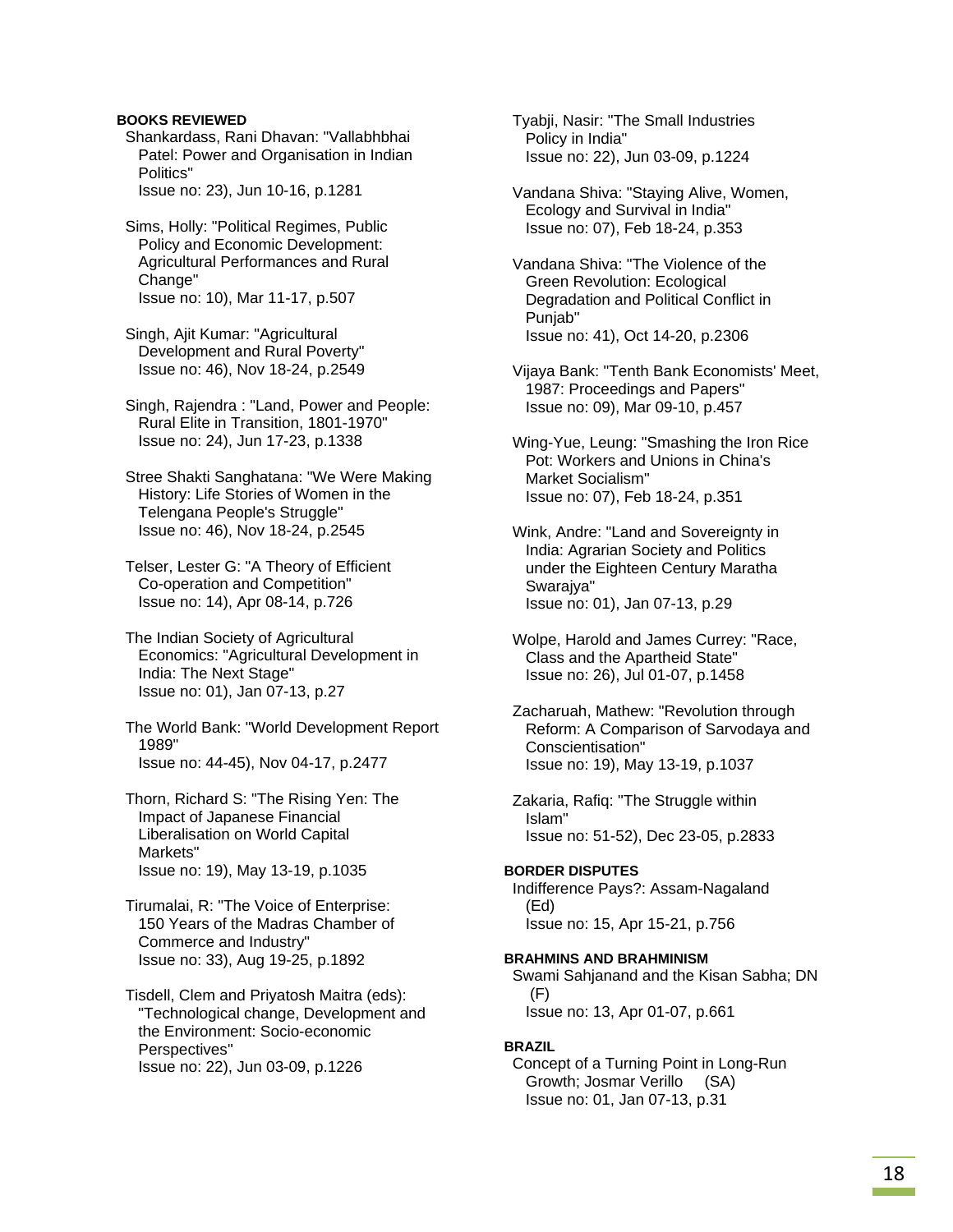**BRITISH RULE**  Attached Labour in Thane: A Historical Overview; Indra Munshi Saldanha (SA) Issue no: 20, May 20-26, p.1121 A Celebration of the Gandhian Alternative; Prakash Chandra Upadhyaya (RA) Issue no: 48, Dec 02-08, p.2655 Changing Terms of Discourse: A Poser; Manoranjan Mohanty (P) Issue no: 37, Sep 16-22, p.2069 Colonial Citizen as an Educational Ideal; Krishna Kumar (RA) Issue no: 04, Jan 28-Feb 03, p.PE45 Indian National Movement: A Closer Look; Shailaja Sen (F) Issue no: 12, Mar 25-31, p.608 Landlords as Extensions of the State; DN (F) Issue no: 04, Jan 28-Feb 03, p.179 Minority Policy in the North-East: Achievements and Dangers; Sanjib Baruah (SA) Issue no: 37, Sep 16-22, p.2087 Relations of Production in Pre-Colonial India; Sumita Chatterjee and Ashok Rudra (SA) Issue no: 21, May 27-Jun 02, p.1171 Social Background of the Educated in Bombay City: 1824-58; Mridula Ramanna (SA) Issue no: 04, Jan 28-Feb 03, p.203 What is Being Celebrated?: West Bengal (Ed) Issue no: 38, Sep 23-29, p.2096 **BROADCASTING**  Dealing with the Audio-Visual Media: Politics (Ed) Issue no: 22, Jun 03-09, p.1192 Need for Wider Debate: The Media (Ed)

Issue no: 49, Dec 09-15, p.2684

**BUDGET DEFICIT**  Budget Blues: Stock Market (C) Issue no: 09, Mar 04-10, p.434 Finance Commission and Deficit: The Budget (Ed) Issue no: 10, Mar 11-17, p.484 Is Pakistan's Economic Crisis Financial or Real?; Akmal Hussain (F) Issue no: 08, Feb 25-Mar 03, p.403 Keeping States Share Down: Government Finances (Ed) Issue no: 02, Jan 14-20, p.56 Ninth Finance Commission's First Award: An Evaluation; K K George (SA) Issue no: 13, Apr 01-07, p.673 **BUDGET, UNION-1989-1990**  1989-90 Budget: Business as Usual; Arun Ghosh (SA) Issue no: 15, Apr 15-21, p.807 Balance of Payments: Evading the Real Issues; Arun Banerji (F) Issue no: 10, Mar 11-17, p.495 Budget Blues: Stock Market (C) Issue no: 09, Mar 04-10, p.434 Budget, 1989-90: Elusive Issues; Bhabatosh Datta (SA) Issue no: 15, Apr 15-21, p.799 The Economy and the Budget; Arun Ghosh (F) Issue no: 10, Mar 11-17, p.489 Finance Commission and Deficit: The Budget (Ed) Issue no: 10, Mar 11-17, p.484 Irrelevance of the Budget (Ed) Issue no: 09, Mar 04-10, p.431 Unemployment, Technological Dynamism and

 Need for Government Intervention: A Closer Look at 1989-90 Budget; Arun Kumar (SA) Issue no: 31, Aug 05-11, p.1771

 Union Budget, 1989-90; Atul Sarma (SA) Issue no: 18, May 06-12, p.1001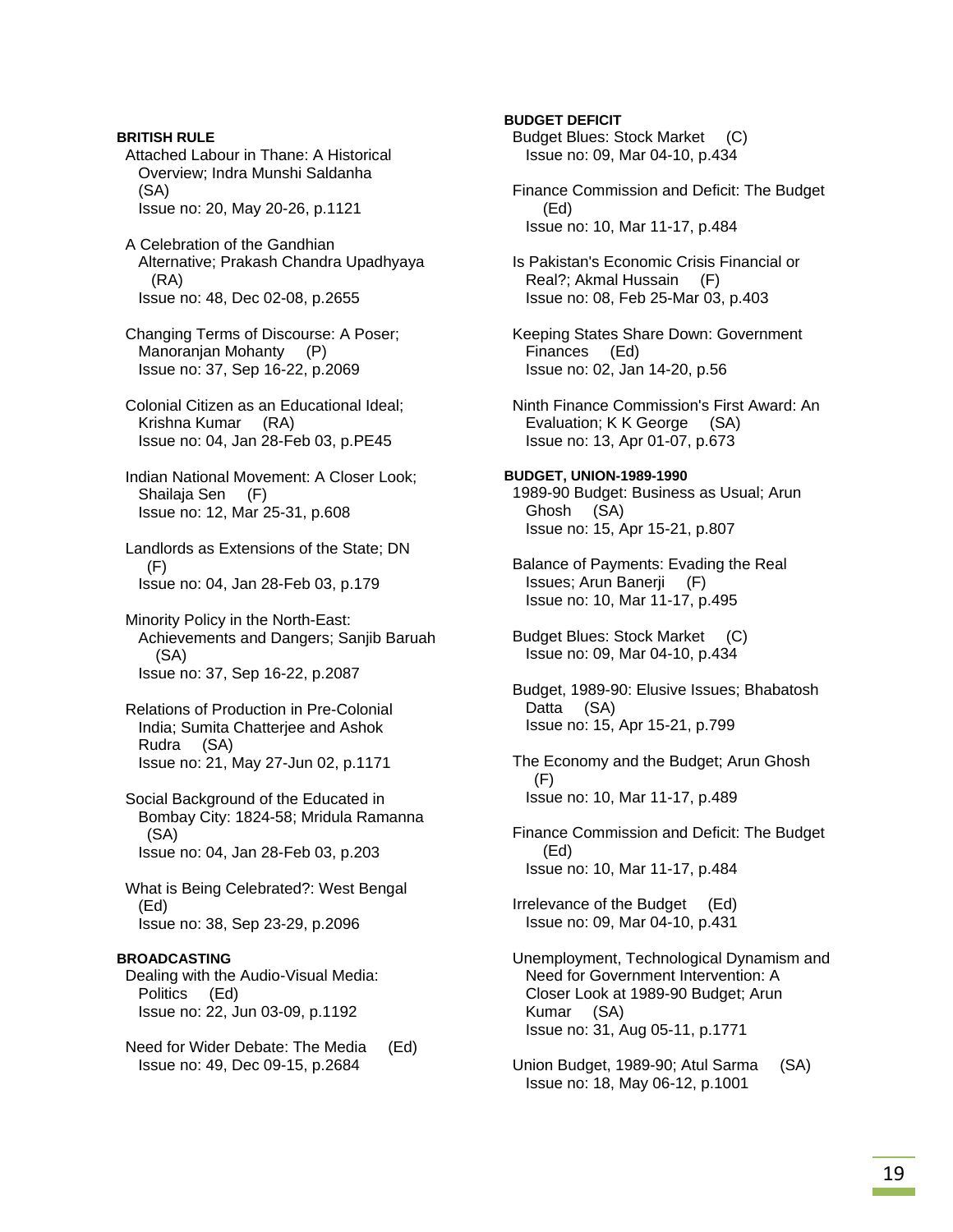## **BUDGET, UNION-1989-1990**  Waiting for the Budget: Stock Market (C) Issue no: 07, Feb 18-24, p.331

### **BUDGET,1989-1990**

 Assessing the Budget: New Delhi; BM (F) Issue no: 11, Mar 18-24, p.546

### **BUREAUCRACY**

 Ferment in Eastern Europe: Lessons for Leftists in India; Arun Ghosh (F) Issue no: 48, Dec 02-08, p.2635

 The Intelligentsia as a Ruling Class: Some Questions; Ramaswamy R Iyer (D) Issue no: 10, Mar 11-17, p.529

### **BUSINESS AND POLITICS**

 Business and Politics in India: A Historical Perspective; Sanjay P Thakur (F) Issue no: 26, Jul 01-07, p.1437

 Indian Big Bourgeoisie and the National Question: The Formative Phase; DN (P) Issue no: 09, Mar 04-10, p.454

 Mavoor Rayons Accord: Left-Front Government on Its Knees; K T Ram Mohan and K Ravi Raman (F) Issue no: 01, Jan 07-13, p.16

 Taken for a Ride?: West Bengal (Ed) Issue no: 42, Oct 21-27, p.2341

### **BUSINESS ETHICS**

 Business and Politics in India: A Historical Perspective; Sanjay P Thakur (F) Issue no: 26, Jul 01-07, p.1437

### **BUSINESSMEN**

 In Defence of the Techno-Managerial Elite; Niramla Srinivasan (LE) Issue no: 22, Jun 03-09, p.1190

 Indian Big Bourgeoisie and the National Question: The Formative Phase; DN (P) Issue no: 09, Mar 04-10, p.454

### **CALCUTTA**

 A Case Study of Pavement Dwellers in Calcutta: Family Characteristics of the Urban Poor; N Vijay Jagannathan and Animesh Halder (SA) Issue no: 06, Feb 11-17, p.315

 Damning Indictment: West Bengal (Ed) Issue no: 40, Oct 07-13, p.2220

 Income and Income Differentials among Workers in Small-Scale Manufacturing Enterprises in Calcutta: Some Survey Results; Bina Roy and Robin Mukherjee (SA) Issue no: 48, Dec 02-08, p.2671

 Inter and Intra Occupational Differences in Income and Level of Living; Manabendu Chattopadhyay, Robin Mukherjee and Ashok Rudra (SA) Issue no: 43, Oct 28-Nov 03, p.2434

 Keeping the Homeless on the Run; Debjani Dutta (F) Issue no: 13, Apr 01-07, p.665

- Public Health Services in a Mess: Calcutta; Ashim Mukhopadhyay (F) Issue no: 31, Aug 05-11, p.1751
- What is Being Celebrated?: West Bengal (Ed) Issue no: 38, Sep 23-29, p.2096
- Workers, Unions and 'Sick' Industries: A Case: Labour; Basudev Ganguly (F) Issue no: 37, Sep 16-22, p.2059

#### **CAMBODIA**

 Amnesty International and Kampuchea; Richard Reoch (LE) Issue no: 03, Jan 21-27, p.110

 Shifting Positions: Cambodia (Ed) Issue no: 19, May 13-19, p.1013

### **CANAL IRRIGATION**

 Collapse of Sone Canal System and Farmers Plight; Indu Bharti (F) Issue no: 17, Apr 29-May 05, p.908

 Mounting Antagonism towards Big Dams; B D Dhawan (P) Issue no: 20, May 20-26, p.1096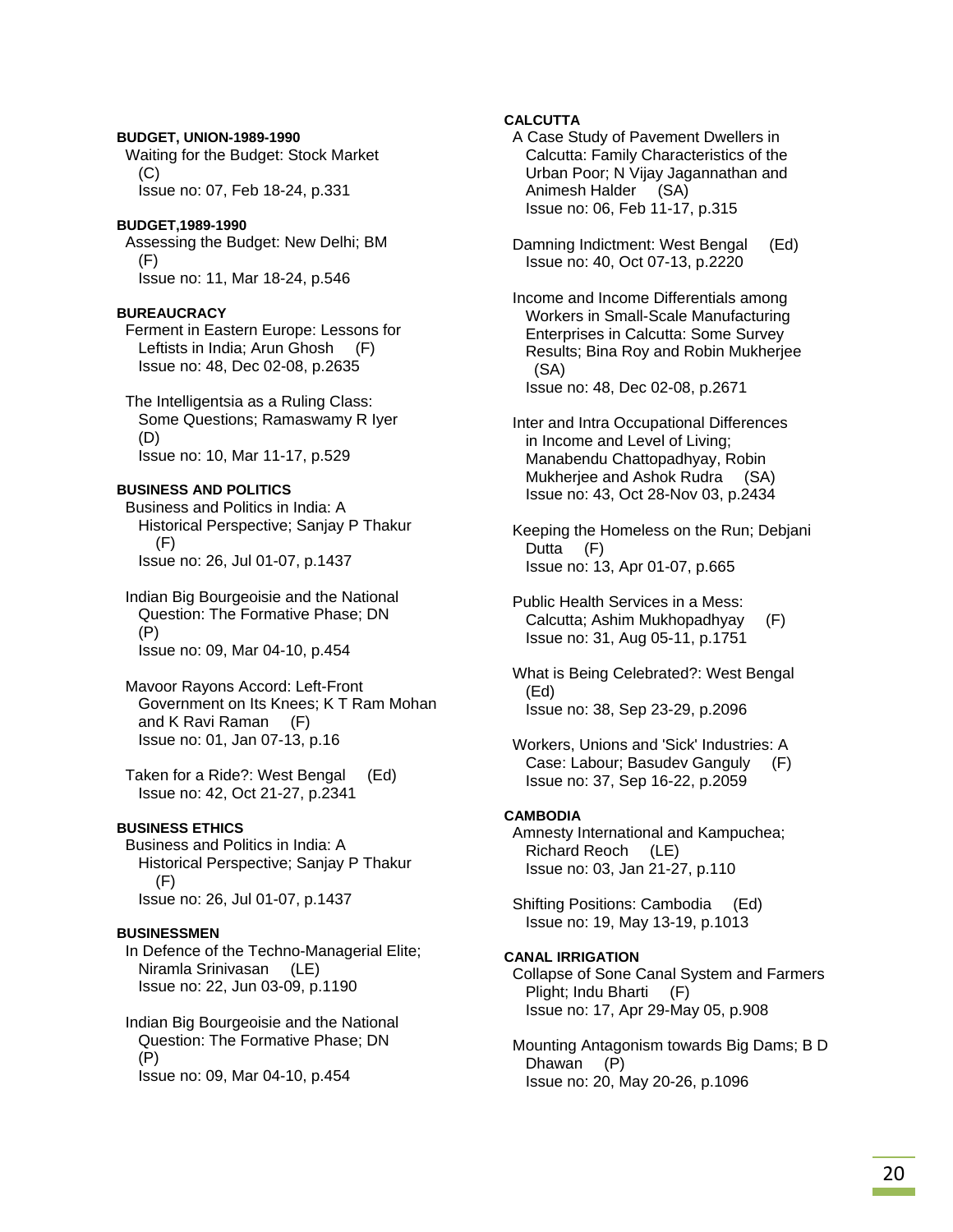### **CANAL IRRIGATION**

 Mounting Antagonism towards Big Dams; Nirmal Sengupta (D) Issue no: 48, Dec 02-08, p.2679

### **CANCER**

 Doctor Needs Help; Chandan Mitra (LE) Issue no: 14, Apr 08-14, p.702

### **CAPITAL**

 Venture Capital Financing; Sudip Bhattacharyya (RA) Issue no: 47, Nov 25-Dec 01, p.M157

### **CAPITAL ACCOUNT CONVERTIBILITY**

 Leontief on Soviet Economic Reforms; R G Gidadhubli and Abhijit Bhattacharya (F) Issue no: 24, Jun 17-23, p.1327

 Towards Rouble Convertibility: Soviet Union (Ed) Issue no: 46, Nov 18-24, p.2522

### **CAPITAL EXPENDITURE**

 Mystery of a Declining Capital Output Ratio; Arun Ghosh (F) Issue no: 46, Nov 18-24, p.2527

#### **CAPITAL FLOWS**

 Monetary Approach to Balance of Payments: A Case Study of India, 1968-85; R Kannan (SA) Issue no: 12, Mar 25-31, p.627

### **CAPITAL GOODS**

 Capital Stock, Capital Consumption and the Capital: Output Ratio; Arun Ghosh (F) Issue no: 18, May 06-12, p.955

 Techno-Economic Approach to Value of Capital Goods; Hrishikesh Bhattacharya (D) Issue no: 24, Jun 17-23, p.1360

 Thermodynamics and Value of Capital Goods; R Banerjee (D) Issue no: 03, Jan 21-27, p.164

### **CAPITAL PUNISHMENT**

 Million Acres of Darkness; Deena Khatkhate (F) Issue no: 19, May 13-19, p.1021

 Political Bias: Death Penalty (Ed) Issue no: 41, Oct 14-20, p.2277

### **CAPITALISM**

 Aspects of the World Capitalist Economy in the 1980s; Prabhat Patnaik (SA) Issue no: 35-36, Sep 02-15, p.2011

 The Chinese Tragedy: Roots and Offshoots; Ajit Roy (SA) Issue no: 31, Aug 05-11, p.1785

 Contradictions of Peripheral Capitalism; Neera Chandhoke (BR) Issue no: 11, Mar 18-24, p.561

 Disarmament and Development: Report of a Seminar; Jaya Mehta (F) Issue no: 16, Apr 22-28, p.862

 Looking for Columbuses: Poland (Ed) Issue no: 47, Nov 25-Dec 01, p.2576

 Nature of Indian Capitalism; Priyatosh Maitra (LE) Issue no: 31, Aug 05-11, p.1734

 Perestroika and the Developing World: Report on a Conference in Moscow ; B P R Vithal (F) Issue no: 48, Dec 02-08, p.2651

 Visions for the Future: One View; Randhir Singh (P) Issue no: 14, Apr 08-14, p.723

#### **CASTE CONFLICTS**

 Communalism in Tamil Nadu: A Study of Bodi Riots; S Ganeshram (F) Issue no: 48, Dec 02-08, p.2640

 Guns for the Goons: Andhra Pradesh (Ed) Issue no: 17, Apr 29-May 05, p.897

 Mayhem in Devlia; Indrani Chakrabarti (F) Issue no: 32, Aug 12-18, p.1812

 Persecution of Kannada Scholar; Biswaroop et al Das (LE) Issue no: 20, May 20-26, p.1070

### **CASTES AND CASTE SYSTEM**

 Communalism in Tamil Nadu: A Study of Bodi Riots; S Ganeshram (F) Issue no: 48, Dec 02-08, p.2640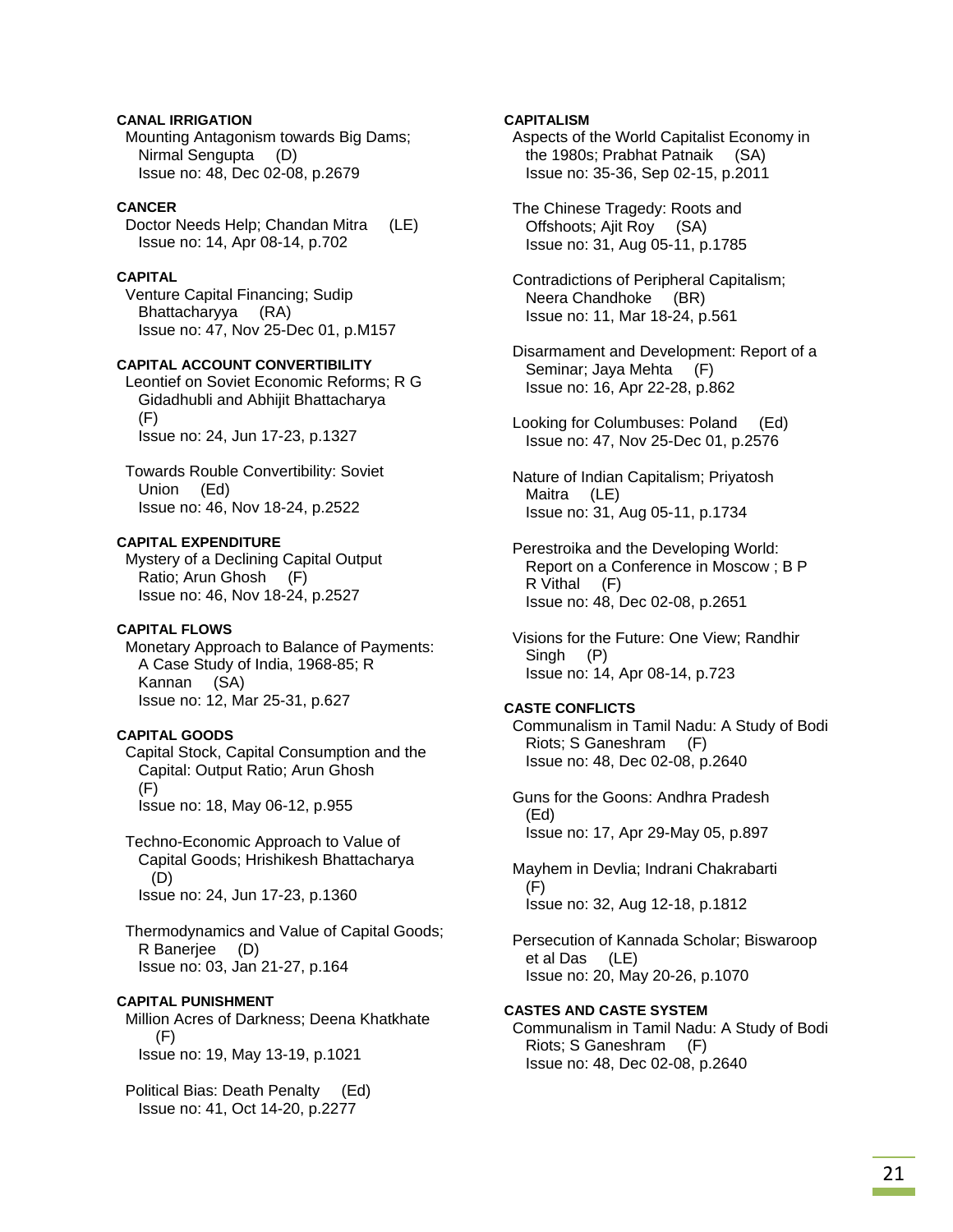### **CASTES AND CASTE SYSTEM**

 Ideology as Social Practice: The Functioning of Varna; F Franco and Sarvar V Shery Chand (SA) Issue no: 47, Nov 25-Dec 01, p.2601

 In Defence of the Techno-Managerial Elite; Niramla Srinivasan (LE) Issue no: 22, Jun 03-09, p.1190

 Micro-Ideology and Micro-Utopia in Khalapur: Changes in the Discourse on Caste over Thirty Years; Pauline Kolenda (SA) Issue no: 32, Aug 12-18, p.1831

 Social Movements and the Paradigm of Functional Analysis: With Reference to the Non-Brahman Movement in Maharashtra; M S Gore (SA) Issue no: 17, Apr 29-May 05, p.928

 Swami Sahjanand and the Kisan Sabha; DN  $(F)$ Issue no: 13, Apr 01-07, p.661

#### **CEMENT INDUSTRY**

 Developing Exports: Cement Industry (C) Issue no: 05, Feb 04-10, p.219

 Mixed Reaction: Decontrol (C) Issue no: 10, Mar 11-17, p.487

#### **CENSORSHIP**

 Crude Censorship: Bihar (Ed) Issue no: 31, Aug 05-11, p.1736

 Customs as Censors; A G Noorani (CL) Issue no: 12, Mar 25-31, p.600

### **CENSUS**

 Against the Numbers Game; P G K Panikar (BR) Issue no: 26, Jul 01-07, p.1460

 Population Front of Indian Economic Development; Vaijayanti Bhate and Sanjeevanee Mulay (D) Issue no: 13, Apr 01-07, p.700

### **CENTRE-STATE FINANCIAL RELATIONS**

 Assessment of States Own-Tax Revenues by the Ninth Finance Commission; Pradhan H Prasad (SA) Issue no: 37, Sep 16-22, p.2077

 Centre-State Relations (Ed) Issue no: 06, Feb 11-17, p.271

 Credibility in Question: Finance Commission (Ed) Issue no: 30, Jul 29-Aug 04, p.1680

 Externally Funded Projects and State Plans; Sitaraman Gurumurthi (F) Issue no: 03, Jan 21-27, p.127

 Federal Financial Transfers: How much Progression; D T Lakdawala (BR) Issue no: 04, Jan 28-Feb 03, p.191

 Finance Commission and Deficit: The Budget (Ed) Issue no: 10, Mar 11-17, p.484

- Finance Commission and the States (Ed) Issue no: 30, Jul 29-Aug 04, p.1679
- Financial Management in States: Role of Finance Commission; J L Bajaj and Renuka Vishwanathan (SA) Issue no: 40, Oct 07-13, p.2255

 Keeping States Share Down: Government Finances (Ed) Issue no: 02, Jan 14-20, p.56

- Made a Laughing Stock of: Finance Commission (Ed) Issue no: 04, Jan 28-Feb 03, p.170
- Measurement of States, Taxable Capacities: Ninth Finance Commission's Methodology; Dipankar Coondoo and Robin Mukherjee (SA) Issue no: 37, Sep 16-22, p.2080
- Measurement of Taxable Capacities of States by Ninth Finance Commission; P P Ghosh (D) Issue no: 46, Nov 18-24, p.2568

 Measuring Tax Potential: A Note on Ninth Finance Commission's Approach; N Krishnaji (SA) Issue no: 05, Feb 04-10, p.265

 Measuring Tax Potential: Some Clarifications; Govinda M Rao and J V M Sarma (D) Issue no: 13, Apr 01-07, p.698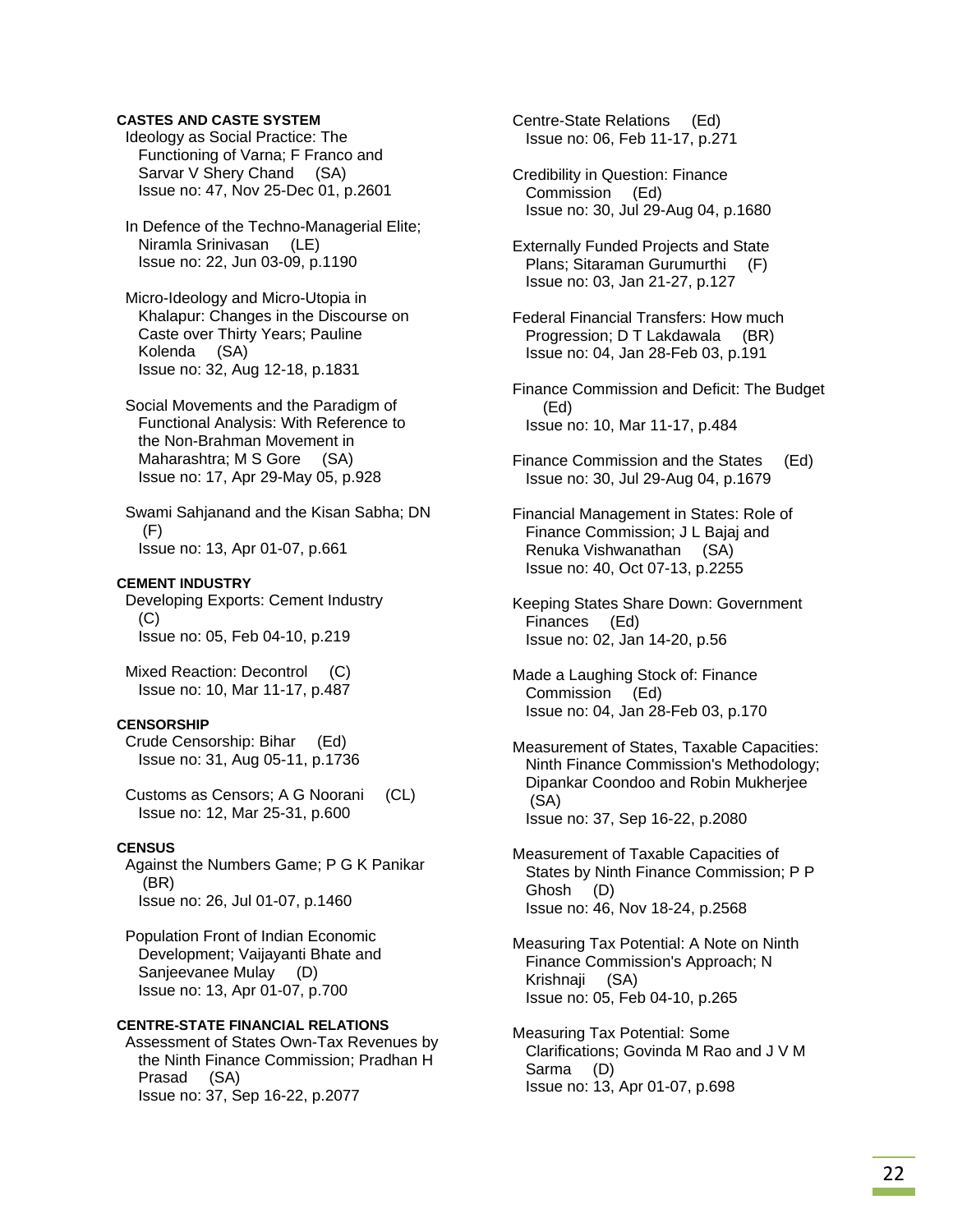### **CENTRE-STATE FINANCIAL RELATIONS**

 Ninth Finance Commission's First Award: An Evaluation; K K George (SA) Issue no: 13, Apr 01-07, p.673

 The Norm and the Tilt: First Report of the Finance Commission; S Guhan (SA) Issue no: 02, Jan 14-20, p.86

 Poverty Measures and their Relevance for Tax Devolution; G Thimmaiah (D) Issue no: 23, Jun 10-16, p.1303

 Poverty Ratio as a Devolution Criterion: A Note; T K Arun (SA) Issue no: 06, Feb 11-17, p.319

 What to Do with Its Report: Finance Commission (Ed) Issue no: 49, Dec 09-15, p.2684

### **CENTRE-STATE RELATIONS**

 Decentralisation Below the State Level: Need for a New System of Governance; Nirmal Mukarji (mA) Issue no: 09, Mar 04-10, p.467

 Destabilisation Manoeuvres: Centre-State Relations (Ed) Issue no: 03, Jan 21-27, p.112

 Impact of Centre-State Relations on Indian Politics: An Interpretative Reckoning, 1947-87; T V Sathyamurthy (SA) Issue no: 38, Sep 23-29, p.2133

 Rajiv-Farooq Accord: What Went Wrong?; Balaraj Puri (F) Issue no: 30, Jul 29-Aug 04, p.1689

 Will It Work This Time?: Bihar; Arun Sinha (F) Issue no: 50, Dec 16-22, p.2755

#### **CHAKRAVARTY COMMITTEE**

 Monetary Targeting: Objectives and Appropriate Indicators; N A Mujumdar (SA) Issue no: 34, Aug 26-Sep 01, p.1959

#### **CHEMICAL INDUSTRY**

 Case for Export Curbs: Lethal Chemicals (Ed) Issue no: 28, Jul 15-21, p.1556

### **CHEMICAL WEAPONS**

 Brewing a Ban: Chemical Weapons (Ed) Issue no: 04, Jan 28-Feb 03, p.169

### **CHHATTISGARH**

 The 'Other' Peasant Rally (F) Issue no: 48, Dec 02-08, p.2545

 Violence against Workers: Dalli-Rajhara; Bharat Dogra (Ed) Issue no: 23, Jun 10-16, p.1256

### **CHINA**

 'What Injury You Have Done My Horses?'; Sumanta Banerjee (P) Issue no: 25, Jun 24-30, p.1391

 Cat Killing Mice; GPD (F) Issue no: 25, Jun 24-30, p.1371

 Catching Mice is Not All (Ed) Issue no: 23, Jun 10-16, p.1255

 China: At the End of the Capitalist Road; Neville Maxwell (F) Issue no: 30, Jul 29-Aug 04, p.1697

 China: Political Background and Prospects; J Bruce Jacobs (F) Issue no: 30, Jul 29-Aug 04, p.1696

 The Chinese Tragedy: Roots and Offshoots; Ajit Roy (SA) Issue no: 31, Aug 05-11, p.1785

 Crisis in China: End of Socialism?; Nirmal Kumar Chandra (SA) Issue no: 46, Nov 18-24, p.2551

 A Decade of Economic Reform in China: A Retrospect; Amaresh Bagchi (SA) Issue no: 25, Jun 24-30, p.1407

 Export Processing Zones in China Buji: A Case Study; Sun Yonghong (SA) Issue no: 07, Feb 18-24, p.355

 Final Act of June Fourth China; Govind Kelkar (F) Issue no: 37, Sep 16-22, p.2066

 For Socialist Freedom: Students' Movement in China; Manoranjan Mohanty (P) Issue no: 24, Jun 17-23, p.1329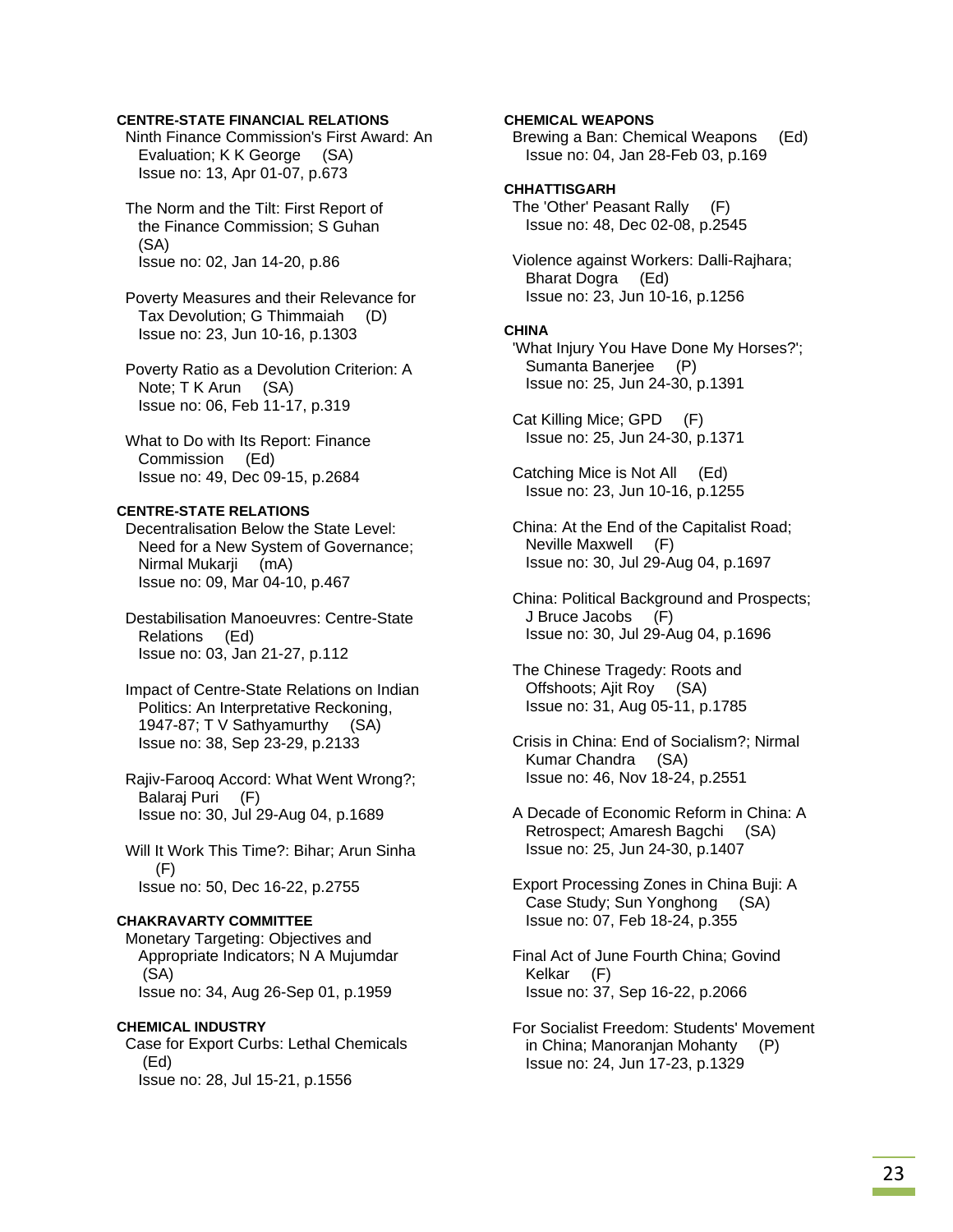### **CHINA**

 History Unmade; Deena Khatkhate (F) Issue no: 28, Jul 15-21, p.1565

 Lessons of Tiananmen Square; S Vidyarthi  $(F)$ Issue no: 35-36, Sep 02-15, p.1997

 A Letter from Beijing; Pranab Bardhan (F) Issue no: 24, Jun 17-23, p.1320

 No 'Counter-Revolutionary Clique' (F) Issue no: 27, Jul 08-14, p.1513

 No Study and All Play Makes for a Happy Birthday; GPD (F) Issue no: 47, Nov 25-Dec 01, p.2585

 Not Quite Changing the World (Ed) Issue no: 20, May 20-26, p.1071

 Not Unexpected; Kathleen Gough (LE) Issue no: 41, Oct 14-20, p.2274

 Paranoia in Beijing; GPD (F) Issue no: 31, Aug 05-11, p.1748

 Tiananmen and the Uncertain Legacy of Reform; B Gopalakrishna Kumar (F) Issue no: 27, Jul 08-14, p.1511

 Transformation and Travail in Chinese Society; B Gopalakrishna Kumar (RA) Issue no: 43, Oct 28-Nov 03, p.2423

 What is 'Socialist Freedom'?; K Balagopal (P) Issue no: 31, Aug 05-11, p.1761

 What the Students are Demanding: China (F) Issue no: 23, Jun 10-16, p.1272

 Workers and Trade Unions in China; P R Ram (BR) Issue no: 07, Feb 18-24, p.351

### **CHINA-SOVIET UNION RELATIONS**

 Gorbachev and the Chinese Students; GPD (F) Issue no: 20, May 20-26, p.1079

 Not Enough to Forget: Sino-Soviet Relations (Ed) Issue no: 21, May 27-Jun 02, p.1133  Sino-Soviet Relations: No Alarm Bells in the West (Ed) Issue no: 07, Feb 18-24, p.330

#### **CHINESE**

 Decline of MCA: Malaysia; M G G Pillai (F) Issue no: 22, Jun 03-09, p.1218

#### **CHINESE LANGUAGE**

 Language and Politics; G P Deshpande (BR) Issue no: 08, Feb 25-Mar 03, p.410

### **CHRISTIANS**

 Not by Christian Faith: Poland (Ed) Issue no: 34, Aug 26-Sep 01, p.1934

 Worsening Discrimination: Christian Dalits (Ed) Issue no: 27, Jul 08-14, p.1489

### **CITIZEN'S PARTICIPATION**

 Poverty Alleviation and Participation: The Case for Government-Grassroots Agency Collaboration; Samuel Paul (SA) Issue no: 02, Jan 14-20, p.100

#### **CITIZENS' PARTICIPATION**

 People's Participation and Common Property Resources; Kanchan Chopra, Gopal K Kadekodi and M N Murty (RA) Issue no: 51-52, Dec 23-30, p.A

### **CIVIL LIBERTIES**

 Bastar: Development and Democracy (F) Issue no: 39, Sep 30-Oct 06, p.2188

 Centre's Game in Bodoland Agitation: Assam (F) Issue no: 39, Sep 30-Oct 06, p.2180

 Civil Liberties and People; Raj Kumar (LE) Issue no: 37, Sep 16-22, p.2038

 Civil Liberties: Selective Defence?; B Jagan (LE) Issue no: 32, Aug 12-18, p.1798

 Institutional Checks against Police Excesses; A G Noorani (CL) Issue no: 43, Oct 28-Nov 03, p.2406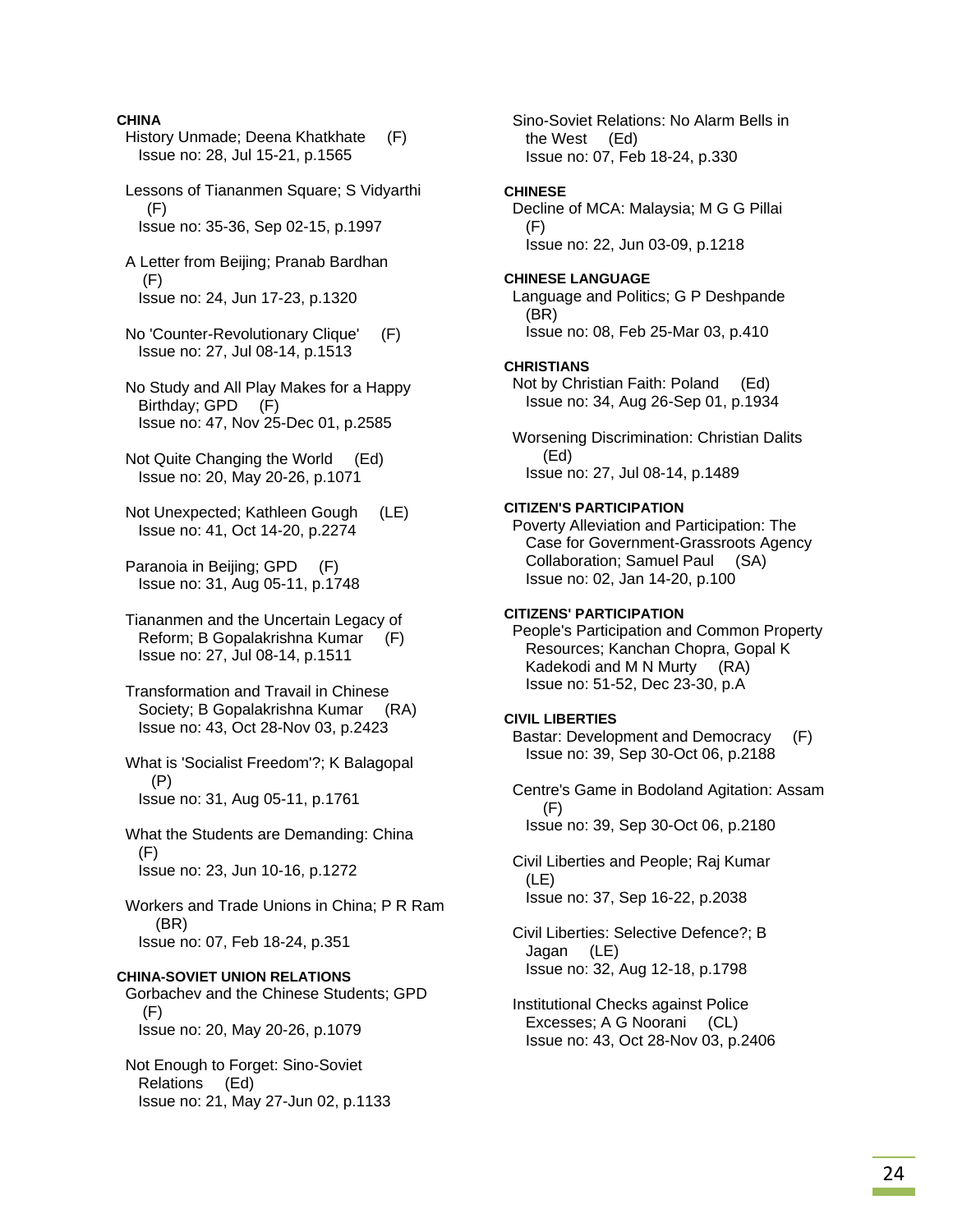### **CIVIL LIBERTIES**

 National Front Government and Prison Reform; A G Noorani (CL) Issue no: 51-52, Dec 23-05, p.2811

 Need Naxalites Not Respect the Civil Liberties of People?; A P Vittal (LE) Issue no: 28, Jul 15-21, p.1554

 Repression in Kashmir; A G Noorani (CL) Issue no: 29, Jul 22-28, p.1626

### **CIVIL RIGHTS**

 Ministers' Discretion; A G Noorani (CL) Issue no: 21, May 27-Jun 02, p.1140

 Protesters Dubbed Spies; A G Noorani (CL) Issue no: 10, Mar 11-17, p.488

#### **CIVIL SOCIETY**

 Colonial Citizen as an Educational Ideal; Krishna Kumar (RA) Issue no: 04, Jan 28-Feb 03, p.PE45

### **CIVIL WAR**

 First Step to Peace?: Angola (Ed) Issue no: 27, Jul 08-14, p.1490

### **CIVILIZATION**

 The Son, the Father, and the Holy Ghosts; Sasantha Goonatilake (BR) Issue no: 31, Aug 05-11, p.1768

### **COAL INDUSTRY**

 Prices Chasing Costs: Coal (C) Issue no: 02, Jan 14-20, p.59

### **COALITION POLITICS**

 An Avoidable Diversion: Politics (Ed) Issue no: 03, Jan 21-27, p.112

### **COFFEE**

 Troubled Brew: Coffee (C) Issue no: 31, Aug 05-11, p.1739

### **COLLEGES**

 Co-operative Colleges: Education; M Shatrugna (Ed) Issue no: 26, Jul 01-07, p.1424

### **COLONIALISM**

 Colonial Citizen as an Educational Ideal; Krishna Kumar (RA) Issue no: 04, Jan 28-Feb 03, p.PE45

 The Mirror of Class: Class Subjectivity and Politics in 19th Century Bengal; Himani Banenerji (SA) Issue no: 19, May 13-19, p.1041

### **COMMITTEES AND COMMISSIONS**

 Emoluments in Public Enterprises: Review of Pay Committee's Report; Venkata C S Ratnam (RA) Issue no: 21, May 27-Jun 02, p.M61

 Ministers' Discretion; A G Noorani  $(CL)$ Issue no: 21, May 27-Jun 02, p.1140

 National Commission on Urbanisation: Issues and Non-Issues; Amitabh Kundu (SA) Issue no: 21, May 27-Jun 02, p.1185

 Performance Evaluation System for Memoranda of Understanding; Prajapati Trivedi (RA) Issue no: 21, May 27-Jun 02, p.M55

#### **COMMODITY PRICES**

 Money Supply-Prices: Causality Revisited; Balwant Singh (SA) Issue no: 47, Nov 25-Dec 01, p.2613

 Stabilising International Commodity Prices: Too Little Too Late?; Satish Jha (F) Issue no: 33, Aug 19-25, p.1885

### **COMMON PROPERTY RESOURCES**

 Common Property Land Resources in Gujarat: Some Findings about Their Size, Status and Use; Sudarshan Iyengar (RA) Issue no: 25, Jun 24-30, p.A67

 People's Participation and Common Property Resources; Kanchan Chopra, Gopal K Kadekodi and M N Murty (RA) Issue no: 51-52, Dec 23-30, p.A

### **COMMUNAL VIOLENCE**

 Bhagalpur Riots and Bihar Government; Indu Bharti (F) Issue no: 48, Dec 02-08, p.2643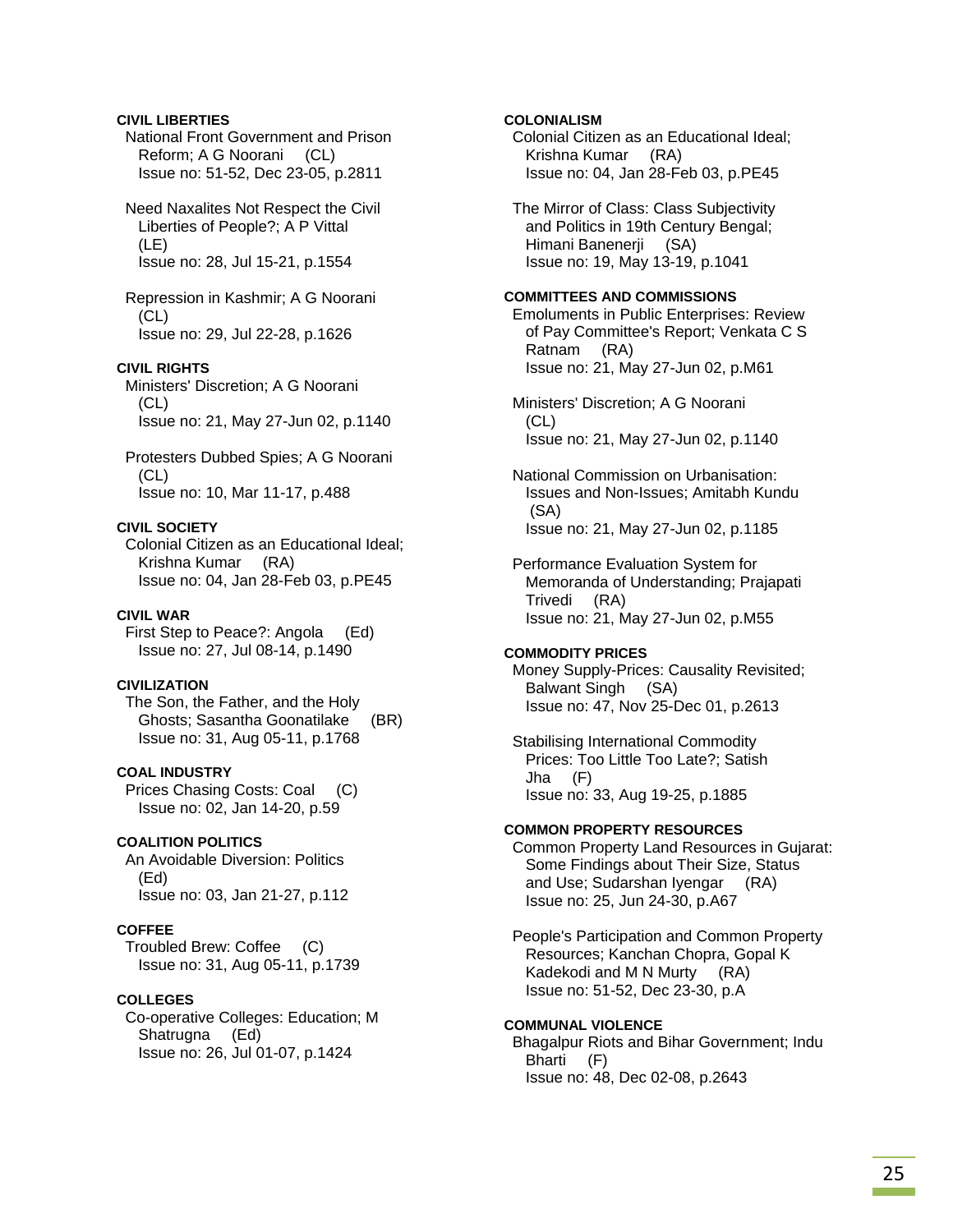### **COMMUNAL VIOLENCE**

- Communal Frenzy at Indore; Asghar Ali Engineer (F) Issue no: 44-45, Nov 04-17, p.2467
- Communal Riots in Muzaffar Nagar, Khatauli and Aligarh; Asghar Ali Engineer and K S Durrani (F) Issue no: 01, Jan 07-13, p.22
- Communal Virus: West Bengal (Ed) Issue no: 34, Aug 26-Sep 01, p.1932
- Communalism and Working Class: Riot of 1893 in Bombay City; Shashi Bhushan Upadhyay (RA) Issue no: 30, Jul 29-Aug 04, p.PE69
- Fanning Communal Flames: Congress(I) Politics (Ed) Issue no: 31, Aug 05-11, p.1736
- Guarding the Guards: Human Rights (Ed) Issue no: 22, Jun 03-09, p.1192
- Kota: Another Case of Planned Violence?; Asghar Ali Engineer (F) Issue no: 49, Dec 09-15, p.2703
- Not Soft-Pedalling?: Punjab (Ed) Issue no: 11, Mar 18-24, p.537
- Political Abuse of History: Ramjanmabhoomi - Babri Masjid (Ed) Issue no: 47, Nov 25-Dec 01, p.2576
- Ram Janmabhoomi Comes to Milton Keynes; Parita Mukta (F) Issue no: 44-45, Nov 04-17, p.2472
- Surge of Communal Militancy (Ed) Issue no: 40, Oct 07-13, p.2219
- To Stem the Communal Tide; K N Panikkar (LE) Issue no: 44-45, Nov 04-17, p.2446
- Unpunished Guilty: Communal Killings (Ed) Issue no: 21, May 27-Jun 02, p.1132
- Violence on Gurpurab in Jammu and Its Aftermath; Madhu Kishwar and Smita Kothari (F) Issue no: 15, Apr 15-21, p.769

 Warning Signal: Politics (Ed) Issue no: 02, Jan 14-20, p.57

### **COMMUNALISM**

- Communal Propaganda in Elections: A Landmark Judgment; Asghar Ali Engineer (F) Issue no: 24, Jun 17-23, p.1324
- Communalism and Working Class: Riot of 1893 in Bombay City; Shashi Bhushan Upadhyay (RA) Issue no: 30, Jul 29-Aug 04, p.PE69
- Communalism in Tamil Nadu: A Study of Bodi Riots; S Ganeshram (F) Issue no: 48, Dec 02-08, p.2640
- Congress(I)'s Communalism: Politics (Ed) Issue no: 46, Nov 18-24, p.2520
- Cultural Context of Communalism in India; Rajni Kothari (SA) Issue no: 02, Jan 14-20, p.81
- Policy of Appeasement: Communalism (Ed) Issue no: 42, Oct 21-27, p.2340
- Rising Tide: Communalism (Ed) Issue no: 41, Oct 14-20, p.2276
- Rushdie Controversy and Multi-Communal England; Narendra Singh (F) Issue no: 25, Jun 24-30, p.1387
- Say No to Communalism; Rajni et al Kothari (LE) Issue no: 20, May 20-26, p.1070

# **COMMUNICATION MEDIA**  Dealing with the Audio-Visual Media: Politics (Ed) Issue no: 22, Jun 03-09, p.1192

 Need for Wider Debate: The Media (Ed) Issue no: 49, Dec 09-15, p.2684

### **COMMUNISM**  Forgotten Bloshevik Revisited; Sharit K Bhowmik (BR) Issue no: 41, Oct 14-20, p.2309

 History Unmade; Deena Khatkhate (F) Issue no: 28, Jul 15-21, p.1565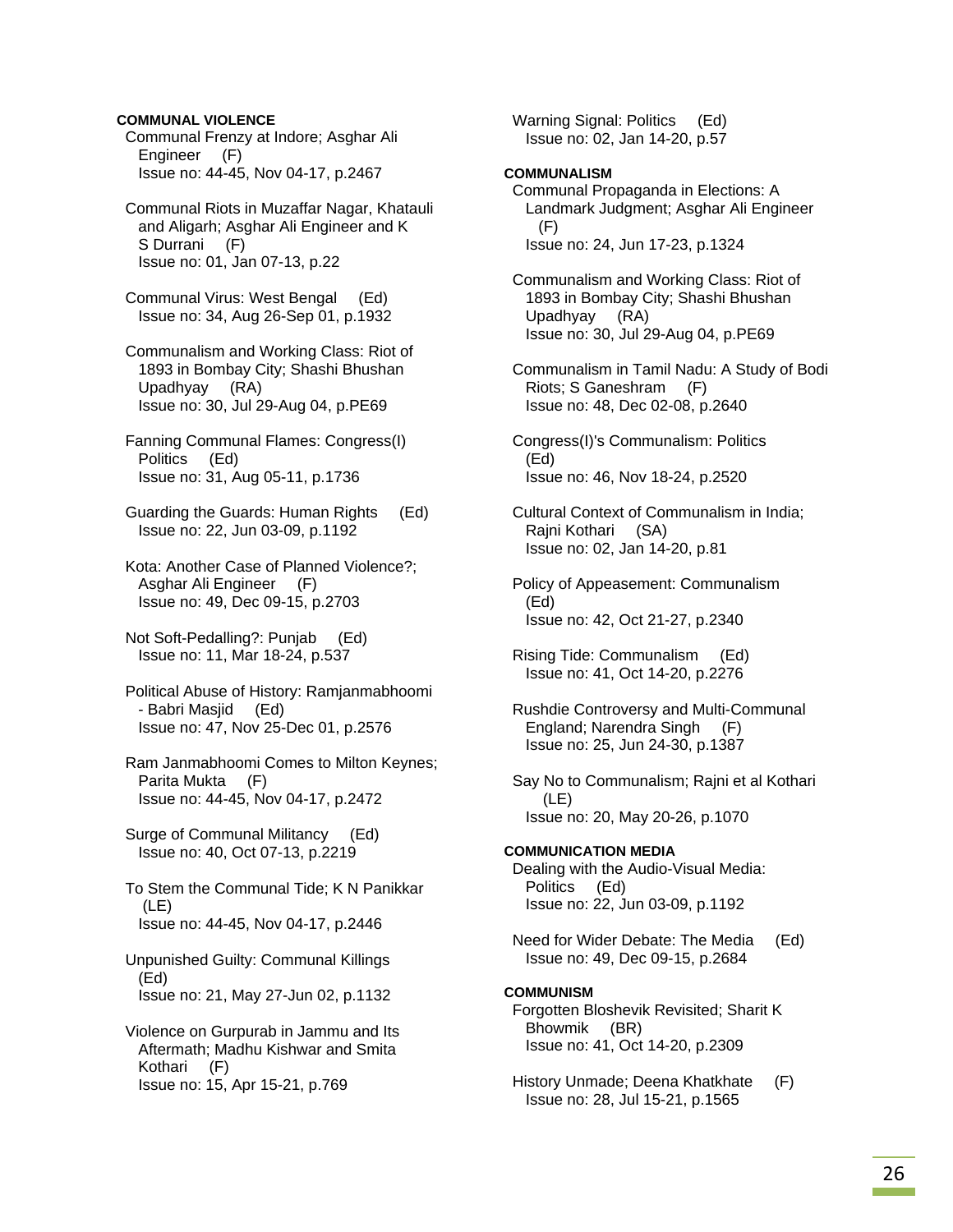Lessons of Tiananmen Square; S Vidyarthi (F) Issue no: 35-36, Sep 02-15, p.1997 Old Grain Breaks through New Husk; Deena Khatkhate (F) Issue no: 11, Mar 18-24, p.543 **COMMUNIST PARTIES**  An Avoidable Diversion: Politics (Ed) Issue no: 03, Jan 21-27, p.112 Changed Stance?: CPI(M) (Ed) Issue no: 17, Apr 29-May 05, p.898 Communal Virus: West Bengal (Ed) Issue no: 34, Aug 26-Sep 01, p.1932 Communication Gaps: Politics (Ed) Issue no: 37, Sep 16-22, p.2040 Confusing the Gullible: Politics (Ed) Issue no: 07, Feb 18-24, p.328 CPI(M)-CPI Relations: the Basic issues: West Bengal; Ajit Roy (F) Issue no: 20, May 20-26, p.1081 CPI(M)-CPI Relations: West Bengal (Ed) Issue no: 15, Apr 15-21, p.756 Dangerous Trend: West Bengal (Ed) Issue no: 37, Sep 16-22, p.2041 Dealing with Jharkhand Movement: Politics (Ed) Issue no: 06, Feb 11-17, p.272 Destabilisation Manoeuvres: Centre-State Relations (Ed) Issue no: 03, Jan 21-27, p.112 Differences in Jharkhand Movement; Indu Bharti (F) Issue no: 04, Jan 28-Feb 03, p.183 Dress Rehearsals?: Politics (Ed) Issue no: 01, Jan 07-13, p.6 Electoral Tactics: Politics (Ed) Issue no: 10, Mar 11-17, p.485 Familiar Picture: West Bengal (Ed) Issue no: 25, Jun 24-30, p.1364 Ferment in Eastern Europe: Lessons for Leftists in India; Arun Ghosh (F) Issue no: 48, Dec 02-08, p.2635

**COMMUNISM** 

 Final Act of June Fourth China; Govind Kelkar (F) Issue no: 37, Sep 16-22, p.2066 Free Hand for Police: West Bengal (Ed) Issue no: 18, May 06-12, p.949 Hasty Action: West Bengal (Ed) Issue no: 33, Aug 19-25, p.1865 How Serious?: Left Unity (Ed) Issue no: 10, Mar 11-17, p.484 How the Communists Fared: Tamil Nadu Elections; Mukundan C Menon (F) Issue no: 11, Mar 18-24, p.549 Howrah Elections: West Bengal (Ed) Issue no: 11, Mar 18-24, p.536 Labour: Bengal Lamps Affair; Biren Roy (F) Issue no: 11, Mar 18-24, p.552 Left Alternative in Andhra; P Satish (LE) Issue no: 32, Aug 12-18, p.1798 The Left and Telugu Desam: Andhra Pradesh (Ed) Issue no: 48, Dec 02-08, p.2630 Left Front and Jharkhand; Anjan Ghosh (F) Issue no: 06, Feb 11-17, p.288 Left Front Recovers Lost Ground: West Bengal; Ajit Roy (F) Issue no: 49, Dec 09-15, p.2698 Leftists and the Munagala Kisan Agitation, 1938-39; Amit Kumar Gupta (SA) Issue no: 23, Jun 10-16, p.1295 Lessons of Two Major Industrial Disputes in West Bengal (F) Issue no: 02, Jan 14-20, p.68 Old Grain Breaks through New Husk; Deena Khatkhate (F) Issue no: 11, Mar 18-24, p.543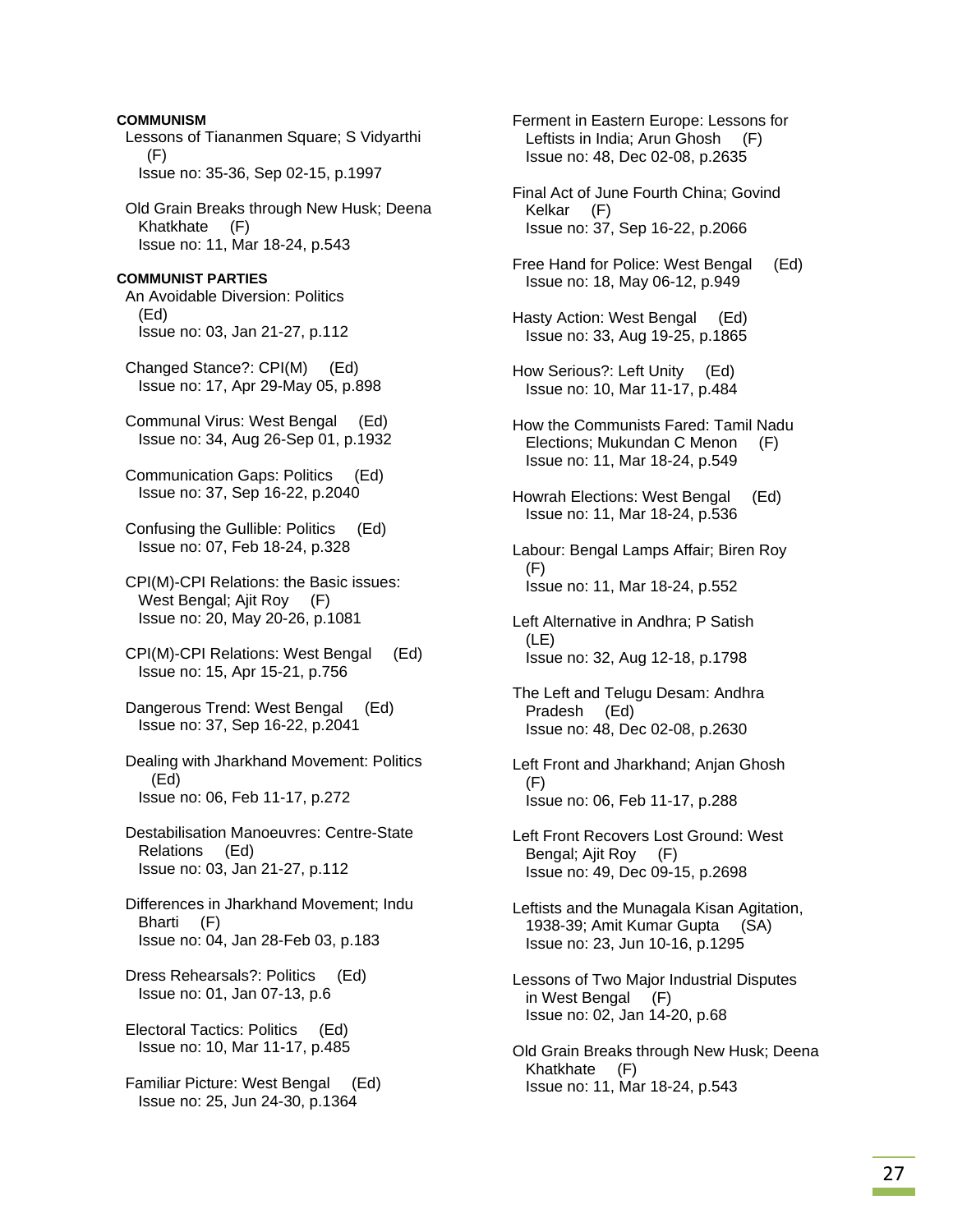### **COMMUNIST PARTIES**

- Pakistan: Dilemma of the Left; Babar Ali (F) Issue no: 31, Aug 05-11, p.1759
- Policy of Appeasement: Communalism (Ed) Issue no: 42, Oct 21-27, p.2340
- Political Violence and the Left; KVR and Arun (LE) Issue no: 12, Mar 25-31, p.590
- Political Violence and the Left (LE) Issue no: 20, May 20-26, p.1070
- Rearranged Political Mosaic: Bihar; Indu Bharti (F) Issue no: 49, Dec 09-15, p.2699
- Search for Agenda: The Opposition (Ed) Issue no: 01, Jan 07-13, p.6
- Sexual Terrorism; Suresh (LE) Issue no: 40, Oct 07-13, p.2218
- Sexual Violence for Political Ends; Lakshmi et al (LE) Issue no: 42, Oct 21-27, p.2338
- Strange Logic; G P Deshpande (LE) Issue no: 07, Feb 18-24, p.326
- Taken for a Ride?: West Bengal (Ed) Issue no: 42, Oct 21-27, p.2341
- Trap for Opposition?: Panchayat Raj (Ed) Issue no: 20, May 20-26, p.1072
- The Undependable Allies; Ajit Roy (F) Issue no: 13, Apr 01-07, p.655
- Unreasonable Reaction; Gudipudi Vijaya Rao (LE) Issue no: 43, Oct 28-Nov 03, p.2398
- Unresolved Nationality Question: Soviet Union (Ed) Issue no: 38, Sep 23-29, p.2097
- Varieties of Blindness; G P Deshpande (LE) Issue no: 15, Apr 15-21, p.754

 Warning Signal: Politics (Ed) Issue no: 02, Jan 14-20, p.57

 What People Must Not Know: Elections (Ed) Issue no: 44-45, Nov 04-17, p.2448

#### **COMMUNITY DEVELOPMENT**

 Levels of Development and Migration; K Sita and K Seeta Prabhu (D) Issue no: 41, Oct 14-20, p.2335

#### **COMPANIES**

- Ahmedabad Advance Mills: Restructured Issue no: 08, Feb 25-Mar 03, p.389
- Ahmedabad Manufacturing and Calico Printing Company: Low Funds Issue no: 12, Mar 25-31, p.598
- Andhra Cement Company: Glut Effect Issue no: 16, Apr 22-28, p.850
- Andhra Pradesh Industrial Development Corporation (APDPL): New Project Issue no: 12, Mar 25-31, p.599
- Andhra Pradesh Paper Mills: Not Too Good

Issue no: 13, Apr 01-07, p.649

- Andhra Pradesh Paper Mills: Solving Power Problem Issue no: 42, Oct 21-27, p.2345
- Andhra Pradesh Scooters: Accumulating Losses Issue no: 20, May 20-26, p.1075
- Andhra Pradesh State Financial Corporation (APSFC): Cumulative Sanctions Cross Rs 1000 Crore Issue no: 29, Jul 22-28, p.1621

 Apollo Tyres: Diversifying Issue no: 07, Feb 18-24, p.335

- Applied Electronics (APLAB): On Growth Path Issue no: 51-52, Dec 23-05, p.2805
- APSSIDC: Shifting Emphasis Issue no: 29, Jul 22-28, p.1622
- Arihant Cotsyn Issue no: 27, Jul 08-14, p.1496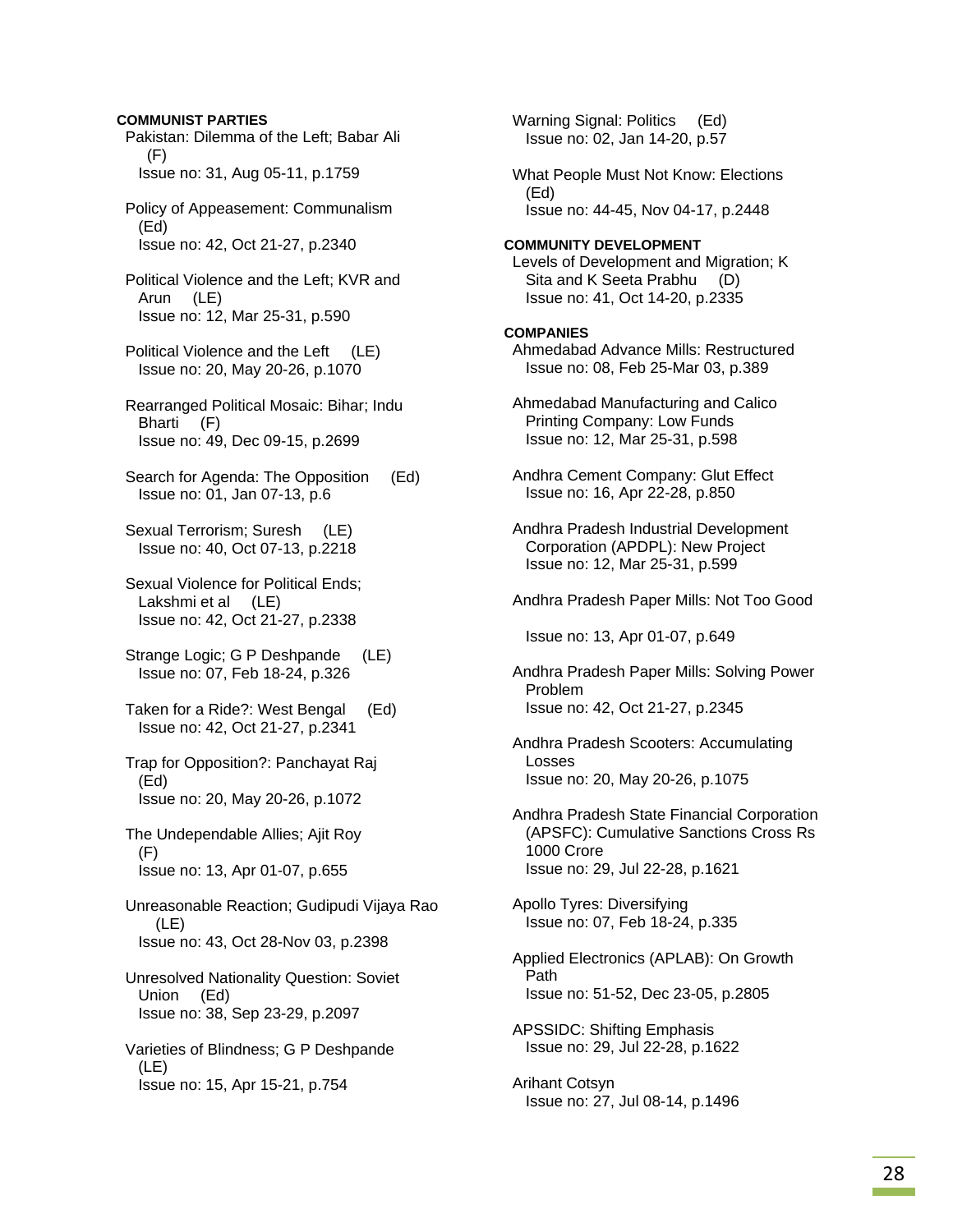**COMPANIES**  Arihant Fabrics (F) Issue no: 11, Mar 18-24, p.545 Arvind Mills Issue no: 19, May 13-19, p.1018 Aryan Finefab Issue no: 43, Oct 28-Nov 03, p.2412 Asian Cables: Faring Better Issue no: 37, Sep 16-22, p.2047 Asian Closures Issue no: 49, Dec 09-15, p.2690 Asian Coffee: Export Project Issue no: 13, Apr 01-07, p.650 Associated Cement Companies (ACC): Good Going Issue no: 14, Apr 08-14, p.710 Associated Cement Companies: Discarding Deadwood Issue no: 12, Mar 25-31, p.597 ATV Projects Issue no: 39, Sep 30-Oct 06, p.2174 Bajaj Auto: Takeover on Conditions Issue no: 09, Mar 04-10, p.441 Bank of India: Creditable Performance in Export Credit Issue no: 03, Jan 21-27, p.118 Bank of India: Substantial Rise in Export **Credit**  Issue no: 20, May 20-26, p.1076 Bank of Madura: All Round Progress Issue no: 35-36, Sep 02-15, p.1982 BASF India: Higher Profit Issue no: 42, Oct 21-27, p.2347 BATA India: Deterioration of Margins Issue no: 30, Jul 29-Aug 04, p.1685 Batliboi and Company: Marginal Improvement Issue no: 19, May 13-19, p.1017

 Bee Electronic Machines Issue no: 28, Jul 15-21, p.1562

 Bhansali Engineering Polymers Issue no: 15, Apr 15-21, p.761

 Bharat Gears: Recovering from Setback Issue no: 31, Aug 05-11, p.1741

 Bhilwara Synthetics Issue no: 02, Jan 14-20, p.61

 Bihar Sponge Iron Issue no: 01, Jan 07-13, p.10

 Bindal Agro Chem Issue no: 33, Aug 19-25, p.1867

 Blue Blends (India): New Ventures Issue no: 13, Apr 01-07, p.649

 Blue Star: Reduced Margins Issue no: 04, Jan 28-Feb 03, p.173

 Blue Star: Wider Range Issue no: 47, Nov 25-Dec 01, p.2581

 Bonanza Pharmaceuticals Issue no: 25, Jun 24-30, p.1370

 Bonanza Pharmaceuticals Issue no: 41, Oct 14-20, p.2281

Britannia Industries: Trading House Status

Issue no: 44-45, Nov 04-17, p.2452

Brooke Bond India: Higher Profitability

Issue no: 18, May 06-12, p.953

 Cable Corporation of India (CCI): Into Extra High Voltage Cables Issue no: 39, Sep 30-Oct 06, p.2173

 Can Fin Homes Issue no: 04, Jan 28-Feb 03, p.174

 Canbank Mutual Fund Issue no: 38, Sep 23-29, p.2102

 Carborundum Universal: Higher **Profitability** Issue no: 03, Jan 21-27, p.118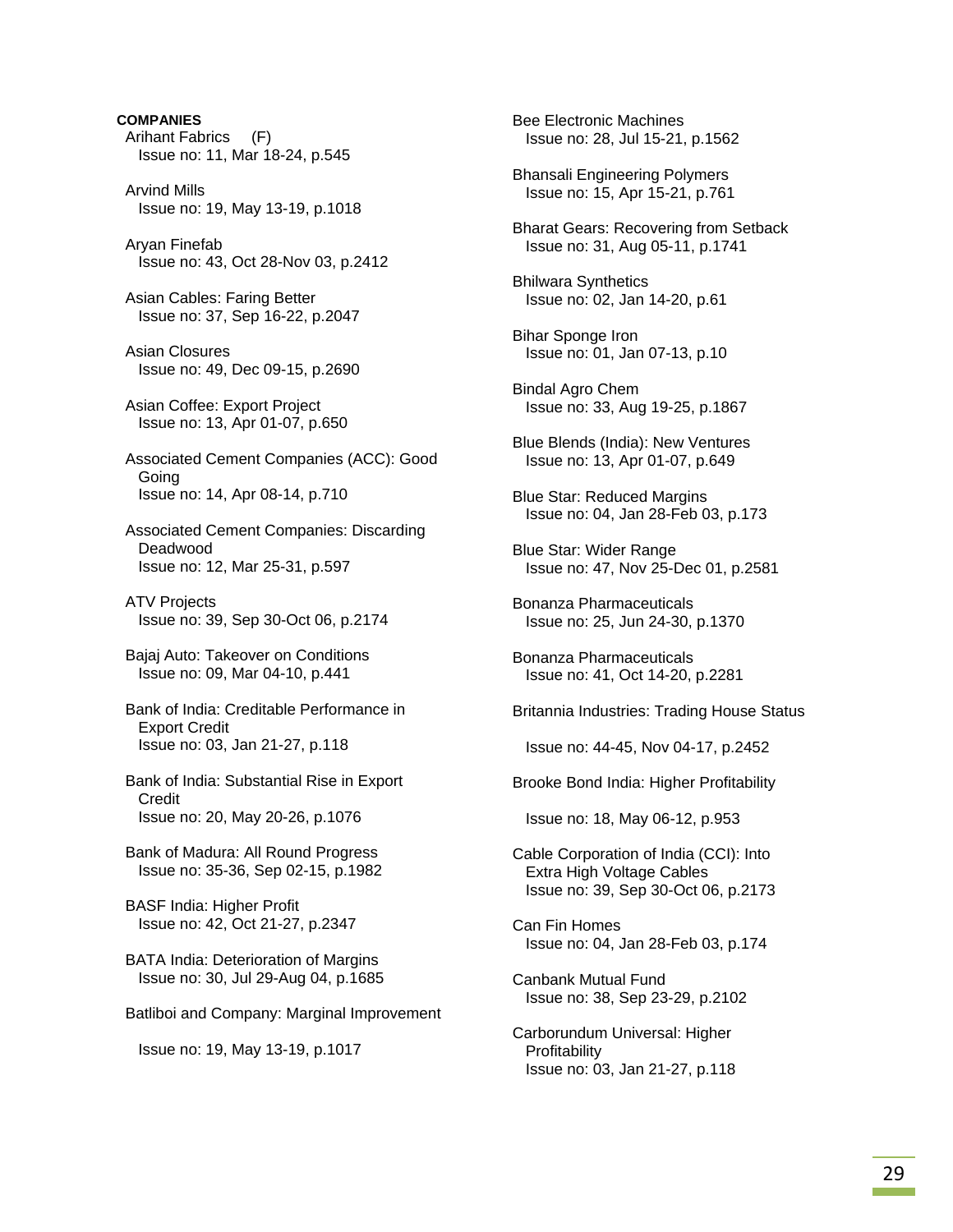Carona Issue no: 21, May 27-Jun 02, p.1138

 Carona: Collboration for Sports Shoes Issue no: 18, May 06-12, p.953

 CEAT Tyres of India: Rolling On Issue no: 06, Feb 11-17, p.277

 Century Enka: Good Yarn Issue no: 12, Mar 25-31, p.597

 Century Textiles and Industries: All-Round **Progress** Issue no: 11, Mar 18-24, p.544

 Cheminor Drugs Issue no: 43, Oct 28-Nov 03, p.2412

 Chloride Industries: Modernisation Issue no: 14, Apr 08-14, p.709

 Chokhani International Issue no: 04, Jan 28-Feb 03, p.174

 CIMMCO: Improved Working Results Issue no: 28, Jul 15-21, p.1562

 Colgate-Polmolive (India): High Profitability Issue no: 29, Jul 22-28, p.1622

 Colour-Chem: Structural Changes Issue no: 35-36, Sep 02-15, p.1981

 Consolidated Pneumatic Tool Company (India): Depressed Market Issue no: 49, Dec 09-15, p.2689

 Continental Petroleums: New Lube Oils Issue no: 49, Dec 09-15, p.2690

 Cormandel Fertilisers: Sharp Setback Issue no: 24, Jun 17-23, p.1315

 Creditcapital Venture Fund (1): Pioneering **Effort** Issue no: 46, Nov 18-24, p.2526

 Crompton Greaves: Vigorous Diversification Issue no: 39, Sep 30-Oct 06, p.2173

 Cyanamid India: Thrust in Animal Products Issue no: 46, Nov 18-24, p.2526

 DCL Finance: Good Show Issue no: 12, Mar 25-31, p.599

 DCL Polyesters: PFY Plant Issue no: 14, Apr 08-14, p.710

 Deccan Cements: Into Polyester Filaments Issue no: 14, Apr 08-14, p.709

 Deepak Fertilisers and Petrochemicals Corporation (DEPCL): Safety Net for Investors Issue no: 01, Jan 07-13, p.10

 Deepak Fertilisers and Petrochemicals: Eapansion Projects on Schedule Issue no: 32, Aug 12-18, p.1805

 Dewan Tyres Issue no: 15, Apr 15-21, p.761

 Dr Beck and Company (India) Issue no: 22, Jun 03-09, p.1199

 Dunlop India: Modernisation Programme Issue no: 49, Dec 09-15, p.2689

 E Merck: Higher Profit Rate Issue no: 25, Jun 24-30, p.1369

 ELB Schliff (India) Issue no: 04, Jan 28-Feb 03, p.174

 Elcot New Era Technologies Issue no: 27, Jul 08-14, p.1496

Issue no: 46, Nov 18-24, p.2526

 Elgi Finance Issue no: 06, Feb 11-17, p.278

 Ennore Foundries: Export Breakthrough Issue no: 16, Apr 22-28, p.850

 Essar Gujarat Issue no: 35-36, Sep 02-15, p.1983

 Essar Gujarat: Export-Oriented Steel **Project** Issue no: 33, Aug 19-25, p.1867

 Excel Finance Issue no: 48, Dec 02-08, p.2634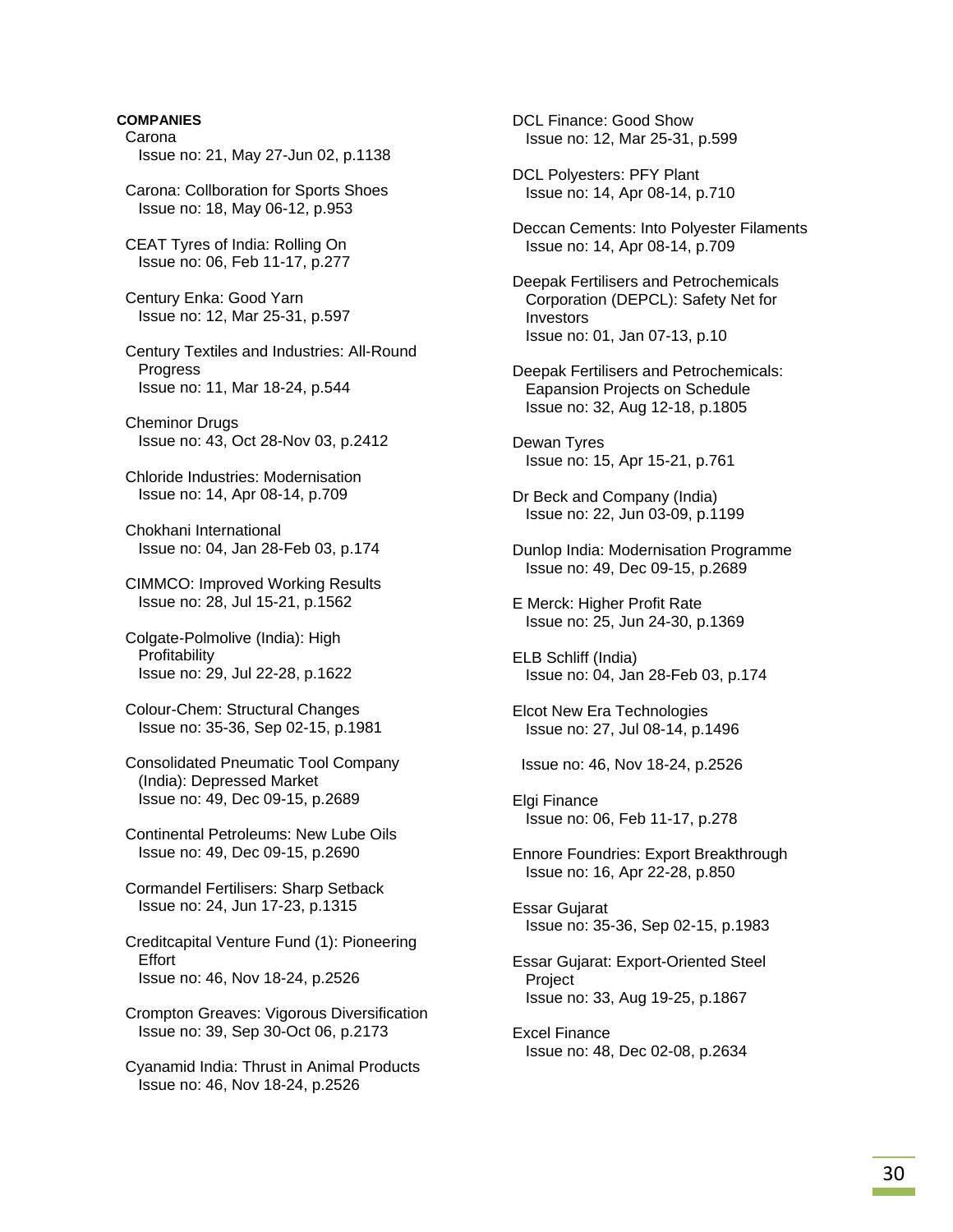- Export-Import Bank of India: Credit Pact Issue no: 19, May 13-19, p.1018
- FAG Precision Bearings: Accent on Quality Issue no: 44-45, Nov 04-17, p.2453
- Ferro Alloys Corporation: Higher Dividend Issue no: 01, Jan 07-13, p.9
- FGP: Pressure on Margins Issue no: 32, Aug 12-18, p.1806
- FICOM Organics: Expansion Completed Issue no: 31, Aug 05-11, p.1742
- Finolex Cables: Diversification Programme

Issue no: 32, Aug 12-18, p.1806

 Flakt India: Marginally Higher Margins Issue no: 22, Jun 03-09, p.1198

 Flowmore Polyesters Issue no: 05, Feb 04-10, p.223

Food Specialties: Small Decline in Margins

Issue no: 27, Jul 08-14, p.1496

 Forbes Forbes Campbell and Company: Reduced Earnings Issue no: 05, Feb 04-10, p.222

- G R Magnets Issue no: 17, Apr 29-May 05, p.902
- G V Films Issue no: 33, Aug 19-25, p.1867
- Ganesh Anhydride Issue no: 03, Jan 21-27, p.118
- Gangadharam Appliances Issue no: 20, May 20-26, p.1076
- Garden Silk Mills: Amalgamation with Vareli Textile Issue no: 03, Jan 21-27, p.117
- Garware Paints: Convertible Debentures Issue no: 14, Apr 08-14, p.710

 Garware-Wall Ropes: New Export Markets Issue no: 31, Aug 05-11, p.1741

 General Electric Company of India (GEC): Pressure on Margins Issue no: 01, Jan 07-13, p.9

- General Electric Company of India: Technology Upgradation Issue no: 43, Oct 28-Nov 03, p.2410
- General Insurance Corporation of India: Stock Exchanges/Brokers' Policy Issue no: 24, Jun 17-23, p.1316
- Glindia: Continued Expansion Issue no: 37, Sep 16-22, p.2047
- Godavari Ceramics Issue no: 44-45, Nov 04-17, p.2453
- Goodyear India: High Dividend Issue no: 22, Jun 03-09, p.1198
- Grasim Industries Issue no: 38, Sep 23-29, p.2102
- Grasim Industries: Gas-Based Sponge Iron Project Issue no: 20, May 20-26, p.1076
- Great Eastern Shipping Company: Fair Sailing Issue no: 12, Mar 25-31, p.599
- Great Eastern Shipping: Record Profits Issue no: 07, Feb 18-24, p.335
- Greaves Cotton and Company: Poor Demand Issue no: 06, Feb 11-17, p.277
- Guest Keen Williams (GKW): Restructuring Under Way Issue no: 43, Oct 28-Nov 03, p.2410
- Gujarat Narmada Valley Fertilizers Company (GNFC): Higher Profitability Issue no: 04, Jan 28-Feb 03, p.173
- Gujarat Refractories Issue no: 21, May 27-Jun 02, p.1138
- Gujarat State Fertilisers (GSFC): New **Projects** Issue no: 42, Oct 21-27, p.2345
- Gujarat State Financial Corporations: Higher Lendings Issue no: 33, Aug 19-25, p.1868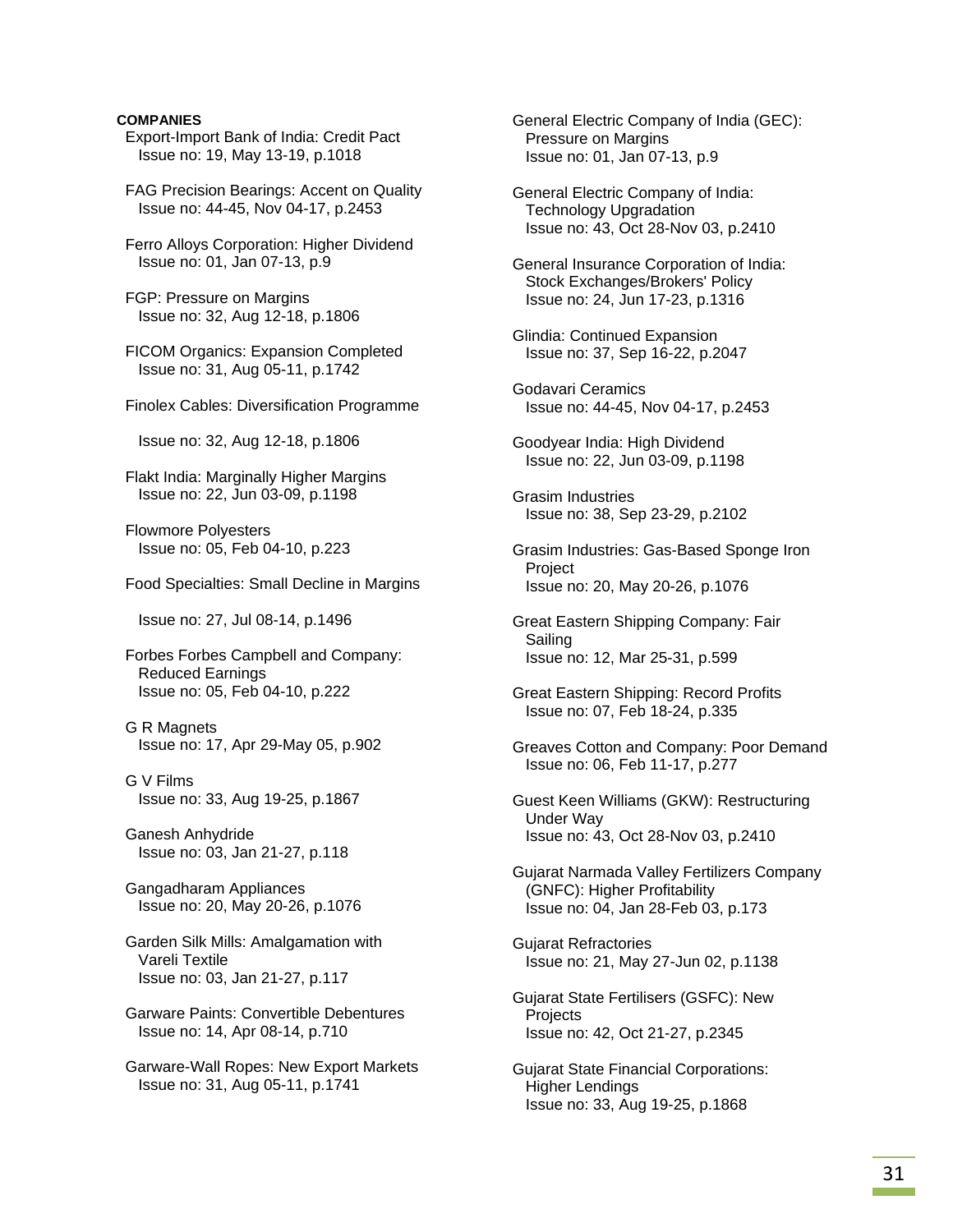- Gujarat Vita Pharma Issue no: 06, Feb 11-17, p.278
- Gujarat-Godrej Innovative Chemicals Issue no: 51-52, Dec 23-05, p.2806
- Gwalior Sugar Company: Sweet Season Issue no: 14, Apr 08-14, p.710
- Harshavardhan Chemicals and Minerals Issue no: 39, Sep 30-Oct 06, p.2174
- HCL: Unit in US Issue no: 13, Apr 01-07, p.649
- Hero Honda: Ambitious Plans Issue no: 23, Jun 10-16, p.1261
- Hindoostan Spinning and Weaving Mills: Stagnant Domestic Demand Issue no: 18, May 06-12, p.953
- Hindustan Brown Boveri: Prestigious **Contracts** Issue no: 46, Nov 18-24, p.2525
- Hindustan Ciba-Geigy: Research **Discontinued** Issue no: 51-52, Dec 23-05, p.2805
- Hindustan Development Corporation (HDC): Good Working Results Issue no: 27, Jul 08-14, p.1495
- Hindustan Development Corporation (HDC): Special Steels Project Issue no: 03, Jan 21-27, p.118
- Hindustan Ferodo: Hampered by High Costs

Issue no: 40, Oct 07-13, p.2225

- Hindustan Liver: Growth Oriented Issue no: 25, Jun 24-30, p.1369
- Hitkari Fibres: Non Woven Carpets Issue no: 08, Feb 25-Mar 03, p.390
- Hoechst India: Rabies Vaccine Plant Issue no: 15, Apr 15-21, p.760
- Hyderabad Allwyn: Decline in Profitability Issue no: 29, Jul 22-28, p.1622
- Indage Group (India): Rapid **Diversification** Issue no: 51-52, Dec 23-05, p.2806
- India Cements: Modernisation Plans Issue no: 41, Oct 14-20, p.2282
- India Glycols: MEG Plant Issue no: 25, Jun 24-30, p.1369
- Indian Hume Pipe Company: Sharp Fall in Profit Margins Issue no: 19, May 13-19, p.1018
- Indian Maize and Chemicals Issue no: 21, May 27-Jun 02, p.1138
- Indian Organic Chemicals (IOC): Fair Improvement Issue no: 38, Sep 23-29, p.2101
- Indian Petrochemicals Corporation (IPCL): Record Output Issue no: 15, Apr 15-21, p.760
- Indian Shaving Products (ISP): Large Export Order Issue no: 02, Jan 14-20, p.60
- Indo Rama (Synthetics) Issue no: 25, Jun 24-30, p.1370
- Indrol Lubricants and Specialties: Anniversary Dividend Issue no: 47, Nov 25-Dec 01, p.2581
- Ispat Alloys Issue no: 47, Nov 25-Dec 01, p.2582
- ITC: Better Margins Issue no: 28, Jul 15-21, p.1561
- Jagatjit Cotton Textile Mills: Augmenting Financial Resources Issue no: 20, May 20-26, p.1075
- JB Chemicals and Pharmaceuticals: New Bulk Drug Issue no: 47, Nov 25-Dec 01, p.2582
- JBF Industries Issue no: 24, Jun 17-23, p.1316
- JCT Issue no: 25, Jun 24-30, p.1370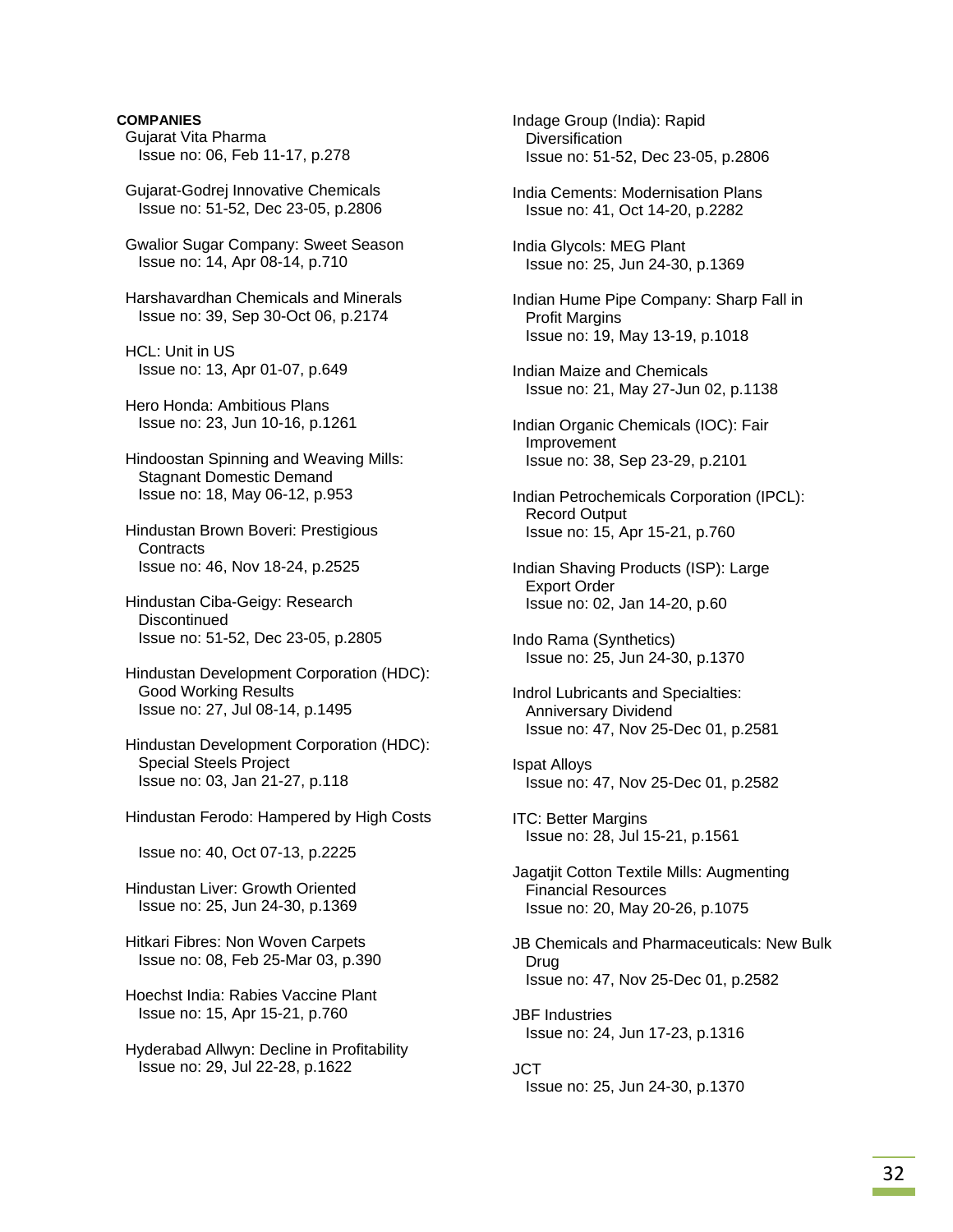**COMPANIES**  Jindal Iron and Steel Company: Scrap Shortage Issue no: 17, Apr 29-May 05, p.901 Kalpataru Irrigation Systems: Agribusiness **Venture**  Issue no: 29, Jul 22-28, p.1621 Kalyani Brakes: Improved Working Results Issue no: 17, Apr 29-May 05, p.901 Kanoria Petroproducts Issue no: 18, May 06-12, p.954 Kanthal Bimetals India: New Plant Issue no: 06, Feb 11-17, p.278 Kartar Glass Works Issue no: 32, Aug 12-18, p.1807 KCP: Modernising Sugar Making Issue no: 09, Mar 04-10, p.442 Kirloskar Brothers: Margins Under Pressure Issue no: 03, Jan 21-27, p.117 Kirloskar Oil Engines: Larger Models Issue no: 07, Feb 18-24, p.335 Lakshmi Motor Credit Issue no: 32, Aug 12-18, p.1807 Larsen and Toubro Issue no: 35-36, Sep 02-15, p.1983 Larsen and Toubro: Focus on Core Sector Issue no: 33, Aug 19-25, p.1867 Leafin India: Good Results Issue no: 15, Apr 15-21, p.761 Life Insurance Corporation: Bonus to Policyholders Issue no: 38, Sep 23-29, p.2102 Lipton India: High Growth Issue no: 23, Jun 10-16, p.1261 Madhusudan Industries Issue no: 37, Sep 16-22, p.2047

 Mafatlal Industries: Selective Modernisation Issue no: 38, Sep 23-29, p.2101 Maharashtra Small Scale Industries Development Corporation (MSSIDC): Good Results Issue no: 16, Apr 22-28, p.850 Mangalam Cement:Higher Dividend Issue no: 30, Jul 29-Aug 04, p.1686 Mangalore Chemicals and Fertilisers: Poor **Performance**  Issue no: 02, Jan 14-20, p.60 Maruti Udyog: Rolling On Issue no: 15, Apr 15-21, p.760 Maxxon India Issue no: 01, Jan 07-13, p.10 Meher Pharma (India): Speciality Products Issue no: 15, Apr 15-21, p.760 Mewar Marbles Issue no: 06, Feb 11-17, p.278 Modern Woollens Issue no: 41, Oct 14-20, p.2281 Modi Olivetti Issue no: 41, Oct 14-20, p.2281 Modi Xerox: Enhanced Market Share Issue no: 01, Jan 07-13, p.9 Mothercare India Issue no: 04, Jan 28-Feb 03, p.174 Motor Industries Company (MICO): Rising Exports Issue no: 25, Jun 24-30, p.1369 Mukund: Maintains Dividend on Increased Share Capital Issue no: 23, Jun 10-16, p.1261 Mukund: Shift to High-Value Items Issue no: 42, Oct 21-27, p.2346 N B Footwear Issue no: 02, Jan 14-20, p.61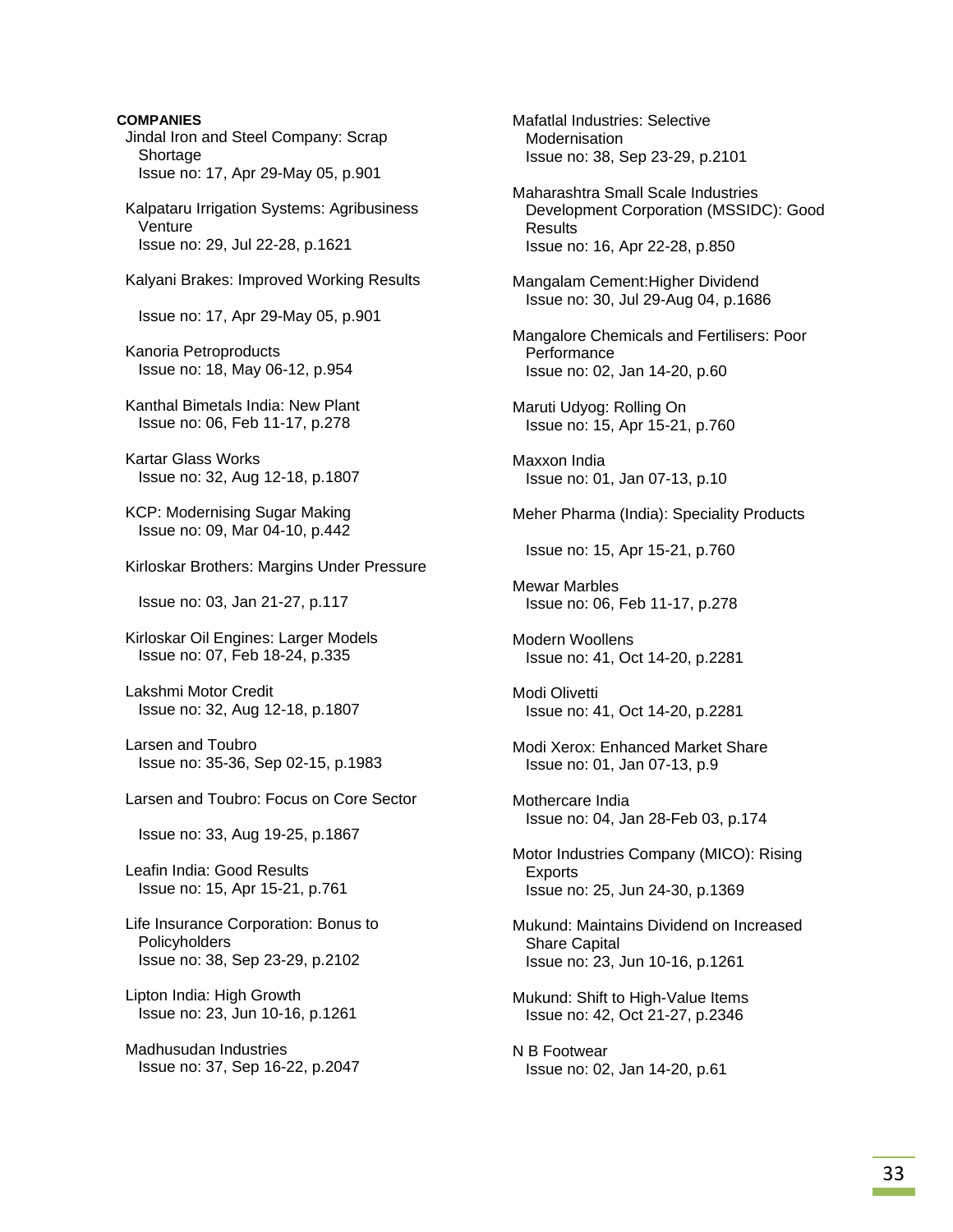Nahar Spinning Mills: Export Orientation Issue no: 21, May 27-Jun 02, p.1138

 National Small Industries Corporation (NSIC): Maintaining Growth Tempo Issue no: 21, May 27-Jun 02, p.1138

 NCL Industries: Pioneering Project Issue no: 42, Oct 21-27, p.2347

 New India Industries: New Products Issue no: 47, Nov 25-Dec 01, p.2581

 NMDC: Iron Ore Exports Issue no: 27, Jul 08-14, p.1496

 Novopan India: Technology Export to US Issue no: 42, Oct 21-27, p.2347

 NSL: Improved Performance Issue no: 40, Oct 07-13, p.2226

 Oil Country Tabular Issue no: 05, Feb 04-10, p.223

 Oman International Bank: Wide Range of **Activities** Issue no: 40, Oct 07-13, p.2227

 OMC Computers: Drafting Application **Software** Issue no: 13, Apr 01-07, p.650

 Onida Savak Issue no: 40, Oct 07-13, p.2227

 Oswal Fats and Oils Issue no: 02, Jan 14-20, p.61

 Pasupati Acrylon Issue no: 32, Aug 12-18, p.1807

 Pasupati Haryana Woollens Issue no: 40, Oct 07-13, p.2227

 PCS Data General Issue no: 51-52, Dec 23-05, p.2806

 Pearl Polymers Issue no: 17, Apr 29-May 05, p.902

 PFIZER: Growth Ahead Issue no: 21, May 27-Jun 02, p.1137  Photophone Industries: Disappointing Results Issue no: 21, May 27-Jun 02, p.1137

 Pix Transmissions Issue no: 38, Sep 23-29, p.2102

Powmex Steels: Import-Substitution Project

Issue no: 43, Oct 28-Nov 03, p.2411

Premier Housing and Industrial Enterprises

Issue no: 47, Nov 25-Dec 01, p.2582

 Priyadarshini Spinning Mills: Improved Product Mix Issue no: 49, Dec 09-15, p.2690

 Protchem Industries Issue no: 15, Apr 15-21, p.761

 Punjab Power Generation Machines Issue no: 18, May 06-12, p.954

 Quality Steels and Forgings Issue no: 35-36, Sep 02-15, p.1983

 R K Swamy Advertising Associates: Guide to Market Planning Issue no: 20, May 20-26, p.1076

 Rapicut Carbides: Proposed Expansion Issue no: 22, Jun 03-09, p.1199

 Raunaq Automotive Components Issue no: 05, Feb 04-10, p.223

 Reckitt and Colman of India: High **Profitability** Issue no: 19, May 13-19, p.1017

 Regency Ceramics: Low Capital Cost Issue no: 42, Oct 21-27, p.2347

 Regency Diaper Industries Issue no: 39, Sep 30-Oct 06, p.2174

 Reliance Industries: Lab on Stream Issue no: 05, Feb 04-10, p.221

 Richimen Synthetics: Modern Mill Issue no: 15, Apr 15-21, p.761

 Rockwool (India): Insulation Products Issue no: 43, Oct 28-Nov 03, p.2411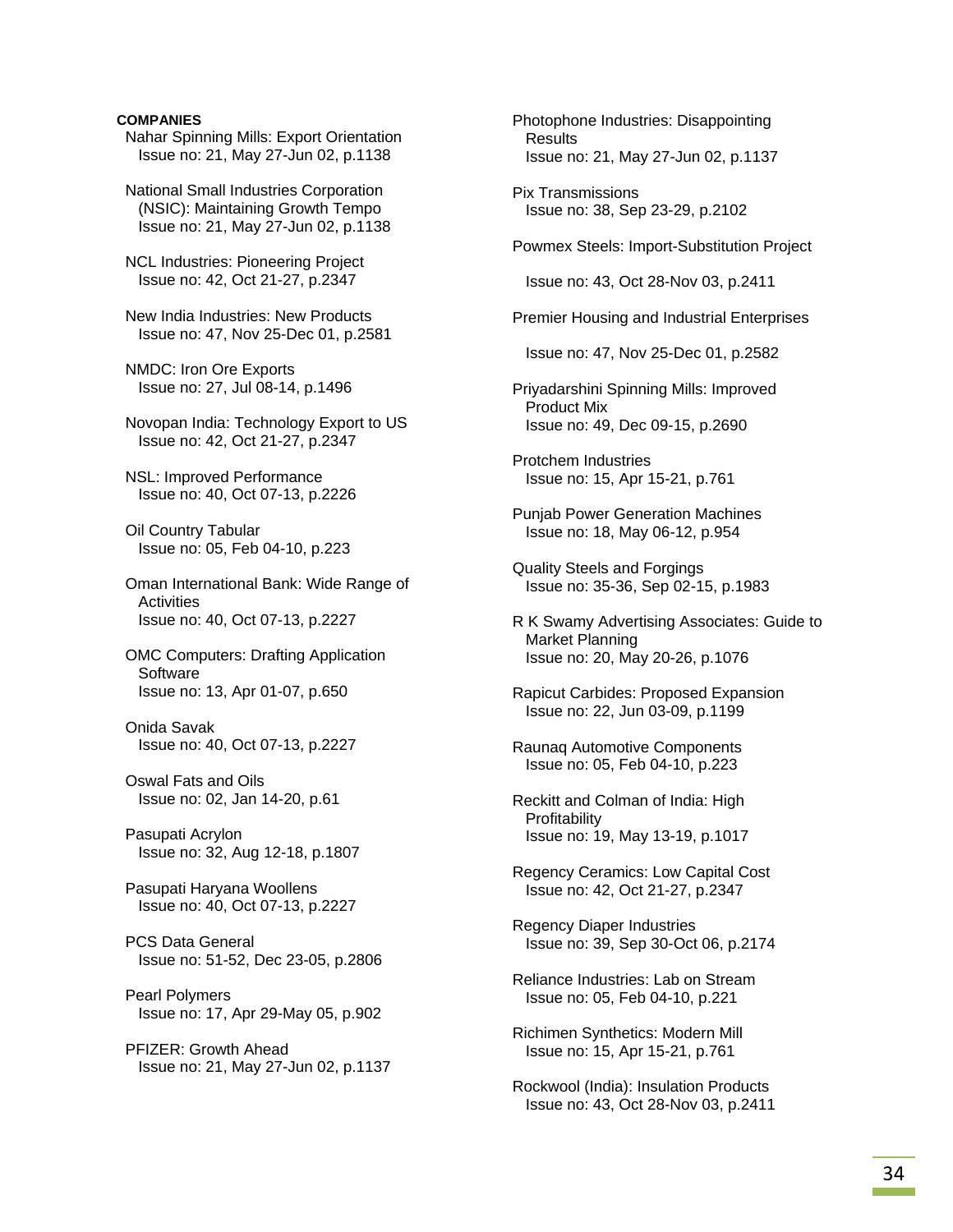Sakthi Soyas Issue no: 23, Jun 10-16, p.1262

Sandvik Asia: Improved Sales Performance

Issue no: 27, Jul 08-14, p.1495

 Sandvik Asia: New Distributors Issue no: 12, Mar 25-31, p.599

 Seren-Tronics (India) Issue no: 19, May 13-19, p.1018

 Shaw Wallace and Company: Business is Booming Issue no: 09, Mar 04-10, p.441

 Shrenuj and Co Issue no: 04, Jan 28-Feb 03, p.174

 Shriram Fibers: Refrigerants on Stream Issue no: 11, Mar 18-24, p.545

 Siemens: Software Centre for Exports Issue no: 08, Feb 25-Mar 03, p.389

 Singareni Collieries: Applying Modern **Technology** Issue no: 29, Jul 22-28, p.1621

 Sipta Coated Steels: Cold Rolling Mill Issue no: 46, Nov 18-24, p.2526

 Siro Plast Issue no: 43, Oct 28-Nov 03, p.2412

SKF Bearings India: Advanced Technology

Issue no: 41, Oct 14-20, p.2280

 South India Viscose: Diversification Programme Issue no: 44-45, Nov 04-17, p.2452

 Southern Petrochemical Industries Corporation (SPIC): Higher Margins Issue no: 40, Oct 07-13, p.2225

 Special Steels: Good Results Issue no: 30, Jul 29-Aug 04, p.1685

 Sponge Iron India (SIIL): Submerged Arc Furnace Issue no: 14, Apr 08-14, p.710

 Standard Mills: Same Margins Issue no: 38, Sep 23-29, p.2101

 Standard Organics: Expanded Capacities Issue no: 51-52, Dec 23-05, p.2805

 Star Industrial and Textile Enterprises: Blanket Unit in Algeria Issue no: 09, Mar 04-10, p.442

 State Industrial and Investment Corporation of Maharashtra (SICOM): Higher Loan Sanctions Issue no: 18, May 06-12, p.954

 Sterling Computers Issue no: 27, Jul 08-14, p.1496

 Sterlite Industries (India): Excellent **Performance** Issue no: 20, May 20-26, p.1076

 Su-Raj Diamonds (India) Issue no: 35-36, Sep 02-15, p.1983

 Sujana Domestic Appliances Issue no: 41, Oct 14-20, p.2281

 Sujana Group: Growing Market for Fans Issue no: 20, May 20-26, p.1076

 Sulzer India Issue no: 25, Jun 24-30, p.1370

 Sumitra Pharmaceuticals and Chemicals (SPCl) Issue no: 32, Aug 12-18, p.1807

 Sumitra Pharmaceuticals and Chemicals: Bulk Drugs Project Issue no: 20, May 20-26, p.1076

Sundaram-Clayton: Business Reorganisation

Issue no: 48, Dec 02-08, p.2623

 Super Sales Agencies: Modernisation Issue no: 15, Apr 15-21, p.760

 Supreme Industries: High Dividend **Maintained** Issue no: 04, Jan 28-Feb 03, p.174

 Supreme Industries: New Projects Issue no: 48, Dec 02-08, p.2634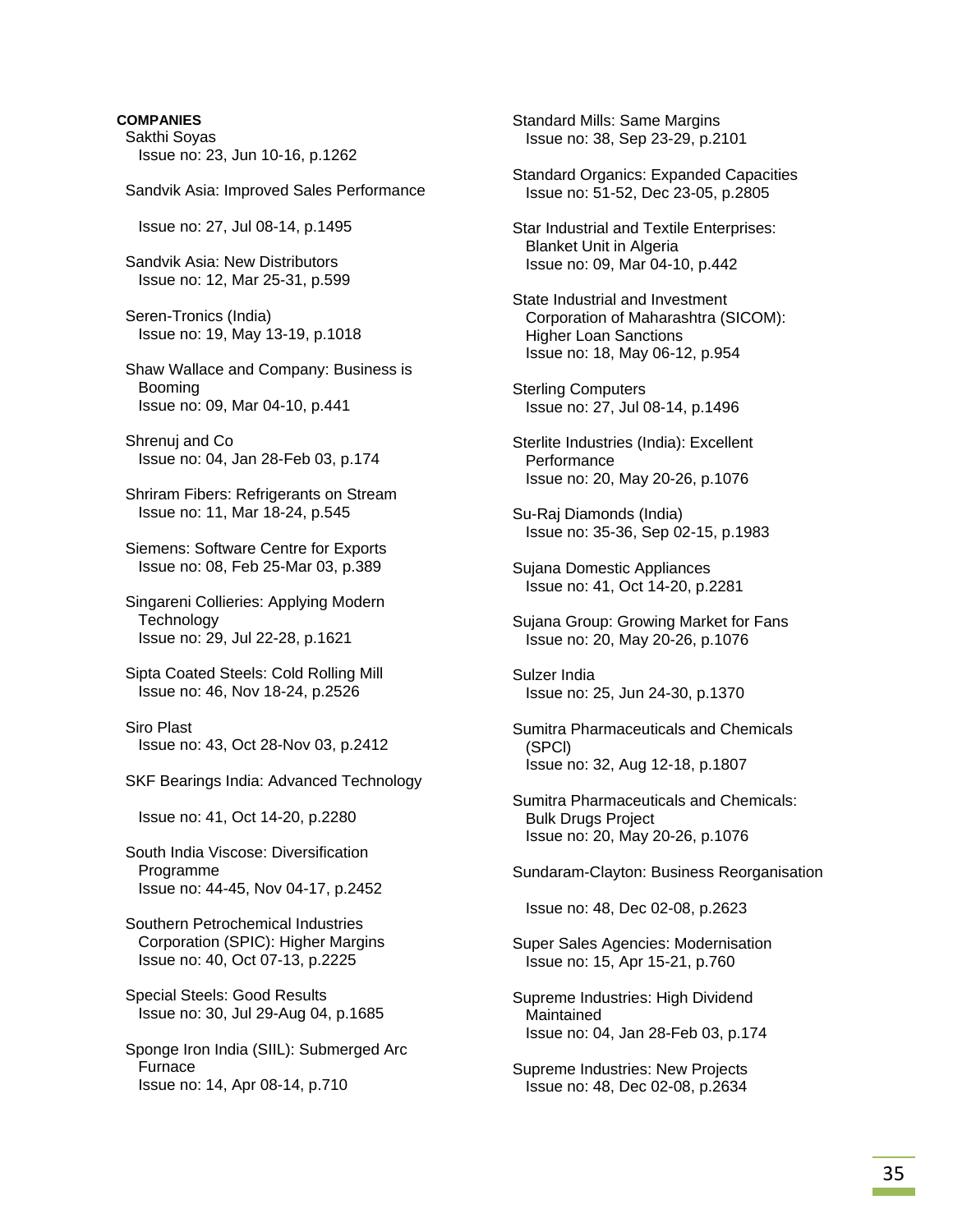**COMPANIES**  Swaraj Engines Issue no: 27, Jul 08-14, p.1496 Tata Engineering and Locomotive Company (TELCO): Rising to World Standards Issue no: 37, Sep 16-22, p.2045 Tata Iron and Steel Company (TISCO): Fine Honed Efficiency Issue no: 48, Dec 02-08, p.2633

 Tata Metals and Strips: From Textile to Steel Issue no: 37, Sep 16-22, p.2047

 Tata Press: Higher Profit Margin Issue no: 35-36, Sep 02-15, p.1981

 Tata Tea: Boom Continues Issue no: 35-36, Sep 02-15, p.1981

 TATA UNISYS: Accent on Software Development Issue no: 32, Aug 12-18, p.1805

 Tirupati Texknit Issue no: 47, Nov 25-Dec 01, p.2582

 Transformers and Electricals Kerala (TELK): Low Powered Issue no: 11, Mar 18-24, p.545

 Transport Corporation of India: Wheels on Rent Issue no: 06, Feb 11-17, p.278

 Tutucorin Chemicals and Fertilisers: Eroded Profit Margins Issue no: 49, Dec 09-15, p.2690

 Ugar Sugar Works: Slow on Crushing Issue no: 17, Apr 29-May 05, p.901

 Uni-Sankyo: Import Substitution Issue no: 13, Apr 01-07, p.650

 Union Carbide India: Troubles End? Issue no: 39, Sep 30-06, p.2173

 Unitech Issue no: 06, Feb 11-17, p.278

 Uptron Colour Picture Tubes: Cost Overrun Issue no: 24, Jun 17-23, p.1315

 Usha Rectifier Corporation Issue no: 39, Sep 30-Oct 06, p.2174

 Usha Rectifier Corporation: Integrated Steel Complex Issue no: 35-36, Sep 02-15, p.1982

 VAM Organic Chemicals: New Adhesives and **Binders** Issue no: 43, Oct 28-Nov 03, p.2411

 Vardhaman Spinning: High Profitability Issue no: 22, Jun 03-09, p.1199

 VBC Ferro Alloys Issue no: 43, Oct 28-Nov 03, p.2412

 VBC Ferro Alloys: New Project Issue no: 37, Sep 16-22, p.2048

 Videocon International Issue no: 18, May 06-12, p.954

 Videocon VCR Issue no: 51-52, Dec 23-05, p.2806

 Vikrant Tyres: R and D Success Issue no: 46, Nov 18-24, p.2525

 Voltas: Amalgamation of Volrho Issue no: 22, Jun 03-09, p.1199

 Voltas: Bonus Shares Issue no: 33, Aug 19-25, p.1868

 Voltas: Broadening Range Issue no: 41, Oct 14-20, p.2280

 Voltas: Food Value Issue no: 05, Feb 04-10, p.221

 VST Industries: Modernisation Project Issue no: 28, Jul 15-21, p.1562

 VXL India Issue no: 05, Feb 04-10, p.223

 VXL India: Encouraging Working Results Issue no: 24, Jun 17-23, p.1315

 Walchand Industries: R and D Pays Issue no: 16, Apr 22-28, p.849

 West Coast Paper Mills: Adverse Results Issue no: 02, Jan 14-20, p.61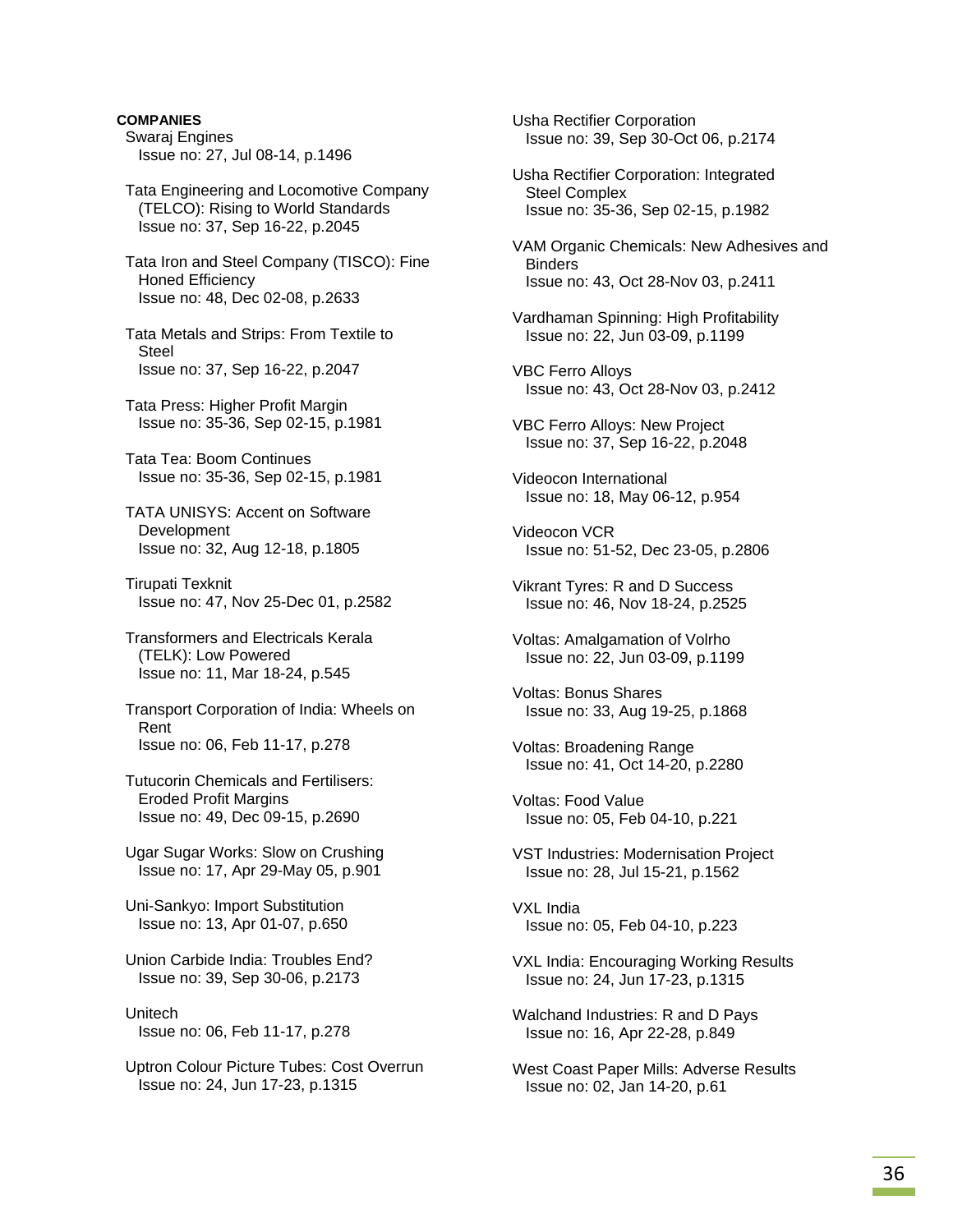# **COMPANIES**

 West Coast Paper Mills: Out of the Red Issue no: 40, Oct 07-13, p.2226

 Western Hatcheries Issue no: 19, May 13-19, p.1018

 Western India Industries Issue no: 32, Aug 12-18, p.1807

 Yokogawa Keonics Issue no: 44-45, Nov 04-17, p.2453

 Zenith: Better Profit Margins Issue no: 23, Jun 10-16, p.1261

#### **COMPANY LAW**

 Preparing the Ground: MRTP Act/FERA (Ed) Issue no: 35-36, Sep 02-15, p.1977

#### **COMPARATIVE ADVANTAGE**

 Theory and Practice of Estimating Domestic Resource Cost in India; Kalyan Raipuria (SA) Issue no: 32, Aug 12-18, p.1845

#### **COMPENSATION**

 Bhopal Victims: Undoing the Injustice; Upendra Baxi (LE) Issue no: 48, Dec 02-08, p.2626

 Bhopal: Who Lives, Who Dies, Who Cares; Ruth Waterman (LE) Issue no: 47, Nov 25-Dec 01, p.2574

 Carbide Quit India Week; Abdul Jabbar Khan  $(I F)$ Issue no: 30, Jul 29-Aug 04, p.1678

 Clearer Picture of Damage at Last: Bhopal (Ed) Issue no: 48, Dec 02-08, p.2629

 Empty Promises, No Action; Sujit K Das (F) Issue no: 05, Feb 04-10, p.233

 A Fresh Opportunity: Bhopal Disaster (Ed) Issue no: 14, Apr 08-14, p.704

 Government's Gain: Bhopal (Ed) Issue no: 10, Mar 11-17, p.484

 A National Shame (Ed) Issue no: 07, Feb 18-24, p.327

 The New Nomads: Victims of Development (Ed) Issue no: 10, Mar 11-17, p.486

 Reporting Bhopal; Sanjoy Hazarika (LE) Issue no: 29, Jul 22-28, p.1614

 Review Bhopal Settlement; P N et al Haskar (LE) Issue no: 11, Mar 18-24, p.534

### **COMPUTER APPLICATIONS**

 Emphasis on Computerisation: Machine Tools (C) Issue no: 06, Feb 11-17, p.275

#### **COMPUTER SOFTWARE**

 Computer Industry in India: Strategies for Late-Comer Entry; Sudha Mahalingam (SA) Issue no: 42, Oct 21-27, p.2375

#### **CONGRESS PARTY**

 Andhra Pradesh: Congress (I) Circus (Ed) Issue no: 18, May 06-12, p.948

 Another Plan for Punjab (Ed) Issue no: 10, Mar 11-17, p.483

 Arjun Prepares for Mahabharat: Madhya Pradesh (F) Issue no: 44-45, Nov 04-17, p.2470

 Assam: AGP under Pressure (F) Issue no: 08, Feb 25-Mar 03, p.399

 Beyond Bharat Bandh: Politics (Ed) Issue no: 35-36, Sep 02-15, p.1976

 Bihar Crisis: Making of a CM; Indu Bharti (F) Issue no: 14, Apr 08-14, p.715

 Bodo Stir: Complex Issues, Unattainable Demands; Udayon Misra (F) Issue no: 21, May 27-Jun 02, p.1146

 Bofors Again (Ed) Issue no: 29, Jul 22-28, p.1615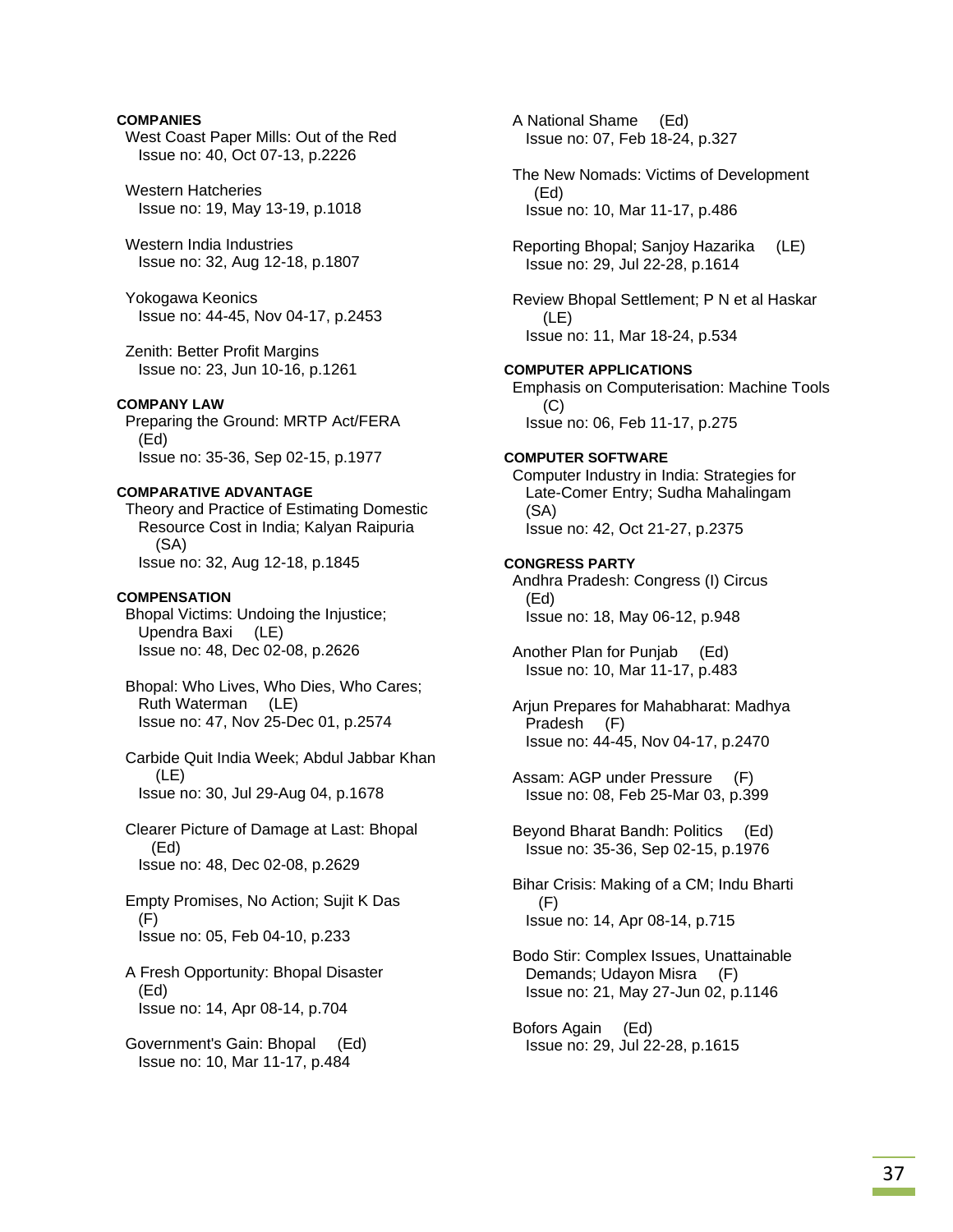# **CONGRESS PARTY**

 Can Congress(I) Be Constructive?: Politics (Ed) Issue no: 51-52, Dec 23-05, p.2801 Communication Gaps: Politics (Ed) Issue no: 37, Sep 16-22, p.2040 Confusing the Gullible: Politics (Ed) Issue no: 07, Feb 18-24, p.328 Congress (I)'s Regional Card: Politics (Ed) Issue no: 04, Jan 28-Feb 03, p.168 Congress Party: Cadres to Order (Ed) Issue no: 17, Apr 29-May 05, p.896 Congress(I)'s Communalism: Politics (Ed) Issue no: 46, Nov 18-24, p.2520 Destabilisation Manoeuvres: Centre-State Relations (Ed) Issue no: 03, Jan 21-27, p.112 Electoral Politics at Cost of Economy: New Delhi; BM (F) Issue no: 25, Jun 24-30, p.1379 Exporting congress Culture: Politics (Ed) Issue no: 29, Jul 22-28, p.1616 Fanning Communal Flames: Congress(I) Politics (Ed) Issue no: 31, Aug 05-11, p.1736 The Fourth Year; Bhabani Sen Gupta (F) Issue no: 01, Jan 07-13, p.12 Group Warfare: Madhya Pradesh (F) Issue no: 34, Aug 26-Sep 01, p.1946 How Tamil Nadu was Won and Lost (F) Issue no: 04, Jan 28-Feb 03, p.177 Impact of Centre-State Relations on Indian Politics: An Interpretative Reckoning, 1947-87; T V Sathyamurthy (SA) Issue no: 38, Sep 23-29, p.2133 Issues Pushed into Background: Andhra Pradesh (Ed) Issue no: 43, Oct 28-Nov 03, p.2400

 Janata Dal and Congress(I): Politics (Ed) Issue no: 50, Dec 16-22, p.2745

 Laying Out of a Rose Garden; Bhabani Sen Gupta (F) Issue no: 33, Aug 19-25, p.1869

 Left Strategy for the Elections; Ajit Roy (F) Issue no: 41, Oct 14-20, p.2289

- Making the Ghost Walk: Politics (Ed) Issue no: 25, Jun 24-30, p.1364
- A Mirror Election in the Offing; Bhabani Sen Gupta (F) Issue no: 34, Aug 26-Sep 01, p.1937
- Muscle-Flexing for Elections: Politics (Ed) Issue no: 30, Jul 29-Aug 04, p.1680
- No Cover-Up; M A Baby (LE) Issue no: 34, Aug 26-Sep 01, p.1930
- Ominous Signs: Politics (Ed) Issue no: 15, Apr 15-21, p.756
- Politics of Electoral Rolls: Congress(I)'s Two-Faced Role: Assam (F) Issue no: 29, Jul 22-28, p.1631
- The Post-Election Agenda: New Delhi; BM (F) Issue no: 49, Dec 09-15, p.2694
- Precarious Outcome (Ed) Issue no: 48, Dec 02-08, p.2627
- Productivity and Efficiency: Myth and the Reality; Arun Ghosh (F) Issue no: 06, Feb 11-17, p.279
- Rearranged Political Mosaic: Bihar; Indu Bharti (F) Issue no: 49, Dec 09-15, p.2699
- Rescuing Democracy: New Delhi; BM (F) Issue no: 51-52, Dec 23-05, p.2814

 Rising Tide: Communalism (Ed) Issue no: 41, Oct 14-20, p.2276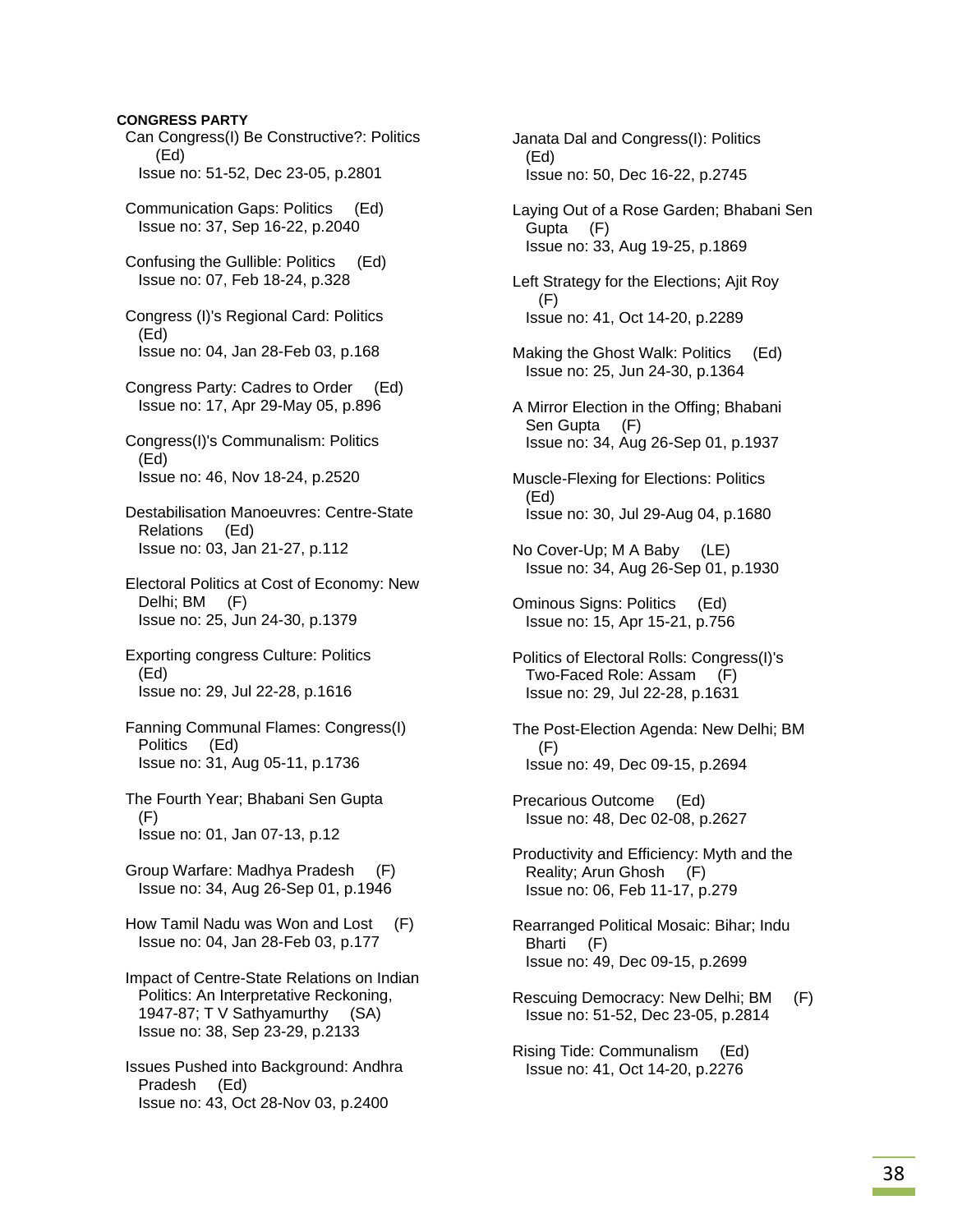# **CONGRESS PARTY**

 The Sails Have but Poor Winds; Bhabani Sen Gupta (F) Issue no: 44-45, Nov 04-17, p.2458

Serving the Cause: Politics (Ed) Issue no: 44-45, Nov 04-17, p.2449

 States Refuse to Yield: Chief Ministers Conference (Ed) Issue no: 07, Feb 18-24, p.328

 Trapped in the Sinking Titan; Bhabani Sen Gupta (F) Issue no: 12, Mar 25-31, p.601

 The Undependable Allies; Ajit Roy (F) Issue no: 13, Apr 01-07, p.655

 What People Must Not Know: Elections (Ed) Issue no: 44-45, Nov 04-17, p.2448

### **CONSTRUCTION INDUSTRY**

 Deskilling and Wage Differentials in Construction Industry; K N Harilal (SA) Issue no: 24, Jun 17-23, p.1347

#### **CONSTRUCTION WORKERS**

 Deskilling and Wage Differentials in Construction Industry; K N Harilal (SA) Issue no: 24, Jun 17-23, p.1347

 Female Labour Absorption in Construction Sector; Arup Mitra and Swapna Mukhopadhyay (SA) Issue no: 10, Mar 11-17, p.523

 Narmada Dam: Baseless Statements; Ahmedabad Lok Adhikari Sangh (LE) Issue no: 13, Apr 01-07, p.642

 Police Firing at Chandrapur Thermal Power Station; Gayatri Singh and Bernard D'Mello (F) Issue no: 41, Oct 14-20, p.2293

 Striking Narmada Dam Workers; Wilfred D'Souza (LE) Issue no: 16, Apr 22-28, p.842

 Measuring Tax Potential: Some Clarifications; Govinda M Rao and J V M Sarma (D) Issue no: 13, Apr 01-07, p.698 **CONSUMER PRICES**  Indirect Taxes in India: An Incidence Analysis; Shikha Jha and P V Srinivasan (SA) Issue no: 15, Apr 15-21, p.811

**CONSUMER EXPENDITURE** 

 Sustained Pressure on Consumer Prices (F) Issue no: 13, Apr 01-07, p.659

 The Working Class: Cost of Living Index Fraud; Radha Iyer (F) Issue no: 25, Jun 24-30, p.1383

# **CONSUMPTION**

 Capital Stock, Capital Consumption and the Capital: Output Ratio; Arun Ghosh (F) Issue no: 18, May 06-12, p.955

 Essential Consumption Goods Bear the Brunt: Price (F) Issue no: 43, Oct 28-Nov 03, p.2417

 Indian Economy in the 1980's and on to the 1990s; C T Kurien (SA) Issue no: 15, Apr 15-21, p.787

 Inter and Intra Occupational Differences in Income and Level of Living; Manabendu Chattopadhyay, Robin Mukherjee and Ashok Rudra (SA) Issue no: 16, Apr 22-28, p.875

 Irrelevance of the Budget (Ed) Issue no: 09, Mar 04-10, p.431

 Mystery of a Declining Capital Output Ratio; Arun Ghosh (F) Issue no: 46, Nov 18-24, p.2527

 The Price Crunch (Ed) Issue no: 39, Sep 30-Oct 06, p.2167

#### **CONTRABAND**

 Unequal Contest: Smuggling (C) Issue no: 19, May 13-19, p.1015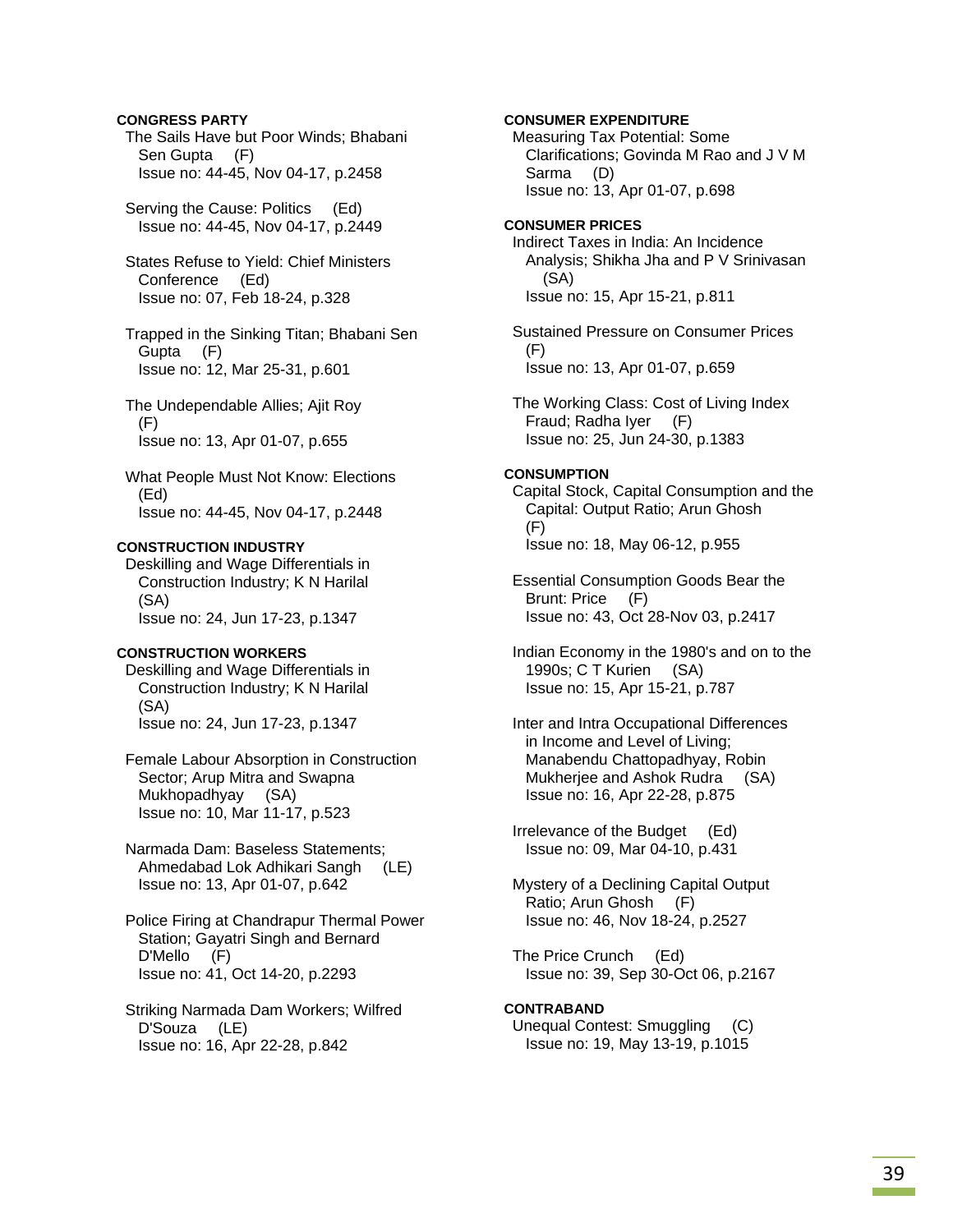# **CONTRACEPTIVES**

 Contraception Research: Health (Ed) Issue no: 24, Jun 17-23, p.1308

 Revising the Role and Responsibility of the Family Welfare Programme in India; Anurdh K Jain (SA) Issue no: 49, Dec 09-15, p.2729

# **COOPERATIVES**

 Development Strategy for the Next Phase: Perspectives and Priorities; V M Rao (BR) Issue no: 01, Jan 07-13, p.27

 Drought, PDS and Co-operatives; L C Jain (F) Issue no: 10, Mar 11-17, p.502

 Poverty Alleviation and Participation: The Case for Government-Grassroots Agency Collaboration; Samuel Paul (SA) Issue no: 02, Jan 14-20, p.100

 Women's Work Is Never Done: Dairy Development and Health in the Lives of Rural Women in Rajasthan; Miriam Sharma and Urmaila Vanjani (RA) Issue no: 17, Apr 29-May 05, p.WS38

### **COPYRIGHT**

 Intellectual Property Rights: The Geneva Surrender (F) Issue no: 22, Jun 03-09, p.1201

# **CORPORATE FRAUDS**

 Punishing Corporate Negligence: Industrial Disasters and Criminal Law; Rusi Engineer (F) Issue no: 14, Apr 08-14, p.711

# **CORPORATE GOVERNANCE**

 Corporate Planning Practices in India; S Subramanian (RA) Issue no: 21, May 27-Jun 02, p.M87

 The L and T Saga; Madan Gopal Jajoo (F) Issue no: 51-52, Dec 23-05, p.2812

 Takeovers and Acquisitions: Industry (Ed) Issue no: 03, Jan 21-27, p.113

# **CORRUPTION**

 Crisis in China: End of Socialism?; Nirmal Kumar Chandra (SA) Issue no: 46, Nov 18-24, p.2551

 Decay of Parliamentary Institutions in India; P A Sebastian (F) Issue no: 31, Aug 05-11, p.1749

 People's Right to Know; Sanjaya et al Baru (LE) Issue no: 42, Oct 21-27, p.2338

 Struggle to Protect Our Vote; Lancy Fernandes (LE) Issue no: 44-45, Nov 04-17, p.2446

#### **COST OF LIVING**

 The Working Class: Cost of Living Index Fraud; Radha Iyer (F) Issue no: 25, Jun 24-30, p.1383

#### **COTTON**

 Avoiding a 'Crisis of Plenty': Cotton (C) Issue no: 30, Jul 29-Aug 04, p.1682

 Case for Financial Restructuring: CCI (C) Issue no: 12, Mar 25-31, p.594

 Coping with a Record Crop: Cotton (C) Issue no: 51-52, Dec 23-05, p.2802

 Crisis of Plenty Unlikely: Cotton (C) Issue no: 38, Sep 23-29, p.2098

 Export Muddle: Cotton (C) Issue no: 23, Jun 10-16, p.1258

 Export Price Racket: Cotton (C) Issue no: 17, Apr 29-May 05, p.989

 Government Defaults: Cotton (C) Issue no: 04, Jan 28-Feb 03, p.170

 Lost Opportunity: Cotton (C) Issue no: 26, Jul 01-07, p.1426

 Questionable Export Deals: Cotton (C) Issue no: 10, Mar 11-17, p.486

 Tussle over Exports: Cotton (C) Issue no: 42, Oct 21-27, p.2342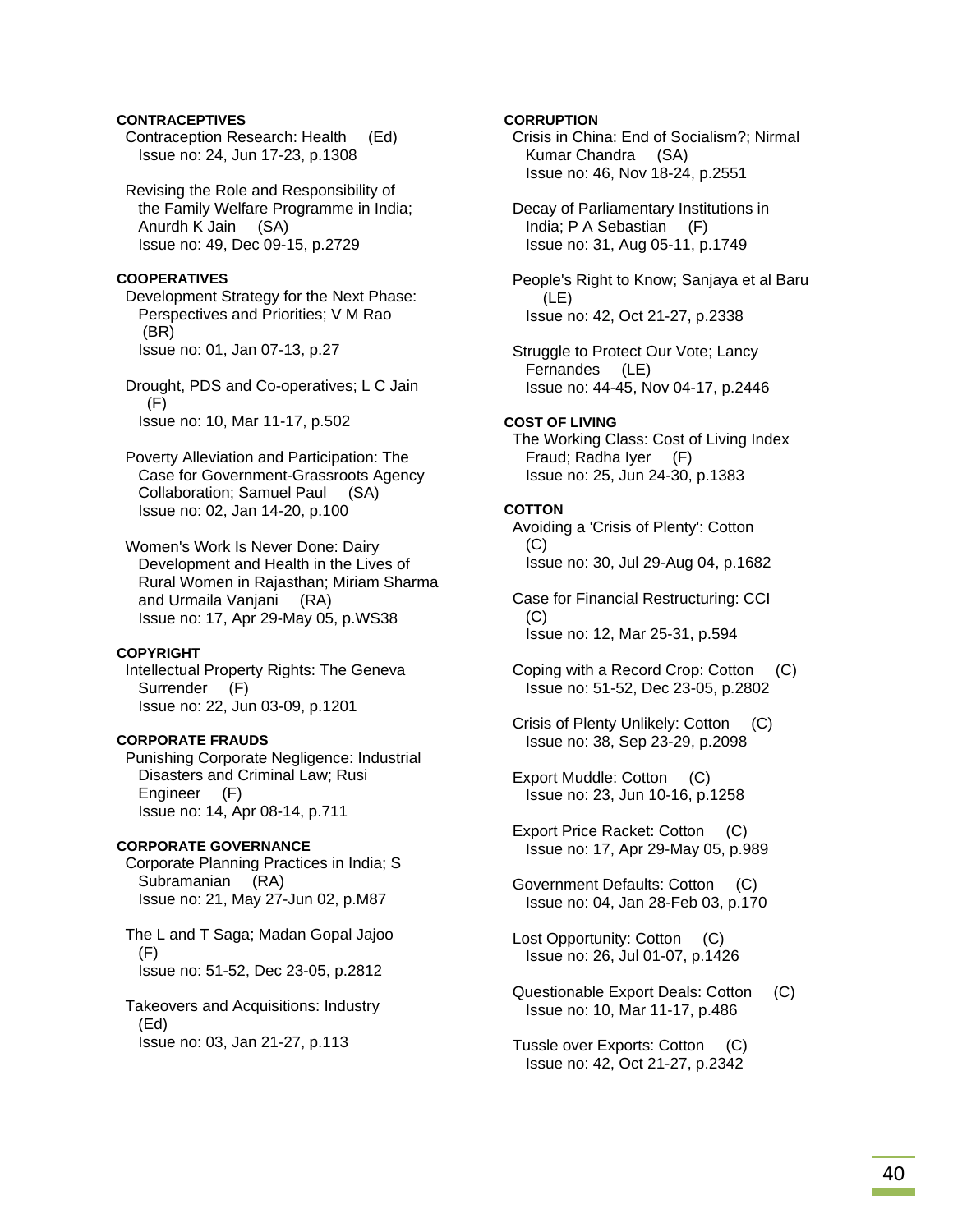# **COTTON TEXTILE INDUSTRY**

- Coping with a Record Crop: Cotton (C) Issue no: 51-52, Dec 23-05, p.2802
- Government Defaults: Cotton (C) Issue no: 04, Jan 28-Feb 03, p.170
- Lost Opportunity: Cotton (C) Issue no: 26, Jul 01-07, p.1426
- Manoeuvres and Manipulations: Cotton Exports (C) Issue no: 46, Nov 18-24, p.2522
- Numbers Game: Cotton; M D Dewani (C) Issue no: 40, Oct 07-13, p.2223
- Technical Change and Competitiveness in Indian Textile industry; Sushil Khanna (RA) Issue no: 34, Aug 26-Sep 01, p.M103

 Tussle over Exports: Cotton (C) Issue no: 42, Oct 21-27, p.2342

# **CREDIT POLICY**

 CAS: Swan Song or Metamorphosis?: Profile of Bank Credit to Medium and Large Industry; Sunil Datt and J K Sinha (RA) Issue no: 47, Nov 25-Dec 01, p.M160

 Controlling Credit (Ed) Issue no: 41, Oct 14-20, p.2275

 Credit Policy (Ed) Issue no: 13, Apr 01-07, p.643

- End of Credit Authorisation Scheme: Requiem for Credit Control?; S R Krishna Iyer (F) Issue no: 05, Feb 04-10, p.235
- Money Market in New Regalia (F) Issue no: 15, Apr 15-21, p.768
- Shift Away from Regulation: Credit Policy; T K Velayudham (F) Issue no: 20, May 20-26, p.1083

# **CREDIT RATE RATIO**

 Shift Away from Regulation: Credit Policy; T K Velayudham (F) Issue no: 20, May 20-26, p.1083

**CRIMES AND CRIMINALS**  Rise of Gangsterism in Politics; Balgopal (F) Issue no: 05, Feb 04-10, p.227 **CRIMINAL LAW**  Maps and Freedom of Speech; A G Noorani (CL) Issue no: 35-36, Sep 02-15, p.1987 Punishing Corporate Negligence: Industrial Disasters and Criminal Law; Rusi Engineer (F) Issue no: 14, Apr 08-14, p.711 **CROP STATISTICS**  Crop Economics and Cropping Pattern Changes; Mruthyunjaya and Praduman Kumar (RA) Issue no: 51-52, Dec 23-05, p.A159 Spatial Pattern of Agricultural Development in India; G S Bhalla and D S Tyagi (RA) Issue no: 25, Jun 24-30, p.A46 Structure of Effective Incentives in Indian Agriculture: Some Policy Implications; Ashok Gulati (RA) Issue no: 39, Sep 30-Oct 06, p.A124 **CROPPING PATTERN**  Crisis of Plenty Unlikely: Cotton (C) Issue no: 38, Sep 23-29, p.2098 Crop Economics and Cropping Pattern Changes; Mruthyunjaya and Praduman Kumar (RA) Issue no: 51-52, Dec 23-05, p.A159

> Input Subsidies in Indian Agriculture: A Statewise Analysis; Ashok Gulati (RA) Issue no: 25, Jun 24-30, p.A57

 Spatial Pattern of Agricultural Development in India; G S Bhalla and D S Tyagi (RA) Issue no: 25, Jun 24-30, p.A46

 Structure of Effective Incentives in Indian Agriculture: Some Policy Implications; Ashok Gulati (RA) Issue no: 39, Sep 30-Oct 06, p.A124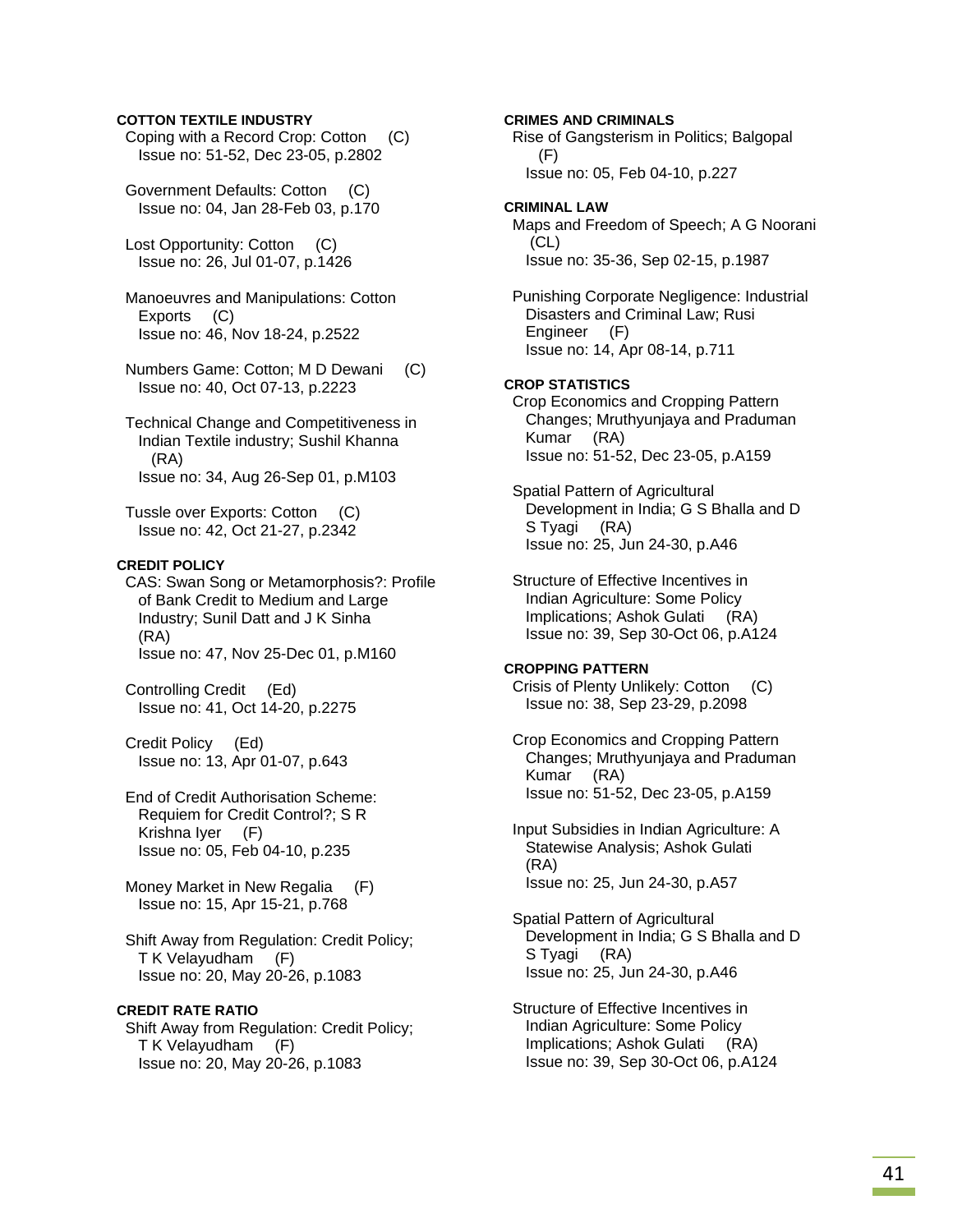# **CULTURAL CHANGE**

 Notes on the Invention of Tradition; Rustom Bharucha (SA) Issue no: 33, Aug 19-25, p.1907

# **CULTURAL CHANGES**

 Cultural Context of Communalism in India; Rajni Kothari (SA) Issue no: 02, Jan 14-20, p.81

 Cultural Influences on Mental Illness; Pittu Laungani (SA) Issue no: 43, Oct 28-Nov 03, p.2427

 Haraam Bombay!; Rustom Bharucha (P) Issue no: 23, Jun 10-16, p.1275

# **CULTURAL HISTORY**

 The Son, the Father, and the Holy Ghosts; Sasantha Goonatilake (BR) Issue no: 31, Aug 05-11, p.1768

# **CULTURAL STUDIES**

 Cultural Foundations of Nineteenth Century Mathematical Project; Dhruv Raina and S Irfan Habib (SA) Issue no: 37, Sep 16-22, p.2082

 A History of Achievements; Ashim Kumar Roy (BR) Issue no: 38, Sep 23-29, p.2132

### **CULTURE**

 Culture and Subaltern Consciousness: An Aspect of MGR Phenomenon; M S S Pandian

(RA)

Issue no: 30, Jul 29-Aug 04, p.PE62

 No Cover-Up; M A Baby (LE) Issue no: 34, Aug 26-Sep 01, p.1930

 State, Nation and Ethnicity: Experience of Third World Countries; D L Sheth (SA) Issue no: 12, Mar 25-31, p.619

# **CUSTOMS DUTY**

 Customs as Censors; A G Noorani (CL) Issue no: 12, Mar 25-31, p.600

 US Pressure: Foreign Trade (Ed) Issue no: 19, May 13-19, p.1012

#### **CZECHOSLOVAKIA**

 Six Days That Shook Prague (F) Issue no: 08, Feb 25-Mar 03, p.402

# **DAIRY INDUSTRY**

 Anand Model and After; V Nilakant (BR) Issue no: 05, Feb 04-10, p.251

 What is Happening to Cows and Bulls of Sundarapalle?; Uma Shankari (SA) Issue no: 21, May 27-Jun 02, p.1164

 Women's Work Is Never Done: Dairy Development and Health in the Lives of Rural Women in Rajasthan; Miriam Sharma and Urmaila Vanjani (RA) Issue no: 17, Apr 29-May 05, p.WS38

# **DALIT MOVEMENTS**

 Changes in Holi in Bihar; DN (F) Issue no: 05, Feb 04-10, p.231

# **DALITS**

 Changes in Holi in Bihar; DN (F) Issue no: 05, Feb 04-10, p.231

 Mobilising Scheduled Castes and Scheduled Tribes; Sharad Patil (P) Issue no: 35-36, Sep 02-15, p.2002

 Tribals, Dalits and Government Lands; R V Bhuskute (F) Issue no: 42, Oct 21-27, p.2355

 Worsening Discrimination: Christian Dalits (Ed) Issue no: 27, Jul 08-14, p.1489

#### **DAMS**

 Another Morvi in the Making; Denis Rodrigues (LE) Issue no: 24, Jun 17-23, p.1306

 Another Morvi in the Making?; Denis Rodrigues (F) Issue no: 14, Apr 08-14, p.714

 Another Morvi in the Making?; I M Shah (LE) Issue no: 19, May 13-19, p.1010

 Dam Workers on Strike; Bina Srinivasn, Rohit Prajapati and Wilfred D'Costa (F) Issue no: 07, Feb 18-24, p.339

 False Dichotomies; Rahul (LE) Issue no: 14, Apr 08-14, p.702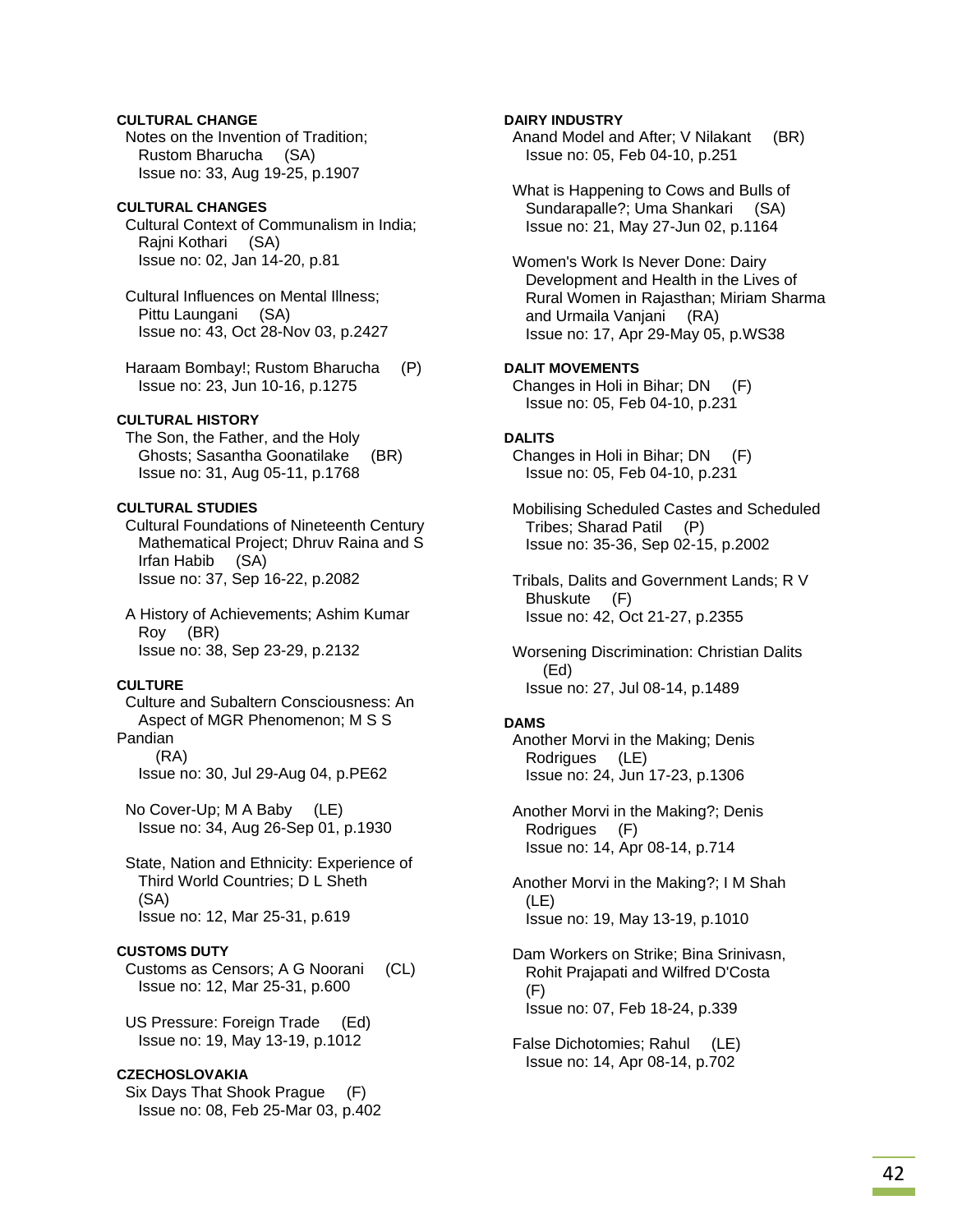# **DAMS**

- Large Dams: The Right Perspective; Ramaswamy R Iyer (RA) Issue no: 39, Sep 30-Oct 06, p.A
- Mounting Antagonism towards Big Dams; B D Dhawan (P) Issue no: 20, May 20-26, p.1096
- Mounting Antagonism towards Big Dams; Ashok K Mitra (D) Issue no: 31, Aug 05-11, p.1791
- Mounting Antagonism towards Big Dams; Chandrashekhar Pant and Shripad Dharmadhikary (D) Issue no: 35-36, Sep 02-15, p.2035
- Mounting Antagonism towards Big Dams; Nirmal Sengupta (D) Issue no: 48, Dec 02-08, p.2679
- Narmada Dam: Baseless Statements; Ahmedabad Lok Adhikari Sangh (LE) Issue no: 13, Apr 01-07, p.642
- Narmada Project and People's Right to Life; T K Mullik (LE) Issue no: 16, Apr 22-28, p.842
- A People's Dam; Anant R S Phadke (F) Issue no: 16, Apr 22-28, p.865
- Rallying against Planned Disaster; Denis Rodrigues (F) Issue no: 39, Sep 30-Oct 06, p.2183
- Striking Narmada Dam Workers; Wilfred D'Souza (LE) Issue no: 16, Apr 22-28, p.842

### **DEATHS**

 Indifference Pays?: Assam-Nagaland (Ed) Issue no: 15, Apr 15-21, p.756

### **DEBT CRISIS**

 Blocking the Black Debt Hole in the 1990s; Andre Gunder Frank (F) Issue no: 42, Oct 21-27, p.2362

 LDC Debt Problem: Some Reflections on Proposed Solutions; Arjun Sengupta (SA) Issue no: 17, Apr 29-May 05, p.921

**DECENTRALIZATION** 

- Anti-Poverty Programme: A Reappraisal; N J Kurian (RA) Issue no: 12, Mar 25-31, p.A13
- Decentralisation and District Government; Arun Ghosh (F) Issue no: 04, Jan 28-Feb 03, p.175
- Decentralisation Below the State Level: Need for a New System of Governance; Nirmal Mukarji (mA) Issue no: 09, Mar 04-10, p.467
- Decentralised Planning: An Overview of Experience and Prospects; Hanumantantha C H Rao (SA) Issue no: 08, Feb 25-Mar 03, p.411
- Decentralised Planning: Priority Economic Issues; V M Rao (SA) Issue no: 25, Jun 24-30, p.1399
- Phoney Decentralisation (Ed) Issue no: 18, May 06-12, p.947
- Soviet Union: Long March to Perestroika; Ramnath Narayanswamy (F) Issue no: 09, Mar 04-10, p.451

# **DEFENCE EXPENDITURE**

- Assessing Pakistan's Military Expansion since 1971; Ravi Rikye (F) Issue no: 08, Feb 25-Mar 03, p.395
- Budget Blues: Stock Market (C) Issue no: 09, Mar 04-10, p.434
- Budget, 1989-90: Elusive Issues; Bhabatosh Datta (SA) Issue no: 15, Apr 15-21, p.799
- Economic Difficulties: Nicaragua (Ed) Issue no: 41, Oct 14-20, p.2278
- Indian Defence Budget: Fact and Fantasy; Ravi Rikhye (F) Issue no: 17, Apr 29-May 05, p.905
- Insatiable Appetite: The Army (Ed) Issue no: 23, Jun 10-16, p.1256
- Irrelevance of the Budget (Ed) Issue no: 09, Mar 04-10, p.431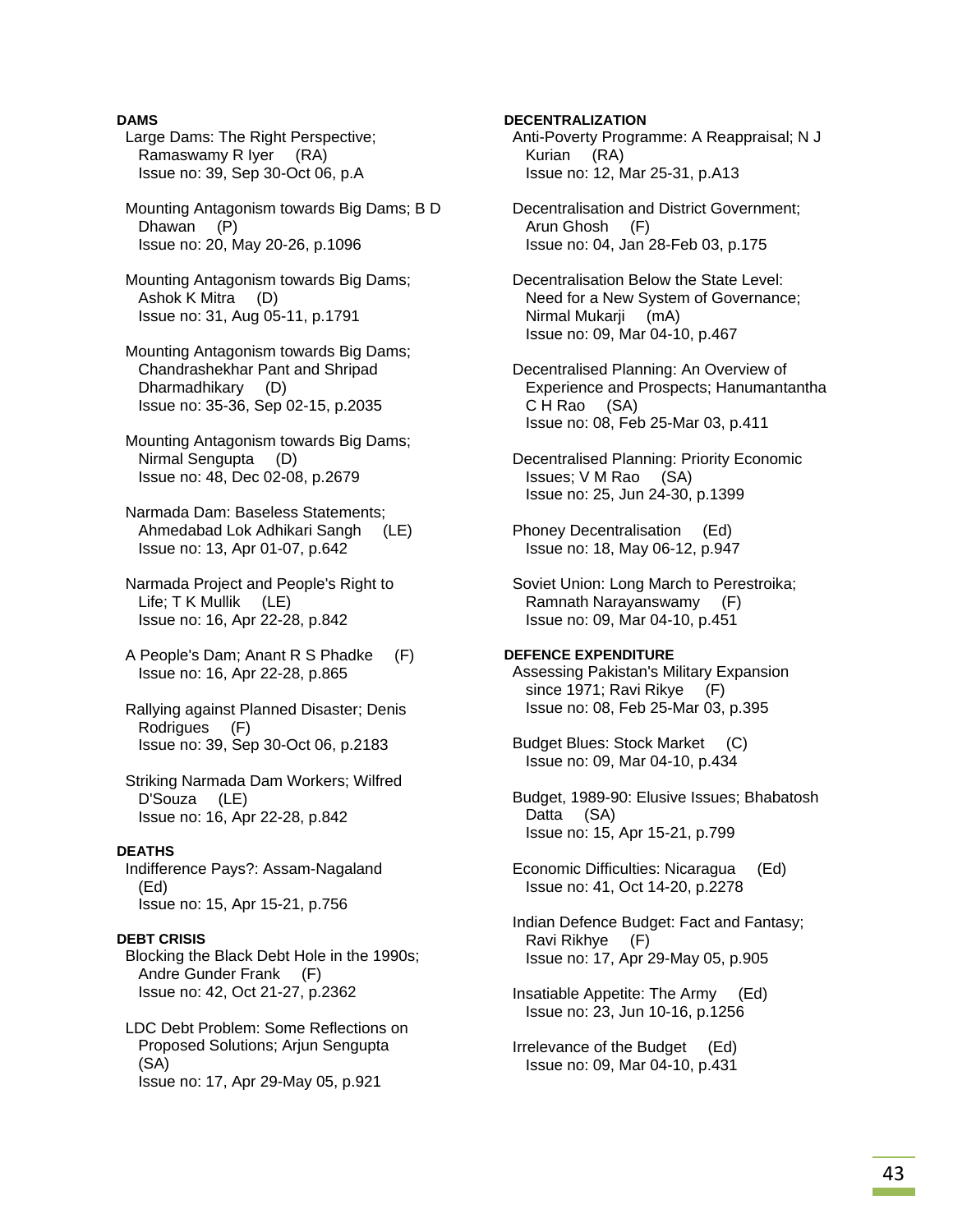# **DEFENCE INDUSTRY**

 Getting Closer: Bofors (Ed) Issue no: 35-36, Sep 02-15, p.1976

 Insatiable Appetite: The Army (Ed) Issue no: 23, Jun 10-16, p.1256

 Lurid Light: Defence Deals (Ed) Issue no: 37, Sep 16-22, p.2041

 Missile Race: Defence (Ed) Issue no: 18, May 06-12, p.948

 The US Connection: Defence (Ed) Issue no: 27, Jul 08-14, p.1488

 Whose Security? Whose Defence?; Meena Dhanda (LE) Issue no: 12, Mar 25-31, p.590

# **DEFENCE POLICY**

 Assessing Pakistan's Military Expansion since 1971; Ravi Rikye (F) Issue no: 08, Feb 25-Mar 03, p.395

 Baliapal Agitation: Socio-Economic Background; Sujata Patel (F) Issue no: 12, Mar 25-31, p.604

 How Many Troops in Sri Lanka?; Ravi Rikhye (F) Issue no: 12, Mar 25-31, p.606

 Indian Defence Budget: Fact and Fantasy; Ravi Rikhye (F) Issue no: 17, Apr 29-May 05, p.905

 Lurid Light: Defence Deals (Ed) Issue no: 37, Sep 16-22, p.2041

 Peace Policy and Missiles: Politics (Ed) Issue no: 19, May 13-19, p.1012

#### **DEFICIT FINANCING**

 The Norm and the Tilt: First Report of the Finance Commission; S Guhan (SA) Issue no: 02, Jan 14-20, p.86

### **DEFORESTATION**

 Women and Ecology; Sharad Kulkarni (BR) Issue no: 31, Aug 05-11, p.1770

### **DELHI**

 Delhi, the Imperial City; Arun Ghosh (F) Issue no: 32, Aug 12-18, p.1809

 Disappearance after Arrest: The Police (Ed) Issue no: 30, Jul 29-Aug 04, p.1681

 Production Centers for Refugee Women Workers; Satya Devi et al Parwanda (LE) Issue no: 35-36, Sep 02-15, p.1974

 Unpunished Guilty: Communal Killings (Ed) Issue no: 21, May 27-Jun 02, p.1132

 We Demand Our Rights: Refugee Women's Long Journey (F) Issue no: 27, Jul 08-14, p.1507

#### **DEMOCRACY**

 Considerations on Democratic Resurgence; Sanjib Baruah (SA) Issue no: 49, Dec 09-15, p.2725

 Ferment in Eastern Europe: Lessons for Leftists in India; Arun Ghosh (F) Issue no: 48, Dec 02-08, p.2635

 Gorbachev and the Chinese Students; GPD (F) Issue no: 20, May 20-26, p.1079

 Growing Discontent in the Baltic Republics: Causes and Consequences; R G Gidadhubli (F) Issue no: 01, Jan 07-13, p.24

 Not Quite Changing the World (Ed) Issue no: 20, May 20-26, p.1071

 Pakistan's Post-Colonial Democracy: Implications for Indo-Pak Relations; Aswini K Ray (F) Issue no: 16, Apr 22-28, p.866

 Secularism: Hegemonic and Democratic; Manoranjan Mohanty (P) Issue no: 22, Jun 03-09, p.1219

 Six Days That Shook Prague (F) Issue no: 08, Feb 25-Mar 03, p.402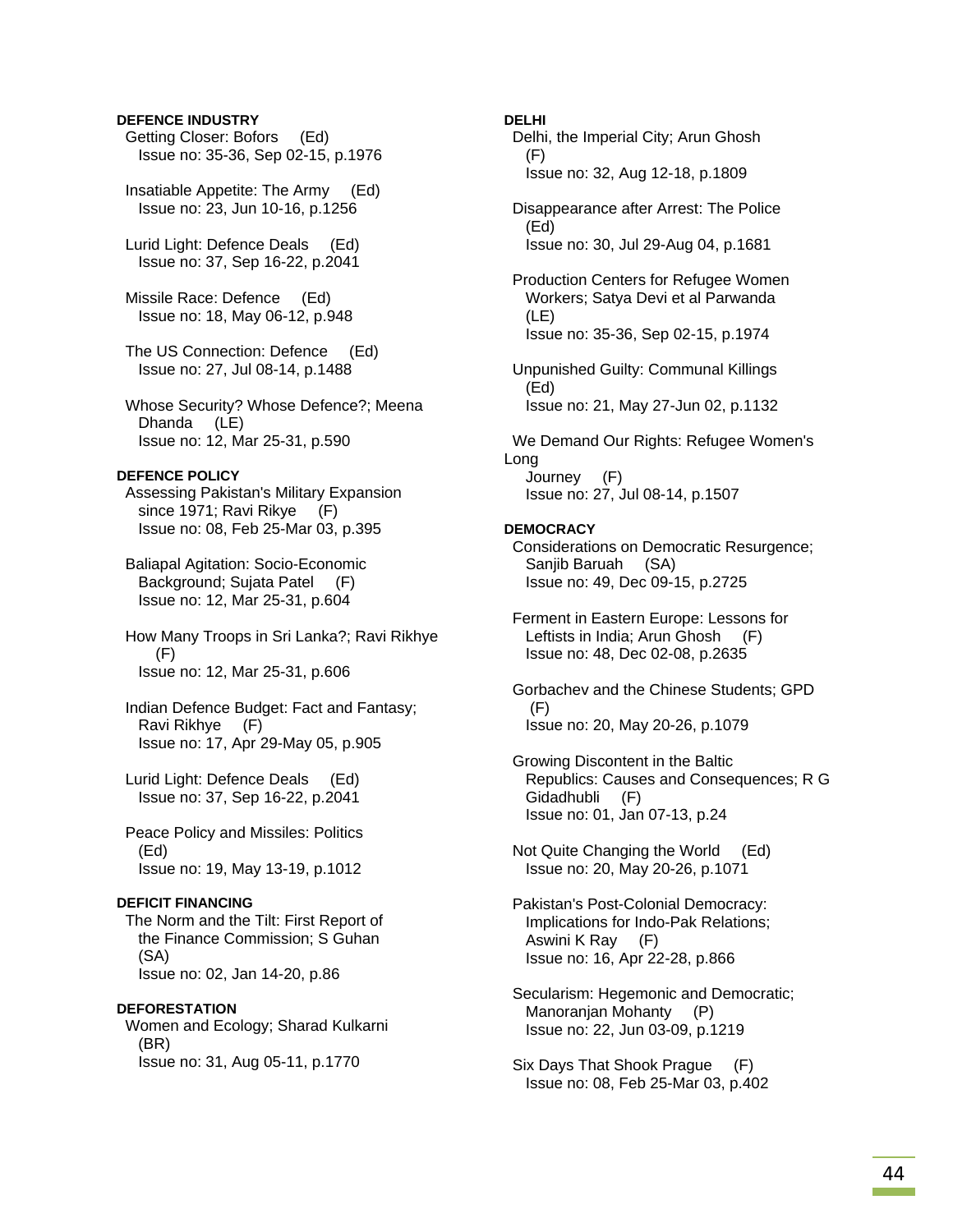# **DEMOCRACY**

 Socialist Freedom and Repression; Sukla Sen (LE) Issue no: 38, Sep 23-29, p.2094

 Student Movement Revisited; Philip G Altbach (BR) Issue no: 37, Sep 16-22, p.2076

 The Undependable Allies; Ajit Roy (F) Issue no: 13, Apr 01-07, p.655

 A Year of Encounters; K Balagopal (F) Issue no: 02, Jan 14-20, p.66

### **DEMOCRATIC INSTITUTIONS**

 Decay of Parliamentary Institutions in India; P A Sebastian (F) Issue no: 31, Aug 05-11, p.1749

# **DEMOCRATIC SOCIALISM**

 Socialist Freedom and Repression; Sukla Sen (LE) Issue no: 38, Sep 23-29, p.2094

### **DEMOGRAPHY**

 Against the Numbers Game; P G K Panikar (BR) Issue no: 26, Jul 01-07, p.1460

 Levels of Development and Migration: Case of South Konkan; K Sita and Seeta Prabhu K (SA) Issue no: 01, Jan 07-13, p.39

 Revising the Role and Responsibility of the Family Welfare Programme in India; Anurdh K Jain (SA) Issue no: 49, Dec 09-15, p.2729

# **DEVELOPING COUNTRIES**

 Approach to Pricing Policy; Ram N Lal (BR) Issue no: 29, Jul 22-28, p.1650

 BOP Problems of Developing Countries and International Division of Labour: Some Theoretical Comments; Prabhat Patnaik (RA) Issue no: 30, Jul 29-Aug 04, p.PE91

 Developing Countries: Narrowing Options; Jayati Ghosh (RA) Issue no: 50, Dec 16-22, p.2774

 Entrepreneurship Training for Small Business in Developing Countries: Some Issues; H A Romijn (RA) Issue no: 08, Feb 25-Mar 03, p.M8

 Flexible Power-People Equation; Bhabani Sen Gupta (F) Issue no: 27, Jul 08-14, p.1497

 Food Subsidisation and Income Effects; Harsh V Singh and Arvind Subramanian (RA) Issue no: 12, Mar 25-31, p.A2

- Innovations and Small Producers in Developing Countries; A S Bhalla (RA) Issue no: 08, Feb 25-Mar 03, p.M2
- Perestroika and the Developing World: Report on a Conference in Moscow ; B P R Vithal (F) Issue no: 48, Dec 02-08, p.2651

# **DEVELOPMENT AID**

 Limits of Aid (Ed) Issue no: 25, Jun 24-30, p.1363

 Protesting World Bank Aid; P J James (LE) Issue no: 10, Mar 11-17, p.482

#### **DEVELOPMENT INDICATORS**

 Levels of Development and Migration: Case of South Konkan; K Sita and Seeta Prabhu K (SA) Issue no: 01, Jan 07-13, p.39

### **DIRECT TAXES**

 Gain and Loss: Profession Tax (Ed) Issue no: 11, Mar 18-24, p.537

 Personal Income Tax in India: Alternative Structures and their Redistributive Effects; Pulin B Nayak and Satya Paul (SA) Issue no: 50, Dec 16-22, p.2779

#### **DISARMAMENT**

 Changing Climate; Achin Vanaik (F) Issue no: 02, Jan 14-20, p.64

 Disarmament and Development: Report of a Seminar; Jaya Mehta (F) Issue no: 16, Apr 22-28, p.862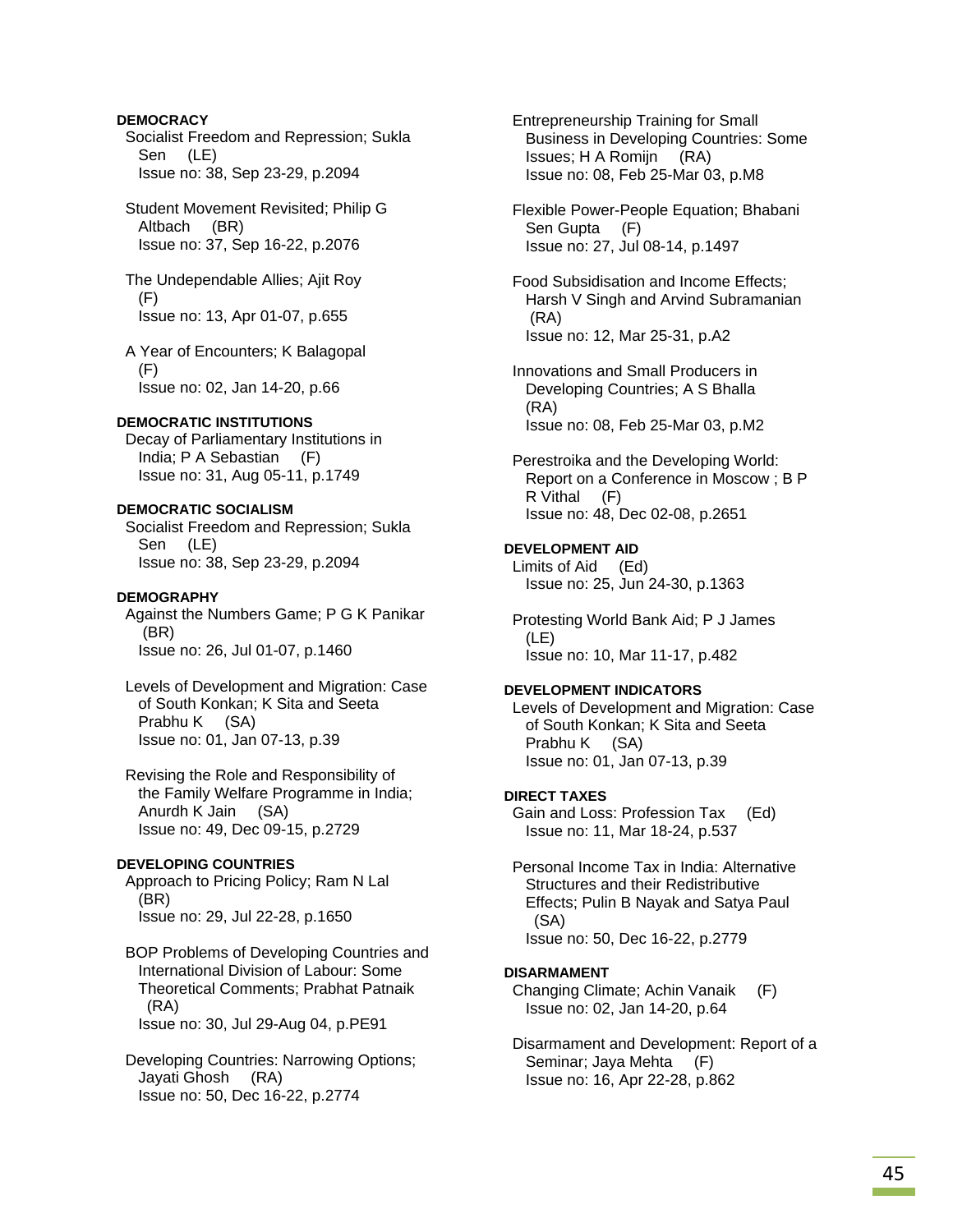# **DISARMAMENT**  Eighth END Convection; Amitabh Matoo (F) Issue no: 32, Aug 12-18, p.1826 **DISASTERS, NATURAL**  Agni, Cyclone and Baliapal Agitation; Sujata Patel (F) Issue no: 25, Jun 24-30, p.1381 Famine of 1943 in Vikrampur Dacca; Ashok K Mitra (SA) Issue no: 05, Feb 04-10, p.253 **DISPLACEMENT**  Baliapal Agitation: Socio-Economic Background; Sujata Patel (F) Issue no: 12, Mar 25-31, p.604 False Dichotomies; Rahul (LE) Issue no: 14, Apr 08-14, p.702 The New Nomads: Victims of Development (Ed) Issue no: 10, Mar 11-17, p.486

 Satyagraha by Sardar Sarovar Oustees; Mathew Kalathil (F) Issue no: 11, Mar 18-24, p.553

# **DISTRICT PLANNING**

 Decentralisation and District Government; Arun Ghosh (F) Issue no: 04, Jan 28-Feb 03, p.175

 District Planning; Mahendra Jhamb (LE) Issue no: 04, Jan 28-Feb 03, p.166

# **DIVORCE**

 Muslim Women Act: The Other Side; S Ameenul Hasan Rizvi (LE) Issue no: 03, Jan 21-27, p.110

 Rural Women Fight for Independence; Gail Omvedt (F) Issue no: 17, Apr 29-May 05, p.910

# **DMK**

 DMK's Miscalculations: Tamil Nadu; M S S Pandian (Ed) Issue no: 48, Dec 02-08, p.2628

 How Tamil Nadu was Won and Lost (F) Issue no: 04, Jan 28-Feb 03, p.177

 Jayalalitha: Sworn Heir; M S S Pandian and V Geeta (F) Issue no: 11, Mar 18-24, p.551 Tamil Nadu Pointers (Ed) Issue no: 04, Jan 28-Feb 03, p.167 **DOMESTIC SAVINGS**  Informal Sector Saving Potential: Some Further Thoughts; Arun Ghosh (F) Issue no: 13, Apr 01-07, p.652 **DOWRY**  Continuing Dowry Debate; Madhu Kishwar (D) Issue no: 49, Dec 09-15, p.2738 Dowry and Inheritance; Veena R Poonacha and Usha R Lalwani (LE) Issue no: 18, May 06-12, p.946 Dowry and Inheritance Rights; Madhu Kishwar (D) Issue no: 11, Mar 18-24, p.587 Dowry as Property; J P Jain (LE) Issue no: 07, Feb 18-24, p.326 Dowry Debate: Responding to a Misrepresentation; J P Jain (LE) Issue no: 33, Aug 19-25, p.1862 Family as an Area of Power Struggle; C S Lakshmi (D) Issue no: 19, May 13-19, p.1065 On Kidneys and Dowry; C S Lakshmi (P) Issue no: 04, Jan 28-Feb 03, p.189 Reaffirming the Anti-Dowry Struggle; Rajni Palriwala (D) Issue no: 17, Apr 29-May 05, p.942 **DRAMA AND STAGE SHOW**  Bakreswar 89; S Bhattacharya (LE) Issue no: 18, May 06-12, p.946 Letter to the Dead; Rustom Bharucha (P)

Issue no: 15, Apr 15-21, p.780

# **DROUGHT**

 Drought and TADA in Adilabad; K Balagopal (F) Issue no: 47, Nov 25-Dec 01, p.2587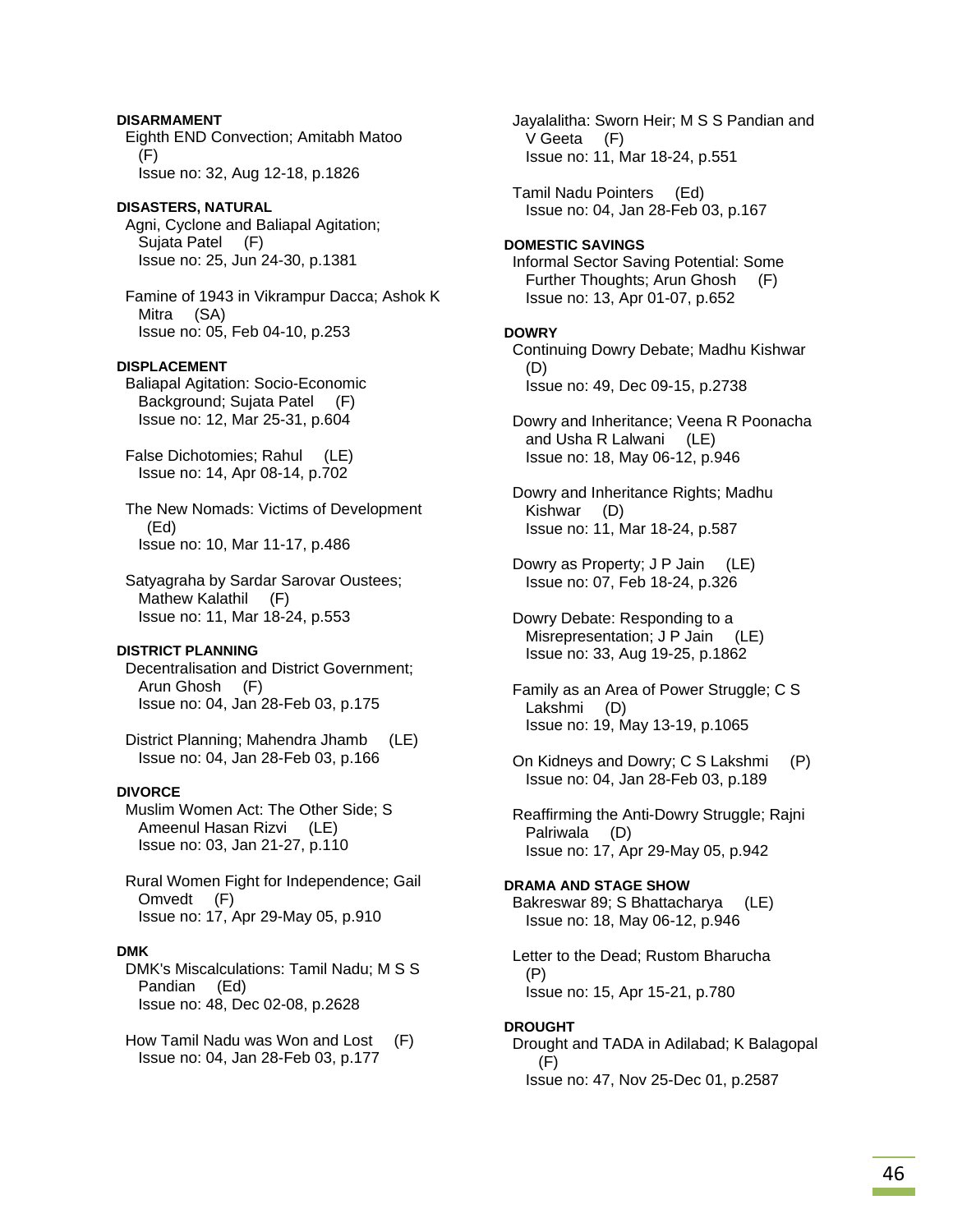# **DROUGHT**

 Drought, PDS and Co-operatives; L C Jain (F) Issue no: 10, Mar 11-17, p.502

 Kalahandi: Political and Other Sharks (Ed) Issue no: 10, Mar 11-17, p.485

 A People's Dam; Anant R S Phadke (F) Issue no: 16, Apr 22-28, p.865

### **EAST EUROPE**

 Eastern Europe: Divided over Perestroika; Ramnath Narayanswamy (F) Issue no: 04, Jan 28-Feb 03, p.186

# **ECOLOGY**

 Kanyakumari March: Breakthrough Despite Break-up; Gabriele Dietrich (F) Issue no: 20, May 20-26, p.1087

 A People's Dam; Anant R S Phadke (F) Issue no: 16, Apr 22-28, p.865

#### **ECONOMIC COOPERATION**

 Asia Pacific Forum: No Meeting of Minds; M G G Pillai (R) Issue no: 47, Nov 25-Dec 01, p.2595

# **ECONOMIC FORECASTING**

Waiting for Godot; Deena Khatkhate (F) Issue no: 48, Dec 02-08, p.2638

# **ECONOMIC GROWTH AND DEVELOPMENT**

 'Development' for Whom?; Amal Roy (LE) Issue no: 49, Dec 09-15, p.2682

 1989-90 Budget: Business as Usual; Arun Ghosh (SA) Issue no: 15, Apr 15-21, p.807

 Apologia for the Capitalist System; Sukhpal Singh and Vinod Vyasulu (BR) Issue no: 02, Jan 14-20, p.75

 A Case Study of Pavement Dwellers in Calcutta: Family Characteristics of the Urban Poor; N Vijay Jagannathan and Animesh Halder (SA) Issue no: 06, Feb 11-17, p.315

 Concept of a Turning Point in Long-Run Growth; Josmar Verillo (SA) Issue no: 01, Jan 07-13, p.31

 A Critique without Prescriptions; B M Bhatia (BR) Issue no: 34, Aug 26-Sep 01, p.1952

 A Decade of Economic Reform in China: A Retrospect; Amaresh Bagchi (SA) Issue no: 25, Jun 24-30, p.1407

 Decentralised Planning: Priority Economic Issues; V M Rao (SA) Issue no: 25, Jun 24-30, p.1399

 Developing Countries: Narrowing Options; Jayati Ghosh (RA) Issue no: 50, Dec 16-22, p.2774

 Economic Difficulties: Nicaragua (Ed) Issue no: 41, Oct 14-20, p.2278

 Economic Growth and Political Equilibrium; V M Dandekar (SA) Issue no: 14, Apr 08-14, p.729

 Economy in a Tail-Spin: New Delhi; BM  $(F)$ Issue no: 40, Oct 07-13, p.2235

 Evading the Real Issues (Ed) Issue no: 34, Aug 26-Sep 01, p.1931

 Financial Management in States: Role of Finance Commission; J L Bajaj and Renuka Vishwanathan (SA) Issue no: 40, Oct 07-13, p.2255

 Growth without Employment: The Economy (Ed) Issue no: 48, Dec 02-08, p.2628

 Indian Economy in the 1980's and on to the 1990s; C T Kurien (SA) Issue no: 15, Apr 15-21, p.787

 Intellectual Dependency: A Model ; Satya Deva (BR) Issue no: 19, May 13-19, p.1037

 Intellectual Dependency: A Model; Satya Deva (BR) Issue no: 19, May 13-19, p.1037

 A Lesson in Development; D Bandyopadhyay (F) Issue no: 18, May 06-12, p.963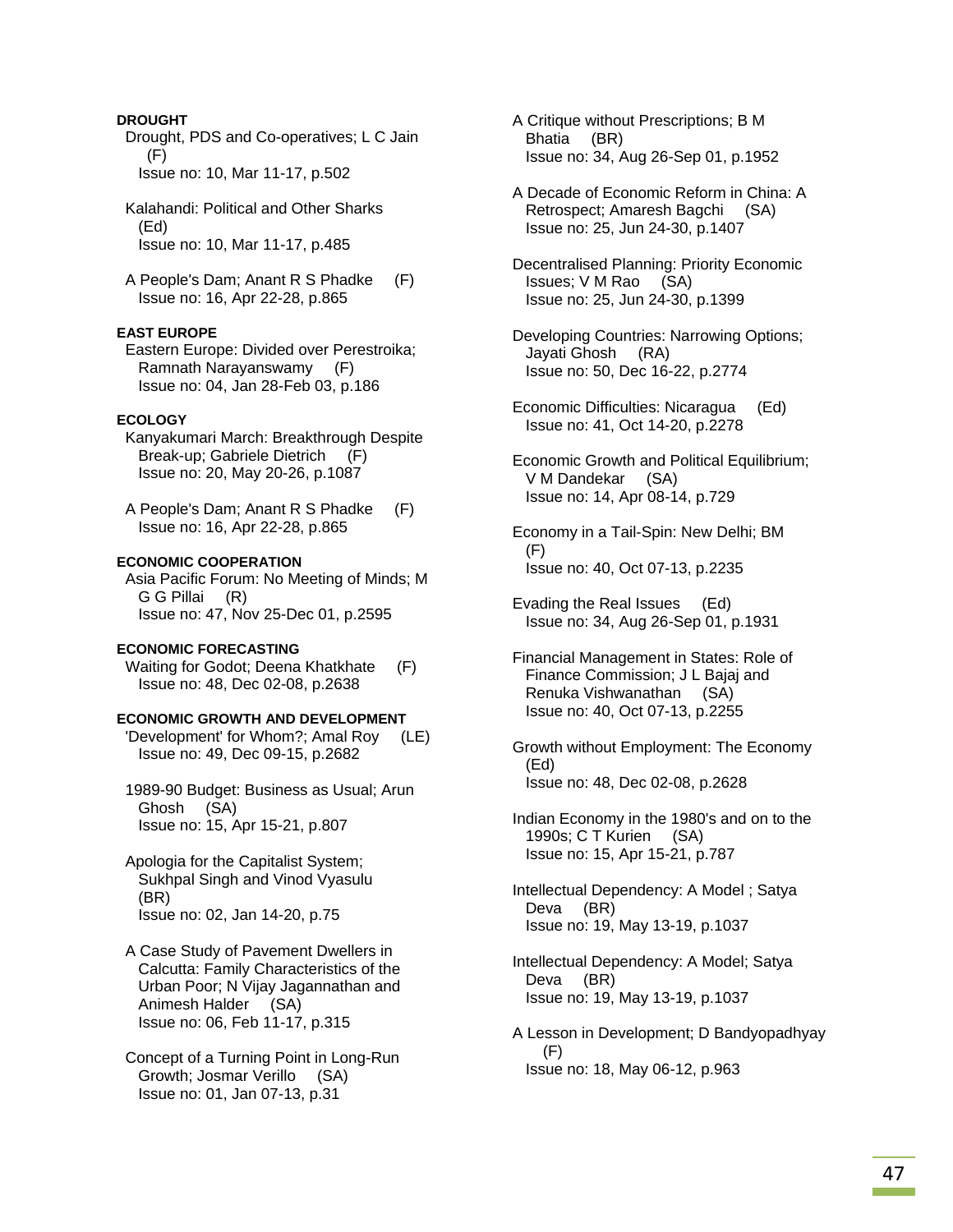# **ECONOMIC GROWTH AND DEVELOPMENT**

 Levels of Development and Migration: Case of South Konkan; K Sita and Seeta Prabhu K (SA) Issue no: 01, Jan 07-13, p.39

 Liberalisation Road to Economic Ruination: New Delhi; BM (F) Issue no: 33, Aug 19-25, p.1873

 Main Elements in Shaping Future Technology Policies for India; Surendra J Patel (SA) Issue no: 09, Mar 04-10, p.463

 Monetary Targeting: Objectives and Appropriate Indicators; N A Mujumdar (SA) Issue no: 34, Aug 26-Sep 01, p.1959

 On the Fast Track to Economic Dependence; BM (F) Issue no: 09, Mar 04-10, p.443

 Perestroika: Growing Signs of Tension; Ramnath Narayanswamy (F) Issue no: 13, Apr 01-07, p.666

 Political Economy of Agricultural Development in Two Punjabs; Sucha Singh Gill (BR) Issue no: 10, Mar 11-17, p.507

 Restructuring Socialist Ownership: Soviet Union; Ramnath Narayanswamy (F) Issue no: 18, May 06-12, p.970

 Soviet Union: Long March to Perestroika; Ramnath Narayanswamy (F) Issue no: 09, Mar 04-10, p.451

 State of Union Message from RBI; Arun Ghosh (F) Issue no: 42, Oct 21-27, p.2349

 State, Nation and Ethnicity: Experience of Third World Countries; D L Sheth (SA) Issue no: 12, Mar 25-31, p.619

 Tertiary Sector and Net Material Product: Indian Economy, 1950-51 to 1983-84; Madhusudan Datta (SA) Issue no: 38, Sep 23-29, p.2149

 Unsupported Conclusions; Balan Wasudeo (LE) Issue no: 09, Mar 04-10, p.430 Vain Search for Indian Renaissance; BM (F) Issue no: 03, Jan 21-27, p.128 **ECONOMIC HISTORY**  Apologia for the Capitalist System; Sukhpal Singh and Vinod Vyasulu (BR) Issue no: 02, Jan 14-20, p.75 Concept of a Turning Point in Long-Run Growth; Josmar Verillo (SA) Issue no: 01, Jan 07-13, p.31 The Great Depression Revisited; Lawrence Lifschultz (RA) Issue no: 03, Jan 21-27, p.138 Marx's Theory of History: Obituary or New Start?; Arun Bose (BR) Issue no: 27, Jul 08-14, p.1524 Relations of Production in Pre-Colonial India; Sumita Chatterjee and Ashok Rudra (SA) Issue no: 21, May 27-Jun 02, p.1171 View from Washington; G P Deshpande (BR) Issue no: 34, Aug 26-Sep 01, p.1951 **ECONOMIC INDICATORS**  Levels of Development and Migration: Case of South Konkan; K Sita and Seeta Prabhu K (SA) Issue no: 01, Jan 07-13, p.39 **ECONOMIC INEQUALITY**  Economic Growth and Political Equilibrium; V M Dandekar (SA) Issue no: 14, Apr 08-14, p.729 Green Revolution and Income Distribution among Farm Families in Haryana, 1969-70 to 1982-83; Satya Paul (RA) Issue no: 51-52, Dec 23-05, p.A154 Inter and Intra Occupational Differences in Income and Level of Living; Manabendu Chattopadhyay, Robin Mukherjee and Ashok Rudra (SA) Issue no: 16, Apr 22-28, p.875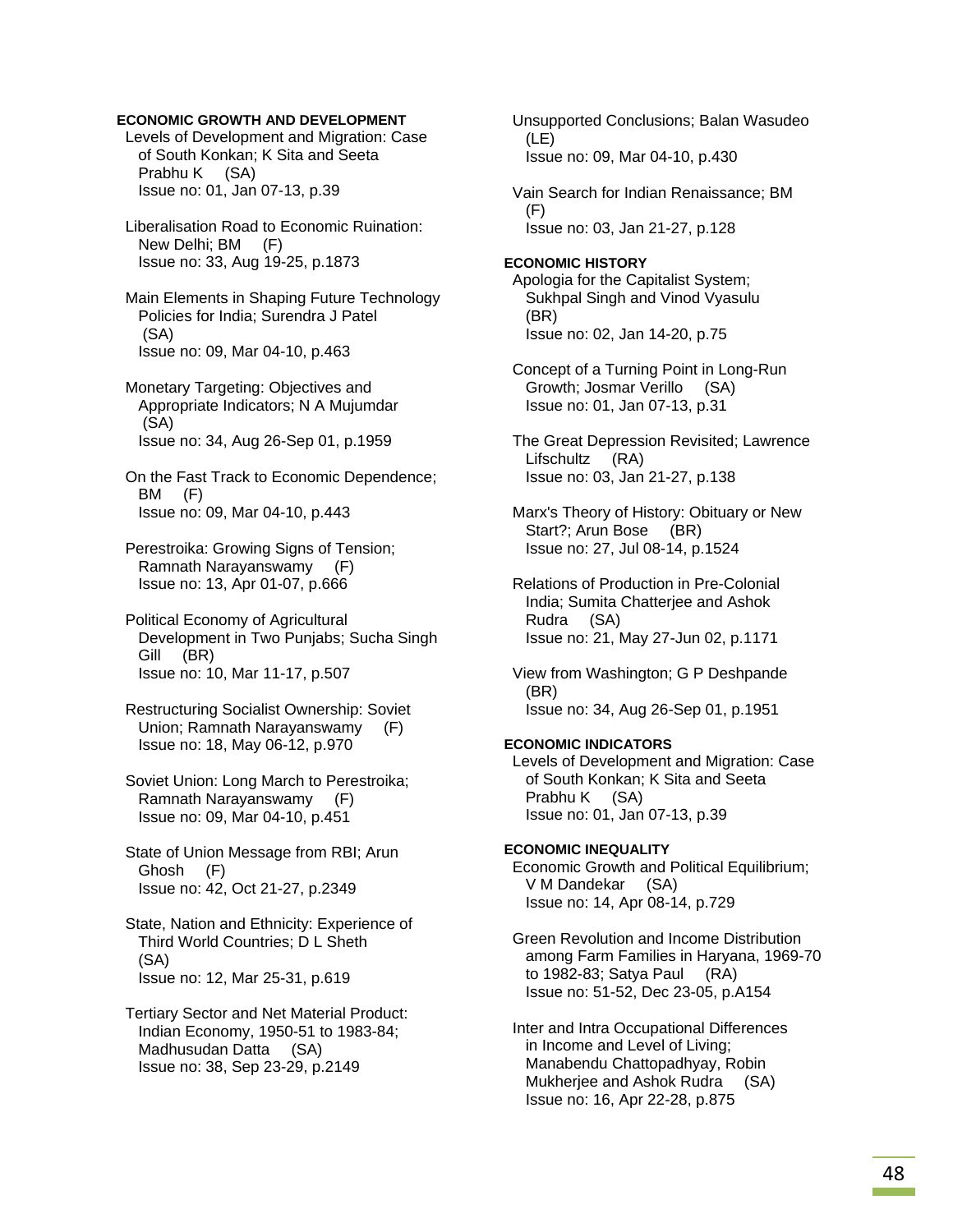# **ECONOMIC INEQUALITY**

 Roots of Uneven Development in India; Hiranmay Dhar (D) Issue no: 09, Mar 04-10, p.480

 Roots of Uneven Growth; Pradhan H Prasad (D) Issue no: 04, Jan 28-Feb 03, p.211

 Visions for the Future: One View; Randhir Singh (P) Issue no: 14, Apr 08-14, p.723

# **ECONOMIC MODELS**

 Combine Management in GDR; Jaya Mehta (RA) Issue no: 08, Feb 25-Mar 03, p.M41

 Decentralised Planning: An Overview of Experience and Prospects; Hanumantantha C H Rao (SA) Issue no: 08, Feb 25-Mar 03, p.411

### **ECONOMIC POLICY**

 1989-90 Budget: Business as Usual; Arun Ghosh (SA) Issue no: 15, Apr 15-21, p.807

 An Agenda for Disaster: New Soviet Thinking about the Revolutionary Movement in the Third World; S Akbar Zaidi (SA) Issue no: 39, Sep 30-Oct 06, p.2209

 Changing Terms of Discourse: A Poser; Manoranjan Mohanty (P) Issue no: 37, Sep 16-22, p.2069

 Command Performance by Planning Commission; BM (F) Issue no: 35-36, Sep 02-15, p.1989

 Craving for the Philosopher's Stone; Deena Khatkhate (m) Issue no: 31, Aug 05-11, p.1746

 Decentralised Planning: Priority Economic Issues; V M Rao (SA) Issue no: 25, Jun 24-30, p.1399

 Disarmament and Development: Report of a Seminar; Jaya Mehta (F) Issue no: 16, Apr 22-28, p.862

 Eastern Europe: Divided over Perestroika; Ramnath Narayanswamy (F) Issue no: 04, Jan 28-Feb 03, p.186

 Economy in a Tail-Spin: New Delhi; BM (F) Issue no: 40, Oct 07-13, p.2235

 Indian Economy in the 1980's and on to the 1990s; C T Kurien (SA) Issue no: 15, Apr 15-21, p.787

 Liberalisation Road to Economic Ruination: New Delhi; BM (F) Issue no: 33, Aug 19-25, p.1873

 Main Elements in Shaping Future Technology Policies for India; Surendra J Patel (SA) Issue no: 09, Mar 04-10, p.463

 Market and Plan in Soviet Union; Deb Kumar Bose (SA) Issue no: 02, Jan 14-20, p.95

Narrow View: Fiscal Deficit (Ed) Issue no: 39, Sep 30-Oct 06, p.2168

 Neglected Aspects of India's Development Planning; Pradhan H Prasad (SA) Issue no: 28, Jul 15-21, p.1591

 Nehru and the Visvesvaraya Legacy; Vinod Vyasulu (P) Issue no: 30, Jul 29-Aug 04, p.1700

 New Winds: Soviet Union (Ed) Issue no: 40, Oct 07-13, p.2221

 Not By Autonomy Alone: The Economy (Ed) Issue no: 50, Dec 16-22, p.2744

 Perestroika and Soviet Economic Relations with Developing Countries: India, a Test Case; R G Gidadhubli (SA) Issue no: 30, Jul 29-Aug 04, p.1717

 Perestroika and the Developing World: Report on a Conference in Moscow ; B P R Vithal (F) Issue no: 48, Dec 02-08, p.2651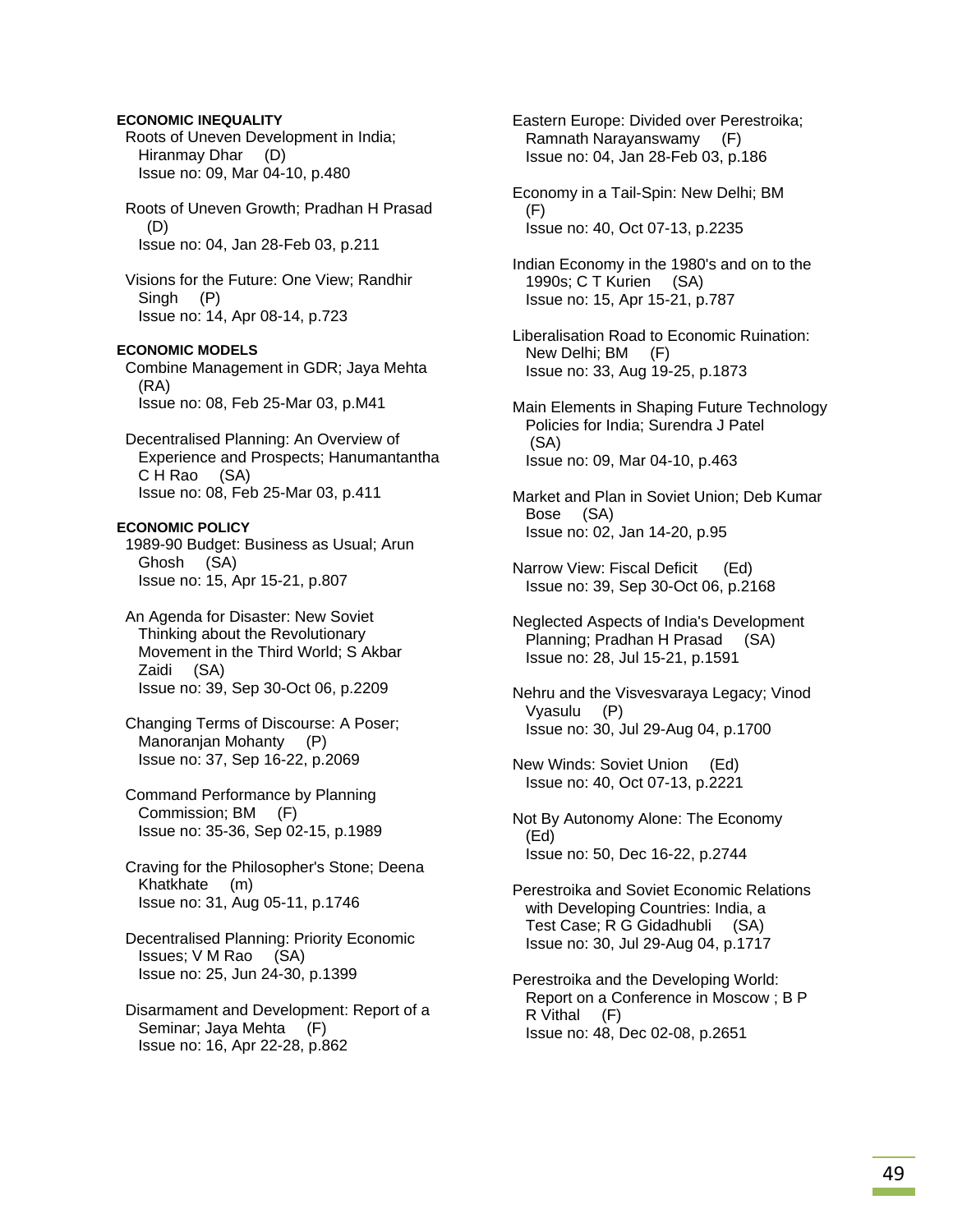**ECONOMIC POLICY**  Perestroika for the Revolutionaries...; GPD (F) Issue no: 15, Apr 15-21, p.762

 Planning for the Eighth Plan; Phiroze B Medhora (P) Issue no: 05, Feb 04-10, p.241

 Planning Horizons; Arun Ghosh (F) Issue no: 51-52, Dec 23-05, p.2809

 The Price Crunch (Ed) Issue no: 39, Sep 30-Oct 06, p.2167

 Realism and Platitudes: A Fine Line: Planning (Ed) Issue no: 51-52, Dec 23-05, p.2801

 Soviet Economic Reform: Uneasy Struggle between Efficiency and Equity; Samuel Paul (RA) Issue no: 25, Jun 24-30, p.1395

 The State and Development Planning in India (F) Issue no: 33, Aug 19-25, p.1877

 Tiananmen and the Uncertain Legacy of Reform; B Gopalakrishna Kumar (F) Issue no: 27, Jul 08-14, p.1511

 Transformation and Travail in Chinese Society; B Gopalakrishna Kumar (RA) Issue no: 43, Oct 28-Nov 03, p.2423

 Weak on State, Strong on Reform; G K Lieten (BR) Issue no: 04, Jan 28-Feb 03, p.194

 Who is Not Afraid of Economic and Economists?; Deena Khatkhate (BR) Issue no: 12, Mar 25-31, p.617

 Women in Soviet Central Asia; Pronab Sen (BR) Issue no: 20, May 20-26, p.1104

### **ECONOMIC RECESSION**

 Blocking the Black Debt Hole in the 1990s; Andre Gunder Frank (F) Issue no: 42, Oct 21-27, p.2362

 The Great Depression Revisited; Lawrence Lifschultz (RA) Issue no: 03, Jan 21-27, p.138

 Inflation and Polish Economic Crisis; R G Gidadhubli (F) Issue no: 12, Mar 25-31, p.613

 World Debt, the European Challenge and 1992; Andre Gunder Frank (F) Issue no: 17, Apr 29-May 05, p.914

### **ECONOMIC REFORMS**  Beneath the Gloss: The Economy (Ed) Issue no: 09, Mar 04-10, p.432

 Bourgeois Liberalisation Times; GPD (F) Issue no: 32, Aug 12-18, p.1808

 Can Imports be Touched? (Ed) Issue no: 15, Apr 15-21, p.755

 China: At the End of the Capitalist Road; Neville Maxwell (F) Issue no: 30, Jul 29-Aug 04, p.1697

 China: Political Background and Prospects; J Bruce Jacobs (F) Issue no: 30, Jul 29-Aug 04, p.1696

 A Decade of Economic Reform in China: A Retrospect; Amaresh Bagchi (SA) Issue no: 25, Jun 24-30, p.1407

 Final Act of June Fourth China; Govind Kelkar (F) Issue no: 37, Sep 16-22, p.2066

 Financial Reform: Role of Liberalisation; S P Gupta and Nirupam Bajpai (BR) Issue no: 44-45, Nov 04-17, p.2477

 Inflation and Polish Economic Crisis; R G Gidadhubli (F) Issue no: 12, Mar 25-31, p.613

 Is Gorbachev a Radical Reformer?; Ramnath Narayanswamy (F) Issue no: 21, May 27-Jun 02, p.1157

 Leontief on Soviet Economic Reforms; R G Gidadhubli and Abhijit Bhattacharya (F) Issue no: 24, Jun 17-23, p.1327

 A Letter from Beijing; Pranab Bardhan (F) Issue no: 24, Jun 17-23, p.1320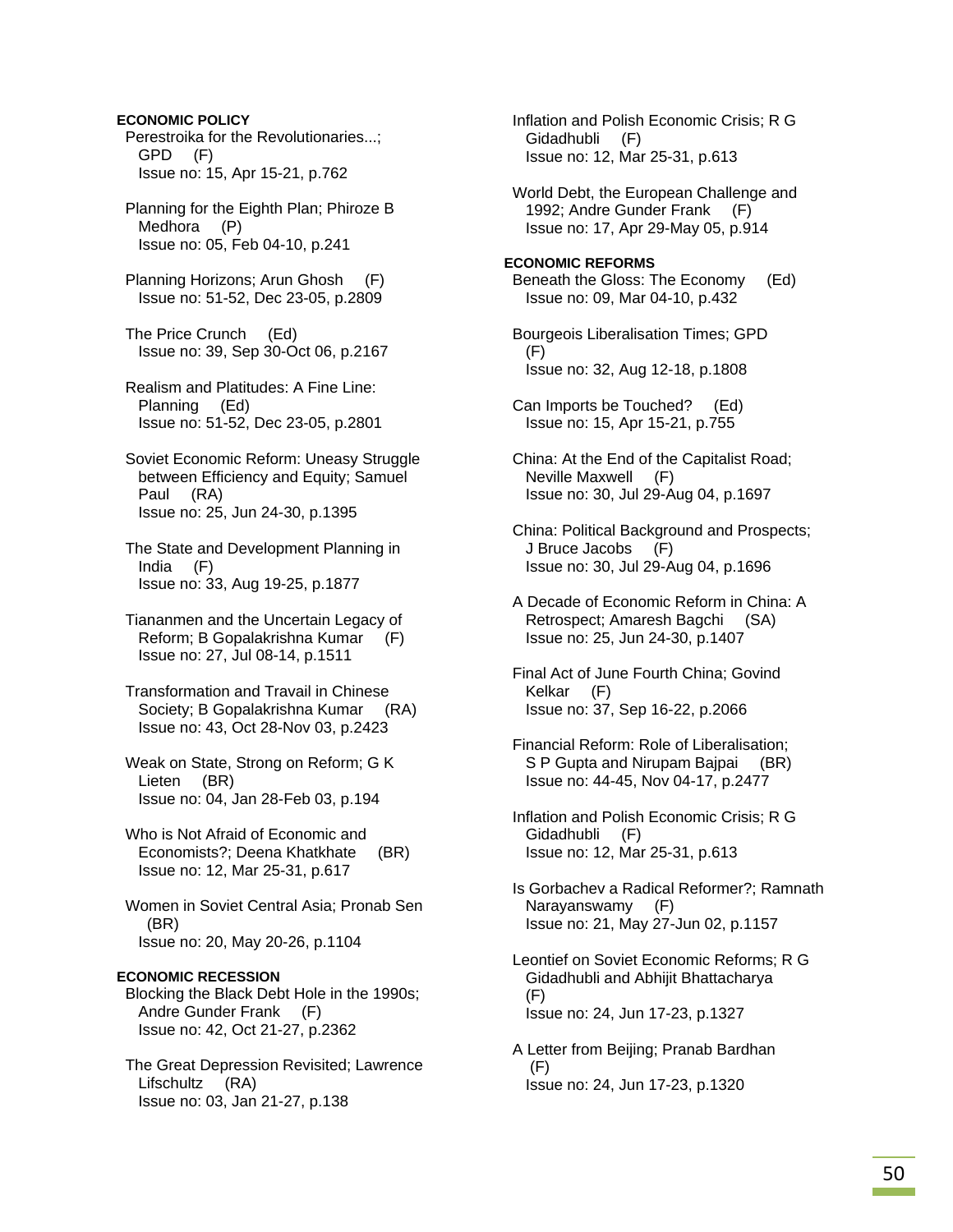# **ECONOMIC REFORMS**

 Liberalisation of Japanese Financial Markets; S K Verghese (BR) Issue no: 19, May 13-19, p.1035

 Liberalisation Road to Economic Ruination: New Delhi; BM (F) Issue no: 33, Aug 19-25, p.1873

 Lure of Convertibility: Soviet Union (Ed) Issue no: 15, Apr 15-21, p.758

 Lure of Liberalisation: Foreign Investment (Ed) Issue no: 08, Feb 25-Mar 03, p.384

- Perestroika for the Revolutionaries...; GPD (F) Issue no: 15, Apr 15-21, p.762
- Perestroika: Growing Signs of Tension; Ramnath Narayanswamy (F) Issue no: 13, Apr 01-07, p.666
- Restructuring Socialist Ownership: Soviet Union; Ramnath Narayanswamy (F) Issue no: 18, May 06-12, p.970
- Restructuring Socialist Ownership: Soviet Union; Ramnath Narayanswamy (F) Issue no: 34, Aug 26-Sep 01, p.1947
- Salzburg Seminar on Perestroika; Abhijit Bhattacharya (F) Issue no: 41, Oct 14-20, p.2297
- The Second Revolution; B P R Vithal (BR) Issue no: 20, May 20-26, p.1102
- Soviet Economic Reform: Uneasy Struggle between Efficiency and Equity; Samuel Paul (RA) Issue no: 25, Jun 24-30, p.1395
- Soviet Union: Long March to Perestroika; Ramnath Narayanswamy (F) Issue no: 09, Mar 04-10, p.451
- Transformation and Travail in Chinese Society; B Gopalakrishna Kumar (RA) Issue no: 43, Oct 28-Nov 03, p.2423

 Gokhale Institute of Politics and Economics; K Sivaswamy et al Srikantan (LE) Issue no: 17, Apr 29-May 05, p.894 **ECONOMIC SURVEY, 1988-1989**  The Economy and the Budget; Arun Ghosh (F) Issue no: 10, Mar 11-17, p.489 **ECONOMIC SURVEY, 1989-1990**  Long-Term Problems Remain; Sushil Khanna (F) Issue no: 18, May 06-12, p.958 **ECONOMIC THEORY**  Haavelmo and Development Economics; Sukhpal Singh and Vinod Vyasulu (F) Issue no: 48, Dec 02-08, p.2647 On Efficiency and Exploitation; C T Kurien (D) Issue no: 42, Oct 21-27, p.2395 **ECONOMIC UNIONS**  Toeing the G-7 Line; BM (F) Issue no: 07, Feb 18-24, p.343 **ECONOMICS**  The Welfare State Works; Kaushik Basu (BR)

**ECONOMIC RESEARCH** 

Issue no: 17, Apr 29-May 05, p.917

# **ECONOMISTS**

 Haavelmo and Development Economics; Sukhpal Singh and Vinod Vyasulu (F) Issue no: 48, Dec 02-08, p.2647

 Philosophers' Rolling Stones; Anand Chandavarkar (LE) Issue no: 46, Nov 18-24, p.2518

 Who is Not Afraid of Economic and Economists?; Deena Khatkhate (BR) Issue no: 12, Mar 25-31, p.617

# **EDIBLE OIL**

 Government Fails to Fulfil Commitments: Vegetable Oils (C) Issue no: 29, Jul 22-28, p.1618

 NDDB's Market Intervention Operations in Oilseeds; S J Phansalkar (LE) Issue no: 26, Jul 01-07, p.1422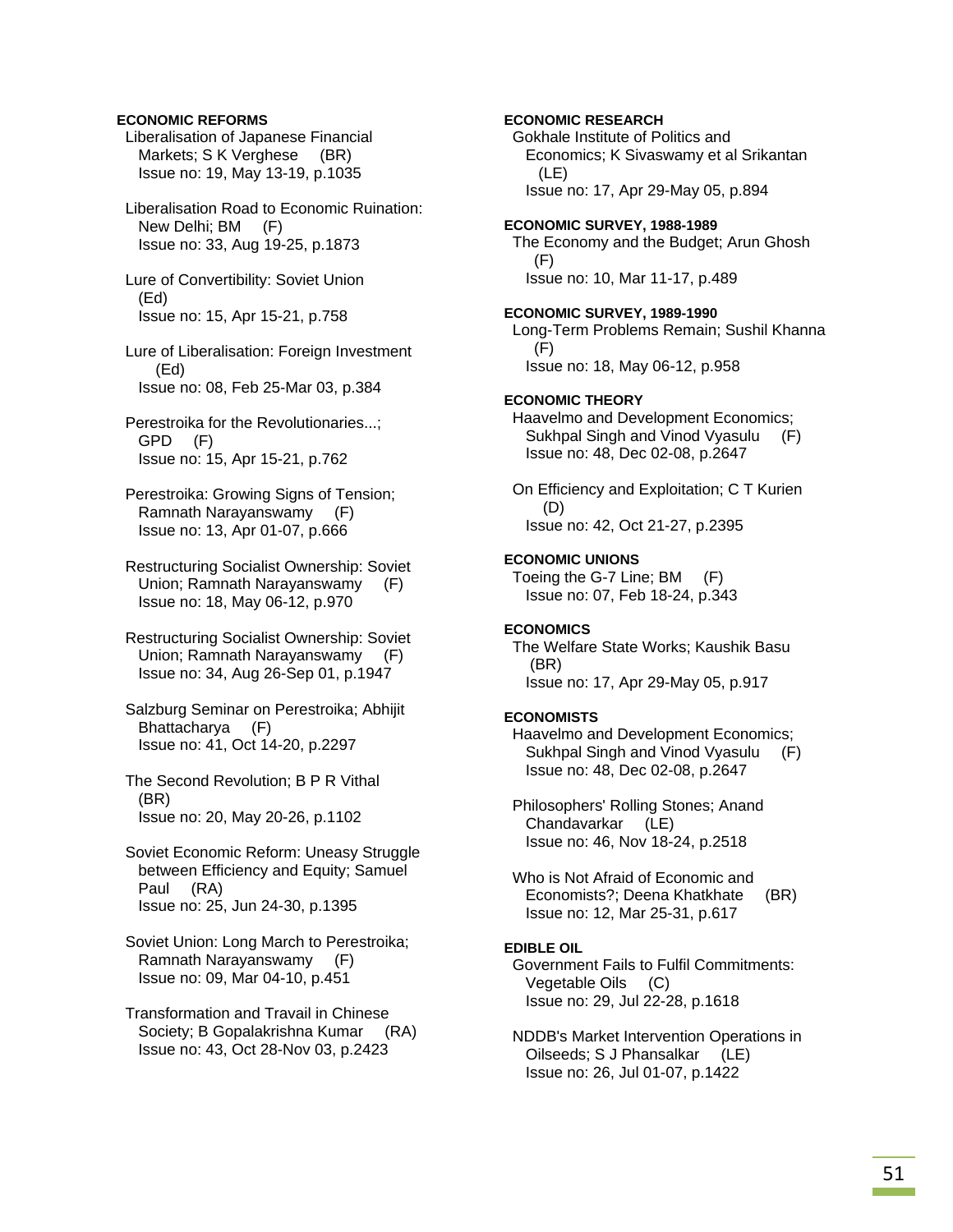**EDIBLE OIL**  Oilseeds: Is Higher Price the Answer?; Ashok Gulati (BR) Issue no: 35-36, Sep 02-15, p.2007 Playing Politics: Edible Oils (C) Issue no: 14, Apr 08-14, p.706 Public Distribution, the Key: Oilseeds (C) Issue no: 50, Dec 16-22, p.2745 Steep Rise in Prices: Edible Oils (C) Issue no: 16, Apr 22-28, p.846 Swayed by World Bank?: Vegetable Oils  $(C)$  Issue no: 22, Jun 03-09, p.1194 A Technology Mission Success?: Oilseeds  $(C)$  Issue no: 25, Jun 24-30, p.1366 What Happened to the Integrated Policy?: Oilseeds (C) Issue no: 08, Feb 25-Mar 03, p.386 **EDUCATION**  'Socialisation' of Critical Thought: Responses to Illiteracy among the Adivasis in Thane District; Denzil Saldanha (RA) Issue no: 30, Jul 29-Aug 04, p.PE54 Colonial Citizen as an Educational Ideal; Krishna Kumar (RA) Issue no: 04, Jan 28-Feb 03, p.PE45 In a Theoretical Vacuum; Ashok Rudra (BR) Issue no: 17, Apr 29-May 05, p.917 Inter and Intra Occupational Differences in Income and Level of Living; Manabendu Chattopadhyay, Robin Mukherjee and Ashok Rudra (SA) Issue no: 29, Jul 22-28, p.1669 Lessons of Maharashtra Collage Teachers Strike; J V Deshpande (F) Issue no: 06, Feb 11-17, p.286 Regional Imbalances and National Question in Pakistan: Some Indications; S Akbar Zaidi (SA)

Issue no: 06, Feb 11-17, p.300

 Teaching Teachers a Lesson?: Education; J V Deshpande (F) Issue no: 33, Aug 19-25, p.1875

### **EDUCATION AND RELIGION**

Social Background of the Educated in Bombay City: 1824-58; Mridula Ramanna (SA) Issue no: 04, Jan 28-Feb 03, p.203

# **EDUCATION POLICY**

 Investment in Literacy for a High-technology Society; Tapas Majumdar (SA) Issue no: 30, Jul 29-Aug 04, p.1711

# **EDUCATION SYSTEM**

 American Influence on Social Work Education in India and Its Impact; Kalyan Sankar Mandal (P) Issue no: 49, Dec 09-15, p.2710

# **EDUCATIONAL HISTORY**

 Colonial Citizen as an Educational Ideal; Krishna Kumar (RA) Issue no: 04, Jan 28-Feb 03, p.PE45

 Social Background of the Educated in Bombay City: 1824-58; Mridula Ramanna (SA) Issue no: 04, Jan 28-Feb 03, p.203

### **EDUCATIONAL INSTITUTIONS**

 Gokhale Institute of Politics and Economics; K Sivaswamy et al Srikantan (LE) Issue no: 17, Apr 29-May 05, p.894

 Police Threaten PhD Fellows; Usha Ramachandra (LE) Issue no: 48, Dec 02-08, p.2626

# **ELECTIONS**

 After the Elections: Sri Lanka (Ed) Issue no: 08, Feb 25-Mar 03, p.385

 Britain's 'Ten-Year Itch' under Thatcher Administration; T V Sathymurthy (F) Issue no: 26, Jul 01-07, p.1446

 By-Election Portents: Pakistan (Ed) Issue no: 05, Feb 04-10, p.217

 Change; Bhabai Sen Gupta (F) Issue no: 50, Dec 16-22, p.2747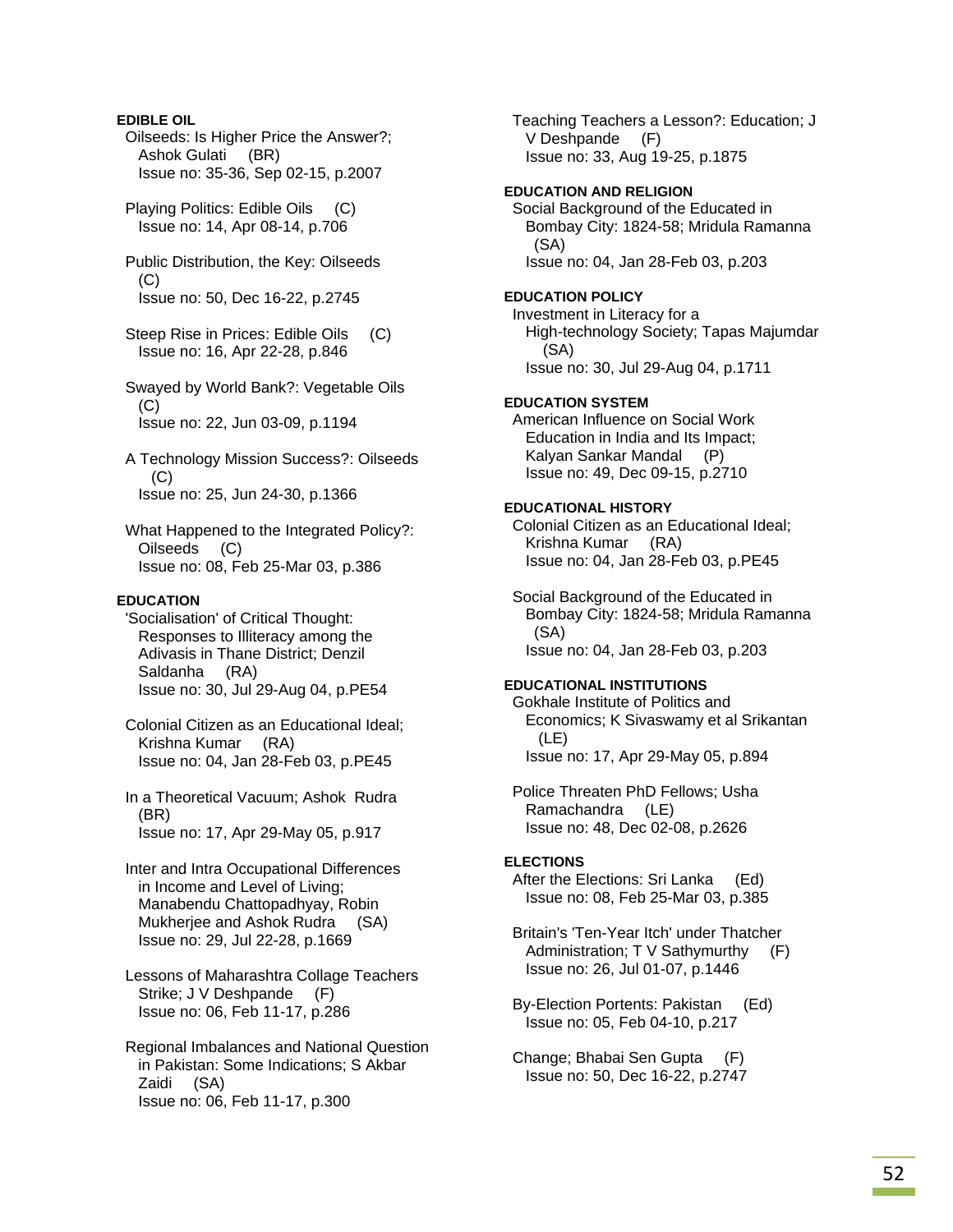# **ELECTIONS**

 Charismatic Leadership and Pakistan's Politics; Akmal Hussain (P) Issue no: 03, Jan 21-27, p.136

 Congress(I)'s Communalism: Politics (Ed) Issue no: 46, Nov 18-24, p.2520

 Elections, Parties and the Political Void; Arun Sinha (F) Issue no: 43, Oct 28-Nov 03, p.2413

 Electoral Tactics: Politics (Ed) Issue no: 10, Mar 11-17, p.485

 Familiar Picture: West Bengal (Ed) Issue no: 25, Jun 24-30, p.1364

 Futile Findings; Atul Sood (BR) Issue no: 39, Sep 30-Oct 06, p.2196

 Green Blues in Europe; Michael Jacobs (F) Issue no: 28, Jul 15-21, p.1575

 Issues Pushed into Background: Andhra Pradesh (Ed) Issue no: 43, Oct 28-Nov 03, p.2400

 Jolt for PUWP: Poland (Ed) Issue no: 23, Jun 10-16, p.1257

 Left Strategy for the Elections; Ajit Roy  $(F)$ Issue no: 41, Oct 14-20, p.2289

 Muscle-Flexing for Elections: Politics (Ed) Issue no: 30, Jul 29-Aug 04, p.1680

 Musings during a Debate on Panchayat Raj; Arun Ghosh (F) Issue no: 34, Aug 26-Sep 01, p.1936

 Not Quite Changing the World (Ed) Issue no: 20, May 20-26, p.1071

 The Panchayati Raj Bill; Arun Ghosh  $(F)$ Issue no: 26, Jul 01-07, p.1429

 Repression against Students under MGR; M Lakshmannan (LE) Issue no: 21, May 27-Jun 02, p.1130

 Rise of Gangsterism in Politics; Balgopal (F) Issue no: 05, Feb 04-10, p.227

 Shifting Positions: Cambodia (Ed) Issue no: 19, May 13-19, p.1013

 Significant Agreement: Nicaragua (Ed) Issue no: 09, Mar 04-10, p.434

 Silence on People's Concerns: The Elections (Ed) Issue no: 46, Nov 18-24, p.2520

 Struggle to Protect Our Vote; Lancy Fernandes (LE) Issue no: 44-45, Nov 04-17, p.2446

 Towards a Two-Party System?: Malaysia; M G G Pillai (F) Issue no: 35-36, Sep 02-15, p.1999

 Trap for Opposition?: Panchayat Raj (Ed) Issue no: 20, May 20-26, p.1072

 Victory of Sorts: Assam (Ed) Issue no: 24, Jun 17-23, p.1308

 What People Must Not Know: Elections (Ed) Issue no: 44-45, Nov 04-17, p.2448

**ELECTORAL REFORMS**  Politics of Electoral Rolls: Congress(I)'s

 Two-Faced Role: Assam (F) Issue no: 29, Jul 22-28, p.1631

**ELECTRIC POWER**  Problems of Pumpset-Farmers in Tamil Nadu; A Rajgopal and P Anbazhagan (F) Issue no: 07, Feb 18-24, p.341

**ELECTRONICS INDUSTRY**  Bridling Growth of Electronics?; K J Joseph (F) Issue no: 16, Apr 22-28, p.855

 Growth Performance of Indian Electronics Under Liberalization; K J Joseph (SA) Issue no: 33, Aug 19-25, p.1915

 Hopeful Turn: Engineering Exports (C) Issue no: 22, Jun 03-09, p.1195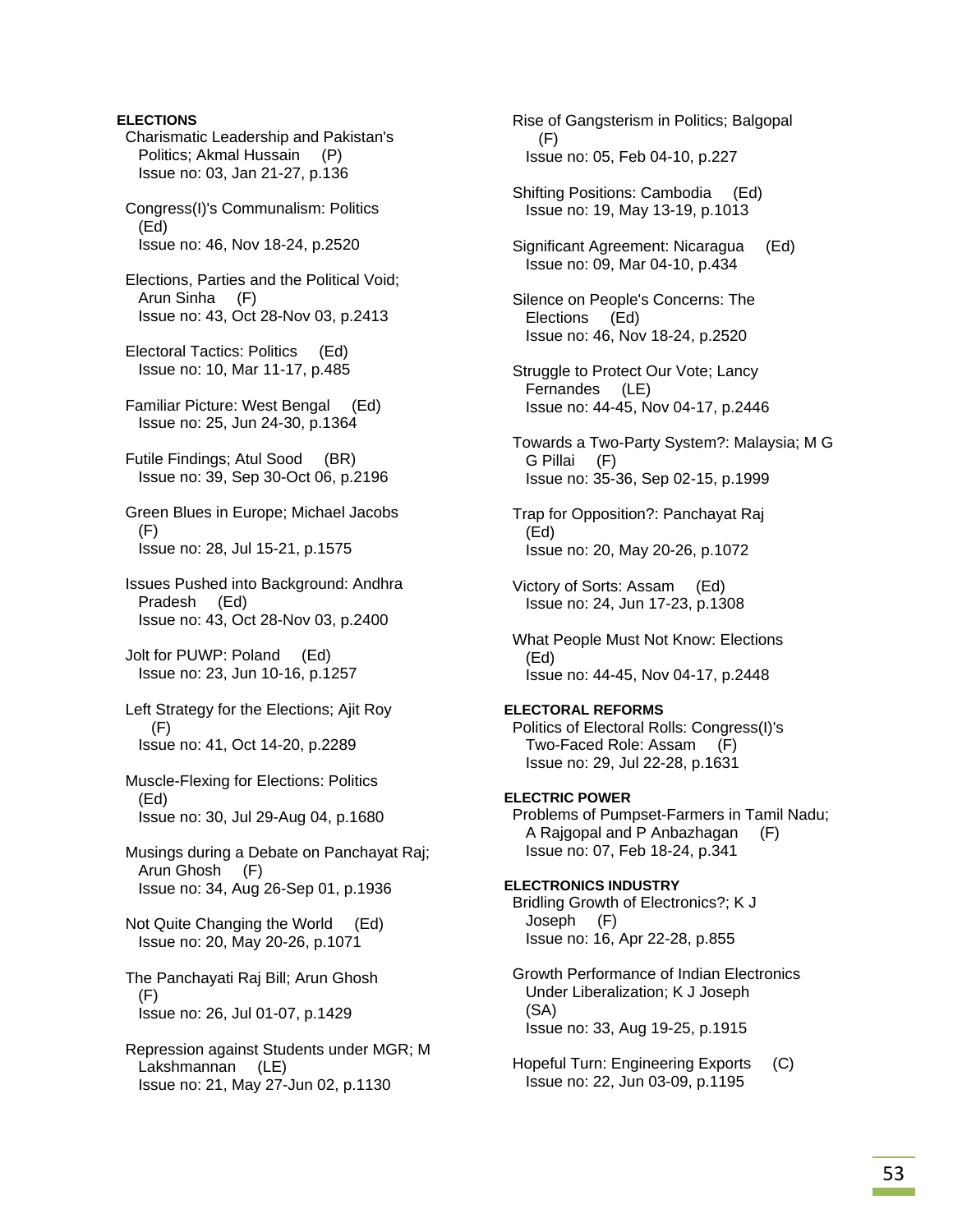# **ELECTRONICS INDUSTRY**

 Marxism and the Microchip; Arun Ghosh (F) Issue no: 21, May 27-Jun 02, p.1141

 Taking Wings: Electronics (C) Issue no: 19, May 13-19, p.1014

 Technological Change from Inside; Ashoka Mody (BR) Issue no: 21, May 27-Jun 02, p.1161

### **EMPLOYEES**

 A Strike that Could Have Been Avoided: Labour; Radha Iyer (F) Issue no: 19, May 13-19, p.1025

### **EMPLOYEES' PROVIDENT FUND**

 Plunder of Pension Trust Funds; J M Kaul (F) Issue no: 13, Apr 01-07, p.663

### **EMPLOYMENT**

 Agricultural Growth, Rural Development and Employment Generation; R Thamarajakshi (RA) Issue no: 12, Mar 25-31, p.A5

 Export Processing Zones in China Buji: A Case Study; Sun Yonghong (SA) Issue no: 07, Feb 18-24, p.355

 Income and Income Differentials among Workers in Small-Scale Manufacturing Enterprises in Calcutta: Some Survey Results; Bina Roy and Robin Mukherjee (SA) Issue no: 48, Dec 02-08, p.2671

 Industrial Growth and Employment; Bagaram Tulpule (BR) Issue no: 14, Apr 08-14, p.727

 Industry and Urban Employment, 1961-81: A Preliminary Exploration; Rakesh Mohan (SA) Issue no: 44-45, Nov 04-17, p.2481

 Irrelevance of the Budget (Ed) Issue no: 09, Mar 04-10, p.431

 Trends in Women's Employment, 1971-1981: Some Macro-Level Observations; Nirmala Banerjee (RA) Issue no: 17, Apr 29-May 05, p.WS10

**EMPLOYMENT POLICY**  Part-time Work for Women; Sujata Gothoskar (F) Issue no: 46, Nov 18-24, p.2537

EMPLOYMENT PROGRAMMES No Surprises; Sita Prabhu (BR) Issue no: 32, Aug 12-18, p.1830

 Regional Planning for Employment; Jeemol Unni (BR) Issue no: 31, Aug 05-11, p.1769

 Reservations for Women in Panchayats; DN (F) Issue no: 23, Jun 10-16, p.1269

 Strengthening Centre's Overlordship (Ed) Issue no: 22, Jun 03-09, p.1191

 Unrealistic Objective: Employment Programmes (Ed) Issue no: 11, Mar 18-24, p.536

# **EMPOWERMENT**

 Mobilising Scheduled Castes and Scheduled Tribes; Sharad Patil (P) Issue no: 35-36, Sep 02-15, p.2002

#### **ENERGY CONSUMPTION**

 Do We Have an Energy Price Policy?; T R Satish Chandran (BR) Issue no: 12, Mar 25-31, p.615

 Do We Have an Energy Price Policy?; T R Satish Chandran (BR) Issue no: 12, Mar 25-31, p.615

# **ENERGY DEMAND**

 Do We Have an Energy Price Policy?; T R Satish Chandran (BR) Issue no: 12, Mar 25-31, p.615

 Do We Have an Energy Price Policy?; T R Satish Chandran (BR) Issue no: 12, Mar 25-31, p.615

# **ENERGY EFFICIENCY**

 Dialectics of Improved Stoves; Kirk R Smith (SA) Issue no: 10, Mar 11-17, p.517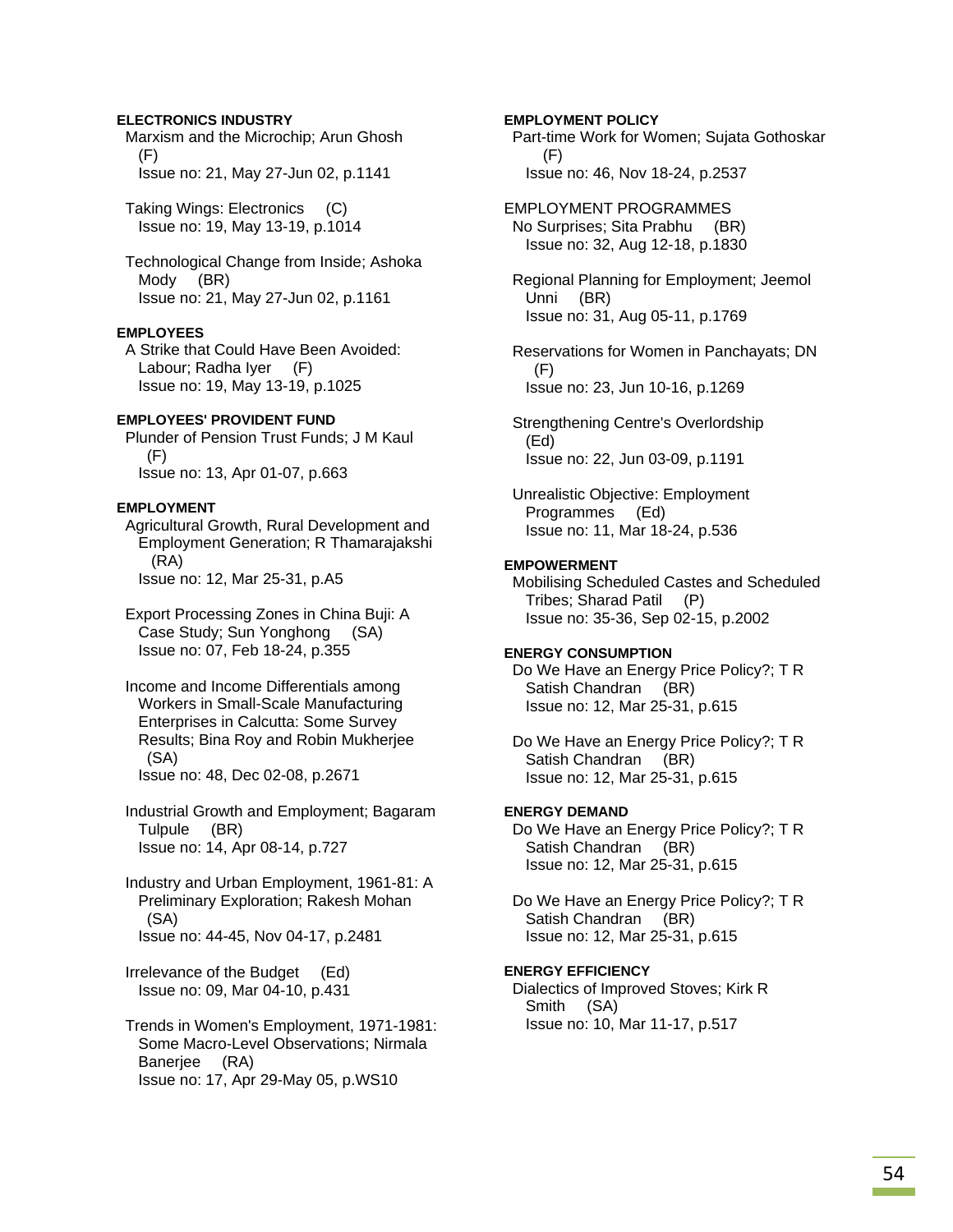# **ENERGY PLANNING AND POLICY**

 Do We Have an Energy Price Policy?; T R Satish Chandran (BR) Issue no: 12, Mar 25-31, p.615

 Do We Have an Energy Price Policy?; T R Satish Chandran (BR) Issue no: 12, Mar 25-31, p.615

# ENERGY PRICES

 Do We Have an Energy Price Policy?; T R Satish Chandran (BR) Issue no: 12, Mar 25-31, p.615

 Do We Have an Energy Price Policy?; T R Satish Chandran (BR) Issue no: 12, Mar 25-31, p.615

# **ENGINEERING INDUSTRIES**

 Missed Opportunities: Steel (Ed) Issue no: 39, Sep 30-Oct 06, p.2169

### **ENGINEERS**

 Nehru and the Visvesvaraya Legacy; Vinod Vyasulu (P) Issue no: 30, Jul 29-Aug 04, p.1700

#### **ENTRANCE EXAMINATION**

 Entrance System for Elimination; M Shatrugna (F) Issue no: 39, Sep 30-Oct 06, p.2191

 Impediments to Research in Social Sciences; P M Mathew (LE) Issue no: 50, Dec 16-22, p.2742

#### **ENTREPRENEURSHIP**

 Contradictions of Peripheral Capitalism; Neera Chandhoke (BR) Issue no: 11, Mar 18-24, p.561

 Entrepreneurship Training for Small Business in Developing Countries: Some Issues; H A Romijn (RA) Issue no: 08, Feb 25-Mar 03, p.M8

# **ENVIRONMENT**

 Growing Ecology Law; A G Noorani (CL) Issue no: 05, Feb 04-10, p.225

 Mounting Antagonism towards Big Dams; B D Dhawan (P) Issue no: 20, May 20-26, p.1096

### **ENVIRONMENTAL DEGRADATION**

 Capitalist World System or Capitalist Village?; Gail Omvedt (BR) Issue no: 41, Oct 14-20, p.2306

 Kanyakumari March: Breakthrough Despite Break-up; Gabriele Dietrich (F) Issue no: 20, May 20-26, p.1087

 Plea for Survival; Gabriele Dietrich (BR) Issue no: 07, Feb 18-24, p.353

### **ENVIRONMENTAL LAW**

 Growing Ecology Law; A G Noorani (CL) Issue no: 05, Feb 04-10, p.225

### **ENVIRONMENTAL PLANNING AND POLICY**

 Large Dams: The Right Perspective; Ramaswamy R Iyer (RA) Issue no: 39, Sep 30-Oct 06, p.A

# **ENVIRONMENTAL PROTECTION**

 Growing Ecology Law; A G Noorani (CL) Issue no: 05, Feb 04-10, p.225

#### **EPIDEMICS**

 Paharia Tribals' Plight and Government's Indifference; Indu Bharti (F) Issue no: 27, Jul 08-14, p.1503

### **EQUITY MARKET**

 Behind the Ups and Downs, a Firm Uptrend: Stock Market (C) Issue no: 02, Jan 14-20, p.58

 Do Equities Act as a Hedge Against Inflation?; Malathy Prabhakaran (RA) Issue no: 08, Feb 25-Mar 03, p.M24

 Not the Beginning of a Bear Phase: Stock Market (C) Issue no: 35-36, Sep 02-15, p.1978

 Right Not to be Accountable: The Economy (Ed) Issue no: 44-45, Nov 04-17, p.2448

Strong Fundamentals: Stock Market (C) Issue no: 24, Jun 17-23, p.1310

#### **ESPIONAGE**

 Conspiracy Mania: Politics (Ed) Issue no: 16, Apr 22-28, p.844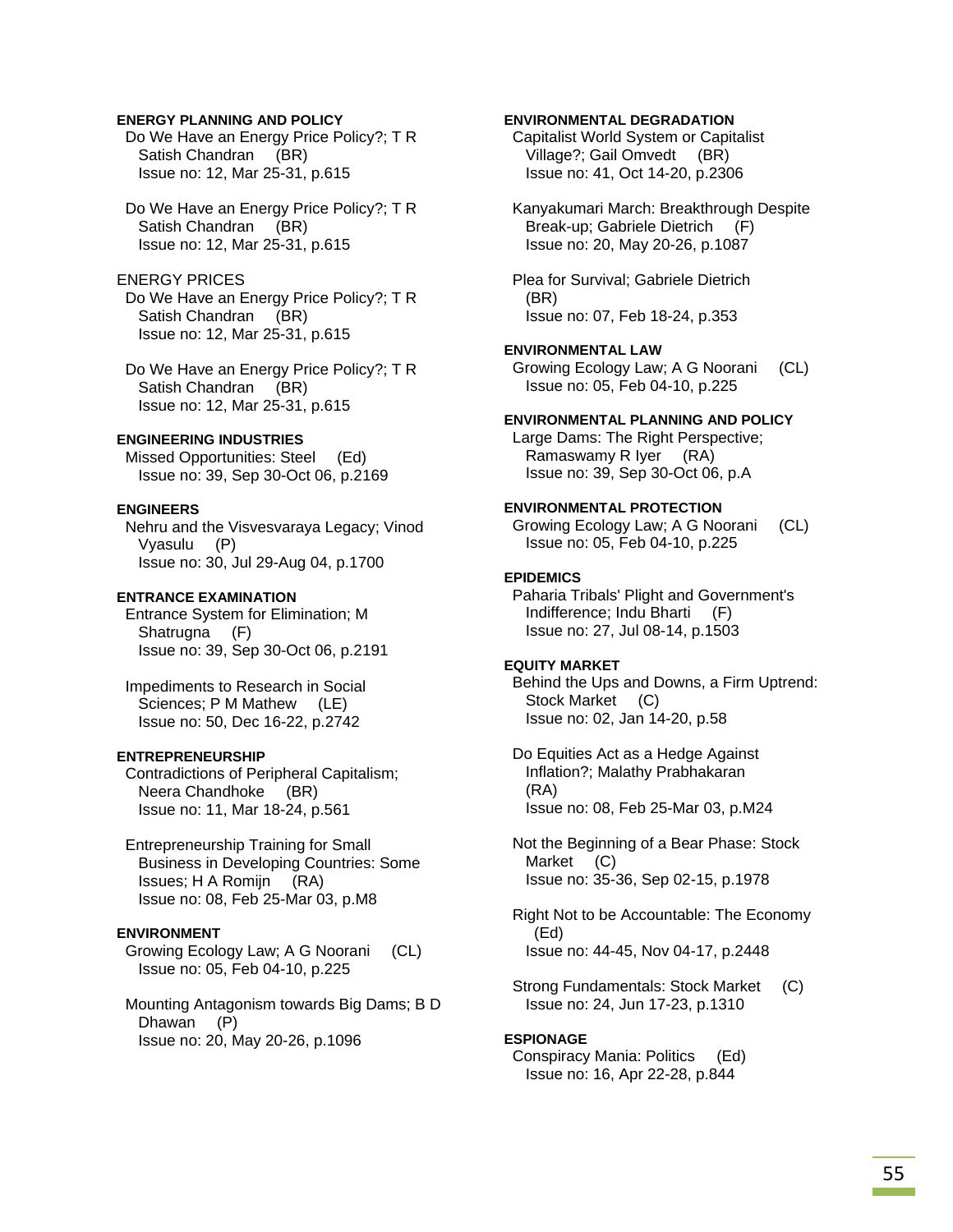# **ETHNIC CONFLICTS**

 End of a Chapter?: Sri Lanka (Ed) Issue no: 46, Nov 18-24, p.2521

 Minority Policy in the North-East: Achievements and Dangers; Sanjib Baruah (SA) Issue no: 37, Sep 16-22, p.2087

 Not by Right: Sri Lanka-I (Ed) Issue no: 25, Jun 24-30, p.1365

- A Political Life: Sri Lanka; Amrit Wilson (F) Issue no: 42, Oct 21-27, p.2363
- Problems and Prospects of Tribal Development in North-East India; B K Roy Burman (SA) Issue no: 13, Apr 01-07, p.693

 State, Nation and Ethnicity: Experience of Third World Countries; D L Sheth (SA) Issue no: 12, Mar 25-31, p.619

#### **ETHNIC GROUPS**

 Decline of MCA: Malaysia; M G G Pillai (F) Issue no: 22, Jun 03-09, p.1218

### **ETHNIC VIOLENCE**

 IPKF Actions; University of Jaffna (LE) Issue no: 13, Apr 01-07, p.642

#### **ETHNOGRAPHY**

 State, Nation and Ethnicity: Experience of Third World Countries; D L Sheth (SA) Issue no: 12, Mar 25-31, p.619

# **EUROPE**

 Economics and Politics of 1992; Sanjaya Baru (F) Issue no: 20, May 20-26, p.1093

### Eighth END Convection; Amitabh Matoo (F) Issue no: 32, Aug 12-18, p.1826

 Ferment in Eastern Europe: Lessons for Leftists in India; Arun Ghosh (F) Issue no: 48, Dec 02-08, p.2635

 Green Blues in Europe; Michael Jacobs (F) Issue no: 28, Jul 15-21, p.1575 The Second Revolution; B P R Vithal (BR) Issue no: 20, May 20-26, p.1102 View from Washington; G P Deshpande (BR) Issue no: 34, Aug 26-Sep 01, p.1951 **EUROPEAN UNION**  European Community and NATO; Michael Baylor (LE) Issue no: 34, Aug 26-Sep 01, p.1930 GATT: Winter of Discontent; Sanjaya Baru (F) Issue no: 01, Jan 07-13, p.15 World Debt, the European Challenge and 1992; Andre Gunder Frank (F) Issue no: 17, Apr 29-May 05, p.914 **EXCHANGE RATES**  Effect of Exchange Rate Variability on Trade: A Survey; Rohinton Medhora (SA) Issue no: 11, Mar 18-24, p.579 Exchange Rate Factor: NRI Deposits (Ed) Issue no: 25, Jun 24-30, p.1364 **EXCISE DUTIES**  Who Pays More?: Case of Excise Duties in India; Shikha Jha and P V Srinivasan (SA) Issue no: 49, Dec 09-15, p.2717 **EXPORT PROCESSING ZONES**  Sorry Tale: Export Procession Zones (Ed) Issue no: 40, Oct 07-13, p.2221 **EXPORTS**  Export Processing Zones in China Buji: A Case Study; Sun Yonghong (SA) Issue no: 07, Feb 18-24, p.355

 Growth and Instability of Indian Exports to the USSR; Pronab Sen (SA) Issue no: 13, Apr 01-07, p.687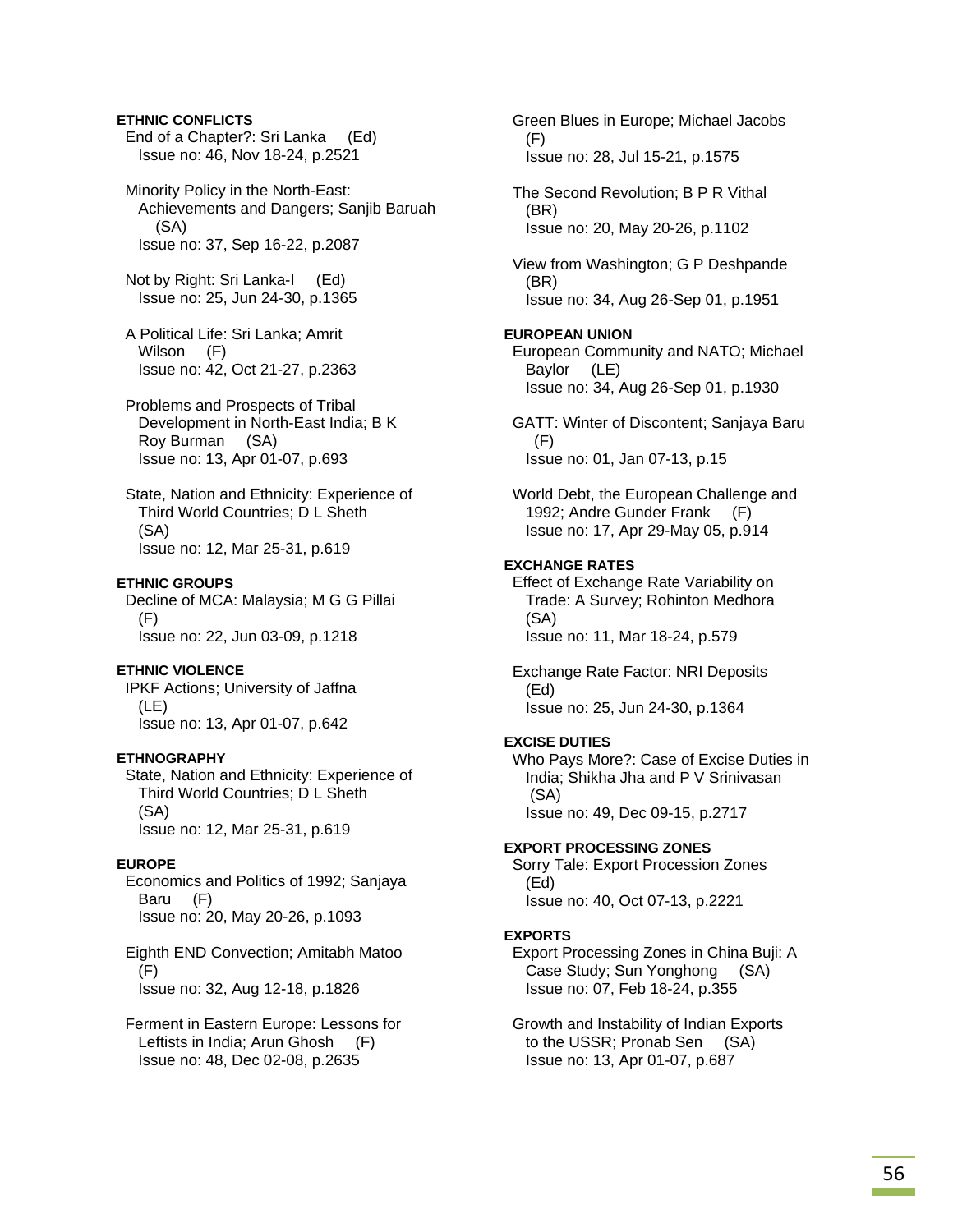# **EXPORTS**

 Indian Economy in the 1980's and on to the 1990s; C T Kurien (SA) Issue no: 15, Apr 15-21, p.787

 Not for the Asking (Ed) Issue no: 44-45, Nov 04-17, p.2447

 Relaying on TNCs: Exports (Ed) Issue no: 26, Jul 01-07, p.1425

# **EXTERNAL DEBT**

 Assessing the Budget: New Delhi; BM (F) Issue no: 11, Mar 18-24, p.546

 Changed US Stance?: International Debt (Ed) Issue no: 12, Mar 25-31, p.593

 Charade of Debt Relief (Ed) Issue no: 33, Aug 19-25, p.1863

 Entering the Big League: External Debt (Ed) Issue no: 32, Aug 12-18, p.1800

 External Debt: Long and Short or It (F) Issue no: 38, Sep 23-29, p.2111

 Growing Reliance on Commercial Borrowing: External Debt (Ed) Issue no: 05, Feb 04-10, p.216

 The Imports Trap (Ed) Issue no: 19, May 13-19, p.1011

 LDC Debt Problem: Some Reflections on Proposed Solutions; Arjun Sengupta (SA) Issue no: 17, Apr 29-May 05, p.921

 No More a Distant Threat (Ed) Issue no: 47, Nov 25-Dec 01, p.2575

 No the Whole Story: External Debt (Ed) Issue no: 51-52, Dec 23-05, p.2800

 Pakistan: Through the Economic Minefield; Akmal Hussain (F) Issue no: 05, Feb 04-10, p.239

 Partial Solutions: Third World Debt (Ed) Issue no: 01, Jan 07-13, p.5

 Problems of Poland's Foreign Debt; Jan Lisowski (F) Issue no: 32, Aug 12-18, p.1827

 Proposed International Debt Facility; Ranjit Sau (F) Issue no: 04, Jan 28-Feb 03, p.185

 Third World Debt: Moral and Other Hazards; James K Boyee (F) Issue no: 44-45, Nov 04-17, p.2471

Why this Coyness?: NRI Deposits (Ed) Issue no: 39, Sep 30-Oct 06, p.2169

 World Debt, the European Challenge and 1992; Andre Gunder Frank (F) Issue no: 17, Apr 29-May 05, p.914

#### **FAMILY**

 A Case Study of Pavement Dwellers in Calcutta: Family Characteristics of the Urban Poor; N Vijay Jagannathan and Animesh Halder (SA) Issue no: 06, Feb 11-17, p.315

 Family as an Area of Power Struggle; C S Lakshmi (D) Issue no: 19, May 13-19, p.1065

 Marriage, Birth and Death: Property Rights and Domestic Relationships of the Orthodox/Jacobite Syrian Christians of Kerala; Susan Visvanathan (SA) Issue no: 24, Jun 17-23, p.1341

 Parameters of Family Policy in India; A M Shah (SA) Issue no: 10, Mar 11-17, p.513

# **FAMILY PLANNING**

 Against the Numbers Game; P G K Panikar (BR) Issue no: 26, Jul 01-07, p.1460

 At a Dead-End: Family Planning (Ed) Issue no: 14, Apr 08-14, p.704

 Cosmetic Changes: Population Politics (Ed) Issue no: 42, Oct 21-27, p.2340

 Population Front of Indian Economic Development; Vaijayanti Bhate and Sanjeevanee Mulay (D) Issue no: 13, Apr 01-07, p.700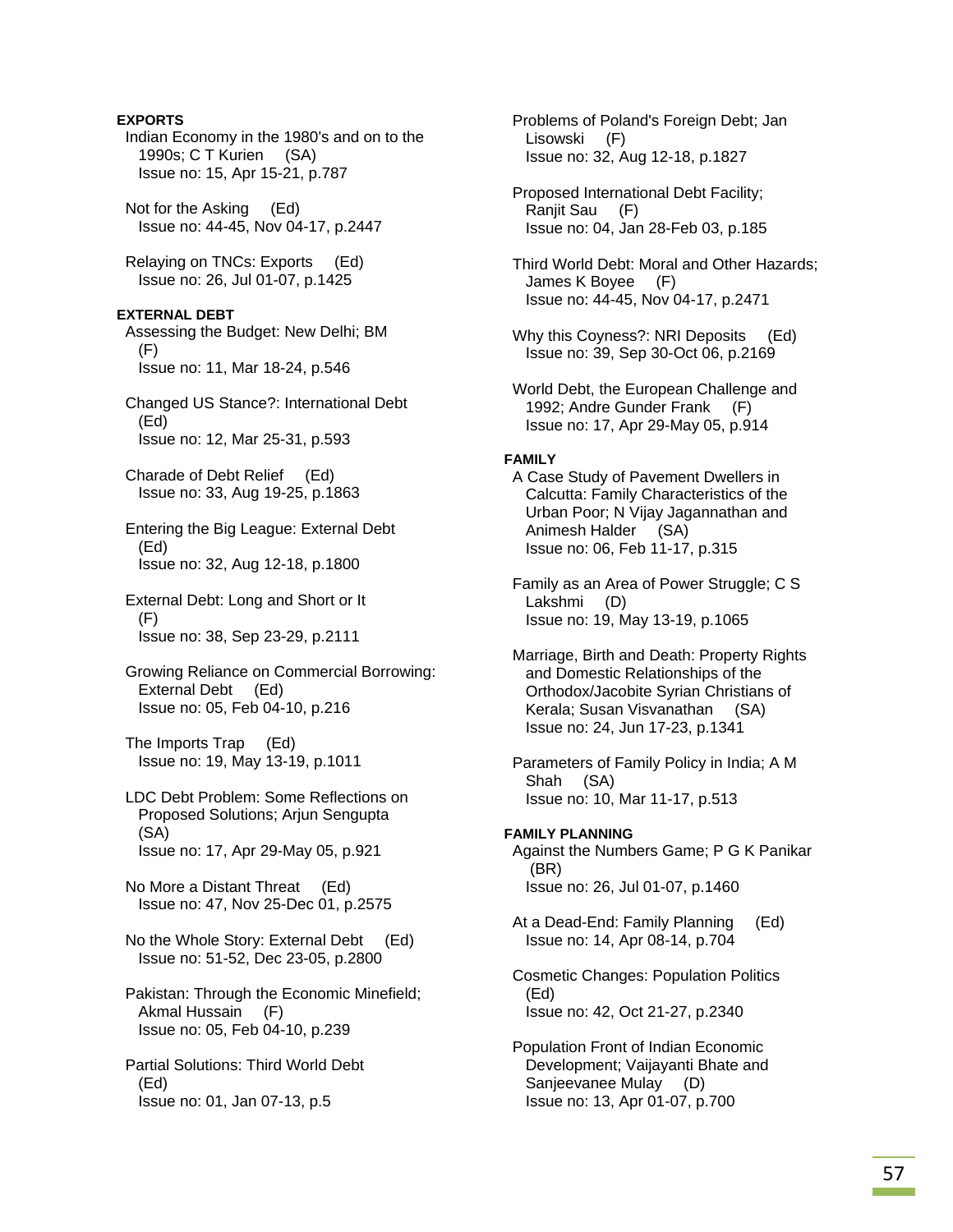# **FAMILY PLANNING**

 Revising the Role and Responsibility of the Family Welfare Programme in India; Anurdh K Jain (SA) Issue no: 49, Dec 09-15, p.2729

### **FAMINE**

 Case of Famine Monitoring: A Gender Perspective; Teena Gill (RA) Issue no: 43, Oct 28-Nov 03, p.WS91

 Collapse of Sone Canal System and Farmers Plight; Indu Bharti (F) Issue no: 17, Apr 29-May 05, p.908

 Famine of 1943 in Vikrampur Dacca; Ashok K Mitra (SA) Issue no: 05, Feb 04-10, p.253

 Kalahandi: Political and Other Sharks (Ed) Issue no: 10, Mar 11-17, p.485

 Towards an Art of the People?; Aparna Mahanta (RA) Issue no: 06, Feb 11-17, p.295

### **FEMINISM**

 'Might is Right': Feminist Movement in France: Achievements and Shortcomings; Christiance Hurtig, Janine Mossuz-Lavau and Mariette Sineau (SA) Issue no: 44-45, Nov 04-17, p.2505

 The Left and Feminism; Kumari Jayawaedena and Govind Kelkar (P) Issue no: 38, Sep 23-29, p.2123

# **FERTILIZER INDUSTRY**

 Snamprogetti All the Way: Fertilisers (Ed) Issue no: 23, Jun 10-16, p.1257

### **FERTILIZER SUBSIDY**

 Input Subsidies in Indian Agriculture: A Statewise Analysis; Ashok Gulati (RA) Issue no: 25, Jun 24-30, p.A57

#### **FERTILIZERS**

 Snamprogetti All the Way: Fertilisers (Ed) Issue no: 23, Jun 10-16, p.1257

# **FESTIVALS**

 Changes in Holi in Bihar; DN (F) Issue no: 05, Feb 04-10, p.231

### **FEUDALISM**

 Swami Sahjanand and the Kisan Sabha; DN (F) Issue no: 13, Apr 01-07, p.661

# **FIJI**

 Double Talk: Human Rights (Ed) Issue no: 41, Oct 14-20, p.2276

# **FINANCE COMMISSION**

 Federal Financial Transfers: How much Progression; D T Lakdawala (BR) Issue no: 04, Jan 28-Feb 03, p.191

 Keeping States Share Down: Government Finances (Ed) Issue no: 02, Jan 14-20, p.56

 Poverty Ratio as a Devolution Criterion: A Note; T K Arun (SA) Issue no: 06, Feb 11-17, p.319

### **FINANCE COMMISSION, 1985-1989**

 Centre-State Relations (Ed) Issue no: 06, Feb 11-17, p.271

 Finance Commission and Deficit: The Budget (Ed) Issue no: 10, Mar 11-17, p.484

 Measuring Tax Potential: Some Clarifications; Govinda M Rao and J V M Sarma (D) Issue no: 13, Apr 01-07, p.698

 Ninth Finance Commission's First Award: An Evaluation; K K George (SA) Issue no: 13, Apr 01-07, p.673

 Poverty Measures and their Relevance for Tax Devolution; G Thimmaiah (D) Issue no: 23, Jun 10-16, p.1303

### **FINANCE COMMISSION, 1989-1995**

 Assessment of States Own-Tax Revenues by the Ninth Finance Commission; Pradhan H Prasad (SA) Issue no: 37, Sep 16-22, p.2077

 Credibility in Question: Finance Commission (Ed) Issue no: 30, Jul 29-Aug 04, p.1680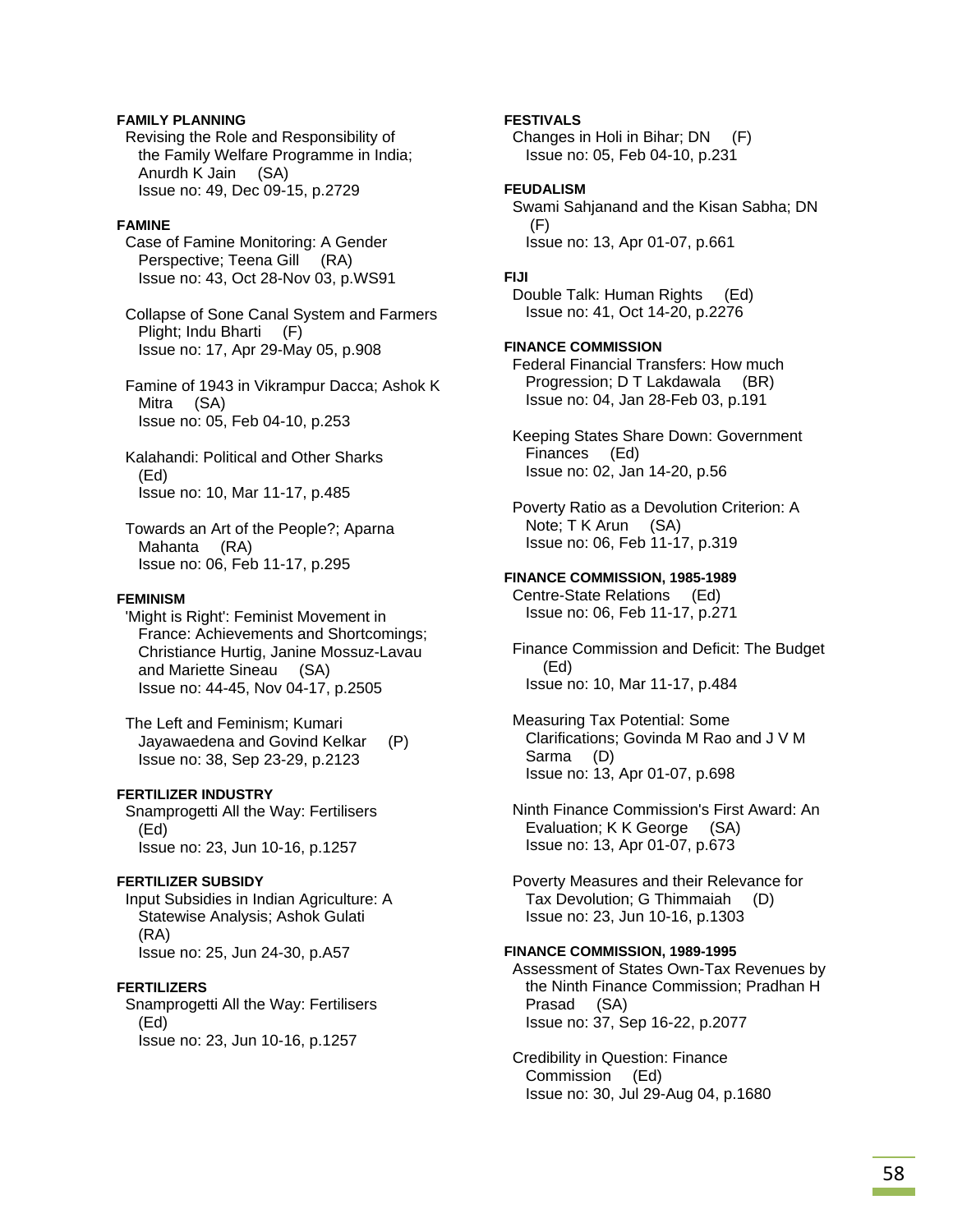#### **FINANCE COMMISSION, 1989-1995**

| Finance Commission and the States   | (Ed) |
|-------------------------------------|------|
| Issue no: 30, Jul 29-Aug 04, p.1679 |      |

 Financial Management in States: Role of Finance Commission; J L Bajaj and Renuka Vishwanathan (SA) Issue no: 40, Oct 07-13, p.2255

 Made a Laughing Stock of: Finance Commission (Ed) Issue no: 04, Jan 28-Feb 03, p.170

 Measurement of States, Taxable Capacities: Ninth Finance Commission's Methodology; Dipankar Coondoo and Robin Mukherjee (SA) Issue no: 37, Sep 16-22, p.2080

 Measurement of Taxable Capacities of States by Ninth Finance Commission; P P Ghosh (D) Issue no: 46, Nov 18-24, p.2568

 Measuring Tax Potential: A Note on Ninth Finance Commission's Approach; N Krishnaji (SA) Issue no: 05, Feb 04-10, p.265

 The Norm and the Tilt: First Report of the Finance Commission; S Guhan (SA) Issue no: 02, Jan 14-20, p.86

 What to Do with Its Report: Finance Commission (Ed) Issue no: 49, Dec 09-15, p.2684

# **FINANCES, STATES**

 Delhi, the Imperial City; Arun Ghosh (F) Issue no: 32, Aug 12-18, p.1809

 Finance Commission and the States (Ed) Issue no: 30, Jul 29-Aug 04, p.1679

 Financial Management in States: Role of Finance Commission; J L Bajaj and Renuka Vishwanathan (SA) Issue no: 40, Oct 07-13, p.2255

 Keeping States Share Down: Government Finances (Ed) Issue no: 02, Jan 14-20, p.56

 The Norm and the Tilt: First Report of the Finance Commission; S Guhan (SA) Issue no: 02, Jan 14-20, p.86

 States Refuse to Yield: Chief Ministers Conference (Ed) Issue no: 07, Feb 18-24, p.328

**FINANCES, UNION**  Assessing the Budget: New Delhi; BM (F) Issue no: 11, Mar 18-24, p.546

 Balance of Payments: Evading the Real Issues; Arun Banerji (F) Issue no: 10, Mar 11-17, p.495

 Finances of Government of India (SS) Issue no: 15, Apr 15-21, p.837

 Growing Reliance on Commercial Borrowing: External Debt (Ed) Issue no: 05, Feb 04-10, p.216

 Red Herring of Fiscal Deficit (Ed) Issue no: 37, Sep 16-22, p.2039

 Rescuing Democracy: New Delhi; BM (F) Issue no: 51-52, Dec 23-05, p.2814

 State of Union Message from RBI; Arun Ghosh (F) Issue no: 42, Oct 21-27, p.2349

# **FINANCIAL AID**

 Half Hearted Gesture: Externally-Aided Projects (Ed) Issue no: 11, Mar 18-24, p.536

# **FINANCIAL CRISIS**

 Is Pakistan's Economic Crisis Financial or Real?; Akmal Hussain (F) Issue no: 08, Feb 25-Mar 03, p.403

### **FINANCIAL INSTITUTIONS**

 Banking Regulations and Islamic Finance; S Ramachandran (SA) Issue no: 51-52, Dec 23-05, p.2835

 Mainly Frills (Ed) Issue no: 03, Jan 21-27, p.111

 Right Not to be Accountable: The Economy (Ed) Issue no: 44-45, Nov 04-17, p.2448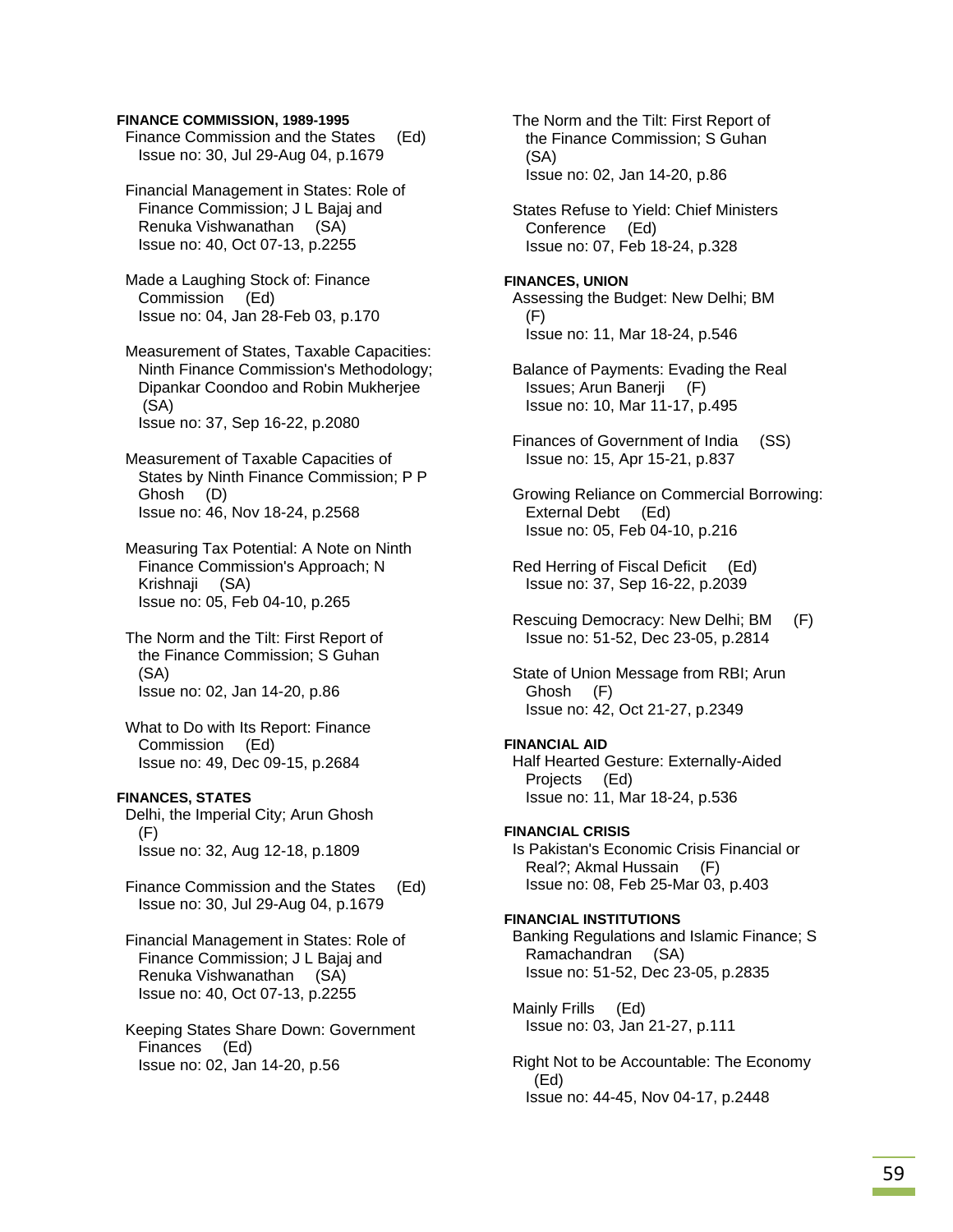# **FINANCIAL MARKET**

 Aspects of the World Capitalist Economy in the 1980s; Prabhat Patnaik (SA) Issue no: 35-36, Sep 02-15, p.2011

 Cornering Funds: Stock Market (C) Issue no: 39, Sep 30-Oct 06, p.2170

 Do Equities Act as a Hedge Against Inflation?; Malathy Prabhakaran (RA) Issue no: 08, Feb 25-Mar 03, p.M24

 Establishing an Offshore Financial Centre in India: Proposal Revisited; S K Verghese (SA) Issue no: 29, Jul 22-28, p.1653

 Frailty Thy Name is Market; Deena Khatkhate (F) Issue no: 13, Apr 01-07, p.654

 Liberalisation of Japanese Financial Markets; S K Verghese (BR) Issue no: 19, May 13-19, p.1035

 Lure of Liberalisation: Foreign Investment (Ed) Issue no: 08, Feb 25-Mar 03, p.384

 On Participating in the International Capital Market; V V Bhatt (SA) Issue no: 26, Jul 01-07, p.1463

 Waiting for the Budget: Stock Market (C) Issue no: 07, Feb 18-24, p.331

# **FINANCIAL SECTOR REFORMS**

 Financial Liberalisation: Issues and Evidence; Yoon Je Cho and Deena Khatkhate (SA) Issue no: 20, May 20-26, p.1105

 Financial Liberalisation: Unconvincing Case (F) Issue no: 30, Jul 29-Aug 04, p.1691

 Lure of Convertibility: Soviet Union (Ed) Issue no: 15, Apr 15-21, p.758

# **FISCAL DEFICIT**

 Beneath the Gloss: The Economy (Ed) Issue no: 09, Mar 04-10, p.432

 Narrow View: Fiscal Deficit (Ed) Issue no: 39, Sep 30-Oct 06, p.2168

 Red Herring of Fiscal Deficit (Ed) Issue no: 37, Sep 16-22, p.2039

 Unemployment, Technological Dynamism and Need for Government Intervention: A Closer Look at 1989-90 Budget; Arun Kumar (SA) Issue no: 31, Aug 05-11, p.1771

### **FISCAL FEDERALISM**

 Decentralisation and District Government; Arun Ghosh (F) Issue no: 04, Jan 28-Feb 03, p.175

 Federal Financial Transfers: How much Progression; D T Lakdawala (BR) Issue no: 04, Jan 28-Feb 03, p.191

# **FISCAL POLICY**

 Risk Capital for Medium and Small Industries: Weaknesses in Fiscal and Monetary Policies; R P Chitale (RA) Issue no: 47, Nov 25-Dec 01, p.M150

 Who Pays More?: Case of Excise Duties in India; Shikha Jha and P V Srinivasan (SA) Issue no: 49, Dec 09-15, p.2717

#### **FISHERIES AND MARINE PRODUCTS**

 The Fisherwoman Financier: A Study of Status-Role Nexus in a Peasant Community; C Sridevi (RA) Issue no: 17, Apr 29-May 05, p.WS6

 Productivity, Profitability and Income Distribution in Capture Fishery: A Study of the Orissa Coast; Kamal Kumar Datta, S S Dan and Amal Kumar Datta (RA) Issue no: 51-52, Dec 23-05, p.A181

#### **FISHERMEN**

 Kanyakumari March: Breakthrough Despite Break-up; Gabriele Dietrich (F) Issue no: 20, May 20-26, p.1087

 Police Brutality Besieges Ecology: National Fishermen's March; K G Kumar (F)

Issue no: 21, May 27-Jun 02, p.1155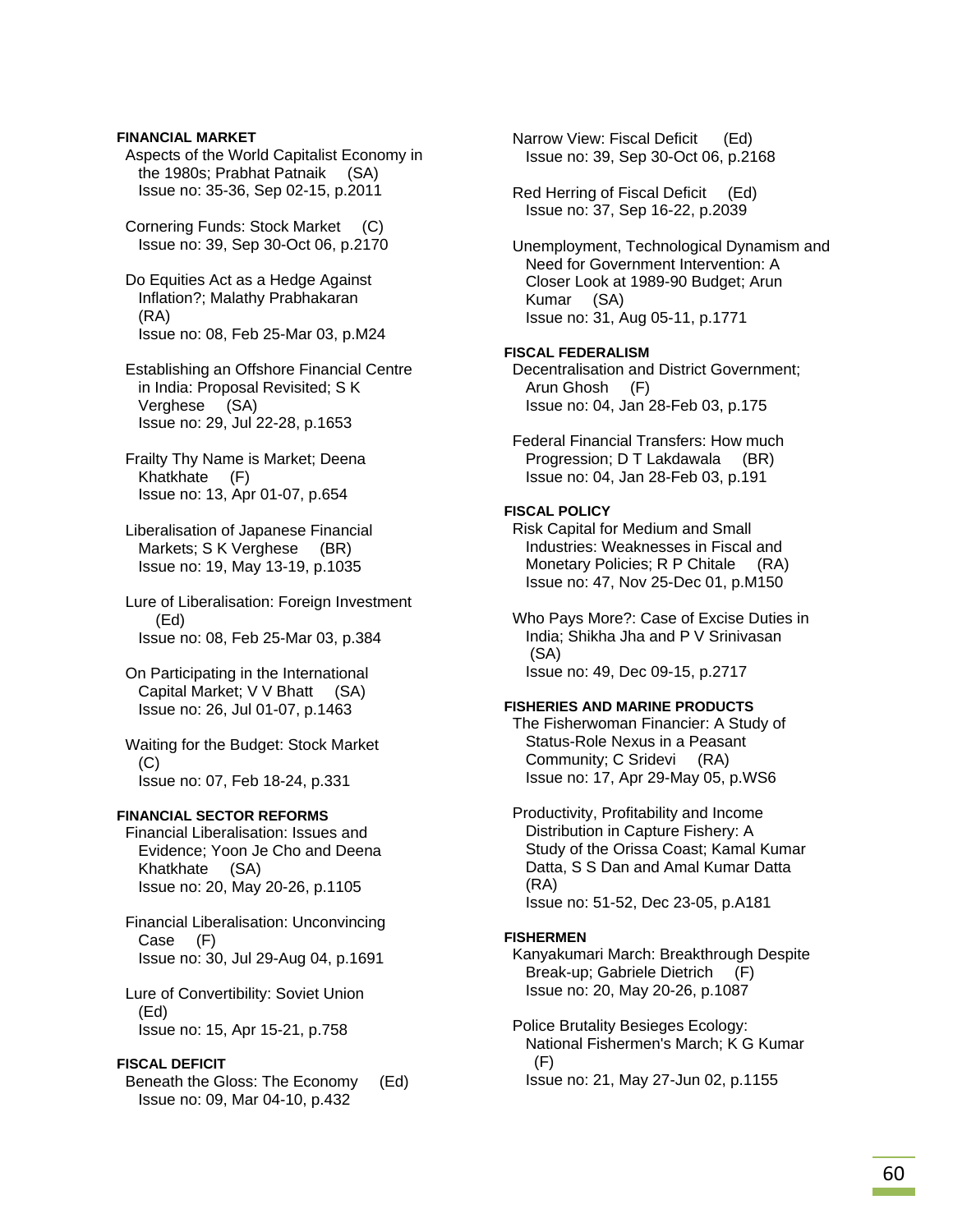# **FISHERY STATISTICS**

 Productivity, Profitability and Income Distribution in Capture Fishery: A Study of the Orissa Coast; Kamal Kumar Datta, S S Dan and Amal Kumar Datta (RA)

Issue no: 51-52, Dec 23-05, p.A181

### **FIVE YEAR PLANS, 1980-1985**

 Poverty Alleviation and Village Politics in Tamil Nadu: Whose Interests First?; Rita Gebert (SA) Issue no: 04, Jan 28-Feb 03, p.197

# **FIVE YEAR PLANS, 1992-1997**

 Industrial Perspectives in Tamil Nadu; Meenakshi Tyagarajan (F) Issue no: 46, Nov 18-24, p.2539

 More Money for What?: Health (Ed) Issue no: 08, Feb 25-Mar 03, p.384

 Planning for the Eighth Plan; Phiroze B Medhora (P) Issue no: 05, Feb 04-10, p.241

#### **FLOOD CONTROL**

 Technology Missions Versus People's Participation; Arun Ghosh Issue no: 40, Oct 07-13, p.2228

# **FOOD POLICY**

 Food Subsidisation and Income Effects; Harsh V Singh and Arvind Subramanian (RA) Issue no: 12, Mar 25-31, p.A2

# **FOOD PRODUCTION**

 Dispensing with Food Security?; C H Hanumantha Rao (BR) Issue no: 20, May 20-26, p.1100

 Not Pure Economics: Foodgrains (Ed) Issue no: 28, Jul 15-21, p.1556

# **FOOD SECURITY**

 Dispensing with Food Security?; C H Hanumantha Rao (BR) Issue no: 20, May 20-26, p.1100

# **FOOD SUBSIDIES**

 Cost of Better Targeting: Foodgrain Distribution (Ed) Issue no: 09, Mar 03-10, p.433

 Eat Now Pay Later: Impact of Rice Subsidy Scheme; Wendy K Olsen (SA) Issue no: 28, Jul 15-21, p.1597

 Food Subsidies: In Search of Cost Effectiveness; Ashok Gulati (RA) Issue no: 28, Jul 15-21, p.1584

 Food Subsidisation and Income Effects; Harsh V Singh and Arvind Subramanian (RA) Issue no: 12, Mar 25-31, p.A2

 Left Alternative in Andhra; P Satish (LE) Issue no: 32, Aug 12-18, p.1798

#### **FOOD SUPPLY**

 Cost of Better Targeting: Foodgrain Distribution (Ed) Issue no: 09, Mar 03-10, p.433

 Politics of a Food Crisis; Ashim Mukhopadhyay (F) Issue no: 34, Aug 26-Sep 01, p.1944

 Small is Expensive: Food Prices (Ed) Issue no: 15, Apr 15-21, p.757

## **FOODGRAIN TRADE**

 Organised Power of Grain Merchants in Dhaka Region of Bangladesh: Comparisons with Indian Cases; Barbara Harriss (RA) Issue no: 12, Mar 25-31, p.A39

### **FOODGRAINS PROCUREMENT**

 Cost of Better Targeting: Foodgrain Distribution (Ed) Issue no: 09, Mar 03-10, p.433

- Long-Term Problems Remain; Sushil Khanna (F) Issue no: 18, May 06-12, p.958
- Not Pure Economics: Foodgrains (Ed) Issue no: 28, Jul 15-21, p.1556
- Organised Power of Grain Merchants in Dhaka Region of Bangladesh: Comparisons with Indian Cases; Barbara Harriss (RA) Issue no: 12, Mar 25-31, p.A39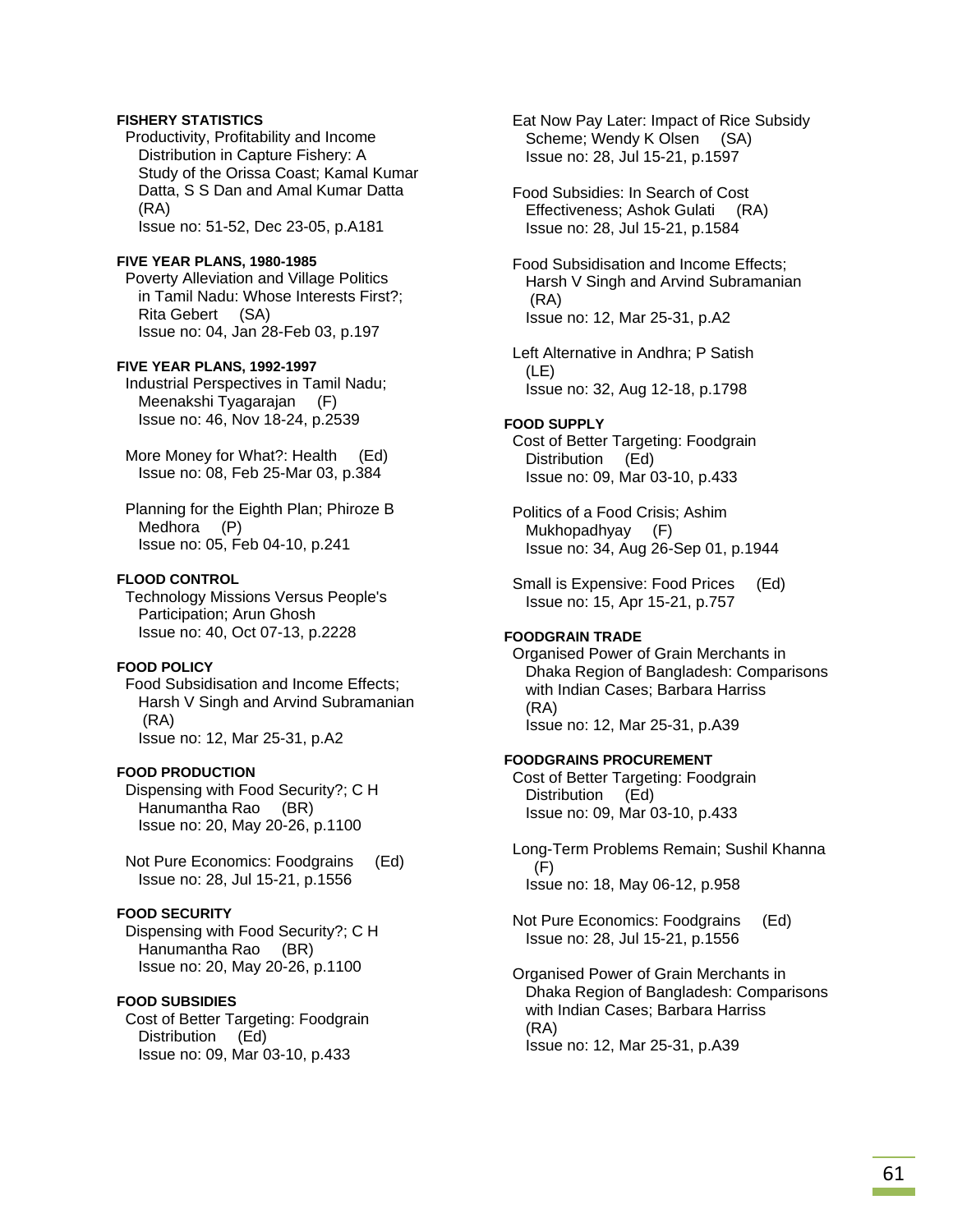# **FOREIGN CAPITAL**

 External Resources and Self-Reliant Growth; Arun Ghosh (BR) Issue no: 33, Aug 19-25, p.1890

# **FOREIGN COLLABORATIONS**

 Battle for Self-Reliance in Telecommunications: New Delhi; BM (F) Issue no: 34, Aug 26-Sep 01, p.1941

 Belied Expectations: Indian Ventures Abroad (C) Issue no: 14, Apr 08-14, p.707

 Net Foreign Exchange Earnings of Private Corporate Sector; Vidya Pitre (SA) Issue no: 38, Sep 23-29, p.2155

 On the Fast Track to Economic Dependence; BM (F) Issue no: 09, Mar 04-10, p.443

# **FOREIGN DIRECT INVESTMENT**

 Lure of Liberalisation: Foreign Investment (Ed) Issue no: 08, Feb 25-Mar 03, p.384

 Making a Little Go a Long Way: NRI Investment (Ed) Issue no: 38, Sep 23-29, p.2096

 On the Fast Track to Economic Dependence; BM (F) Issue no: 09, Mar 04-10, p.443

### **FOREIGN EDUCATION**

 Costs and Benefits of Foreign Study; Philip G Altbach (F) Issue no: 06, Feb 11-17, p.293

# **FOREIGN EXCHANGE**

 External Resources and Self-Reliant Growth; Arun Ghosh (BR) Issue no: 33, Aug 19-25, p.1890

 Net Foreign Exchange Earnings of Private Corporate Sector; Vidya Pitre (SA) Issue no: 38, Sep 23-29, p.2155

 Net Foreign Exchange Loss: Diamond Exports (C) Issue no: 30, Jul 29-Aug 04, p.1683

 Not for the Asking (Ed) Issue no: 44-45, Nov 04-17, p.2447  Philosophers' Rolling Stones; Anand Chandavarkar (LE) Issue no: 46, Nov 18-24, p.2518

 Tricky Issues; P Chatterjee (LE) Issue no: 27, Jul 08-14, p.1486

# **FOREIGN EXCHANGE RESERVES**

 Entering the Big League: External Debt (Ed) Issue no: 32, Aug 12-18, p.1800

 No More a Distant Threat (Ed) Issue no: 47, Nov 25-Dec 01, p.2575

# **FOREIGN INVESTMENT**

 Net Foreign Exchange Earnings of Private Corporate Sector; Vidya Pitre (SA) Issue no: 38, Sep 23-29, p.2155

# **FOREIGN POLICY**

 Afghanistan: Whose War is It Anyway?; Lawrence Lifschultz (F) Issue no: 49, Dec 09-15, p.2707

 Growth and Instability of Indian Exports to the USSR; Pronab Sen (SA) Issue no: 13, Apr 01-07, p.687

 Home and the World; Bhabani Sen Gupta (F) Issue no: 03, Jan 21-27, p.120

 Qualified Victory: Nicaragua (Ed) Issue no: 33, Aug 19-25, p.1865

 Salzburg Seminar on Perestroika; Abhijit Bhattacharya (F) Issue no: 41, Oct 14-20, p.2297

 Socialism in One Country; Sukla Sen (D) Issue no: 12, Mar 25-31, p.637

# **FOREIGN RELATIONS**

 Growth and Instability of Indian Exports to the USSR; Pronab Sen (SA) Issue no: 13, Apr 01-07, p.687

 Home and the World; Bhabani Sen Gupta  $(F)$ Issue no: 03, Jan 21-27, p.120

 Perestroika and Soviet Economic Relations with Developing Countries: India, a Test Case; R G Gidadhubli (SA) Issue no: 30, Jul 29-Aug 04, p.1717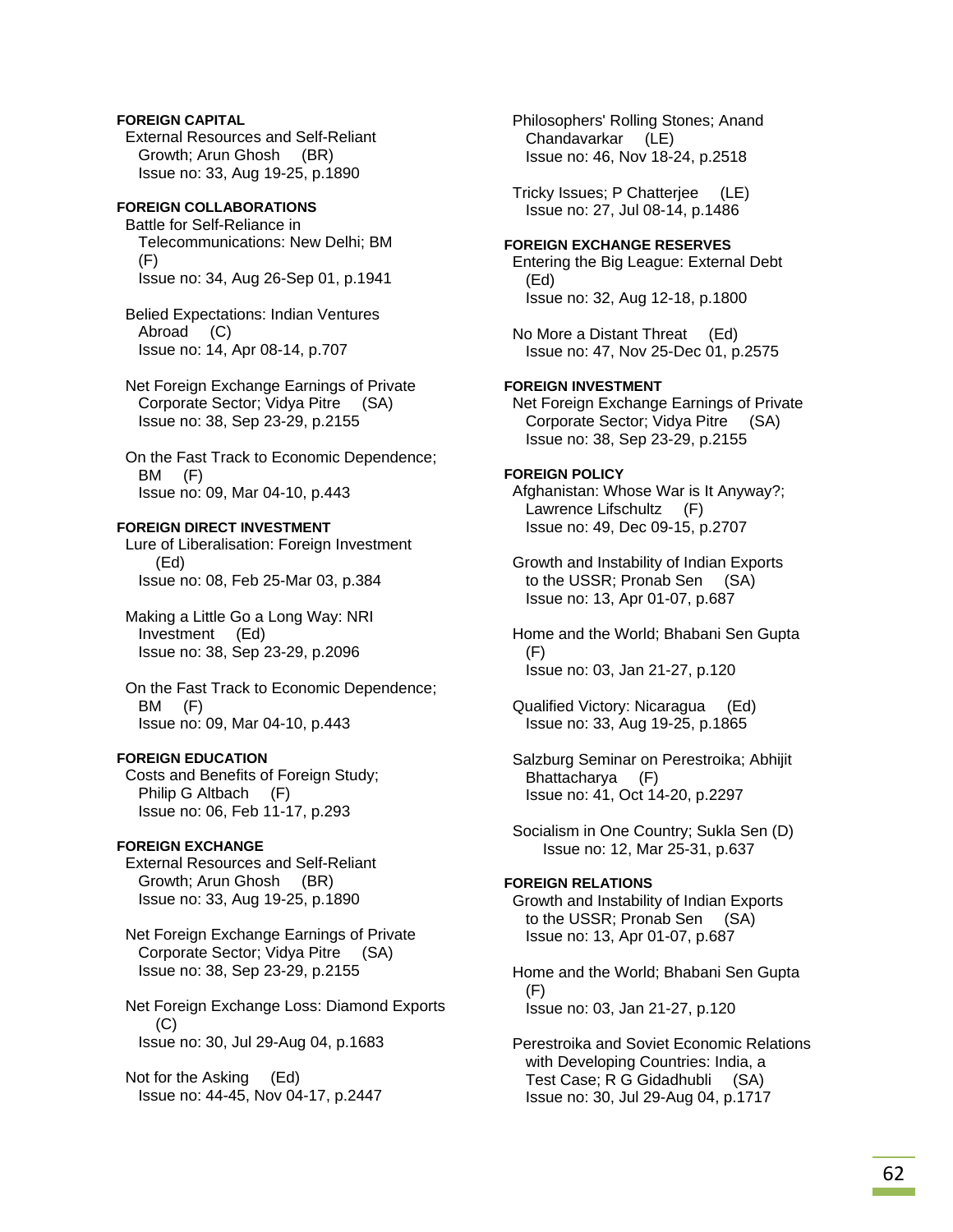# **FOREIGN RELATIONS**

 Restructuring India-Nepal Relations; Arun Sinha (F) Issue no: 24, Jun 17-23, p.1326

 A Waltz to War through Peace; Deena Khatkhate (F) Issue no: 22, Jun 03-09, p.1197

### **FOREIGN TRADE**

 Concept of a Turning Point in Long-Run Growth; Josmar Verillo (SA) Issue no: 01, Jan 07-13, p.31

 Developing Countries: Narrowing Options; Jayati Ghosh (RA) Issue no: 50, Dec 16-22, p.2774

 Effect of Exchange Rate Variability on Trade: A Survey; Rohinton Medhora (SA) Issue no: 11, Mar 18-24, p.579

 Emerging Constraints: Indo-Soviet Trade (Ed) Issue no: 07, Feb 18-24, p.329

 Growth and Instability of Indian Exports to the USSR; Pronab Sen (SA) Issue no: 13, Apr 01-07, p.687

 The Imports Trap (Ed) Issue no: 19, May 13-19, p.1011

 Net Foreign Exchange Earnings of Private Corporate Sector; Vidya Pitre (SA) Issue no: 38, Sep 23-29, p.2155

 New Phase: India-Nepal Relations (Ed) Issue no: 16, Apr 22-28, p.844

 Trade Fallows the Flag: Nature of Indian Expansion; DN (F) Issue no: 22, Jun 03-09, p.1205

 US Pressure: Foreign Trade (Ed) Issue no: 19, May 13-19, p.1012

 Worsening Balance of Payments (F) Issue no: 37, Sep 16-22, p.2056

# **FOREST CONSERVATION**

 Forests: Law versus Policy; Sharad Kulkarni (F) Issue no: 16, Apr 22-28, p.859

 Potentially Disastrous; Debi Goenka (LE) Issue no: 37, Sep 16-22, p.2038

# **FOREST POLICY**

 Bastar: Development and Democracy (F) Issue no: 39, Sep 30-Oct 06, p.2188

 Bastar: Development and Democracy (F) Issue no: 40, Oct 07-13, p.2237

 Forests: Law versus Policy; Sharad Kulkarni (F) Issue no: 16, Apr 22-28, p.859

 Tendu Leaf Politics; DN (F) Issue no: 11, Mar 18-24, p.548

# **FOREST RESOURCES**

 Not for the Love of Tribals...; Xavier Dias (F) Issue no: 10, Mar 11-17, p.497

 Pitting the Tribals against the Non-Tribal Poor; K Balagopal (F) Issue no: 21, May 27-Jun 02, p.1149

# **FORESTS AND FORESTRY**

 American Forestry Professionalism in Third World: Some Preliminary Observations; Louise P Fortmann and Sally K Fairfax (SA) Issue no: 32, Aug 12-18, p.1839

 Forests: Law versus Policy; Sharad Kulkarni (F) Issue no: 16, Apr 22-28, p.859

 Not for the Love of Tribals...; Xavier Dias (F) Issue no: 10, Mar 11-17, p.497

 Pitting the Tribals against the Non-Tribal Poor; K Balagopal (F) Issue no: 21, May 27-Jun 02, p.1149

 Social Forestry and Eucalyptus; S Shyam Sunder and S Parameswarappa (D) Issue no: 01, Jan 07-13, p.51

#### **FRANCE**

 'Might is Right': Feminist Movement in France: Achievements and Shortcomings; Christiance Hurtig, Janine Mossuz-Lavau and Mariette Sineau (SA) Issue no: 44-45, Nov 04-17, p.2505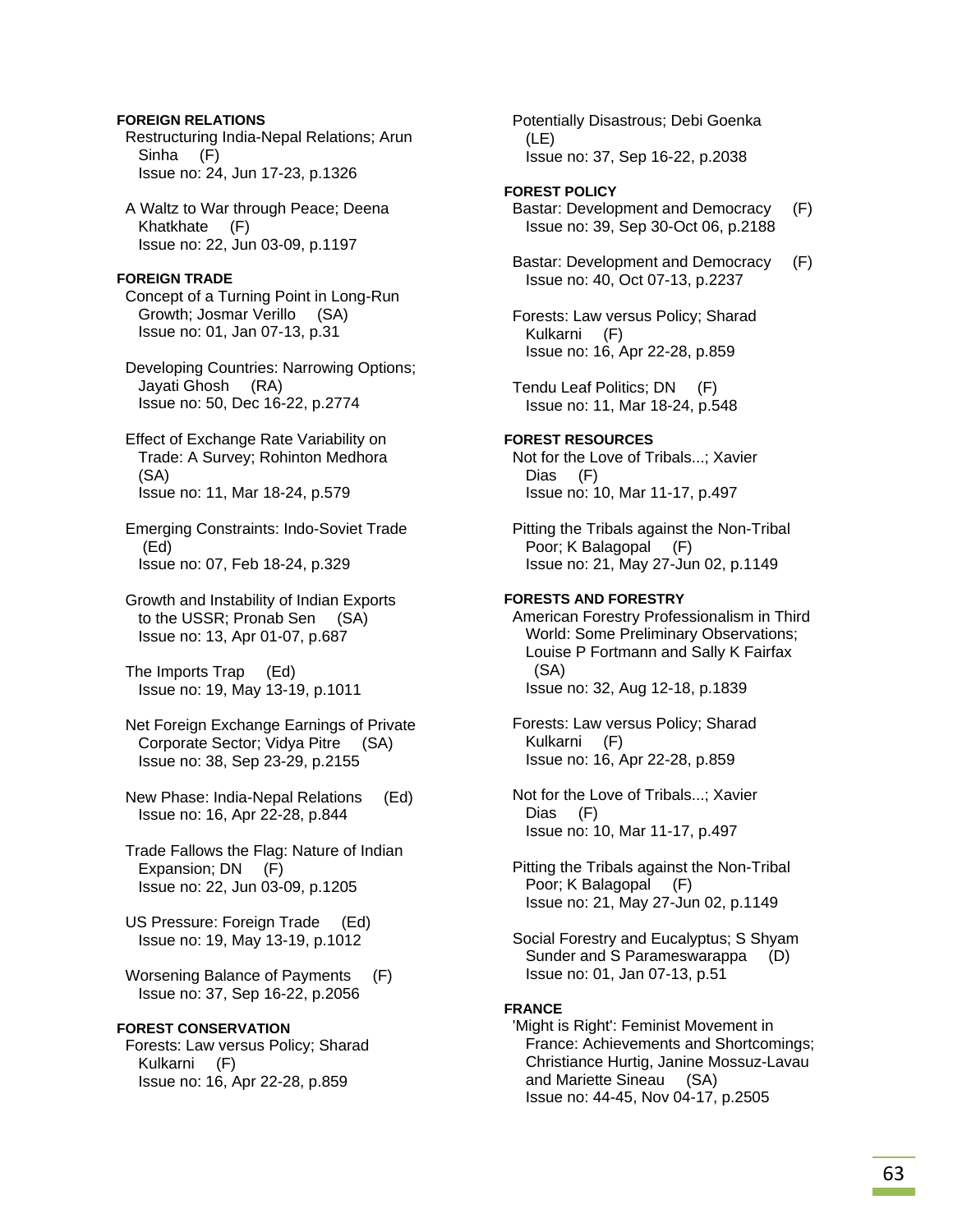# **FRANCE**

 The French Deal: Nuclear Power (Ed) Issue no: 06, Feb 11-17, p.272

# **FREE TRADE**

 BOP Problems of Developing Countries and International Division of Labour: Some Theoretical Comments; Prabhat Patnaik (RA) Issue no: 30, Jul 29-Aug 04, p.PE91

 Philosophers' Rolling Stones; Anand Chandavarkar (LE) Issue no: 46, Nov 18-24, p.2518

# **FREEDOM OF SPEECH**

 Dubious Defenders; Asghar Ali et al Engineer (LE) Issue no: 17, Apr 29-May 05, p.894

 Maps and Freedom of Speech; A G Noorani (CL) Issue no: 35-36, Sep 02-15, p.1987

 Reason for Anger; Abdul Quasem (LE) Issue no: 14, Apr 08-14, p.702

# **FUELS**

 Dialectics of Improved Stoves; Kirk R Smith (SA) Issue no: 10, Mar 11-17, p.517

#### **FUNDAMENTAL RIGHTS**

 'Might is Right': Feminist Movement in France: Achievements and Shortcomings; Christiance Hurtig, Janine Mossuz-Lavau and Mariette Sineau (SA) Issue no: 44-45, Nov 04-17, p.2505

 Million Acres of Darkness; Deena Khatkhate  $(F)$ Issue no: 19, May 13-19, p.1021

 Narmada Project and People's Right to Life; T K Mullik (LE) Issue no: 16, Apr 22-28, p.842

 People's Right to Know; Sanjaya et al Baru (LE) Issue no: 42, Oct 21-27, p.2338

 A Question of Priorities; Sujata Patel  $(LE)$ Issue no: 40, Oct 07-13, p.2218

 Restriction of Membership: Stock Exchanges Contravene Constitution; M D Dewani (F) Issue no: 10, Mar 11-17, p.501

 UN and India's Preventive Detention; A G Noorani (CL) Issue no: 39, Sep 30-Oct 06, p.2177

 Working Class Victory: Soviet Union (Ed) Issue no: 43, Oct 28-Nov 03, p.2402

#### **FUTURES MARKET**

 Frailty Thy Name is Market; Deena Khatkhate (F) Issue no: 13, Apr 01-07, p.654

 Stabilising International Commodity Prices: Too Little Too Late?; Satish Jha (F) Issue no: 33, Aug 19-25, p.1885

#### **GAME THEORY**

 A Deficient Efficiency; Errol D'Souza (BR) Issue no: 14, Apr 08-14, p.726

#### **GANDHISM**

 A Celebration of the Gandhian Alternative; Prakash Chandra Upadhyaya (RA) Issue no: 48, Dec 02-08, p.2655

 A Celebration of the Gandhian Alternative; Prakash Chandra Upadhyaya (RA) Issue no: 48, Dec 02-08, p.2655

 The Gandhian Alternative; Bhikhu Parekh (LE) Issue no: 51-52, Dec 23-05, p.2798

 Scuttling Wardha's Steel Plant; Ajit Kumar (F) Issue no: 31, Aug 05-11, p.1754

#### **GARMENT AND KNITTING INDUSTRY**

 Dynamics of Capitalist Labour Process: Knitting Industry in Tamil Nadu; C Krishnaswami (SA) Issue no: 24, Jun 17-23, p.1353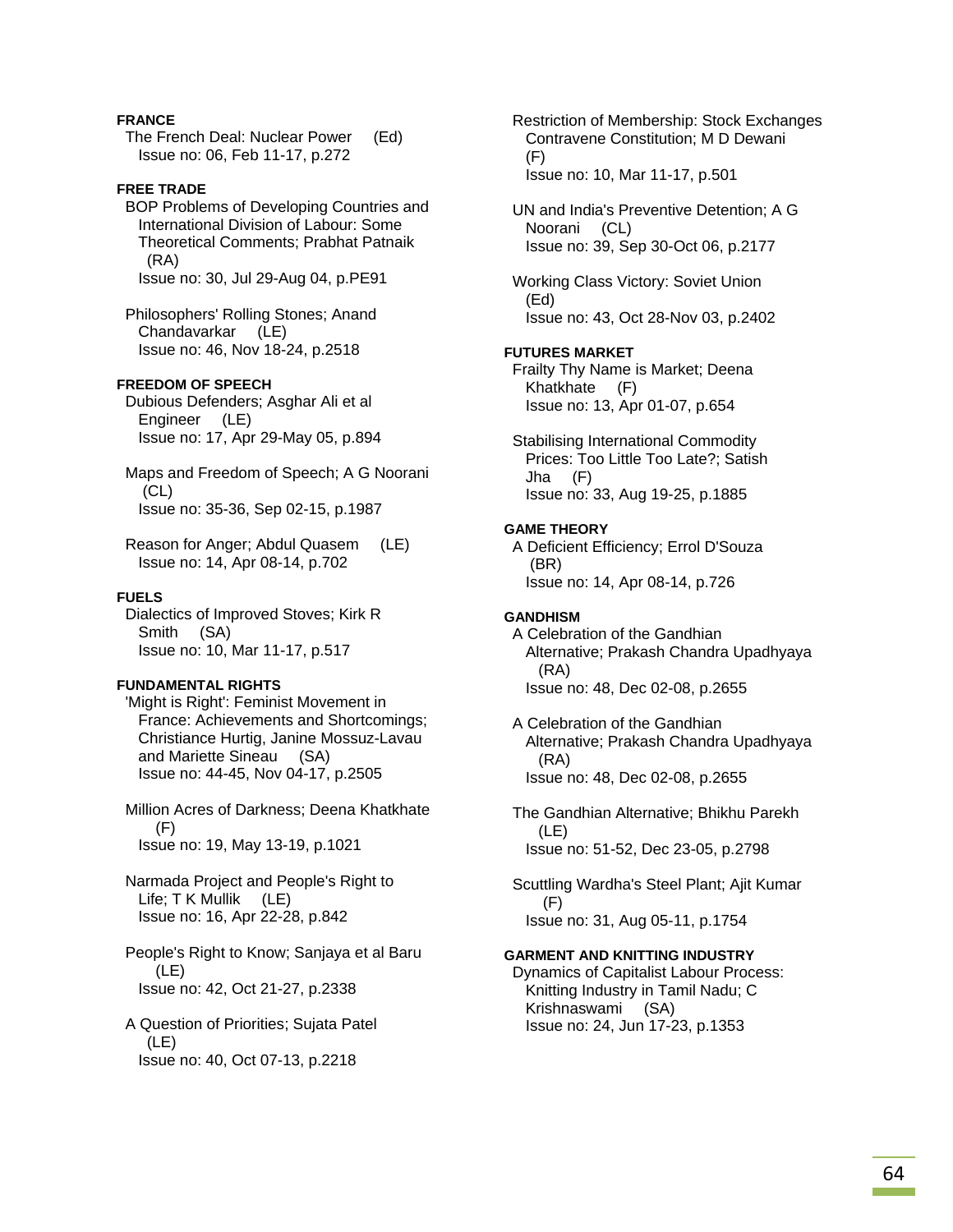# **GATT**

- Barkis Is Willin'; Deena Khatkhate (F) Issue no: 42, Oct 21-27, p.2348
- GATT: Winter of Discontent; Sanjaya Baru (F) Issue no: 01, Jan 07-13, p.15
- Intellectual Property Rights in the Uruguay Round: A Disaster for the South?; Surendra J Patel (SA) Issue no: 18, May 06-12, p.978
- Intellectual Property Rights: Government Buckles under US Pressure; BM (F) Issue no: 19, May 13-19, p.1023
- Intellectual Property Rights: The Geneva Surrender (F) Issue no: 22, Jun 03-09, p.1201
- Recent Developments in International Patent System; C Niranjan Rao (SA) Issue no: 51-52, Dec 23-05, p.2841
- Trade Related Aspects of Intellectual Property Rights: Question of Patents; C Niranjan Rao (SA) Issue no: 19, May 13-19, p.1053
- Volte-Face on Patents (Ed) Issue no: 17, Apr 29-May 05, p.895

#### **GEMS AND JEWELRY**

- Expensive Ornaments: Politics (Ed) Issue no: 13, Apr 01-07, p.644
- The Other Side: Gem and Jewellery (Ed) Issue no: 13, Apr 01-07, p.646

#### **GENDER ANALYSIS**

 Case of Famine Monitoring: A Gender Perspective; Teena Gill (RA) Issue no: 43, Oct 28-Nov 03, p.WS91

#### **GENDER DISCRIMINATION**

 Changing Patterns of Juvenile Sex Ratios in Rural India, 1961 to 1971; Barbara Diane Miller (SA) Issue no: 22, Jun 03-09, p.1229

 Female Labour Absorption in Construction Sector; Arup Mitra and Swapna Mukhopadhyay (SA) Issue no: 10, Mar 11-17, p.523

- New Perspectives on Women's Work; Sujata Gothoskar (BR) Issue no: 29, Jul 22-28, p.1649
- Rural Women, Poverty and Natural Resources: Sustenance, Sustainability and Struggle for Change; Bina Agarwal (RA) Issue no: 43, Oct 28-Nov 03, p.WS46
- Sexual Division of Labour; DN and GK (P) Issue no: 34, Aug 26-Sep 01, p.1949
- Women Studies in India; Neera Desai and Maithreyi Krishnaraj (D) Issue no: 29, Jul 22-28, p.1676

#### **GENDER RELATIONS**

 Case of Famine Monitoring: A Gender Perspective; Teena Gill (RA) Issue no: 43, Oct 28-Nov 03, p.WS91

# **GENDER RESEARCH**

 Case of Famine Monitoring: A Gender Perspective; Teena Gill (RA) Issue no: 43, Oct 28-Nov 03, p.WS91

# **GENDER STUDIES**

 Women Studies in India; Ashok Rudra (D) Issue no: 42, Oct 21-27, p.2395

### **GENEVA**

 Intellectual Property Rights: The Geneva Surrender (F) Issue no: 22, Jun 03-09, p.1201

#### **GERIATRICS**

 Problems of Medical Prevention in a Punjab Village; Joyce Pettigrew (SA) Issue no: 50, Dec 16-22, p.2784

#### **GERMANY**

 Combine Management in GDR; Jaya Mehta (RA) Issue no: 08, Feb 25-Mar 03, p.M41

Will Malta Prevent Another Reich?: Anirudha Gupta (F) Issue no: 50, Dec 16-22, p.2759

# **GERMANY-SOVIET UNION RELATIONS**

 A Waltz to War through Peace; Deena Khatkhate (F) Issue no: 22, Jun 03-09, p.1197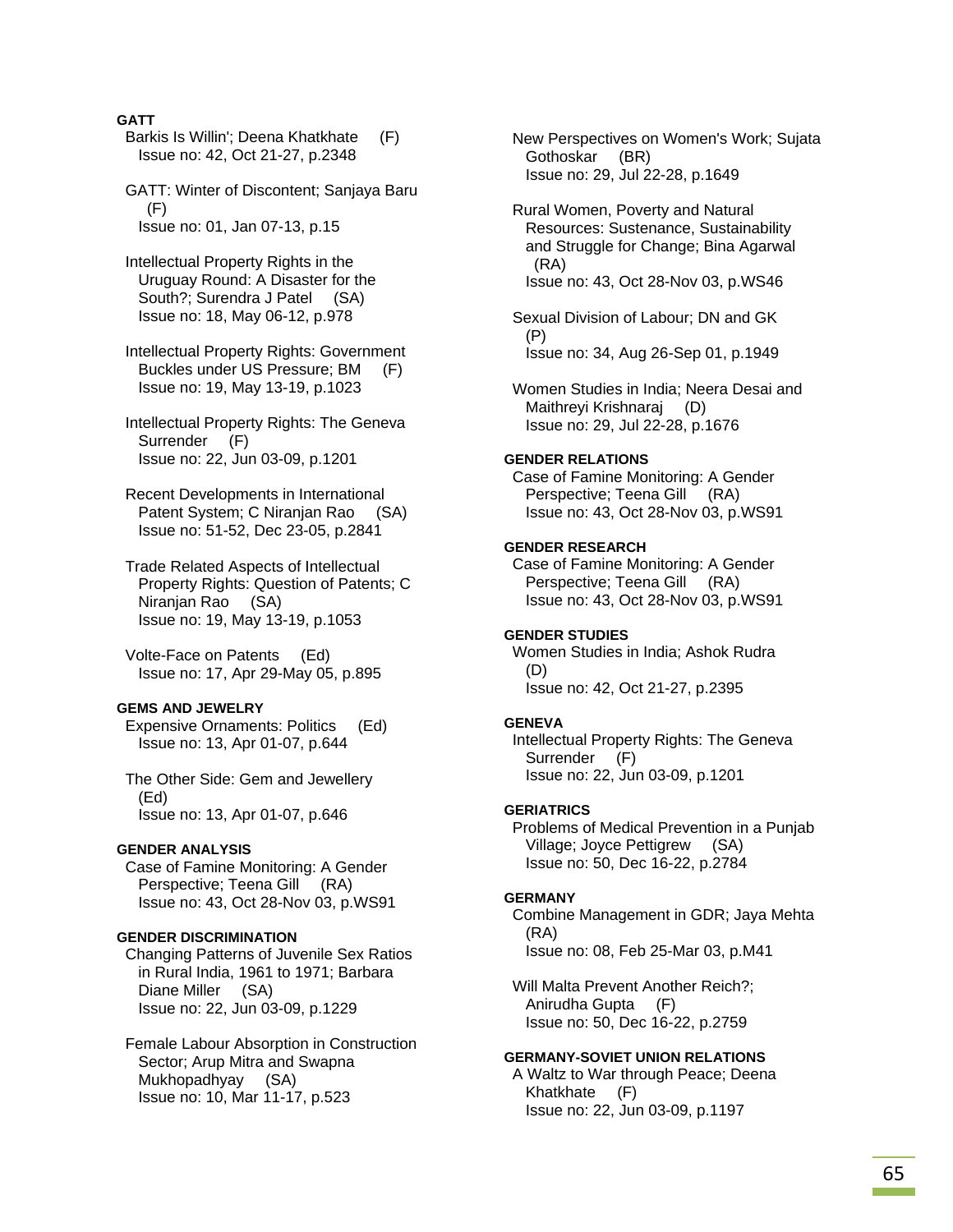# **GOLD EXCHANGE STANDARD**

 Britain, USA and Indian Gold Standard; G Balachandran (SA) Issue no: 35-36, Sep 02-15, p.2015

# **GOVERNANCE**

 Rescuing Democracy: New Delhi; BM (F) Issue no: 51-52, Dec 23-05, p.2814

# **GOVERNMENT SECURITIES**

 Do Equities Act as a Hedge Against Inflation?; Malathy Prabhakaran (RA) Issue no: 08, Feb 25-Mar 03, p.M24

### **GREECE**

 The Son, the Father, and the Holy Ghosts; Sasantha Goonatilake (BR) Issue no: 31, Aug 05-11, p.1768

# **GREEN REVOLUTION**

 Capitalist World System or Capitalist Village?; Gail Omvedt (BR) Issue no: 41, Oct 14-20, p.2306

 Capitalist World System or Capitalist Village?; Gail Omvedt (BR) Issue no: 41, Oct 14-20, p.2306

 Crop Economics and Cropping Pattern Changes; Mruthyunjaya and Praduman Kumar (RA) Issue no: 51-52, Dec 23-05, p.A159

 Green Revolution and Income Distribution among Farm Families in Haryana, 1969-70 to 1982-83; Satya Paul (RA) Issue no: 51-52, Dec 23-05, p.A154

 Roots of Uneven Development in India; Hiranmay Dhar (D) Issue no: 09, Mar 04-10, p.480

 Technological Change and Women Workers: Evidence from the Expansionary Phase in Haryana Agriculture; Sheila Bhalla (RA) Issue no: 43, Oct 28-Nov 03, p.WS67

 Women in Agriculture: A Review of the Indian Literature; Nata Duvvury (RA) Issue no: 43, Oct 28-Nov 03, p.WS96  Women's Work Is Never Done: Dairy Development and Health in the Lives of Rural Women in Rajasthan; Miriam Sharma and Urmaila Vanjani (RA) Issue no: 17, Apr 29-May 05, p.WS38

#### **GUJARAT**

 Another Morvi in the Making?; Denis Rodrigues (F) Issue no: 14, Apr 08-14, p.714

 Another Morvi in the Making?; I M Shah (LE) Issue no: 19, May 13-19, p.1010

 Canal Irrigation and Agrarian Transformation: The Case of Kesala; Pieter Gorter (RA) Issue no: 39, Sep 30-Oct 06, p.A94

 Common Property Land Resources in Gujarat: Some Findings about Their Size, Status and Use; Sudarshan Iyengar (RA) Issue no: 25, Jun 24-30, p.A67

 Dam Workers on Strike; Bina Srinivasn, Rohit Prajapati and Wilfred D'Costa (F) Issue no: 07, Feb 18-24, p.339

 Distribution and Price Controls on Molasses and Industrial Alcohol in Gujarat: A Review; R Rajagopalan and R C Sekhar (SA) Issue no: 07, Feb 18-24, p.373

 Gain and Loss: Profession Tax (Ed) Issue no: 11, Mar 18-24, p.537

 Hegemony by Consent Alone?; Nasir Tyabji (BR) Issue no: 02, Jan 14-20, p.79

 Mayhem in Devlia; Indrani Chakrabarti (F) Issue no: 32, Aug 12-18, p.1812

 Narmada Dam: Baseless Statements; Ahmedabad Lok Adhikari Sangh (LE) Issue no: 13, Apr 01-07, p.642

 Narmada Project and People's Right to Life; T K Mullik (LE) Issue no: 16, Apr 22-28, p.842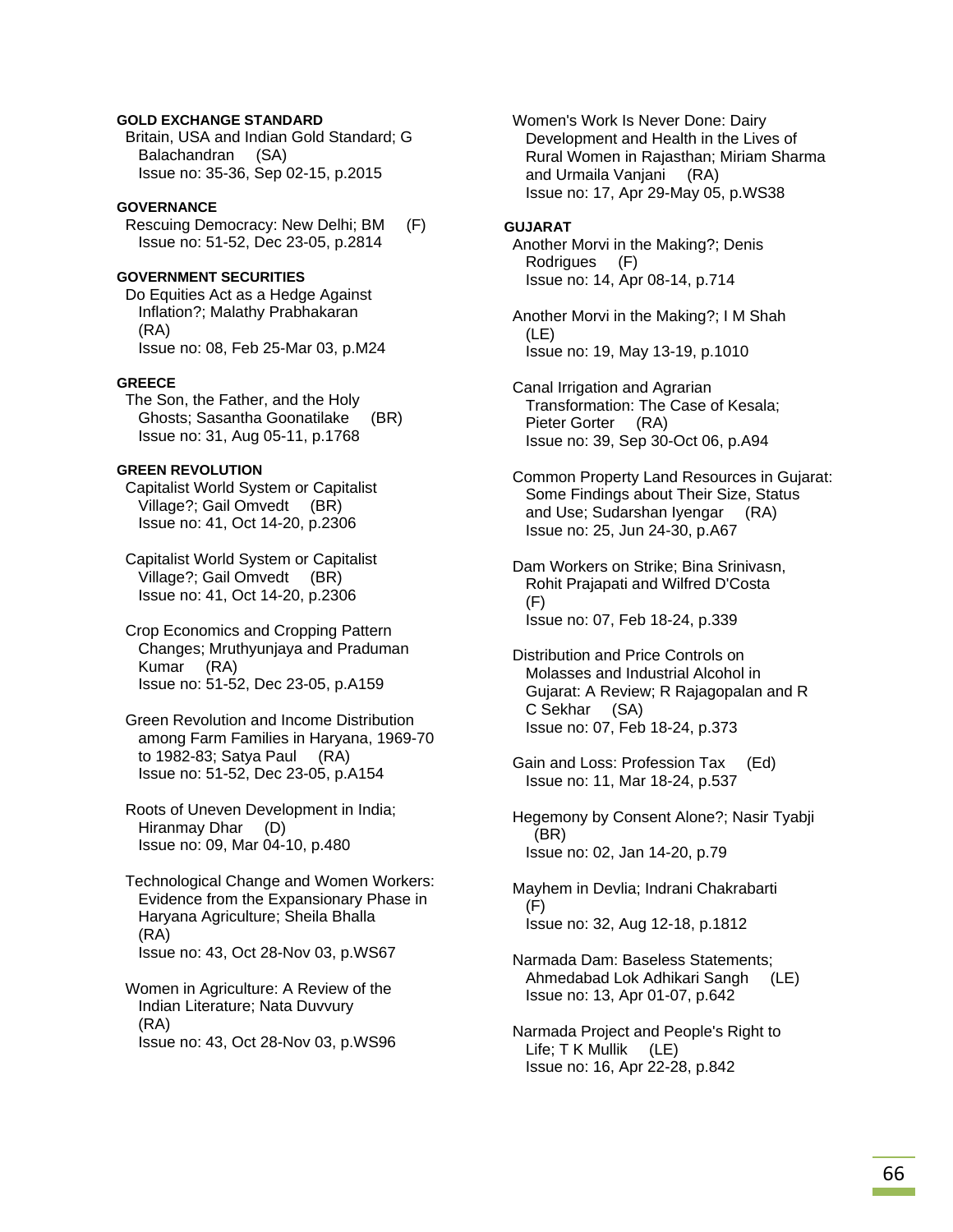# **GUJARAT**

- No Surprises; Sita Prabhu (BR) Issue no: 32, Aug 12-18, p.1830
- A Plea for Open Government: Case of Narmada Project; Arun Ghosh (F) Issue no: 30, Jul 29-Aug 04, p.1687
- Protesters Dubbed Spies; A G Noorani (CL) Issue no: 10, Mar 11-17, p.488
- Rallying against Planned Disaster; Denis Rodrigues (F) Issue no: 39, Sep 30-Oct 06, p.2183
- Satyagraha by Sardar Sarovar Oustees; Mathew Kalathil (F) Issue no: 11, Mar 18-24, p.553
- Sorry Tale: Export Procession Zones (Ed) Issue no: 40, Oct 07-13, p.2221

# **HANDLOOMS**

- Relations of Production in Handloom Weaving in the Mid-1930s; Tirthankar Roy (RA) Issue no: 04, Jan 28-Feb 03, p.PE21
- Waiting for Tax Concessions: Textile Industry (Ed) Issue no: 47, Nov 25-Dec 01, p.2579

### **HARYANA**

- Green Revolution and Income Distribution among Farm Families in Haryana, 1969-70 to 1982-83; Satya Paul (RA) Issue no: 51-52, Dec 23-05, p.A154
- Technological Change and Women Workers: Evidence from the Expansionary Phase in Haryana Agriculture; Sheila Bhalla (RA) Issue no: 43, Oct 28-Nov 03, p.WS67

### **HEALTH**

- AIDS Distortions: Health (Ed) Issue no: 16, Apr 22-28, p.845
- Counterfact on Analgin; Arun Bal and Anil Pilgaonkar (F) Issue no: 09, Mar 04-10, p.445

 Regional Imbalances and National Question in Pakistan: Some Indications; S Akbar Zaidi (SA) Issue no: 06, Feb 11-17, p.300

#### **HEALTH AND ENVIRONMENT**

 Change of Name Does Not Help: Asbestosis (Ed) Issue no: 40, Oct 07-13, p.2220

 Micro-Organisms, Bio-Technologies and Environmental Protection; N N Mehrotra (F) Issue no: 37, Sep 16-22, p.2061

### **HEALTH AND NUTRITION**

 Medicalising Malnutrition: Health (Ed) Issue no: 39, Sep 30-Oct 06, p.2168

 Science in Service of Monopolies: Universal Salt Iodisation Policy; K P Aravindan (SA) Issue no: 27, Jul 08-14, p.1543

#### **HEALTH ECONOMICS**

 Rationing Medical Care in Kerala: Price and Non-Price Mechanisms; V Raman Kutty (F) Issue no: 35-36, Sep 02-15, p.1991

# **HEALTH EXPENDITURE**

 Inter and Intra Occupational Differences in Income and Level of Living; Manabendu Chattopadhyay, Robin Mukherjee and Ashok Rudra (SA) Issue no: 16, Apr 22-28, p.875

 Inter and Intra Occupational Differences in Income and Level of Living; Manabendu Chattopadhyay, Robin Mukherjee and Ashok Rudra (SA) Issue no: 29, Jul 22-28, p.1669

More Money for What?: Health (Ed) Issue no: 08, Feb 25-Mar 03, p.384

# **HEALTH POLICY**

More Money for What?: Health (Ed) Issue no: 08, Feb 25-Mar 03, p.384

#### **HEALTHCARE SERVICES**

 Crisis in the Medical Profession in India; Debabar Banerji (F) Issue no: 20, May 20-26, p.1091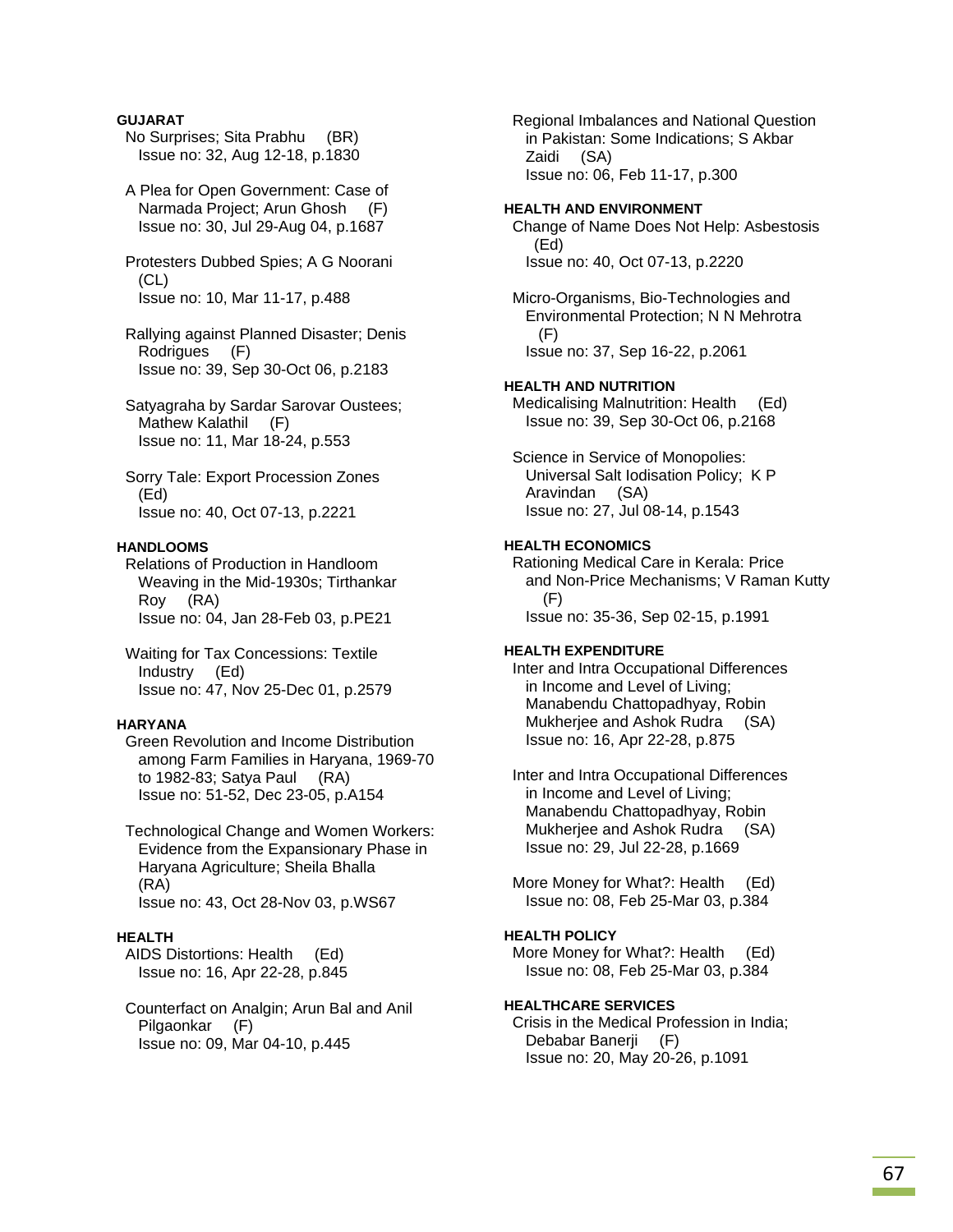Health Priorities: Tamil Nadu; J W Thomas (F) Issue no: 39, Sep 30-Oct 06, p.2182 In Search of Holistic Medicine; Abusaleh Shariff (BR) Issue no: 35-36, Sep 02-15, p.2009 Medicalising Malnutrition: Health (Ed) Issue no: 39, Sep 30-Oct 06, p.2168 Medicine as Business; Rama Vaidyanathan Baru (BR) Issue no: 11, Mar 18-24, p.565 Medicine at Risk: Health Professional as Abuser and Victim; Amar Jesani (F) Issue no: 29, Jul 22-28, p.1633 Micro-Organisms, Bio-Technologies and Environmental Protection; N N Mehrotra  $(F)$  Issue no: 37, Sep 16-22, p.2061 Of a Different Mould; Arun Ghosh (F) Issue no: 02, Jan 14-20, p.62 Paharia Tribals' Plight and Government's Indifference; Indu Bharti (F) Issue no: 27, Jul 08-14, p.1503 Political Awareness as a Factor in Accessibility of Health Services: A Case Study of Rural Kerala and West Bengal; Moni Nag (SA) Issue no: 08, Feb 25-Mar 03, p.417 Poor Health Services: Who is to Blame?; N H Antia (D) Issue no: 39, Sep 30-Oct 06, p.2214 Problems of Medical Prevention in a Punjab Village; Joyce Pettigrew (SA) Issue no: 50, Dec 16-22, p.2784 Public Apathy: Lentin Report (Ed) Issue no: 38, Sep 23-29, p.2096 Public Health Services in a Mess: Calcutta; Ashim Mukhopadhyay (F)

Issue no: 31, Aug 05-11, p.1751

**HEALTHCARE SERVICES** 

Rationing Medical Care in Kerala: Price and Non-Price Mechanisms; V Raman Kutty (F) Issue no: 35-36, Sep 02-15, p.1991

 Women's Health (Ed) Issue no: 27, Jul 08-14, p.1487

# **HEDGING**

 Do Equities Act as a Hedge Against Inflation?; Malathy Prabhakaran (RA) Issue no: 08, Feb 25-Mar 03, p.M24

# **HIGHER EDUCATION**

 Co-operative Colleges: Education; M Shatrugna (Ed) Issue no: 26, Jul 01-07, p.1424

# **HINDU-MUSLIM RELATIONS**

 The Babri Masjid-Ram Janmabhoomi Question; A G Noorani (F) Issue no: 44-45, Nov 04-17, p.2461

- Cultural Context of Communalism in India; Rajni Kothari (SA) Issue no: 02, Jan 14-20, p.81
- Kota: Another Case of Planned Violence?; Asghar Ali Engineer (F) Issue no: 49, Dec 09-15, p.2703
- Political Abuse of History: Ramjanmabhoomi - Babri Masjid (Ed) Issue no: 47, Nov 25-Dec 01, p.2576
- Relationship between State and Religion: Antinomies of Passive Secularism; Anil Nauriya (P) Issue no: 08, Feb 25-Mar 03, p.405
- A Show of Hindu Power; Gautam Navlakha (F) Issue no: 13, Apr 01-07, p.658
- Solving the Babri Masjid Problem; Rajani et al Kothari (LE) Issue no: 08, Feb 25-Mar 03, p.382
- To Stem the Communal Tide; K N Panikkar (LE) Issue no: 44-45, Nov 04-17, p.2446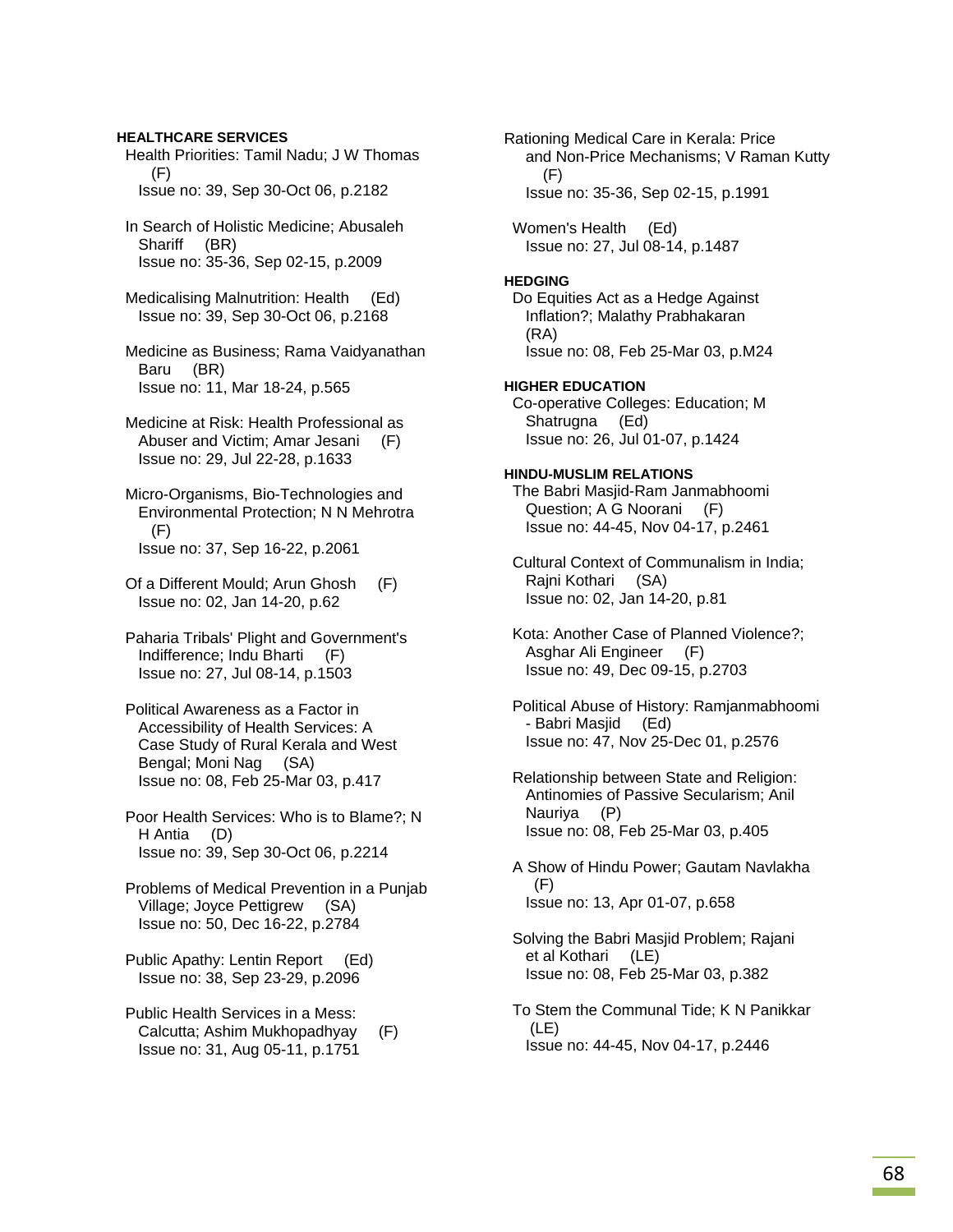#### **HINDU-MUSLIM RELATIONS**

 Will It Work This Time?: Bihar; Arun Sinha (F) Issue no: 50, Dec 16-22, p.2755

#### **HINDUS**

 Congress(I)'s Communalism: Politics (Ed) Issue no: 46, Nov 18-24, p.2520

 Early Subordination; Sukumari Bhattacharji (BR) Issue no: 25, Jun 24-30, p.1398

 Left Strategy for the Elections; Ajit Roy (F) Issue no: 41, Oct 14-20, p.2289

- Not Going by Default Entirely; Gautam Navlakha (LE) Issue no: 18, May 06-12, p.946
- A Show of Hindu Power; Gautam Navlakha (F) Issue no: 13, Apr 01-07, p.658

### **HISTORY**

 Shivaji and Maratha Swarajya; Gail Omvedt (BR) Issue no: 01, Jan 07-13, p.29

#### **HOME LOAN**

 Urban Housing; Sreemay Basu (F) Issue no: 31, Aug 05-11, p.1757

### **HOMELESSNESS**

 Children of the God That Failed; Deena Khatkhate (F) Issue no: 09, Mar 04-10, p.436

### **HOSPITALS**

 Crisis in the Medical Profession in India; Debabar Banerii (F) Issue no: 20, May 20-26, p.1091

 Micro-Organisms, Bio-Technologies and Environmental Protection; N N Mehrotra (F) Issue no: 37, Sep 16-22, p.2061

 Poor Health Services: Who is to Blame?; N H Antia (D) Issue no: 39, Sep 30-Oct 06, p.2214

 Public Health Services in a Mess: Calcutta; Ashim Mukhopadhyay (F) Issue no: 31, Aug 05-11, p.1751

#### **HOUSEHOLD CONSUMPTION**

 Case of Famine Monitoring: A Gender Perspective; Teena Gill (RA) Issue no: 43, Oct 28-Nov 03, p.WS91

 Inter and Intra Occupational Differences in Income and Level of Living; Manabendu Chattopadhyay, Robin Mukherjee and Ashok Rudra (SA) Issue no: 23, Jun 10-16, p.1297

 Inter and Intra Occupational Differences in Income and Level of Living; Manabendu Chattopadhyay, Robin Mukherjee and Ashok Rudra (SA) Issue no: 29, Jul 22-28, p.1669

 Inter and Intra Occupational Differences in Income and Level of Living; Manabendu Chattopadhyay, Robin Mukherjee and Ashok Rudra (SA) Issue no: 43, Oct 28-Nov 03, p.2434

# **HOUSEHOLD EXPENDITURE**

 Inter and Intra Occupational Differences in Income and Level of Living; Manabendu Chattopadhyay, Robin Mukherjee and Ashok Rudra (SA) Issue no: 16, Apr 22-28, p.875

 Inter and Intra Occupational Differences in Income and Level of Living; Manabendu Chattopadhyay, Robin Mukherjee and Ashok Rudra (SA) Issue no: 23, Jun 10-16, p.1297

# **HOUSEHOLD INCOME**

 A Case Study of Pavement Dwellers in Calcutta: Family Characteristics of the Urban Poor; N Vijay Jagannathan and Animesh Halder (SA) Issue no: 06, Feb 11-17, p.315

 Food Subsidisation and Income Effects; Harsh V Singh and Arvind Subramanian (RA) Issue no: 12, Mar 25-31, p.A2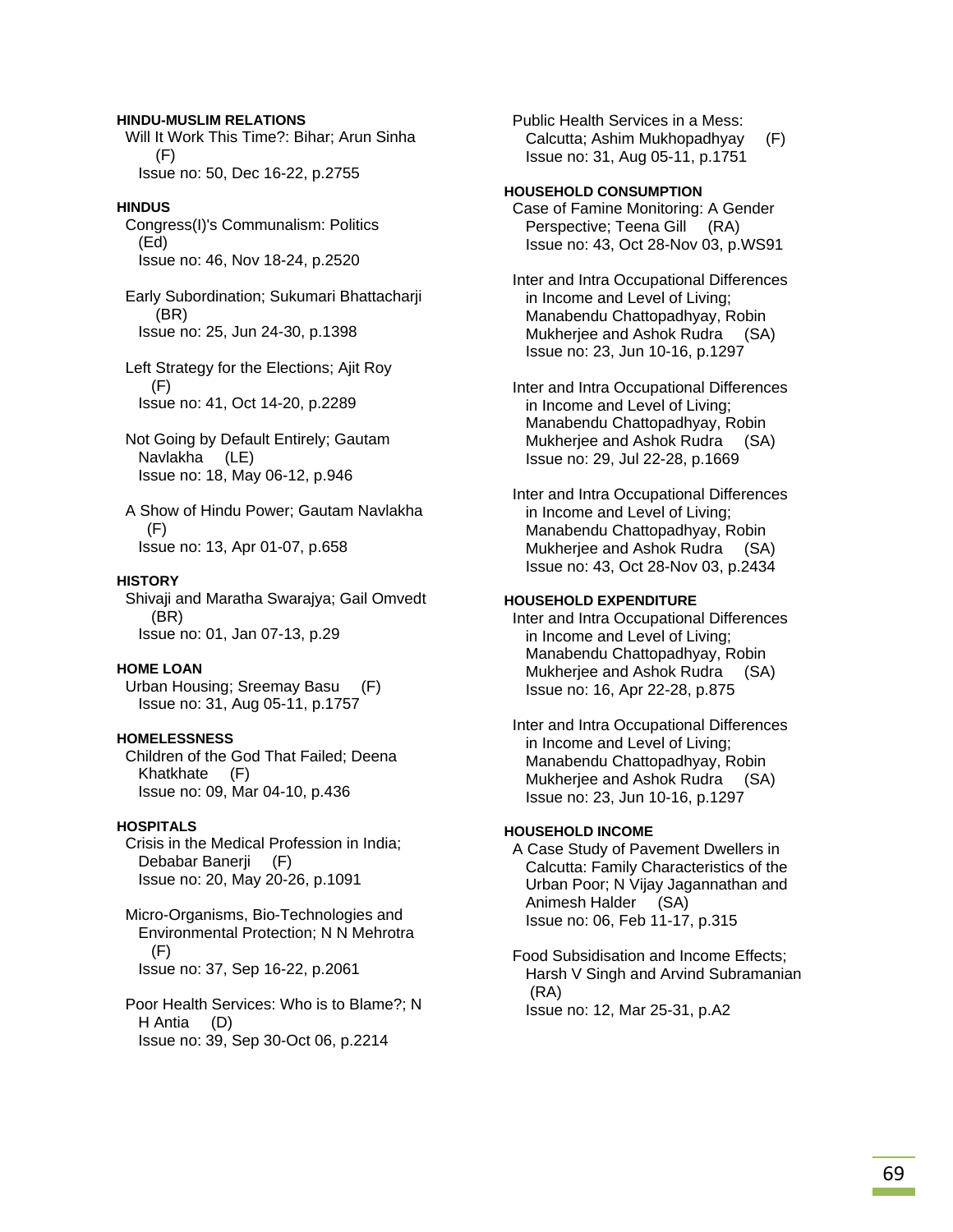# **HOUSEHOLD INCOME**

 Income and Income Differentials among Workers in Small-Scale Manufacturing Enterprises in Calcutta: Some Survey Results; Bina Roy and Robin Mukherjee (SA)

Issue no: 48, Dec 02-08, p.2671

- Inter and Intra Occupational Differences in Income and Level of Living; Manabendu Chattopadhyay, Robin Mukherjee and Ashok Rudra (SA) Issue no: 16, Apr 22-28, p.875
- Inter and Intra Occupational Differences in Income and Level of Living; Manabendu Chattopadhyay, Robin Mukherjee and Ashok Rudra (SA) Issue no: 23, Jun 10-16, p.1297
- Inter and Intra Occupational Differences in Income and Level of Living; Manabendu Chattopadhyay, Robin Mukherjee and Ashok Rudra (SA) Issue no: 29, Jul 22-28, p.1669
- Small is Expensive: Food Prices (Ed) Issue no: 15, Apr 15-21, p.757
- Technological Change and Women Workers: Evidence from the Expansionary Phase in Haryana Agriculture; Sheila Bhalla (RA) Issue no: 43, Oct 28-Nov 03, p.WS67

### **HOUSEHOLD INVESTMENT**

 Dwindling Saving and Investment (Ed) Issue no: 21, May 27-Jun 02, p.1131

# **HOUSEHOLD SAVINGS**

- Dwindling Saving and Investment (Ed) Issue no: 21, May 27-Jun 02, p.1131
- Informal Sector Saving Potential; V D Lall (LE) Issue no: 09, Mar 04-10, p.430
- Inter and Intra Occupational Differences in Income and Level of Living; Manabendu Chattopadhyay, Robin Mukherjee and Ashok Rudra (SA) Issue no: 29, Jul 22-28, p.1669

# **HOUSING**

 National Housing Policy: The Implications; Arun Kumar (SA) Issue no: 23, Jun 10-16, p.1285

- Priorities in Urban Planning and National Commission on Urbanisation; Meera Mehta and Dinesh Mehta (SA) Issue no: 21, May 27-Jun 02, p.1178
- Urban Housing; Sreemay Basu (F) Issue no: 31, Aug 05-11, p.1757

# **HOUSING LOAN**

 National Housing Policy: The Implications; Arun Kumar (SA) Issue no: 23, Jun 10-16, p.1285

# **HUMAN RIGHTS**

 Abuse of Law; Ashok Prasad and Harish Dhawan (mE) Issue no: 14, Apr 08-14, p.702

 Amnesty International and India; A G Noorani (CL) Issue no: 25, Jun 24-30, p.1373

 Amnesty International and Kampuchea; Richard Reoch (LE) Issue no: 03, Jan 21-27, p.110

- Another Indictment: Human Rights (Ed) Issue no: 42, Oct 21-27, p.2341
- Army vs Civil Administration: North-East (Ed) Issue no: 06, Feb 11-17, p.273
- Chintapalli Arson Case: Report of the Peoples Tribunal; Vrijendra (F) Issue no: 08, Feb 25-Mar 03, p.400
- Civil Liberties: Selective Defence?; B Jagan (LE) Issue no: 32, Aug 12-18, p.1798
- Double Talk: Human Rights (Ed) Issue no: 41, Oct 14-20, p.2276
- Guarding the Guards: Human Rights (Ed) Issue no: 22, Jun 03-09, p.1192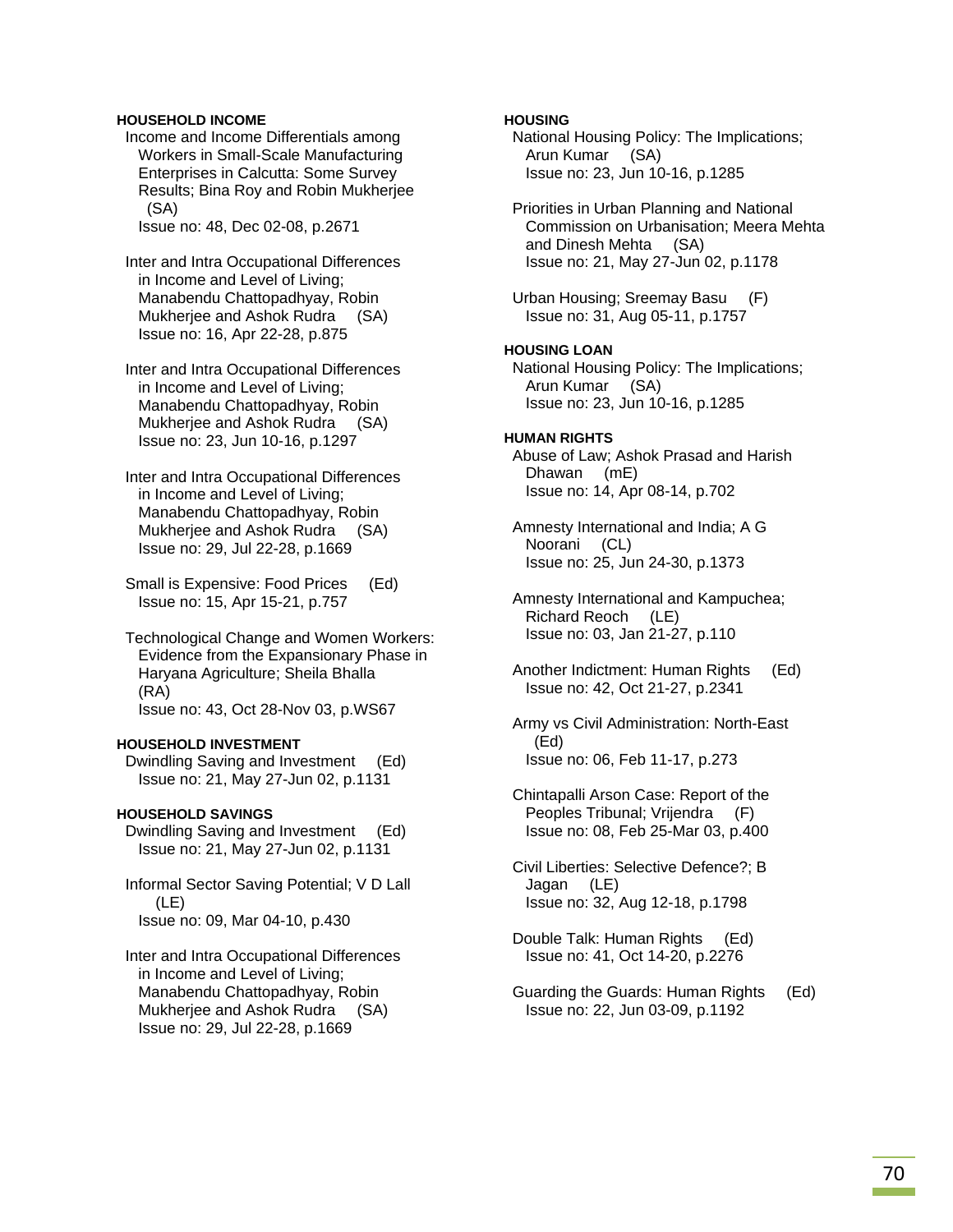# **HUMAN RIGHTS**

 India's Portrayal of Torture before UN; A G Noorani (CL) Issue no: 16, Apr 22-28, p.852

 Metamorphosis of Latin America's Intellectuals; James Petras (F) Issue no: 14, Apr 08-14, p.719

 Suspicions Confirmed: Andhra Pradesh (Ed) Issue no: 37, Sep 16-22, p.2040

 Telling the World about Human Rights in India; A G Noorani (CL) Issue no: 32, Aug 12-18, p.1811

 Violence of UN Code: Prisoners (Ed) Issue no: 26, Jul 01-07, p.1425

# **HUMAN SETTLEMENTS**

 The New Nomads: Victims of Development (Ed) Issue no: 10, Mar 11-17, p.486

# **HUNGER AND STARVATION**

 Bullets Instead of Rice (F) Issue no: 37, Sep 16-22, p.2055

# **HYDERABAD**

 Change of Name Does Not Help: Asbestosis (Ed) Issue no: 40, Oct 07-13, p.2220

# **HYDRO-ELECTRIC PROJECTS**

 Development and Ecology: Case Study of Gumti River in Tripura; Malabika Das Gupta (SA) Issue no: 40, Oct 07-13, p.2267

### **IMF**

 Can Imports be Touched? (Ed) Issue no: 15, Apr 15-21, p.755

 Into the IMF's Parlour Once Again; BM (F) Issue no: 15, Apr 15-21, p.765

 LDC Debt Problem: Some Reflections on Proposed Solutions; Arjun Sengupta (SA) Issue no: 17, Apr 29-May 05, p.921

 Pakistan: Through the Economic Minefield; Akmal Hussain (F) Issue no: 05, Feb 04-10, p.239

# **IMMIGRATION**

 How Protected?: Emigrant Workers (Ed) Issue no: 46, Nov 18-24, p.2521

# **IMPORTS**

 The Imports Trap (Ed) Issue no: 19, May 13-19, p.1011

 Long-Term Problems Remain; Sushil Khanna (F) Issue no: 18, May 06-12, p.958

 No More a Distant Threat (Ed) Issue no: 47, Nov 25-Dec 01, p.2575

 Worsening Balance of Payments (F) Issue no: 37, Sep 16-22, p.2056

### **INCOME**

 Inter and Intra Occupational Differences in Income and Level of Living; Manabendu Chattopadhyay, Robin Mukherjee and Ashok Rudra (SA) Issue no: 43, Oct 28-Nov 03, p.2434

 Women's Work Is Never Done: Dairy Development and Health in the Lives of Rural Women in Rajasthan; Miriam Sharma and Urmaila Vanjani (RA) Issue no: 17, Apr 29-May 05, p.WS38

# **INCOME DISTRIBUTION**

 Green Revolution and Income Distribution among Farm Families in Haryana, 1969-70 to 1982-83; Satya Paul (RA) Issue no: 51-52, Dec 23-05, p.A154

 Productivity, Profitability and Income Distribution in Capture Fishery: A Study of the Orissa Coast; Kamal Kumar Datta, S S Dan and Amal Kumar Datta (RA) Issue no: 51-52, Dec 23-05, p.A181

### **INCOME TAX**

 Exemption Limit and Personal Income Tax: An international Comparison; Pulin B Nayak and Pawan k Aggarwal (SA) Issue no: 27, Jul 08-14, p.1535

 Exemption Limit for Personal Income Taxation; Ravindra H Dholakia (D) Issue no: 47, Nov 25-Dec 01, p.2624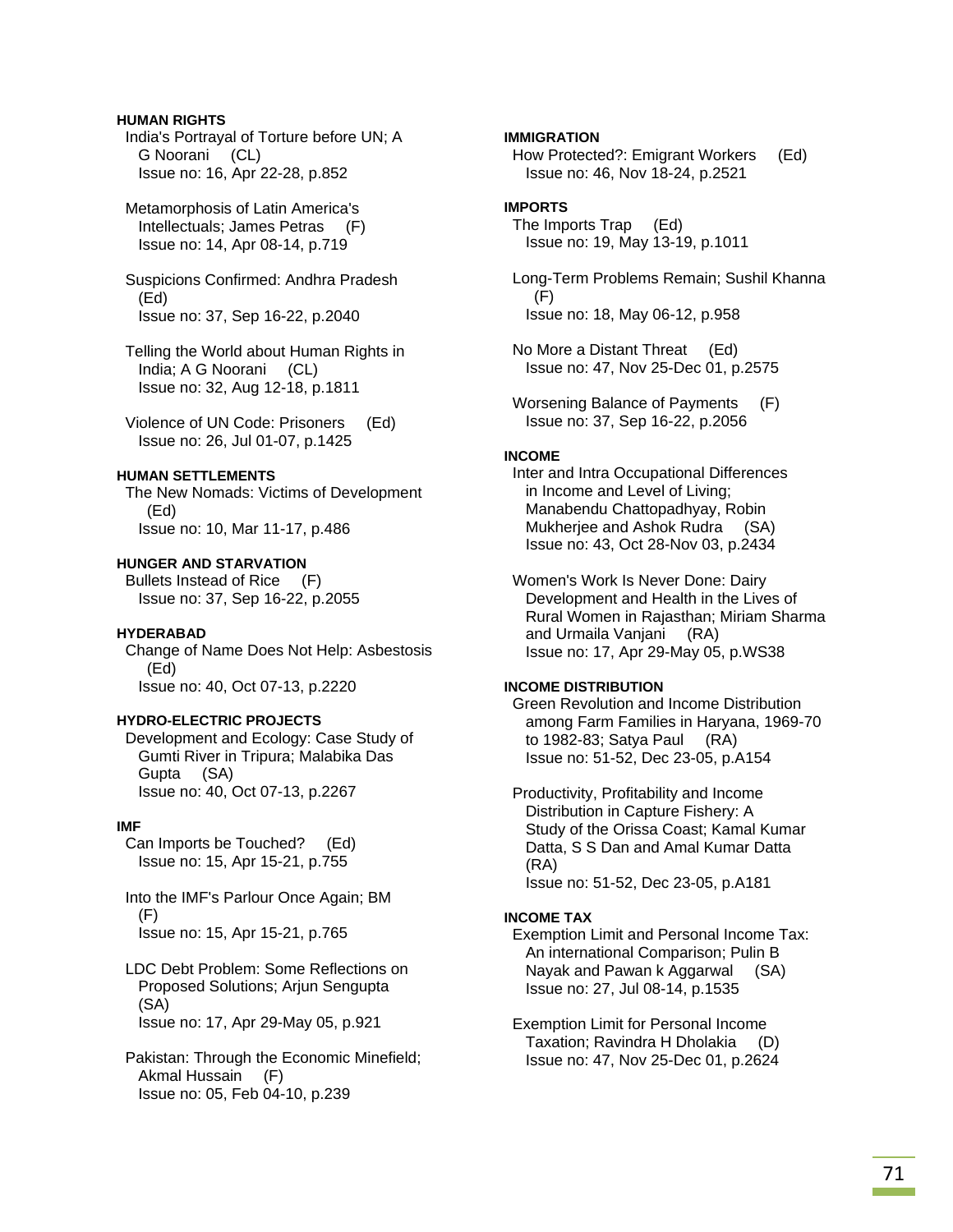# **INCOME TAX**

 Ninth Finance Commission's First Award: An Evaluation; K K George (SA) Issue no: 13, Apr 01-07, p.673

 Personal Income Tax in India: Alternative Structures and their Redistributive Effects; Pulin B Nayak and Satya Paul (SA) Issue no: 50, Dec 16-22, p.2779

#### **INDEPENDENCE MOVEMENT**

 Fragile, Not Dying: Namibian Independence (Ed) Issue no: 14, Apr 08-14, p.705

#### **INDIA**

 Colonial Citizen as an Educational Ideal; Krishna Kumar (RA) Issue no: 04, Jan 28-Feb 03, p.PE45

# **INDIA-BURMA RELATIONS**

 India's Special Advantages: Burma (Ed) Issue no: 39, Sep 30-Oct 06, p.2170

# **INDIA-CHINA RELATIONS**

 Home and the World; Bhabani Sen Gupta (F) Issue no: 03, Jan 21-27, p.120

 Raw Silk Bottleneck: Silk Exports (C) Issue no: 17, Apr 29-May 05, p.899

### **INDIA-FRANCE RELATIONS**

 Hush-Hush Agreements: Bio-Technology (Ed) Issue no: 06, Feb 11-17, p.273

#### **INDIA-NEPAL RELATIONS**

 Imperial Attitudes: Indo-Nepal Relations (Ed) Issue no: 20, May 20-19, p.1073

 India-Nepal Discord; Anirudha Gupta (F) Issue no: 16, Apr 22-28, p.853

 New Phase: India-Nepal Relations (Ed) Issue no: 16, Apr 22-28, p.844

 Restructuring India-Nepal Relations; Arun Sinha (F) Issue no: 24, Jun 17-23, p.1326

 Teaching Nepal a Lesson (Ed) Issue no: 14, Apr 08-14, p.703

# **INDIA-PAKISTAN RELATIONS**

 Azad, Jinnah and the Partition; Ayesha Jalal (BR) Issue no: 21, May 27-Jun 02, p.1159

- Azad, Jinnah and the Partition; Ayesha Jalal (BR) Issue no: 21, May 27-Jun 02, p.1159
- Changing Climate; Achin Vanaik (F) Issue no: 02, Jan 14-20, p.64

 A Command Performance?: India-Pakistan Relations (Ed) Issue no: 39, Sep 30-Oct 06, p.2168

 Home and the World; Bhabani Sen Gupta (F) Issue no: 03, Jan 21-27, p.120

 India Must Respond: Indo-Pak Relations (Ed) Issue no: 27, Jul 08-14, p.1489

 Pakistan's Post-Colonial Democracy: Implications for Indo-Pak Relations; Aswini K Ray (F) Issue no: 16, Apr 22-28, p.866

#### **INDIA-SOVIET UNION ECONOMIC RELATIONS**

 Emerging Constraints: Indo-Soviet Trade (Ed) Issue no: 07, Feb 18-24, p.329

#### **INDIA-SOVIET UNION RELATIONS**

 Growth and Instability of Indian Exports to the USSR; Pronab Sen (SA) Issue no: 13, Apr 01-07, p.687

 Myopic Vision: Soviet Union and India (Ed) Issue no: 35-36, Sep 02-15, p.1977

 Perestroika and Soviet Economic Relations with Developing Countries: India, a Test Case; R G Gidadhubli (SA) Issue no: 30, Jul 29-Aug 04, p.1717

#### **INDIA-SRI LANKA RELATIONS**

 Dangerous Direction: India and Sri Lanka (Ed) Issue no: 29, Jul 22-28, p.1616

 India's Killing Field: Sri Lanka (Ed) Issue no: 25, Jun 24-30, p.1365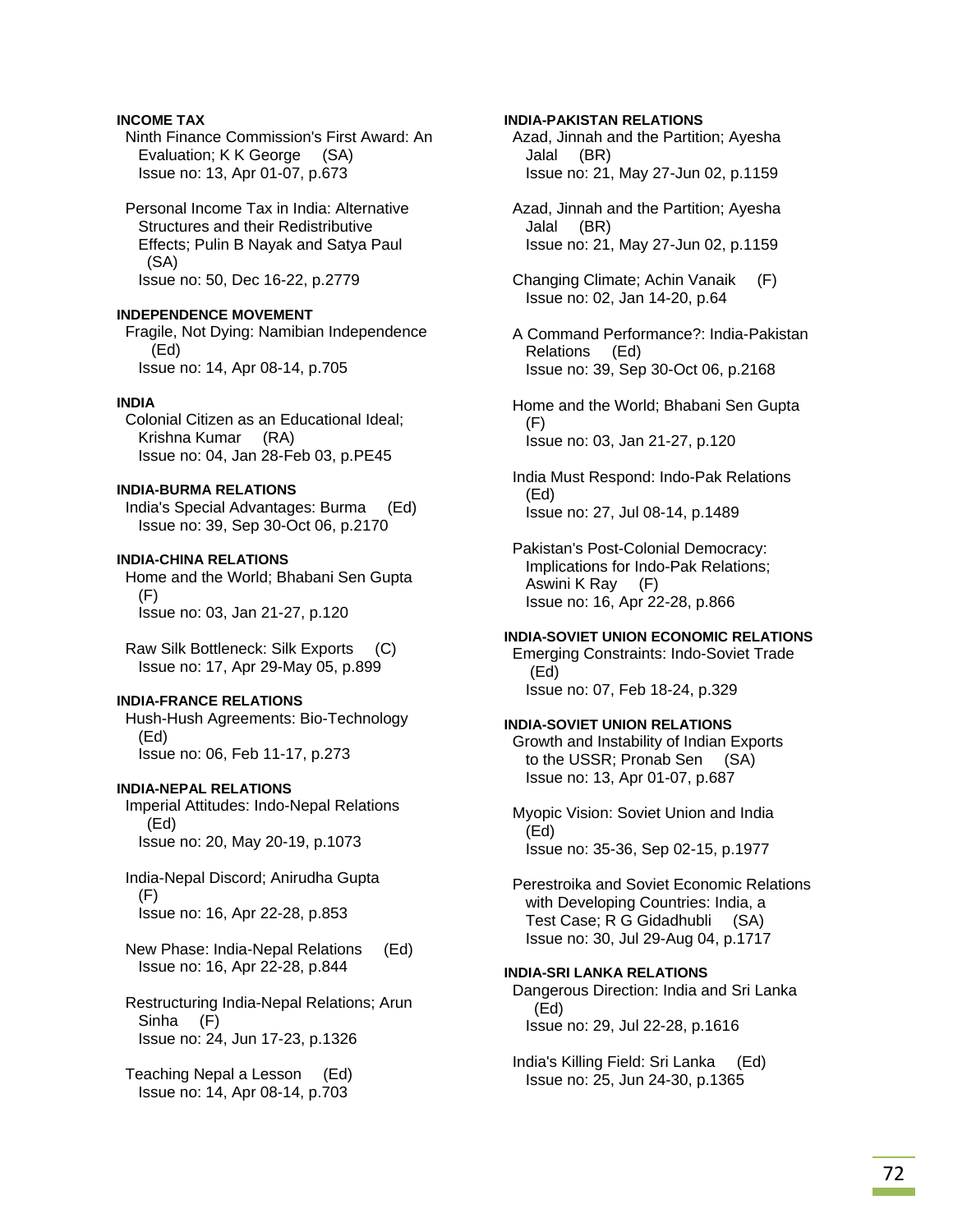### **INDIA-SRI LANKA RELATIONS**

 An Indian 'Big Brother' Pontificates; Frank Don Nandasiri (LE) Issue no: 39, Sep 30-Oct 06, p.2166

 IPKF Actions; University of Jaffna (LE) Issue no: 13, Apr 01-07, p.642

 IPKF on Sri Lanka: Superpower Compulsions (F) Issue no: 28, Jul 15-21, p.1574

 Not a Task for India: Sri Lanka (Ed) Issue no: 13, Apr 01-07, p.647

 Not by Right: Sri Lanka-I (Ed) Issue no: 25, Jun 24-30, p.1365

 Sri Lankan Misadventure (Ed) Issue no: 32, Aug 12-18, p.1799

## **INDIA-UNITED STATES ECONOMIC RELATIONS**

 Protesting Too Much (Ed) Issue no: 24, Jun 17-23, p.1307

## **INDIA-UNITED STATES RELATIONS**

 American Influence on Social Work Education in India and Its Impact; Kalyan Sankar Mandal (P) Issue no: 49, Dec 09-15, p.2710

 India's Prince Charming; Deena Khatkhate (F) Issue no: 49, Dec 09-15, p.2692

#### **INDIRECT TAXES**

 Indirect Taxes in India: An Incidence Analysis; Shikha Jha and P V Srinivasan (SA) Issue no: 15, Apr 15-21, p.811

 Who Pays More?: Case of Excise Duties in India; Shikha Jha and P V Srinivasan (SA) Issue no: 49, Dec 09-15, p.2717

#### **INDORE**

 Communal Frenzy at Indore; Asghar Ali Engineer (F) Issue no: 44-45, Nov 04-17, p.2467

## **INDUSTRIAL CREDIT**

 CAS: Swan Song or Metamorphosis?: Profile of Bank Credit to Medium and Large Industry; Sunil Datt and J K Sinha (RA) Issue no: 47, Nov 25-Dec 01, p.M160

### **INDUSTRIAL DISASTERS**

 Bhopal Victims: Undoing the Injustice; Upendra Baxi (LE) Issue no: 48, Dec 02-08, p.2626

 Bhopal: Who Lives, Who Dies, Who Cares; Ruth Waterman (LE) Issue no: 47, Nov 25-Dec 01, p.2574

 Carbide Quit India Week; Abdul Jabbar Khan (LE) Issue no: 30, Jul 29-Aug 04, p.1678

 Clearer Picture of Damage at Last: Bhopal (Ed) Issue no: 48, Dec 02-08, p.2629

 Empty Promises, No Action; Sujit K Das (F) Issue no: 05, Feb 04-10, p.233

 A Fresh Opportunity: Bhopal Disaster (Ed) Issue no: 14, Apr 08-14, p.704

 Government's Gain: Bhopal (Ed) Issue no: 10, Mar 11-17, p.484

 A National Shame (Ed) Issue no: 07, Feb 18-24, p.327

 Punishing Corporate Negligence: Industrial Disasters and Criminal Law; Rusi Engineer (F) Issue no: 14, Apr 08-14, p.711

 Reporting Bhopal; Sanjoy Hazarika (LE) Issue no: 29, Jul 22-28, p.1614

 Review Bhopal Settlement; P N et al Haskar (LE) Issue no: 11, Mar 18-24, p.534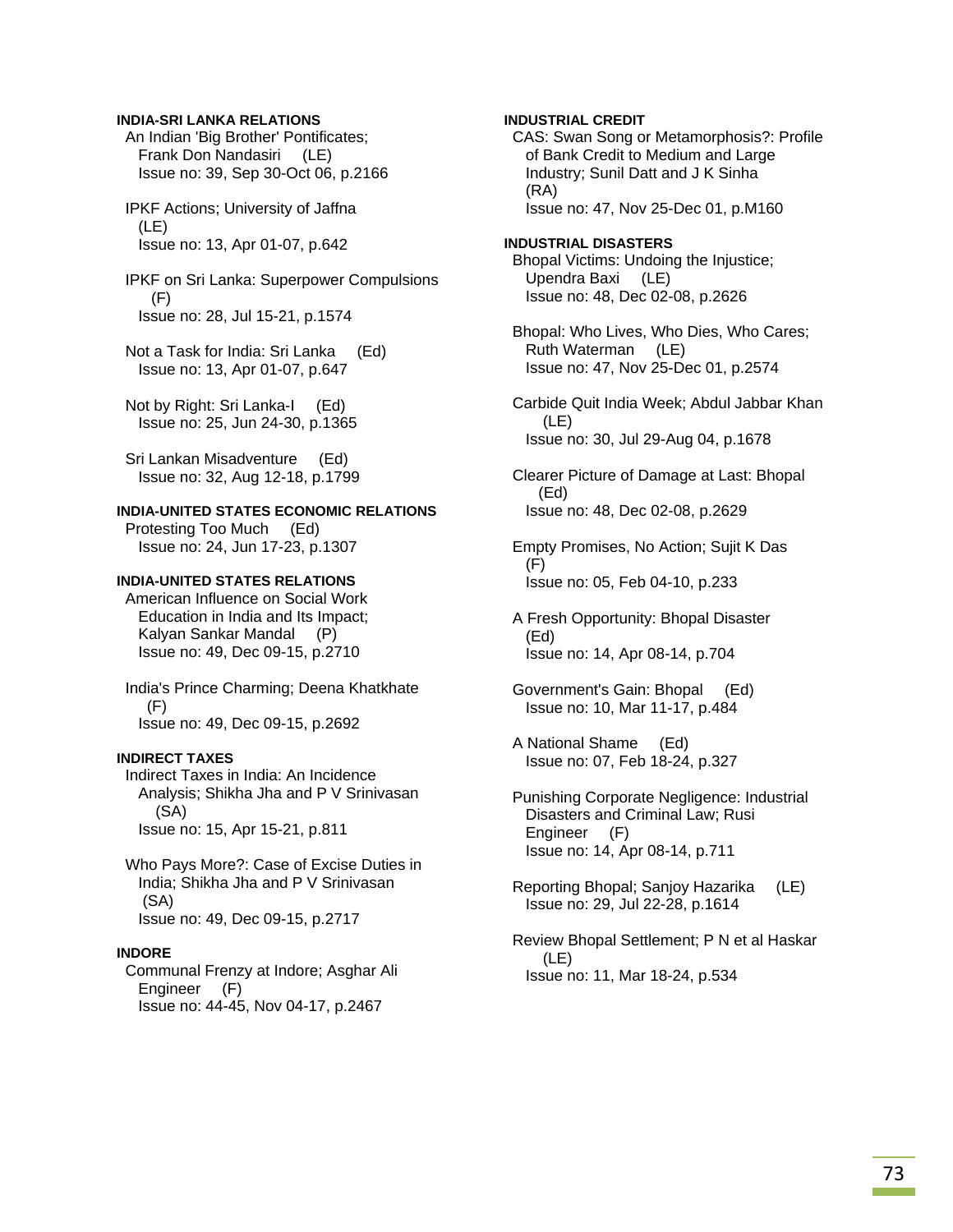# **INDUSTRIAL DISPUTES**

 Lessons of Two Major Industrial Disputes in West Bengal (F) Issue no: 02, Jan 14-20, p.68

# **INDUSTRIAL EFFLUENTS**  Common Seas as Bottomless Dumps;

Narendra Singh (BR) Issue no: 15, Apr 15-21, p.783

# **INDUSTRIAL ENTERPRISES**

 CAS: Swan Song or Metamorphosis?: Profile of Bank Credit to Medium and Large Industry; Sunil Datt and J K Sinha (RA) Issue no: 47, Nov 25-Dec 01, p.M160

 Characteristics of Diversification in Indian Industry; Kripa Shankar (SA) Issue no: 22, Jun 03-09, p.1241

 Industrial Perspectives in Tamil Nadu; Meenakshi Tyagarajan (F) Issue no: 46, Nov 18-24, p.2539

 Market Structure and Innovation: A Survey of Empirical Studies of Schumpeterian hypotheses for Developed Countries and India; Sanjay Kathuria (RA) Issue no: 34, Aug 26-Sep 01, p.M113

 Real Wages and Productivity in Industry: A Disaggregated Analysis; Bagaram Tulpule and R C Datta (RA) Issue no: 34, Aug 26-Sep 01, p.M94

 Regional Imbalances and National Question in Pakistan: Some Indications; S Akbar Zaidi (SA) Issue no: 06, Feb 11-17, p.300

 Right Not to be Accountable: The Economy (Ed) Issue no: 44-45, Nov 04-17, p.2448

 TELCO Dispute: What is It All About?; Radha Iyer (F) Issue no: 51-52, Dec 23-05, p.2822

## **INDUSTRIAL FINANCE**

 Free Flow: Industrial Finance (C) Issue no: 29, Jul 22-28, p.1619

 The L and T Saga; Madan Gopal Jajoo (F) Issue no: 51-52, Dec 23-05, p.2812

# **INDUSTRIAL GROWTH AND DEVELOPMENT**

 Ailing Industrial System of India: A Diagnosis; S P Kashyap and Amita Shah (RA) Issue no: 21, May 27-Jun 02, p.M77

- Apologia for the Capitalist System; Sukhpal Singh and Vinod Vyasulu (BR) Issue no: 02, Jan 14-20, p.75
- Beneath the Gloss: The Economy (Ed) Issue no: 09, Mar 04-10, p.432

 Capital Stock, Capital Consumption and the Capital: Output Ratio; Arun Ghosh (F) Issue no: 18, May 06-12, p.955

 Characteristics of Diversification in Indian Industry; Kripa Shankar (SA) Issue no: 22, Jun 03-09, p.1241

 Combine Management in GDR; Jaya Mehta (RA) Issue no: 08, Feb 25-Mar 03, p.M41

 Evolution of Unionism and Labour Market Structure: Case of Bombay Textile Mills, 1947-1985; Debashish Bhattacherjee (RA) Issue no: 21, May 27-Jun 02, p.M67

 Free Flow: Industrial Finance (C) Issue no: 29, Jul 22-28, p.1619

 Growth and Instability of Indian Exports to the USSR; Pronab Sen (SA) Issue no: 13, Apr 01-07, p.687

 Growth in Manufacturing Output since 1980: Some Preliminary Findings; R Nagaraj (SA) Issue no: 26, Jul 01-07, p.1481

 Industrial Growth and Employment; Bagaram Tulpule (BR) Issue no: 14, Apr 08-14, p.727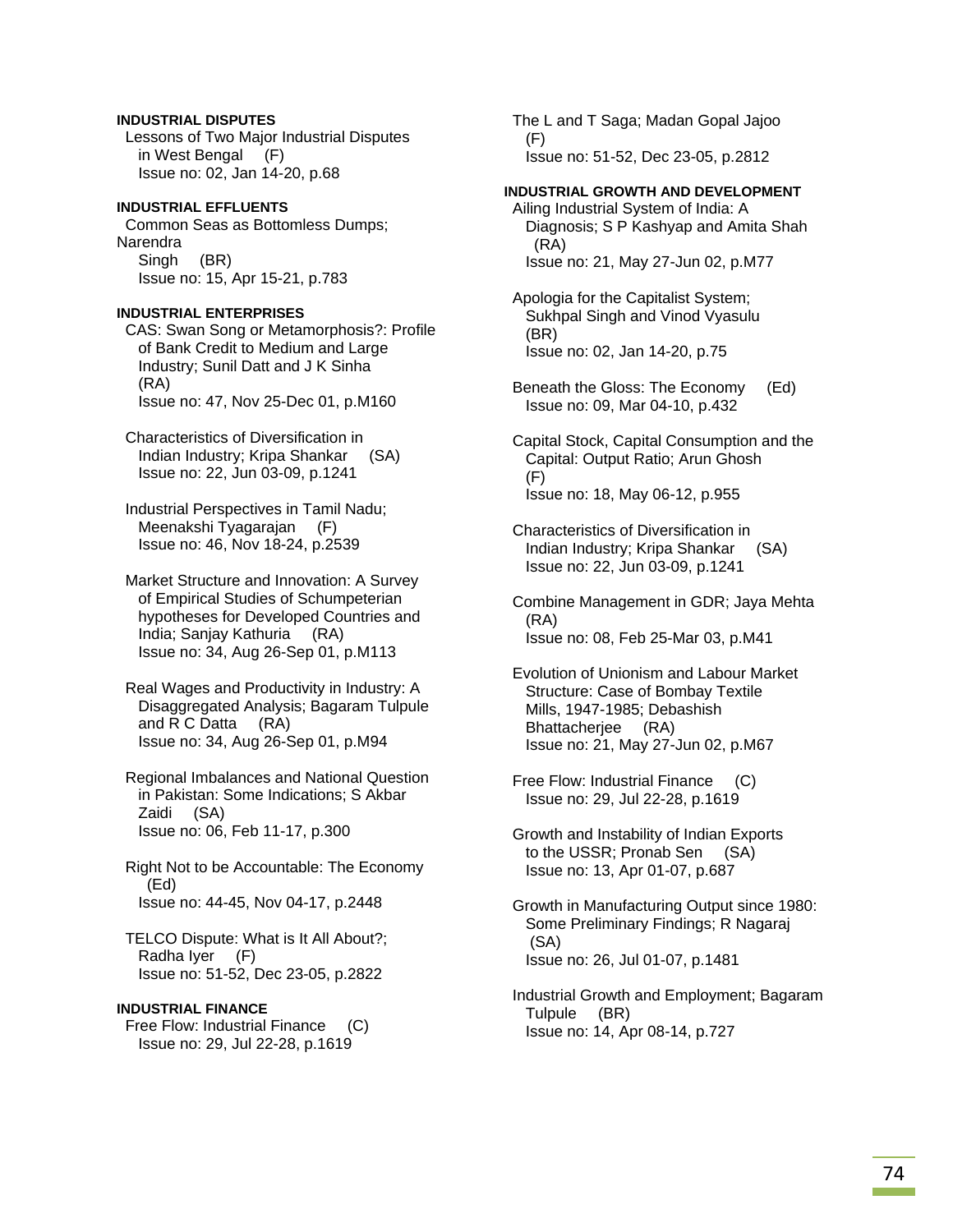## **INDUSTRIAL GROWTH AND DEVELOPMENT**

 Industrial Sickness: Primary and Secondary; Garry Pursell (RA) Issue no: 21, May 27-Jun 02, p.M81

 Industrial Slump (Ed) Issue no: 43, Oct 28-Nov 03, p.2399

 Industry and Urban Employment, 1961-81: A Preliminary Exploration; Rakesh Mohan (SA) Issue no: 44-45, Nov 04-17, p.2481

 Japanese Subcontracting Systems; Annavajhula JCB (RA) Issue no: 08, Feb 25-Mar 03, p.M15

 Main Elements in Shaping Future Technology Policies for India; Surendra J Patel (SA) Issue no: 09, Mar 04-10, p.463

 Market Structure and Innovation: A Survey of Empirical Studies of Schumpeterian hypotheses for Developed Countries and India; Sanjay Kathuria (RA) Issue no: 34, Aug 26-Sep 01, p.M113

 Monetary Targeting: Objectives and Appropriate Indicators; N A Mujumdar (SA) Issue no: 34, Aug 26-Sep 01, p.1959

 Needed: A Theory of Organisational Learning; Ashoka Mody (BR) Issue no: 47, Nov 25-Dec 01, p.2597

 Perestroika: Growing Signs of Tension; Ramnath Narayanswamy (F) Issue no: 13, Apr 01-07, p.666

 Planning Process and Development Performance; V V Bhatt (BR) Issue no: 39, Sep 30-Oct 06, p.2195

 Regional Aspects of Industrialisation in India; Ravindra H Dholakia (SA) Issue no: 46, Nov 18-24, p.2563

 Science, Progress and Posterity; Arun Ghosh (F) Issue no: 50, Dec 16-22, p.2750

 Spatial Variations in the Rate of Industrial Growth in India; Bishwanath Goldar and Vijay Seth (SA) Issue no: 22, Jun 03-09, p.1237

 Trade Fallows the Flag: Nature of Indian Expansion; DN (F) Issue no: 22, Jun 03-09, p.1205

 Workers, Unions and 'Sick' Industries: A Case: Labour; Basudev Ganguly (F) Issue no: 37, Sep 16-22, p.2059

### **INDUSTRIAL INVESTMENT**

 Do Equities Act as a Hedge Against Inflation?; Malathy Prabhakaran (RA) Issue no: 08, Feb 25-Mar 03, p.M24

### **INDUSTRIAL LABOUR**

 Income and Income Differentials among Workers in Small-Scale Manufacturing Enterprises in Calcutta: Some Survey Results; Bina Roy and Robin Mukherjee (SA) Issue no: 48, Dec 02-08, p.2671

 Sickness in Indian Textile Industry; Bagaram Tulpule (D) Issue no: 29, Jul 22-28, p.1675

 Workers, Unions and 'Sick' Industries: A Case: Labour; Basudev Ganguly (F) Issue no: 37, Sep 16-22, p.2059

### **INDUSTRIAL LICENSING**

 Unwarranted Reversal: Sugar Policy (C) Issue no: 15, Apr 15-21, p.759

### **INDUSTRIAL MANAGEMENT**

 Combine Management in GDR; Jaya Mehta (RA) Issue no: 08, Feb 25-Mar 03, p.M41

 Japanese Subcontracting Systems; Annavajhula JCB (RA) Issue no: 08, Feb 25-Mar 03, p.M15

 Lessons of Two Major Industrial Disputes in West Bengal (F) Issue no: 02, Jan 14-20, p.68

 Spiritual Solutions to Problems of Productivity; Vasant Gumaste (BR) Issue no: 08, Feb 25-Mar 03, p.409

**INDUSTRIAL POLICY**  Ailing Industrial System of India: A Diagnosis; S P Kashyap and Amita Shah (RA) Issue no: 21, May 27-Jun 02, p.M77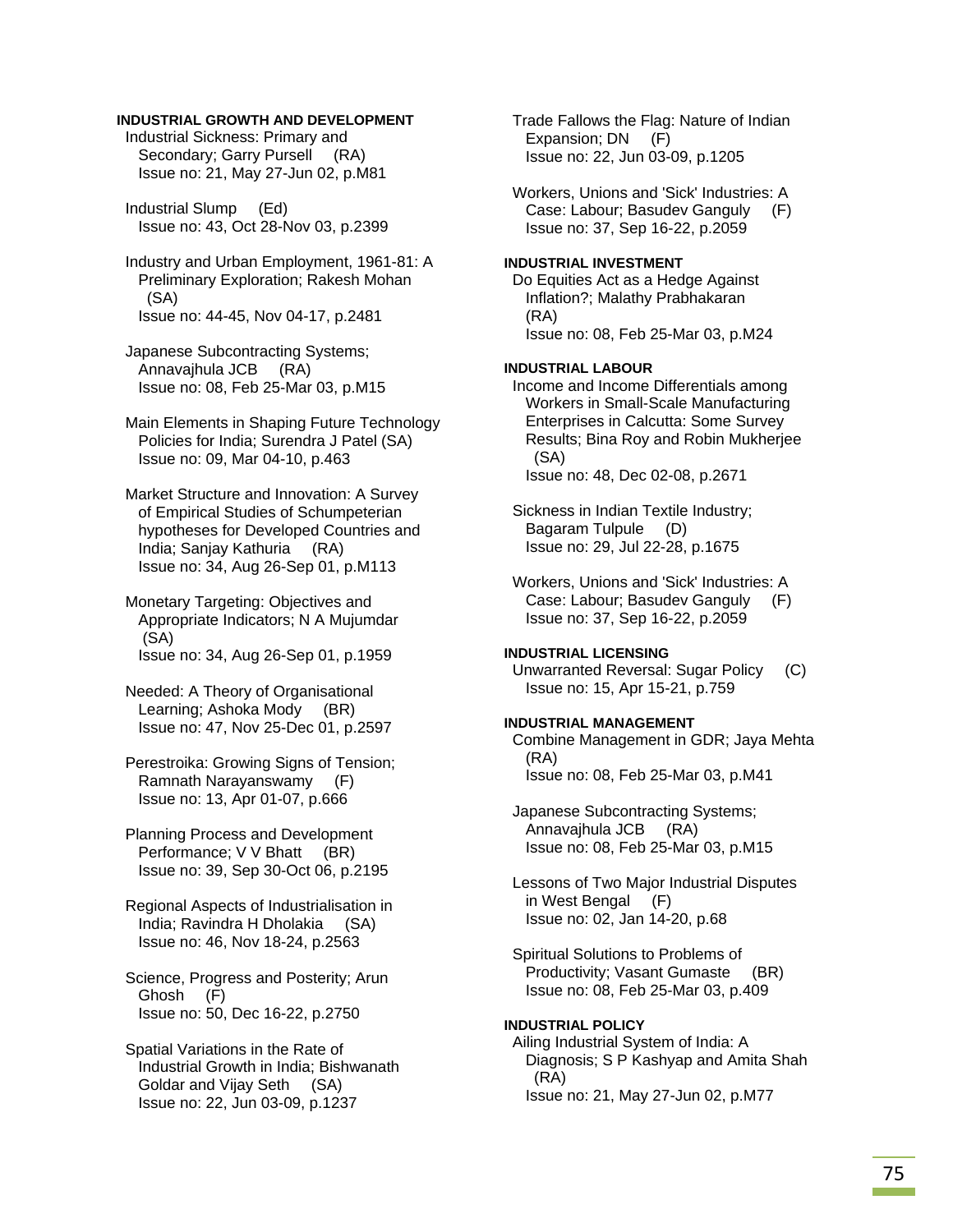**INDUSTRIAL POLICY**  Bridling Growth of Electronics?; K J Joseph (F) Issue no: 16, Apr 22-28, p.855

 Centennial Appraisal of Nehru Legacy: Report on a Seminar (F) Issue no: 22, Jun 03-09, p.1212

 Development Strategy and Small Industry Growth; Arun Ghosh (BR) Issue no: 22, Jun 03-09, p.1224

 If Nehru were Alive... (F) Issue no: 22, Jun 03-09, p.1204

 Real Wages and Productivity in Industry: A Disaggregated Analysis; Bagaram Tulpule and R C Datta (RA) Issue no: 34, Aug 26-Sep 01, p.M94

 Spatial Variations in the Rate of Industrial Growth in India; Bishwanath Goldar and Vijay Seth (SA) Issue no: 22, Jun 03-09, p.1237

## **INDUSTRIAL POLLUTION**

 Common Seas as Bottomless Dumps; Narendra Singh (BR) Issue no: 15, Apr 15-21, p.783

 Kanyakumari March: Breakthrough Despite Break-up; Gabriele Dietrich (F) Issue no: 20, May 20-26, p.1087

# **INDUSTRIAL PRICES**

 Price-Cost Relationship in Indian Industry; Shikha Jha (BR) Issue no: 13, Apr 01-07, p.671

### **INDUSTRIAL PRODUCTION**

 Beneath the Gloss: The Economy (Ed) Issue no: 09, Mar 04-10, p.432

 Characteristics of Diversification in Indian Industry; Kripa Shankar (SA) Issue no: 22, Jun 03-09, p.1241

 A Deficient Efficiency; Errol D'Souza (BR) Issue no: 14, Apr 08-14, p.726

 Falling Rate of Profit in India's Industry?; Ranjit Sau (RA) Issue no: 30, Jul 29-Aug 04, p.PE95  Growth in Manufacturing Output since 1980: Some Preliminary Findings; R Nagaraj (SA) Issue no: 26, Jul 01-07, p.1481

 Indian Economy in the 1980's and on to the 1990s; C T Kurien (SA) Issue no: 15, Apr 15-21, p.787

 Industrial Sickness: Primary and Secondary; Garry Pursell (RA) Issue no: 21, May 27-Jun 02, p.M81

 Industrial Slump (Ed) Issue no: 43, Oct 28-Nov 03, p.2399

 Industry-Agriculture Growth Rates: Widening Disparity: An Explanation; B B Bhattacharya and Arup Mitra (SA) Issue no: 34, Aug 26-Sep 01, p.1963

 Kamani Tubes: Moving Ahead; B Srinivas (F) Issue no: 32, Aug 12-18, p.1821

 Kamani Tubes: On the Move; B Srinivas (F) Issue no: 12, Mar 25-31, p.610

 Long-Term Problems Remain; Sushil Khanna (F) Issue no: 18, May 06-12, p.958

 Mystery of a Declining Capital Output Ratio; Arun Ghosh (F) Issue no: 46, Nov 18-24, p.2527

 Needed: A Theory of Organisation Learning; Ashoka Mody (BR) Issue no: 47, Nov 25-Dec 01, p.2597

 Needed: A Theory of Organisational Learning; Ashoka Mody (BR) Issue no: 47, Nov 25-Dec 01, p.2597

 Productivity and Efficiency: Myth and the Reality; Arun Ghosh (F) Issue no: 06, Feb 11-17, p.279

 Real Wages and Productivity in Industry: A Disaggregated Analysis; Bagaram Tulpule and R C Datta (RA) Issue no: 34, Aug 26-Sep 01, p.M94

 Shift Away from Regulation: Credit Policy; T K Velayudham (F) Issue no: 20, May 20-26, p.1083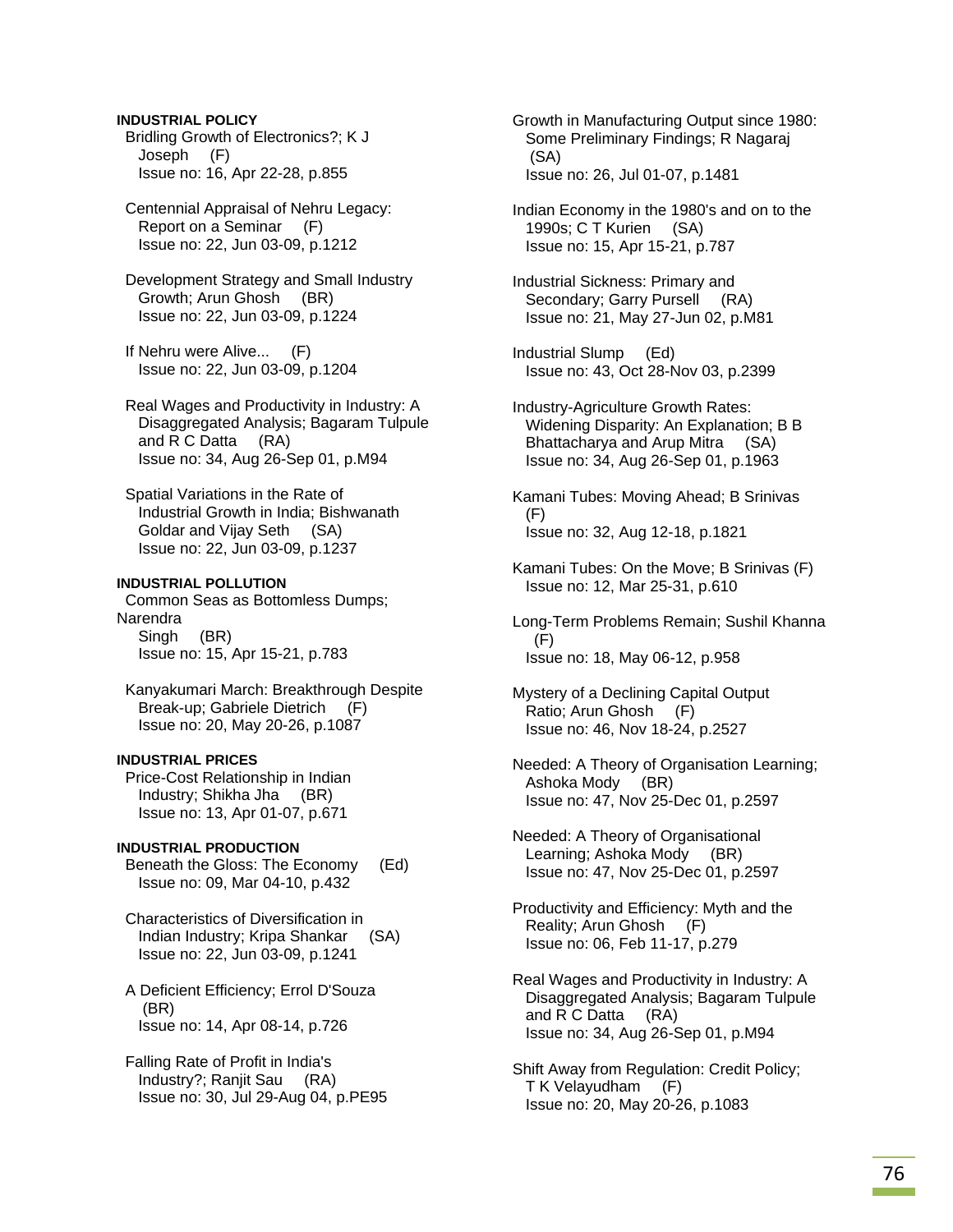## **INDUSTRIAL PRODUCTION**

 Sickness in Indian Textile Industry; Bagaram Tulpule (D) Issue no: 29, Jul 22-28, p.1675

 Spatial Variations in the Rate of Industrial Growth in India; Bishwanath Goldar and Vijay Seth (SA) Issue no: 22, Jun 03-09, p.1237

 Urban-Rural Cap: The Economy (Ed) Issue no: 43, Oct 28-Nov 03, p.2400

## **INDUSTRIAL PRODUCTS**

 Growth in Manufacturing Output since 1980: Some Preliminary Findings; R Nagaraj (SA) Issue no: 26, Jul 01-07, p.1481

#### **INDUSTRIAL RELATIONS**

 Dynamics of Capitalist Labour Process: Knitting Industry in Tamil Nadu; C Krishnaswami (SA) Issue no: 24, Jun 17-23, p.1353

 Hegemony by Consent Alone?; Nasir Tyabji (BR) Issue no: 02, Jan 14-20, p.79

 Is Justice a Bigger Share?; DN (F) Issue no: 12, Mar 25-31, p.607

 Kamani Tubes: On the Move; B Srinivas (F) Issue no: 12, Mar 25-31, p.610

 Lessons of Two Major Industrial Disputes in West Bengal (F) Issue no: 02, Jan 14-20, p.68

 Managements and Workers; Abha Chaturvedi (LE) Issue no: 02, Jan 14-20, p.54

 Managing Kamani Tubes; Sharit K Bhowmik (F) Issue no: 16, Apr 22-28, p.857

- Question of Union Recognition; Sarath Chandra Davala (F) Issue no: 47, Nov 25-Dec 01, p.2592
- A Strike that Could Have Been Avoided: Labour: Radha Iver (F) Issue no: 19, May 13-19, p.1025

 TELCO Dispute: What is It All About?; Radha Iyer (F) Issue no: 51-52, Dec 23-05, p.2822

 Workers and Trade Unions in China; P R Ram (BR) Issue no: 07, Feb 18-24, p.351

 The Working Class: A Classic Class Struggle; Radha Iyer (F) Issue no: 40, Oct 07-13, p.2231

### **INDUSTRIAL RESEARCH**  Innovations and Small Producers in Developing Countries; A S Bhalla (RA) Issue no: 08, Feb 25-Mar 03, p.M2

 Innovative Marketing Strategies: Small Enterprises Fight Large Established Companies; S L Rao (RA) Issue no: 34, Aug 26-Sep 01, p.M127

 Pinning Hopes on Collaborations: Research and Development (Ed) Issue no: 08, Feb 25-Mar 03, p.384

 Technology of Obsolescence; J P S Uberoi (P) Issue no: 46, Nov 18-24, p.2543

# **INDUSTRIAL SOCIOLOGY**

 Dynamics of Capitalist Labour Process: Knitting Industry in Tamil Nadu; C Krishnaswami (SA) Issue no: 24, Jun 17-23, p.1353

### **INFLATION**

 Assessing the Budget: New Delhi; BM (F) Issue no: 11, Mar 18-24, p.546

 Coping with Inflation: Soviet Union (Ed) Issue no: 29, Jul 22-28, p.1617

 Do Equities Act as a Hedge Against Inflation?; Malathy Prabhakaran (RA) Issue no: 08, Feb 25-Mar 03, p.M24

 End of Credit Authorisation Scheme: Requiem for Credit Control?; S R Krishna Iyer (F) Issue no: 05, Feb 04-10, p.235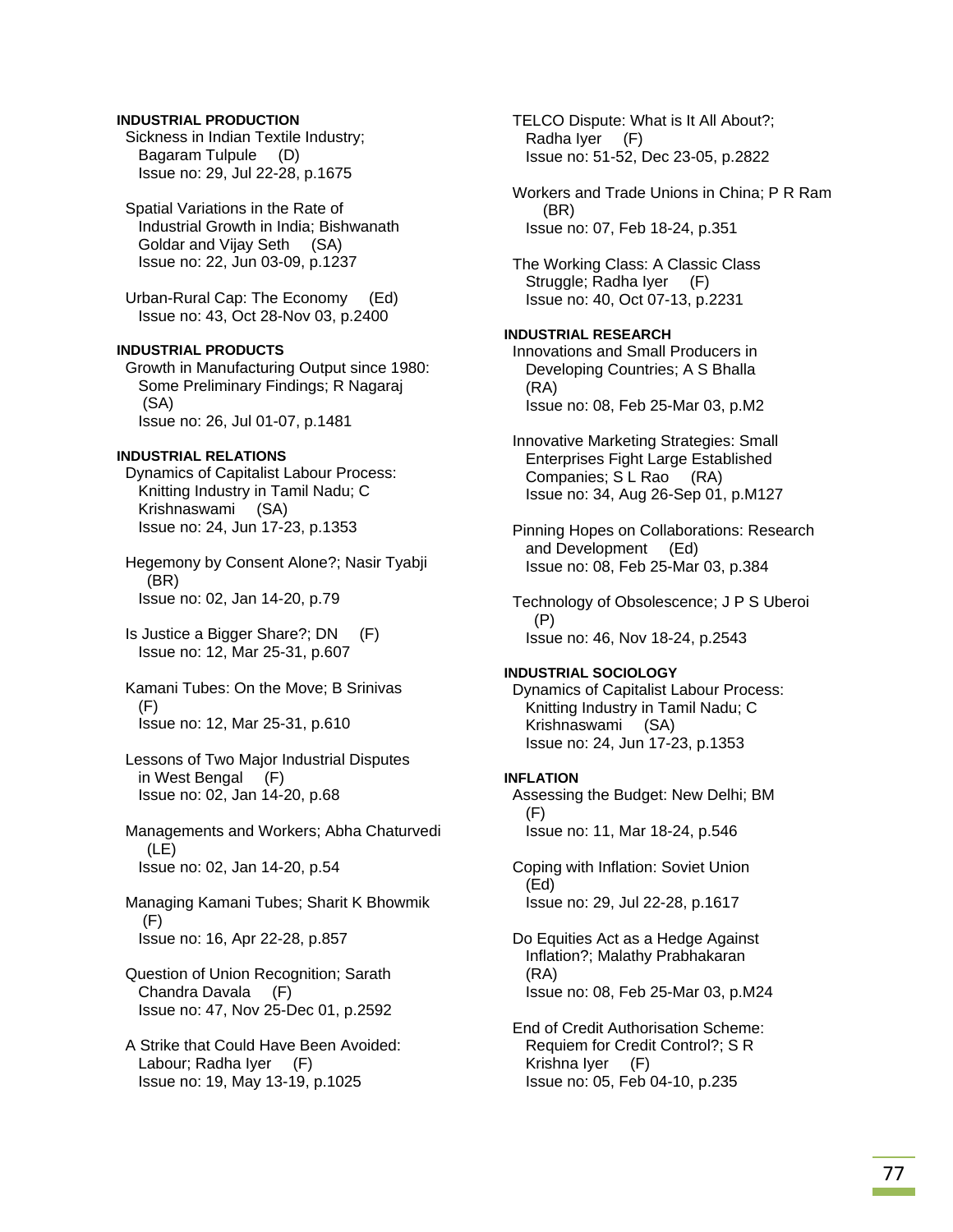## **INFLATION**

 Inflation and Polish Economic Crisis; R G Gidadhubli (F) Issue no: 12, Mar 25-31, p.613

 Move for Import Ill-advised: Bullion (C) Issue no: 06, Feb 11-17, p.274

 Sustained Pressure on Consumer Prices (F) Issue no: 13, Apr 01-07, p.659

## **INFORMAL SECTOR**

 Informal Sector Saving Potential; V D Lall (LE) Issue no: 09, Mar 04-10, p.430

- Informal Sector Saving Potential: Some Further Thoughts; Arun Ghosh (F) Issue no: 13, Apr 01-07, p.652
- Laws Ignored: Labour; Bharat Dogra (Ed) Issue no: 32, Aug 12-18, p.1801
- Poverty, Growth and Rural Labour Markets in India; Kalpana Bardhan (RA) Issue no: 12, Mar 25-31, p.A21

 The Real City-Savers; J B D'Souza (F) Issue no: 20, May 20-26, p.1089

### **INFORMATION AND COMMUNICATION TECHNOLOGY**

 Computer Industry in India: Strategies for Late-Comer Entry; Sudha Mahalingam (SA) Issue no: 42, Oct 21-27, p.2375

### **INFORMATION MANAGEMENT**

 Managing a Development Information System: Strategies and Methodologies; Kalyan Raipuria (RA) Issue no: 34, Aug 26-Sep 01, p.M131

### **INFORMATION SYSTEM**

 Information Support System for Urban Planning; Sreemay Basu (RA) Issue no: 34, Aug 26-Sep 01, p.M141

 Managing a Development Information System: Strategies and Methodologies; Kalyan Raipuria (RA) Issue no: 34, Aug 26-Sep 01, p.M131

**INPUT-OUTPUT ANALYSIS**  Theory and Practice of Estimating Domestic Resource Cost in India; Kalyan Raipuria (SA) Issue no: 32, Aug 12-18, p.1845 **INSURGENCY**  Encouraging Private Gangsterism: Government (Ed) Issue no: 18, May 06-12, p.949 Militant Turn: Tribal Politics (Ed) Issue no: 05, Feb 04-10, p.216 New Chapter in History of Insurgency: Tripura (F) Issue no: 27, Jul 08-14, p.1501 **INTELLECTUAL PROPERTY**  Intellectual Property Rights in the Uruguay Round: A Disaster for the South?; Surendra J Patel (SA) Issue no: 18, May 06-12, p.978 Intellectual Property Rights: Government Buckles under US Pressure; BM (F) Issue no: 19, May 13-19, p.1023 Intellectual Property Rights: The Geneva Surrender (F) Issue no: 22, Jun 03-09, p.1201 Propertyless?; V Siddhartha (LE) Issue no: 06, Feb 11-17, p.270

 Recent Developments in International Patent System; C Niranjan Rao (SA) Issue no: 51-52, Dec 23-05, p.2841

 Trade Related Aspects of Intellectual Property Rights: Question of Patents; C Niranjan Rao (SA) Issue no: 19, May 13-19, p.1053

### **INTELLECTUALS**

 Crisis in China: End of Socialism?; Nirmal Kumar Chandra (SA) Issue no: 46, Nov 18-24, p.2551

 Intelligentsia as a Ruling Class: An Alternative Hypothesis; Ramaswamy R Iyer (D) Issue no: 51-52, Dec 23-05, p.2859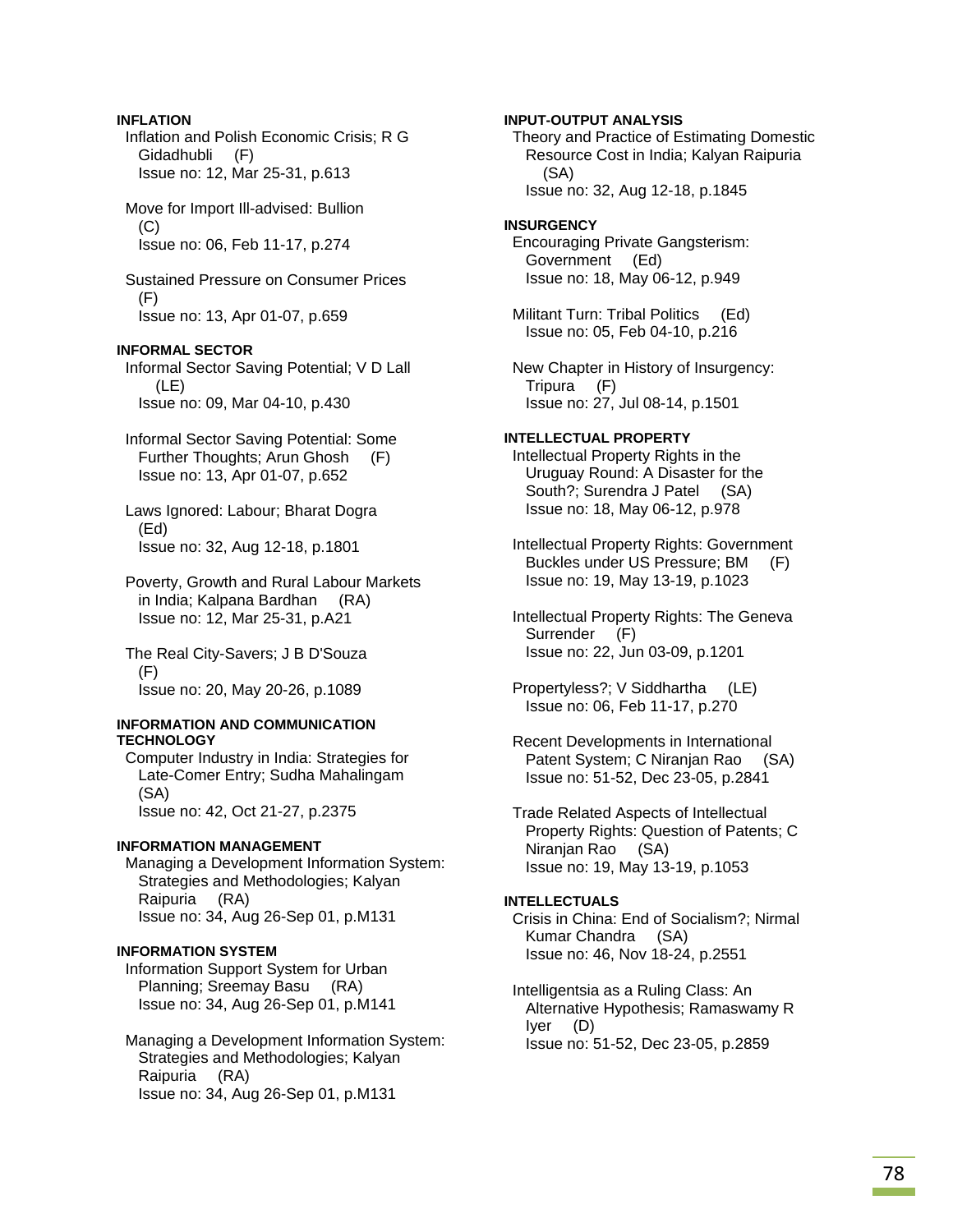## **INTELLECTUALS**

 Islam, Society and Pakistan; Ishtiaq Ahmed (BR) Issue no: 10, Mar 11-17, p.511

 Metamorphosis of Latin America's Intellectuals; James Petras (F) Issue no: 14, Apr 08-14, p.719

### **INTELLIGENCE SERVICE**

 Misuse of Intelligence Services; A G Noorani (CL) Issue no: 01, Jan 07-13, p.14

## **INTER-STATE RELATIONS**

 Communication Gaps: Politics (Ed) Issue no: 37, Sep 16-22, p.2040

 Indifference Pays?: Assam-Nagaland (Ed) Issue no: 15, Apr 15-21, p.756

 States Refuse to Yield: Chief Ministers Conference (Ed) Issue no: 07, Feb 18-24, p.328

### **INTEREST RATES**

 Budget, 1989-90: Elusive Issues; Bhabatosh Datta (SA) Issue no: 15, Apr 15-21, p.799

 Right Not to be Accountable: The Economy (Ed) Issue no: 44-45, Nov 04-17, p.2448

### **INTERNAL DEBT**

 Assessing the Budget: New Delhi; BM (F) Issue no: 11, Mar 18-24, p.546

#### **INTERNATIONAL AFFAIRS**

 Playing the Western Game; GPD (F) Issue no: 12, Mar 25-31, p.603

#### **INTERNATIONAL ECONOMIC RELATIONS**

 Changed US Stance?: International Debt (Ed) Issue no: 12, Mar 25-31, p.593

 Toeing the G-7 Line; BM (F) Issue no: 07, Feb 18-24, p.343

#### **INTERNATIONAL TRADE**

 UNCTAD's New Thinking; Satish Jha (F) Issue no: 38, Sep 23-29, p.2109

### **INVESTMENT**

 1989-90 Budget: Business as Usual; Arun Ghosh (SA) Issue no: 15, Apr 15-21, p.807

 Blurred Distinction: Taxation (Ed) Issue no: 12, Mar 25-31, p.592

#### **IRAN**

 Khomeini's Fatwa; P A Sebastian (F) Issue no: 09, Mar 04-10, p.449

**IRAQ**  Threat in Iraq: Indian Workers Abroad (Ed) Issue no: 47, Nov 25-Dec 01, p.2577

### **IRDP**

 Anti-Poverty Programme: A Reappraisal; N J Kurian (RA) Issue no: 12, Mar 25-31, p.A13

 Poverty Alleviation Programmes: IRDP in an Andhra Pradesh District; G Hara Gopal and C H Bala Ramulu (SA) Issue no: 35-36, Sep 02-15, p.2025

### **IRON AND STEEL INDUSTRY**

 Boast of Renaissance: Steel (Ed) Issue no: 21, May 27-Jun 02, p.1132

 Capital Stock, Capital Consumption and the Capital: Output Ratio; Arun Ghosh (F) Issue no: 18, May 06-12, p.955

 Lack of Planning: Pig Iron (C) Issue no: 11, Mar 18-24, p.539

 Laws Ignored: Labour; Bharat Dogra (Ed) Issue no: 32, Aug 12-18, p.1801

 Missed Opportunities: Steel (Ed) Issue no: 39, Sep 30-Oct 06, p.2169

 Pinch of Import Cuts: Non-Ferrous Metals  $(C)$ Issue no: 21, May 27-Jun 02, p.1135

 Policy Absurdities: Steel (Ed) Issue no: 34, Aug 26-Sep 01, p.1932

 Pre-Budget Price Hike: Steel (Ed) Issue no: 02, Jan 14-20, p.56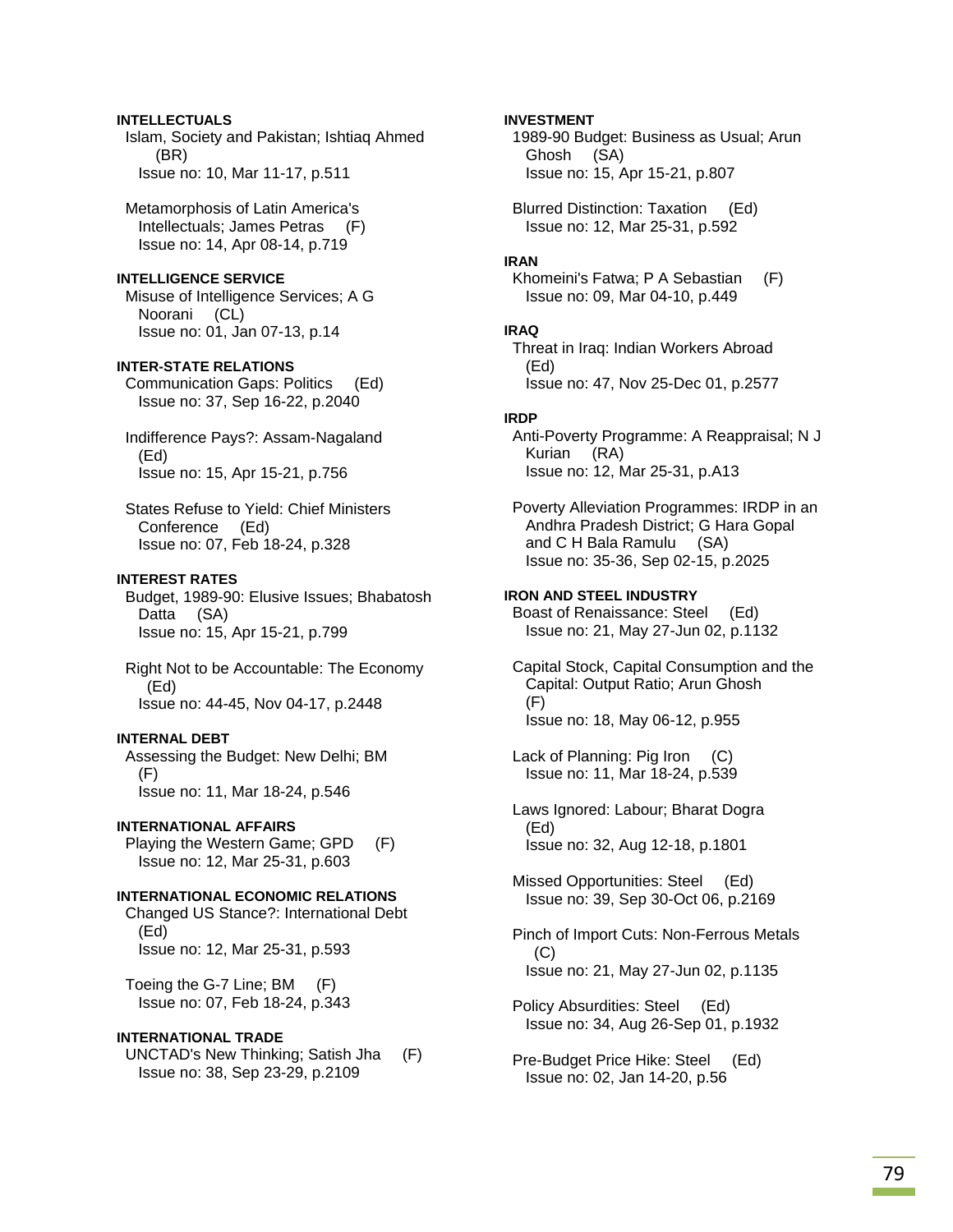### **IRON AND STEEL INDUSTRY**

- Scrap Shortage: Ministeel Plants (Ed) Issue no: 32, Aug 12-18, p.1801
- Scuttling Wardha's Steel Plant; Ajit Kumar (F) Issue no: 31, Aug 05-11, p.1754
- Wardha Steel Plant; Kanakmal Gandhi (LE) Issue no: 50, Dec 16-22, p.2742

### **IRRIGATION**

- 'Faulty Premises' or Academic Arrogance?; K J Joy and Nagmani Rao (LE) Issue no: 01, Jan 07-13, p.2
- Agricultural Stagnation and Irrigation in Kerala; K P Kannan and K Pushpangadan (D) Issue no: 19, May 13-19, p.1067
- Canal Irrigation and Agrarian Transformation: The Case of Kesala; Pieter Gorter (RA) Issue no: 39, Sep 30-Oct 06, p.A94
- Large Dams: The Right Perspective; Ramaswamy R Iyer (RA) Issue no: 39, Sep 30-Oct 06, p.A
- Mounting Antagonism towards Big Dams; B D Dhawan (P) Issue no: 20, May 20-26, p.1096
- Mounting Antagonism towards Big Dams; Ashok K Mitra (D) Issue no: 31, Aug 05-11, p.1791
- Mounting Antagonism towards Big Dams; Chandrashekhar Pant and Shripad Dharmadhikary (D) Issue no: 35-36, Sep 02-15, p.2035

#### **IRRIGATION DEVELOPMENT**

 Mounting Antagonism towards Big Dams; Nirmal Sengupta (D) Issue no: 48, Dec 02-08, p.2679

## **IRRIGATION POLICY AND MANAGEMENT**

 Major and Minor irrigation Works: Cost Aspects of the Controversy; B D Dhawan (RA) Issue no: 39, Sep 30-Oct 06, p.A117

## **IRRIGATION PROJECTS**

 Externally Funded Projects and State Plans; Sitaraman Gurumurthi (F) Issue no: 03, Jan 21-27, p.127

## **ISLAM**

- Ahmadi Movement: Resolving Some Confusions; Asghar Ali Engineer (BR) Issue no: 30, Jul 29-Aug 04, p.1707
- Banking Regulations and Islamic Finance; S Ramachandran (SA) Issue no: 51-52, Dec 23-05, p.2835
- Consistency and Ambiguity in South Asian Islam; Ishtiaq Ahmed (BR) Issue no: 32, Aug 12-18, p.1829
- Islam, Society and Pakistan; Ishtiaq Ahmed (BR) Issue no: 10, Mar 11-17, p.511
- Perils of Rewriting Islamic History; Balaraj Puri (BR) Issue no: 51-52, Dec 23-05, p.2833
- Punjab in the Making of Pakistan; Iftikhar H Malik (BR) Issue no: 49, Dec 09-15, p.2713
- Punjab in the Making of Pakistan; Iftikhar H Malik (BR) Issue no: 49, Dec 09-15, p.2713
- Questioning a Dominant Discourse; Gowher Rizvi (BR) Issue no: 42, Oct 21-27, p.2373
- State and Islam in Pakistan; Ziaul Haque (LE) Issue no: 03, Jan 21-27, p.110

### **ISLAMABAD**

 Whose Security? Whose Defence?; Meena Dhanda (LE) Issue no: 12, Mar 25-31, p.590

### **ISRAEL**

- Jews, Israel and Palestine; Rina Nissim (LE) Issue no: 22, Jun 03-09, p.1190
- Jews, Israel and Palestine; Bindu T Desai (LE) Issue no: 30, Jul 29-Aug 04, p.1678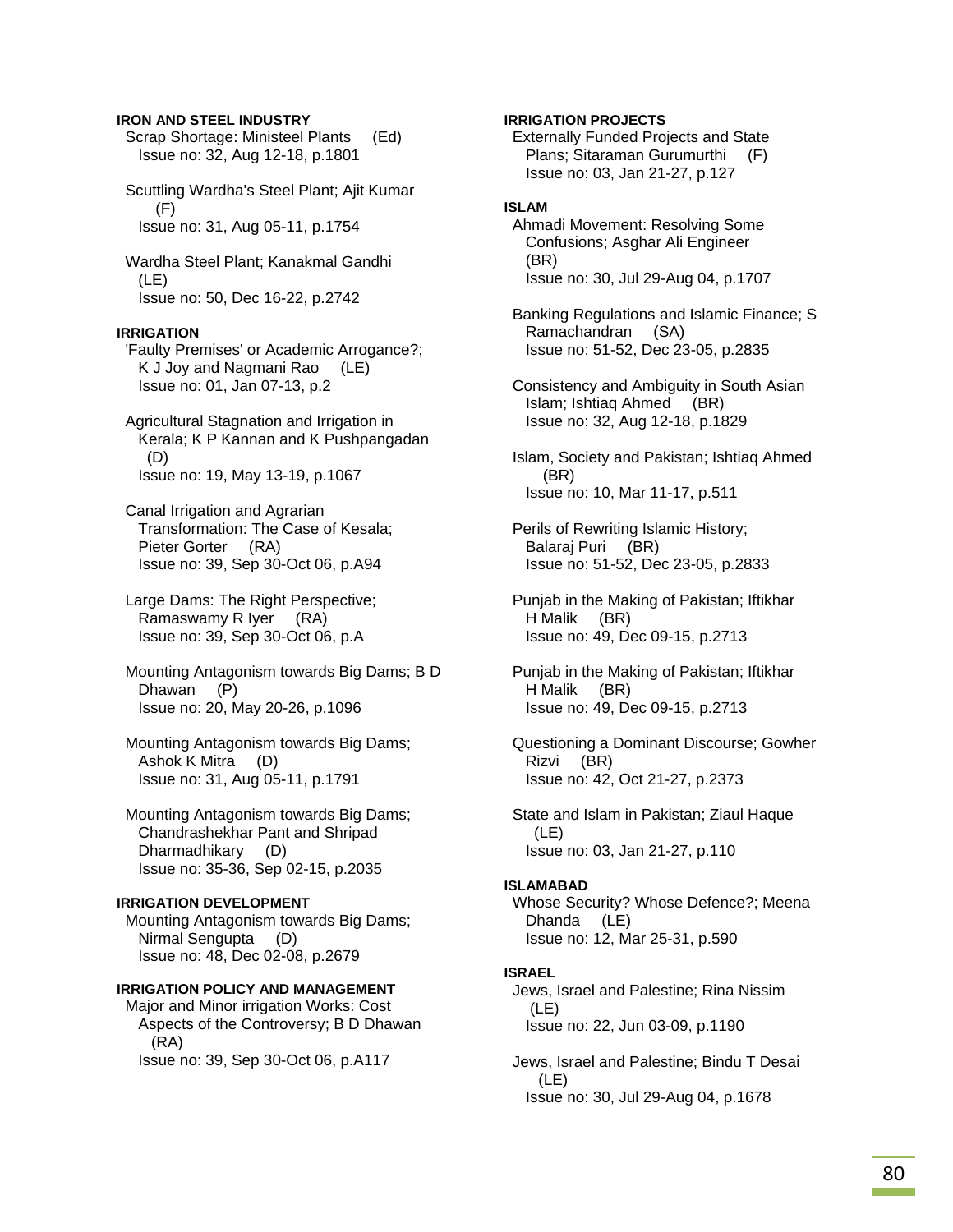**ISRAEL**  New Factors: West Asia (Ed) Issue no: 32, Aug 12-18, p.1803 A Step Forward: West Asia (Ed) Issue no: 15, Apr 15-21, p.757 There Arose on a Land a New Pharaoh and He Knew Not Joseph; Deena Khatkhate (F) Issue no: 16, Apr 22-28, p.851 Two Myths about Israel's Birth; Achin Vanaik (BR) Issue no: 46, Nov 18-24, p.2547 JAMMU AND KASHMIR J and K Panchayati Raj Bill: A Critique; Balaraj Puri (F) Issue no: 28, Jul 15-21, p.1567 The Kashmiris' Problem (Ed) Issue no: 50, Dec 16-22, p.2743 Rajiv-Farooq Accord: What Went Wrong?; Balaraj Puri (F) Issue no: 30, Jul 29-Aug 04, p.1689 Repression in Kashmir; A G Noorani (CL) Issue no: 29, Jul 22-28, p.1626 Violence on Gurpurab in Jammu and Its Aftermath; Madhu Kishwar and Smita Kothari (F) Issue no: 15, Apr 15-21, p.769 **JANATA DAL**  Fall of Janata Dal Government: Lessons for Democratic Decentralisation (F) Issue no: 18, May 06-12, p.961 Young Turks Trajectory: Janata Dal (Ed) Issue no: 49, Dec 09-15, p.2686 **JAPAN**  Death of Emperor; William H Newell (F) Issue no: 03, Jan 21-27, p.130 Japanese Subcontracting Systems; Annavajhula JCB (RA) Issue no: 08, Feb 25-Mar 03, p.M15 Labour Shortage and Immigrant Workers: Japan (Ed) Issue no: 31, Aug 05-11, p.1737 (Ed) **JEWS**  (LE) (LE) (RA) (RA) (RA) He (F) **JHARKHAND**  (Ed)

 Liberalisation of Japanese Financial Markets; S K Verghese (BR) Issue no: 19, May 13-19, p.1035 **JAWAHAR ROJGAR YOJANA**  Strengthening Centre's Overlordship Issue no: 22, Jun 03-09, p.1191 Jews, Israel and Palestine; Rina Nissim Issue no: 22, Jun 03-09, p.1190 Jews, Israel and Palestine; Bindu T Desai Issue no: 30, Jul 29-Aug 04, p.1678 Palestine Through History; Bindu T Desai Issue no: 16, Apr 22-28, p.869 Palestine Through History; Bindu T Desai Issue no: 16, Apr 22-28, p.869 Palestine Through History; Bindu T Desai Issue no: 16, Apr 22-28, p.869 There Arose on a Land a New Pharaoh and Knew Not Joseph; Deena Khatkhate Issue no: 16, Apr 22-28, p.851 'No Jharkhand, No Elections': Jharkhand Movement (Ed) Issue no: 31, Aug 05-11, p.1736 Behind BJP's Vananchal Demand: Bihar; Indu Bharti (F) Issue no: 13, Apr 01-07, p.656 Dealing with Jharkhand Movement: Politics Issue no: 06, Feb 11-17, p.272

 Differences in Jharkhand Movement; Indu Bharti (F) Issue no: 04, Jan 28-Feb 03, p.183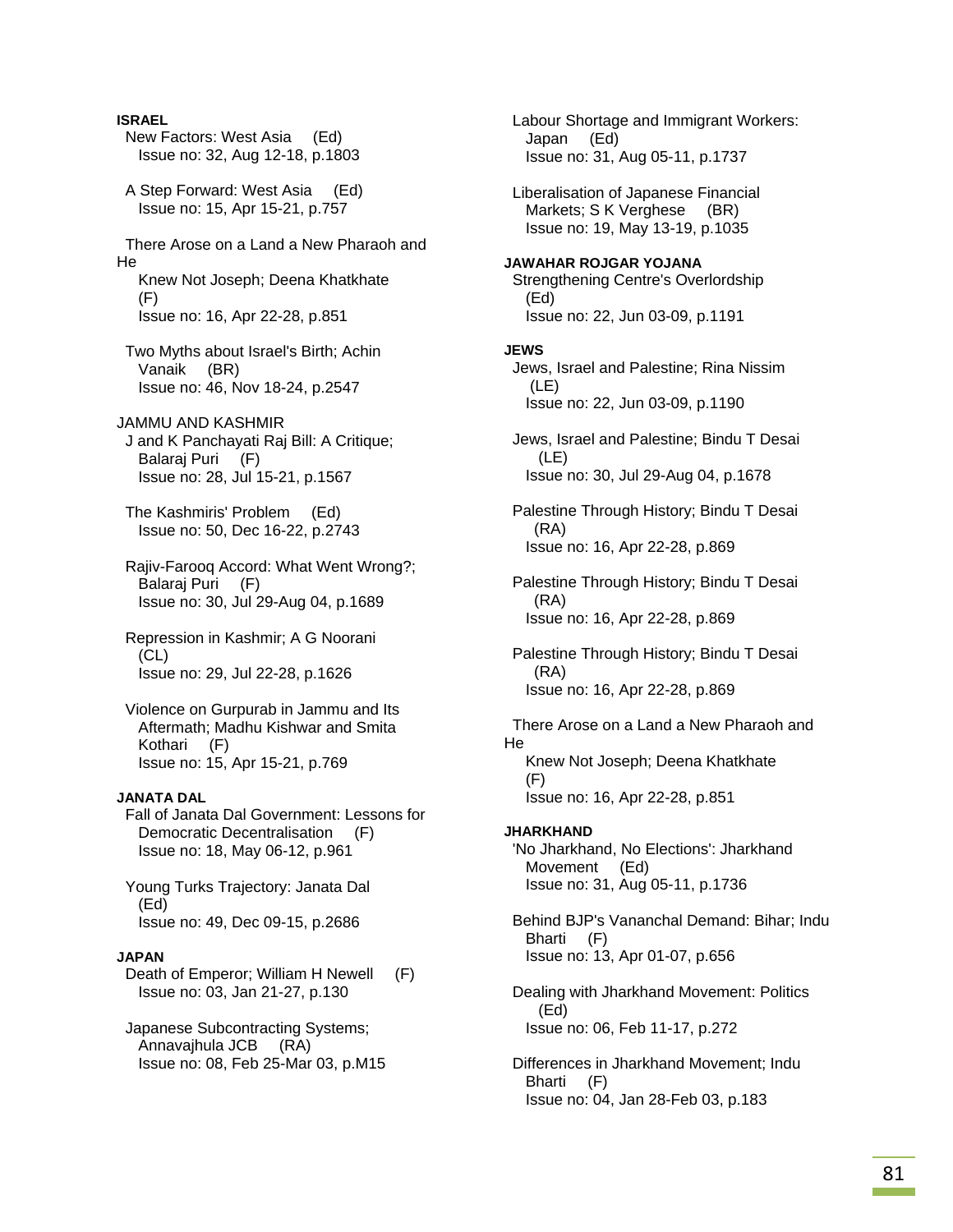## **JHARKHAND**

- Jharkhand Movement: Caught in the Electoral Morass; Indu Bharti (F) Issue no: 25, Jun 24-30, p.1385
- Left Front and Jharkhand; Anjan Ghosh (F) Issue no: 06, Feb 11-17, p.288
- Militant Turn: Tribal Politics (Ed) Issue no: 05, Feb 04-10, p.216
- Some Agrarian Questions in the Jharkhand Movement; DN and GK (F) Issue no: 27, Jul 08-14, p.1505

## **JOURNALISTS**

 Musing on Run-up to General Elections; Arun Ghosh (F) Issue no: 38, Sep 23-29, p.2103

### **JUDICIARY**

 Abuse of Law; Ashok Prasad and Harish Dhawan (mE) Issue no: 14, Apr 08-14, p.702

 Bhopal Victims: Undoing the Injustice; Upendra Baxi (LE) Issue no: 48, Dec 02-08, p.2626

 Defence Committee for Bombay Professors; Shabana et al Azmi (LE) Issue no: 24, Jun 17-23, p.1306

- Double-Talk on Babri Masjid: Politics (Ed) Issue no: 20, May 20-26, p.1072
- A Fresh Opportunity: Bhopal Disaster (Ed) Issue no: 14, Apr 08-14, p.704

 In Tandem (Ed) Issue no: 01, Jan 07-13, p.3

 Institutional Checks against Police Excesses; A G Noorani (CL) Issue no: 43, Oct 28-Nov 03, p.2406

 Kamani Tubes: On the Move; B Srinivas (F) Issue no: 12, Mar 25-31, p.610

 Law's Aim is Crime; Deena Khatkhate (F) Issue no: 29, Jul 22-28, p.1624

 Lessons of Secunderabad Conspiracy Case; Manoranjan Mohanty (LE) Issue no: 10, Mar 11-17, p.482

 Minority Identity, Muslim Women Bill Campaign and the Political Process; Zoya Hasan (SA) Issue no: 01, Jan 07-13, p.44

 A National Shame (Ed) Issue no: 07, Feb 18-24, p.327

- Not Soft-Pedalling?: Punjab (Ed) Issue no: 11, Mar 18-24, p.537
- Obstructing Justice; Tapan Bose (LE) Issue no: 05, Feb 04-10, p.214
- Political Bias: Death Penalty (Ed) Issue no: 41, Oct 14-20, p.2277

 Review Bhopal Settlement; P N et al Haskar (LE) Issue no: 11, Mar 18-24, p.534

 Shocking Decision: Abortion Right (Ed) Issue no: 41, Oct 14-20, p.2277

 Sleeping under Bridges: The Indian Footnote; Anil Nauriya (F) Issue no: 43, Oct 28-Nov 03, p.2415

 Solving the Babri Masjid Problem; Rajani et al Kothari (LE) Issue no: 08, Feb 25-Mar 03, p.382

- Suppressing Peasant Struggles: Karnataka (Ed) Issue no: 33, Aug 19-25, p.1864
- Upholding Ideology of Male Domination; P A Sebastian (F) Issue no: 14, Apr 08-14, p.716

**JUTE INDUSTRY AND TEXTILES**  Jute Woes; Pannalall Mundhra (LE) Issue no: 27, Jul 08-14, p.1486

 Quaint Mix-Up: Politics (Ed) Issue no: 18, May 06-12, p.951

 Saviour from Dundee: Jute Industry (Ed) Issue no: 22, Jun 03-09, p.1193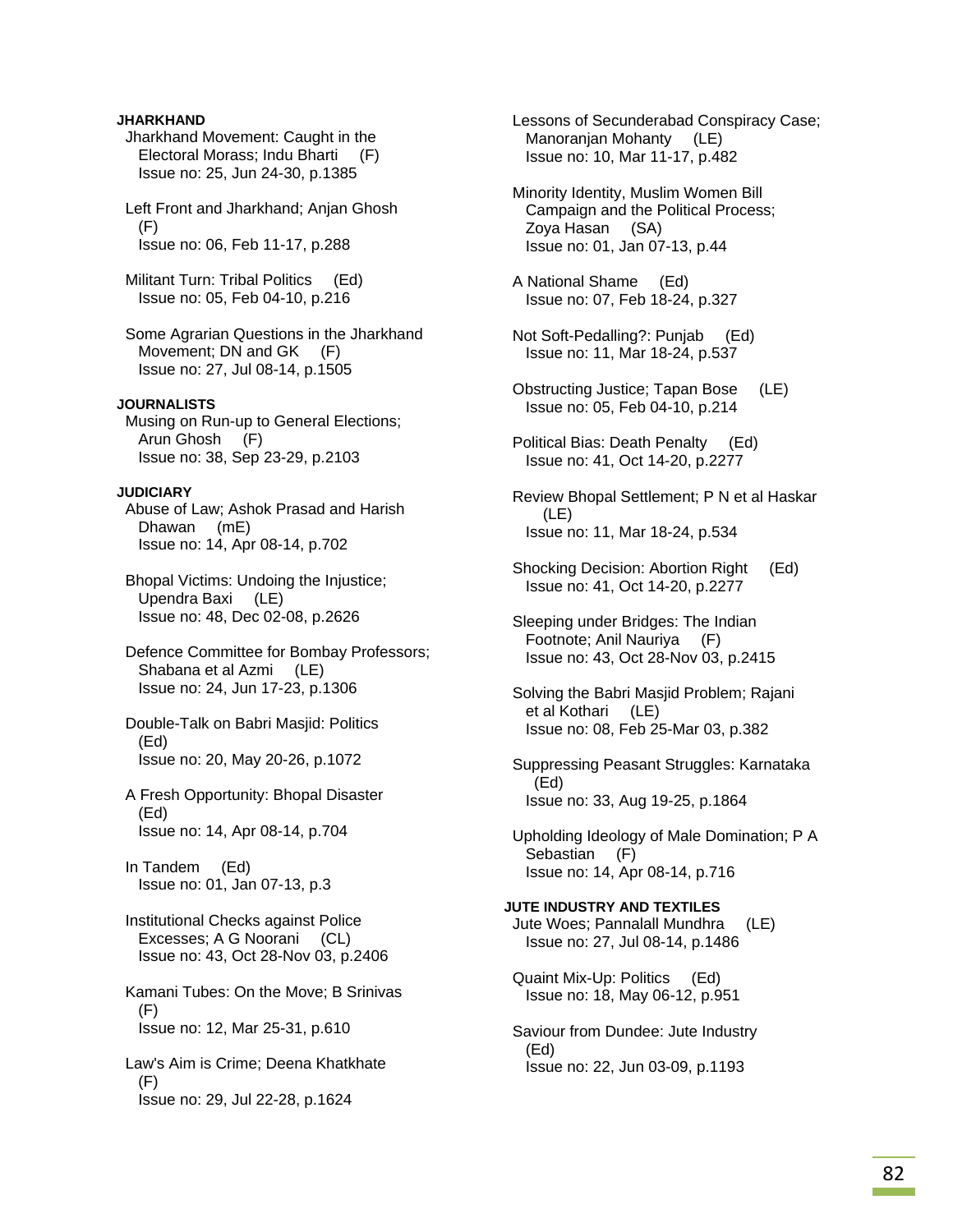## **KANNADA LANGUAGE**

 Persecution of Kannada Scholar; Biswaroop et al Das (LE) Issue no: 20, May 20-26, p.1070

## **KARNATAKA**

 'Faulty Premises' or Academic Arrogance?; K J Joy and Nagmani Rao (LE) Issue no: 01, Jan 07-13, p.2

 Fall of Janata Dal Government: Lessons for Democratic Decentralisation (F) Issue no: 18, May 06-12, p.961

 Land Reforms Legislation in Karnataka: Myth of Success; C B Damle (SA) Issue no: 33, Aug 19-25, p.1896

 Persecution of Kannada Scholar; Biswaroop et al Das (LE) Issue no: 20, May 20-26, p.1070

 The Rot Exposed (Ed) Issue no: 16, Apr 22-28, p.843

 Social Forestry and Eucalyptus; S Shyam Sunder and S Parameswarappa (D) Issue no: 01, Jan 07-13, p.51

 Suppressing Peasant Struggles: Karnataka (Ed) Issue no: 33, Aug 19-25, p.1864

### **KASHMIR DISPUTE**

 Rajiv-Farooq Accord: What Went Wrong?; Balaraj Puri (F) Issue no: 30, Jul 29-Aug 04, p.1689

## **KERALA**

 Agricultural Stagnation and Irrigation in Kerala; K P Kannan and K Pushpangadan (D) Issue no: 19, May 13-19, p.1067

 Broad-based Campaign; V T Padmanabhan (LE) Issue no: 43, Oct 28-Nov 03, p.2398

 Callous Delay: Minimum Wages (Ed) Issue no: 26, Jul 01-07, p.1424

 Communication Gaps: Politics (Ed) Issue no: 37, Sep 16-22, p.2040

 Deskilling and Wage Differentials in Construction Industry; K N Harilal (SA) Issue no: 24, Jun 17-23, p.1347

 Destabilisation Manoeuvres: Centre-State Relations (Ed) Issue no: 03, Jan 21-27, p.112

 Malabar Khalasis Traditional Technology to the Rescue in Perumon; Alex George (F) Issue no: 18, May 06-12, p.965

 Marriage, Birth and Death: Property Rights and Domestic Relationships of the Orthodox/Jacobite Syrian Christians of Kerala; Susan Visvanathan (SA) Issue no: 24, Jun 17-23, p.1341

- Mavoor Rayons Accord: Left-Front Government on Its Knees; K T Ram Mohan and K Ravi Raman (F) Issue no: 01, Jan 07-13, p.16
- Neglected Lot: Emigrant Workers (Ed) Issue no: 51-52, Dec 23-05, p.2802
- Of Kerala and Scholarship; G K Lieten (D) Issue no: 02, Jan 14-20, p.107

 Peasant Struggles and Social Change; K N Panikkar (BR) Issue no: 42, Oct 21-27, p.2372

 Political Awareness as a Factor in Accessibility of Health Services: A Case Study of Rural Kerala and West Bengal; Moni Nag (SA) Issue no: 08, Feb 25-Mar 03, p.417

 Protesting World Bank Aid; P J James (LE) Issue no: 10, Mar 11-17, p.482

 Rationing Medical Care in Kerala: Price and Non-Price Mechanisms; V Raman Kutty (F) Issue no: 35-36, Sep 02-15, p.1991

 Temporary Communal Coalition: Kerala (Ed) Issue no: 49, Dec 09-15, p.2685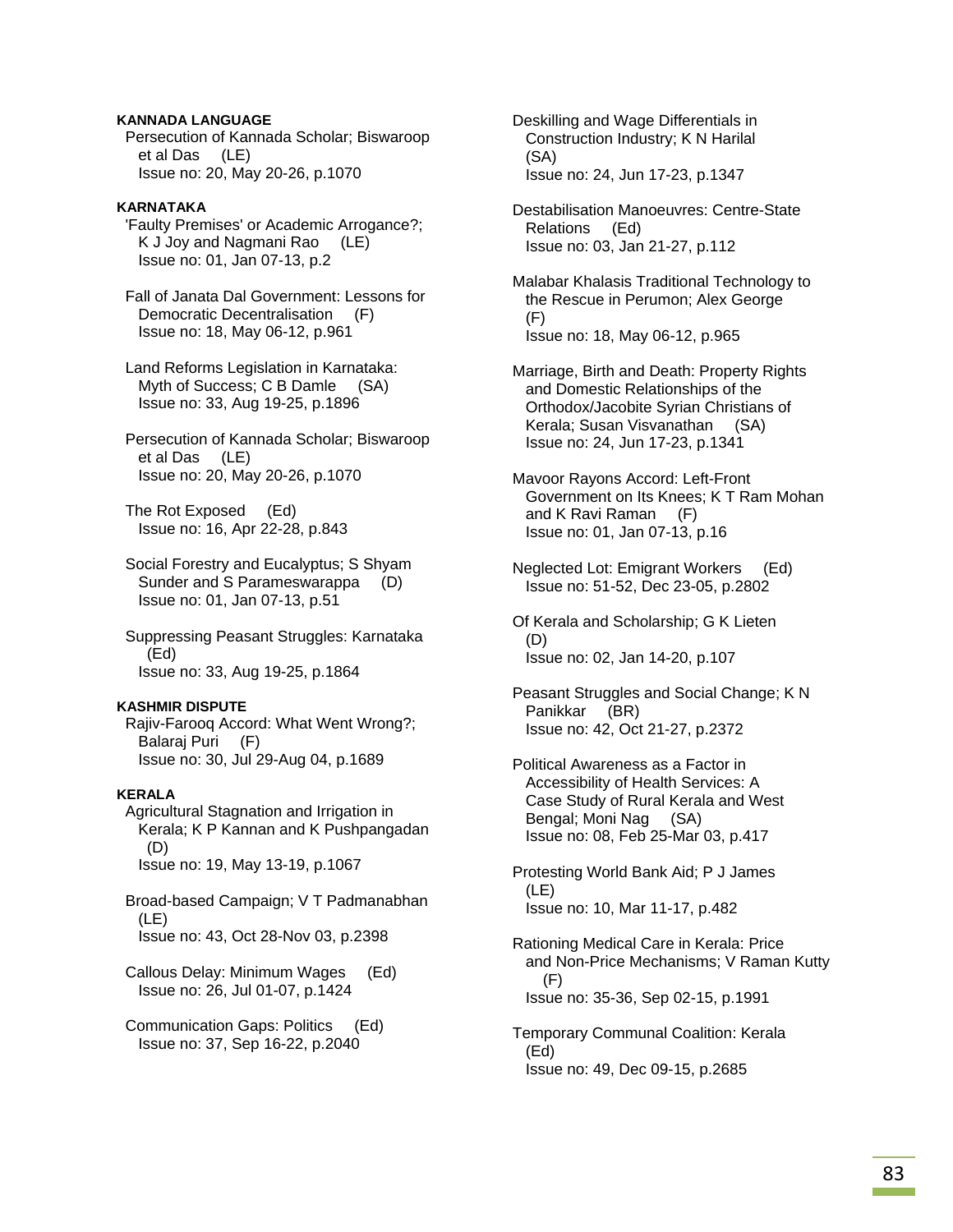## **KHALISTAN MOVEMENT**

 Futile Findings; Atul Sood (BR) Issue no: 39, Sep 30-Oct 06, p.2196

## **KINSHIP**

 Parameters of Family Policy in India; A M Shah (SA) Issue no: 10, Mar 11-17, p.513

## **KONKAN**

 Levels of Development and Migration: Case of South Konkan; K Sita and Seeta Prabhu K (SA) Issue no: 01, Jan 07-13, p.39

### **LABOUR**

 Dynamics of Capitalist Labour Process: Knitting Industry in Tamil Nadu; C Krishnaswami (SA) Issue no: 24, Jun 17-23, p.1353

 Not Unexpected; Kathleen Gough (LE) Issue no: 41, Oct 14-20, p.2274

### **LABOUR ECONOMICS**

 The Intelligentsia as a Ruling Class; Ashok Rudra (D) Issue no: 34, Aug 26-Sep 01, p.1971

## **LABOUR MARKET**

 Evolution of Unionism and Labour Market Structure: Case of Bombay Textile Mills, 1947-1985; Debashish Bhattacherjee (RA) Issue no: 21, May 27-Jun 02, p.M67

 Poverty, Growth and Rural Labour Markets in India; Kalpana Bardhan (RA) Issue no: 12, Mar 25-31, p.A21

 Rural Non-Agricultural Employment; Tara Shukla (F) Issue no: 35-36, Sep 02-15, p.1993

#### **LABOUR MIGRANT LABOUR**

 Threat in Iraq: Indian Workers Abroad (Ed) Issue no: 47, Nov 25-Dec 01, p.2577

## **LABOUR MOVEMENTS**

 Kamani Tubes: On the Move; B Srinivas (F) Issue no: 12, Mar 25-31, p.610

 Oraon Labour Agitation: Duars in Jalpaiguri District, 1915-16; Ranajit Das Gupta (SA) Issue no: 39, Sep 30-Oct 06, p.2197  Poverty, Growth and Rural Labour Markets in India; Kalpana Bardhan (RA) Issue no: 12, Mar 25-31, p.A21

## **LABOUR PRODUCTIVITY**

 Spatial Pattern of Agricultural Development in India; G S Bhalla and D S Tyagi (RA) Issue no: 25, Jun 24-30, p.A46

## **LABOUR SUPPLY**

 Labour Shortage and Immigrant Workers: Japan (Ed) Issue no: 31, Aug 05-11, p.1737

### **LABOUR WELFARE**

 Laws Ignored: Labour; Bharat Dogra (Ed) Issue no: 32, Aug 12-18, p.1801

## **LAND HOLDINGS AND OWNERSHIP**

'Law and Order' on Lease; K Balagopal (F) Issue no: 24, Jun 17-23, p.1322

 Canal Irrigation and Agrarian Transformation: The Case of Kesala; Pieter Gorter (RA) Issue no: 39, Sep 30-Oct 06, p.A94

 Common Property Land Resources in Gujarat: Some Findings about Their Size, Status and Use; Sudarshan Iyengar (RA) Issue no: 25, Jun 24-30, p.A67

 Guaranteeing Title to Land: A Preliminary Study; D C Wadhwa (SA) Issue no: 41, Oct 14-20, p.2323

 Iconoclasm Is Necessary; DN (D) Issue no: 33, Aug 19-25, p.1921

 Jabbargudem Land Dispute; Gita Rasmaswamy (LE) Issue no: 21, May 27-Jun 02, p.1130

 Landlords as Extensions of the State; DN (F) Issue no: 04, Jan 28-Feb 03, p.179

 Leftists and the Munagala Kisan Agitation, 1938-39; Amit Kumar Gupta (SA) Issue no: 23, Jun 10-16, p.1295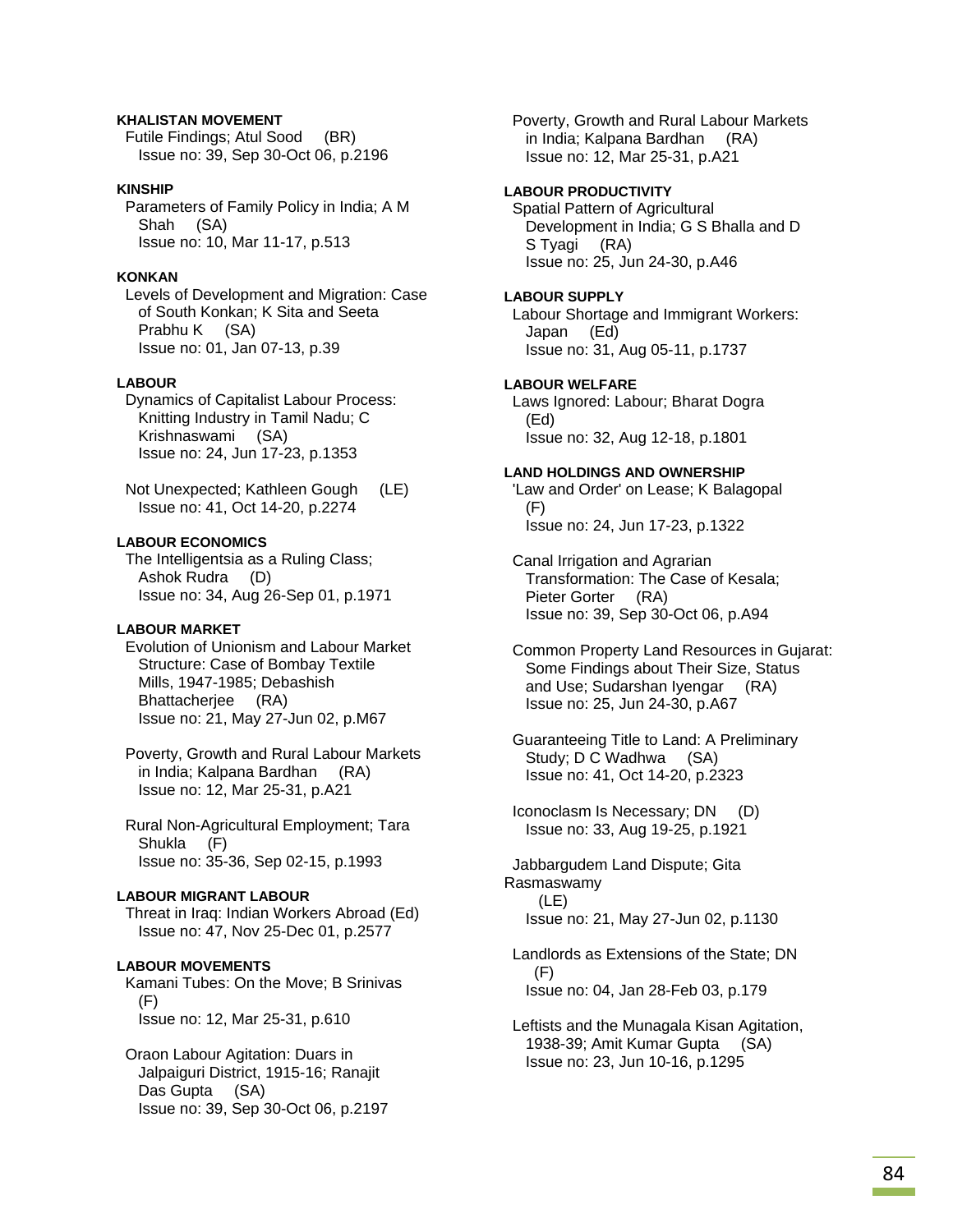## **LAND HOLDINGS AND OWNERSHIP**

 Peasant Struggles and Social Change; K N Panikkar (BR) Issue no: 42, Oct 21-27, p.2372

 Pitting the Tribals against the Non-Tribal Poor; K Balagopal (F) Issue no: 21, May 27-Jun 02, p.1149

 Relations of Production in Pre-Colonial India; Sumita Chatterjee and Ashok Rudra (SA) Issue no: 21, May 27-Jun 02, p.1171

 Self-Serving Guardians: Formulation and Strategy of the Bhartiya Kisan Union; Zoya Hasan (SA) Issue no: 48, Dec 02-08, p.2663

 Suppressing Peasant Struggles: Karnataka (Ed) Issue no: 33, Aug 19-25, p.1864

 Swami Sahjanand and the Kisan Sabha; DN (F) Issue no: 13, Apr 01-07, p.661

 Tribal Land Alienation in Andhra Pradesh; T Prabhakar Reddy (F) Issue no: 28, Jul 15-21, p.1571

 Tribals, Dalits and Government Lands; R V Bhuskute (F) Issue no: 42, Oct 21-27, p.2355

## **LAND REFORM**

 Changing Land Relations in Punjab and Implications for Land Reforms; Sucha Singh Gill (RA) Issue no: 25, Jun 24-30, p.A79

 Common Property Land Resources in Gujarat: Some Findings about Their Size, Status and Use; Sudarshan Iyengar (RA) Issue no: 25, Jun 24-30, p.A67

 Guaranteeing Title to Land: A Preliminary Study; D C Wadhwa (SA) Issue no: 41, Oct 14-20, p.2323

 Land Reforms Legislation in Karnataka: Myth of Success; C B Damle (SA) Issue no: 33, Aug 19-25, p.1896

 The Panchayati Raj Bill; Arun Ghosh (F) Issue no: 26, Jul 01-07, p.1429

 Peasant Struggles and Social Change; K N Panikkar (BR) Issue no: 42, Oct 21-27, p.2372

### **LAND TENURE**

 Reverse Tenancy in Punjab Agriculture: Impact of Technological Change; Iqbal Singh (RA) Issue no: 25, Jun 24-30, p.A86

# **LAND USE**

 Canal Irrigation and Agrarian Transformation: The Case of Kesala; Pieter Gorter (RA) Issue no: 39, Sep 30-Oct 06, p.A94

 Common Property Land Resources in Gujarat: Some Findings about Their Size, Status and Use; Sudarshan Iyengar (RA) Issue no: 25, Jun 24-30, p.A67

 Commons' Policy as Process: The Case of Rajastan, 1955-1985; Rita Brara (SA) Issue no: 40, Oct 07-13, p.2247

 Land Use Planning in Rural Bengal; Biplab Dasgupta (BR) Issue no: 09, Mar 04-10, p.461

#### **LANDLORDS**

 Guns for the Goons: Andhra Pradesh (Ed) Issue no: 17, Apr 29-May 05, p.897

 Jabbargudem Land Dispute; Gita Rasmaswamy (LE) Issue no: 21, May 27-Jun 02, p.1130

 Landlords as Extensions of the State; DN (F) Issue no: 04, Jan 28-Feb 03, p.179

#### **LANGUAGES**

 Language and Politics; G P Deshpande (BR) Issue no: 08, Feb 25-Mar 03, p.410

 Satanic Verses: A Haunting Study; Eunice de Souza (P) Issue no: 13, Apr 01-07, p.668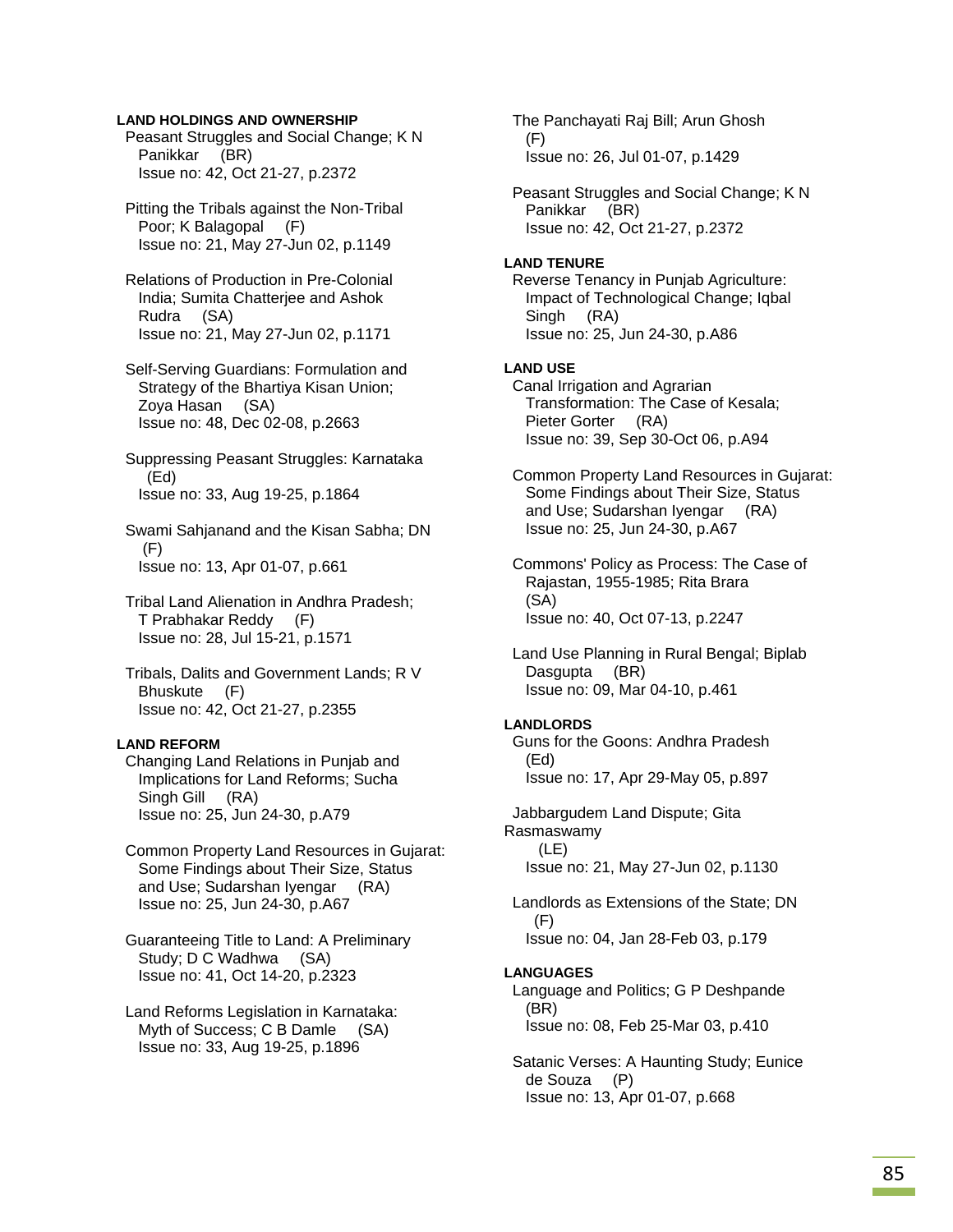## **LAOUR WELFARE**

 Politics of Health in a Colliery Town; S Ganesh (F) Issue no: 03, Jan 21-27, p.122

# **LATIN AMERICA**

 Metamorphosis of Latin America's Intellectuals; James Petras (F) Issue no: 14, Apr 08-14, p.719

 World Debt, the European Challenge and 1992; Andre Gunder Frank (F) Issue no: 17, Apr 29-May 05, p.914

# **LAW AND ORDER**

'Law and Order' on Lease; K Balagopal (F) Issue no: 24, Jun 17-23, p.1322

 Amnesty International and Kampuchea; Richard Reoch (LE) Issue no: 03, Jan 21-27, p.110

 Disappearance after Arrest: The Police (Ed) Issue no: 30, Jul 29-Aug 04, p.1681

 Encouraging Private Gangsterism: Government (Ed) Issue no: 18, May 06-12, p.949

 Growing Lawlessness: Tripura (Ed) Issue no: 26, Jul 01-07, p.1425

 Guns for the Goons: Andhra Pradesh (Ed) Issue no: 17, Apr 29-May 05, p.897

 The Kashmiris' Problem (Ed) Issue no: 50, Dec 16-22, p.2743

 Mayhem in Devlia; Indrani Chakrabarti (F) Issue no: 32, Aug 12-18, p.1812

 Million Acres of Darkness; Deena Khatkhate (F) Issue no: 19, May 13-19, p.1021

 Need Naxalites Not Respect the Civil Liberties of People?; A P Vittal (LE) Issue no: 28, Jul 15-21, p.1554

 Police Lawlessness in Andhra Pradesh; Satya Deva (LE) Issue no: 35-36, Sep 02-15, p.1974

 Struggle to Protect Our Vote; Lancy Fernandes (LE) Issue no: 44-45, Nov 04-17, p.2446 Suspicions Confirmed: Andhra Pradesh (Ed) Issue no: 37, Sep 16-22, p.2040 Usurpation of the State: Coal Mafia in Bihar; Indu Bharti (F) Issue no: 42, Oct 21-27, p.2353 Violence against Workers: Dalli-Rajhara; Bharat Dogra (Ed) Issue no: 23, Jun 10-16, p.1256 **LAWS AND LEGISLATIONS**  Idle Thoughts on Idle Laws; Arun Ghosh (F) Issue no: 28, Jul 15-21, p.1563 Illegal Workers: Contradictory Pulls: Singapore; M G G Pillai (F) Issue no: 19, May 13-19, p.1031 Law's Aim is Crime; Deena Khatkhate  $(F)$  Issue no: 29, Jul 22-28, p.1624 Shocking Decision: Abortion Right (Ed) Issue no: 41, Oct 14-20, p.2277 **LEAST DEVELOPED COUNTRIES**  Changed US Stance?: International Debt (Ed) Issue no: 12, Mar 25-31, p.593 Charade of Debt Relief (Ed) Issue no: 33, Aug 19-25, p.1863 Concept of a Turning Point in Long-Run Growth; Josmar Verillo (SA) Issue no: 01, Jan 07-13, p.31 Gimme Too!: Third World Debt (Ed) Issue no: 13, Apr 01-07, p.644 LDC Debt Problem: Some Reflections on Proposed Solutions; Arjun Sengupta (SA) Issue no: 17, Apr 29-May 05, p.921 Partial Solutions: Third World Debt (Ed) Issue no: 01, Jan 07-13, p.5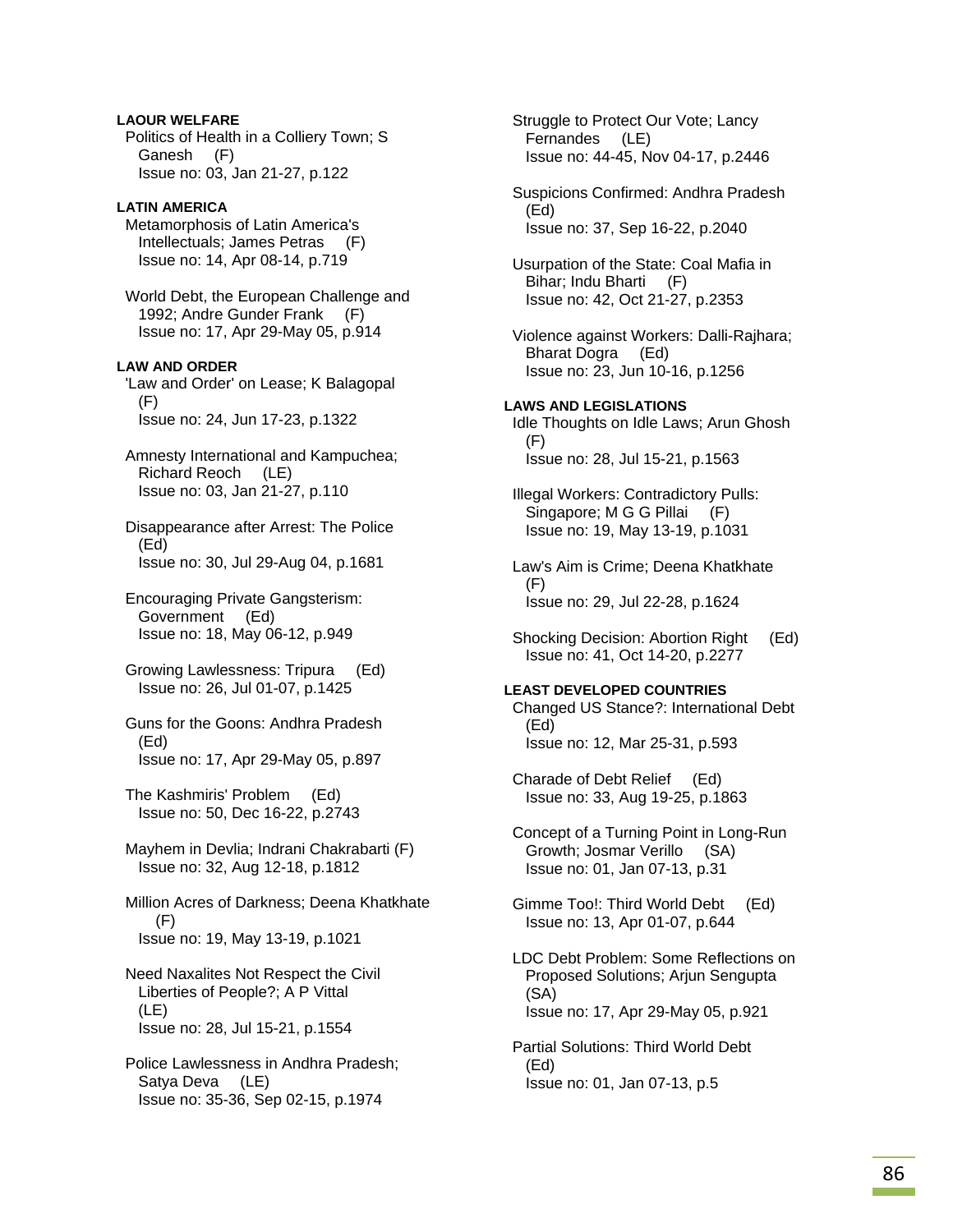## **LEAST DEVELOPED COUNTRIES**

 Proposed International Debt Facility; Ranjit Sau (F) Issue no: 04, Jan 28-Feb 03, p.185

 Protesting World Bank Aid; P J James (LE) Issue no: 10, Mar 11-17, p.482

 State, Nation and Ethnicity: Experience of Third World Countries; D L Sheth (SA) Issue no: 12, Mar 25-31, p.619

 Third World Debt: Moral and Other Hazards; James K Boyee (F) Issue no: 44-45, Nov 04-17, p.2471

 Toeing the G-7 Line; BM (F) Issue no: 07, Feb 18-24, p.343

 View from Washington; G P Deshpande (BR) Issue no: 34, Aug 26-Sep 01, p.1951

## **LEATHER INDUSTRY**

 Unexploited Potential: Leather Exports (C) Issue no: 38, Sep 23-29, p.2099

### **LEGAL AID**

 Fading Legality (Ed) Issue no: 08, Feb 25-Mar 03, p.383

#### **LEGISLATIVE ASSEMBLY**

 Decay of Parliamentary Institutions in India; P A Sebastian (F) Issue no: 31, Aug 05-11, p.1749

 Detention of Legislators; A G Noorani (CL) Issue no: 31, Aug 05-11, p.1745

### **LENTIN COMMISSION, 1986**  Public Apathy: Lentin Report (Ed) Issue no: 38, Sep 23-29, p.2096

#### **LIFE INSURANCE**

 Mainly Frills (Ed) Issue no: 03, Jan 21-27, p.111

## **LITERACY PROGRAMMES**

 'Socialisation' of Critical Thought: Responses to Illiteracy among the Adivasis in Thane District; Denzil Saldanha (RA) Issue no: 30, Jul 29-Aug 04, p.PE54  Literacy Missions: Receding Horizons; I Ramabrahmam (P) Issue no: 41, Oct 14-20, p.2301

 Not for the Workers: Adult Education (Ed) Issue no: 28, Jul 15-21, p.1556

### **LITERATURE**  Anti-Rushdie Disturbances in Bombay; Asghar Ali Engineer (F) Issue no: 10, Mar 11-17, p.492

 Commemorating Safdar Hashmi; Sohail Hashmi and Moloyashree Hashmi (LE) Issue no: 08, Feb 25-Mar 03, p.382

 High-Low Dialectic: Peasant in Oriya Literature; Biswamoy Pati (SA) Issue no: 14, Apr 08-14, p.747

 In Search of 'The Career of an Anti-God'; Arup Kumar Sen (D) Issue no: 08, Feb 25-Mar 03, p.427

 Language and Politics; G P Deshpande (BR) Issue no: 08, Feb 25-Mar 03, p.410

 Literature, Film and Race Relations; Eunice de Souza (F) Issue no: 23, Jun 10-16, p.1273

- Of Kerala and Scholarship; G K Lieten (D) Issue no: 02, Jan 14-20, p.107
- Outcaste Power: Ritual Displacement and Virile Maternity in Indian Women Writers; Meena Alexander (SA) Issue no: 07, Feb 18-24, p.367
- Persecution of Kannada Scholar; Biswaroop et al Das (LE) Issue no: 20, May 20-26, p.1070
- Playing the Western Game; GPD (F) Issue no: 12, Mar 25-31, p.603
- Rushdie Controversy and Multi-Communal England; Narendra Singh (F) Issue no: 25, Jun 24-30, p.1387

 Satanic Verses: A Haunting Study; Eunice de Souza (P) Issue no: 13, Apr 01-07, p.668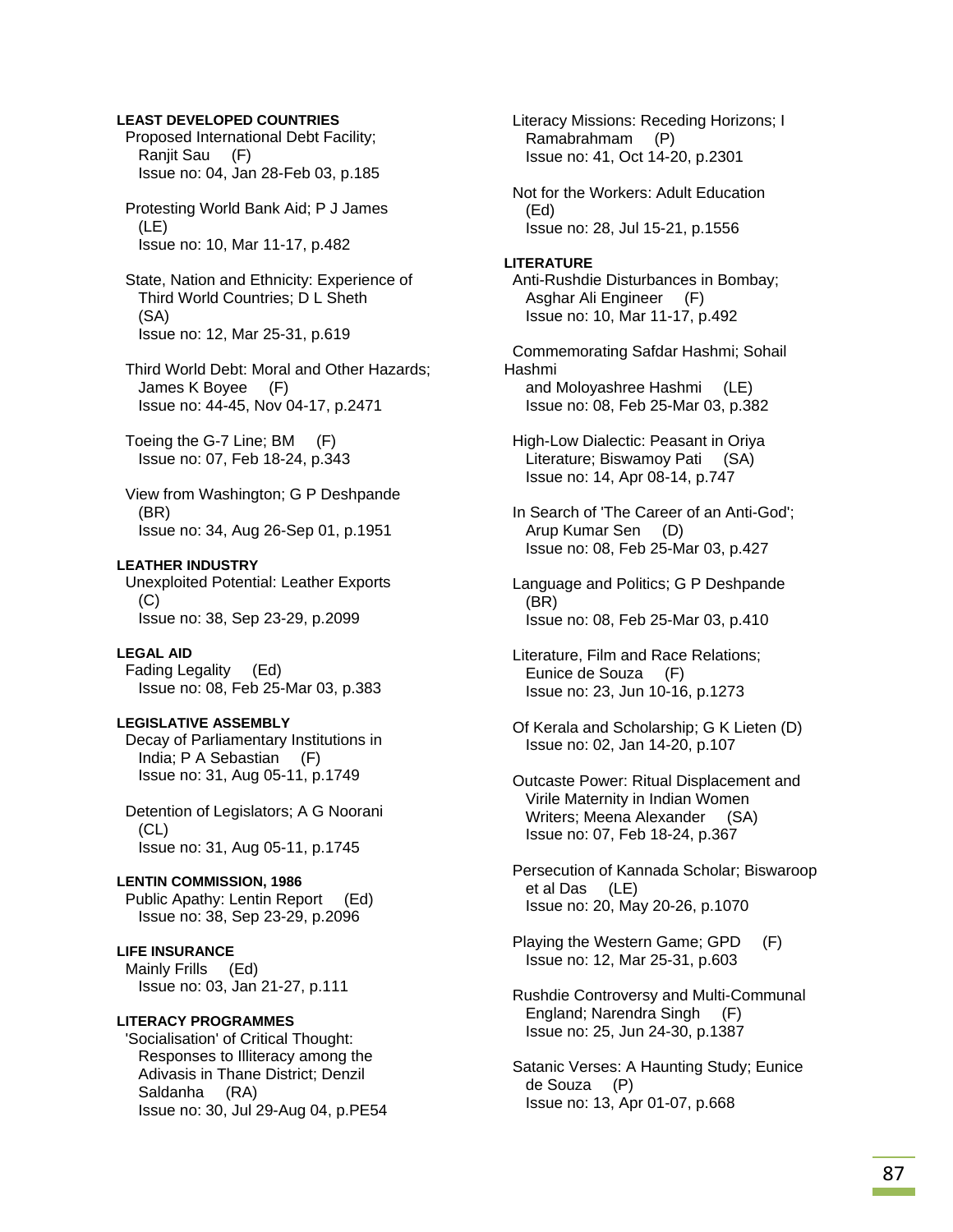## **LITERATURE**

 Text and Pre-Text: History as Gossip in Rushdie's Novels; Rukmini Bhaya Nair (SA) Issue no: 18, May 06-12, p.994

 Unarmed Reviewer as Combatant; Alok Das (D) Issue no: 11, Mar 18-24, p.588

### **LIVESTOCK**

 Failure of Livestock Investments under IRDP: Evidence from Two Villages in Tamil Nadu; Paul Seabright (SA) Issue no: 39, Sep 30-Oct 06, p.2203

 What is Happening to Cows and Bulls of Sundarapalle?; Uma Shankari (SA) Issue no: 21, May 27-Jun 02, p.1164

## **LIVING CONDITIONS**

 A Case Study of Pavement Dwellers in Calcutta: Family Characteristics of the Urban Poor; N Vijay Jagannathan and Animesh Halder (SA) Issue no: 06, Feb 11-17, p.315

 The More It Changes: Manila; Deena Khatkhate (F) Issue no: 06, Feb 11-17, p.292

#### **LOCAL GOVERNMENT**

 Business Property Tax as an Alternative to Octroi; Shyam Nath and Tapas Kumar Sen (SA) Issue no: 09, Mar 04-10, p.473

 Decentralisation and District Government; Arun Ghosh (F) Issue no: 04, Jan 28-Feb 03, p.175

### **LOK SABHA**

 Decline and Fall?; Bhabani Sen Gupta (F) Issue no: 06, Feb 11-17, p.282

 Left Strategy for the Elections; Ajit Roy  $(F)$ Issue no: 41, Oct 14-20, p.2289

 Search for Agenda: The Opposition (Ed) Issue no: 01, Jan 07-13, p.6

### **LTTE**

 In a Fix: Sri Lanka (Ed) Issue no: 24, Jun 17-23, p.1309  India's Killing Field: Sri Lanka (Ed) Issue no: 25, Jun 24-30, p.1365

 An Indian 'Big Brother' Pontificates; Frank Don Nandasiri (LE) Issue no: 39, Sep 30-Oct 06, p.2166

 Not a Task for India: Sri Lanka (Ed) Issue no: 13, Apr 01-07, p.647

- On a Dangerous Course (Ed) Issue no: 26, Jul 01-07, p.1423
- A Political Life: Sri Lanka; Amrit Wilson (F) Issue no: 42, Oct 21-27, p.2363
- Sri Lanka's Presidential Elections; S W R de A Samarasinghe (F) Issue no: 03, Jan 21-27, p.131
- Sri Lankan Misadventure (Ed) Issue no: 32, Aug 12-18, p.1799

 Victims of Mini-Emergency: Tamil Nadu (Ed) Issue no: 12, Mar 25-31, p.592

 What Next?: Sri Lanka (Ed) Issue no: 16, Apr 22-28, p.845

### **MACHINE TOOL INDUSTRY**

 Emphasis on Computerisation: Machine Tools (C) Issue no: 06, Feb 11-17, p.275

### **MACHINERY, ELECTRICAL**

 Emphasis on Computerisation: Machine Tools (C) Issue no: 06, Feb 11-17, p.275

#### **MACHINERY, NON-ELECTRICAL**

 Widening Technological Gap: Machine Tools (C) Issue no: 19, May 13-19, p.1013

### **MACROECONOMICS**

 Macro Economic Aggregates and Population (1980-81 Series): (At Current Prices) (SS) Issue no: 27, Jul 08-14, p.1493

 Macro Economic Aggregates and Population, 1980-81 to 1987-88 (At Current Prices) (SS) Issue no: 06, Feb 11-17, p.323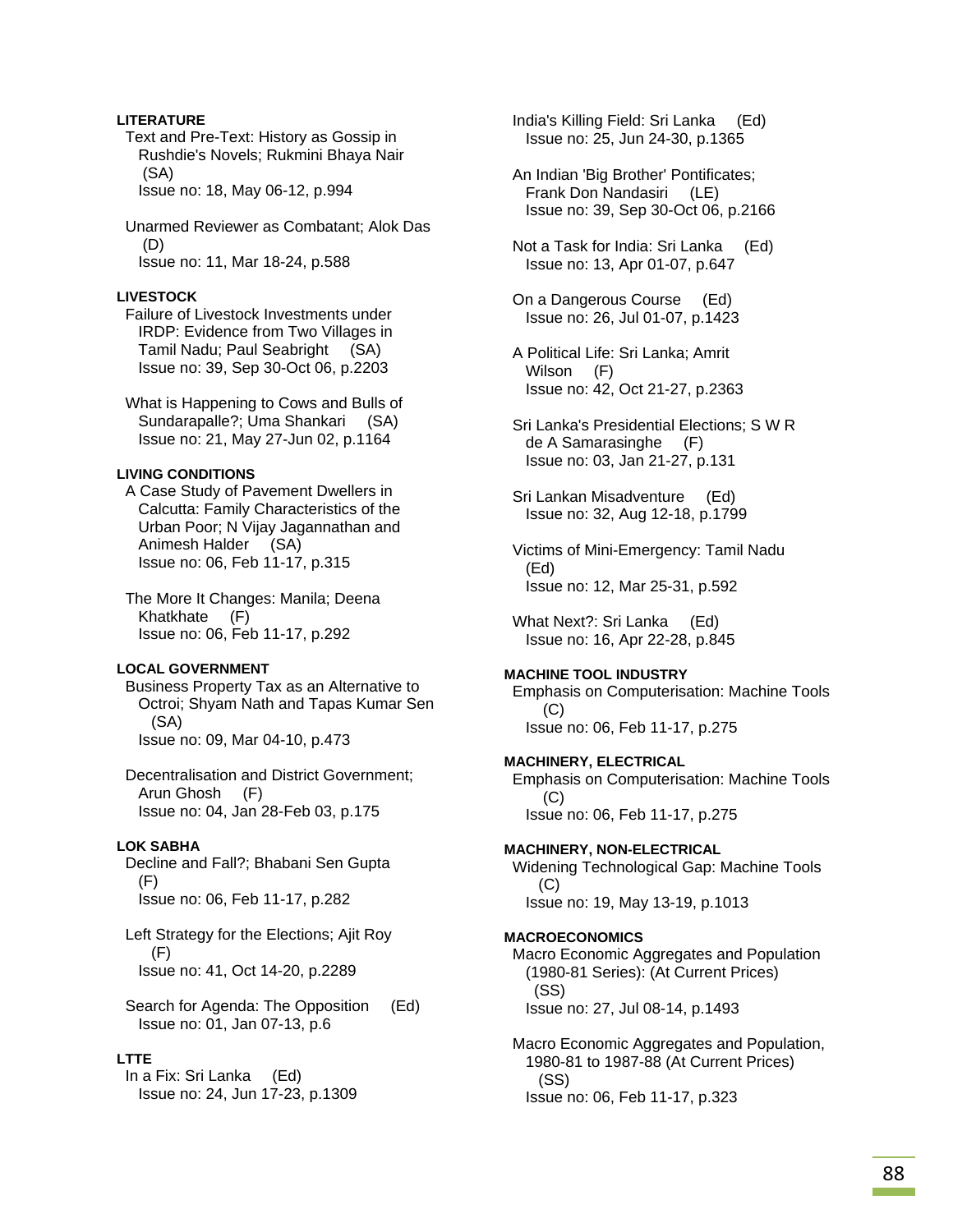## **MADHYA PRADESH**

 Arjun Prepares for Mahabharat: Madhya Pradesh (F) Issue no: 44-45, Nov 04-17, p.2470

- Bastar: Development and Democracy (F) Issue no: 39, Sep 30-Oct 06, p.2188
- Bastar: Development and Democracy (F) Issue no: 40, Oct 07-13, p.2237
- Bhopal Victims: Undoing the Injustice; Upendra Baxi (LE) Issue no: 48, Dec 02-08, p.2626
- Bhopal: Who Lives, Who Dies, Who Cares; Ruth Waterman (LE) Issue no: 47, Nov 25-Dec 01, p.2574
- Carbide Quit India Week; Abdul Jabbar Khan (LE) Issue no: 30, Jul 29-Aug 04, p.1678

 Clearer Picture of Damage at Last: Bhopal (Ed) Issue no: 48, Dec 02-08, p.2629

- Emergence of BJP: Madhya Pradesh (F) Issue no: 32, Aug 12-18, p.1823
- Empty Promises, No Action; Sujit K Das (F) Issue no: 05, Feb 04-10, p.233
- A Fresh Opportunity: Bhopal Disaster (Ed) Issue no: 14, Apr 08-14, p.704
- Government's Gain: Bhopal (Ed) Issue no: 10, Mar 11-17, p.484
- Group Warfare: Madhya Pradesh (F) Issue no: 34, Aug 26-Sep 01, p.1946
- A National Shame (Ed) Issue no: 07, Feb 18-24, p.327
- Politics of Health in a Colliery Town; S Ganesh (F) Issue no: 03, Jan 21-27, p.122
- Press under Pressure: Madhya Pradesh (F) Issue no: 31, Aug 05-11, p.1755
- Reporting Bhopal; Sanjoy Hazarika (LE) Issue no: 29, Jul 22-28, p.1614

 Review Bhopal Settlement; P N et al Haskar (LE) Issue no: 11, Mar 18-24, p.534

 Tendu Leaf Politics; DN (F) Issue no: 11, Mar 18-24, p.548

## **MAHARASHTRA**

- 'Faulty Premises' or Academic Arrogance?; K J Joy and Nagmani Rao (LE) Issue no: 01, Jan 07-13, p.2
- Crisis of Plenty Unlikely: Cotton (C) Issue no: 38, Sep 23-29, p.2098

 Decay of Parliamentary Institutions in India; P A Sebastian (F) Issue no: 31, Aug 05-11, p.1749

- Glory of Peshwa Pune; Meera Kosambi (BR) Issue no: 05, Feb 04-10, p.247
- Lessons of Maharashtra Collage Teachers Strike; J V Deshpande (F) Issue no: 06, Feb 11-17, p.286
- Levels of Development and Migration: Case of South Konkan; K Sita and Seeta Prabhu K (SA) Issue no: 01, Jan 07-13, p.39
- A People's Dam; Anant R S Phadke (F) Issue no: 16, Apr 22-28, p.865

 Police Firing at Chandrapur Thermal Power Station; Gayatri Singh and Bernard D'Mello (F) Issue no: 41, Oct 14-20, p.2293

- Potentially Disastrous; Debi Goenka (LE) Issue no: 37, Sep 16-22, p.2038
- Public Apathy: Lentin Report (Ed) Issue no: 38, Sep 23-29, p.2096
- Rural Women Fight for Independence; Gail Omvedt (F) Issue no: 17, Apr 29-May 05, p.910
- Scuttling Wardha's Steel Plant; Ajit Kumar (F) Issue no: 31, Aug 05-11, p.1754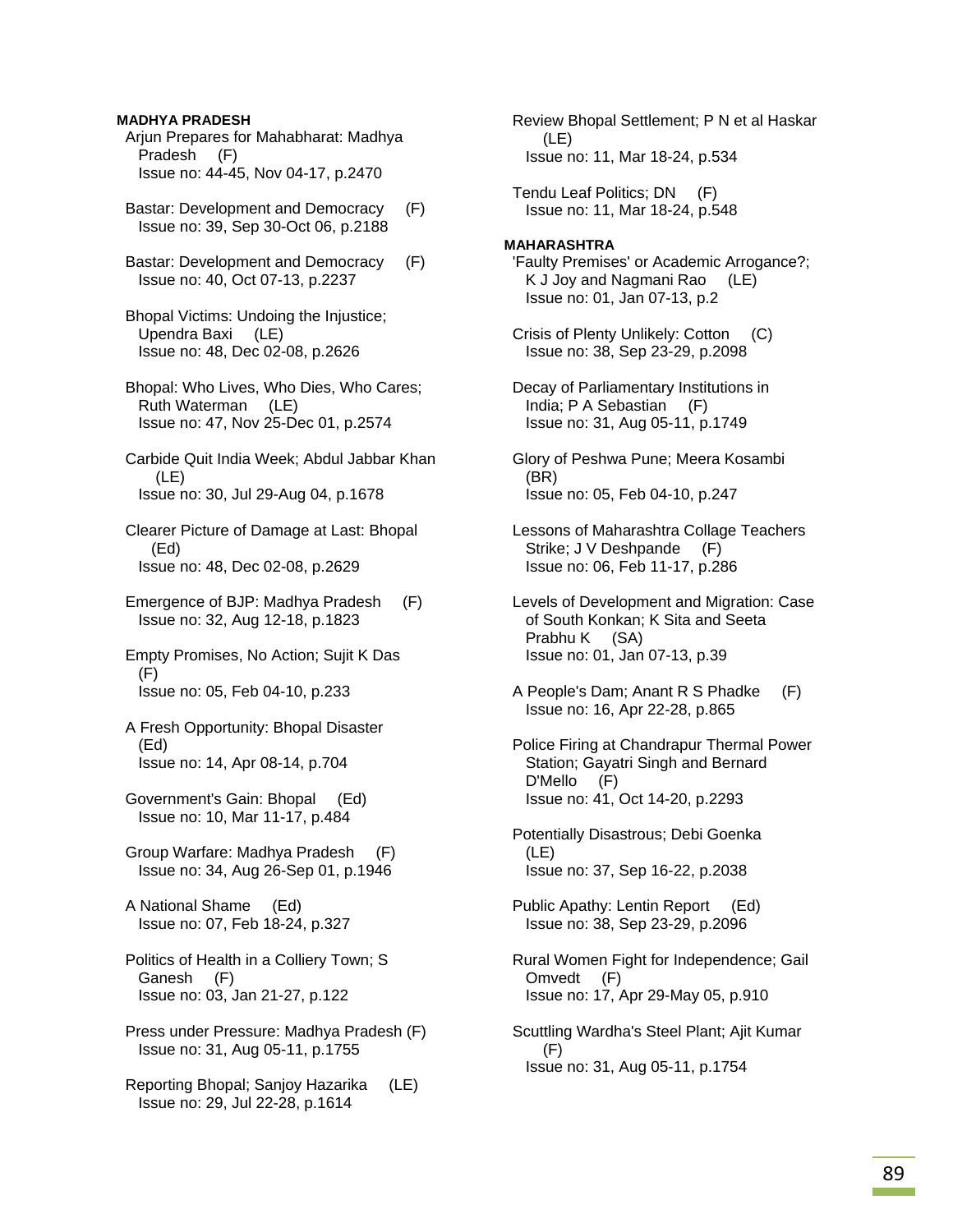## **MAHARASHTRA**

 Sexual Terrorism; Suresh (LE) Issue no: 40, Oct 07-13, p.2218

 Sexual Violence for Political Ends; Lakshmi et al (LE) Issue no: 42, Oct 21-27, p.2338

 Shivaji and Maratha Swarajya; Gail Omvedt (BR) Issue no: 01, Jan 07-13, p.29

 Sleeping under Bridges: The Indian Footnote; Anil Nauriya (F) Issue no: 43, Oct 28-Nov 03, p.2415

 Social Movements and the Paradigm of Functional Analysis: With Reference to the Non-Brahman Movement in Maharashtra; M S Gore (SA) Issue no: 17, Apr 29-May 05, p.928

 Teaching Teachers a Lesson?: Education; J V Deshpande (F) Issue no: 33, Aug 19-25, p.1875

 Tribals, Dalits and Government Lands; R V Bhuskute (F) Issue no: 42, Oct 21-27, p.2355

## **MALAYALAM LANGUAGE**

 Of Kerala and Scholarship; G K Lieten (D) Issue no: 02, Jan 14-20, p.107

 Outcaste Power: Ritual Displacement and Virile Maternity in Indian Women Writers; Meena Alexander (SA) Issue no: 07, Feb 18-24, p.367

## **MALAYSIA**

 Decline of MCA: Malaysia; M G G Pillai (F) Issue no: 22, Jun 03-09, p.1218

 Ethnic Indians in Malaysia; T G Ramamurthy (F) Issue no: 39, Sep 30-Oct 06, p.2192

 Towards a Two-Party System?: Malaysia; M G G Pillai (F) Issue no: 35-36, Sep 02-15, p.1999

### **MAN-MADE FIBRE INDUSTRY**

 Mavoor Rayons Accord: Left-Front Government on Its Knees; K T Ram Mohan and K Ravi Raman (F) Issue no: 01, Jan 07-13, p.16

#### **MANAGEMENT**

 Japanese Subcontracting Systems; Annavajhula JCB (RA) Issue no: 08, Feb 25-Mar 03, p.M15

#### **MANAGERS**

 Emergence of Managerial Unionism in India; Kuriakose Mamkoottam (RA) Issue no: 47, Nov 25-Dec 01, p.M175

 Growth of Professional Managerial Unionism: The Indian Experience; Niramla Srinivasan (RA) Issue no: 47, Nov 25-Dec 01, p.M

#### **MANIPUR**

 Obstructing Justice; Tapan Bose (LE) Issue no: 05, Feb 04-10, p.214

### **MAPS AND ATLASES**

 Maps and Freedom of Speech; A G Noorani (CL) Issue no: 35-36, Sep 02-15, p.1987

### **MARATHAS**

 Communalism and Working Class: Riot of 1893 in Bombay City; Shashi Bhushan Upadhyay (RA) Issue no: 30, Jul 29-Aug 04, p.PE69

 Shivaji and Maratha Swarajya; Gail Omvedt (BR) Issue no: 01, Jan 07-13, p.29

#### **MARKETING MANAGEMENT**

 Public Sector and the Marketing Concept; S L Rao (RA) Issue no: 47, Nov 25-Dec 01, p.M178

#### **MARRIAGE**

 Age at Marriage: How much Change?; Malini Karkal and S Irudya Rajan (P) Issue no: 10, Mar 11-17, p.505

 Continuing Dowry Debate; Madhu Kishwar (D) Issue no: 49, Dec 09-15, p.2738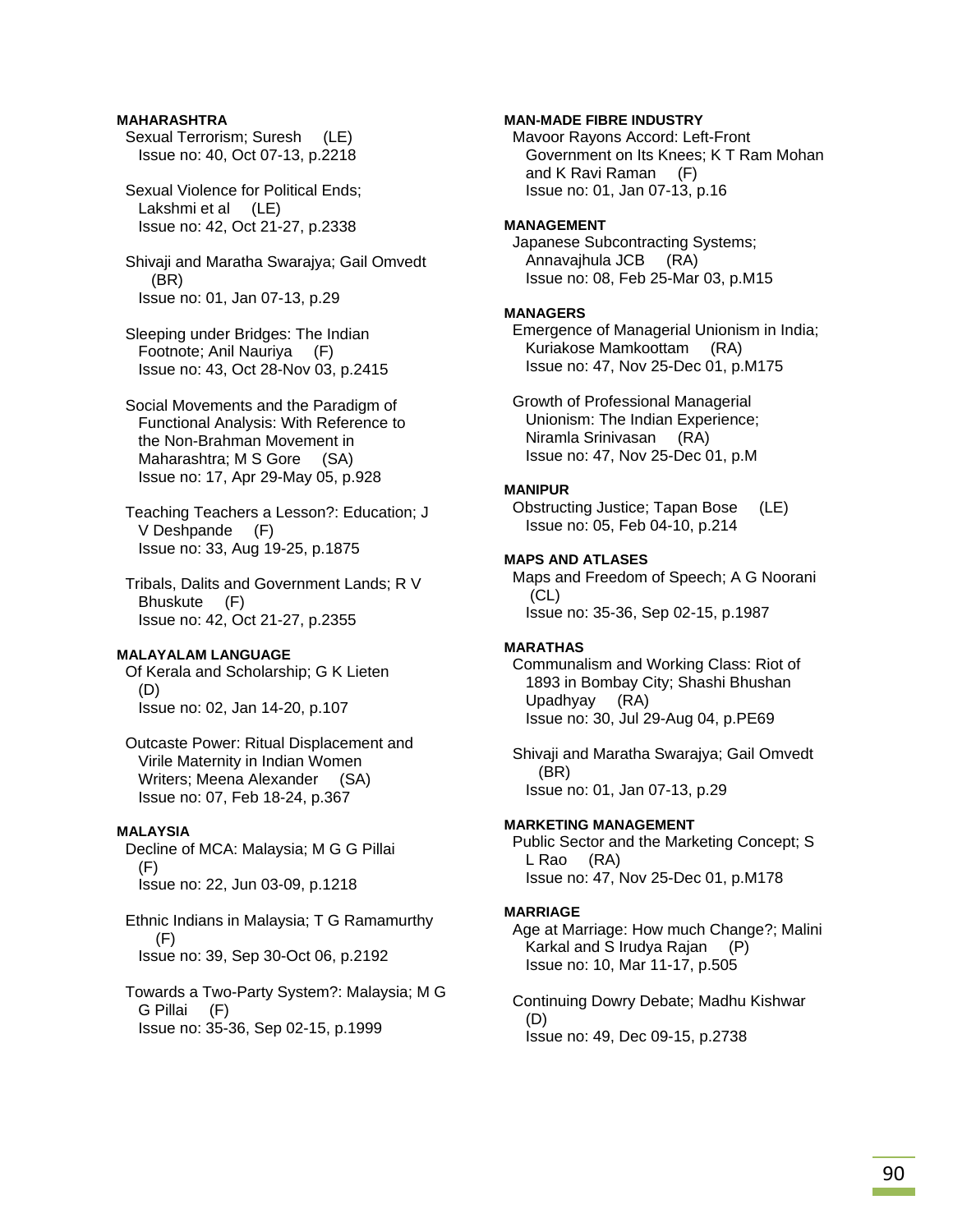## **MARRIAGE**

 Dowry and Inheritance; Veena R Poonacha and Usha R Lalwani (LE) Issue no: 18, May 06-12, p.946

 Dowry Debate: Responding to a Misrepresentation; J P Jain (LE) Issue no: 33, Aug 19-25, p.1862

 Marriage, Birth and Death: Property Rights and Domestic Relationships of the Orthodox/Jacobite Syrian Christians of Kerala; Susan Visvanathan (SA) Issue no: 24, Jun 17-23, p.1341

 Parameters of Family Policy in India; A M Shah (SA) Issue no: 10, Mar 11-17, p.513

 Reaffirming the Anti-Dowry Struggle; Rajni Palriwala (D) Issue no: 17, Apr 29-May 05, p.942

## **MARXISM**

 Are the Intelligentsia a Ruling Class?; Andre Beteille (SA) Issue no: 03, Jan 21-27, p.151

 Emergence of the Intelligentsia as a Ruling Class in India; Ashok Rudra (SA) Issue no: 03, Jan 21-27, p.142

 Ideology as Social Practice: The Functioning of Varna; F Franco and Sarvar V Shery Chand (SA) Issue no: 47, Nov 25-Dec 01, p.2601

 Interpreting Marx: The Balancing Act; Rustam Singh (BR) Issue no: 24, Jun 17-23, p.1339

 Marx's Theory of History: Obituary or New Start?; Arun Bose (BR) Issue no: 27, Jul 08-14, p.1524

 Marxism and the Microchip; Arun Ghosh (F) Issue no: 21, May 27-Jun 02, p.1141

 Mere Speculation; AM (LE) Issue no: 38, Sep 23-29, p.2094

 Nozick's Entitlement Theory and Distributive Justice; Pulin B Nayak (RA) Issue no: 04, Jan 28-Feb 03, p.PE2  Political Economy of European Socialist Systems; Arun Bose (BR) Issue no: 37, Sep 16-22, p.2073

 Possibility if Peaceful Revolution and Role of Revolutionary Terrorism; Arun Bose (D) Issue no: 30, Mar 04-10, p.m79

 Restoring Revolutionary Theory: Towards an Understanding of Lenin's the State and Revolution; Rustam Singh (SA) Issue no: 43, Oct 28-Nov 03, p.2431

 Socialism in One Country; Sukla Sen (D) Issue no: 12, Mar 25-31, p.637

 Status of Violence in Marx's Theory of Revolution; Rustam Singh (RA) Issue no: 04, Jan 28-Feb 03, p.PE9

 The Third Dominant Class; Pranab Bardhan (SA) Issue no: 03, Jan 21-27, p.155

 Towards an Art of the People?; Aparna Mahanta (RA) Issue no: 06, Feb 11-17, p.295

 The Tradition of Marxism; Randhir Singh (P) Issue no: 43, Oct 28-Nov 03, p.2421

 Which Socialism is in Question?; Paresh Chattopadhyay (SA) Issue no: 50, Dec 16-22, p.2791

### **MATHEMATICIANS**

 Cultural Foundations of Nineteenth Century Mathematical Project; Dhruv Raina and S Irfan Habib (SA) Issue no: 37, Sep 16-22, p.2082

**MEDICAL EDUCATION**  Case for More Teeth: Medical Council Act (Ed) Issue no: 05, Feb 04-10, p.217

 Health Priorities: Tamil Nadu; J W Thomas (F) Issue no: 39, Sep 30-Oct 06, p.2182

**MEDICAL ETHICS**  Case of Dr Bal: The Larger Issues; Kanta Ranadive (LE) Issue no: 02, Jan 14-20, p.54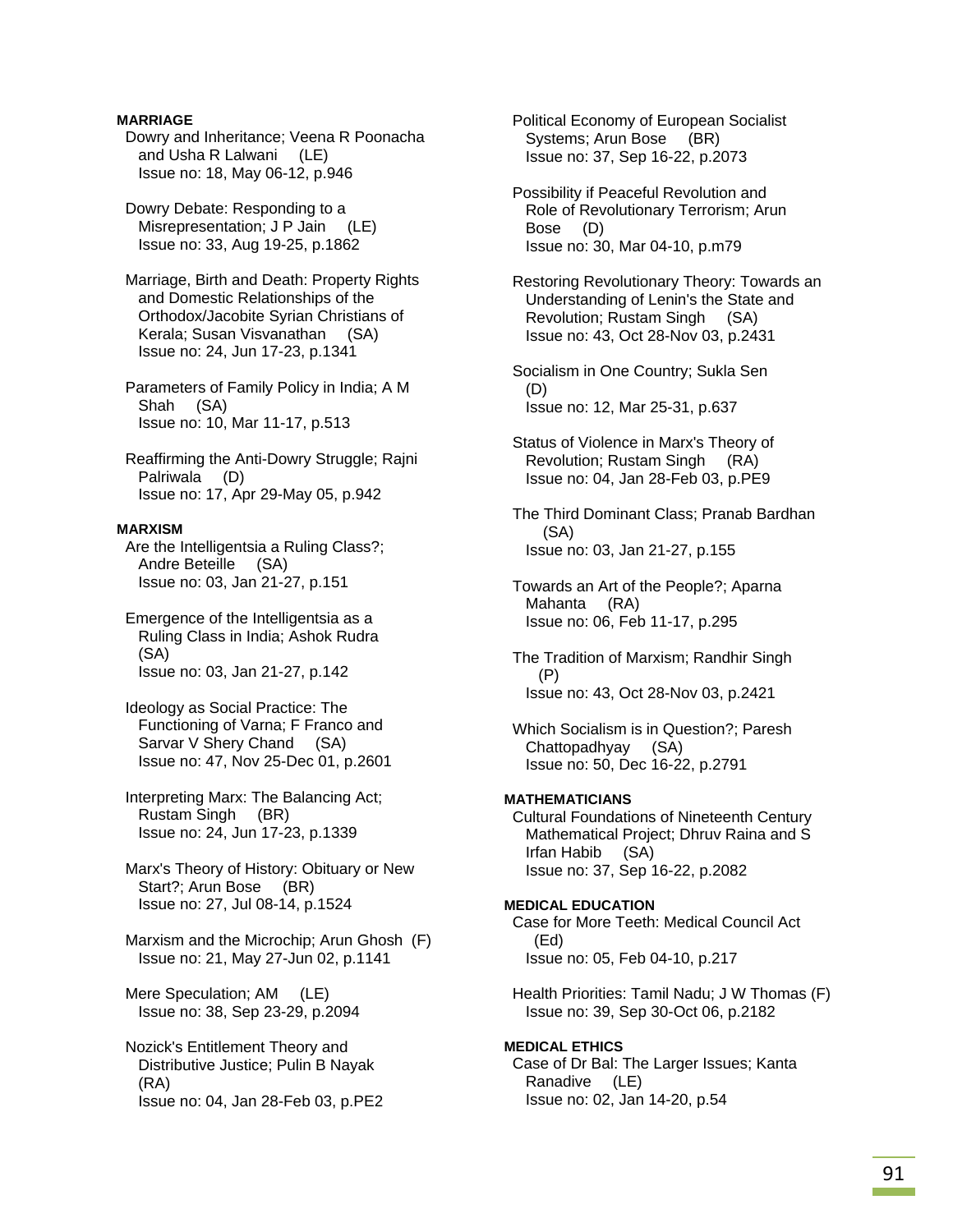## **MEDICAL ETHICS**

 Medicine at Risk: Health Professional as Abuser and Victim; Amar Jesani (F) Issue no: 29, Jul 22-28, p.1633

## **MEDICAL RESEARCH**

 AIDS Distortions: Health (Ed) Issue no: 16, Apr 22-28, p.845

 Body Donation: Medicine (Ed) Issue no: 13, Apr 01-07, p.645

 Case for More Teeth: Medical Council Act (Ed) Issue no: 05, Feb 04-10, p.217

 Problems of Medical Prevention in a Punjab Village; Joyce Pettigrew (SA) Issue no: 50, Dec 16-22, p.2784

## **MEDICAL SCIENCES**

 Crisis in the Medical Profession in India; Debabar Banerji (F) Issue no: 20, May 20-26, p.1091

# **MEGHALAYA**

 Khasi Frustrations: Meghalaya (F) Issue no: 23, Jun 10-16, p.1271

### **MEHTA COMMITTEE**

 Panchayati Raj at Crossroads; Indira Hirway (SA) Issue no: 29, Jul 22-28, p.1663

## **MENTAL HEALTH**

 Cultural Influences on Mental Illness; Pittu Laungani (SA) Issue no: 43, Oct 28-Nov 03, p.2427

### **MERGERS AND ACQUISITIONS**

 Case for Financial Restructuring: CCI  $(C)$ Issue no: 12, Mar 25-31, p.594

 Takeovers and Acquisitions: Industry (Ed) Issue no: 03, Jan 21-27, p.113

 Unwarranted Reversal: Sugar Policy (C) Issue no: 15, Apr 15-21, p.759

 Workers Take Over Kamani Tubes; Sharit K Bhowmik (F) Issue no: 03, Jan 21-27, p.124

### **MIDDLE CLASS**

 Are the Intelligentsia a Ruling Class?; Andre Beteille (SA) Issue no: 03, Jan 21-27, p.151

 Bourgeois Liberalisation Times; GPD (F) Issue no: 32, Aug 12-18, p.1808

 Elections, Parties and the Political Void; Arun Sinha (F) Issue no: 43, Oct 28-Nov 03, p.2413

- Emergence of the Intelligentsia as a Ruling Class in India; Ashok Rudra (SA) Issue no: 03, Jan 21-27, p.142
- Inter and Intra Occupational Differences in Income and Level of Living; Manabendu Chattopadhyay, Robin Mukherjee and Ashok Rudra (SA) Issue no: 23, Jun 10-16, p.1297
- The Mirror of Class: Class Subjectivity and Politics in 19th Century Bengal; Himani Banenerji (SA) Issue no: 19, May 13-19, p.1041
- Socialist Freedom and Repression; Sukla Sen (LE) Issue no: 38, Sep 23-29, p.2094
- Urban Housing; Sreemay Basu (F) Issue no: 31, Aug 05-11, p.1757

## **MIGRANT LABOUR**

 How Protected?: Emigrant Workers (Ed) Issue no: 46, Nov 18-24, p.2521

 Illegal Workers: Contradictory Pulls: Singapore; M G G Pillai (F) Issue no: 19, May 13-19, p.1031

 Unwanted Help: Migrant Workers (Ed) Issue no: 01, Jan 07-13, p.6

### **MIGRATION**

 Levels of Development and Migration; K Sita and K Seeta Prabhu (D) Issue no: 41, Oct 14-20, p.2335

 Levels of Development and Migration: Case of South Konkan; K Sita and Seeta Prabhu K (SA) Issue no: 01, Jan 07-13, p.39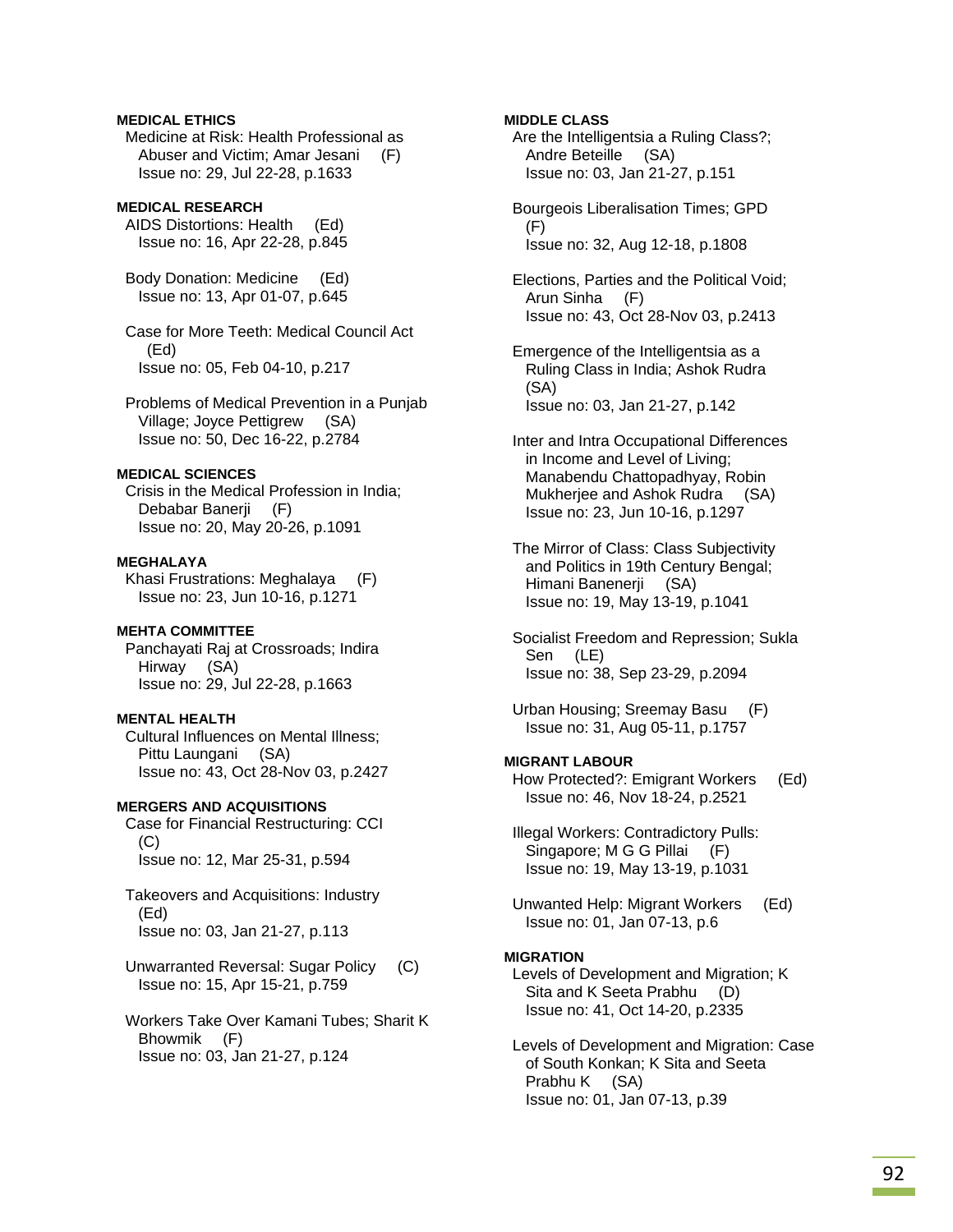## **MIGRATION**

 Punjab in the Making of Pakistan; Iftikhar H Malik (BR) Issue no: 49, Dec 09-15, p.2713

 Punjab in the Making of Pakistan; Iftikhar H Malik (BR) Issue no: 49, Dec 09-15, p.2713

 Regional Imbalances and National Question in Pakistan: Some Indications; S Akbar Zaidi (SA) Issue no: 06, Feb 11-17, p.300

 Unsupported Conclusions; Balan Wasudeo (LE) Issue no: 09, Mar 04-10, p.430

## **MILITARY**

 Afghanistan: An Interview with Shafi Rastgo; Lawrence Lifschultz (F) Issue no: 50, Dec 16-22, p.2761

 Army vs Civil Administration: North-East (Ed) Issue no: 06, Feb 11-17, p.273

 Assessing Pakistan's Military Expansion since 1971; Ravi Rikye (F) Issue no: 08, Feb 25-Mar 03, p.395

 The Chinese Tragedy: Roots and Offshoots; Ajit Roy (SA) Issue no: 31, Aug 05-11, p.1785

 Dangerous Direction: India and Sri Lanka (Ed) Issue no: 29, Jul 22-28, p.1616

 Guarding the Guards: Human Rights (Ed) Issue no: 22, Jun 03-09, p.1192

 How Many Troops in Sri Lanka?; Ravi Rikhye (F) Issue no: 12, Mar 25-31, p.606

 India Must Respond: Indo-Pak Relations (Ed) Issue no: 27, Jul 08-14, p.1489

 India's Killing Field: Sri Lanka (Ed) Issue no: 25, Jun 24-30, p.1365

 IPKF Actions; University of Jaffna (LE) Issue no: 13, Apr 01-07, p.642

 IPKF on Sri Lanka: Superpower Compulsions (F) Issue no: 28, Jul 15-21, p.1574

 The Kashmiris' Problem (Ed) Issue no: 50, Dec 16-22, p.2743

- The New Detente: Triumph of Techno-Capitalism; Rajni Kothari (SA) Issue no: 20, May 20-26, p.1115
- Not Enough to Forget: Sino-Soviet Relations (Ed) Issue no: 21, May 27-Jun 02, p.1133
- A Political Life: Sri Lanka; Amrit Wilson (F) Issue no: 42, Oct 21-27, p.2363
- Rajiv-Farooq Accord: What Went Wrong?; Balaraj Puri (F) Issue no: 30, Jul 29-Aug 04, p.1689
- Repeated Folly: Assam (Ed) Issue no: 29, Jul 22-28, p.1616
- Sri Lankan Misadventure (Ed) Issue no: 32, Aug 12-18, p.1799

 What Next?: Sri Lanka (Ed) Issue no: 16, Apr 22-28, p.845

## **MILITARY DOCTRINE**  No Study and All Play Makes for a Happy Birthday; GPD (F) Issue no: 47, Nov 25-Dec 01, p.2585

**MILK COOPERATIVES**  Anand Model and After; V Nilakant (BR) Issue no: 05, Feb 04-10, p.251

 Poverty Alleviation and Village Politics in Tamil Nadu: Whose Interests First?; Rita Gebert (SA) Issue no: 04, Jan 28-Feb 03, p.197

## **MINING AND MINERALS**

 'Faulty Premises' or Academic Arrogance?; K J Joy and Nagmani Rao (LE) Issue no: 01, Jan 07-13, p.2

 The Dead Five (Ed) Issue no: 46, Nov 18-24, p.2519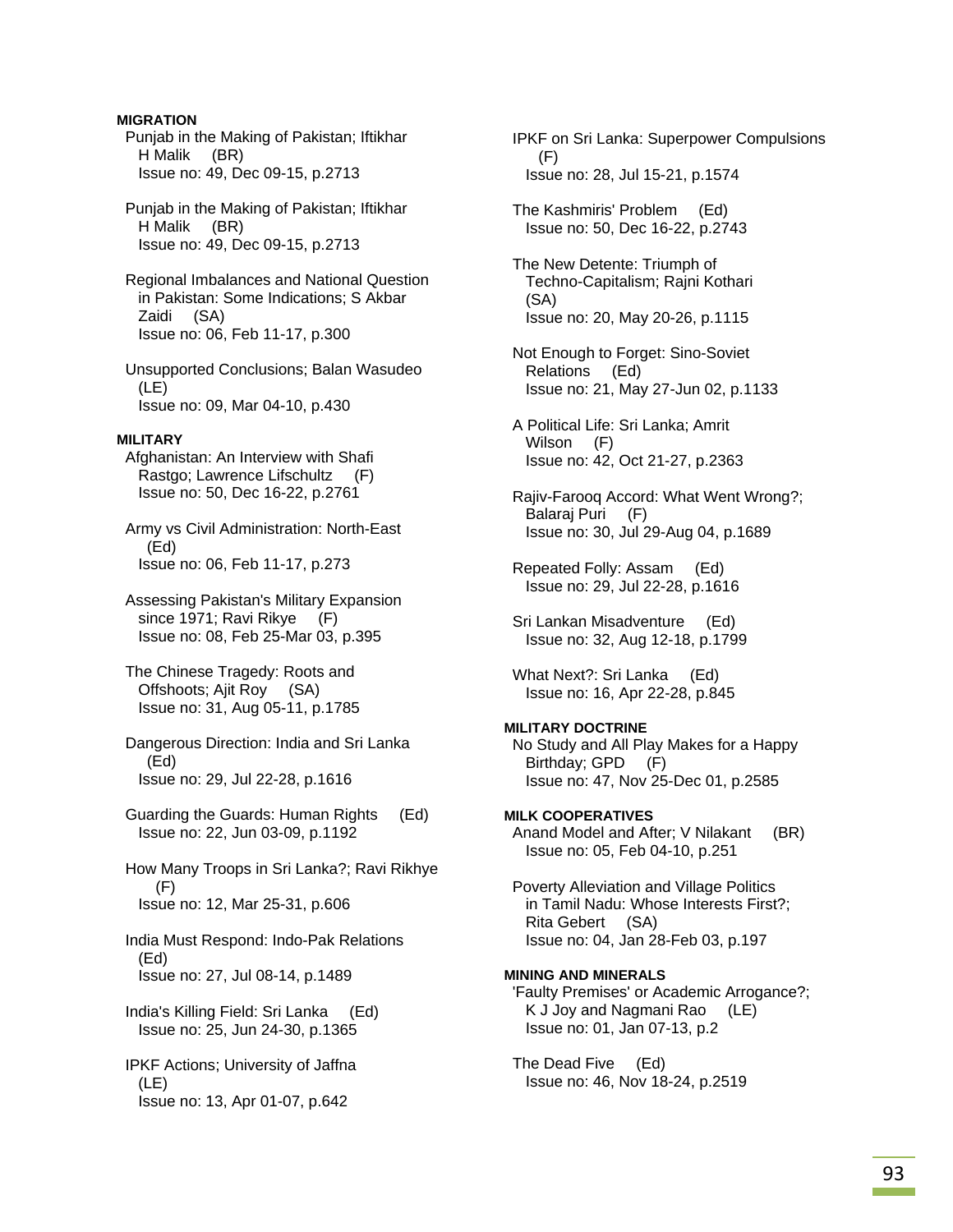## **MINING AND MINERALS**

 Miners' Strike: Soviet Union (Ed) Issue no: 31, Aug 05-11, p.1737

 Violence against Workers: Dalli-Rajhara; Bharat Dogra (Ed) Issue no: 23, Jun 10-16, p.1256

#### **MINISTERS**

 Bihar Crisis: Making of a CM; Indu Bharti (F) Issue no: 14, Apr 08-14, p.715

 Change in Government: The President's Riders; Anil Nauriya (F) Issue no: 50, Dec 16-22, p.2753

 Detention of Legislators; A G Noorani  $(CL)$ Issue no: 31, Aug 05-11, p.1745

### **MINORITIES**

 Minority Identity, Muslim Women Bill Campaign and the Political Process; Zoya Hasan (SA) Issue no: 01, Jan 07-13, p.44

 Minority Policy in the North-East: Achievements and Dangers; Sanjib Baruah (SA) Issue no: 37, Sep 16-22, p.2087

### **MISSILES**

 Baliapal Agitation: Socio-Economic Background; Sujata Patel (F) Issue no: 12, Mar 25-31, p.604

 A Question of Priorities; Sujata Patel (LE) Issue no: 40, Oct 07-13, p.2218

#### **MIZORAM**

 Congress (I)'s Regional Card: Politics (Ed) Issue no: 04, Jan 28-Feb 03, p.168

 Made a Laughing Stock of: Finance Commission (Ed) Issue no: 04, Jan 28-Feb 03, p.170

#### **MODERNISM**

 Investment in Literacy for a High-technology Society; Tapas Majumdar (SA) Issue no: 30, Jul 29-Aug 04, p.1711

### **MONARCHS**

 Death of Emperor; William H Newell (F) Issue no: 03, Jan 21-27, p.130

## **MONETARY POLICY**

 Bank Profitability and All That; T K Velayudham (BR) Issue no: 09, Mar 04-10, p.457

 Banking and Economic Development; T K Velayudham (BR) Issue no: 38, Sep 23-29, p.2127

 Bank Profitability and All That; T K Velayudham (BR) Issue no: 09, Mar 09-10, p.457

 Monetary Approach to Balance of Payments; R Kannan (D) Issue no: 51-52, Dec 23-05, p.2860

 Monetary Approach to Balance of Payments: A Case Study of India, 1968-85; R Kannan (SA) Issue no: 12, Mar 25-31, p.627

 Monetary Targeting: Objectives and Appropriate Indicators; N A Mujumdar (SA) Issue no: 34, Aug 26-Sep 01, p.1959

 Money Market in New Regalia (F) Issue no: 15, Apr 15-21, p.768

 Narrow View: Fiscal Deficit (Ed) Issue no: 39, Sep 30-Oct 06, p.2168

 Risk Capital for Medium and Small Industries: Weaknesses in Fiscal and Monetary Policies; R P Chitale (RA) Issue no: 47, Nov 25-Dec 01, p.M150

## **MONETARY SYSTEM**

 One-Person Autocracy: Britain (Ed) Issue no: 44-45, Nov 04-17, p.2449

### **MONEY MARKET**

 Accelerated Monetary Expansion (F) Issue no: 05, Feb 04-10, p.230

 Accelerated Monetary Expansion (F) Issue no: 19, May 13-19, p.1026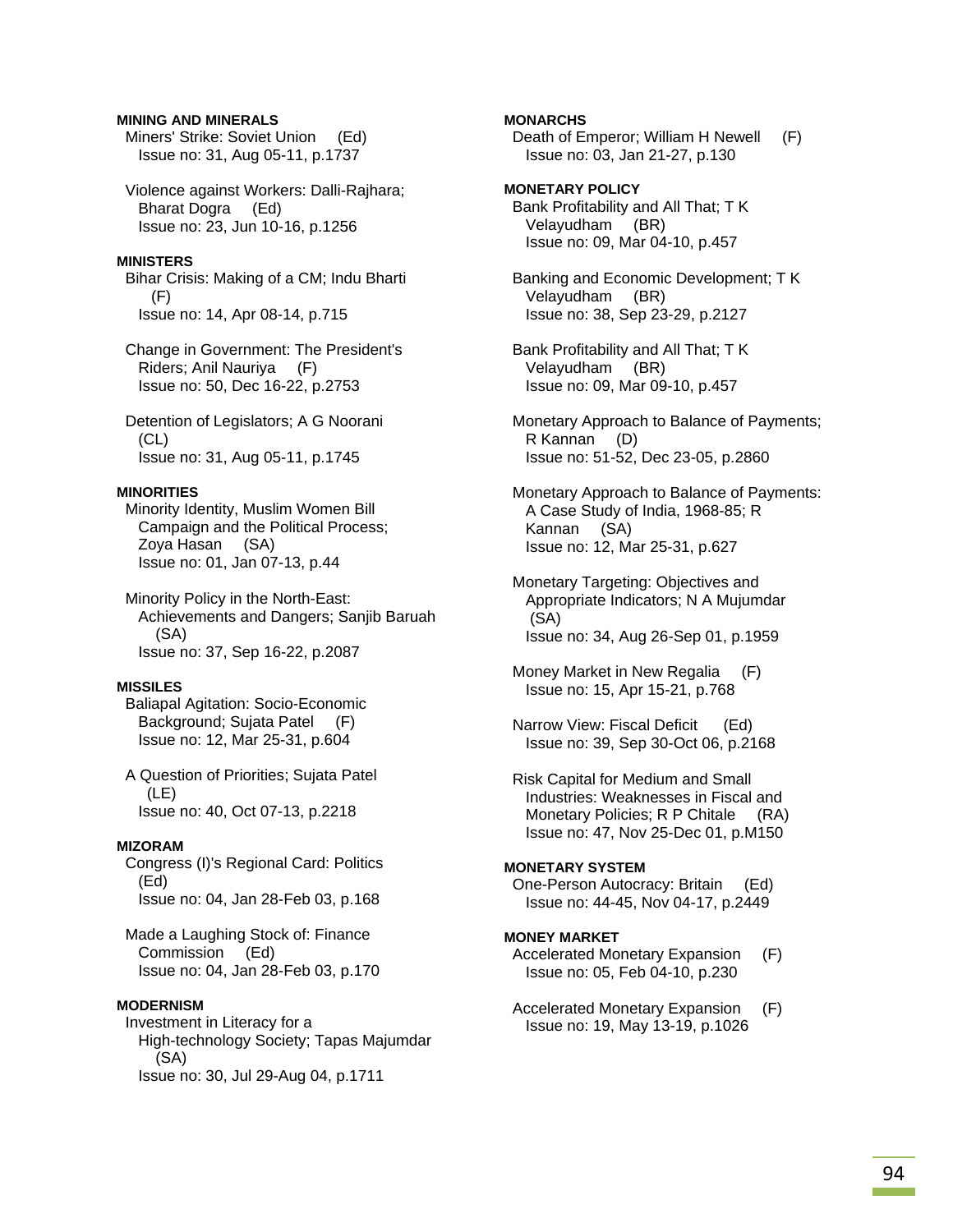### **MONEY MARKET**

 Applicability of Monetary Approach to Balance of Payments; V S Raghava and M K Saggar (D) Issue no: 32, Aug 12-18, p.1855

 Money Market in New Regalia (F) Issue no: 15, Apr 15-21, p.768

 Money Supply-Prices: Causality Revisited; Balwant Singh (SA) Issue no: 47, Nov 25-Dec 01, p.2613

 Shift Away from Regulation: Credit Policy; T K Velayudham (F) Issue no: 20, May 20-26, p.1083

#### **MONEY SUPPLY**

 World Debt, the European Challenge and 1992; Andre Gunder Frank (F) Issue no: 17, Apr 29-May 05, p.914

## **MOTION PICTURES**

 Literature, Film and Race Relations; Eunice de Souza (F) Issue no: 23, Jun 10-16, p.1273

 Notes on the Invention of Tradition; Rustom Bharucha (SA) Issue no: 33, Aug 19-25, p.1907

 Upholding Ideology of Male Domination; P A Sebastian (F) Issue no: 14, Apr 08-14, p.716

## **MRTP ACT**

 Preparing the Ground: MRTP Act/FERA (Ed) Issue no: 35-36, Sep 02-15, p.1977

#### **MULTI-PURPOSE PROJECTS**

 Large Dams: The Right Perspective; Ramaswamy R Iyer (RA) Issue no: 39, Sep 30-Oct 06, p.A

## **MULTINATIONAL CORPORATIONS**

 Favouring the TNCs: Power Equipment (C) Issue no: 24, Jun 17-23, p.1310

 MNC Invasion of Indian Soft Drink Industry; K R G Nair (F) Issue no: 22, Jun 03-09, p.1208

 Relaying on TNCs: Exports (Ed) Issue no: 26, Jul 01-07, p.1425

### **MUNICIPAL ADMINISTRATION**

 Delhi, the Imperial City; Arun Ghosh (F) Issue no: 32, Aug 12-18, p.1809

**MUNICIPAL ELECTIONS**  Howrah Elections: West Bengal (Ed) Issue no: 11, Mar 18-24, p.536

# **MUSLIM LEAGUE**

 A Compassionate Portrayal; S Akbar Zaidi (BR) Issue no: 30, Jul 29-Aug 04, p.1705

 Punjab in the Making of Pakistan; Iftikhar H Malik (BR) Issue no: 49, Dec 09-15, p.2713

 Punjab in the Making of Pakistan; Iftikhar H Malik (BR) Issue no: 49, Dec 09-15, p.2713

## **MUSLIM PERSONAL LAW**

 Consistency and Ambiguity in South Asian Islam; Ishtiaq Ahmed (BR) Issue no: 32, Aug 12-18, p.1829

 Minority Identity, Muslim Women Bill Campaign and the Political Process; Zoya Hasan (SA) Issue no: 01, Jan 07-13, p.44

 Muslim Women Act: The Other Side; S Ameenul Hasan Rizvi (LE) Issue no: 03, Jan 21-27, p.110

#### **MUSLIMS**

 Ahmadi Movement: Resolving Some Confusions; Asghar Ali Engineer (BR) Issue no: 30, Jul 29-Aug 04, p.1707

 Anti-Rushdie Disturbances in Bombay; Asghar Ali Engineer (F) Issue no: 10, Mar 11-17, p.492

 Congress(I)'s Communalism: Politics (Ed) Issue no: 46, Nov 18-24, p.2520

 Consistency and Ambiguity in South Asian Islam; Ishtiaq Ahmed (BR) Issue no: 32, Aug 12-18, p.1829

 Double Talk: Human Rights (Ed) Issue no: 41, Oct 14-20, p.2276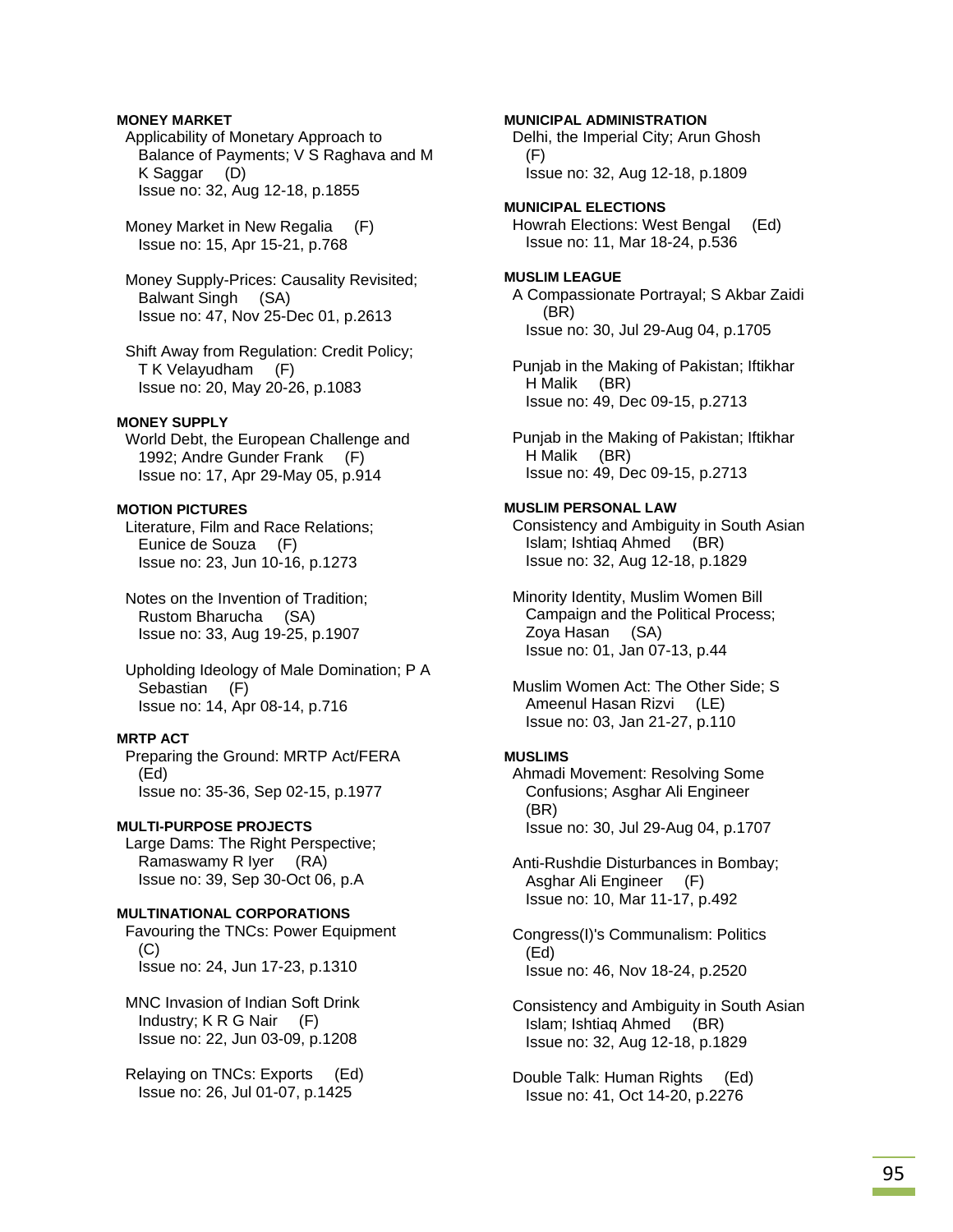**MUSLIMS**  Islam, Society and Pakistan; Ishtiaq Ahmed (BR) Issue no: 10, Mar 11-17, p.511

 Khomeini's Fatwa; P A Sebastian (F) Issue no: 09, Mar 04-10, p.449

 Left Strategy for the Elections; Ajit Roy (F) Issue no: 41, Oct 14-20, p.2289

 Minority Identity, Muslim Women Bill Campaign and the Political Process; Zoya Hasan (SA) Issue no: 01, Jan 07-13, p.44

 Muslim Women Act: The Other Side; S Ameenul Hasan Rizvi (LE) Issue no: 03, Jan 21-27, p.110

 Perils of Rewriting Islamic History; Balaraj Puri (BR) Issue no: 51-52, Dec 23-05, p.2833

 Playing the Western Game; GPD (F) Issue no: 12, Mar 25-31, p.603

 Punjab in the Making of Pakistan; Iftikhar H Malik (BR) Issue no: 49, Dec 09-15, p.2713

 Punjab in the Making of Pakistan; Iftikhar H Malik (BR) Issue no: 49, Dec 09-15, p.2713

 Questioning a Dominant Discourse; Gowher Rizvi (BR) Issue no: 42, Oct 21-27, p.2373

 Reason for Anger; Abdul Quasem (LE) Issue no: 14, Apr 08-14, p.702

 Rushdie Controversy and Multi-Communal England; Narendra Singh (F) Issue no: 25, Jun 24-30, p.1387

 Text and Pre-Text: History as Gossip in Rushdie's Novels; Rukmini Bhaya Nair (SA) Issue no: 18, May 06-12, p.994

### **MUTUAL FUNDS**

 Innovative Marketing: UTI (C) Issue no: 27, Jul 08-14, p.1490  Mainly Frills (Ed) Issue no: 03, Jan 21-27, p.111

### **MYSORE**

 Nehru and the Visvesvaraya Legacy; Vinod Vyasulu (P) Issue no: 30, Jul 29-Aug 04, p.1700

### **NAGALAND**

 Congress (I)'s Regional Card: Politics (Ed) Issue no: 04, Jan 28-Feb 03, p.168

**NAMIBIA** 

 Fragile, Not Dying: Namibian Independence (Ed) Issue no: 14, Apr 08-14, p.705

**NARMADA PROJECT**  Another Morvi in the Making; Denis Rodrigues (LE) Issue no: 24, Jun 17-23, p.1306

 Another Morvi in the Making?; Denis Rodrigues (F) Issue no: 14, Apr 08-14, p.714

 Another Morvi in the Making?; I M Shah (LE) Issue no: 19, May 13-19, p.1010

 Costly Stubbornness (Ed) Issue no: 28, Jul 15-21, p.1555

 Dam Workers on Strike; Bina Srinivasn, Rohit Prajapati and Wilfred D'Costa (F) Issue no: 07, Feb 18-24, p.339

 False Dichotomies; Rahul (LE) Issue no: 14, Apr 08-14, p.702

 Mounting Antagonism towards Big Dams; B D Dhawan (P) Issue no: 20, May 20-26, p.1096

 Mounting Antagonism towards Big Dams; Chandrashekhar Pant and Shripad Dharmadhikary (D) Issue no: 35-36, Sep 02-15, p.2035

 Narmada Dam: Baseless Statements; Ahmedabad Lok Adhikari Sangh (LE) Issue no: 13, Apr 01-07, p.642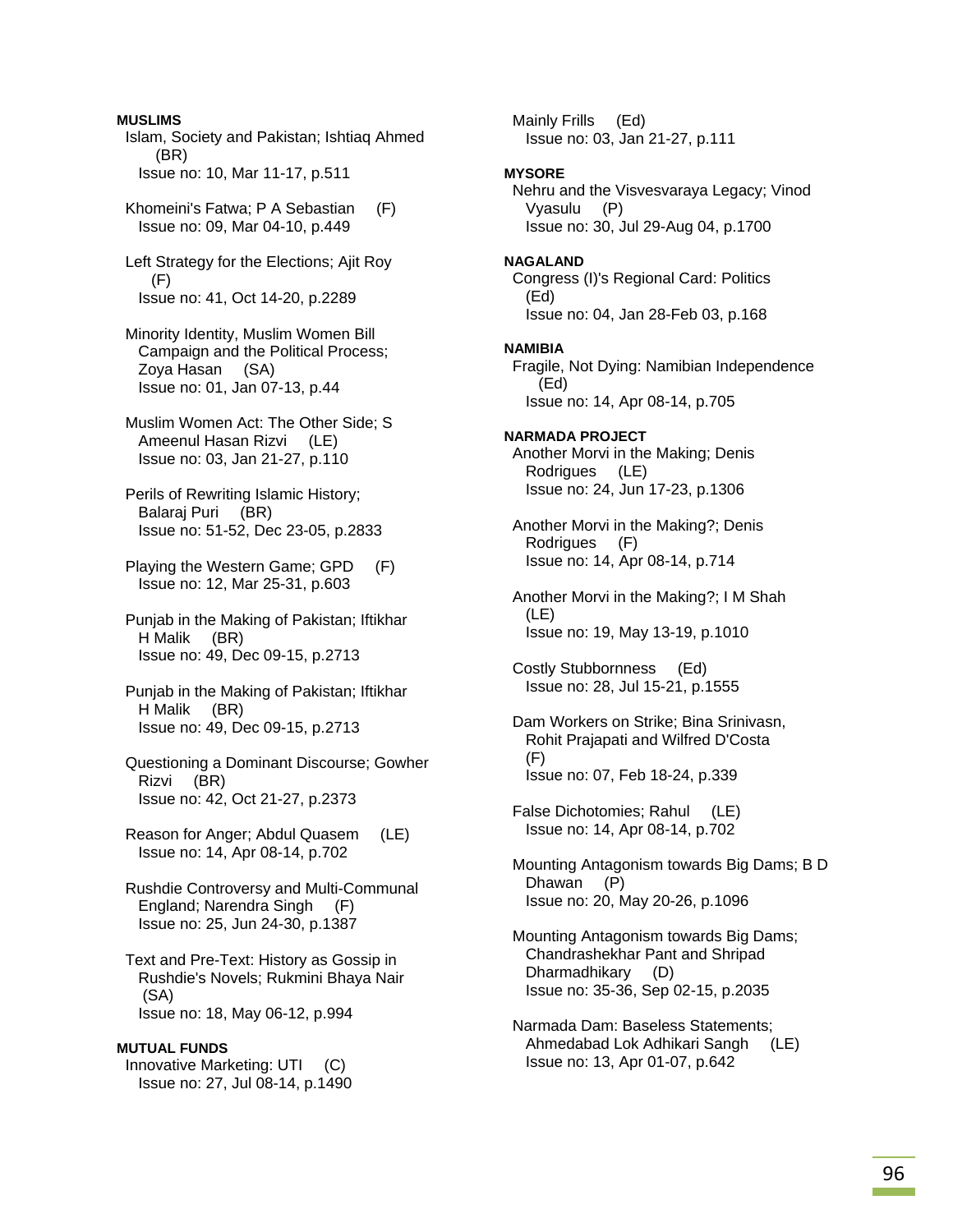## **NARMADA PROJECT**

 Narmada Project and People's Right to Life; T K Mullik (LE) Issue no: 16, Apr 22-28, p.842

 A Plea for Open Government: Case of Narmada Project; Arun Ghosh (F) Issue no: 30, Jul 29-Aug 04, p.1687

 Potentially Disastrous; Debi Goenka (LE) Issue no: 37, Sep 16-22, p.2038

 Protesters Dubbed Spies; A G Noorani  $(CL)$ Issue no: 10, Mar 11-17, p.488

 Rallying against Planned Disaster; Denis Rodrigues (F) Issue no: 39, Sep 30-Oct 06, p.2183

 Satyagraha by Sardar Sarovar Oustees; Mathew Kalathil (F) Issue no: 11, Mar 18-24, p.553

 Striking Narmada Dam Workers; Wilfred D'Souza (LE) Issue no: 16, Apr 22-28, p.842

## **NATIONAL ACCOUNTS**

 Dwindling Saving and Investment (Ed) Issue no: 21, May 27-Jun 02, p.1131

 Growth in Manufacturing Output since 1980: Some Preliminary Findings; R Nagaraj (SA) Issue no: 26, Jul 01-07, p.1481

 National Accounts and the Flow of Funds; Arun Ghosh (F) Issue no: 24, Jun 17-23, p.1317

**NATIONAL ACCOUNTS STATISTICS**  CSO's Surprise (Ed) Issue no: 05, Feb 04-10, p.215

## **NATIONAL INCOME**

 1989-90 Budget: Business as Usual; Arun Ghosh (SA) Issue no: 15, Apr 15-21, p.807

 Beneath the Gloss: The Economy (Ed) Issue no: 09, Mar 04-10, p.432

 Capital Stock, Capital Consumption and the Capital: Output Ratio; Arun Ghosh

 (F) Issue no: 18, May 06-12, p.955

 CSO's Surprise (Ed) Issue no: 05, Feb 04-10, p.215

 Dwindling Saving and Investment (Ed) Issue no: 21, May 27-Jun 02, p.1131

 Finances of Government of India (SS) Issue no: 15, Apr 15-21, p.837

 Indian Economy in the 1980's and on to the 1990s; C T Kurien (SA) Issue no: 15, Apr 15-21, p.787

 Is Pakistan's Economic Crisis Financial or Real?; Akmal Hussain (F) Issue no: 08, Feb 25-Mar 03, p.403

 New National Income Estimates; Rama T Rao (D) Issue no: 06, Feb 11-17, p.322

 Urban-Rural Cap: The Economy (Ed) Issue no: 43, Oct 28-Nov 03, p.2400

# **NATIONAL MOVEMENTS**

 Indian National Movement: A Closer Look; Shailaja Sen (F) Issue no: 12, Mar 25-31, p.608

### **NATIONALITY**

 Nationalities Problem in USSR: Discord over Nagorno-Karabakh; P L Dash (F) Issue no: 02, Jan 14-20, p.72

 Nationhood and the Nationalities in Pakistan; Hamza Alavi (SA) Issue no: 27, Jul 08-14, p.1527

 Unresolved Nationality Question: Soviet Union (Ed) Issue no: 38, Sep 23-29, p.2097

### **NATO**

 Eighth END Convection; Amitabh Matoo  $(F)$ Issue no: 32, Aug 12-18, p.1826

 European Community and NATO; Michael Baylor (LE) Issue no: 34, Aug 26-Sep 01, p.1930

 Missing the Point; Sanjaya Baru (LE) Issue no: 47, Nov 25-Dec 01, p.2574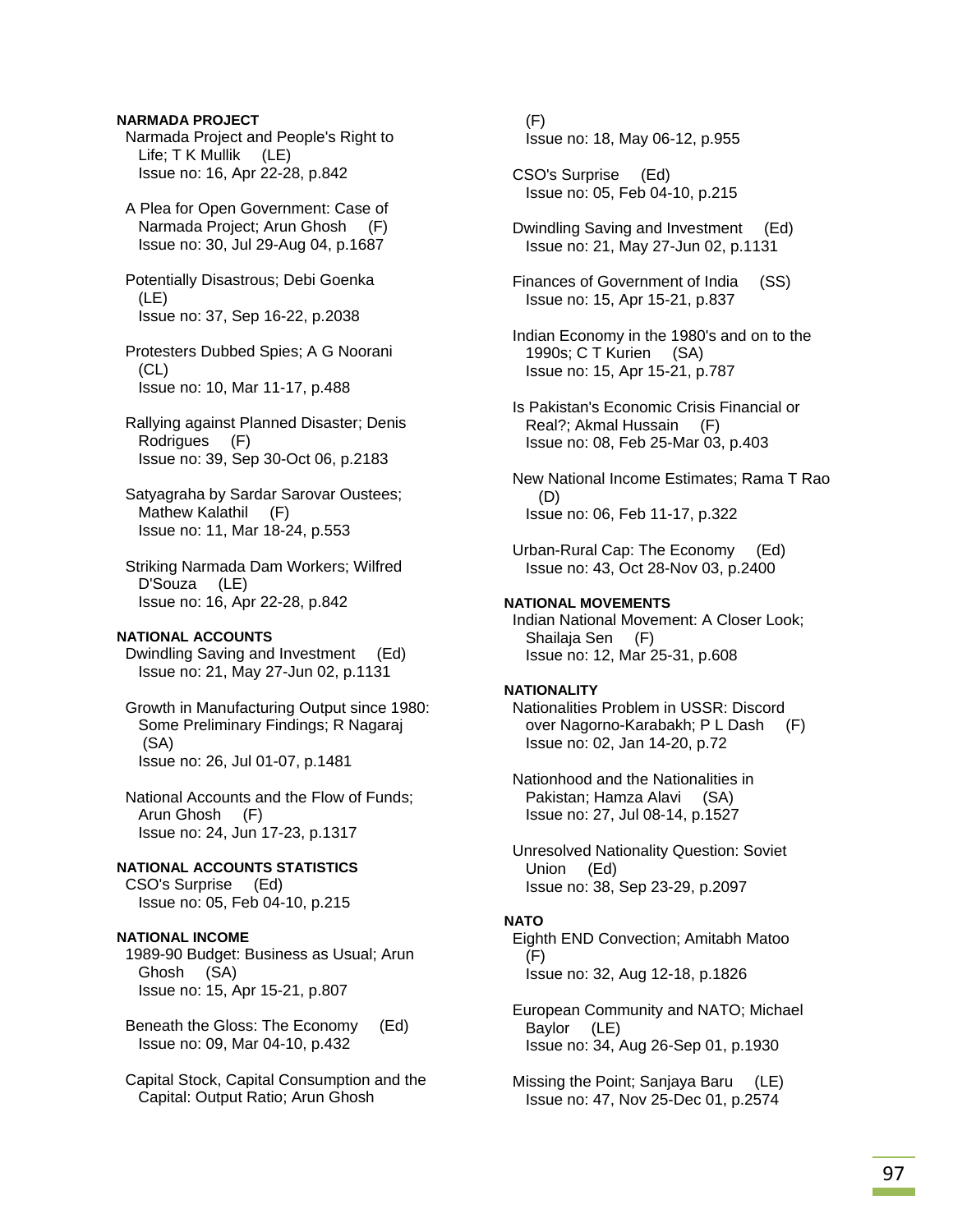## **NATURAL RESOURCES**

 Rural Women, Poverty and Natural Resources: Sustenance, Sustainability and Struggle for Change; Bina Agarwal (RA)

Issue no: 43, Oct 28-Nov 03, p.WS46

### **NAXALISM**

'Law and Order' on Lease; K Balagopal (F) Issue no: 24, Jun 17-23, p.1322

 Another Charade: Andhra Pradesh (Ed) Issue no: 27, Jul 08-14, p.1488

 Bastar: Development and Democracy (F) Issue no: 40, Oct 07-13, p.2237

 Mayhem at Jayapuram; M Shatrugna (F) Issue no: 07, Feb 18-24, p.344

 Need Naxalites Not Respect the Civil Liberties of People?; A P Vittal (LE) Issue no: 28, Jul 15-21, p.1554

 NTR and the Naxalites; M Shatrugna (F) Issue no: 28, Jul 15-21, p.1570

 Surrender Episodes; Chandra Shekhar (LE) Issue no: 15, Apr 15-21, p.754

### **NEHRU ROJGAR YOJANA**

 Unrealistic Objective: Employment Programmes (Ed) Issue no: 11, Mar 18-24, p.536

## **NEWS AGENCIES**

 Double Squeeze: Newsprint (C) Issue no: 23, Jun 10-16, p.1259

## **NEWSPRINT**

 Double Squeeze: Newsprint (C) Issue no: 23, Jun 10-16, p.1259

### **NGO'S**

 Poverty Alleviation and Participation: The Case for Government-Grassroots Agency Collaboration; Samuel Paul (SA) Issue no: 02, Jan 14-20, p.100

### **NICARAGUA**

 Economic Difficulties: Nicaragua (Ed) Issue no: 41, Oct 14-20, p.2278

 Qualified Victory: Nicaragua (Ed) Issue no: 33, Aug 19-25, p.1865

 Significant Agreement: Nicaragua (Ed) Issue no: 09, Mar 04-10, p.434

#### **NOBEL PRIZE**

 Haavelmo and Development Economics; Sukhpal Singh and Vinod Vyasulu (F) Issue no: 48, Dec 02-08, p.2647

### **NON-AGRICULTURAL EMPLOYMENT**

 Rural Non-Agricultural Employment; Tara Shukla (F) Issue no: 35-36, Sep 02-15, p.1993

#### **NON-FERROUS METALS**

 Kamani Tubes: On the Move; B Srinivas (F) Issue no: 12, Mar 25-31, p.610

 Pinch of Import Cuts: Non-Ferrous Metals  $(C)$ Issue no: 21, May 27-Jun 02, p.1135

#### **NORTH BENGAL**

 Oraon Labour Agitation: Duars in Jalpaiguri District, 1915-16; Ranajit Das Gupta (SA) Issue no: 39, Sep 30-Oct 06, p.2197

#### **NORTH-EAST INDIA**

 Army vs Civil Administration: North-East (Ed) Issue no: 06, Feb 11-17, p.273

 Minority Policy in the North-East: Achievements and Dangers; Sanjib Baruah (SA) Issue no: 37, Sep 16-22, p.2087

 Problems and Prospects of Tribal Development in North-East India; B K Roy Burman (SA) Issue no: 13, Apr 01-07, p.693

## **NOVELISTS**

 Dubious Defenders; Asghar Ali et al Engineer (LE) Issue no: 17, Apr 29-May 05, p.894

 Outcaste Power: Ritual Displacement and Virile Maternity in Indian Women Writers; Meena Alexander (SA) Issue no: 07, Feb 18-24, p.367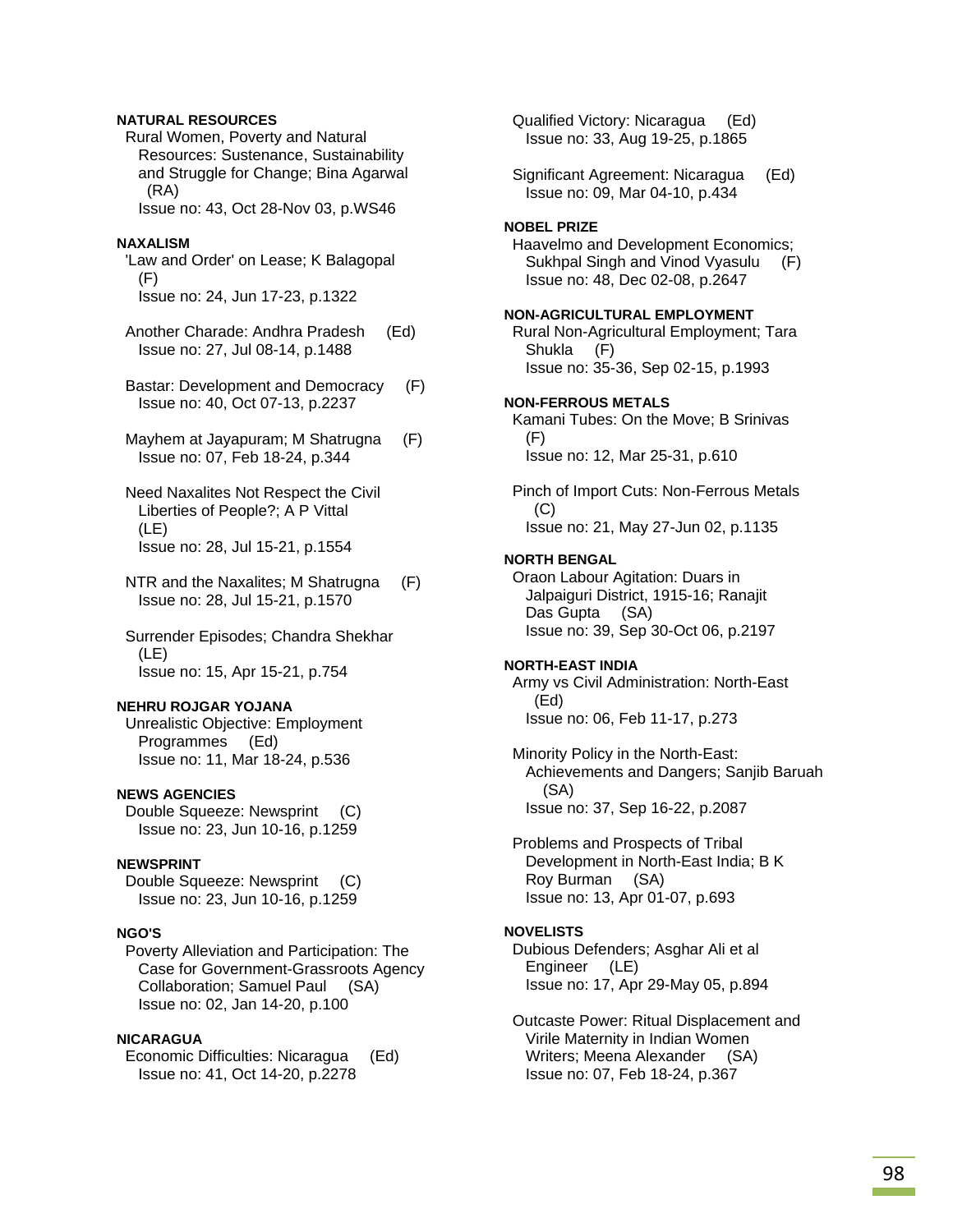## **NOVELISTS**

- Playing the Western Game; GPD (F) Issue no: 12, Mar 25-31, p.603
- Satanic Verses: A Haunting Study; Eunice de Souza (P) Issue no: 13, Apr 01-07, p.668
- Text and Pre-Text: History as Gossip in Rushdie's Novels; Rukmini Bhaya Nair (SA) Issue no: 18, May 06-12, p.994

#### **NSS**

- Changes in Women's Employment in Rural Areas, 1961-83; Jeemol Unni (RA) Issue no: 17, Apr 29-May 05, p.WS23
- Micro View of Rural Poverty; Manabendu Chattopadhyay (BR) Issue no: 15, Apr 15-21, p.785
- Poverty Measures as an Index of Backwardness and Their Relevance for Tax Devolution; Amaresh Bagchi and Uma Datta Roy Choudhury (SA) Issue no: 15, Apr 15-21, p.831

### **NUCLEAR ARMS**

- Changing Climate; Achin Vanaik (F) Issue no: 02, Jan 14-20, p.64
- Eighth END Convection; Amitabh Matoo (F) Issue no: 32, Aug 12-18, p.1826
- The New Detente: Triumph of Techno-Capitalism; Rajni Kothari (SA) Issue no: 20, May 20-26, p.1115
- Talk-Test-Build; Achin Vanaik (F) Issue no: 08, Feb 25-Mar 03, p.393
- Whose Security? Whose Defence?; Meena Dhanda (LE) Issue no: 12, Mar 25-31, p.590

### **NUCLEAR ENERGY**

 The French Deal: Nuclear Power (Ed) Issue no: 06, Feb 11-17, p.272

 Health Implications of Nuclear Energy; Narendra Gupta (LE) Issue no: 39, Sep 30-Oct 06, p.2166  Nuclear Power Politics; B Jagan (LE) Issue no: 04, Jan 28-Feb 03, p.166

### **NUCLEAR POWER PLANTS**

 Broad-based Campaign; V T Padmanabhan (LE) Issue no: 43, Oct 28-Nov 03, p.2398

- The French Deal: Nuclear Power (Ed) Issue no: 06, Feb 11-17, p.272
- Koodankulam Nuclear Power Project: Some Issues (F) Issue no: 01, Jan 07-13, p.20
- Nuclear Power Politics; B Jagan (LE) Issue no: 04, Jan 28-Feb 03, p.166

#### **OBITUARIES**

 Commemorating Safdar Hashmi; Sohail Hashmi and Moloyashree Hashmi (LE) Issue no: 08, Feb 25-Mar 03, p.382

 L S Venkataramanan Memorial Fund; V K R V Rao (LE) Issue no: 49, Dec 09-15, p.2682

#### **OCTROI**

 Business Property Tax as an Alternative to Octroi; Shyam Nath and Tapas Kumar Sen (SA) Issue no: 09, Mar 04-10, p.473

#### **OECD**

 Growing Reliance on Commercial Borrowing: External Debt (Ed) Issue no: 05, Feb 04-10, p.216

#### **OILSEEDS**

 Blind Man's Buff: Oil Seeds (C) Issue no: 44-45, Nov 04-17, p.2450

 Calling Vanaspati Lobby's Bluff: Oilseeds  $(C)$ Issue no: 40, Oct 07-13, p.2222

 Long Way to Self-Sufficiency: Oilseeds (C) Issue no: 48, Dec 02-08, p.2630

 Many Question Marks: Vegetable Oils (C) Issue no: 37, Sep 16-22, p.2042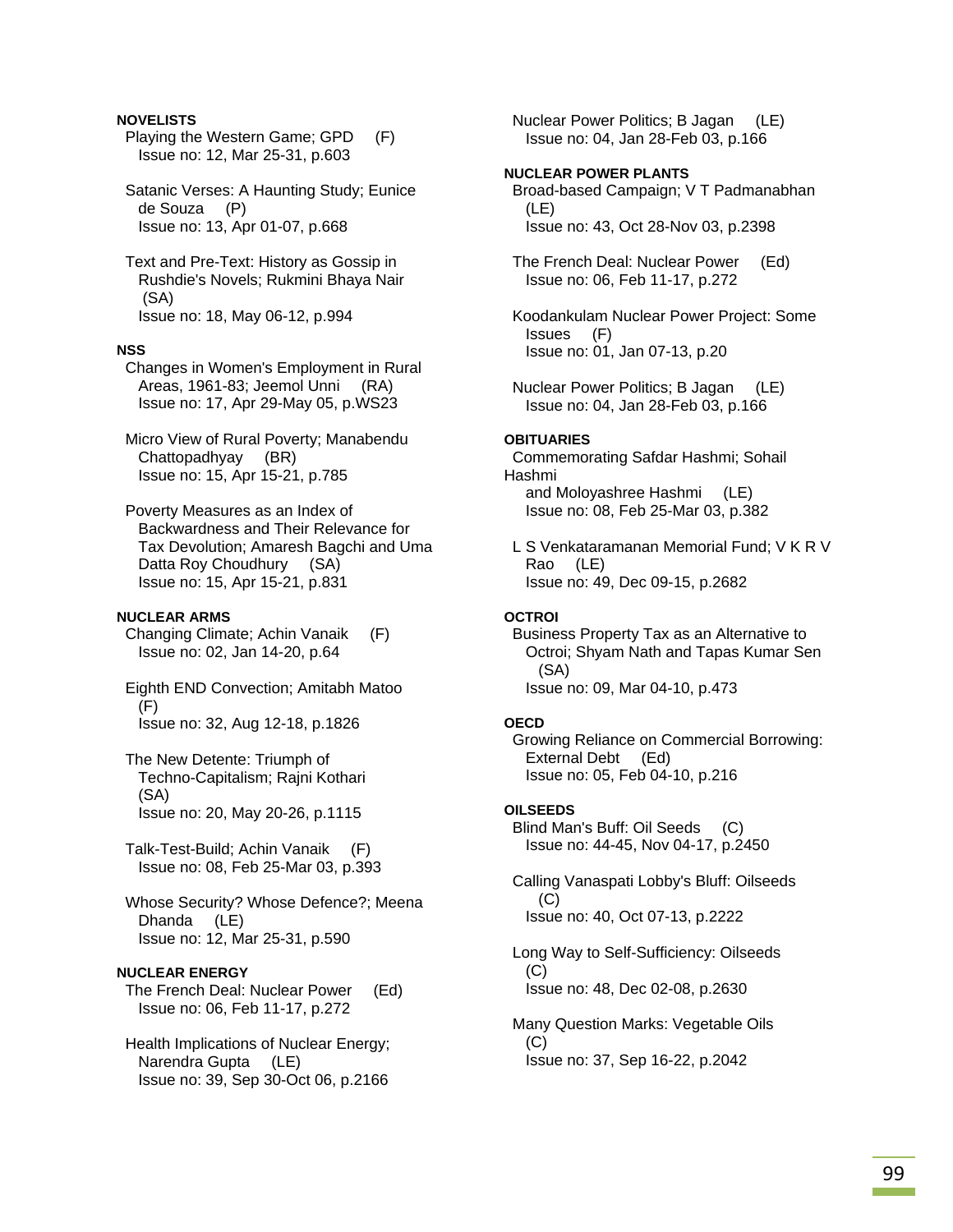**OILSEEDS** 

- NDDB's Market Intervention Operations in Oilseeds; S J Phansalkar (LE) Issue no: 26, Jul 01-07, p.1422
- Oilseeds: Government Fails to Sustain Minimum Prices (C) Issue no: 03, Jan 21-27, p.114
- Oilseeds: Is Higher Price the Answer?; Ashok Gulati (BR) Issue no: 35-36, Sep 02-15, p.2007
- Public Distribution, the Key: Oilseeds  $(C)$ Issue no: 50, Dec 16-22, p.2745
- Self-Sufficiency in Oilseeds Within Grasp or Elusive Goal?; K N Ninan (RA) Issue no: 39, Sep 30-Oct 06, p.A133
- Steep Rise in Prices: Edible Oils (C) Issue no: 16, Apr 22-28, p.846
- A Technology Mission Success?: Oilseeds (C) Issue no: 25, Jun 24-30, p.1366
- What Happened to the Integrated Policy?: Oilseeds (C) Issue no: 08, Feb 25-Mar 03, p.386

### **OPPOSITION PARTIES**

 Another Plan for Punjab (Ed) Issue no: 10, Mar 11-17, p.483

 Behind BJP's Vananchal Demand: Bihar; Indu Bharti (F) Issue no: 13, Apr 01-07, p.656

 Beyond Bharat Bandh: Politics (Ed) Issue no: 35-36, Sep 02-15, p.1976

 Delhi versus Bharat; Bhabani Sen Gupta (F) Issue no: 46, Nov 18-24, p.2531

 Destabilisation Manoeuvres: Centre-State Relations (Ed) Issue no: 03, Jan 21-27, p.112

 Election Arithmetic (Ed) Issue no: 42, Oct 21-27, p.2339

 A Matter of Conviction; M P Singh (LE) Issue no: 37, Sep 16-22, p.2038

 A Mirror Election in the Offing; Bhabani Sen Gupta (F) Issue no: 34, Aug 26-Sep 01, p.1937 Non-Performing Government: Pakistan (Ed) Issue no: 47, Nov 25-Dec 01, p.2577 Opposition Politics (Ed) Issue no: 02, Jan 14-20, p.55 Search for Agenda: The Opposition (Ed) Issue no: 01, Jan 07-13, p.6 Trap for Opposition?: Panchayat Raj (Ed) Issue no: 20, May 20-26, p.1072 The Undependable Allies; Ajit Roy (F) Issue no: 13, Apr 01-07, p.655 **ORGAN DONATION**  Body Donation: Medicine (Ed) Issue no: 13, Apr 01-07, p.645 **ORGANIZED CRIMES**  Making Up with the Mafia: Bihar; Indu Bharti (F) Issue no: 41, Oct 14-20, p.2290 Usurpation of the State: Coal Mafia in Bihar; Indu Bharti (F) Issue no: 42, Oct 21-27, p.2353 **ORISSA**  Agni, Cyclone and Baliapal Agitation; Sujata Patel (F) Issue no: 25, Jun 24-30, p.1381 Baliapal Agitation: Socio-Economic Background; Sujata Patel (F) Issue no: 12, Mar 25-31, p.604 Kalahandi: Political and Other Sharks (Ed) Issue no: 10, Mar 11-17, p.485

 Productivity, Profitability and Income Distribution in Capture Fishery: A Study of the Orissa Coast; Kamal Kumar Datta, S S Dan and Amal Kumar Datta (RA) Issue no: 51-52, Dec 23-05, p.A181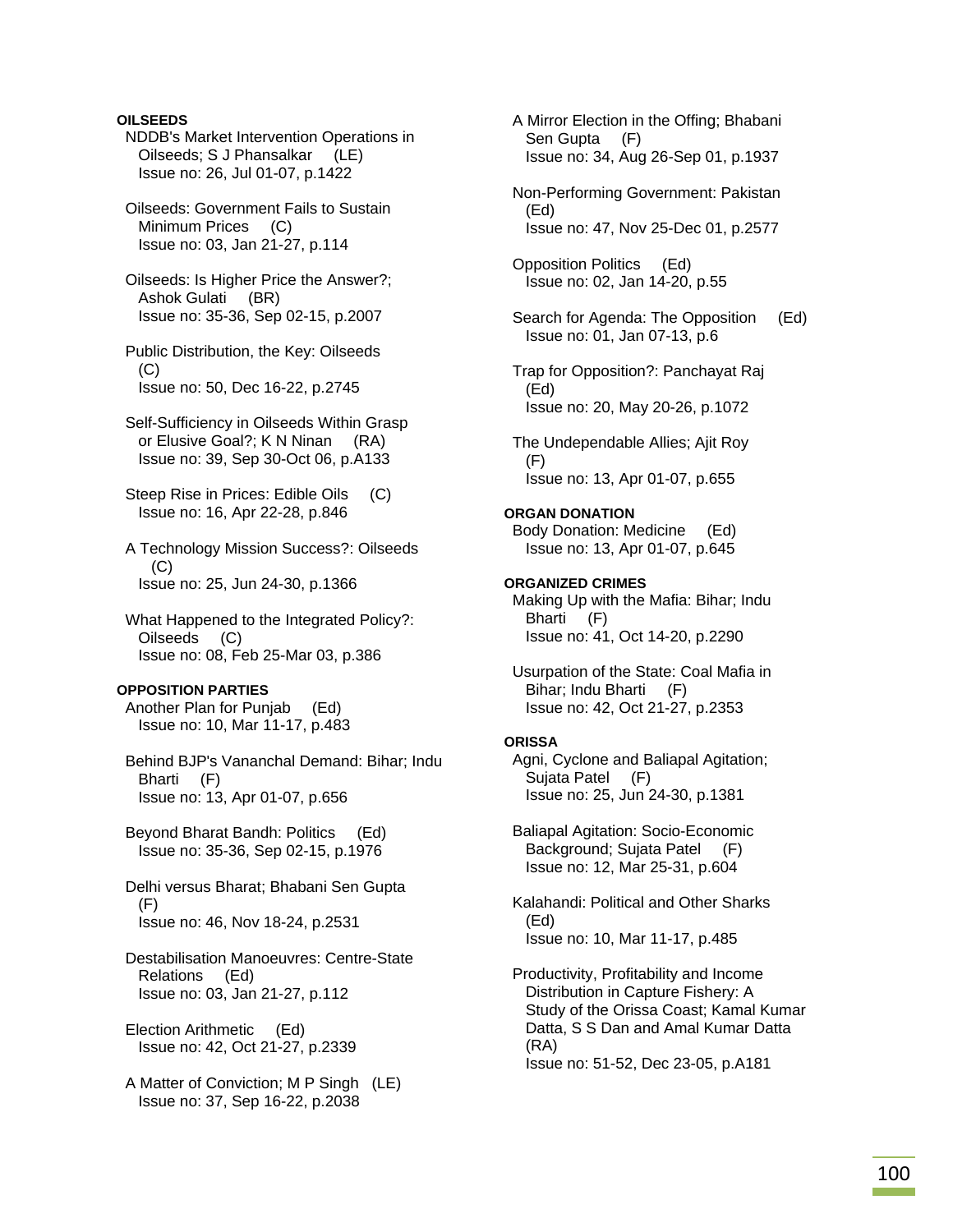**ORISSA**  A Question of Priorities; Sujata Patel (LE) Issue no: 40, Oct 07-13, p.2218

# **ORIYA LANGUAGE**

 High-Low Dialectic: Peasant in Oriya Literature; Biswamoy Pati (SA) Issue no: 14, Apr 08-14, p.747

# **OVERSEAS INDIANS**

 Ethnic Indians in Malaysia; T G Ramamurthy (F) Issue no: 39, Sep 30-Oct 06, p.2192

 Exchange Rate Factor: NRI Deposits (Ed) Issue no: 25, Jun 24-30, p.1364

 Haraam Bombay!; Rustom Bharucha (P) Issue no: 23, Jun 10-16, p.1275

 Making a Little Go a Long Way: NRI Investment (Ed) Issue no: 38, Sep 23-29, p.2096

 Neglected Lot: Emigrant Workers (Ed) Issue no: 51-52, Dec 23-05, p.2802

Why this Coyness?: NRI Deposits (Ed) Issue no: 39, Sep 30-Oct 06, p.2169

## **PAKISTAN**

 Assessing Pakistan's Military Expansion since 1971; Ravi Rikye (F) Issue no: 08, Feb 25-Mar 03, p.395

 Benazir: Five Months on; Babar Ali (F) Issue no: 22, Jun 03-09, p.1216

 By-Election Portents: Pakistan (Ed) Issue no: 05, Feb 04-10, p.217

 Charismatic Leadership and Pakistan's Politics; Akmal Hussain (P) Issue no: 03, Jan 21-27, p.136

- A Compassionate Portrayal; S Akbar Zaidi (BR) Issue no: 30, Jul 29-Aug 04, p.1705
- A Critique without Prescriptions; B M Bhatia (BR) Issue no: 34, Aug 26-Sep 01, p.1952

 Double Talk: Human Rights (Ed) Issue no: 41, Oct 14-20, p.2276

- Glamour Abroad, Troubles at Home: Pakistan; Babar Ali (F) Issue no: 29, Jul 22-28, p.1638
- Is Pakistan's Economic Crisis Financial or Real?; Akmal Hussain (F) Issue no: 08, Feb 25-Mar 03, p.403

 Islam, Society and Pakistan; Ishtiaq Ahmed (BR) Issue no: 10, Mar 11-17, p.511

- Nationhood and the Nationalities in Pakistan; Hamza Alavi (SA) Issue no: 27, Jul 08-14, p.1527
- Non-Performing Government: Pakistan (Ed) Issue no: 47, Nov 25-Dec 01, p.2577
- Pakistan's Post-Colonial Democracy: Implications for Indo-Pak Relations; Aswini K Ray (F) Issue no: 16, Apr 22-28, p.866
- Pakistan: Dilemma of the Left; Babar Ali (F) Issue no: 31, Aug 05-11, p.1759

 Pakistan: Through the Economic Minefield; Akmal Hussain (F) Issue no: 05, Feb 04-10, p.239

- Punjab in the Making of Pakistan; Iftikhar H Malik (BR) Issue no: 49, Dec 09-15, p.2713
- Punjab in the Making of Pakistan; Iftikhar H Malik (BR) Issue no: 49, Dec 09-15, p.2713

 Regional Imbalances and National Question in Pakistan: Some Indications; S Akbar Zaidi (SA) Issue no: 06, Feb 11-17, p.300

 State and Islam in Pakistan; Ziaul Haque (LE) Issue no: 03, Jan 21-27, p.110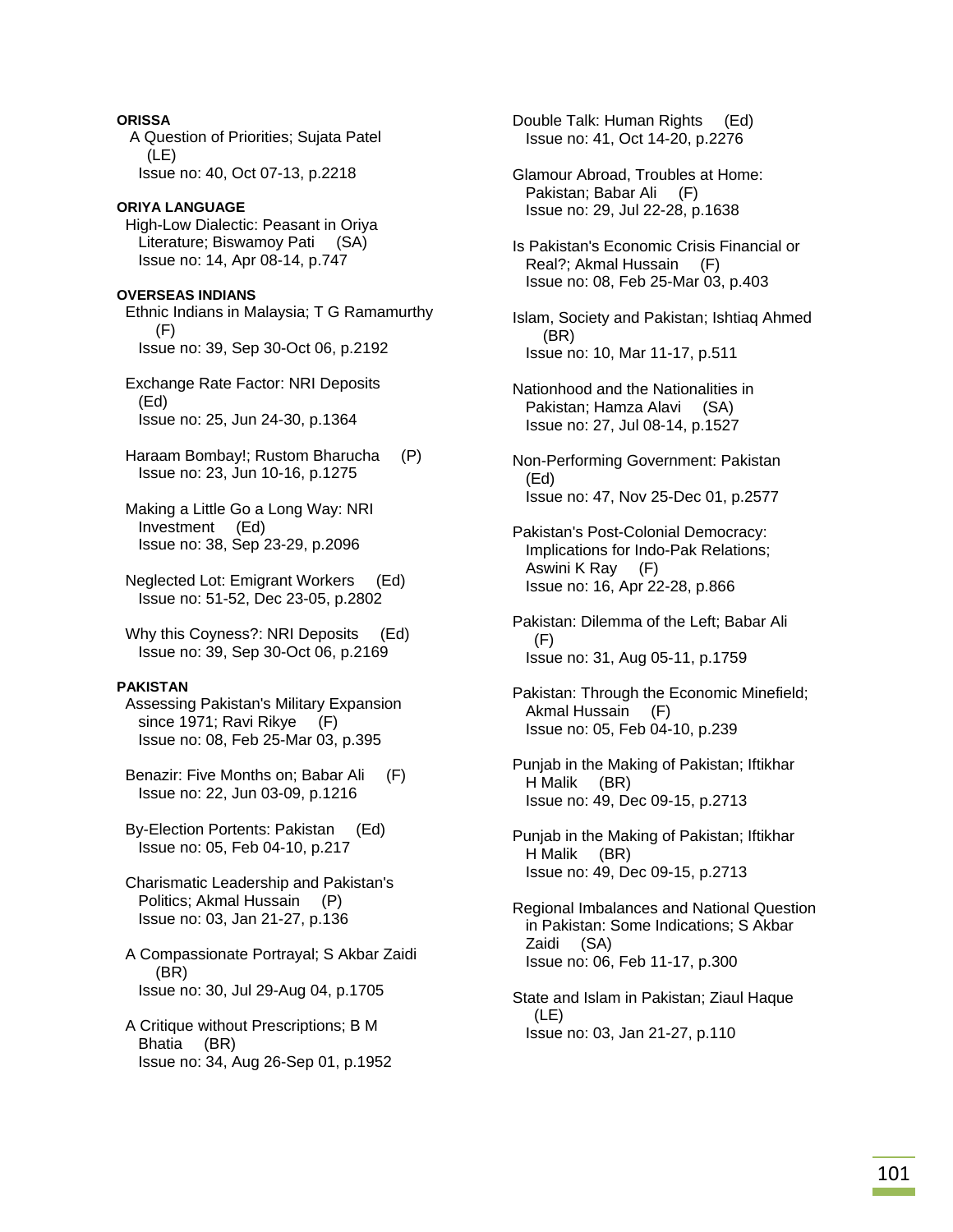**PAKISTAN**  Women's Question Revisited; Babar Ali (D) Issue no: 43, Oct 28-Nov 03, p.2443 **PALESTINE**  Jews, Israel and Palestine; Rina Nissim (LE) Issue no: 22, Jun 03-09, p.1190 Jews, Israel and Palestine; Bindu T Desai  $(LE)$  Issue no: 30, Jul 29-Aug 04, p.1678 Palestine Through History; Bindu T Desai (RA) Issue no: 16, Apr 22-28, p.869 Palestine Through History; Bindu T Desai (RA) Issue no: 16, Apr 22-28, p.869 Palestine Through History; Bindu T Desai (RA) Issue no: 16, Apr 22-28, p.869 A Step Forward: West Asia (Ed) Issue no: 15, Apr 15-21, p.757 There Arose on a Land a New Pharaoh and He Knew Not Joseph; Deena Khatkhate (F) Issue no: 16, Apr 22-28, p.851 **PANCHAYAT ELECTIONS**  Decay of Gram Panchayats in Bihar; Indu Bharti (F) Issue no: 01, Jan 07-13, p.18 **PANCHAYATS**  Anti-Poverty Programme: A Reappraisal; N J Kurian (RA) Issue no: 12, Mar 25-31, p.A13 Criminals in Command: Panchayat Elections (Ed) Issue no: 03, Jan 21-27, p.114 Decay of Gram Panchayats in Bihar; Indu Bharti (F) Issue no: 01, Jan 07-13, p.18 J and K Panchayati Raj Bill: A Critique; Balaraj Puri (F) Issue no: 28, Jul 15-21, p.1567

 Mayhem in Devlia; Indrani Chakrabarti (F) Issue no: 32, Aug 12-18, p.1812

 More Power to Bureaucrats: Panchayat Raj; DN (F) Issue no: 43, Oct 28-Nov 03, p.2418

 Musings during a Debate on Panchayat Raj; Arun Ghosh (F) Issue no: 34, Aug 26-Sep 01, p.1936

 New Look at Rural Planning; Madhava Ashish (SA) Issue no: 17, Apr 29-May 05, p.937

 Panchayati Raj at Crossroads; Indira Hirway (SA) Issue no: 29, Jul 22-28, p.1663

 The Panchayati Raj Bill; Arun Ghosh (F) Issue no: 26, Jul 01-07, p.1429

 Panchayati Raj Bill: The Real Flaw; B K Chandrashekar (F) Issue no: 26, Jul 01-07, p.1433

 Panchayati Raj: The Next Steps; Mukul Sanwal (P) Issue no: 42, Oct 21-27, p.2365

 Panchyati Perestroika?; V R Krishna Iyer (F) Issue no: 37, Sep 16-22, p.2051

 Phoney Decentralisation (Ed) Issue no: 18, May 06-12, p.947

 The Real Issue: Panchayati Raj (Ed) Issue no: 30, Jul 29-Aug 04, p.1681

 Reservations for Women; Vina Mazumdar (D) Issue no: 50, Dec 16-22, p.2795

 Reservations for Women in Panchayats; DN  $(F)$ Issue no: 23, Jun 10-16, p.1269

 Trap for Opposition?: Panchayat Raj (Ed) Issue no: 20, May 20-26, p.1072

**PARAMILITARY**  Obstructing Justice; Tapan Bose (LE) Issue no: 05, Feb 04-10, p.214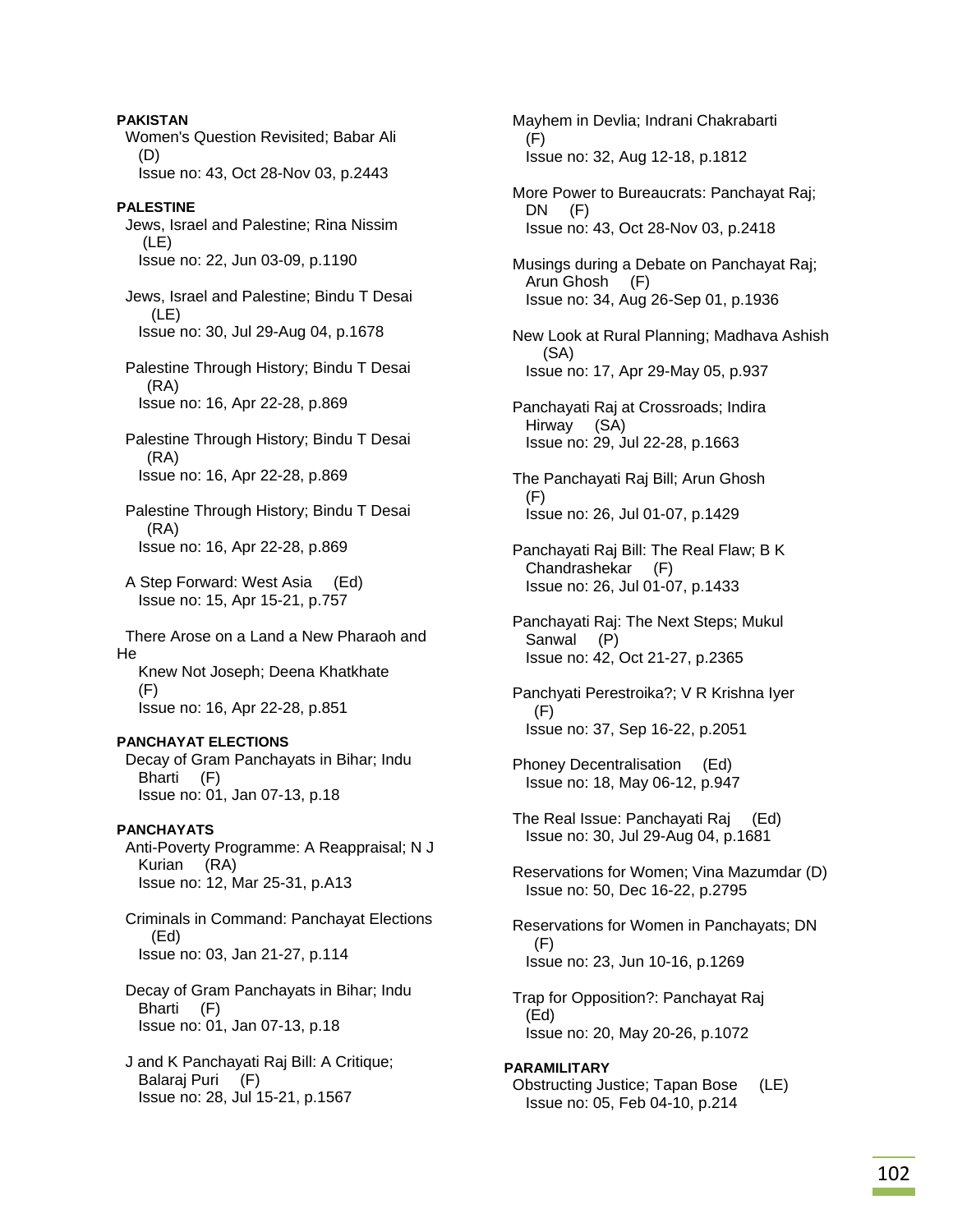**PARLIAMENT**  Change in Government: The President's Riders; Anil Nauriya (F) Issue no: 50, Dec 16-22, p.2753

 Neutralising the PAC: Parliament (Ed) Issue no: 20, May 20-26, p.1072

**PARLIAMENTARY ELECTIONS**  AASU Serves Notice: Assam (Ed) Issue no: 51-52, Dec 23-05, p.2800

 Arjun Prepares for Mahabharat: Madhya Pradesh (F) Issue no: 44-45, Nov 04-17, p.2470

 Changed Political Calculations: Andhra Pradesh; M Shatrugna (F) Issue no: 46, Nov 18-24, p.2535

 Decline and Fall?; Bhabani Sen Gupta (F) Issue no: 06, Feb 11-17, p.282

 Delhi versus Bharat; Bhabani Sen Gupta (F) Issue no: 46, Nov 18-24, p.2531

 Election Arithmetic (Ed) Issue no: 42, Oct 21-27, p.2339

 End of the TINA Factor?; Bhabani Sen Gupta (F) Issue no: 09, Mar 04-10, p.437

 It's Political War: Nothing Less; Bhabani Sen Gupta (F) Issue no: 20, May 20-26, p.1077

 Left Front Recovers Lost Ground: West Bengal; Ajit Roy (F) Issue no: 49, Dec 09-15, p.2698

 A Mirror Election in the Offing; Bhabani Sen Gupta (F) Issue no: 34, Aug 26-Sep 01, p.1937

 Musing on Run-up to General Elections; Arun Ghosh (F) Issue no: 38, Sep 23-29, p.2103

 Not Second (LE) Issue no: 32, Aug 12-18, p.1798

 NTR Ratham Grinds to a Halt; M Shatrugna (F) Issue no: 49, Dec 09-15, p.2696

 Parliamentary Elections: Tripura Style (F) Issue no: 50, Dec 16-22, p.2757 Precarious Outcome (Ed) Issue no: 48, Dec 02-08, p.2627 Rearranged Political Mosaic: Bihar; Indu Bharti (F) Issue no: 49, Dec 09-15, p.2699 Thrust into the Storm; Bhabani Sen Gupta (F) Issue no: 43, Oct 28-Nov, p.2407 **PARTITION**  Azad, Jinnah and the Partition; Ayesha Jalal (BR) Issue no: 21, May 27-Jun 02, p.1159 Azad, Jinnah and the Partition; Ayesha Jalal (BR) Issue no: 21, May 27-Jun 02, p.1159 A Compassionate Portrayal; S Akbar Zaidi (BR) Issue no: 30, Jul 29-Aug 04, p.1705 Punjab in the Making of Pakistan; Iftikhar H Malik (BR) Issue no: 49, Dec 09-15, p.2713 Punjab in the Making of Pakistan; Iftikhar H Malik (BR) Issue no: 49, Dec 09-15, p.2713 **PATENT LAW**  Trade Related Aspects of Intellectual Property Rights: Question of Patents; C Niranjan Rao (SA) Issue no: 19, May 13-19, p.1053 **PATENTS**  Intellectual Property Rights in the Uruguay Round: A Disaster for the South?; Surendra J Patel (SA) Issue no: 18, May 06-12, p.978 Intellectual Property Rights: Government Buckles under US Pressure; BM (F) Issue no: 19, May 13-19, p.1023 Intellectual Property Rights: The Geneva Surrender (F) Issue no: 22, Jun 03-09, p.1201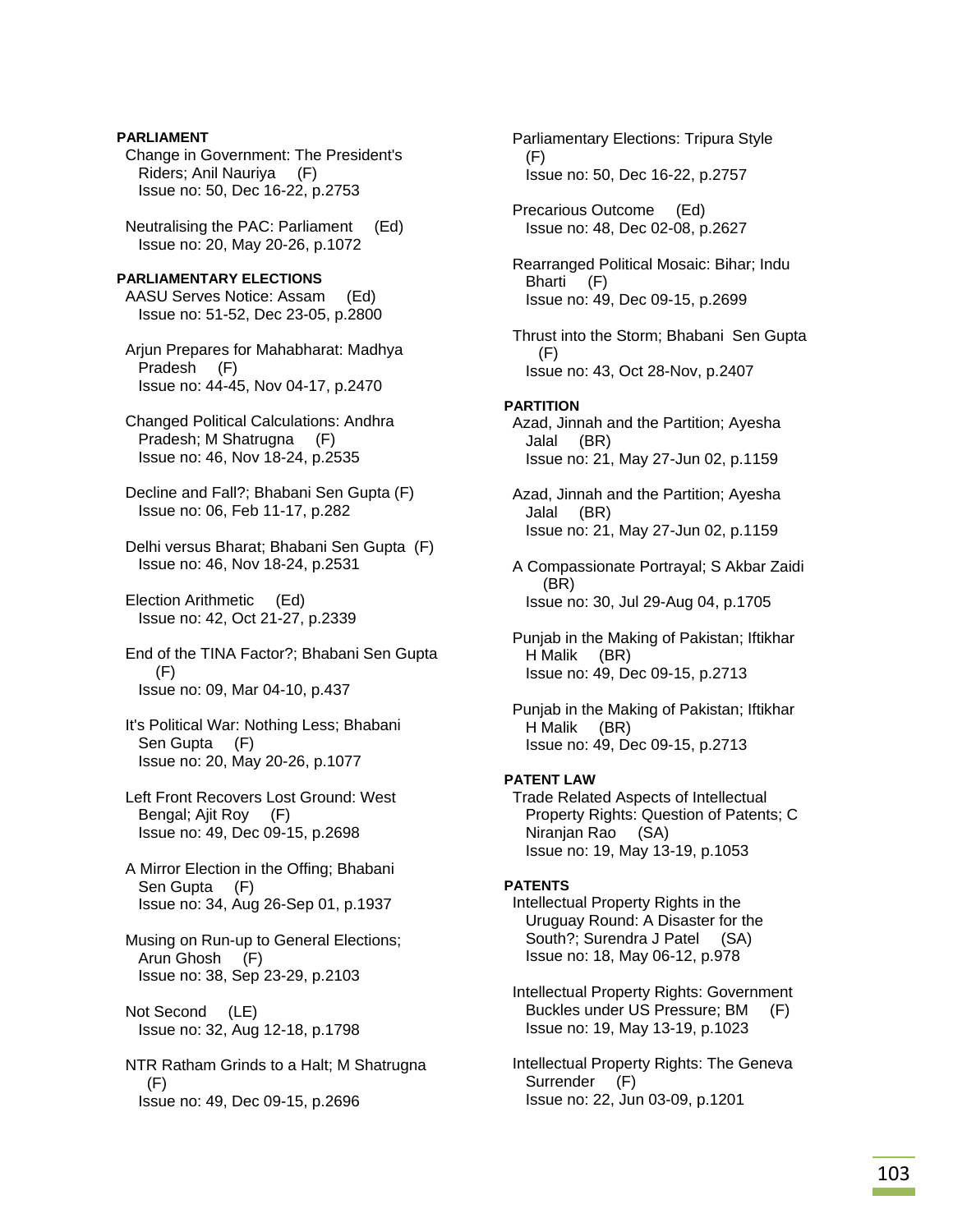## **PATENTS**

 Patents Act and Technological Self-Reliance: The Indian Pharmaceutical Industry; N N Mehrotra (SA) Issue no: 19, May 13-19, p.1059

 Recent Developments in International Patent System; C Niranjan Rao (SA) Issue no: 51-52, Dec 23-05, p.2841

 Trade Related Aspects of Intellectual Property Rights: Question of Patents; C Niranjan Rao (SA) Issue no: 19, May 13-19, p.1053

 Volte-Face on Patents (Ed) Issue no: 17, Apr 29-May 05, p.895

## **PEASANT MOVEMENTS**

 Broad-based Campaign; V T Padmanabhan (LE) Issue no: 43, Oct 28-Nov 03, p.2398

### **PEASANTS**

 The 'Other' Peasant Rally (F) Issue no: 48, Dec 02-08, p.2545

 Attached Labour in Thane: A Historical Overview; Indra Munshi Saldanha (SA) Issue no: 20, May 20-26, p.1121

 Canal Irrigation and Agrarian Transformation: The Case of Kesala; Pieter Gorter (RA) Issue no: 39, Sep 30-Oct 06, p.A94

 Collapse of Sone Canal System and Farmers Plight; Indu Bharti (F) Issue no: 17, Apr 29-May 05, p.908

 From Zero-Sum Games to Armageddon; Abu Abdullah (BR) Issue no: 18, May 06-12, p.972

 Green Revolution and Income Distribution among Farm Families in Haryana, 1969-70 to 1982-83; Satya Paul (RA) Issue no: 51-52, Dec 23-05, p.A154

 High-Low Dialectic: Peasant in Oriya Literature; Biswamoy Pati (SA) Issue no: 14, Apr 08-14, p.747

 Jabbargudem Land Dispute; Gita Rasmaswamy (LE) Issue no: 21, May 27-Jun 02, p.1130

 Landlords as Extensions of the State; DN (F) Issue no: 04, Jan 28-Feb 03, p.179

 Leftists and the Munagala Kisan Agitation, 1938-39; Amit Kumar Gupta (SA) Issue no: 23, Jun 10-16, p.1295

 New Look at Rural Planning; Madhava Ashish (SA) Issue no: 17, Apr 29-May 05, p.937

 Peasant Struggles and Social Change; K N Panikkar (BR) Issue no: 42, Oct 21-27, p.2372

 Politics: Peasants and Peasants (Ed) Issue no: 42, Oct 21-27, p.2341

 Relations of Production in Pre-Colonial India; Sumita Chatterjee and Ashok Rudra (SA) Issue no: 21, May 27-Jun 02, p.1171

 Self-Serving Guardians: Formulation and Strategy of the Bhartiya Kisan Union; Zoya Hasan (SA) Issue no: 48, Dec 02-08, p.2663

 Suppressing Peasant Struggles: Karnataka (Ed) Issue no: 33, Aug 19-25, p.1864

 Swami Sahjanand and the Kisan Sabha; DN (F) Issue no: 13, Apr 01-07, p.661

## **PENSION**

 Plunder of Pension Trust Funds; J M Kaul (F) Issue no: 13, Apr 01-07, p.663

## **PER CAPITA INCOME**

 Concept of a Turning Point in Long-Run Growth; Josmar Verillo (SA) Issue no: 01, Jan 07-13, p.31

 Exemption Limit and Personal Income Tax: An international Comparison; Pulin B Nayak and Pawan k Aggarwal (SA) Issue no: 27, Jul 08-14, p.1535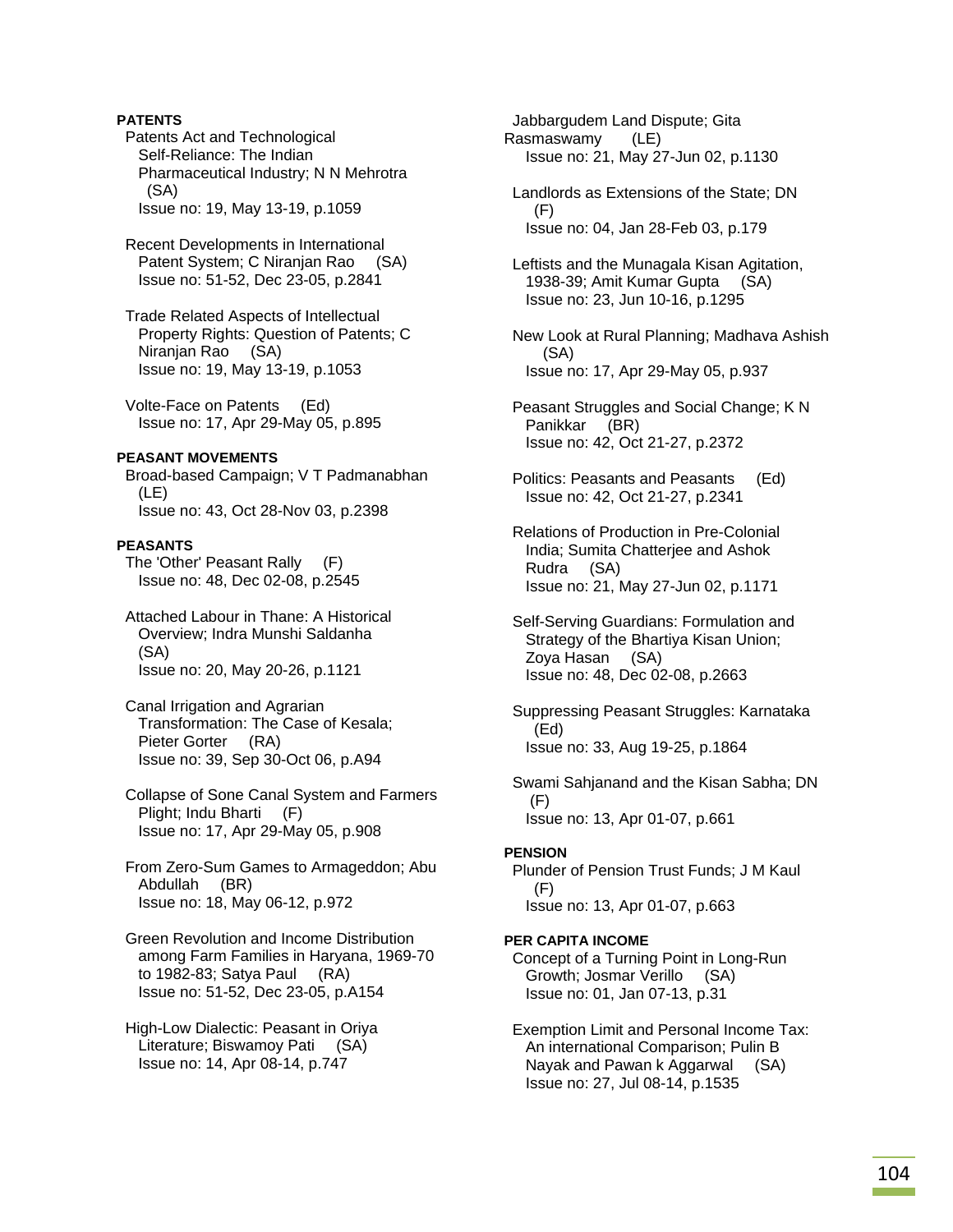## **PER CAPITA INCOME**

 Ninth Finance Commission's First Award: An Evaluation; K K George (SA) Issue no: 13, Apr 01-07, p.673

## **PESTICIDES**

 Playing with Pesticides; DM (F) Issue no: 06, Feb 11-17, p.289

**PHARMACEUTICAL INDUSTRY**  Dangerous but Freely Available: Pharmaceuticals (Ed) Issue no: 22, Jun 03-09, p.1193

 Fiction of a Policy: Pharmaceuticals (Ed) Issue no: 04, Jan 28-Feb 03, p.168

 Humbling the Mighty: A Small Beginning; Sujit K Das (F) Issue no: 37, Sep 16-22, p.2057

 Patents Act and Technological Self-Reliance: The Indian Pharmaceutical Industry; N N Mehrotra (SA) Issue no: 19, May 13-19, p.1059

## **PHARMACEUTICAL POLICY**

 Fiction of a Policy: Pharmaceuticals (Ed) Issue no: 04, Jan 28-Feb 03, p.168

 Humbling the Mighty: A Small Beginning; Sujit K Das (F) Issue no: 37, Sep 16-22, p.2057

 No Clear Picture: Drugs (Ed) Issue no: 11, Mar 18-24, p.538

#### **PHARMACEUTICALS**

 Counterfact on Analgin; Arun Bal and Anil Pilgaonkar (F) Issue no: 09, Mar 04-10, p.445

 Dangerous but Freely Available: Pharmaceuticals (Ed) Issue no: 22, Jun 03-09, p.1193

 Enough Fools; K Balasubramaniam (LE) Issue no: 42, Oct 21-27, p.2338

#### **PHILIPPINES**

 The More It Changes: Manila; Deena Khatkhate (F) Issue no: 06, Feb 11-17, p.292

### **PHYSICIANS**

 Case of Dr Bal: The Larger Issues; Kanta Ranadive (LE) Issue no: 02, Jan 14-20, p.54

 Crisis in the Medical Profession in India; Debabar Banerii (F) Issue no: 20, May 20-26, p.1091

 Doctor Needs Help; Chandan Mitra (LE) Issue no: 14, Apr 08-14, p.702

- Medicine at Risk: Health Professional as Abuser and Victim; Amar Jesani (F) Issue no: 29, Jul 22-28, p.1633
- Of a Different Mould; Arun Ghosh (F) Issue no: 02, Jan 14-20, p.62
- Poor Health Services: Who is to Blame?; N H Antia (D) Issue no: 39, Sep 30-Oct 06, p.2214

### **PLANNING COMMISSION**  Centre-State Relations (Ed)

Issue no: 06, Feb 11-17, p.271

 Command Performance by Planning Commission; BM (F) Issue no: 35-36, Sep 02-15, p.1989

 Decentralised Planning: An Overview of Experience and Prospects; Hanumantantha C H Rao (SA) Issue no: 08, Feb 25-Mar 03, p.411

 Evading the Real Issues (Ed) Issue no: 34, Aug 26-Sep 01, p.1931

 Not By Autonomy Alone: The Economy (Ed) Issue no: 50, Dec 16-22, p.2744

 Planning for the Eighth Plan; Phiroze B Medhora (P) Issue no: 05, Feb 04-10, p.241

 Planning Horizons; Arun Ghosh (F) Issue no: 51-52, Dec 23-05, p.2809

 Realism and Platitudes: A Fine Line: Planning (Ed) Issue no: 51-52, Dec 23-05, p.2801

 What to Do with Its Report: Finance Commission (Ed) Issue no: 49, Dec 09-15, p.2684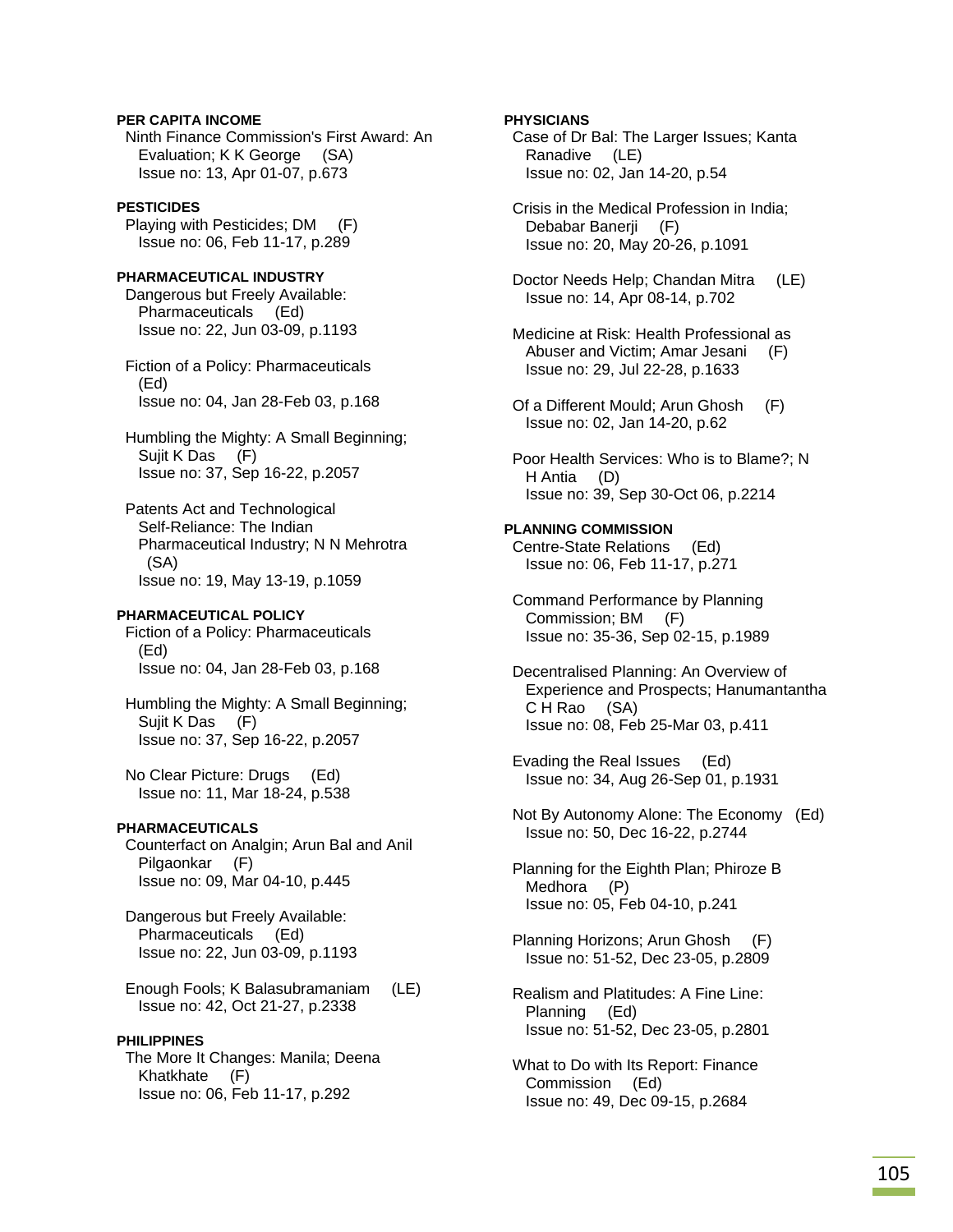# **POETS**

 Abuse of Law; Ashok Prasad and Harish Dhawan (mE) Issue no: 14, Apr 08-14, p.702 In Search of 'The Career of an Anti-God'; Arup Kumar Sen (D) Issue no: 08, Feb 25-Mar 03, p.427 Strange Logic; G P Deshpande (LE) Issue no: 07, Feb 18-24, p.326 Unarmed Reviewer as Combatant; Alok Das (D) Issue no: 11, Mar 18-24, p.588 **POLAND**  Inflation and Polish Economic Crisis; R G Gidadhubli (F) Issue no: 12, Mar 25-31, p.613 Jolt for PUWP: Poland (Ed) Issue no: 23, Jun 10-16, p.1257 Looking for Columbuses: Poland (Ed) Issue no: 47, Nov 25-Dec 01, p.2576 Not by Christian Faith: Poland (Ed) Issue no: 34, Aug 26-Sep 01, p.1934 Problems of Poland's Foreign Debt; Jan Lisowski (F) Issue no: 32, Aug 12-18, p.1827 **POLICE**  Chintapalli Arson Case: Report of the Peoples Tribunal; Vrijendra (F) Issue no: 08, Feb 25-Mar 03, p.400 Damning Indictment: West Bengal (Ed) Issue no: 40, Oct 07-13, p.2220 Disappearance after Arrest: The Police (Ed) Issue no: 30, Jul 29-Aug 04, p.1681 Fading Legality (Ed) Issue no: 08, Feb 25-Mar 03, p.383 Indifference Pays?: Assam-Nagaland (Ed) Issue no: 15, Apr 15-21, p.756 Keeping the Homeless on the Run; Debjani Dutta (F) Issue no: 13, Apr 01-07, p.665

 Mayhem at Jayapuram; M Shatrugna (F) Issue no: 07, Feb 18-24, p.344 Police Threaten PhD Fellows; Usha Ramachandra (LE) Issue no: 48, Dec 02-08, p.2626 Terrorism and Police Repression: Punjab; Bharat Dogra (F) Issue no: 41, Oct 14-20, p.2296 Women and Civil Services; Ahmed Abbas Maswood (LE) Issue no: 05, Feb 04-10, p.214 **POLICE ATROCITIES**  Bullets Instead of Rice (F) Issue no: 37, Sep 16-22, p.2055 Chintapalli Arson Case: Report of the Peoples Tribunal; Vrijendra (F) Issue no: 08, Feb 25-Mar 03, p.400 Fading Legality (Ed) Issue no: 08, Feb 25-Mar 03, p.383 Free Hand for Police: West Bengal (Ed) Issue no: 18, May 06-12, p.949 Guarding the Guards: Human Rights (Ed) Issue no: 22, Jun 03-09, p.1192 Institutional Checks against Police Excesses; A G Noorani (CL) Issue no: 43, Oct 28-Nov 03, p.2406 Jabbargudem Land Dispute; Gita Rasmaswamy (LE) Issue no: 21, May 27-Jun 02, p.1130 Keeping the Homeless on the Run; Debjani Dutta (F) Issue no: 13, Apr 01-07, p.665 Not for the Love of Tribals...; Xavier Dias (F) Issue no: 10, Mar 11-17, p.497 NTR and the Naxalites; M Shatrugna (F) Issue no: 28, Jul 15-21, p.1570 Obstructing Justice; Tapan Bose (LE) Issue no: 05, Feb 04-10, p.214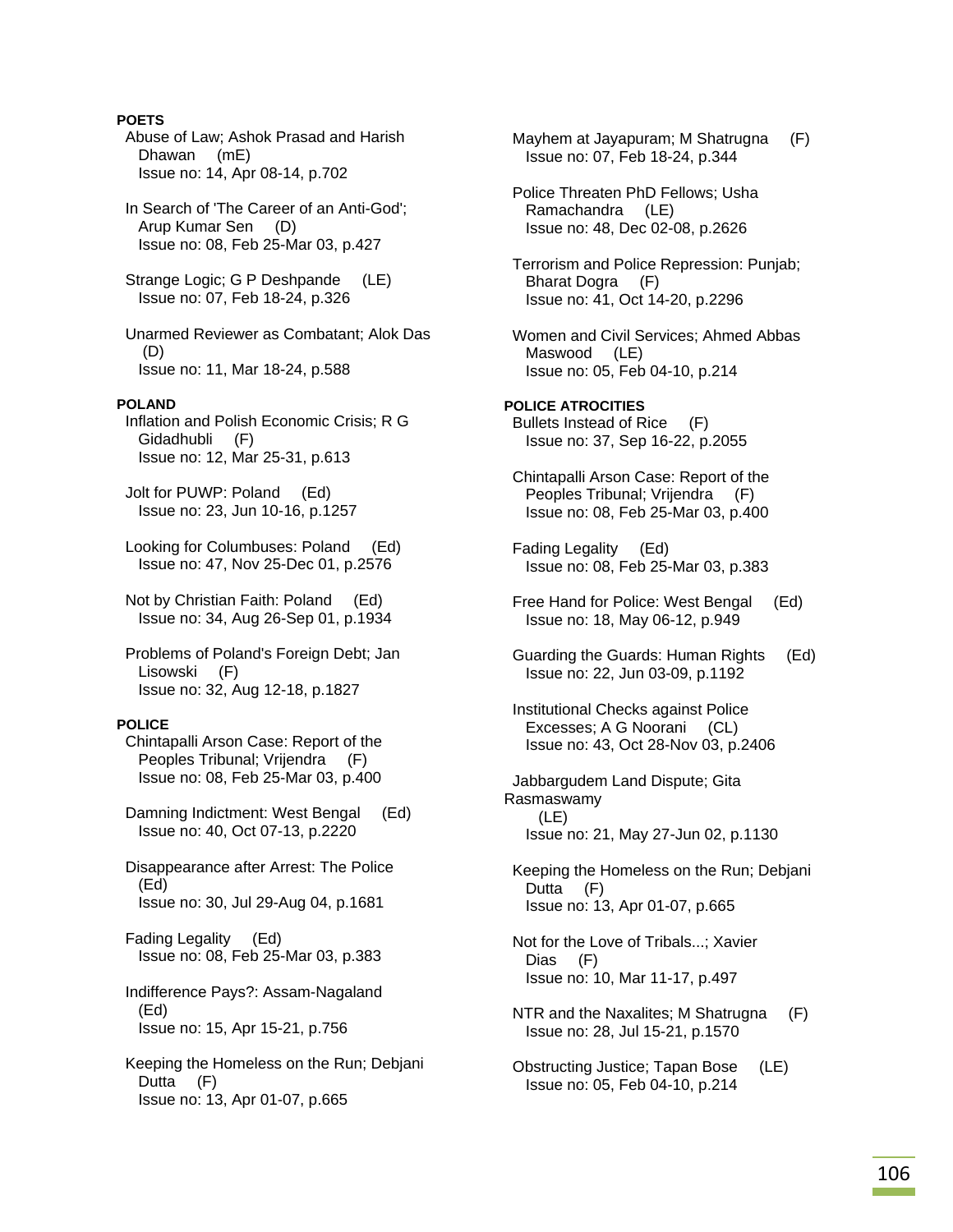# **POLICE ATROCITIES**

Poet in Prison; KVR (LE) Issue no: 04, Jan 28-Feb 03, p.166

 Police Brutality Besieges Ecology: National Fishermen's March; K G Kumar (F) Issue no: 21, May 27-Jun 02, p.1155

 Police Firing at Chandrapur Thermal Power Station; Gayatri Singh and Bernard D'Mello (F) Issue no: 41, Oct 14-20, p.2293

 Police Lawlessness in Andhra Pradesh; Satya Deva (LE) Issue no: 35-36, Sep 02-15, p.1974

 Repression in Kashmir; A G Noorani (CL) Issue no: 29, Jul 22-28, p.1626

 State Terror in Jehanabad (F) Issue no: 30, Jul 29-Aug 04, p.1693

 Surrender Episodes; Chandra Shekhar (LE) Issue no: 15, Apr 15-21, p.754

 Twin Terror in Punjab (Ed) Issue no: 38, Sep 23-29, p.2095

### **POLITICAL ECONOMY**

 Decentralised Planning: Priority Economic Issues; V M Rao (SA) Issue no: 25, Jun 24-30, p.1399

 Economic Growth and Political Equilibrium; V M Dandekar (SA) Issue no: 14, Apr 08-14, p.729

 Economics and Politics of 1992; Sanjaya Baru (F) Issue no: 20, May 20-26, p.1093

 Electoral Politics at Cost of Economy: New Delhi; BM (F) Issue no: 25, Jun 24-30, p.1379

 Perestroika and Soviet Economic Relations with Developing Countries: India, a Test Case; R G Gidadhubli (SA) Issue no: 30, Jul 29-Aug 04, p.1717

 Political Economy of Agricultural Development in Two Punjabs; Sucha Singh Gill (BR) Issue no: 10, Mar 11-17, p.507 Political Economy of European Socialist Systems; Arun Bose (BR) Issue no: 37, Sep 16-22, p.2073 The Welfare State Works; Kaushik Basu (BR) Issue no: 17, Apr 29-May 05, p.917 **POLITICAL HISTORY**  A Celebration of the Gandhian Alternative; Prakash Chandra Upadhyaya (RA) Issue no: 48, Dec 02-08, p.2655 A Celebration of the Gandhian Alternative; Prakash Chandra Upadhyaya (RA) Issue no: 48, Dec 02-08, p.2655 Charismatic Leadership and Pakistan's Politics; Akmal Hussain (P) Issue no: 03, Jan 21-27, p.136 Class and Politics in 19th Century Bengal; Amiya Sen (LE) Issue no: 23, Jun 10-16, p.1254 Glory of Peshwa Pune; Meera Kosambi (BR) Issue no: 05, Feb 04-10, p.247 Indian National Movement: A Closer Look; Shailaja Sen (F) Issue no: 12, Mar 25-31, p.608 Limits of Political Management; Ghanshyam Shah (BR) Issue no: 23, Jun 10-16, p.1281 Punjab in the Making of Pakistan; Iftikhar H Malik (BR) Issue no: 49, Dec 09-15, p.2713 Punjab in the Making of Pakistan; Iftikhar H Malik (BR) Issue no: 49, Dec 09-15, p.2713

 Revolution and the Foreign Hand in Tanzania; Amrit Wilson (F) Issue no: 19, May 13-19, p.1031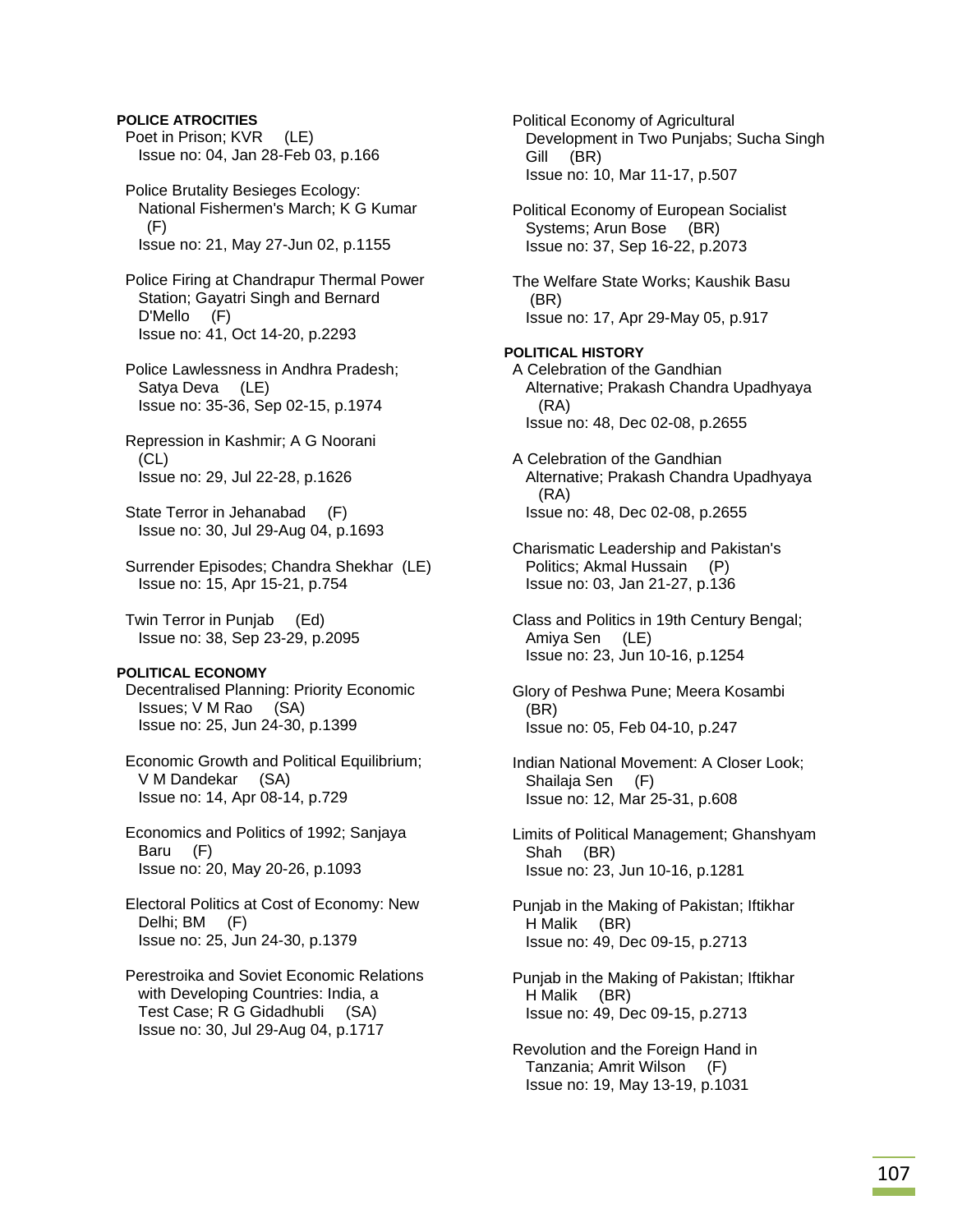## **POLITICAL HISTORY**

 Status of Violence in Marx's Theory of Revolution; Rustam Singh (RA) Issue no: 04, Jan 28-Feb 03, p.PE9

 Sweeping Generalisation; S Dutta Choudhury (LE) Issue no: 51-52, Dec 23-05, p.2798

 Ten Years of Thatcherism in Historical Perspective: Conservatism in Britain; Rani Dhavan Shankardass (SA) Issue no: 51-52, Dec 23-05, p.2849

 Will Malta Prevent Another Reich?; Anirudha Gupta (F) Issue no: 50, Dec 16-22, p.2759

### **POLITICAL IDEOLOGY**

 Changing Terms of Discourse: A Poser; Manoranjan Mohanty (P) Issue no: 37, Sep 16-22, p.2069

 Laying Out of a Rose Garden; Bhabani Sen Gupta (F) Issue no: 33, Aug 19-25, p.1869

 Nozick's Entitlement Theory and Distributive Justice; Pulin B Nayak (RA) Issue no: 04, Jan 28-Feb 03, p.PE2

 Status of Violence in Marx's Theory of Revolution; Rustam Singh (RA) Issue no: 04, Jan 28-Feb 03, p.PE9

## **POLITICAL MOVEMENTS**

 'No Jharkhand, No Elections': Jharkhand Movement (Ed) Issue no: 31, Aug 05-11, p.1736

 Cat Killing Mice; GPD (F) Issue no: 25, Jun 24-30, p.1371

 Catching Mice is Not All (Ed) Issue no: 23, Jun 10-16, p.1255

 Change; Bhabai Sen Gupta (F) Issue no: 50, Dec 16-22, p.2747

 Crisis in China: End of Socialism?; Nirmal Kumar Chandra (SA) Issue no: 46, Nov 18-24, p.2551

 Dealing with Jharkhand Movement: Politics (Ed) Issue no: 06, Feb 11-17, p.272

 Differences in Jharkhand Movement; Indu Bharti (F) Issue no: 04, Jan 28-Feb 03, p.183

 Final Act of June Fourth China; Govind Kelkar (F) Issue no: 37, Sep 16-22, p.2066

 For Socialist Freedom: Students' Movement in China; Manoranjan Mohanty (P) Issue no: 24, Jun 17-23, p.1329

 Gorbachev and the Chinese Students; GPD (F) Issue no: 20, May 20-26, p.1079

 History Unmade; Deena Khatkhate (F) Issue no: 28, Jul 15-21, p.1565

 Lessons of Tiananmen Square; S Vidyarthi (F) Issue no: 35-36, Sep 02-15, p.1997

- Militant Turn: Tribal Politics (Ed) Issue no: 05, Feb 04-10, p.216
- No 'Counter-Revolutionary Clique' (F) Issue no: 27, Jul 08-14, p.1513

 Not Unexpected; Kathleen Gough (LE) Issue no: 41, Oct 14-20, p.2274

 Paranoia in Beijing; GPD (F) Issue no: 31, Aug 05-11, p.1748

 Repeated Folly: Assam (Ed) Issue no: 29, Jul 22-28, p.1616

 Six Days That Shook Prague (F) Issue no: 08, Feb 25-Mar 03, p.402

 Wages of Prejudice: Bodo Agitation (Ed) Issue no: 13, Apr 01-07, p.645

 What is 'Socialist Freedom'?; K Balagopal (P) Issue no: 31, Aug 05-11, p.1761

 What the Students are Demanding: China (F) Issue no: 23, Jun 10-16, p.1272

**POLITICAL PARTIES**  Another Plan for Punjab (Ed) Issue no: 10, Mar 11-17, p.483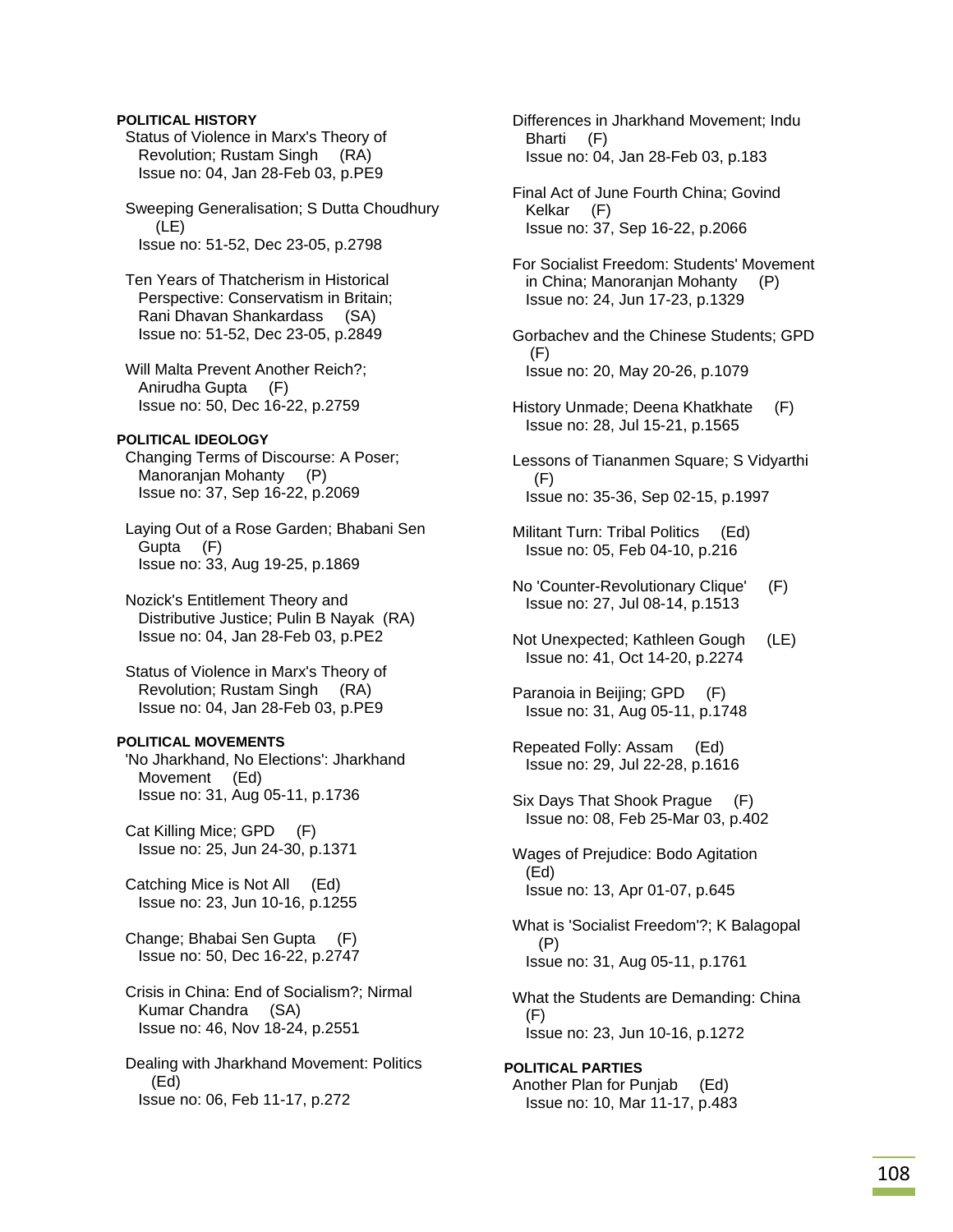**POLITICAL PARTIES**  An Avoidable Diversion: Politics (Ed) Issue no: 03, Jan 21-27, p.112 Can Congress(I) Be Constructive?: Politics (Ed) Issue no: 51-52, Dec 23-05, p.2801 Charismatic Leadership and Pakistan's Politics; Akmal Hussain (P) Issue no: 03, Jan 21-27, p.136 Congress(I)'s Communalism: Politics (Ed) Issue no: 46, Nov 18-24, p.2520 Dangerous Trend: West Bengal (Ed) Issue no: 37, Sep 16-22, p.2041 Delhi versus Bharat; Bhabani Sen Gupta (F) Issue no: 46, Nov 18-24, p.2531 DMK's Miscalculations: Tamil Nadu; M S S Pandian (Ed) Issue no: 48, Dec 02-08, p.2628 Dress Rehearsals?: Politics (Ed) Issue no: 01, Jan 07-13, p.6 End of the TINA Factor?; Bhabani Sen Gupta (F) Issue no: 09, Mar 04-10, p.437 Futile Findings; Atul Sood (BR) Issue no: 39, Sep 30-Oct 06, p.2196 Howrah Elections: West Bengal (Ed) Issue no: 11, Mar 18-24, p.536 It's Political War: Nothing Less; Bhabani Sen Gupta (F) Issue no: 20, May 20-26, p.1077 Janata Dal and Congress(I): Politics (Ed) Issue no: 50, Dec 16-22, p.2745 Left Strategy for the Elections; Ajit Roy (F) Issue no: 41, Oct 14-20, p.2289

 Non-Performing Government: Pakistan (Ed) Issue no: 47, Nov 25-Dec 01, p.2577

 Opposition Politics (Ed) Issue no: 02, Jan 14-20, p.55

 Political Winds (Ed) Issue no: 31, Aug 05-11, p.1735

 Precarious Outcome (Ed) Issue no: 48, Dec 02-08, p.2627

 Rearranged Political Mosaic: Bihar; Indu Bharti (F) Issue no: 49, Dec 09-15, p.2699

 The Rot Exposed (Ed) Issue no: 16, Apr 22-28, p.843

 Silence on People's Concerns: The Elections (Ed) Issue no: 46, Nov 18-24, p.2520

 Tamil Nadu Pointers (Ed) Issue no: 04, Jan 28-Feb 03, p.167

 Towards a Two-Party System?: Malaysia; M G G Pillai (F) Issue no: 35-36, Sep 02-15, p.1999

 Victims of Mini-Emergency: Tamil Nadu (Ed) Issue no: 12, Mar 25-31, p.592

**POLITICAL PERSONALITIES**  Benazir: Five Months on; Babar Ali (F) Issue no: 22, Jun 03-09, p.1216

 Centennial Appraisal of Nehru Legacy: Report on a Seminar (F) Issue no: 22, Jun 03-09, p.1212

 Charismatic Leadership and Pakistan's Politics; Akmal Hussain (P) Issue no: 03, Jan 21-27, p.136

 Death of Emperor; William H Newell (F) Issue no: 03, Jan 21-27, p.130

- Decline and Fall?; Bhabani Sen Gupta (F) Issue no: 06, Feb 11-17, p.282
- How Tamil Nadu was Won and Lost (F) Issue no: 04, Jan 28-Feb 03, p.177

 If Nehru were Alive... (F) Issue no: 22, Jun 03-09, p.1204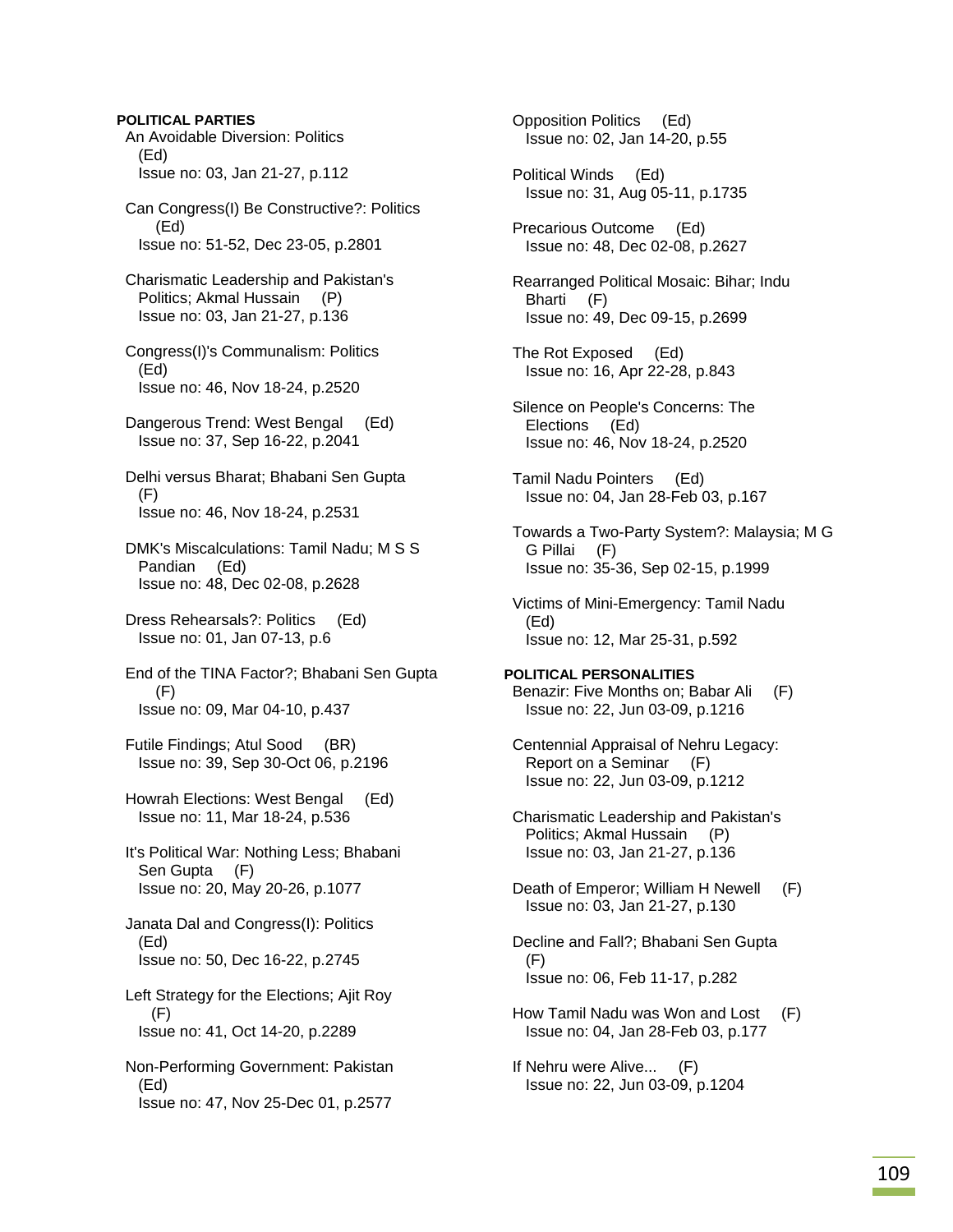# **POLITICAL PARTIES**

 A Matter of Conviction; M P Singh (LE) Issue no: 37, Sep 16-22, p.2038

 Perestroika: Growing Signs of Tension; Ramnath Narayanswamy (F) Issue no: 13, Apr 01-07, p.666

 Rajiv-Farooq Accord: What Went Wrong?; Balaraj Puri (F) Issue no: 30, Jul 29-Aug 04, p.1689

 Straws in the Wind (Ed) Issue no: 12, Mar 25-31, p.591

 Tamil Nadu Pointers (Ed) Issue no: 04, Jan 28-Feb 03, p.167

 Usurpation of the State: Coal Mafia in Bihar; Indu Bharti (F) Issue no: 42, Oct 21-27, p.2353

 A Year of Encounters; K Balagopal (F) Issue no: 02, Jan 14-20, p.66

## **POLITICAL PHILOSOPHERS**

 The Gandhian Alternative; Bhikhu Parekh (LE) Issue no: 51-52, Dec 23-05, p.2798

### **POLITICAL POWER**

 Class Politics, State Power and Legitimacy; James Petras (SA) Issue no: 34, Aug 26-Sep 01, p.1955

 Group Warfare: Madhya Pradesh (F) Issue no: 34, Aug 26-Sep 01, p.1946

# **POLITICAL PRISONERS**

Poet in Prison; KVR (LE) Issue no: 04, Jan 28-Feb 03, p.166

## **POLITICAL SITUATION**

 AASU Serves Notice: Assam (Ed) Issue no: 51-52, Dec 23-05, p.2800

 After the Elections: Sri Lanka (Ed) Issue no: 08, Feb 25-Mar 03, p.385

 AGP Facing Multiple Challenges: Assam; Kamarupee (F) Issue no: 46, Nov 18-24, p.2533

 Another Plan for Punjab (Ed) Issue no: 10, Mar 11-17, p.483  An Avoidable Diversion: Politics (Ed) Issue no: 03, Jan 21-27, p.112

 Benazir: Five Months on; Babar Ali (F) Issue no: 22, Jun 03-09, p.1216

 The Bihar Crisis; Indu Bharti (F) Issue no: 06, Feb 11-17, p.284

 Bodo Stir: Complex Issues, Unattainable Demands; Udayon Misra (F) Issue no: 21, May 27-Jun 02, p.1146

 Can Congress(I) Be Constructive?: Politics (Ed) Issue no: 51-52, Dec 23-05, p.2801

 Catching Mice is Not All (Ed) Issue no: 23, Jun 10-16, p.1255

 Changed Political Calculations: Andhra Pradesh; M Shatrugna (F) Issue no: 46, Nov 18-24, p.2535

 China: Political Background and Prospects; J Bruce Jacobs (F) Issue no: 30, Jul 29-Aug 04, p.1696

 Communication Gaps: Politics (Ed) Issue no: 37, Sep 16-22, p.2040

 Concept of a Turning Point in Long-Run Growth; Josmar Verillo (SA) Issue no: 01, Jan 07-13, p.31

 Confusing the Gullible: Politics (Ed) Issue no: 07, Feb 18-24, p.328

 Congress(I)'s Communalism: Politics (Ed) Issue no: 46, Nov 18-24, p.2520

 Elections, Parties and the Political Void; Arun Sinha (F) Issue no: 43, Oct 28-Nov 03, p.2413

 Electoral Tactics: Politics (Ed) Issue no: 10, Mar 11-17, p.485

 Evading the Issue: Secularism (Ed) Issue no: 46, Nov 18-24, p.2521

 Flexible Power-People Equation; Bhabani Sen Gupta (F) Issue no: 27, Jul 08-14, p.1497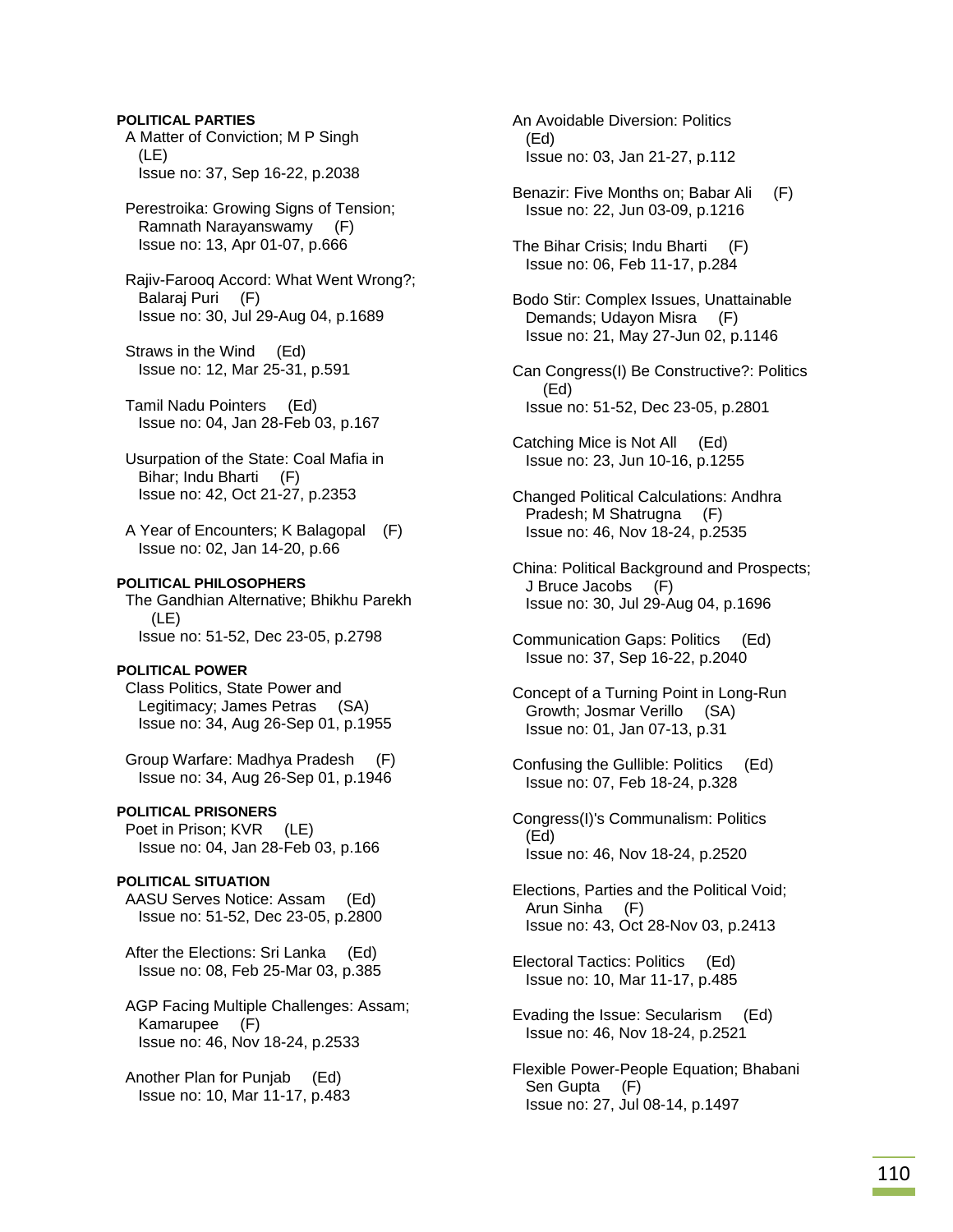## **POLITICAL SITUATION**

 Forgotten Bloshevik Revisited; Sharit K Bhowmik (BR) Issue no: 41, Oct 14-20, p.2309

 Glamour Abroad, Troubles at Home: Pakistan; Babar Ali (F) Issue no: 29, Jul 22-28, p.1638

 An Ideology in Crisis: South Africa (Ed) Issue no: 28, Jul 15-21, p.1557

 In a Fix: Sri Lanka (Ed) Issue no: 24, Jun 17-23, p.1309

 In True Colours: Politics (Ed) Issue no: 32, Aug 12-18, p.1800

 It's Political War: Nothing Less; Bhabani Sen Gupta (F) Issue no: 20, May 20-26, p.1077

 The Kashmiris' Problem (Ed) Issue no: 50, Dec 16-22, p.2743

 Language and Politics; G P Deshpande (BR) Issue no: 08, Feb 25-Mar 03, p.410

 The Left and Telugu Desam: Andhra Pradesh (Ed) Issue no: 48, Dec 02-08, p.2630

 Left Front and Jharkhand; Anjan Ghosh (F) Issue no: 06, Feb 11-17, p.288

 A Letter from Beijing; Pranab Bardhan (F) Issue no: 24, Jun 17-23, p.1320

 Muscle-Flexing for Elections: Politics (Ed) Issue no: 30, Jul 29-Aug 04, p.1680

 Nationalities Problem in USSR: Discord over Nagorno-Karabakh; P L Dash (F) Issue no: 02, Jan 14-20, p.72

 Non-Performing Government: Pakistan (Ed) Issue no: 47, Nov 25-Dec 01, p.2577

 Pakistan's Post-Colonial Democracy: Implications for Indo-Pak Relations; Aswini K Ray (F) Issue no: 16, Apr 22-28, p.866

 Politics and Morality: Soviet Union (Ed) Issue no: 14, Apr 08-14, p.705

 Politics of Electoral Rolls: Congress(I)'s Two-Faced Role: Assam (F) Issue no: 29, Jul 22-28, p.1631

 The Post-Election Agenda: New Delhi; BM (F) Issue no: 49, Dec 09-15, p.2694

 Precarious Outcome (Ed) Issue no: 48, Dec 02-08, p.2627

 Punishing the Guilty: Politics (Ed) Issue no: 49, Dec 09-15, p.2684

 Rearranged Political Mosaic: Bihar; Indu Bharti (F) Issue no: 49, Dec 09-15, p.2699

 Repression against Students under MGR; M Lakshmannan (LE) Issue no: 21, May 27-Jun 02, p.1130

 The Rot Exposed (Ed) Issue no: 16, Apr 22-28, p.843

 Search for Agenda: The Opposition (Ed) Issue no: 01, Jan 07-13, p.6

 Silence on People's Concerns: The Elections (Ed) Issue no: 46, Nov 18-24, p.2520

 State, Nation and Ethnicity: Experience of Third World Countries; D L Sheth (SA) Issue no: 12, Mar 25-31, p.619

 Trap for Opposition?: Panchayat Raj (Ed) Issue no: 20, May 20-26, p.1072

 The Undependable Allies; Ajit Roy (F) Issue no: 13, Apr 01-07, p.655

 Victims of Mini-Emergency: Tamil Nadu (Ed) Issue no: 12, Mar 25-31, p.592

 Warning Signal: Politics (Ed) Issue no: 02, Jan 14-20, p.57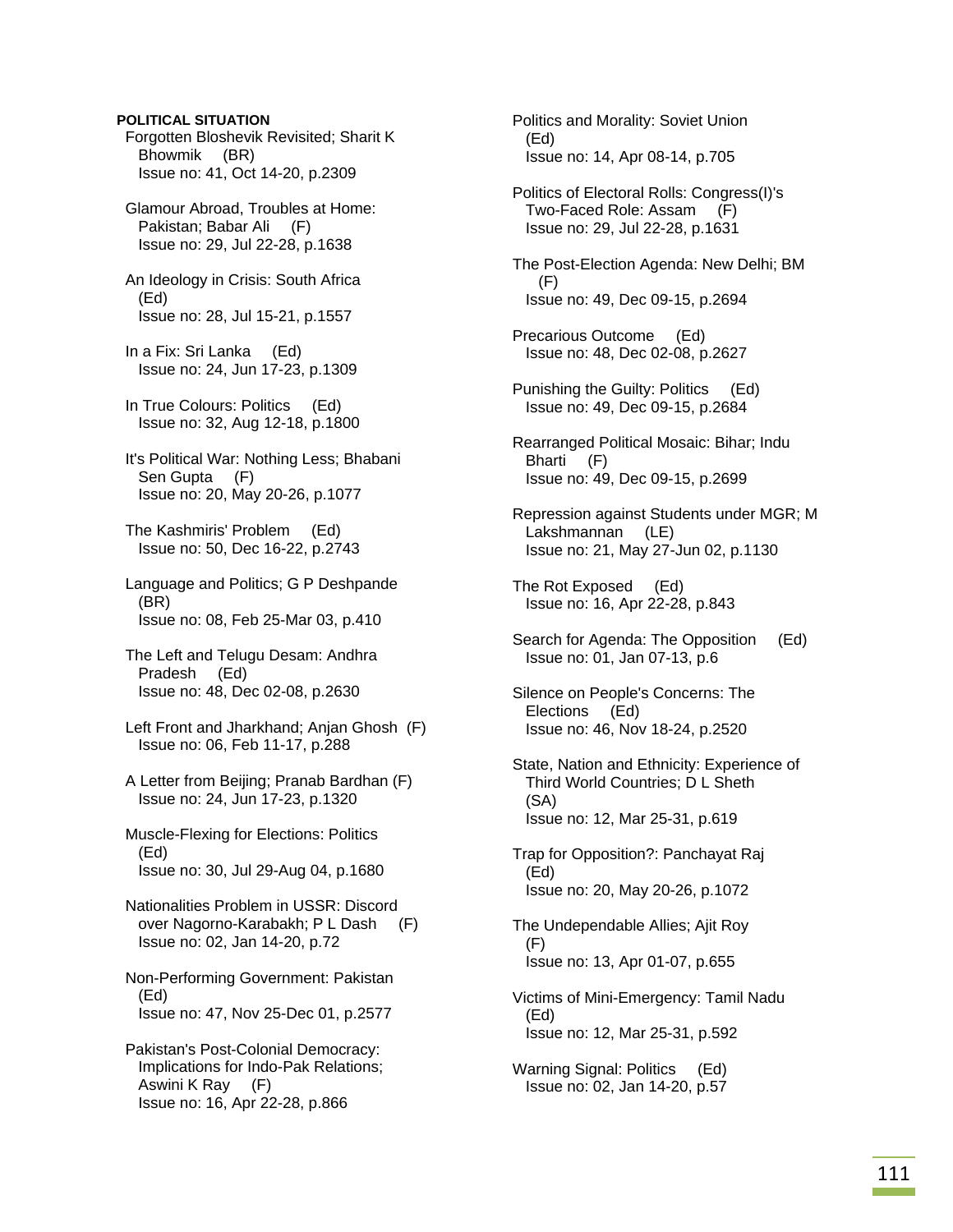## **POLITICAL SITUATION**

 Was it Necessary?: Politics (Ed) Issue no: 26, Jul 01-07, p.1426

 What Next?: Sri Lanka (Ed) Issue no: 16, Apr 22-28, p.845

## **POLITICAL SYSTEM**

 Considerations on Democratic Resurgence; Sanjib Baruah (SA) Issue no: 49, Dec 09-15, p.2725

 Looking for Columbuses: Poland (Ed) Issue no: 47, Nov 25-Dec 01, p.2576

 Tiananmen and the Uncertain Legacy of Reform; B Gopalakrishna Kumar (F) Issue no: 27, Jul 08-14, p.1511

### **POLITICAL VIOLENCE**

 Amnesty International and Kampuchea; Richard Reoch (LE) Issue no: 03, Jan 21-27, p.110

 Bodo Stir: Complex Issues, Unattainable Demands; Udayon Misra (F) Issue no: 21, May 27-Jun 02, p.1146

 The Chinese Tragedy: Roots and Offshoots; Ajit Roy (SA) Issue no: 31, Aug 05-11, p.1785

 Criminals in Command: Panchayat Elections (Ed) Issue no: 03, Jan 21-27, p.114

 Dangerous Trend: West Bengal (Ed) Issue no: 37, Sep 16-22, p.2041

 Dress Rehearsals?: Politics (Ed) Issue no: 01, Jan 07-13, p.6

 End of a Chapter?: Sri Lanka (Ed) Issue no: 46, Nov 18-24, p.2521

 IPKF Actions; University of Jaffna (LE) Issue no: 13, Apr 01-07, p.642

 Keeping the Homeless on the Run; Debjani Dutta (F) Issue no: 13, Apr 01-07, p.665

 The Life and Death of Safdar Hashmi; G P Deshpande (F) Issue no: 01, Jan 07-13, p.4

 Mayhem at Jayapuram; M Shatrugna (F) Issue no: 07, Feb 18-24, p.344

 New Chapter in History of Insurgency: Tripura (F) Issue no: 27, Jul 08-14, p.1501

 On a Dangerous Course (Ed) Issue no: 26, Jul 01-07, p.1423

 Political Violence and the Left; KVR and Arun (LE) Issue no: 12, Mar 25-31, p.590

- Political Violence and the Left (LE) Issue no: 20, May 20-26, p.1070
- Quaint Mix-Up: Politics (Ed) Issue no: 18, May 06-12, p.951

 Rise of Gangsterism in Politics; Balgopal (F) Issue no: 05, Feb 04-10, p.227

 Sri Lanka's Presidential Elections; S W R de A Samarasinghe (F) Issue no: 03, Jan 21-27, p.131

 Sri Lankan Misadventure (Ed) Issue no: 32, Aug 12-18, p.1799

 Status of Violence in Marx's Theory of Revolution; Rustam Singh (RA) Issue no: 04, Jan 28-Feb 03, p.PE9

 Violence on Gurpurab in Jammu and Its Aftermath; Madhu Kishwar and Smita Kothari (F) Issue no: 15, Apr 15-21, p.769

 Wages of Prejudice: Bodo Agitation (Ed) Issue no: 13, Apr 01-07, p.645

Warning Signal: Politics (Ed) Issue no: 02, Jan 14-20, p.57

**POLITICS AND CASTE**  Bihar Crisis: Making of a CM; Indu Bharti (F) Issue no: 14, Apr 08-14, p.715

 The Real Issue: Panchayati Raj (Ed) Issue no: 30, Jul 29-Aug 04, p.1681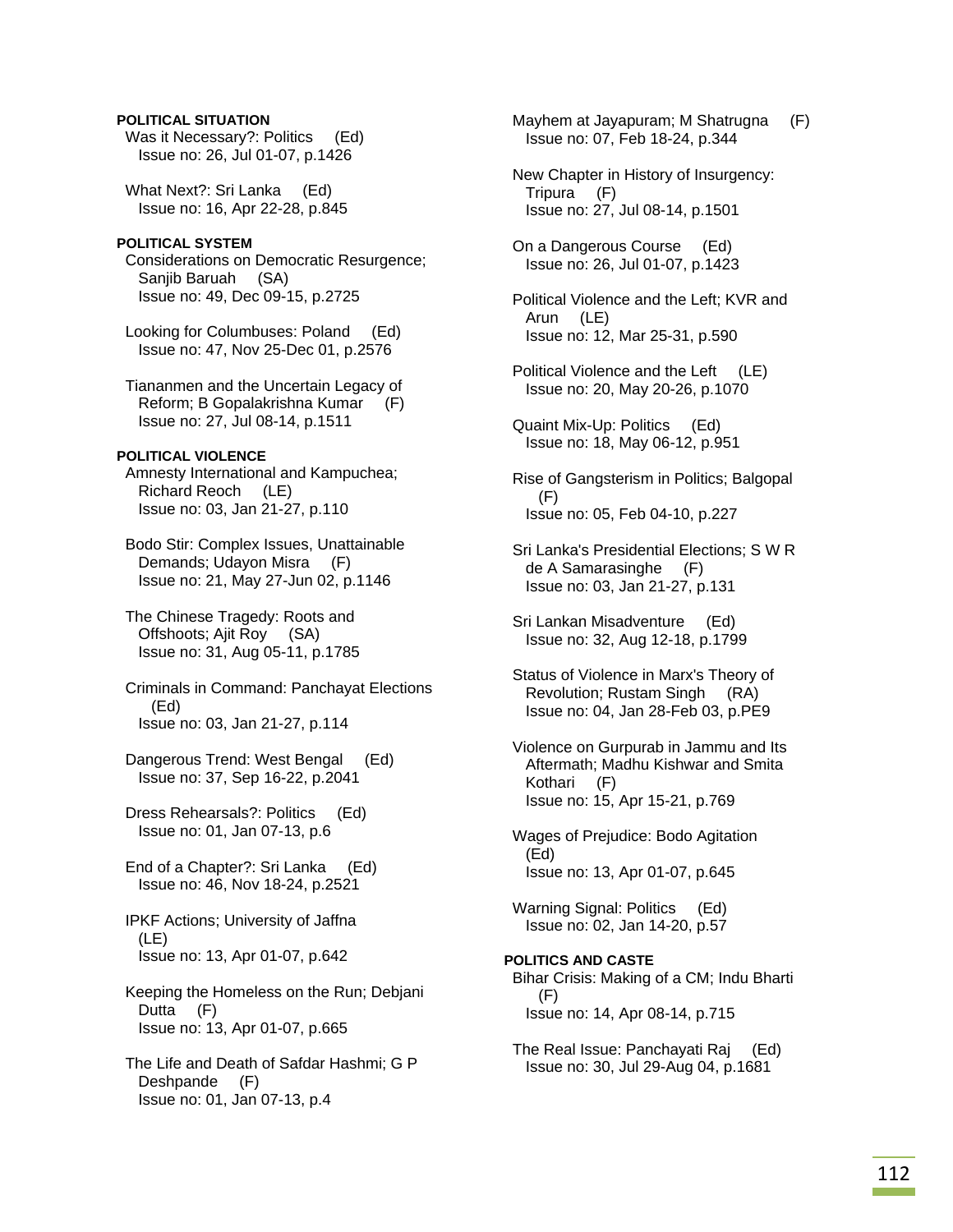## **POLITICS AND RELIGION**

 Beyond Statements of Intent (Ed) Issue no: 51-52, Dec 23-05, p.2799

 Communal Propaganda in Elections: A Landmark Judgment; Asghar Ali Engineer (F) Issue no: 24, Jun 17-23, p.1324

 Double-Talk on Babri Masjid: Politics (Ed) Issue no: 20, May 20-26, p.1072

 Education and Communal Politics in Bengal: A Case Study; Poromesh Acharya (RA) Issue no: 30, Jul 29-Aug 04, p.PE81

 Fanning Communal Flames: Congress(I) Politics (Ed) Issue no: 31, Aug 05-11, p.1736

 Islam, Society and Pakistan; Ishtiaq Ahmed (BR) Issue no: 10, Mar 11-17, p.511

- Khomeini's Fatwa; P A Sebastian (F) Issue no: 09, Mar 04-10, p.449
- Left Strategy for the Elections; Ajit Roy (F) Issue no: 41, Oct 14-20, p.2289
- Minority Identity, Muslim Women Bill Campaign and the Political Process; Zoya Hasan (SA) Issue no: 01, Jan 07-13, p.44
- Opportunity in Punjab (Ed) Issue no: 49, Dec 09-15, p.2683
- Relationship between State and Religion: Antinomies of Passive Secularism; Anil Nauriya (P) Issue no: 08, Feb 25-Mar 03, p.405
- The Sails Have but Poor Winds; Bhabani Sen Gupta (F) Issue no: 44-45, Nov 04-17, p.2458
- State and Islam in Pakistan; Ziaul Haque (LE) Issue no: 03, Jan 21-27, p.110

 Temporary Communal Coalition: Kerala (Ed) Issue no: 49, Dec 09-15, p.2685

### **POPULATION**

- Cosmetic Changes: Population Politics (Ed) Issue no: 42, Oct 21-27, p.2340
- Macro Economic Aggregates and Population (1980-81 Series): (At Current Prices) (SS) Issue no: 27, Jul 08-14, p.1493
- Macro Economic Aggrgates and Population (1980-81 Series) (SS) Issue no: 46, Nov 18-24, p.2570
- Ninth Finance Commission's First Award: An Evaluation; K K George (SA) Issue no: 13, Apr 01-07, p.673
- Population Front of Indian Economic Development; Vaijayanti Bhate and Sanjeevanee Mulay (D) Issue no: 13, Apr 01-07, p.700

#### **POVERTY**

 A Case Study of Pavement Dwellers in Calcutta: Family Characteristics of the Urban Poor; N Vijay Jagannathan and Animesh Halder (SA) Issue no: 06, Feb 11-17, p.315

 Development Strategy for the Next Phase: Perspectives and Priorities; V M Rao (BR) Issue no: 01, Jan 07-13, p.27

 Does 'Garibi Hatao' Work?; Rohini Nayyar (BR) Issue no: 17, Apr 29-May 05, p.919

 National Commission on Urbanisation: Issues and Non-Issues; Amitabh Kundu (SA) Issue no: 21, May 27-Jun 02, p.1185

 Ninth Finance Commission's First Award: An Evaluation; K K George (SA) Issue no: 13, Apr 01-07, p.673

- Poverty Ratio as a Devolution Criterion: A Note; T K Arun (SA) Issue no: 06, Feb 11-17, p.319
- Poverty, Growth and Rural Labour Markets in India; Kalpana Bardhan (RA) Issue no: 12, Mar 25-31, p.A21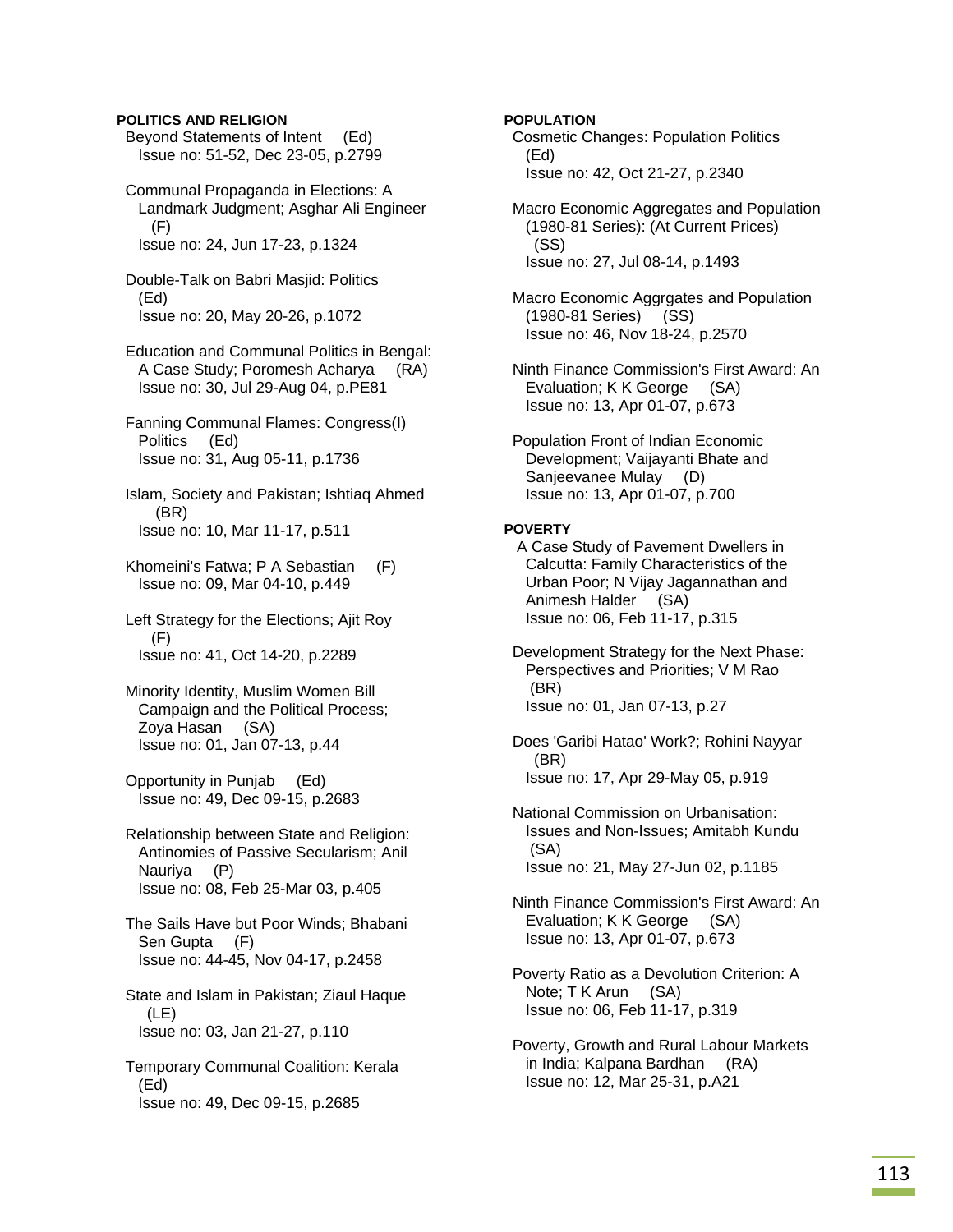## **POVERTY**  Rural Non-Agricultural Employment; Tara Shukla (F) Issue no: 35-36, Sep 02-15, p.1993

 Rural Women, Poverty and Natural Resources: Sustenance, Sustainability and Struggle for Change; Bina Agarwal (RA) Issue no: 43, Oct 28-Nov 03, p.WS46

 Weak on State, Strong on Reform; G K Lieten (BR) Issue no: 04, Jan 28-Feb 03, p.194

 The Welfare State Works; Kaushik Basu (BR) Issue no: 17, Apr 29-May 05, p.917

## **POVERTY ALLEVIATION PROGRAMMES**

 Anti-Poverty Programme: A Reappraisal; N J Kurian (RA) Issue no: 12, Mar 25-31, p.A13

 Does 'Garibi Hatao' Work?; Rohini Nayyar (BR) Issue no: 17, Apr 29-May 05, p.919

 Half Hearted Gesture: Externally-Aided Projects (Ed) Issue no: 11, Mar 18-24, p.536

 Newcomers Below the Poverty Line; Bharat Dogra (F) Issue no: 31, Aug 05-11, p.1756

 Panchayati Raj: The Next Steps; Mukul Sanwal (P) Issue no: 42, Oct 21-27, p.2365

 Poverty Alleviation and Participation: The Case for Government-Grassroots Agency Collaboration; Samuel Paul (SA) Issue no: 02, Jan 14-20, p.100

 Poverty Alleviation and Village Politics in Tamil Nadu: Whose Interests First?; Rita Gebert (SA) Issue no: 04, Jan 28-Feb 03, p.197

 Poverty Alleviation Programmes: IRDP in an Andhra Pradesh District; G Hara Gopal and C H Bala Ramulu (SA) Issue no: 35-36, Sep 02-15, p.2025

## **POVERTY MEASUREMENT**

 Newcomers Below the Poverty Line; Bharat Dogra (F) Issue no: 31, Aug 05-11, p.1756

 Poverty Measures and Tax Devolution; Hemlata Rao (D) Issue no: 37, Sep 16-22, p.2091

 Poverty Measures and their Relevance for Tax Devolution; G Thimmaiah (D) Issue no: 23, Jun 10-16, p.1303

 Poverty Measures as an Index of Backwardness and Their Relevance for Tax Devolution; Amaresh Bagchi and Uma Datta Roy Choudhury (SA) Issue no: 15, Apr 15-21, p.831

## **POWER INDUSTRY**

 Favouring the TNCs: Power Equipment (C) Issue no: 24, Jun 17-23, p.1310

## **PRECIOUS METALS**  Move for Import Ill-advised: Bullion (C) Issue no: 06, Feb 11-17, p.274

**PRECIOUS STONES**  Expensive Ornaments: Politics (Ed) Issue no: 13, Apr 01-07, p.644

 Net Foreign Exchange Loss: Diamond Exports (C) Issue no: 30, Jul 29-Aug 04, p.1683

 The Other Side: Gem and Jewellery (Ed) Issue no: 13, Apr 01-07, p.646

**PRESIDENT OF INDIA**  Change in Government: The President's Riders; Anil Nauriya (F) Issue no: 50, Dec 16-22, p.2753

## **PRESIDENTIAL ELECTIONS**

 Sri Lanka's Presidential Elections; S W R de A Samarasinghe (F) Issue no: 03, Jan 21-27, p.131

 Sri Lankan Presidential Election: An Analysis; Vasantha Amerasinghe (F) Issue no: 07, Feb 18-24, p.346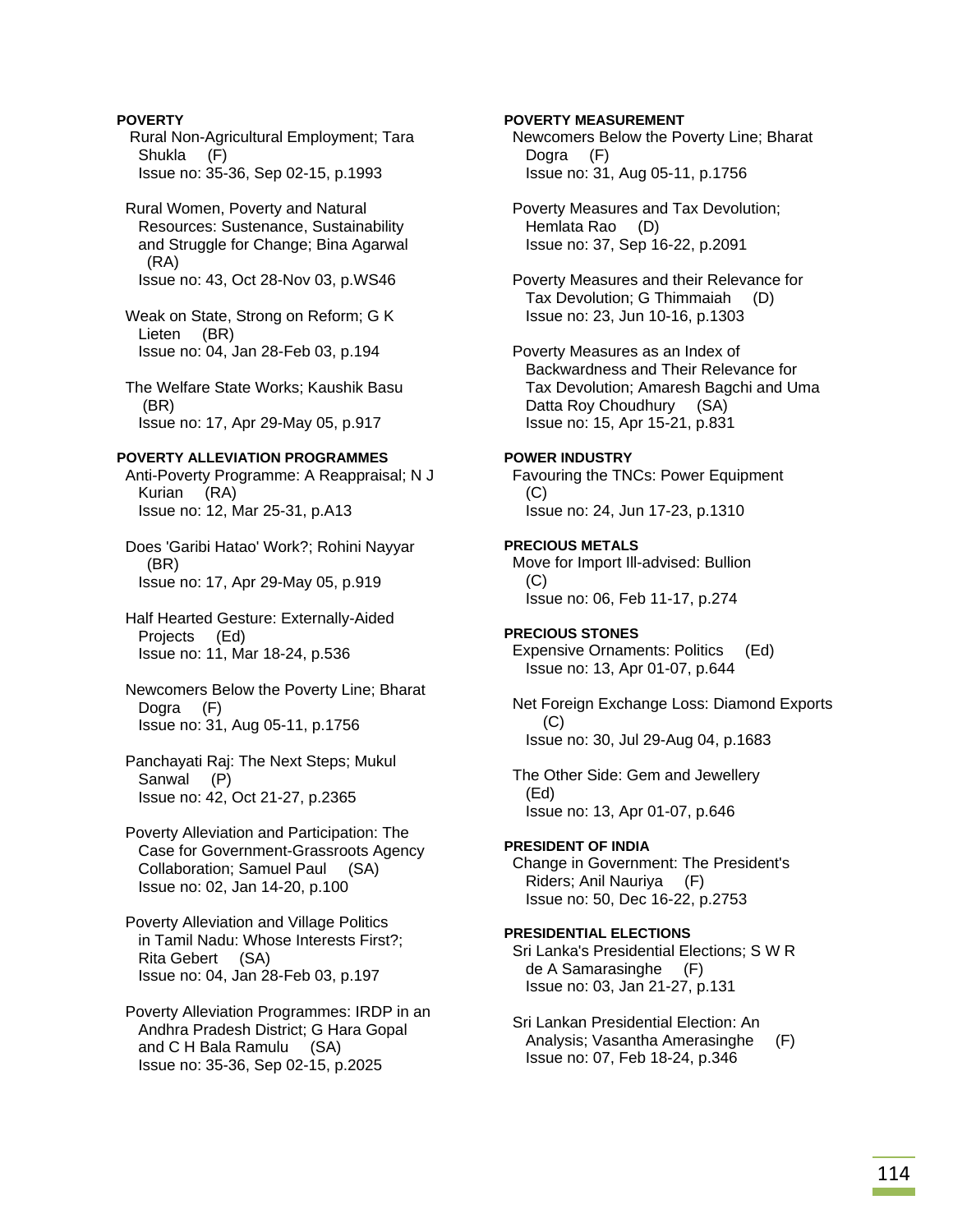## **PRESS**

- Crude Censorship: Bihar (Ed) Issue no: 31, Aug 05-11, p.1736
- Elections, Parties and the Political Void; Arun Sinha (F) Issue no: 43, Oct 28-Nov 03, p.2413
- Musing on Run-up to General Elections; Arun Ghosh (F) Issue no: 38, Sep 23-29, p.2103
- Need for Wider Debate: The Media (Ed) Issue no: 49, Dec 09-15, p.2684
- People's Right to Know; Sanjaya et al Baru (LE) Issue no: 42, Oct 21-27, p.2338
- Press under Pressure: Madhya Pradesh (F) Issue no: 31, Aug 05-11, p.1755
- What People Must Not Know: Elections (Ed) Issue no: 44-45, Nov 04-17, p.2448

### **PRESS FREEDOM**

 Need for Wider Debate: The Media (Ed) Issue no: 49, Dec 09-15, p.2684

## **PRICE CONTROL**

 Approach to Pricing Policy; Ram N Lal (BR) Issue no: 29, Jul 22-28, p.1650

 Mixed Reaction: Decontrol (C) Issue no: 10, Mar 11-17, p.487

### **PRICES**

 Macro Economic Aggregates and Population, 1980-81 to 1987-88 (At Current Prices) (SS) Issue no: 06, Feb 11-17, p.323

### **PRICING POLICY**

 Approach to Pricing Policy; Ram N Lal (BR) Issue no: 29, Jul 22-28, p.1650

### **PRIME MINISTER**

 The Fourth Year; Bhabani Sen Gupta (F) Issue no: 01, Jan 07-13, p.12

 Laying Out of a Rose Garden; Bhabani Sen Gupta (F) Issue no: 33, Aug 19-25, p.1869

Making the Ghost Walk: Politics (Ed) Issue no: 25, Jun 24-30, p.1364

## **PRISONERS**

 National Front Government and Prison Reform; A G Noorani (CL) Issue no: 51-52, Dec 23-05, p.2811

 Not Soft-Pedalling?: Punjab (Ed) Issue no: 11, Mar 18-24, p.537

- On Same Wavelength?: Politics (Ed) Issue no: 24, Jun 17-23, p.1309
- Violence of UN Code: Prisoners (Ed) Issue no: 26, Jul 01-07, p.1425

### **PRISONERS OF WAR**

Afghanistan: An Interview with Shafi Rastgo; Lawrence Lifschultz (F) Issue no: 50, Dec 16-22, p.2761

### **PRIVATE CORPORATE SECTOR**

 Net Foreign Exchange Earnings of Private Corporate Sector; Vidya Pitre (SA) Issue no: 38, Sep 23-29, p.2155

# **PRIVATIZATION**

 Red Herring of Privatisation; Ramaswamy R Iyer (BR) Issue no: 40, Oct 07-13, p.2244

#### **PRODUCTION COSTS**

 Theory and Practice of Estimating Domestic Resource Cost in India; Kalyan Raipuria (SA) Issue no: 32, Aug 12-18, p.1845

### **PRODUCTIVITY**

 Productivity and Efficiency: Myth and the Reality; Arun Ghosh (F) Issue no: 06, Feb 11-17, p.279

 Real Wages and Productivity in Industry: A Disaggregated Analysis; Bagaram Tulpule and R C Datta (RA) Issue no: 34, Aug 26-Sep 01, p.M94

 Spiritual Solutions to Problems of Productivity; Vasant Gumaste (BR) Issue no: 08, Feb 25-Mar 03, p.409

### **PROFESSIONAL TAX**  Gain and Loss: Profession Tax (Ed) Issue no: 11, Mar 18-24, p.537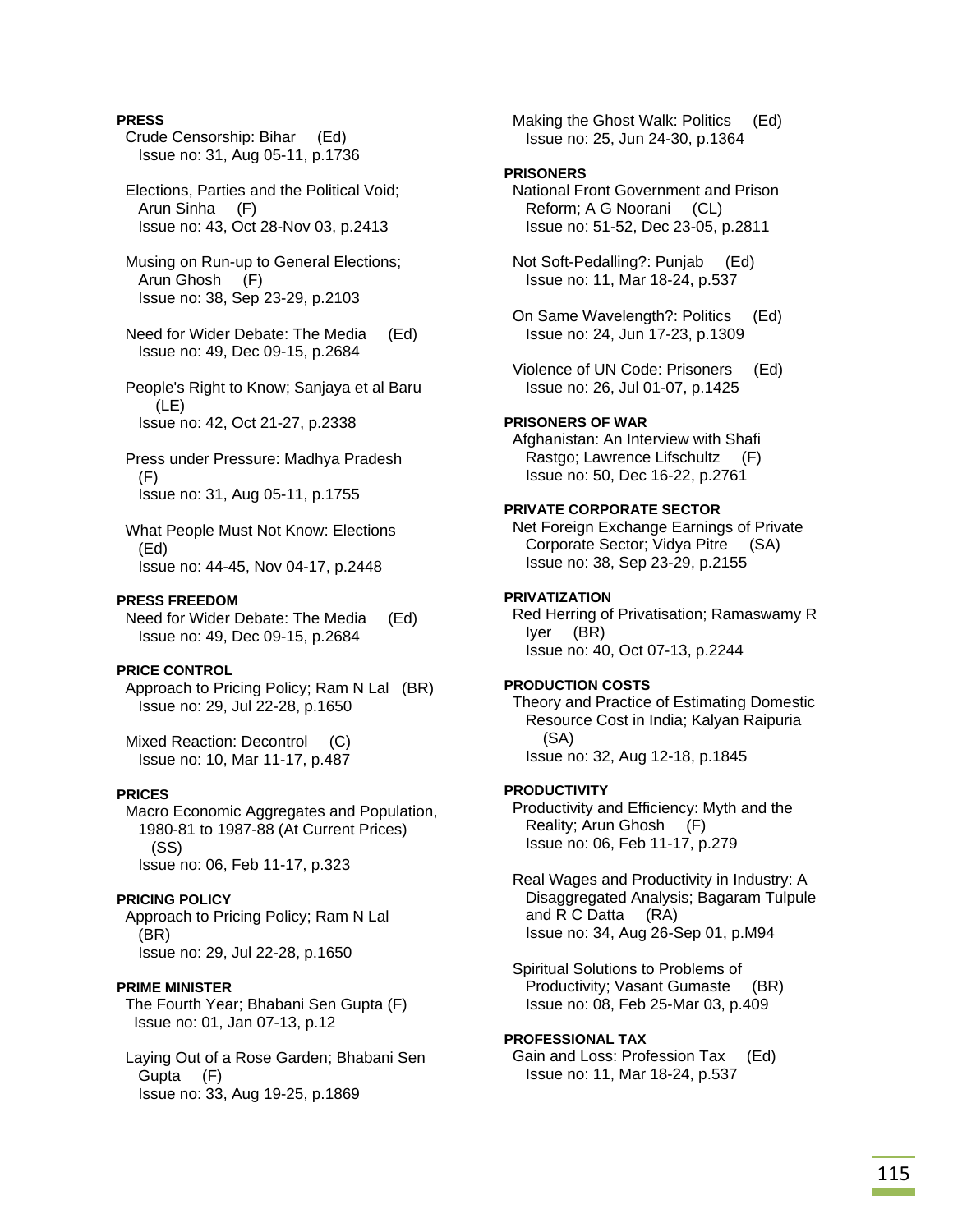# **PROFIT**

 Falling Rate of Profit in India's Industry?; Ranjit Sau (RA) Issue no: 30, Jul 29-Aug 04, p.PE95

## **PROPERTY RIGHTS**

 Dowry and Inheritance Rights; Madhu Kishwar (D) Issue no: 11, Mar 18-24, p.587

 Marriage, Birth and Death: Property Rights and Domestic Relationships of the Orthodox/Jacobite Syrian Christians of Kerala; Susan Visvanathan (SA) Issue no: 24, Jun 17-23, p.1341

## **PROPERTY TAX**

 Business Property Tax as an Alternative to Octroi; Shyam Nath and Tapas Kumar Sen (SA) Issue no: 09, Mar 04-10, p.473

 Central Valuation Board of West Bengal: Devaluing a Valuatin Authority; Amaresh Bagchi (F) Issue no: 51-52, Dec 23-05, p.2823

## **PUBLIC ACCOUNTS**

 Neutralising the PAC: Parliament (Ed) Issue no: 20, May 20-26, p.1072

## **PUBLIC DEBT**

 Gimme Too!: Third World Debt (Ed) Issue no: 13, Apr 01-07, p.644

# **PUBLIC DISTRIBUTION SYSTEM**

 Cost of Better Targeting: Foodgrain Distribution (Ed) Issue no: 09, Mar 03-10, p.433

 Drought, PDS and Co-operatives; L C Jain (F) Issue no: 10, Mar 11-17, p.502

 Politics of a Food Crisis; Ashim Mukhopadhyay (F) Issue no: 34, Aug 26-Sep 01, p.1944

# **PUBLIC EXPENDITURE**

 Ninth Finance Commission's First Award: An Evaluation; K K George (SA) Issue no: 13, Apr 01-07, p.673

## **PUBLIC HEALTH**

 Health Implications of Nuclear Energy; Narendra Gupta (LE) Issue no: 39, Sep 30-Oct 06, p.2166

 In Search of Holistic Medicine; Abusaleh Shariff (BR) Issue no: 35-36, Sep 02-15, p.2009

 Medicalising Malnutrition: Health (Ed) Issue no: 39, Sep 30-Oct 06, p.2168

 Public Health Services in a Mess: Calcutta; Ashim Mukhopadhyay (F) Issue no: 31, Aug 05-11, p.1751

# **PUBLIC INVESTMENT**

 National Accounts and the Flow of Funds; Arun Ghosh (F) Issue no: 24, Jun 17-23, p.1317

### **PUBLIC REVENUES**

 Relations of Production in Pre-Colonial India; Sumita Chatterjee and Ashok Rudra (SA) Issue no: 21, May 27-Jun 02, p.1171

## **PUBLIC SAVINGS**

 National Accounts and the Flow of Funds; Arun Ghosh (F) Issue no: 24, Jun 17-23, p.1317

# **PUBLIC SECTOR BANKS**

 Credit Policy (Ed) Issue no: 13, Apr 01-07, p.643

### **PUBLIC SECTOR ENTERPRISES**

 The Dark Area: Public Enterprises; S L Rao (Ed) Issue no: 38, Sep 23-29, p.2097

 Emoluments in Public Enterprises: Review of Pay Committee's Report; Venkata C S Ratnam (RA) Issue no: 21, May 27-Jun 02, p.M61

 Industrial Perspectives in Tamil Nadu; Meenakshi Tyagarajan (F) Issue no: 46, Nov 18-24, p.2539

 On Competitive Impulses and Public Enterprise Performance; V V Bhatt (RA) Issue no: 21, May 27-Jun 02, p.M50

 Performance Evaluation System for Memoranda of Understanding; Prajapati Trivedi (RA) Issue no: 21, May 27-Jun 02, p.M55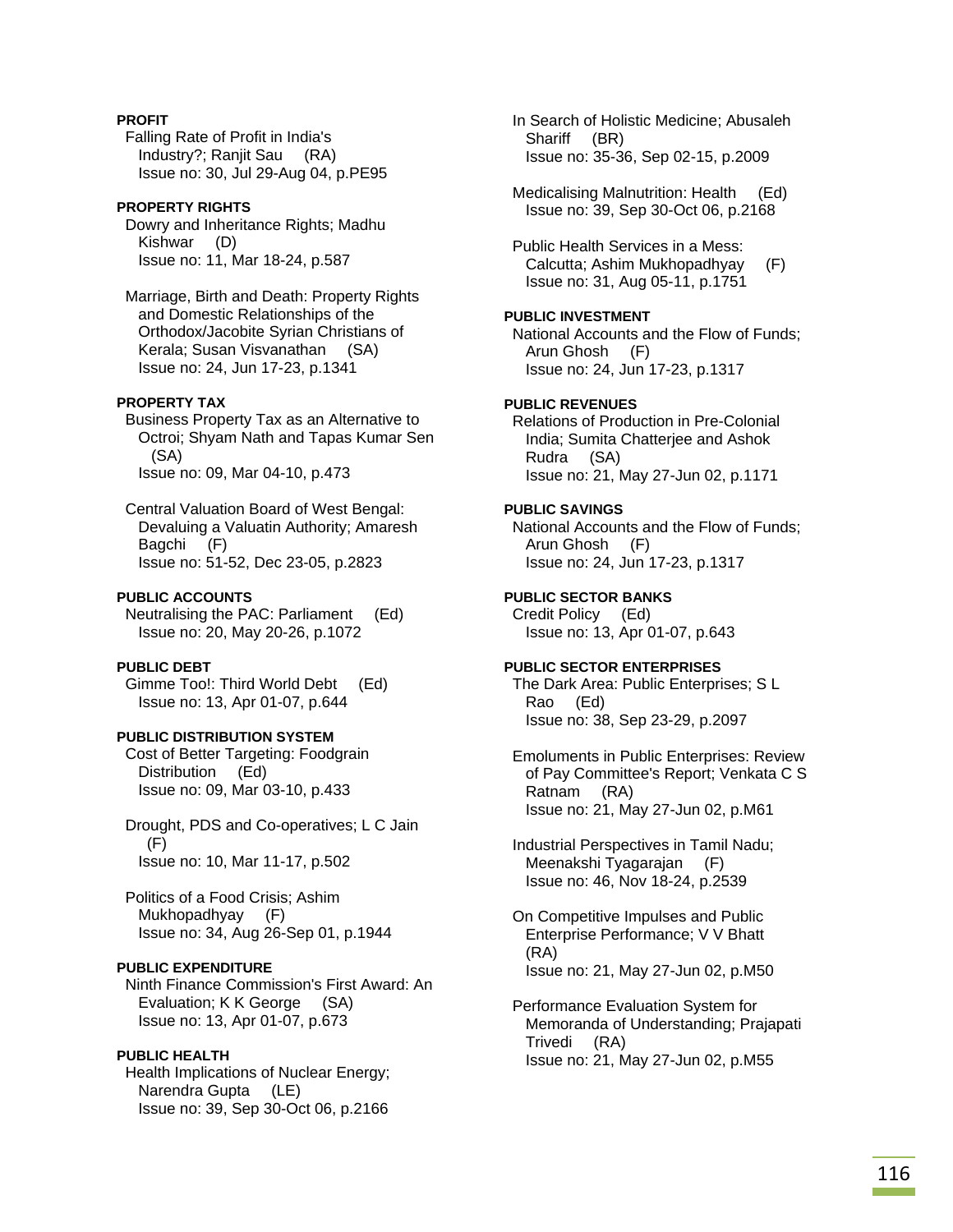### **PUBLIC SECTOR ENTERPRISES**

 Policy Framework for Public Enterprises; S V S Rafhavan (OP) Issue no: 47, Nov 25-Dec 01, p.2599

 Public Sector and the Marketing Concept; S L Rao (RA) Issue no: 47, Nov 25-Dec 01, p.M178

 Red Herring of Privatisation; Ramaswamy R Iyer (BR) Issue no: 40, Oct 07-13, p.2244

 State Level Public Enterprises in India: An Overview; T L Sankar, R Nandagopal and R K Mishra (RA) Issue no: 08, Feb 25-Mar 03, p.M33

 A Strike that Could Have Been Avoided: Labour; Radha Iyer (F) Issue no: 19, May 13-19, p.1025

# **PUBLIC SERVANTS**

 Women and Civil Services; Ahmed Abbas Maswood (LE) Issue no: 05, Feb 04-10, p.214

## **PULSES**

 Pattern of Pulses Production: An Analysis of Growth Trends; Swarna Sadasivan (RA) Issue no: 51-52, Dec 23-05, p.A167

## **PUNE**

 Glory of Peshwa Pune; Meera Kosambi (BR) Issue no: 05, Feb 04-10, p.247

 The Working Class: A Classic Class Struggle; Radha Iyer (F) Issue no: 40, Oct 07-13, p.2231

## **PUNJAB**

 Another Indictment: Human Rights (Ed) Issue no: 42, Oct 21-27, p.2341

 Another Plan for Punjab (Ed) Issue no: 10, Mar 11-17, p.483

 Backward Agriculture, Unrewarded Labour and Economic Deprivation: Bihar's Contrast with Punjab; G K Chadha and M R Khurana (SA) Issue no: 47, Nov 25-Dec 01, p.2617

 Beyond Statements of Intent (Ed) Issue no: 51-52, Dec 23-05, p.2799

 Can Congress(I) Be Constructive?: Politics (Ed) Issue no: 51-52, Dec 23-05, p.2801

 Capitalist World System or Capitalist Village?; Gail Omvedt (BR) Issue no: 41, Oct 14-20, p.2306

- Changing Land Relations in Punjab and Implications for Land Reforms; Sucha Singh Gill (RA) Issue no: 25, Jun 24-30, p.A79
- A Critique without Prescriptions; B M Bhatia (BR) Issue no: 34, Aug 26-Sep 01, p.1952

 Fading Legality (Ed) Issue no: 08, Feb 25-Mar 03, p.383

- Futile Findings; Atul Sood (BR) Issue no: 39, Sep 30-Oct 06, p.2196
- In Tandem (Ed) Issue no: 01, Jan 07-13, p.3
- Not Soft-Pedalling?: Punjab (Ed) Issue no: 11, Mar 18-24, p.537
- Opportunity in Punjab (Ed) Issue no: 49, Dec 09-15, p.2683
- Political Bias: Death Penalty (Ed) Issue no: 41, Oct 14-20, p.2277
- Political Economy of Agricultural Development in Two Punjabs; Sucha Singh Gill (BR) Issue no: 10, Mar 11-17, p.507

 Problems of Medical Prevention in a Punjab Village; Joyce Pettigrew (SA) Issue no: 50, Dec 16-22, p.2784

 Punjab in the Making of Pakistan; Iftikhar H Malik (BR) Issue no: 49, Dec 09-15, p.2713

 Punjab in the Making of Pakistan; Iftikhar H Malik (BR) Issue no: 49, Dec 09-15, p.2713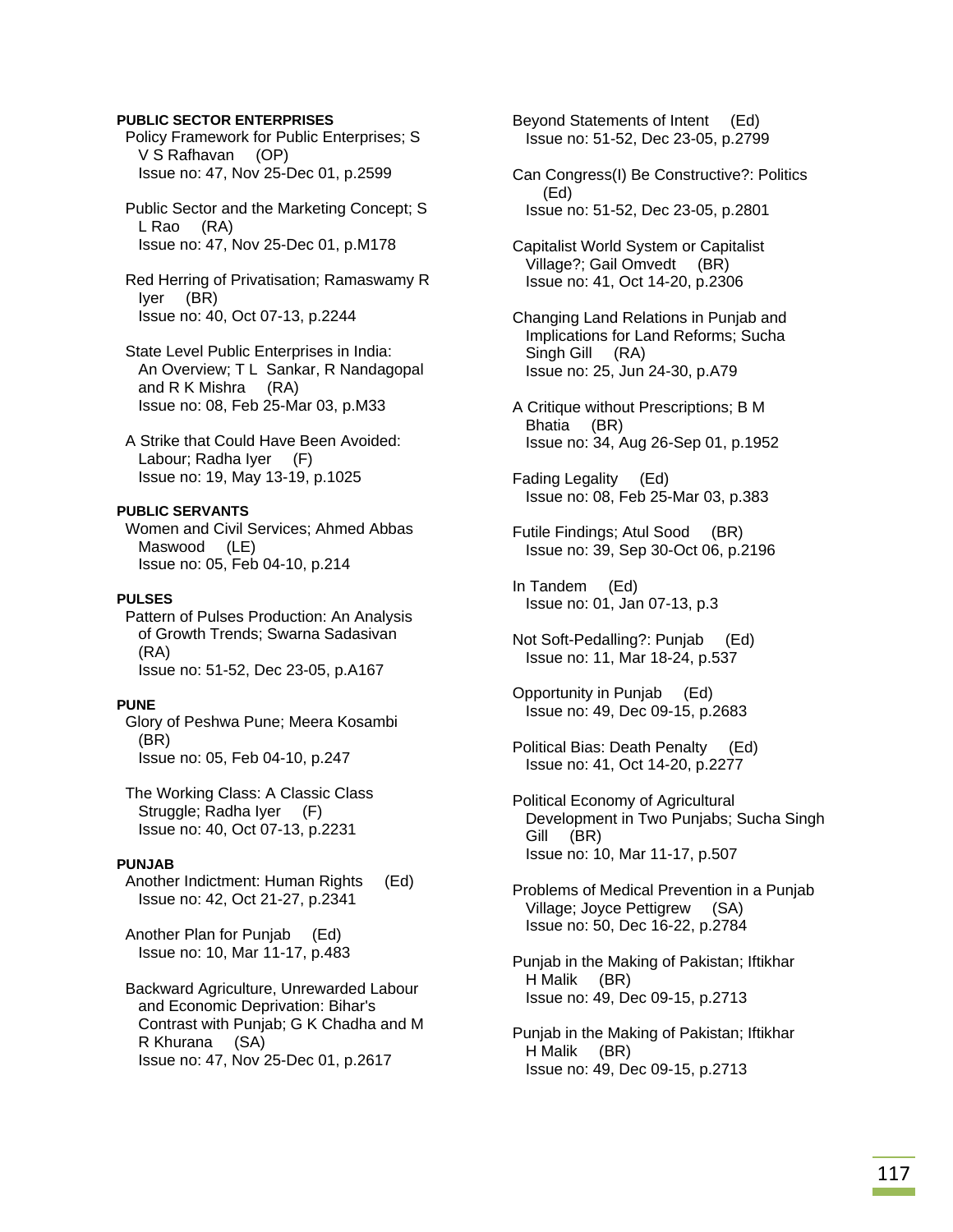## **PUNJAB**

 Reverse Tenancy in Punjab Agriculture: Impact of Technological Change; Iqbal Singh (RA) Issue no: 25, Jun 24-30, p.A86

 Terrorism and Police Repression: Punjab; Bharat Dogra (F) Issue no: 41, Oct 14-20, p.2296

 Twin Terror in Punjab (Ed) Issue no: 38, Sep 23-29, p.2095

 Women and Civil Services; Ahmed Abbas Maswood (LE) Issue no: 05, Feb 04-10, p.214

## **RACE RELATIONS**

 Literature, Film and Race Relations; Eunice de Souza (F) Issue no: 23, Jun 10-16, p.1273

## **RACIAL DISCRIMINATION**

 On Approaches to Apartheid; M S S Pandian (BR) Issue no: 26, Jul 01-07, p.1458

### **RADIATION**

 Health Implications of Nuclear Energy; Narendra Gupta (LE) Issue no: 39, Sep 30-Oct 06, p.2166

### **RAILWAY BUDGET, 1989-1990**

 All is Not Well: Railways (Ed) Issue no: 09, Mar 04-10, p.432

### **RAILWAYS**

 All is Not Well: Railways (Ed) Issue no: 09, Mar 04-10, p.432

 Catching-Up Game: Railway Plan (C) Issue no: 26, Jul 01-07, p.1427

 Malabar Khalasis Traditional Technology to the Rescue in Perumon; Alex George (F) Issue no: 18, May 06-12, p.965

 Railway Workers and Their Unions: Origins of 1974 Indian Railways Strike; Stephen Sherlock (SA) Issue no: 41, Oct 14-20, p.2311

 Transportation for the People of Bharat; Dinesh Mohan (P) Issue no: 51-52, Dec 23-05, p.2829

## **RAJASTHAN**

 Commons' Policy as Process: The Case of Rajastan, 1955-1985; Rita Brara (SA) Issue no: 40, Oct 07-13, p.2247

 Kota: Another Case of Planned Violence?; Asghar Ali Engineer (F) Issue no: 49, Dec 09-15, p.2703

 Women's Work Is Never Done: Dairy Development and Health in the Lives of Rural Women in Rajasthan; Miriam Sharma and Urmaila Vanjani (RA) Issue no: 17, Apr 29-May 05, p.WS38

## **RAW MATERIALS**

 Thermodynamics and Value of Capital Goods; R Banerjee (D) Issue no: 03, Jan 21-27, p.164

## **REFUGEES**

 We Demand Our Rights: Refugee Women's Long Journey (F) Issue no: 27, Jul 08-14, p.1507

## **REGIONAL DISPARITIES**

 Ninth Finance Commission's First Award: An Evaluation; K K George (SA) Issue no: 13, Apr 01-07, p.673

 Regional Aspects of Industrialisation in India; Ravindra H Dholakia (SA) Issue no: 46, Nov 18-24, p.2563

 Regional Imbalances and National Question in Pakistan: Some Indications; S Akbar Zaidi (SA) Issue no: 06, Feb 11-17, p.300

 Roots of Uneven Development in India; Hiranmay Dhar (D) Issue no: 09, Mar 04-10, p.480

## **REGIONAL PLANNING AND DEVELOPMENT**

 Planning Process and Development Performance; V V Bhatt (BR) Issue no: 39, Sep 30-Oct 06, p.2195

 Regional Imbalances and National Question in Pakistan: Some Indications; S Akbar Zaidi (SA) Issue no: 06, Feb 11-17, p.300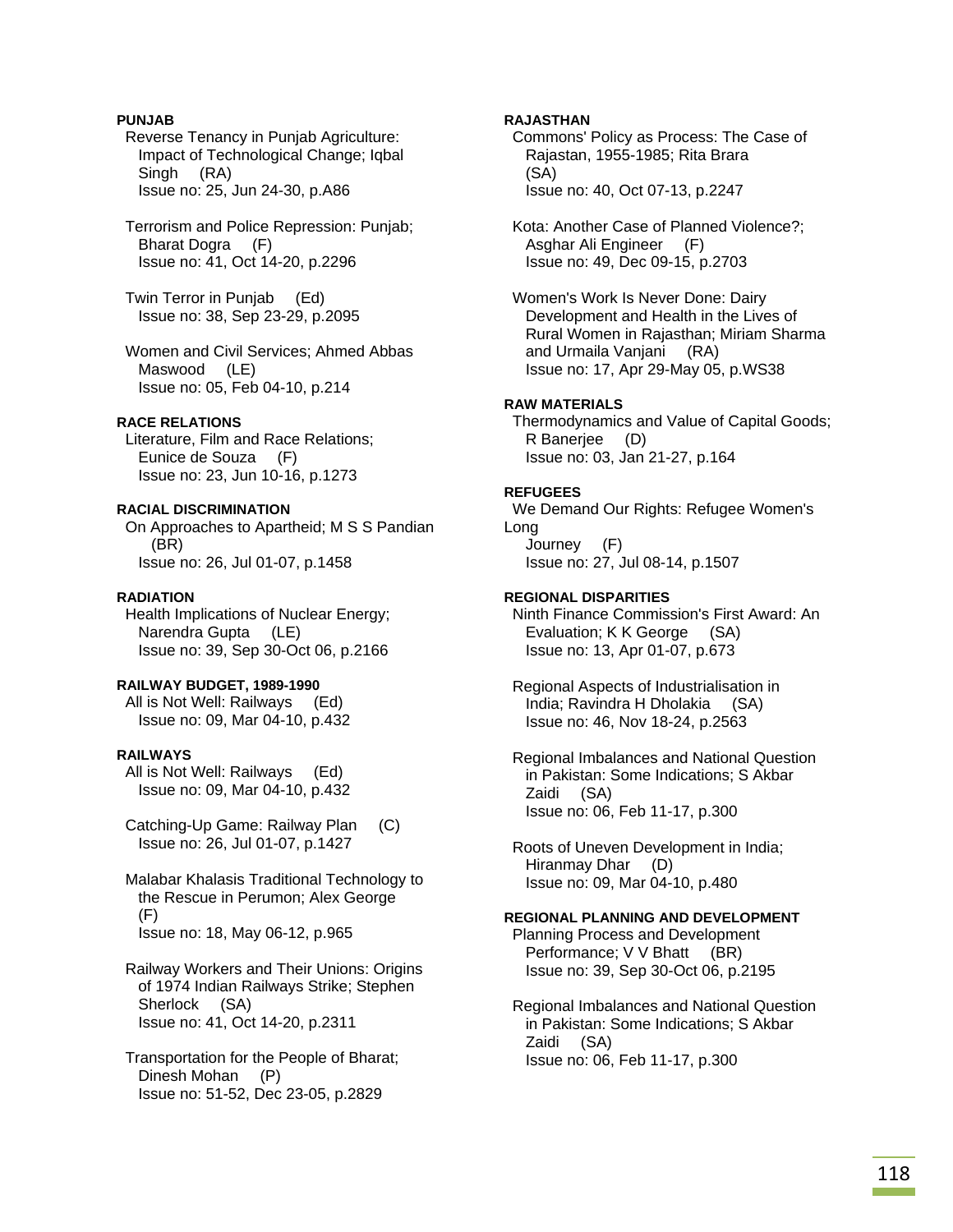### **REGIONAL PLANNING AND DEVELOPMENT**

 Regional Planning for Employment; Jeemol Unni (BR) Issue no: 31, Aug 05-11, p.1769

 Roots of Uneven Growth; Pradhan H Prasad (D) Issue no: 04, Jan 28-Feb 03, p.211

#### **RELIEF AND REHABILITATION**

 Agni, Cyclone and Baliapal Agitation; Sujata Patel (F) Issue no: 25, Jun 24-30, p.1381

 Baliapal Agitation: Socio-Economic Background; Sujata Patel (F) Issue no: 12, Mar 25-31, p.604

 Bhopal Victims: Undoing the Injustice; Upendra Baxi (LE) Issue no: 48, Dec 02-08, p.2626

 Bhopal: Who Lives, Who Dies, Who Cares; Ruth Waterman (LE) Issue no: 47, Nov 25-Dec 01, p.2574

 Carbide Quit India Week; Abdul Jabbar Khan (LE) Issue no: 30, Jul 29-Aug 04, p.1678

 Clearer Picture of Damage at Last: Bhopal (Ed) Issue no: 48, Dec 02-08, p.2629

 Costly Stubbornness (Ed) Issue no: 28, Jul 15-21, p.1555

 Drought and TADA in Adilabad; K Balagopal (F) Issue no: 47, Nov 25-Dec 01, p.2587

 Empty Promises, No Action; Sujit K Das (F) Issue no: 05, Feb 04-10, p.233

 False Dichotomies; Rahul (LE) Issue no: 14, Apr 08-14, p.702

 A Fresh Opportunity: Bhopal Disaster (Ed) Issue no: 14, Apr 08-14, p.704

 Government's Gain: Bhopal (Ed) Issue no: 10, Mar 11-17, p.484

 Kalahandi: Political and Other Sharks (Ed) Issue no: 10, Mar 11-17, p.485

 Narmada Project and People's Right to Life; T K Mullik (LE) Issue no: 16, Apr 22-28, p.842

 A National Shame (Ed) Issue no: 07, Feb 18-24, p.327

 The New Nomads: Victims of Development (Ed) Issue no: 10, Mar 11-17, p.486

 Potentially Disastrous; Debi Goenka (LE) Issue no: 37, Sep 16-22, p.2038

 Reporting Bhopal; Sanjoy Hazarika (LE) Issue no: 29, Jul 22-28, p.1614

 Review Bhopal Settlement; P N et al Haskar (LE) Issue no: 11, Mar 18-24, p.534

### **RELIGION**

 Ahmadi Movement: Resolving Some Confusions; Asghar Ali Engineer (BR) Issue no: 30, Jul 29-Aug 04, p.1707

 Ferment in Eastern Europe: Lessons for Leftists in India; Arun Ghosh (F) Issue no: 48, Dec 02-08, p.2635

 Say No to Communalism; Rajni et al Kothari (LE) Issue no: 20, May 20-26, p.1070

 A Show of Hindu Power; Gautam Navlakha (F) Issue no: 13, Apr 01-07, p.658

**RELIGION AND POLITICS**  Electoral Tactics: Politics (Ed) Issue no: 10, Mar 11-17, p.485

 Ice on Summer Seas; Bhabani Sen Gupta (F) Issue no: 41, Oct 14-20, p.2285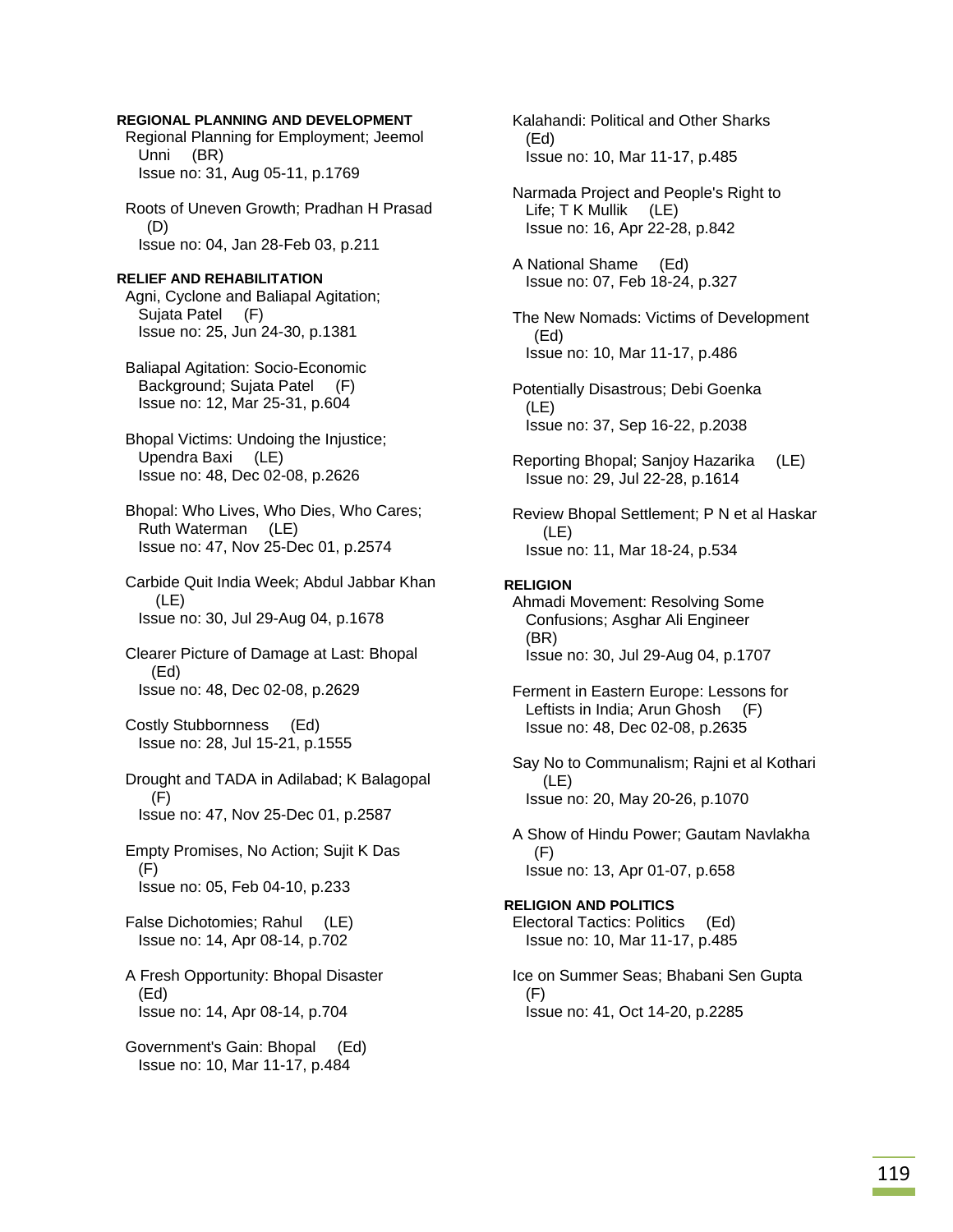## **RELIGION AND POLITICS**

 Minority Identity, Muslim Women Bill Campaign and the Political Process; Zoya Hasan (SA) Issue no: 01, Jan 07-13, p.44

 Rising Tide: Communalism (Ed) Issue no: 41, Oct 14-20, p.2276

# **RELIGIOUS DISCRIMINATION**

 Worsening Discrimination: Christian Dalits (Ed) Issue no: 27, Jul 08-14, p.1489

## **RELIGIOUS FUNDAMENTALISM**

 Cultural Context of Communalism in India; Rajni Kothari (SA) Issue no: 02, Jan 14-20, p.81

 Left Strategy for the Elections; Ajit Roy  $(F)$ Issue no: 41, Oct 14-20, p.2289

 The State, Religious Fundamentalism and Women: Trends in South Asia; Amrita Chhachhi (SA) Issue no: 11, Mar 18-24, p.567

## **RELIGIOUS HISTORY**

 Minority Identity, Muslim Women Bill Campaign and the Political Process; Zoya Hasan (SA) Issue no: 01, Jan 07-13, p.44

 Perils of Rewriting Islamic History; Balaraj Puri (BR) Issue no: 51-52, Dec 23-05, p.2833

 Questioning a Dominant Discourse; Gowher Rizvi (BR) Issue no: 42, Oct 21-27, p.2373

 Sati in Bengal; The Socio-Economic Background; Malini Bhattacharya (BR) Issue no: 13, Apr 01-07, p.669

 There Arose on a Land a New Pharaoh and He

 Knew Not Joseph; Deena Khatkhate  $(F)$ Issue no: 16, Apr 22-28, p.851

## **RESEARCH AND DEVELOPMENT**

 CSIR: Reorganisation or Dismantling?; S R Valluri (F) Issue no: 38, Sep 23-29, p.2115

 Micro-Organisms, Bio-Technologies and Environmental Protection; N N Mehrotra (F) Issue no: 37, Sep 16-22, p.2061

 On the Fast Track to Economic Dependence; BM (F) Issue no: 09, Mar 04-10, p.443

 Pinning Hopes on Collaborations: Research and Development (Ed) Issue no: 08, Feb 25-Mar 03, p.384

## **RESEARCH COLLABORATIONS**

 Pinning Hopes on Collaborations: Research and Development (Ed) Issue no: 08, Feb 25-Mar 03, p.384

## **RESEARCH FELLOWSHIPS**

 A 'Lesser Breed' of Researchers? (LE) Issue no: 25, Jun 24-30, p.1362

## **RESEARCH FREEDOM**

 Suppression of Academic Freedom; Javed et al Alam (LE) Issue no: 06, Feb 11-17, p.270

## **RESERVATION POLICY**

 The Economic Factor: Anti-Reservation Agitation (Ed) Issue no: 50, Dec 16-22, p.2744

 Part-time Work for Women; Sujata Gothoskar (F) Issue no: 46, Nov 18-24, p.2537

 Reservations for Women; Vina Mazumdar (D) Issue no: 50, Dec 16-22, p.2795

 Reservations for Women in Panchayats; DN (F) Issue no: 23, Jun 10-16, p.1269

## **REVOLUTION**

 Lessons of Tiananmen Square; S Vidyarthi (F) Issue no: 35-36, Sep 02-15, p.1997

 Paranoia in Beijing; GPD (F) Issue no: 31, Aug 05-11, p.1748

 Possibility if Peaceful Revolution and Role of Revolutionary Terrorism; Arun Bose (D) Issue no: 30, Mar 04-10, p.m79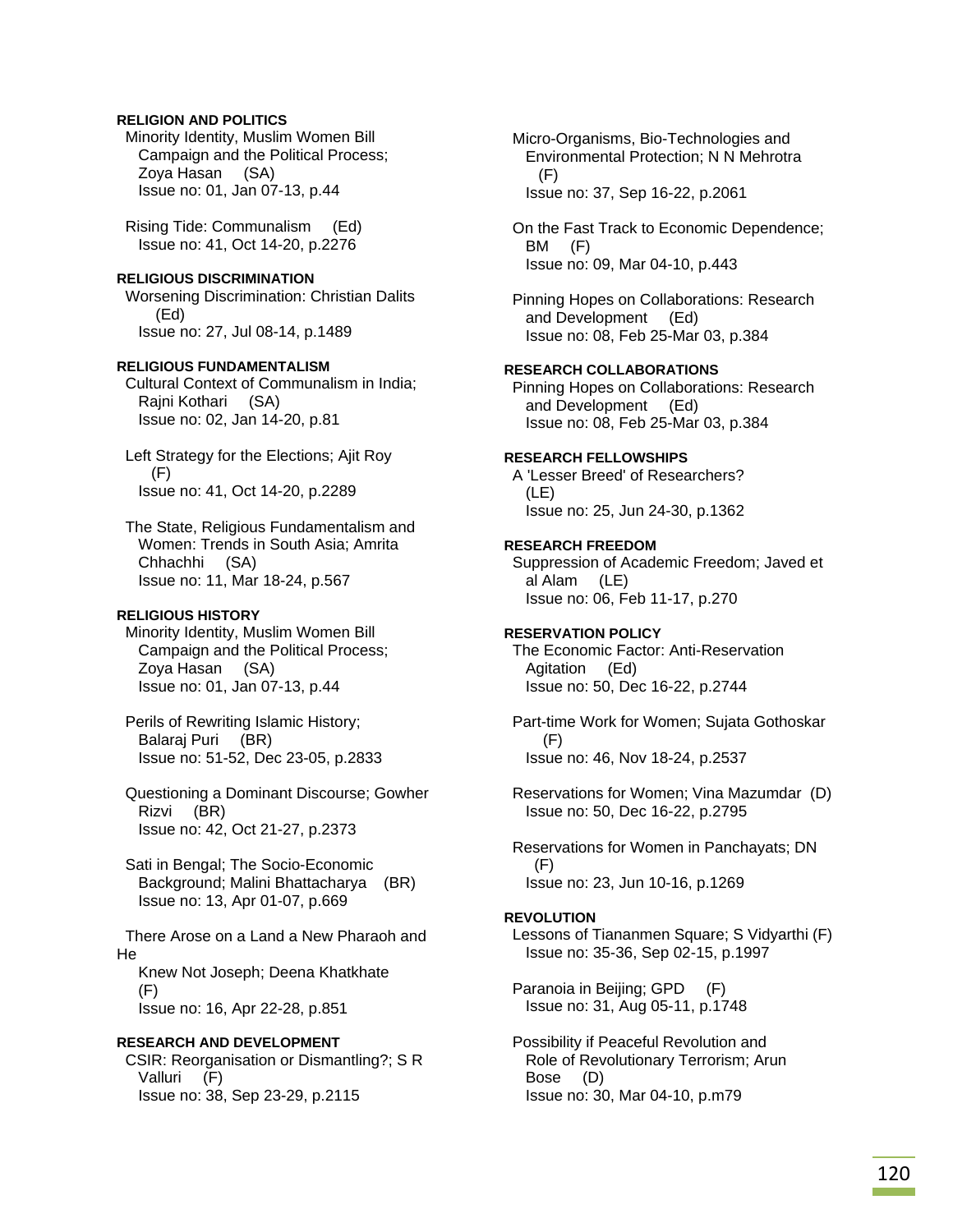## **REVOLUTION**

 Restoring Revolutionary Theory: Towards an Understanding of Lenin's the State and Revolution; Rustam Singh (SA) Issue no: 43, Oct 28-Nov 03, p.2431

 Revolution and the Foreign Hand in Tanzania; Amrit Wilson (F) Issue no: 19, May 13-19, p.1031

 Status of Violence in Marx's Theory of Revolution; Rustam Singh (RA) Issue no: 04, Jan 28-Feb 03, p.PE9

 What is 'Socialist Freedom'?; K Balagopal (P) Issue no: 31, Aug 05-11, p.1761

## **RICE**

 Eat Now Pay Later: Impact of Rice Subsidy Scheme; Wendy K Olsen (SA) Issue no: 28, Jul 15-21, p.1597

 Sources of Recent Growth in Rice and Wheat Output; Deepak Ahluwalia (RA) Issue no: 39, Sep 30-Oct 06, p.A137

### **RIGHT TO INFORMATION**

 People's Right to Know; Sanjaya et al Baru (LE) Issue no: 42, Oct 21-27, p.2338

## **ROAD TRANSPORT**

 Transportation for the People of Bharat; Dinesh Mohan (P) Issue no: 51-52, Dec 23-05, p.2829

## **RUBBER AND RUBBER INDUSTRY**

 False Alarm: Rubber (C) Issue no: 41, Oct 14-20, p.2278

### **RURAL AREA**

 Land Use Planning in Rural Bengal; Biplab Dasgupta (BR) Issue no: 09, Mar 04-10, p.461

 Rural Women, Poverty and Natural Resources: Sustenance, Sustainability and Struggle for Change; Bina Agarwal (RA) Issue no: 43, Oct 28-Nov 03, p.WS46

### **RURAL BANKS**

 Bank Profitability and All That; T K Velayudham (BR) Issue no: 09, Mar 04-10, p.457

 Informal Sector Saving Potential: Some Further Thoughts; Arun Ghosh (F) Issue no: 13, Apr 01-07, p.652

 mank Profitability and All That; T K Velayudham (BR) Issue no: 09, Mar 09-10, p.457

 Marketing of Banking Services in the 90s: Problems and Perspectives; Biswa N Bhattacharyay and B K Ghose (RA) Issue no: 08, Feb 25-Mar 03, p.M27

### **RURAL DEVELOPMENT**

 Agricultural Growth, Rural Development and Employment Generation; R Thamarajakshi (RA) Issue no: 12, Mar 25-31, p.A5

 Anand Model and After; V Nilakant (BR) Issue no: 05, Feb 04-10, p.251

 Anti-Poverty Programme: A Reappraisal; N J Kurian (RA) Issue no: 12, Mar 25-31, p.A13

 Development Strategy for the Next Phase: Perspectives and Priorities; V M Rao (BR) Issue no: 01, Jan 07-13, p.27

 Development Strategy for the Next Phase: Perspectives and Priorities; V M Rao (BR) Issue no: 01, Jan 07-13, p.27

 Does 'Garibi Hatao' Work?; Rohini Nayyar (BR) Issue no: 17, Apr 29-May 05, p.919

 Failure of Livestock Investments under IRDP: Evidence from Two Villages in Tamil Nadu; Paul Seabright (SA) Issue no: 39, Sep 30-Oct 06, p.2203

 Micro View of Rural Poverty; Manabendu Chattopadhyay (BR) Issue no: 15, Apr 15-21, p.785

 New Look at Rural Planning; Madhava Ashish (SA) Issue no: 17, Apr 29-May 05, p.937

 No Surprises; Sita Prabhu (BR) Issue no: 32, Aug 12-18, p.1830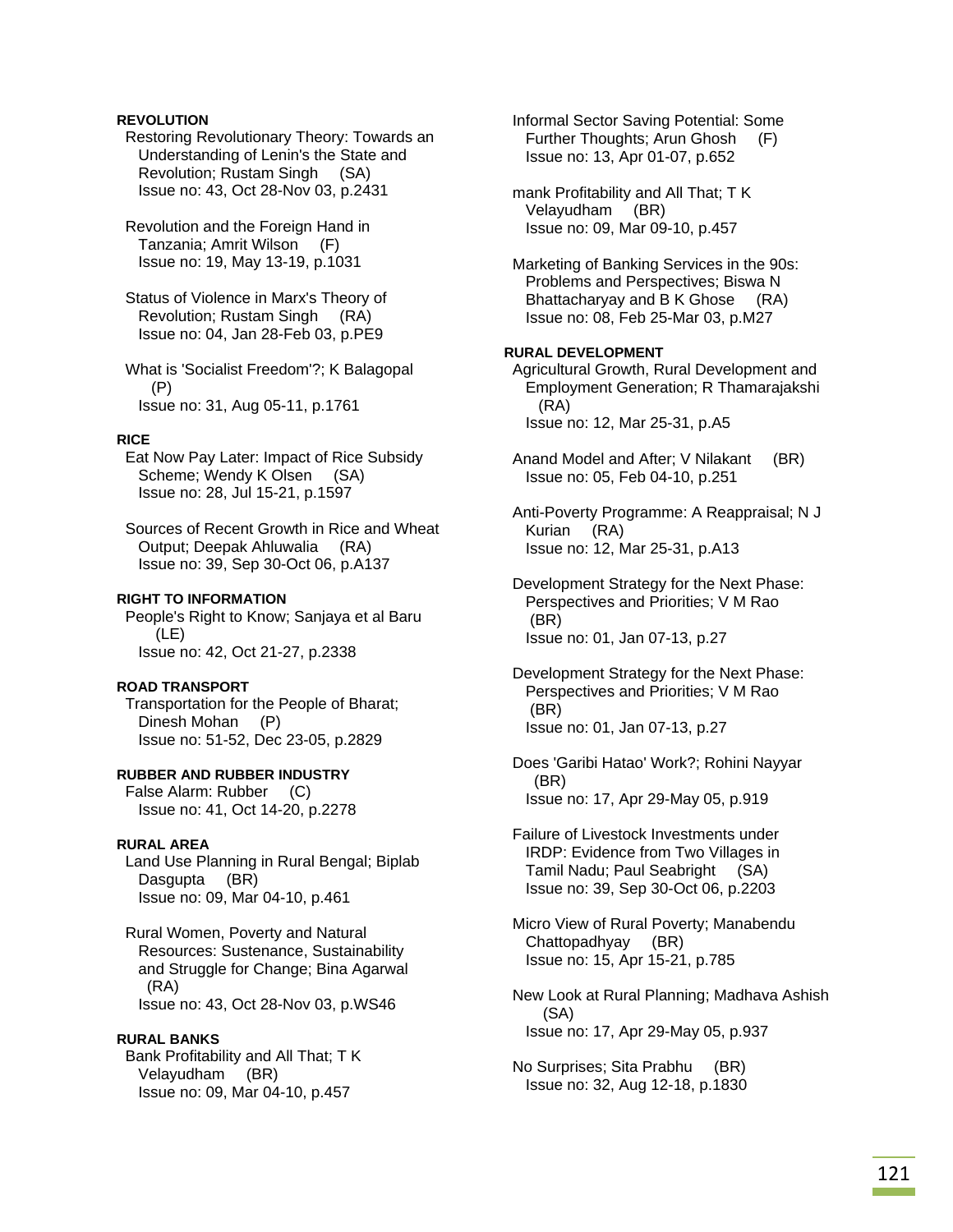## **RURAL DEVELOPMENT**

 Panchayati Raj: The Next Steps; Mukul Sanwal (P) Issue no: 42, Oct 21-27, p.2365

 Political Economy of Agricultural Development in Two Punjabs; Sucha Singh Gill (BR) Issue no: 10, Mar 11-17, p.507

 Poverty Alleviation and Village Politics in Tamil Nadu: Whose Interests First?; Rita Gebert (SA) Issue no: 04, Jan 28-Feb 03, p.197

 Rural Development in Many Hues; Bhabatosh Datta (BR) Issue no: 27, Jul 08-14, p.1523

 Taking Dung-Work Seriously: Women's Work and Rural Development in North India; Roger Jeffery, Patrica Jeffery and Andrew Lyon (RA) Issue no: 17, Apr 29-May 05, p.WS32

 Women's Work Is Never Done: Dairy Development and Health in the Lives of Rural Women in Rajasthan; Miriam Sharma and Urmaila Vanjani (RA) Issue no: 17, Apr 29-May 05, p.WS38

### **RURAL HEALTH**

 Playing with Pesticides; DM (F) Issue no: 06, Feb 11-17, p.289

 Political Awareness as a Factor in Accessibility of Health Services: A Case Study of Rural Kerala and West Bengal; Moni Nag (SA) Issue no: 08, Feb 25-Mar 03, p.417

 Rural Social Transformation and Changes in Health Behaviour; Debabar Banerji (SA) Issue no: 26, Jul 01-07, p.1474

## **RURAL LABOUR AND EMPLOYMENT**

 Agricultural Growth, Rural Development and Employment Generation; R Thamarajakshi (RA) Issue no: 12, Mar 25-31, p.A5

 Backward Agriculture, Unrewarded Labour and Economic Deprivation: Bihar's Contrast with Punjab; G K Chadha and M R Khurana (SA) Issue no: 47, Nov 25-Dec 01, p.2617

 Development Impact of Silk Production: A Wealth of Opportunities; Sanjay Sinha (SA) Issue no: 03, Jan 21-27, p.157

 Does 'Garibi Hatao' Work?; Rohini Nayyar (BR) Issue no: 17, Apr 29-May 05, p.919

 Poverty, Growth and Rural Labour Markets in India; Kalpana Bardhan (RA) Issue no: 12, Mar 25-31, p.A21

 Strengthening Centre's Overlordship (Ed) Issue no: 22, Jun 03-09, p.1191

 Unrealistic Objective: Employment Programmes (Ed) Issue no: 11, Mar 18-24, p.536

## **RURAL POVERTY**

 Agrarian Structure as a Factor in Rural Poverty: Some Cross-Section Evidence; H S Shergill (RA) Issue no: 12, Mar 25-31, p.A9

 Micro View of Rural Poverty; Manabendu Chattopadhyay (BR) Issue no: 15, Apr 15-21, p.785

 Panchayati Raj: The Next Steps; Mukul Sanwal (P) Issue no: 42, Oct 21-27, p.2365

 Poverty Alleviation and Village Politics in Tamil Nadu: Whose Interests First?; Rita Gebert (SA) Issue no: 04, Jan 28-Feb 03, p.197

 UP in Wake of 'Green Revolution'; Gail Omvedt (BR) Issue no: 46, Nov 18-24, p.2549

# **RURAL SOCIOLOGY**  Dynamics of Rural Power; Harbans Mukhia (BR) Issue no: 24, Jun 17-23, p.1338

 Micro-Ideology and Micro-Utopia in Khalapur: Changes in the Discourse on Caste over Thirty Years; Pauline Kolenda (SA) Issue no: 32, Aug 12-18, p.1831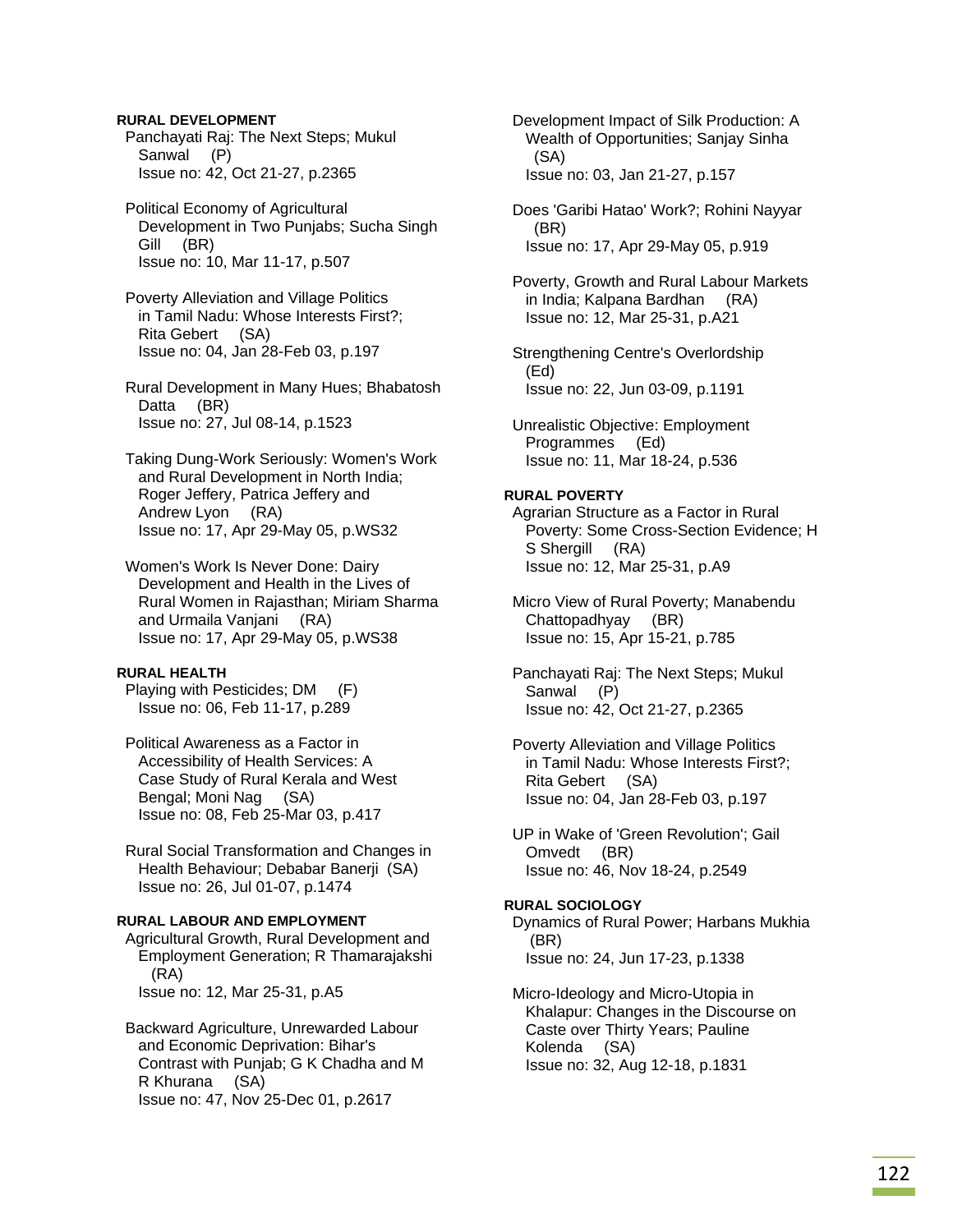## **SALT INDUSTRY**

 Science in Service of Monopolies: Universal Salt Iodisation Policy; K P Aravindan (SA) Issue no: 27, Jul 08-14, p.1543

 Universal Salt Iodisation Policy; N Kochupillai (LE) Issue no: 34, Aug 26-Sep 01, p.1930

## **SANSKRIT LANGUAGE**

 A History of Achievements; Ashim Kumar Roy (BR) Issue no: 38, Sep 23-29, p.2132

## **SATI**

 Sati in Bengal; The Socio-Economic Background; Malini Bhattacharya (BR) Issue no: 13, Apr 01-07, p.669

## **SAVINGS**

 1989-90 Budget: Business as Usual; Arun Ghosh (SA) Issue no: 15, Apr 15-21, p.807

 Blurred Distinction: Taxation (Ed) Issue no: 12, Mar 25-31, p.592

 Indian Economy in the 1980's and on to the 1990s; C T Kurien (SA) Issue no: 15, Apr 15-21, p.787

 Inter and Intra Occupational Differences in Income and Level of Living; Manabendu Chattopadhyay, Robin Mukherjee and Ashok Rudra (SA) Issue no: 16, Apr 22-28, p.875

### **SCAMS AND SCANDALS**

 Bofors Again (Ed) Issue no: 29, Jul 22-28, p.1615

 Getting Closer: Bofors (Ed) Issue no: 35-36, Sep 02-15, p.1976

 People's Right to Know; Sanjaya et al Baru (LE) Issue no: 42, Oct 21-27, p.2338

 Political Winds (Ed) Issue no: 31, Aug 05-11, p.1735

 Struggle to Protect Our Vote; Lancy Fernandes (LE) Issue no: 44-45, Nov 04-17, p.2446  What People Must Not Know: Elections (Ed) Issue no: 44-45, Nov 04-17, p.2448

## **SCHEDULED CASTES AND TRIBES**

 Communalism in Tamil Nadu: A Study of Bodi Riots; S Ganeshram (F) Issue no: 48, Dec 02-08, p.2640

 Culture and Subaltern Consciousness: An Aspect of MGR Phenomenon; M S S Pandian (RA) Issue no: 30, Jul 29-Aug 04, p.PE62

 Mobilising Scheduled Castes and Scheduled Tribes; Sharad Patil (P) Issue no: 35-36, Sep 02-15, p.2002

 Say No to Communalism; Rajni et al Kothari (LE) Issue no: 20, May 20-26, p.1070

 Tribal Land Alienation in Andhra Pradesh; T Prabhakar Reddy (F) Issue no: 28, Jul 15-21, p.1571

 Tribals, Dalits and Government Lands; R V Bhuskute (F) Issue no: 42, Oct 21-27, p.2355

 Worsening Discrimination: Christian Dalits (Ed) Issue no: 27, Jul 08-14, p.1489

# **SCHOOL EDUCATION**

 Social Background of the Educated in Bombay City: 1824-58; Mridula Ramanna (SA) Issue no: 04, Jan 28-Feb 03, p.203

**SCIENCE AND TECHNOLOGY**  Science, Progress and Posterity; Arun Ghosh (F) Issue no: 50, Dec 16-22, p.2750

 Science, Technology and Self-Reliance; Arun Ghosh (F) Issue no: 44-45, Nov 04-17, p.2456

 Tampering with Science; Dinesh Mohan (F) Issue no: 18, May 06-12, p.969

 What are the Priorities?: Science and Technology (Ed) Issue no: 02, Jan 14-20, p.56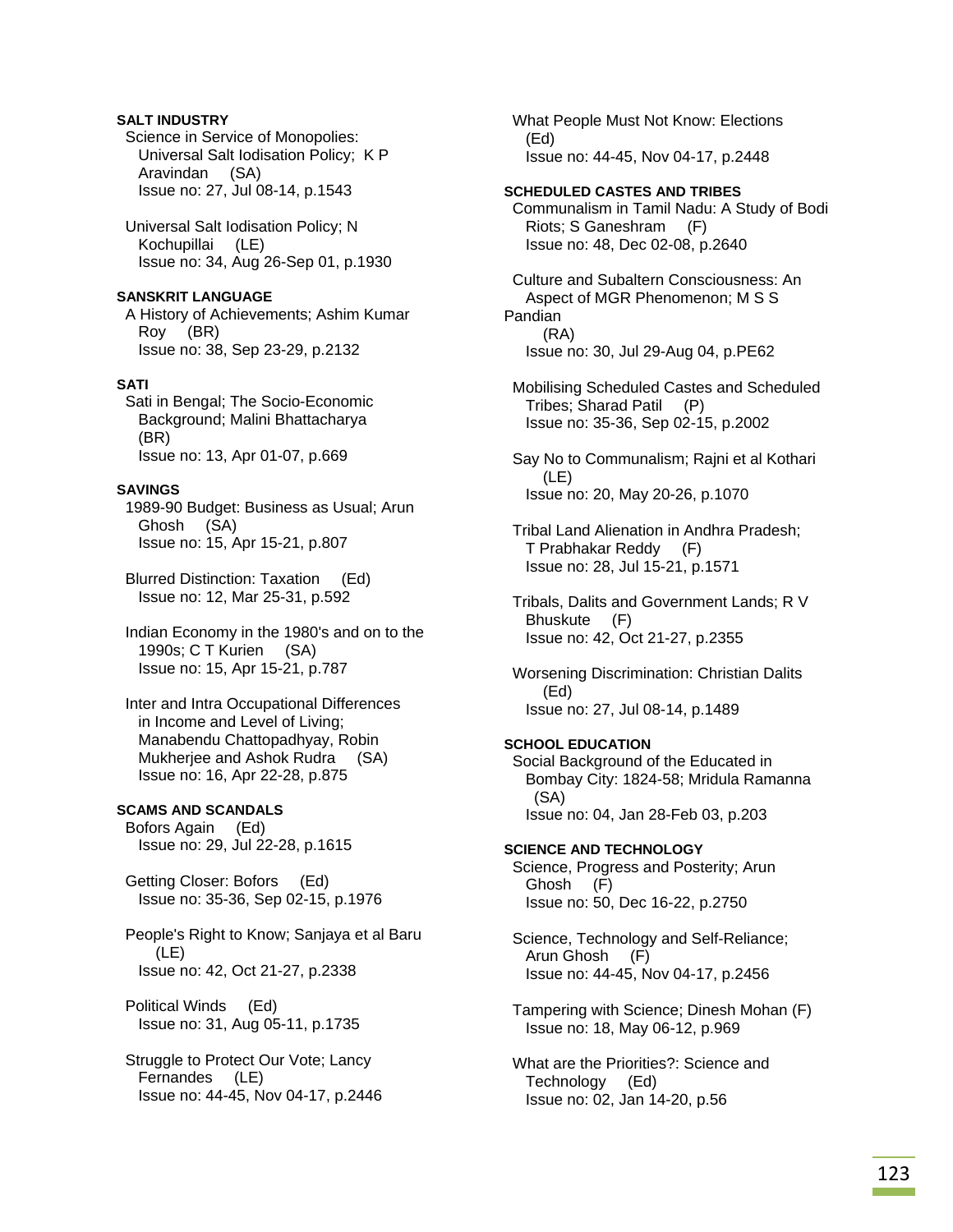# **SCIENCE POLICY**

 Tampering with Science; Dinesh Mohan (F) Issue no: 18, May 06-12, p.969

## **SCIENTIFIC RESEARCH**

 CSIR: Reorganisation or Dismantling?; S R Valluri (F) Issue no: 38, Sep 23-29, p.2115

 Main Elements in Shaping Future Technology Policies for India; Surendra J Patel (SA) Issue no: 09, Mar 04-10, p.463

 Science, Progress and Posterity; Arun Ghosh (F) Issue no: 50, Dec 16-22, p.2750

 What are the Priorities?: Science and Technology (Ed) Issue no: 02, Jan 14-20, p.56

### **SEA TRANSPORT**

 In the Dumps: Shipping (Ed) Issue no: 16, Apr 22-28, p.847

### **SECONDARY EDUCATION**

 Education and Communal Politics in Bengal: A Case Study; Poromesh Acharya (RA) Issue no: 30, Jul 29-Aug 04, p.PE81

## **SECULARISM**

 Addled Only in Parts: Strange Case of Indian Secularism; Alok Rai (P) Issue no: 50, Dec 16-22, p.2770

 Evading the Issue: Secularism (Ed) Issue no: 46, Nov 18-24, p.2521

 Relationship between State and Religion: Antinomies of Passive Secularism; Anil Nauriya (P) Issue no: 08, Feb 25-Mar 03, p.405

 Secularism: Hegemonic and Democratic; Manoranjan Mohanty (P) Issue no: 22, Jun 03-09, p.1219

 Secularism: Its Politics and Pedagogy; Krishna Kumar (P) Issue no: 44-45, Nov 04-17, p.2473

### **SEEDS AND SEED INDUSTRY**

 Sowing the Seeds for a 'Biorevolution'; Mahinda Seneviratne (F) Issue no: 32, Aug 12-18, p.1819

## **SEEDS POLICY**

 Seedy 'New Deal': Agriculture (Ed) Issue no: 01, Jan 07-13, p.5

 Who Will Gain from New Seed Policy?; B V Nimbkar (LE) Issue no: 01, Jan 07-13, p.2

#### **SENGUPTA COMMITTEE**

 Performance Evaluation System for Memoranda of Understanding; Prajapati Trivedi (RA) Issue no: 21, May 27-Jun 02, p.M55

## **SERICULTURE**

 Development Impact of Silk Production: A Wealth of Opportunities; Sanjay Sinha (SA) Issue no: 03, Jan 21-27, p.157

### **SERVICES SECTOR**

 Venture Management: A Much Needed Professional Service; S K Bhattacharyya (RA) Issue no: 21, May 27-Jun 02, p.M85

### **SEX RATIO**

 Changing Patterns of Juvenile Sex Ratios in Rural India, 1961 to 1971; Barbara Diane Miller (SA) Issue no: 22, Jun 03-09, p.1229

### **SHIPPING INDUSTRY**

 Fleet Growth May Suffer: Shipping (C) Issue no: 28, Jul 15-21, p.1559

 In the Dumps: Shipping (Ed) Issue no: 16, Apr 22-28, p.847

### **SHIV SENA**

 Communal Propaganda in Elections: A Landmark Judgment; Asghar Ali Engineer (F) Issue no: 24, Jun 17-23, p.1324

### **SIKHS**

 Beyond Statements of Intent (Ed) Issue no: 51-52, Dec 23-05, p.2799

 In Tandem (Ed) Issue no: 01, Jan 07-13, p.3

 Not Soft-Pedalling?: Punjab (Ed) Issue no: 11, Mar 18-24, p.537

 Twin Terror in Punjab (Ed) Issue no: 38, Sep 23-29, p.2095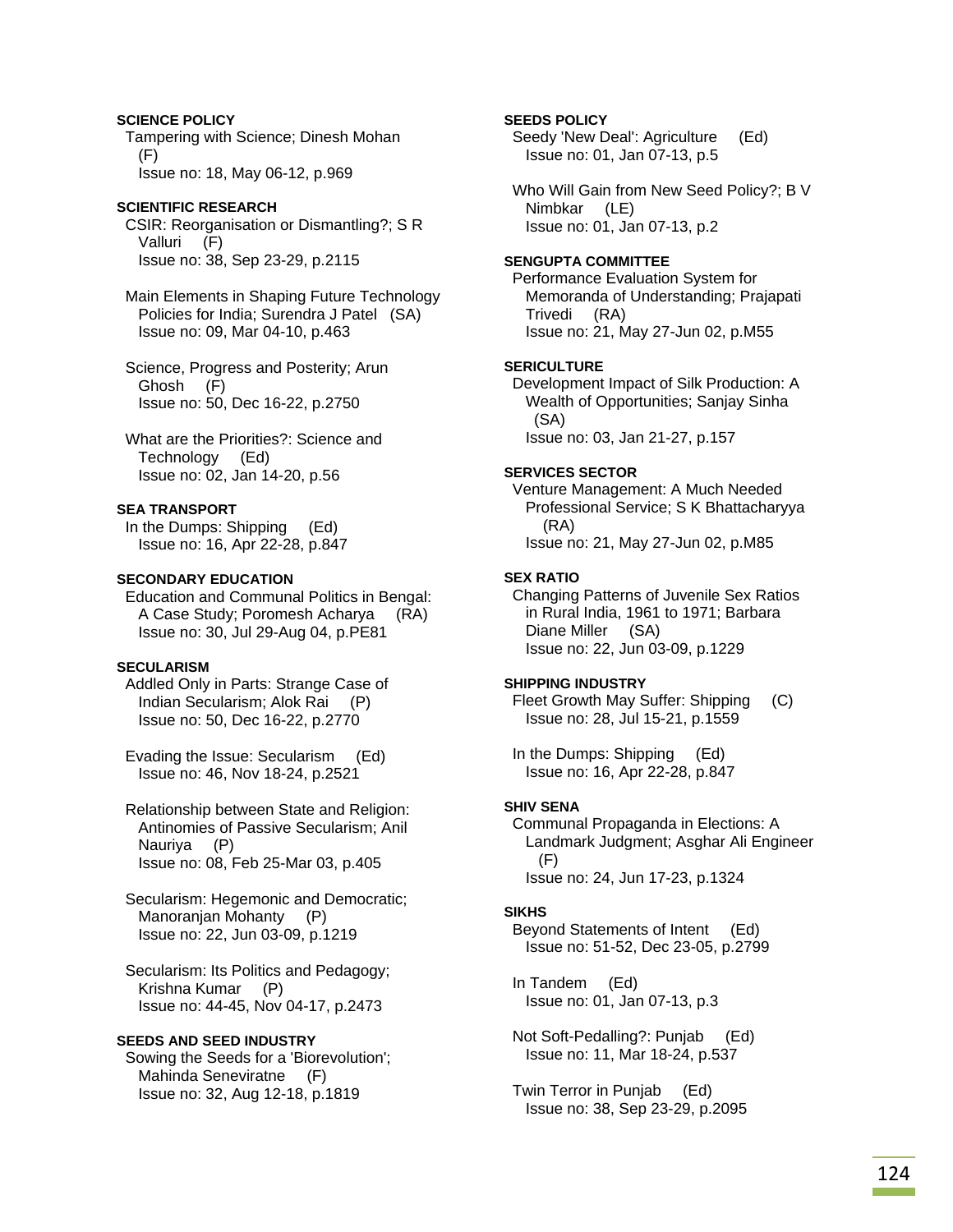# **SIKHS**

 Unpunished Guilty: Communal Killings (Ed) Issue no: 21, May 27-Jun 02, p.1132

 Violence on Gurpurab in Jammu and Its Aftermath; Madhu Kishwar and Smita Kothari (F) Issue no: 15, Apr 15-21, p.769

# **SILK INDUSTRY**

 Development Impact of Silk Production: A Wealth of Opportunities; Sanjay Sinha (SA) Issue no: 03, Jan 21-27, p.157

 Raw Silk Bottleneck: Silk Exports (C) Issue no: 17, Apr 29-May 05, p.899

 Relations of Production in Handloom Weaving in the Mid-1930s; Tirthankar Roy (RA) Issue no: 04, Jan 28-Feb 03, p.PE21

## **SINDH**

 Nationhood and the Nationalities in Pakistan; Hamza Alavi (SA) Issue no: 27, Jul 08-14, p.1527

## **SINGAPORE**

 Illegal Workers: Contradictory Pulls: Singapore; M G G Pillai (F) Issue no: 19, May 13-19, p.1031

# **SKILLED WORKERS**

 The Intelligentsia as a Ruling Class; Ashok Rudra (D) Issue no: 34, Aug 26-Sep 01, p.1971

## **SMALL-SCALE INDUSTRIES**

 Development Strategy and Small Industry Growth; Arun Ghosh (BR) Issue no: 22, Jun 03-09, p.1224

 Entrepreneurship Training for Small Business in Developing Countries: Some Issues; H A Romijn (RA) Issue no: 08, Feb 25-Mar 03, p.M8

 Income and Income Differentials among Workers in Small-Scale Manufacturing Enterprises in Calcutta: Some Survey Results; Bina Roy and Robin Mukherjee (SA)

Issue no: 48, Dec 02-08, p.2671

 Innovations and Small Producers in Developing Countries; A S Bhalla (RA) Issue no: 08, Feb 25-Mar 03, p.M2

 Innovative Marketing Strategies: Small Enterprises Fight Large Established Companies; S L Rao (RA) Issue no: 34, Aug 26-Sep 01, p.M127

 Japanese Subcontracting Systems; Annavajhula JCB (RA) Issue no: 08, Feb 25-Mar 03, p.M15

 Relations of Production in Handloom Weaving in the Mid-1930s; Tirthankar Roy (RA) Issue no: 04, Jan 28-Feb 03, p.PE21

 Risk Capital for Medium and Small Industries: Weaknesses in Fiscal and Monetary Policies; R P Chitale (RA) Issue no: 47, Nov 25-Dec 01, p.M150

## **SOCIAL CHANGE**

 'Socialisation' of Critical Thought: Responses to Illiteracy among the Adivasis in Thane District; Denzil Saldanha (RA) Issue no: 30, Jul 29-Aug 04, p.PE54

- Centennial Appraisal of Nehru Legacy: Report on a Seminar (F) Issue no: 22, Jun 03-09, p.1212
- Change; Bhabai Sen Gupta (F) Issue no: 50, Dec 16-22, p.2747
- Change, Development and a Theory of Social Science; Amitabha Das Gupta (RA) Issue no: 04, Jan 28-Feb 03, p.PE35

 Changeful Society and Changeless Governance; Nirmal Mukarji (P) Issue no: 28, Jul 15-21, p.1577

 Changing Terms of Discourse: A Poser; Manoranjan Mohanty (P) Issue no: 37, Sep 16-22, p.2069

 Dynamics of Rural Power; Harbans Mukhia (BR) Issue no: 24, Jun 17-23, p.1338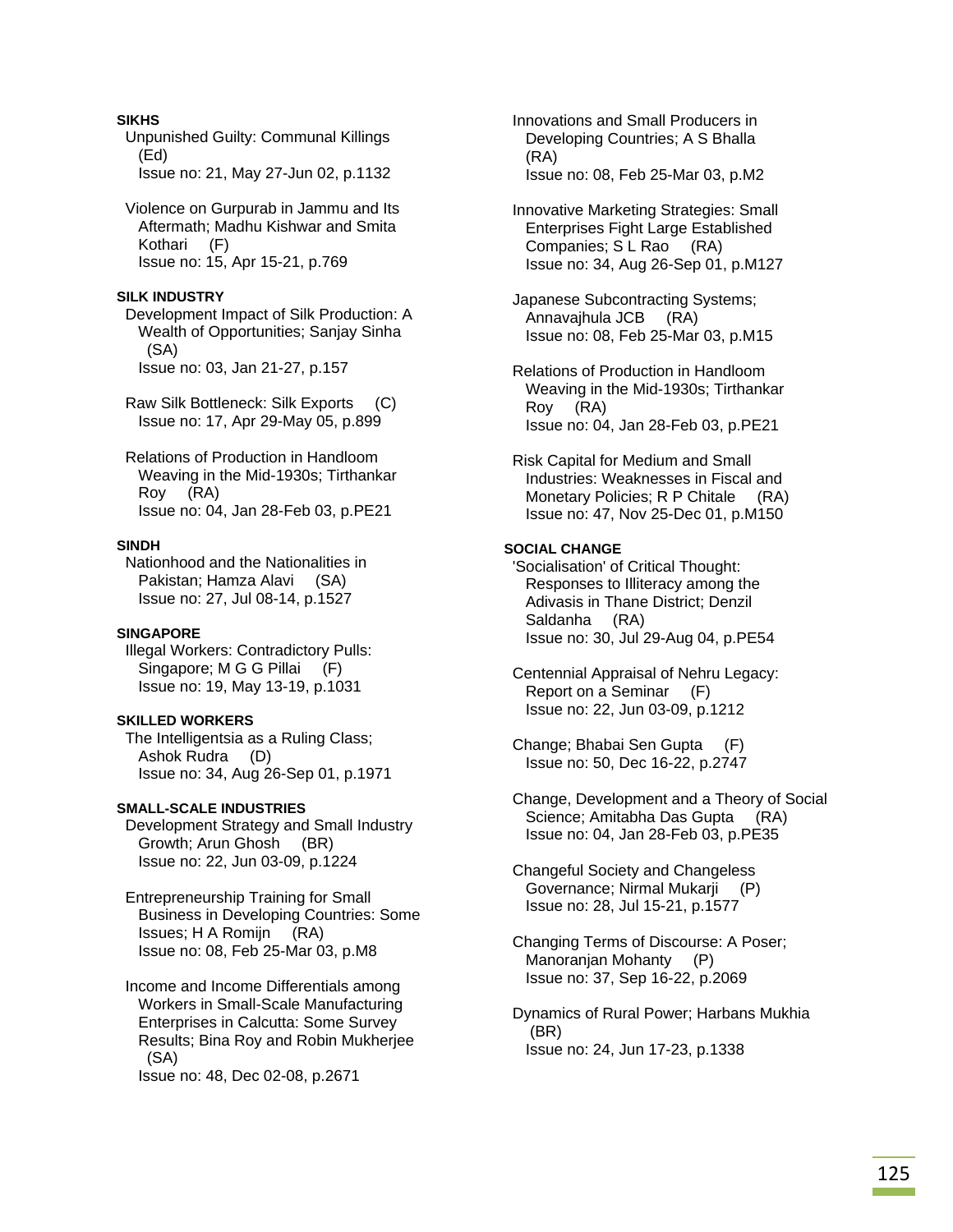## **SOCIAL CHANGE**

 Issues in Technological Change; G Chokkalingam (BR) Issue no: 22, Jun 03-09, p.1226

 Levels of Development and Migration; K Sita and K Seeta Prabhu (D) Issue no: 41, Oct 14-20, p.2335

 Mobilising Scheduled Castes and Scheduled Tribes; Sharad Patil (P) Issue no: 35-36, Sep 02-15, p.2002

 Peasant Struggles and Social Change; K N Panikkar (BR) Issue no: 42, Oct 21-27, p.2372

 Perestroika: Growing Signs of Tension; Ramnath Narayanswamy (F) Issue no: 13, Apr 01-07, p.666

 Rural Social Transformation and Changes in Health Behaviour; Debabar Banerji (SA) Issue no: 26, Jul 01-07, p.1474

 Swaraj; Johannes Laping (LE) Issue no: 06, Feb 11-17, p.270

 Sweeping Generalisation; S Dutta Choudhury (LE) Issue no: 51-52, Dec 23-05, p.2798

 Trends of Change in Indian Society since Independence; A R Desai (P) Issue no: 33, Aug 19-25, p.1887

 Vain Search for Indian Renaissance; BM  $(F)$ Issue no: 03, Jan 21-27, p.128

 Women's Question Revisited; Babar Ali (D) Issue no: 43, Oct 28-Nov 03, p.2443

## **SOCIAL CLASSES**

 Addled Only in Parts: Strange Case of Indian Secularism; Alok Rai (P) Issue no: 50, Dec 16-22, p.2770

 Class and Politics in 19th Century Bengal; Amiya Sen (LE) Issue no: 23, Jun 10-16, p.1254

 In Defence of the Techno-Managerial Elite; Niramla Srinivasan (LE) Issue no: 22, Jun 03-09, p.1190

 The Intelligentsia as a Ruling Class: Some Questions; Ramaswamy R Iyer (D) Issue no: 10, Mar 11-17, p.529

 The Mirror of Class: Class Subjectivity and Politics in 19th Century Bengal; Himani Banenerji (SA) Issue no: 19, May 13-19, p.1041

 Social Background of the Educated in Bombay City: 1824-58; Mridula Ramanna (SA) Issue no: 04, Jan 28-Feb 03, p.203

## **SOCIAL CONDITIONS**

 A Case Study of Pavement Dwellers in Calcutta: Family Characteristics of the Urban Poor; N Vijay Jagannathan and Animesh Halder (SA) Issue no: 06, Feb 11-17, p.315

## **SOCIAL CONFLICTS**

 Are the Intelligentsia a Ruling Class?; Andre Beteille (SA) Issue no: 03, Jan 21-27, p.151

 Emergence of the Intelligentsia as a Ruling Class in India; Ashok Rudra (SA) Issue no: 03, Jan 21-27, p.142

 The Third Dominant Class; Pranab Bardhan (SA) Issue no: 03, Jan 21-27, p.155

## **SOCIAL EQUALITY**

 Women, Emancipation and Equality; Asha Jayant and Indira Rothermund (D) Issue no: 30, Jul 29-Aug 04, p.1722

### **SOCIAL FORESTRY**

 Social Forestry and Eucalyptus; S Shyam Sunder and S Parameswarappa (D) Issue no: 01, Jan 07-13, p.51

## **SOCIAL HISTORY**

 A History of Achievements; Ashim Kumar Roy (BR) Issue no: 38, Sep 23-29, p.2132

## **SOCIAL JUSTICE**

 Lessons of Secunderabad Conspiracy Case; Manoranjan Mohanty (LE) Issue no: 10, Mar 11-17, p.482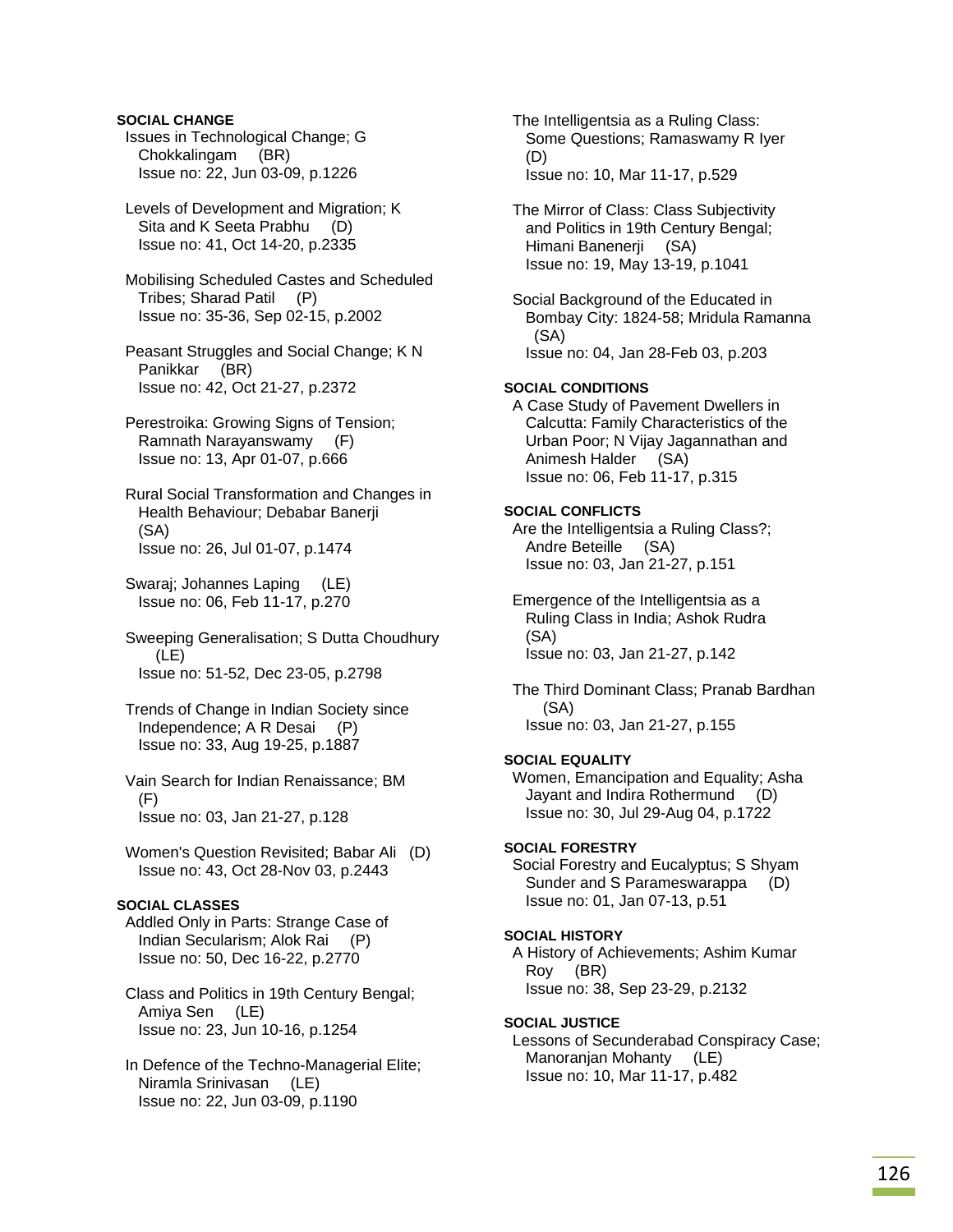### **SOCIAL MOVEMENTS**

 The Life and Death of Safdar Hashmi; G P Deshpande (F) Issue no: 01, Jan 07-13, p.4

 Protesters Dubbed Spies; A G Noorani (CL) Issue no: 10, Mar 11-17, p.488

 Rammohun Roy; Ashim Kumar Roy (BR) Issue no: 20, May 20-26, p.1101

 Reaffirming the Anti-Dowry Struggle; Rajni Palriwala (D) Issue no: 17, Apr 29-May 05, p.942

 Social Movements and the Paradigm of Functional Analysis: With Reference to the Non-Brahman Movement in Maharashtra; M S Gore (SA) Issue no: 17, Apr 29-May 05, p.928

 Towards an Art of the People?; Aparna Mahanta (RA) Issue no: 06, Feb 11-17, p.295

## **SOCIAL PROBLEMS**

 A Case Study of Pavement Dwellers in Calcutta: Family Characteristics of the Urban Poor; N Vijay Jagannathan and Animesh Halder (SA) Issue no: 06, Feb 11-17, p.315

 Continuing Dowry Debate; Madhu Kishwar (D) Issue no: 49, Dec 09-15, p.2738

 Dowry and Inheritance; Veena R Poonacha and Usha R Lalwani (LE) Issue no: 18, May 06-12, p.946

 Dowry as Property; J P Jain (LE) Issue no: 07, Feb 18-24, p.326

 Dowry Debate: Responding to a Misrepresentation; J P Jain (LE) Issue no: 33, Aug 19-25, p.1862

- Family as an Area of Power Struggle; C S Lakshmi (D) Issue no: 19, May 13-19, p.1065
- On Kidneys and Dowry; C S Lakshmi (P) Issue no: 04, Jan 28-Feb 03, p.189

 Politics of Health in a Colliery Town; S Ganesh (F) Issue no: 03, Jan 21-27, p.122

 Reaffirming the Anti-Dowry Struggle; Rajni Palriwala (D) Issue no: 17, Apr 29-May 05, p.942

 Regional Imbalances and National Question in Pakistan: Some Indications; S Akbar Zaidi (SA) Issue no: 06, Feb 11-17, p.300

### **SOCIAL REFORMERS**

 Rammohun Roy; Ashim Kumar Roy (BR) Issue no: 20, May 20-26, p.1101

 Sati in Bengal; The Socio-Economic Background; Malini Bhattacharya (BR) Issue no: 13, Apr 01-07, p.669

#### **SOCIAL REFORMS**

 Sweeping Generalisation; S Dutta Choudhury (LE) Issue no: 51-52, Dec 23-05, p.2798

### **SOCIAL SCIENCE RESEARCH**

 A 'Lesser Breed' of Researchers? (LE) Issue no: 25, Jun 24-30, p.1362

 Impediments to Research; Satyam et al Joshi (LE) Issue no: 41, Oct 14-20, p.2274

 Impediments to Research in Social Sciences; P M Mathew (LE) Issue no: 50, Dec 16-22, p.2742

### **SOCIAL SCIENCES**

 Change, Development and a Theory of Social Science; Amitabha Das Gupta (RA) Issue no: 04, Jan 28-Feb 03, p.PE35

 History and the Social Sciences; Uma Chakravarti (BR) Issue no: 23, Jun 10-16, p.1283

## **SOCIAL SECURITY**

 Visions for the Future: One View; Randhir Singh (P) Issue no: 14, Apr 08-14, p.723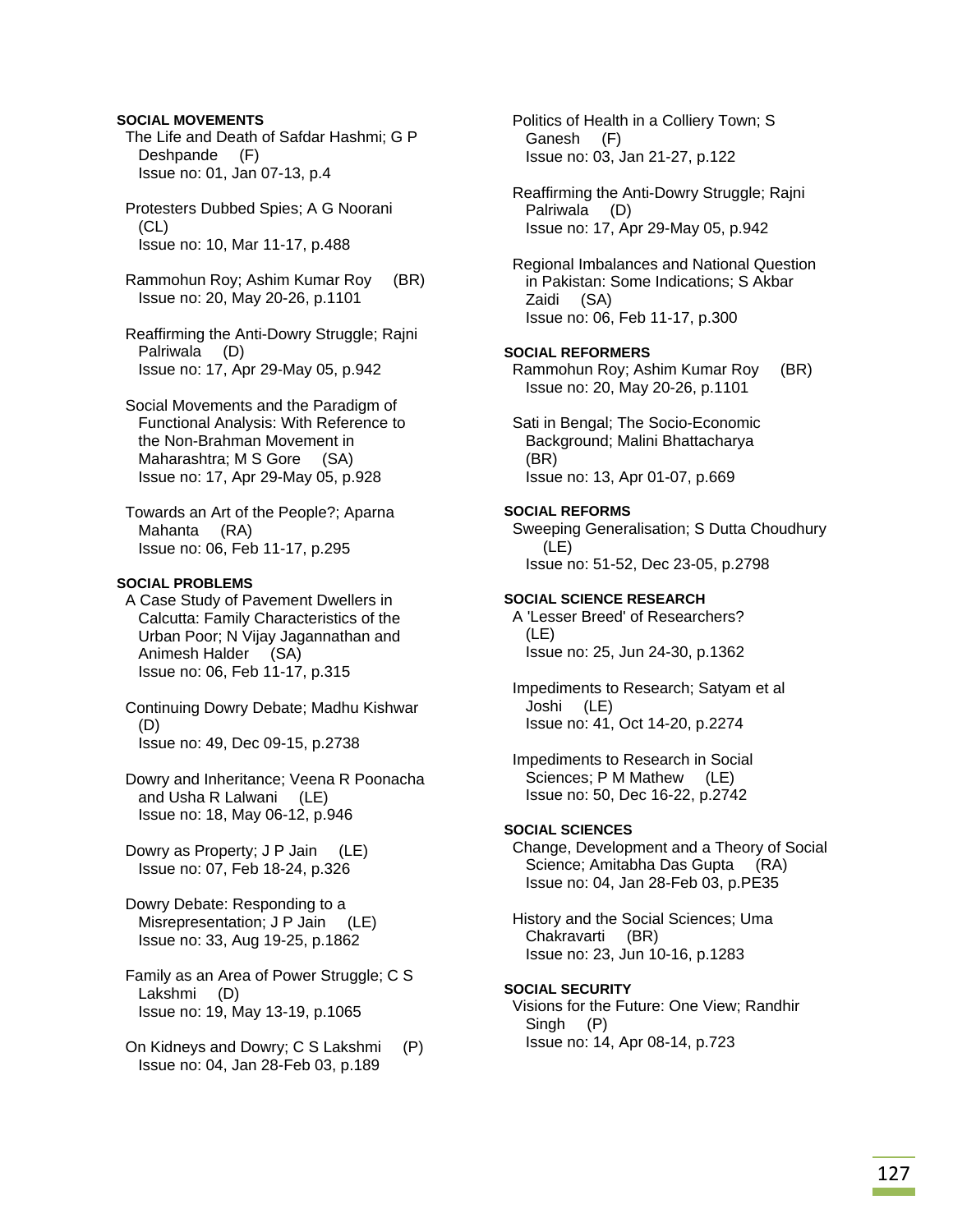## **SOCIAL SECURITY**

 Weak on State, Strong on Reform; G K Lieten (BR) Issue no: 04, Jan 28-Feb 03, p.194

# **SOCIAL STATUS**

 The Third Dominant Class; Pranab Bardhan (SA) Issue no: 03, Jan 21-27, p.155

# **SOCIAL STRATIFICATION**

 Are the Intelligentsia a Ruling Class?; Andre Beteille (SA) Issue no: 03, Jan 21-27, p.151

 Emergence of the Intelligentsia as a Ruling Class in India; Ashok Rudra (SA) Issue no: 03, Jan 21-27, p.142

 Ideology as Social Practice: The Functioning of Varna; F Franco and Sarvar V Shery Chand (SA) Issue no: 47, Nov 25-Dec 01, p.2601

# **SOCIAL STRUGGLE**

 Changes in Holi in Bihar; DN (F) Issue no: 05, Feb 04-10, p.231

## **SOCIAL SYSTEM**

 Political Economy of European Socialist Systems; Arun Bose (BR) Issue no: 37, Sep 16-22, p.2073

 Swaraj; Johannes Laping (LE) Issue no: 06, Feb 11-17, p.270

## **SOCIAL WELFARE**

 Change, Development and a Theory of Social Science; Amitabha Das Gupta (RA) Issue no: 04, Jan 28-Feb 03, p.PE35

## **SOCIALISM**

 'What Injury You Have Done My Horses?'; Sumanta Banerjee (P) Issue no: 25, Jun 24-30, p.1391

 Cat Killing Mice; GPD (F) Issue no: 25, Jun 24-30, p.1371

 Crisis in China: End of Socialism?; Nirmal Kumar Chandra (SA) Issue no: 46, Nov 18-24, p.2551

 The Ice has Begun to Shift; GPD (F) Issue no: 43, Oct 28-Nov 03, p.2405

 Leontief on Soviet Economic Reforms; R G Gidadhubli and Abhijit Bhattacharya (F) Issue no: 24, Jun 17-23, p.1327

 Not by Christian Faith: Poland (Ed) Issue no: 34, Aug 26-Sep 01, p.1934

 Political Economy of European Socialist Systems; Arun Bose (BR) Issue no: 37, Sep 16-22, p.2073

 Restoring Revolutionary Theory: Towards an Understanding of Lenin's the State and Revolution; Rustam Singh (SA) Issue no: 43, Oct 28-Nov 03, p.2431

 Socialism in One Country; Sukla Sen (D) Issue no: 12, Mar 25-31, p.637

 Socialist Freedom and Repression; Sukla Sen (LE) Issue no: 38, Sep 23-29, p.2094

 What is 'Socialist Freedom'?; K Balagopal (P) Issue no: 31, Aug 05-11, p.1761

 Which Socialism is in Question?; Paresh Chattopadhyay (SA) Issue no: 50, Dec 16-22, p.2791

## **SOCIALISTS**

 Perestroika: Growing Signs of Tension; Ramnath Narayanswamy (F) Issue no: 13, Apr 01-07, p.666

 The Tradition of Marxism; Randhir Singh (P) Issue no: 43, Oct 28-Nov 03, p.2421

# **SOFT DRINK INDUSTRY**

 Drinking to the Transnationals Health; Ankie Hoogvelt (BR) Issue no: 14, Apr 08-14, p.728

 MNC Invasion of Indian Soft Drink Industry; K R G Nair (F) Issue no: 22, Jun 03-09, p.1208

# **SOFTWARE INDUSTRY**

 Computer Industry in India: Strategies for Late-Comer Entry; Sudha Mahalingam (SA) Issue no: 42, Oct 21-27, p.2375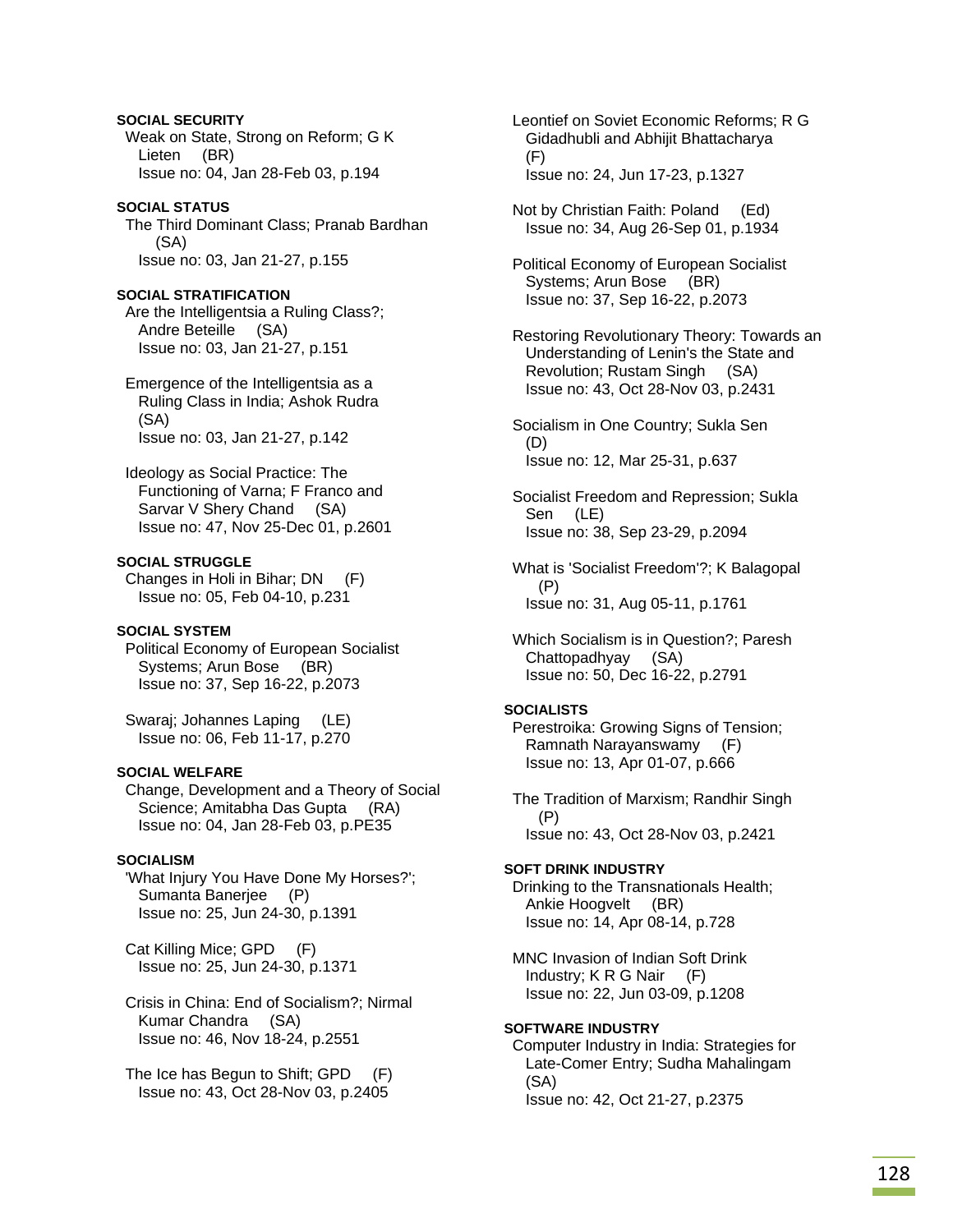## **SOUTH AFRICA**

 Behind the 'Concessions': South Africa (Ed) Issue no: 43, Oct 28-Nov 03, p.2401

 An Ideology in Crisis: South Africa (Ed) Issue no: 28, Jul 15-21, p.1557

 On Approaches to Apartheid; M S S Pandian (BR) Issue no: 26, Jul 01-07, p.1458

 Prospects for Negotiations: South Africa; Ninan Koshy (F) Issue no: 46, Nov 18-24, p.2541

 Southern African Economic Community: Who Gains?; Karrim Essack (F) Issue no: 10, Mar 11-17, p.503

### **SOUTH ASIA**

 Consistency and Ambiguity in South Asian Islam; Ishtiaq Ahmed (BR) Issue no: 32, Aug 12-18, p.1829

## **SOUTH-EAST ASIA**

 Venture Capital Financing; Sudip Bhattacharyya (RA) Issue no: 47, Nov 25-Dec 01, p.M157

#### **SOVIET UNION**

 An Agenda for Disaster: New Soviet Thinking about the Revolutionary Movement in the Third World; S Akbar Zaidi (SA) Issue no: 39, Sep 30-Oct 06, p.2209

 Attempts and Problems of Reforming a Socialised Agriculture: Case of USSR; Karl-Eugen Wadekin (SA) Issue no: 42, Oct 21-27, p.2385

 Barkis Is Willin'; Deena Khatkhate (F) Issue no: 42, Oct 21-27, p.2348

 Children of the God That Failed; Deena Khatkhate (F) Issue no: 09, Mar 04-10, p.436

 Coping with Inflation: Soviet Union (Ed) Issue no: 29, Jul 22-28, p.1617

 Eastern Europe: Divided over Perestroika; Ramnath Narayanswamy (F) Issue no: 04, Jan 28-Feb 03, p.186

 Forgotten Bloshevik Revisited; Sharit K Bhowmik (BR) Issue no: 41, Oct 14-20, p.2309

 Growing Discontent in the Baltic Republics: Causes and Consequences; R G Gidadhubli (F) Issue no: 01, Jan 07-13, p.24

 The Ice has Begun to Shift; GPD (F) Issue no: 43, Oct 28-Nov 03, p.2405

- Is Gorbachev a Radical Reformer?; Ramnath Narayanswamy (F) Issue no: 21, May 27-Jun 02, p.1157
- Koodankulam Nuclear Power Project: Some Issues (F) Issue no: 01, Jan 07-13, p.20

 Leontief on Soviet Economic Reforms; R G Gidadhubli and Abhijit Bhattacharya (F) Issue no: 24, Jun 17-23, p.1327

- Lure of Convertibility: Soviet Union (Ed) Issue no: 15, Apr 15-21, p.758
- Market and Plan in Soviet Union; Deb Kumar Bose (SA) Issue no: 02, Jan 14-20, p.95
- Miners' Strike: Soviet Union (Ed) Issue no: 31, Aug 05-11, p.1737
- Nationalities Problem in USSR: Discord over Nagorno-Karabakh; P L Dash (F) Issue no: 02, Jan 14-20, p.72

 New Winds: Soviet Union (Ed) Issue no: 40, Oct 07-13, p.2221

- Old Grain Breaks through New Husk; Deena Khatkhate (F) Issue no: 11, Mar 18-24, p.543
- Perestroika and the Developing World: Report on a Conference in Moscow ; B P R Vithal (F) Issue no: 48, Dec 02-08, p.2651

 Perestroika for the Revolutionaries...; GPD (F) Issue no: 15, Apr 15-21, p.762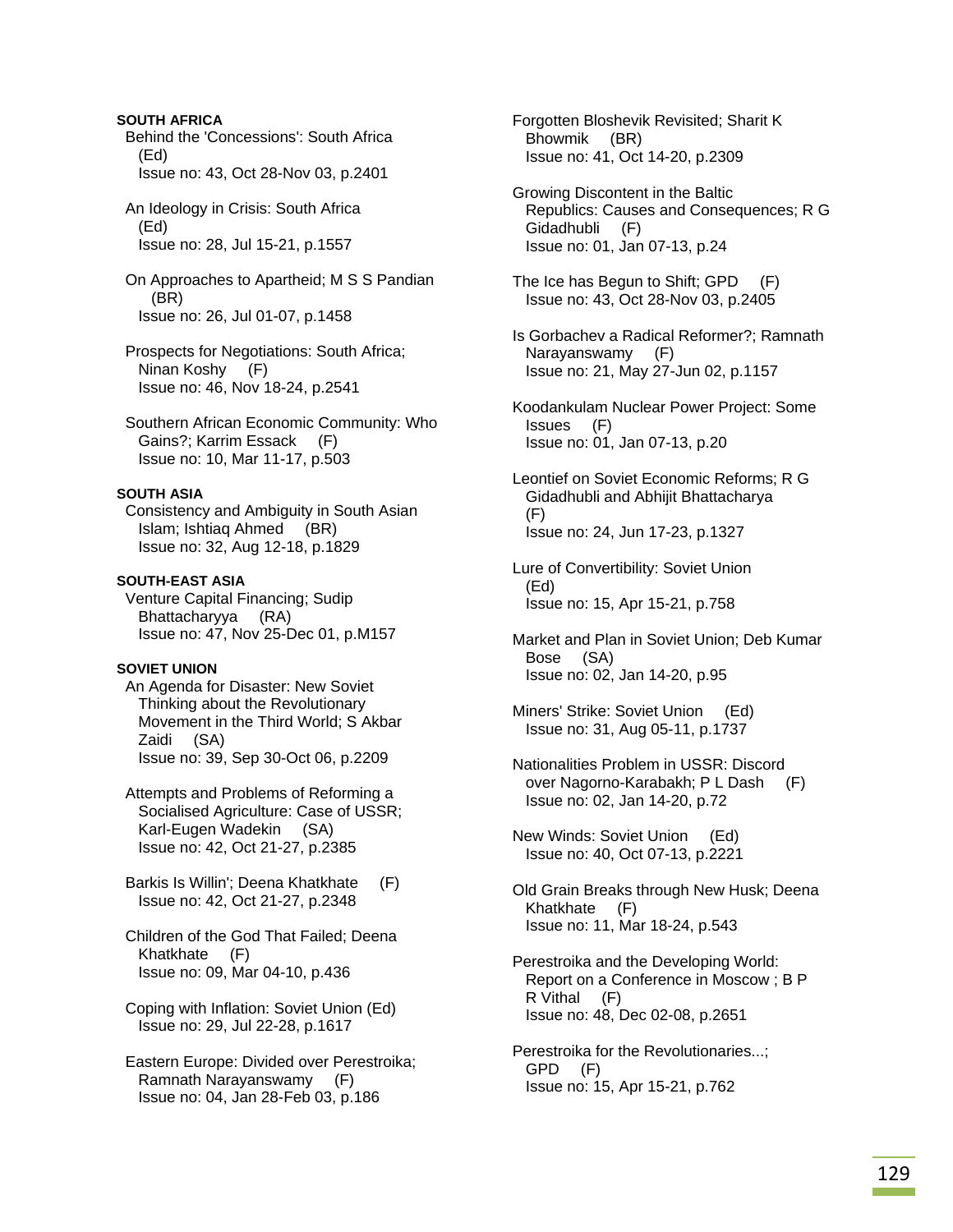## **SOVIET UNION**

 Perestroika: Growing Signs of Tension; Ramnath Narayanswamy (F) Issue no: 13, Apr 01-07, p.666

 Politics and Morality: Soviet Union (Ed) Issue no: 14, Apr 08-14, p.705

 Restructuring Socialist Ownership: Soviet Union; Ramnath Narayanswamy (F) Issue no: 18, May 06-12, p.970

 Restructuring Socialist Ownership: Soviet Union; Ramnath Narayanswamy (F) Issue no: 34, Aug 26-Sep 01, p.1947

 Rise and Fall of Soviet Agriculture; Frederick F Clairmonte (F) Issue no: 11, Mar 18-24, p.555

 Salzburg Seminar on Perestroika; Abhijit Bhattacharya (F) Issue no: 41, Oct 14-20, p.2297

 The Second Revolution; B P R Vithal (BR) Issue no: 20, May 20-26, p.1102

 Socialism in One Country; Sukla Sen (D) Issue no: 12, Mar 25-31, p.637

 Soviet Economic Reform: Uneasy Struggle between Efficiency and Equity; Samuel Paul (RA) Issue no: 25, Jun 24-30, p.1395

 Soviet Union: Long March to Perestroika; Ramnath Narayanswamy (F) Issue no: 09, Mar 04-10, p.451

 Status of Violence in Marx's Theory of Revolution; Rustam Singh (RA) Issue no: 04, Jan 28-Feb 03, p.PE9

 Towards Rouble Convertibility: Soviet Union (Ed) Issue no: 46, Nov 18-24, p.2522

 Unresolved Nationality Question: Soviet Union (Ed) Issue no: 38, Sep 23-29, p.2097

 View from Washington; G P Deshpande (BR)

Issue no: 34, Aug 26-Sep 01, p.1951

 Which Socialism is in Question?; Paresh Chattopadhyay (SA) Issue no: 50, Dec 16-22, p.2791

 Women in Soviet Central Asia; Pronab Sen (BR) Issue no: 20, May 20-26, p.1104

 Working Class Victory: Soviet Union (Ed) Issue no: 43, Oct 28-Nov 03, p.2402

 World Debt, the European Challenge and 1992; Andre Gunder Frank (F) Issue no: 17, Apr 29-May 05, p.914

### **SPACE PROGRAMME**

 Skirting the Issues: Space Programme (Ed) Issue no: 17, Apr 29-May 05, p.896

### **SPECIAL ECONOMIC ZONES**

 Export Processing Zones in China Buji: A Case Study; Sun Yonghong (SA) Issue no: 07, Feb 18-24, p.355

### **SRI LANKA**

 After the Elections: Sri Lanka (Ed) Issue no: 08, Feb 25-Mar 03, p.385

 End of a Chapter?: Sri Lanka (Ed) Issue no: 46, Nov 18-24, p.2521

 How Many Troops in Sri Lanka?; Ravi Rikhye (F) Issue no: 12, Mar 25-31, p.606

 In a Fix: Sri Lanka (Ed) Issue no: 24, Jun 17-23, p.1309

 IPKF Actions; University of Jaffna (LE) Issue no: 13, Apr 01-07, p.642

 Not a Task for India: Sri Lanka (Ed) Issue no: 13, Apr 01-07, p.647

 On a Dangerous Course (Ed) Issue no: 26, Jul 01-07, p.1423

 A Political Life: Sri Lanka; Amrit Wilson (F) Issue no: 42, Oct 21-27, p.2363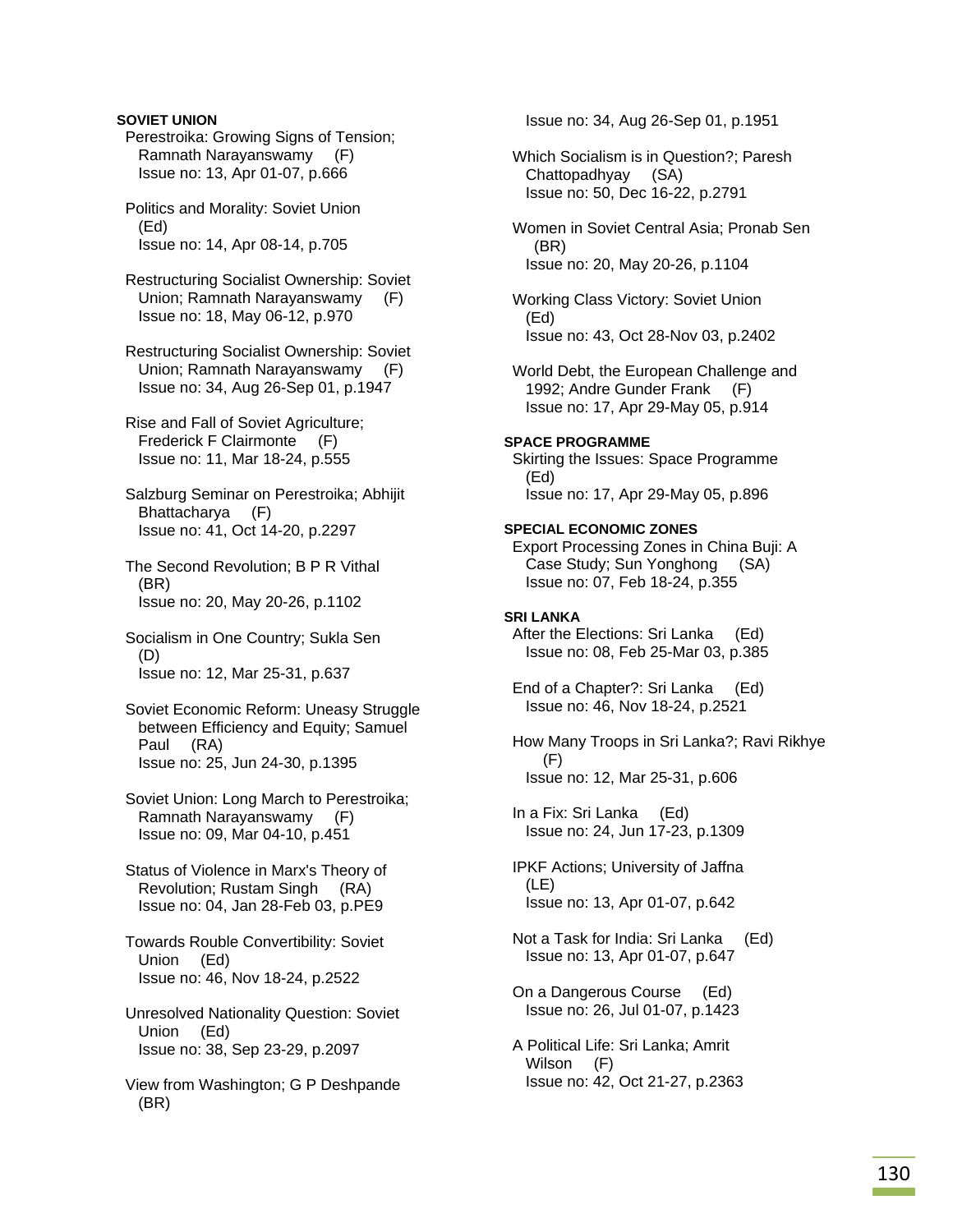## **SRI LANKA**

 Sri Lanka's Presidential Elections; S W R de A Samarasinghe (F) Issue no: 03, Jan 21-27, p.131

 Sri Lankan Presidential Election: An Analysis; Vasantha Amerasinghe (F) Issue no: 07, Feb 18-24, p.346

What Next?: Sri Lanka (Ed) Issue no: 16, Apr 22-28, p.845

## **STANDARD OF LIVING**

 Inter and Intra Occupational Differences in Income and Level of Living; Manabendu Chattopadhyay, Robin Mukherjee and Ashok Rudra (SA) Issue no: 16, Apr 22-28, p.875

 Inter and Intra Occupational Differences in Income and Level of Living; Manabendu Chattopadhyay, Robin Mukherjee and Ashok Rudra (SA) Issue no: 23, Jun 10-16, p.1297

 Inter and Intra Occupational Differences in Income and Level of Living; Manabendu Chattopadhyay, Robin Mukherjee and Ashok Rudra (SA) Issue no: 29, Jul 22-28, p.1669

 Inter and Intra Occupational Differences in Income and Level of Living; Manabendu Chattopadhyay, Robin Mukherjee and Ashok Rudra (SA) Issue no: 43, Oct 28-Nov 03, p.2434

 The More It Changes: Manila; Deena Khatkhate (F) Issue no: 06, Feb 11-17, p.292

 The Welfare State Works; Kaushik Basu (BR) Issue no: 17, Apr 29-May 05, p.917

## **STATE AND SOCIETY**

 Changeful Society and Changeless Governance; Nirmal Mukarji (P) Issue no: 28, Jul 15-21, p.1577

 State and Islam in Pakistan; Ziaul Haque (LE) Issue no: 03, Jan 21-27, p.110

### **STATE DOMESTIC PRODUCT**

 Assessment of States Own-Tax Revenues by the Ninth Finance Commission; Pradhan H Prasad (SA) Issue no: 37, Sep 16-22, p.2077

 Long-Term Problems Remain; Sushil Khanna (F) Issue no: 18, May 06-12, p.958

 Poverty Measures as an Index of Backwardness and Their Relevance for Tax Devolution; Amaresh Bagchi and Uma Datta Roy Choudhury (SA) Issue no: 15, Apr 15-21, p.831

### **STATE ELECTRICITY BOARDS**

 Problems of Pumpset-Farmers in Tamil Nadu; A Rajgopal and P Anbazhagan (F) Issue no: 07, Feb 18-24, p.341

### **STATES REORGANIZATION**

 'No Jharkhand, No Elections': Jharkhand Movement (Ed) Issue no: 31, Aug 05-11, p.1736

 Behind BJP's Vananchal Demand: Bihar; Indu Bharti (F) Issue no: 13, Apr 01-07, p.656

 Dealing with Jharkhand Movement: Politics (Ed) Issue no: 06, Feb 11-17, p.272

 Differences in Jharkhand Movement; Indu Bharti (F) Issue no: 04, Jan 28-Feb 03, p.183

 Militant Turn: Tribal Politics (Ed) Issue no: 05, Feb 04-10, p.216

## **STATESMEN**

 Nehru and the Visvesvaraya Legacy; Vinod Vyasulu (P) Issue no: 30, Jul 29-Aug 04, p.1700

## **STATISTICS**

 Macro Economic Aggregates and Population, 1980-81 to 1987-88 (At Current Prices) (SS) Issue no: 06, Feb 11-17, p.323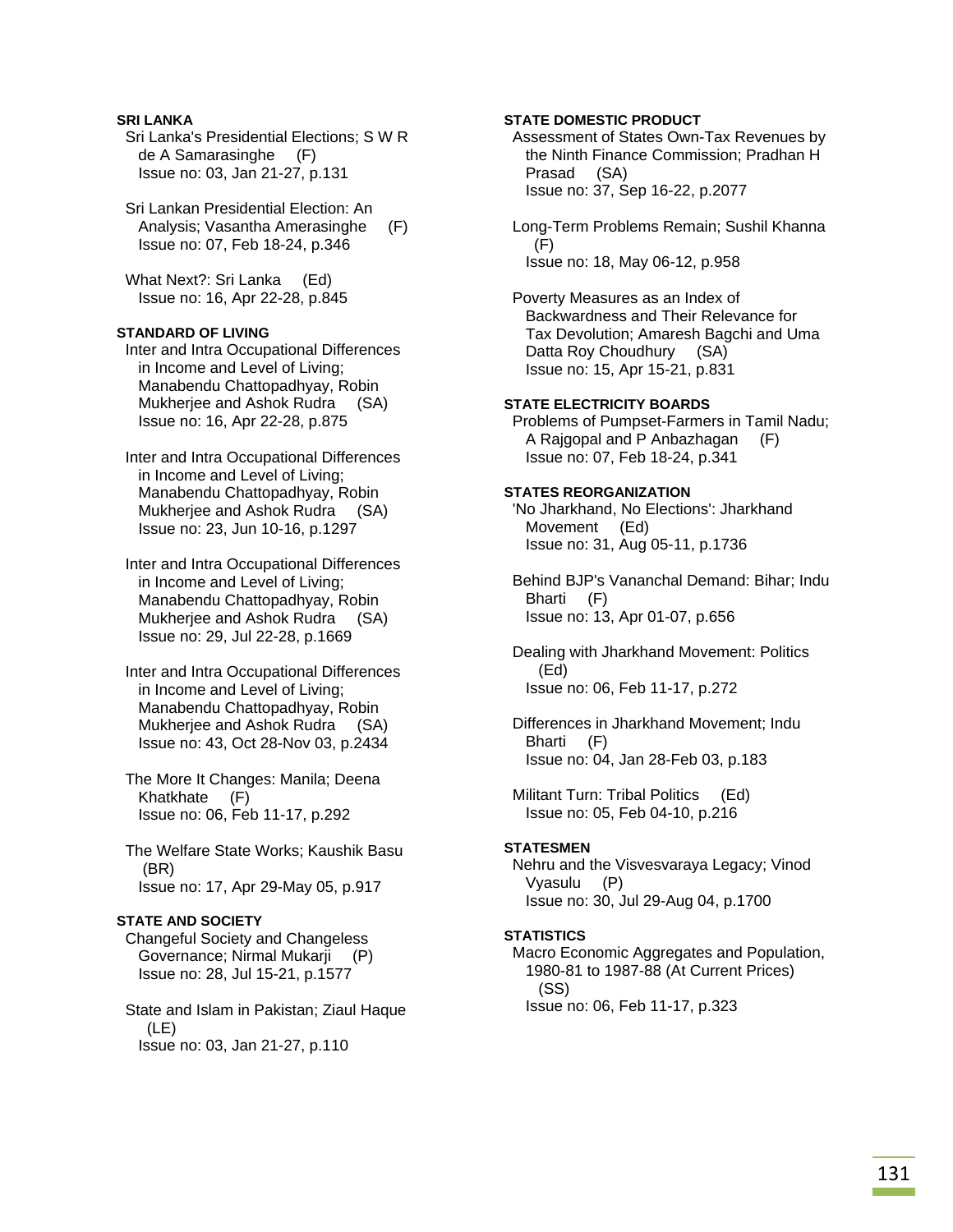Behind the Ups and Downs, a Firm Uptrend: Stock Market (C) Issue no: 02, Jan 14-20, p.58 Budget Blues: Stock Market (C) Issue no: 09, Mar 04-10, p.434 Bull Phase Resumed: Stock Market (C) Issue no: 05, Feb 04-10, p.218 Expanding Participation: Stock Market  $(C)$  Issue no: 15, Apr 15-21, p.758 No Decline in Public Participation: Stock Market (C) Issue no: 28, Jul 15-21, p.1558 No Jitters Here: Stock Market (C) Issue no: 49, Dec 09-15, p.2686 Not a Rescue Operation: Stock Market  $(C)$  Issue no: 11, Mar 18-24, p.538 Not the Beginning of a Bear Phase: Stock Market (C) Issue no: 21, May 27-Jun 02, p.1134 Not the Beginning of a Bear Phase: Stock Market (C) Issue no: 35-36, Sep 02-15, p.1978 Strong Fundamentals: Stock Market (C) Issue no: 24, Jun 17-23, p.1310 Unruffled by Elections: Stock Market  $(C)$  Issue no: 47, Nov 25-Dec 01, p.2578 Waiting for the Budget: Stock Market (C) Issue no: 07, Feb 18-24, p.331 **STOCK MARKET REGULATIONS**  Financial Institutions Stake: Stock Market (C) Issue no: 43, Oct 28-Nov 03, p.2402 Not a Rescue Operation: Stock Market  $(C)$ Issue no: 11, Mar 18-24, p.538

**STOCK MARKET** 

**STOCKS AND SHARES**  Behind the Ups and Downs, a Firm Uptrend: Stock Market (C) Issue no: 02, Jan 14-20, p.58 Bull Phase Resumed: Stock Market (C) Issue no: 05, Feb 04-10, p.218 Cornering Funds: Stock Market (C) Issue no: 39, Sep 30-Oct 06, p.2170 Expanding Participation: Stock Market (C) Issue no: 15, Apr 15-21, p.758 Financial Institutions Stake: Stock Market  $(C)$  Issue no: 43, Oct 28-Nov 03, p.2402 Frailty Thy Name is Market; Deena Khatkhate (F) Issue no: 13, Apr 01-07, p.654 Restriction of Membership: Stock Exchanges Contravene Constitution; M D Dewani (F) Issue no: 10, Mar 11-17, p.501 **STREET VENDORS**  Sleeping under Bridges: The Indian Footnote; Anil Nauriya (F) Issue no: 43, Oct 28-Nov 03, p.2415 **STRIKES AND LOCKOUTS**  Binny Mills: From Lock-out to Closure; SS  $(F)$  Issue no: 10, Mar 11-17, p.500 Dam Workers on Strike; Bina Srinivasn, Rohit Prajapati and Wilfred D'Costa (F) Issue no: 07, Feb 18-24, p.339 Evolution of Unionism and Labour Market Structure: Case of Bombay Textile Mills, 1947-1985; Debashish Bhattacherjee (RA) Issue no: 21, May 27-Jun 02, p.M67 Labour: Bengal Lamps Affair; Biren Roy (F) Issue no: 11, Mar 18-24, p.552 Lessons of Maharashtra Collage Teachers Strike; J V Deshpande (F) Issue no: 06, Feb 11-17, p.286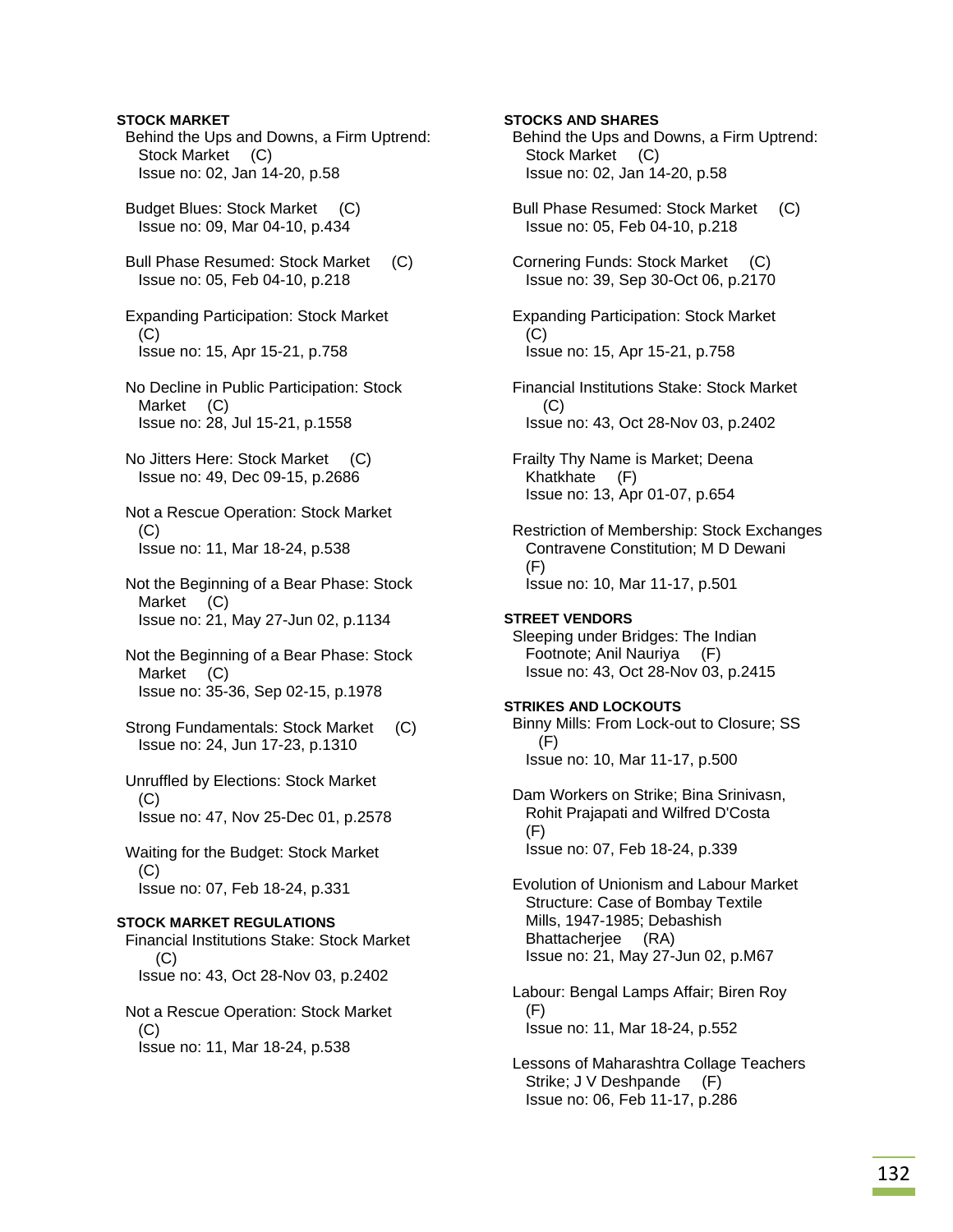### **STRIKES AND LOCKOUTS**

 Lessons of Two Major Industrial Disputes in West Bengal (F) Issue no: 02, Jan 14-20, p.68

 Miners' Strike: Soviet Union (Ed) Issue no: 31, Aug 05-11, p.1737

 Narmada Dam: Baseless Statements; Ahmedabad Lok Adhikari Sangh (LE) Issue no: 13, Apr 01-07, p.642

 Railway Workers and Their Unions: Origins of 1974 Indian Railways Strike; Stephen Sherlock (SA) Issue no: 41, Oct 14-20, p.2311

 A Strike that Could Have Been Avoided: Labour; Radha Iyer (F) Issue no: 19, May 13-19, p.1025

 Teaching Teachers a Lesson?: Education; J V Deshpande (F) Issue no: 33, Aug 19-25, p.1875

 TELCO Dispute: What is It All About?; Radha Iyer (F) Issue no: 51-52, Dec 23-05, p.2822

 The Working Class: Lessons of Hindustan Lever Lock-Out; Radha Iyer (F) Issue no: 29, Jul 22-28, p.1627

## **STUDENT UNIONS**

 AASU Serves Notice: Assam (Ed) Issue no: 51-52, Dec 23-05, p.2800

 AGP Facing Multiple Challenges: Assam; Kamarupee (F) Issue no: 46, Nov 18-24, p.2533

 Assam: AGP under Pressure (F) Issue no: 08, Feb 25-Mar 03, p.399

 For Socialist Freedom: Students' Movement in China; Manoranjan Mohanty (P) Issue no: 24, Jun 17-23, p.1329

 Khasi Frustrations: Meghalaya (F) Issue no: 23, Jun 10-16, p.1271

 Ominous Signs: Politics (Ed) Issue no: 15, Apr 15-21, p.756  Repression against Students under MGR; M Lakshmannan (LE) Issue no: 21, May 27-Jun 02, p.1130

 Wages of Prejudice: Bodo Agitation (Ed) Issue no: 13, Apr 01-07, p.645

**STUDENTS**  Cat Killing Mice; GPD (F) Issue no: 25, Jun 24-30, p.1371

 Crisis in China: End of Socialism?; Nirmal Kumar Chandra (SA) Issue no: 46, Nov 18-24, p.2551

 The Economic Factor: Anti-Reservation Agitation (Ed) Issue no: 50, Dec 16-22, p.2744

 Final Act of June Fourth China; Govind Kelkar (F) Issue no: 37, Sep 16-22, p.2066

 Gorbachev and the Chinese Students; GPD (F) Issue no: 20, May 20-26, p.1079

 History Unmade; Deena Khatkhate (F) Issue no: 28, Jul 15-21, p.1565

 Lessons of Tiananmen Square; S Vidyarthi (F) Issue no: 35-36, Sep 02-15, p.1997

 No 'Counter-Revolutionary Clique' (F) Issue no: 27, Jul 08-14, p.1513

 Not Quite Changing the World (Ed) Issue no: 20, May 20-26, p.1071

 Paranoia in Beijing; GPD (F) Issue no: 31, Aug 05-11, p.1748

 Police Threaten PhD Fellows; Usha Ramachandra (LE) Issue no: 48, Dec 02-08, p.2626

 Repression against Students under MGR; M Lakshmannan (LE) Issue no: 21, May 27-Jun 02, p.1130

 Social Background of the Educated in Bombay City: 1824-58; Mridula Ramanna (SA) Issue no: 04, Jan 28-Feb 03, p.203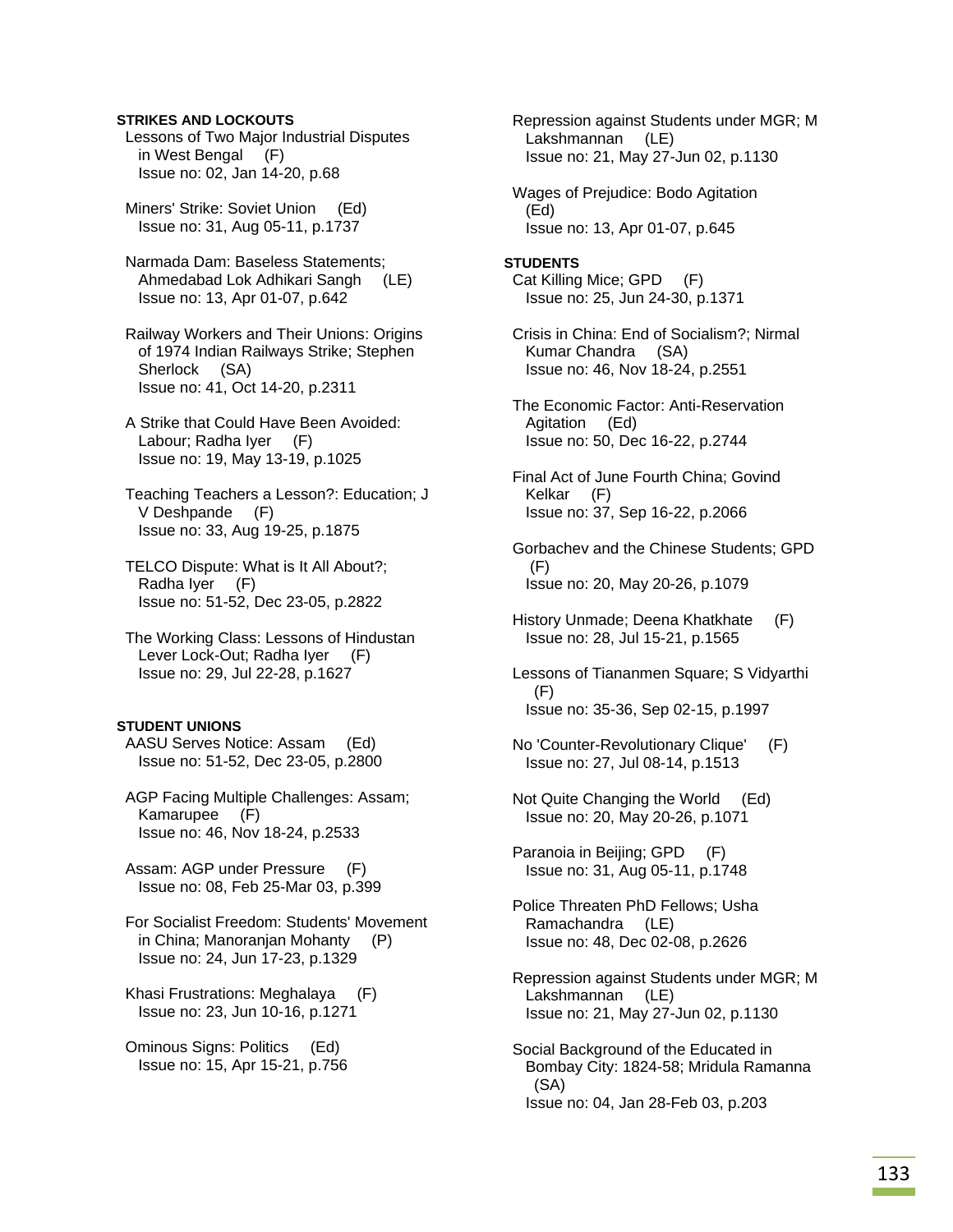## **STUDENTS**

 Student Movement Revisited; Philip G Altbach (BR) Issue no: 37, Sep 16-22, p.2076

 What is 'Socialist Freedom'?; K Balagopal (P) Issue no: 31, Aug 05-11, p.1761

 What the Students are Demanding: China (F) Issue no: 23, Jun 10-16, p.1272

## **SUBALTERN STUDIES**

 Culture and Subaltern Consciousness: An Aspect of MGR Phenomenon; M S S Pandian (RA) Issue no: 30, Jul 29-Aug 04, p.PE62

### **SUBCONTRACTING**

 Japanese Subcontracting Systems; Annavajhula JCB (RA) Issue no: 08, Feb 25-Mar 03, p.M15

### **SUBSIDIES**

 Budget, 1989-90: Elusive Issues; Bhabatosh Datta (SA) Issue no: 15, Apr 15-21, p.799

### **SUGAR INDUSTRY**

 Distribution and Price Controls on Molasses and Industrial Alcohol in Gujarat: A Review; R Rajagopalan and R C Sekhar (SA) Issue no: 07, Feb 18-24, p.373

 Inadequate Availability of Sugarcane: Sugar (C) Issue no: 25, Jun 24-30, p.1367

 Price Rise Stoked by Government: Sugar; M D Dewani (C) Issue no: 31, Aug 05-11, p.1738

 Production Expectations Belied: Sugar (Ed) Issue no: 33, Aug 19-25, p.1864

 Unwarranted Reversal: Sugar Policy (C) Issue no: 15, Apr 15-21, p.759

### **SUGARCANE**

 Inadequate Availability of Sugarcane: Sugar (C) Issue no: 25, Jun 24-30, p.1367

### **SUPERSTITION**

 Enough Fools; K Balasubramaniam (LE) Issue no: 42, Oct 21-27, p.2338

**SUPPLY AND DEMAND**  Price-Cost Relationship in Indian Industry; Shikha Jha (BR) Issue no: 13, Apr 01-07, p.671

# **SUSTAINABLE DEVELOPMENT**

 Issues in Technological Change; G Chokkalingam (BR) Issue no: 22, Jun 03-09, p.1226

### **TAMIL NADU**

 Communalism in Tamil Nadu: A Study of Bodi Riots; S Ganeshram (F) Issue no: 48, Dec 02-08, p.2640

 Culture and Subaltern Consciousness: An Aspect of MGR Phenomenon; M S S Pandian (RA) Issue no: 30, Jul 29-Aug 04, p.PE62

 Decline and Fall?; Bhabani Sen Gupta (F) Issue no: 06, Feb 11-17, p.282

 DMK's Miscalculations: Tamil Nadu; M S S Pandian (Ed) Issue no: 48, Dec 02-08, p.2628

 Dynamics of Capitalist Labour Process: Knitting Industry in Tamil Nadu; C Krishnaswami (SA) Issue no: 24, Jun 17-23, p.1353

 Failure of Livestock Investments under IRDP: Evidence from Two Villages in Tamil Nadu; Paul Seabright (SA) Issue no: 39, Sep 30-Oct 06, p.2203

 Health Priorities: Tamil Nadu; J W Thomas (F) Issue no: 39, Sep 30-Oct 06, p.2182

 How Tamil Nadu was Won and Lost (F) Issue no: 04, Jan 28-Feb 03, p.177

 How the Communists Fared: Tamil Nadu Elections; Mukundan C Menon (F) Issue no: 11, Mar 18-24, p.549

 Industrial Perspectives in Tamil Nadu; Meenakshi Tyagarajan (F) Issue no: 46, Nov 18-24, p.2539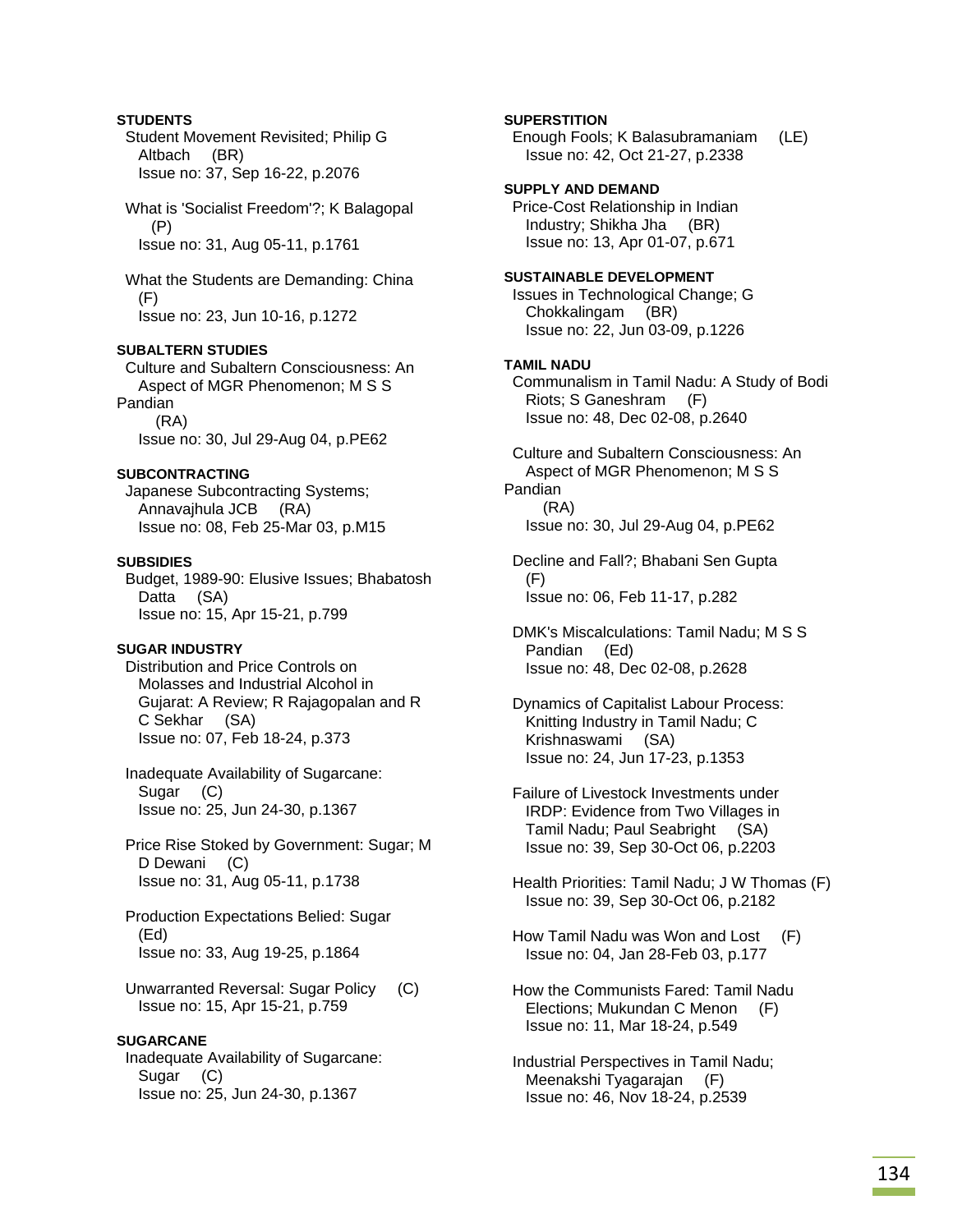**TAMIL NADU**  Jayalalitha: Sworn Heir; M S S Pandian and V Geeta (F) Issue no: 11, Mar 18-24, p.551

 Koodankulam Nuclear Power Project: Some Issues (F) Issue no: 01, Jan 07-13, p.20

 Of a Different Mould; Arun Ghosh (F) Issue no: 02, Jan 14-20, p.62

 Police Brutality Besieges Ecology: National Fishermen's March; K G Kumar  $(F)$ Issue no: 21, May 27-Jun 02, p.1155

 Poverty Alleviation and Village Politics in Tamil Nadu: Whose Interests First?; Rita Gebert (SA) Issue no: 04, Jan 28-Feb 03, p.197

 Problems of Pumpset-Farmers in Tamil Nadu; A Rajgopal and P Anbazhagan (F) Issue no: 07, Feb 18-24, p.341

 Repression against Students under MGR; M Lakshmannan (LE) Issue no: 21, May 27-Jun 02, p.1130

 Small Growers and Co-operative Tea Factories in Nilgiris; V N Reddy and Sharit K Bhowmik (RA) Issue no: 39, Sep 30-Oct 06, p.A145

 Tamil Nadu Assembly Elections: Portents and Prospects; T V Sathyamurthy (SA) Issue no: 16, Apr 22-28, p.883

 Tamil Nadu Pointers (Ed) Issue no: 04, Jan 28-Feb 03, p.167

 Tamil Nadu: Ambasankar Commission and Backward Classes; P Radhakrishnan (F) Issue no: 23, Jun 10-16, p.1265

 Victims of Mini-Emergency: Tamil Nadu (Ed) Issue no: 12, Mar 25-31, p.592

## **TAMILIANS**

 Dangerous Direction: India and Sri Lanka (Ed) Issue no: 29, Jul 22-28, p.1616

 An Indian 'Big Brother' Pontificates; Frank Don Nandasiri (LE) Issue no: 39, Sep 30-Oct 06, p.2166

 On a Dangerous Course (Ed) Issue no: 26, Jul 01-07, p.1423

## **TANZANIA**

 Revolution and the Foreign Hand in Tanzania; Amrit Wilson (F) Issue no: 19, May 13-19, p.1031

## **TAX ADMINISTRATION**

 Business Property Tax as an Alternative to Octroi; Shyam Nath and Tapas Kumar Sen (SA) Issue no: 09, Mar 04-10, p.473

 Poverty Measures as an Index of Backwardness and Their Relevance for Tax Devolution; Amaresh Bagchi and Uma Datta Roy Choudhury (SA) Issue no: 15, Apr 15-21, p.831

## **TAX EXEMPTIONS**

 Exemption Limit and Personal Income Tax: An international Comparison; Pulin B Nayak and Pawan k Aggarwal (SA) Issue no: 27, Jul 08-14, p.1535

 Exemption Limit for Personal Income Taxation; Ravindra H Dholakia (D) Issue no: 47, Nov 25-Dec 01, p.2624

 Ninth Finance Commission's First Award: An Evaluation; K K George (SA) Issue no: 13, Apr 01-07, p.673

 Poverty Measures and their Relevance for Tax Devolution; G Thimmaiah (D) Issue no: 23, Jun 10-16, p.1303

### **TAX REVENUES**

 Assessment of States Own-Tax Revenues by the Ninth Finance Commission; Pradhan H Prasad (SA) Issue no: 37, Sep 16-22, p.2077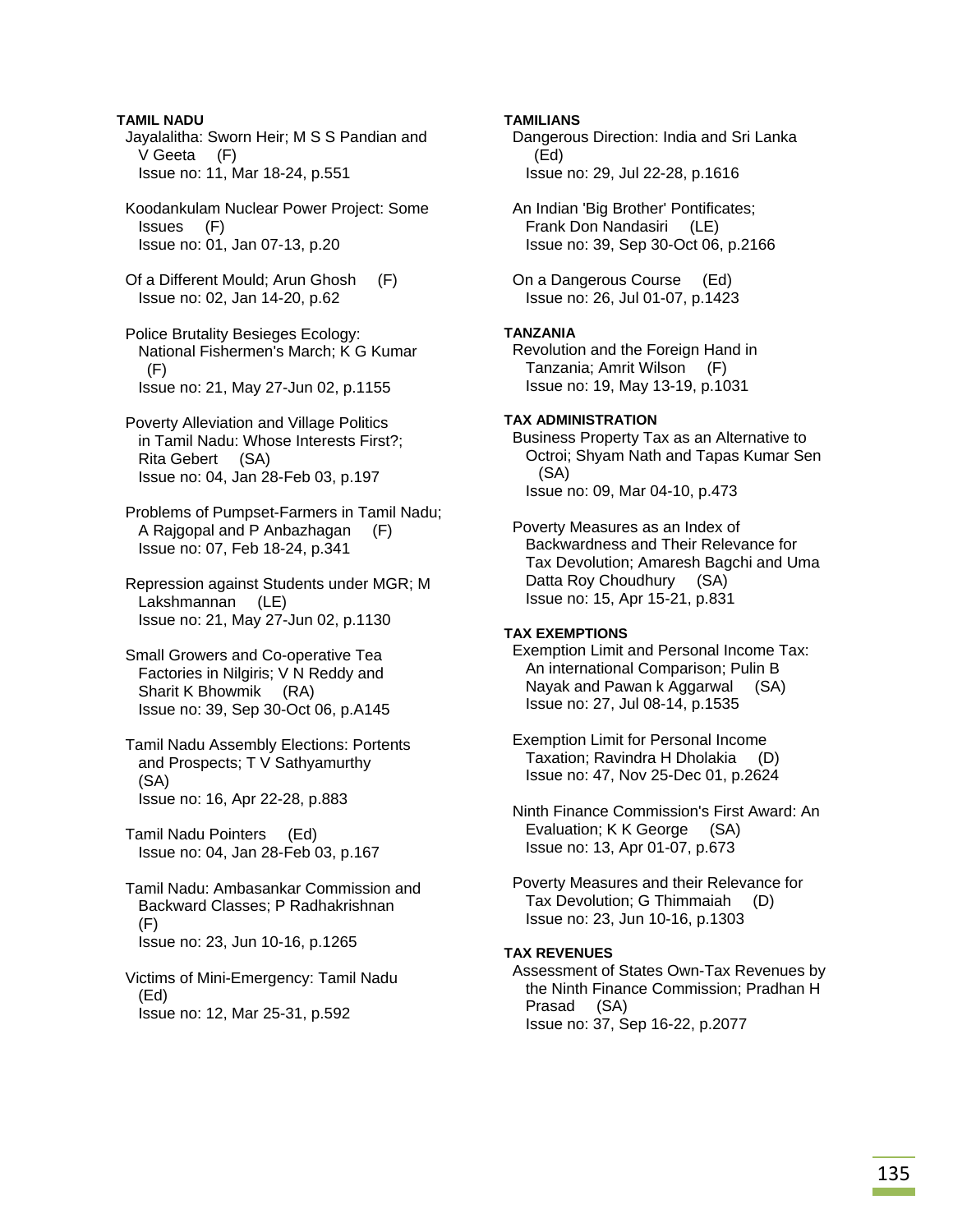## **TAX REVENUES**

- Exemption Limit and Personal Income Tax: An international Comparison; Pulin B Nayak and Pawan k Aggarwal (SA) Issue no: 27, Jul 08-14, p.1535
- Financial Management in States: Role of Finance Commission; J L Bajaj and Renuka Vishwanathan (SA) Issue no: 40, Oct 07-13, p.2255
- Measuring Tax Potential: A Note on Ninth Finance Commission's Approach; N Krishnaji (SA) Issue no: 05, Feb 04-10, p.265

 Ninth Finance Commission's First Award: An Evaluation; K K George (SA) Issue no: 13, Apr 01-07, p.673

### **TAX SYSTEM**

 Poverty Measures and Tax Devolution; Hemlata Rao (D) Issue no: 37, Sep 16-22, p.2091

## **TAXATION**

 Blurred Distinction: Taxation (Ed) Issue no: 12, Mar 25-31, p.592

 Measurement of States, Taxable Capacities: Ninth Finance Commission's Methodology; Dipankar Coondoo and Robin Mukherjee (SA) Issue no: 37, Sep 16-22, p.2080

### **TAXE REVENUE**

 Measuring Tax Potential: Some Clarifications; Govinda M Rao and J V M Sarma (D) Issue no: 13, Apr 01-07, p.698

## **TAXES**

 Bridling Growth of Electronics?; K J Joseph (F) Issue no: 16, Apr 22-28, p.855

 Irrelevance of the Budget (Ed) Issue no: 09, Mar 04-10, p.431

## **TDP**

 A Year of Encounters; K Balagopal (F) Issue no: 02, Jan 14-20, p.66

 NTR Ratham Grinds to a Halt; M Shatrugna  $(F)$ Issue no: 49, Dec 09-15, p.2696

## **TEA INDUSTRY**

 Oraon Labour Agitation: Duars in Jalpaiguri District, 1915-16; Ranajit Das Gupta (SA) Issue no: 39, Sep 30-Oct 06, p.2197

 Shortage Threatens Exports: Tea (C) Issue no: 35-36, Sep 02-15, p.1979

 Small Growers and Co-operative Tea Factories in Nilgiris; V N Reddy and Sharit K Bhowmik (RA) Issue no: 39, Sep 30-Oct 06, p.A145

### **TEACHERS**

 Fifty Years of Agricultural Economics in India (F) Issue no: 49, Dec 09-15, p.2701

 Lessons of Maharashtra Collage Teachers Strike; J V Deshpande (F) Issue no: 06, Feb 11-17, p.286

 Teaching Teachers a Lesson?: Education; J V Deshpande (F) Issue no: 33, Aug 19-25, p.1875

 Violence of UN Code: Prisoners (Ed) Issue no: 26, Jul 01-07, p.1425

# **TECHNOLOGY AND DEVELOPMENT**

- 'Development' for Whom?; Amal Roy (LE) Issue no: 49, Dec 09-15, p.2682
- Innovations and Small Producers in Developing Countries; A S Bhalla (RA) Issue no: 08, Feb 25-Mar 03, p.M2
- Intellectual Dependency: A Model ; Satya Deva (BR) Issue no: 19, May 13-19, p.1037
- Intellectual Dependency: A Model; Satya Deva (BR) Issue no: 19, May 13-19, p.1037
- Investment in Literacy for a High-technology Society; Tapas Majumdar (SA) Issue no: 30, Jul 29-Aug 04, p.1711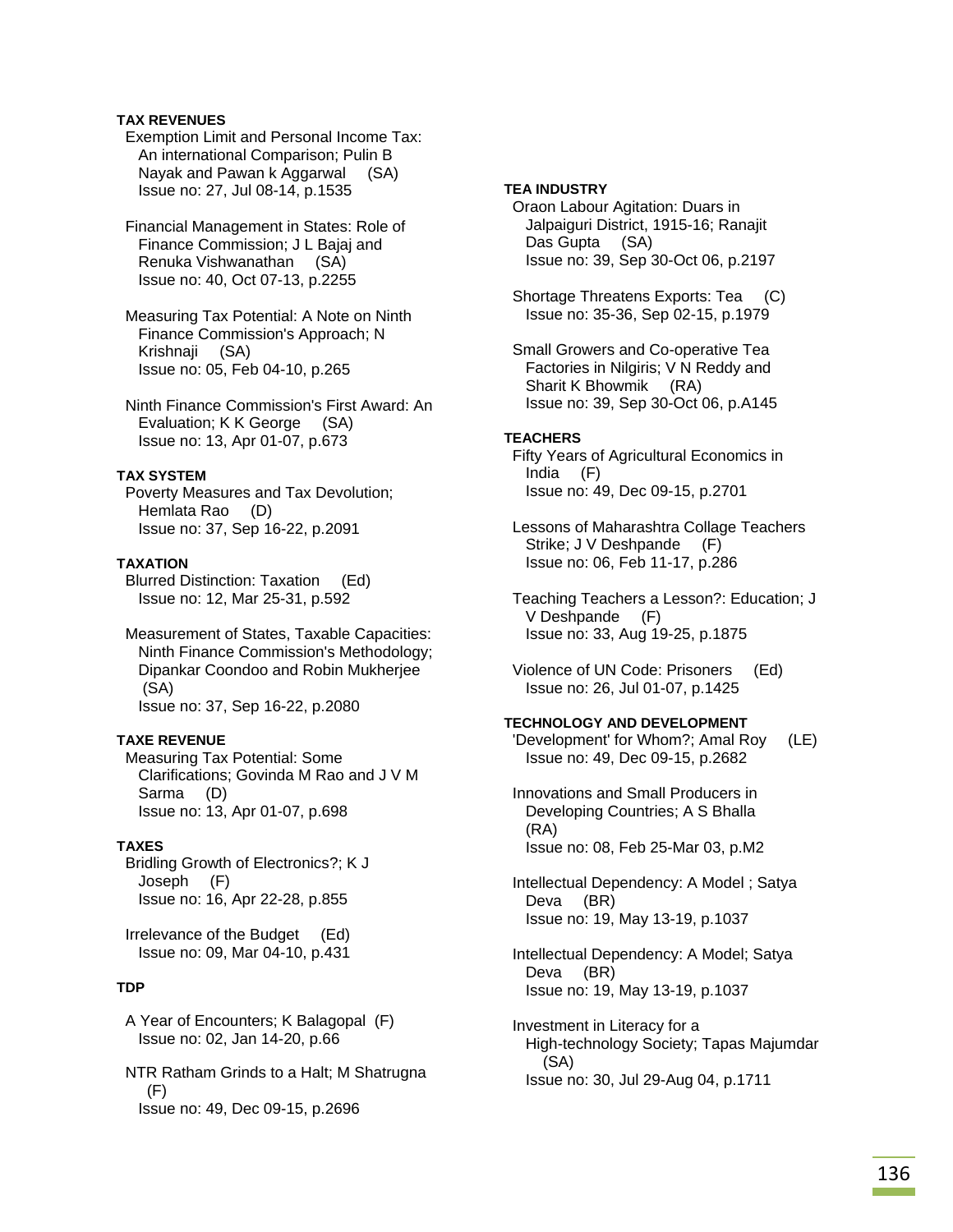### **TECHNOLOGY AND DEVELOPMENT**

 Issues in Technological Change; G Chokkalingam (BR) Issue no: 22, Jun 03-09, p.1226

 Kanyakumari March: Breakthrough Despite Break-up; Gabriele Dietrich (F) Issue no: 20, May 20-26, p.1087

 Main Elements in Shaping Future Technology Policies for India; Surendra J Patel (SA) Issue no: 09, Mar 04-10, p.463

- Marxism and the Microchip; Arun Ghosh (F) Issue no: 21, May 27-Jun 02, p.1141
- Neglected Aspects of India's Development Planning; Pradhan H Prasad (SA) Issue no: 28, Jul 15-21, p.1591
- Productivity and Efficiency: Myth and the Reality; Arun Ghosh (F) Issue no: 06, Feb 11-17, p.279

 Promotion of Modern Technology: A New Tool for Neo-Colonialism; Dinesh Mohan (F) Issue no: 32, Aug 12-18, p.1815

- The State and Development Planning in India (F) Issue no: 33, Aug 19-25, p.1877
- Technological Change from Inside; Ashoka Mody (BR) Issue no: 21, May 27-Jun 02, p.1161

 Technology Acquisition and Development: Case of Telecom Switching Equipment; Sunil Mani (RA) Issue no: 47, Nov 25-Dec 01, p.M181

 Technology Missions Versus People's Participation; Arun Ghosh Issue no: 40, Oct 07-13, p.2228

 Technology of Obsolescence; J P S Uberoi (P) Issue no: 46, Nov 18-24, p.2543

 Widening Technological Gap: Machine Tools  $(C)$ Issue no: 19, May 13-19, p.1013

## **TELECOMMUNICATIONS**

 All Round Dependence: Telecommunications (Ed) Issue no: 28, Jul 15-21, p.1557

 Battle for Self-Reliance in Telecommunications: New Delhi; BM (F) Issue no: 34, Aug 26-Sep 01, p.1941

 Technology Acquisition and Development: Case of Telecom Switching Equipment; Sunil Mani (RA) Issue no: 47, Nov 25-Dec 01, p.M181

 Telecommunications: Managerial Change (Ed) Issue no: 18, May 06-12, p.950

#### **TELENGANA MOVEMENT**

 Women in a Revolutionary Setting; Ilina Sen (BR) Issue no: 46, Nov 18-24, p.2545

### **TELEVISION**

 Bridling Growth of Electronics?; K J Joseph (F) Issue no: 16, Apr 22-28, p.855

 Dealing with the Audio-Visual Media: Politics (Ed) Issue no: 22, Jun 03-09, p.1192

 Elections, Parties and the Political Void; Arun Sinha (F) Issue no: 43, Oct 28-Nov 03, p.2413

 Musing on Run-up to General Elections; Arun Ghosh (F) Issue no: 38, Sep 23-29, p.2103

 Need for Wider Debate: The Media (Ed) Issue no: 49, Dec 09-15, p.2684

 What People Must Not Know: Elections (Ed) Issue no: 44-45, Nov 04-17, p.2448

#### **TENANCY**

 Land Reforms Legislation in Karnataka: Myth of Success; C B Damle (SA) Issue no: 33, Aug 19-25, p.1896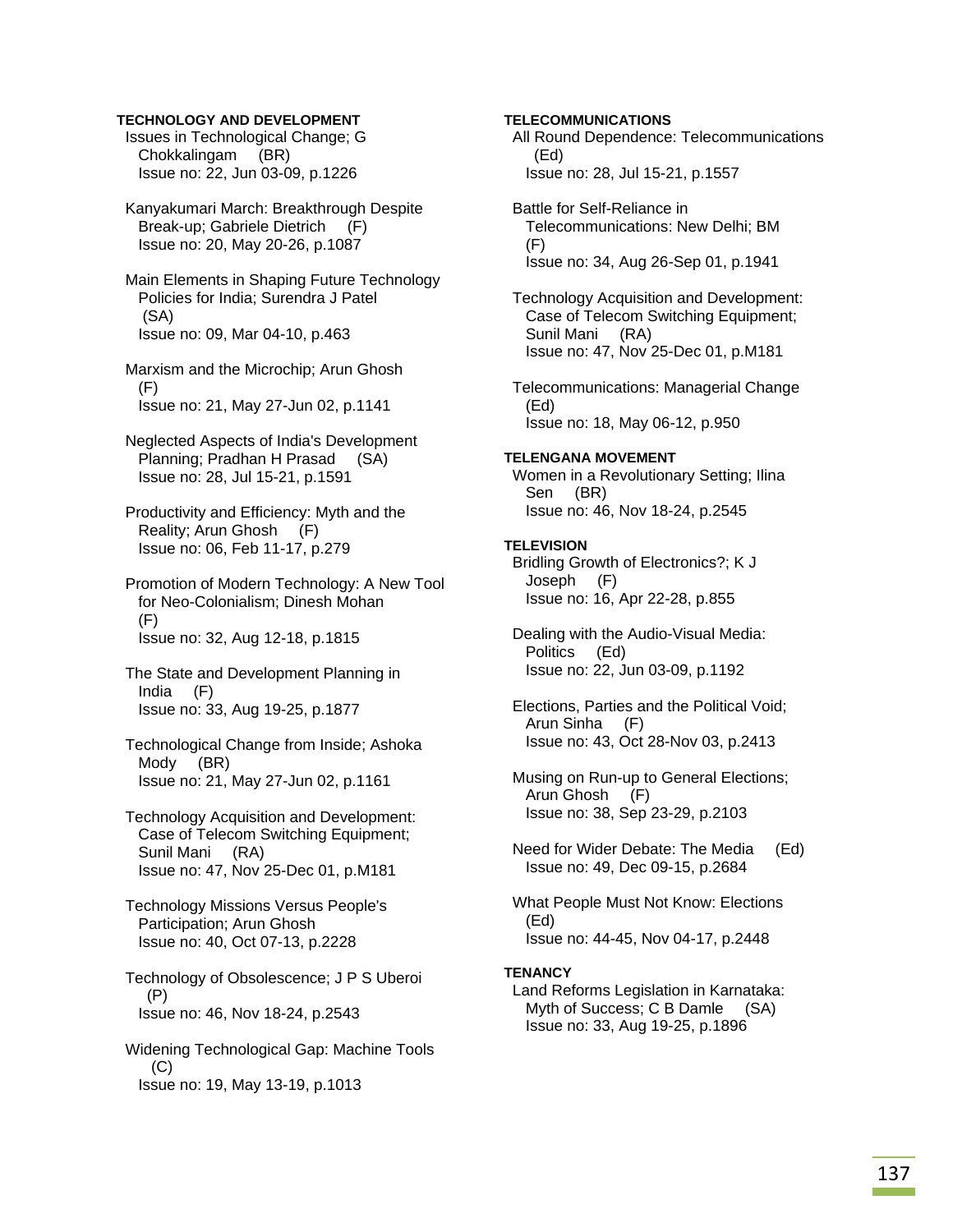## **TERRORISM**

- Another Indictment: Human Rights (Ed) Issue no: 42, Oct 21-27, p.2341
- Another Plan for Punjab (Ed) Issue no: 10, Mar 11-17, p.483
- Terrorism and Police Repression: Punjab; Bharat Dogra (F) Issue no: 41, Oct 14-20, p.2296
- Tribals, Dalits and Government Lands; R V Bhuskute (F) Issue no: 42, Oct 21-27, p.2355
- Twin Terror in Punjab (Ed) Issue no: 38, Sep 23-29, p.2095

## **TEXTILE INDUSTRY**

- Binny Mills: From Lock-out to Closure; SS (F) Issue no: 10, Mar 11-17, p.500
- Case for Financial Restructuring: CCI (C) Issue no: 12, Mar 25-31, p.594
- Evolution of Unionism and Labour Market Structure: Case of Bombay Textile Mills, 1947-1985; Debashish Bhattacherjee (RA) Issue no: 21, May 27-Jun 02, p.M67
- Export Muddle: Cotton (C) Issue no: 23, Jun 10-16, p.1258
- Export Price Racket: Cotton (C) Issue no: 17, Apr 29-May 05, p.989
- Hegemony by Consent Alone?; Nasir Tyabji (BR) Issue no: 02, Jan 14-20, p.79
- Questionable Export Deals: Cotton (C) Issue no: 10, Mar 11-17, p.486
- Sickness in Indian Textile Industry; Prafull Anubhai (D) Issue no: 27, Jul 08-14, p.1550
- Sickness in Indian Textile Industry; Bagaram Tulpule (D) Issue no: 29, Jul 22-28, p.1675
- Sickness in Indian Textile Industry: Causes and Remedies; Bagaram Tulpule (D) Issue no: 07, Feb 18-24, p.377

 Waiting for Tax Concessions: Textile Industry (Ed) Issue no: 47, Nov 25-Dec 01, p.2579

- **TEXTILE WORKERS**  Binny Mills: From Lock-out to Closure; SS (F) Issue no: 10, Mar 11-17, p.500
- **THAKKAR COMMISSION**  Conspiracy Mania: Politics (Ed) Issue no: 16, Apr 22-28, p.844
- Straws in the Wind (Ed) Issue no: 12, Mar 25-31, p.591

### **THANE**

- 'Socialisation' of Critical Thought: Responses to Illiteracy among the Adivasis in Thane District; Denzil Saldanha (RA) Issue no: 30, Jul 29-Aug 04, p.PE54
- Attached Labour in Thane: A Historical Overview; Indra Munshi Saldanha (SA) Issue no: 20, May 20-26, p.1121

#### **THEATRE**

- The Life and Death of Safdar Hashmi; G P Deshpande (F) Issue no: 01, Jan 07-13, p.4
- Notes on the Invention of Tradition; Rustom Bharucha (SA) Issue no: 33, Aug 19-25, p.1907

### **TOWN AND URBAN PLANNING**

 Delhi, the Imperial City; Arun Ghosh (F) Issue no: 32, Aug 12-18, p.1809

- Information Support System for Urban Planning; Sreemay Basu (RA) Issue no: 34, Aug 26-Sep 01, p.M141
- Priorities in Urban Planning and National Commission on Urbanisation; Meera Mehta and Dinesh Mehta (SA) Issue no: 21, May 27-Jun 02, p.1178
- The Real City-Savers; J B D'Souza (F) Issue no: 20, May 20-26, p.1089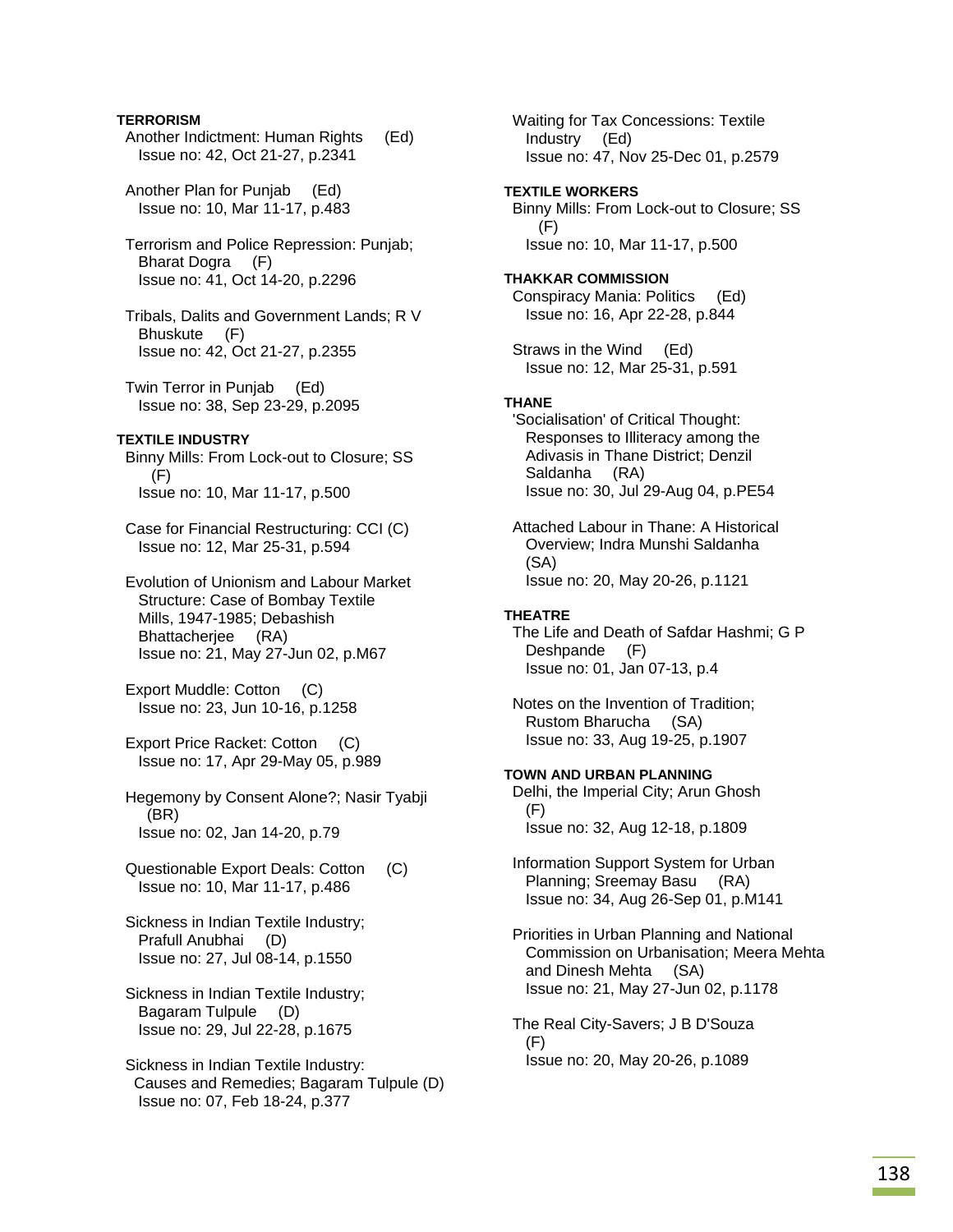## **TRADE AGREEMENTS**

 Asia Pacific Forum: No Meeting of Minds; M G G Pillai (R) Issue no: 47, Nov 25-Dec 01, p.2595

 BOP Problems of Developing Countries and International Division of Labour: Some Theoretical Comments; Prabhat Patnaik (RA) Issue no: 30, Jul 29-Aug 04, p.PE91

 GATT: Winter of Discontent; Sanjaya Baru  $(F)$ Issue no: 01, Jan 07-13, p.15

 Imperial Attitudes: Indo-Nepal Relations (Ed) Issue no: 20, May 20-19, p.1073

 India-Nepal Discord; Anirudha Gupta  $(F)$ Issue no: 16, Apr 22-28, p.853

 Intellectual Property Rights: Government Buckles under US Pressure; BM (F) Issue no: 19, May 13-19, p.1023

 New Phase: India-Nepal Relations (Ed) Issue no: 16, Apr 22-28, p.844

 Teaching Nepal a Lesson (Ed) Issue no: 14, Apr 08-14, p.703

 Trade Related Aspects of Intellectual Property Rights: Question of Patents; C Niranjan Rao (SA) Issue no: 19, May 13-19, p.1053

 US Pressure: Foreign Trade (Ed) Issue no: 19, May 13-19, p.1012

 Volte-Face on Patents (Ed) Issue no: 17, Apr 29-May 05, p.895

### **TRADE ASSOCIATIONS**

 Overlooking the Essentials; Padmini Swaminathan (BR) Issue no: 33, Aug 19-25, p.1892

## **TRADE LIBERALIZATION**

 BOP Problems of Developing Countries and International Division of Labour: Some Theoretical Comments; Prabhat Patnaik (RA) Issue no: 30, Jul 29-Aug 04, p.PE91

 Jayati Ghosh (RA) Issue no: 50, Dec 16-22, p.2774 GATT: Winter of Discontent; Sanjaya Baru (F) Issue no: 01, Jan 07-13, p.15 **TRADE POLICY**  Barkis Is Willin'; Deena Khatkhate (F) Issue no: 42, Oct 21-27, p.2348 Tertiary Sector and Net Material Product: Indian Economy, 1950-51 to 1983-84; Madhusudan Datta (SA) Issue no: 38, Sep 23-29, p.2149 **TRADE UNIONS**  Emergence of Managerial Unionism in India; Kuriakose Mamkoottam (RA) Issue no: 47, Nov 25-Dec 01, p.M175 Growth of Professional Managerial Unionism: The Indian Experience; Niramla Srinivasan (RA) Issue no: 47, Nov 25-Dec 01, p.M Industrial Growth and Employment; Bagaram Tulpule (BR) Issue no: 14, Apr 08-14, p.727 Labour: Bengal Lamps Affair; Biren Roy (F) Issue no: 11, Mar 18-24, p.552 Mavoor Rayons Accord: Left-Front Government on Its Knees; K T Ram Mohan and K Ravi Raman (F) Issue no: 01, Jan 07-13, p.16 Question of Union Recognition; Sarath Chandra Davala (F) Issue no: 47, Nov 25-Dec 01, p.2592 Railway Workers and Their Unions: Origins of 1974 Indian Railways Strike; Stephen Sherlock (SA) Issue no: 41, Oct 14-20, p.2311 Right Judgment, Wrong Time: The Working Class; Radha Iyer (F) Issue no: 39, Sep 30-Oct 06, p.2181

Developing Countries: Narrowing Options;

 Workers and Trade Unions in China; P R Ram (BR) Issue no: 07, Feb 18-24, p.351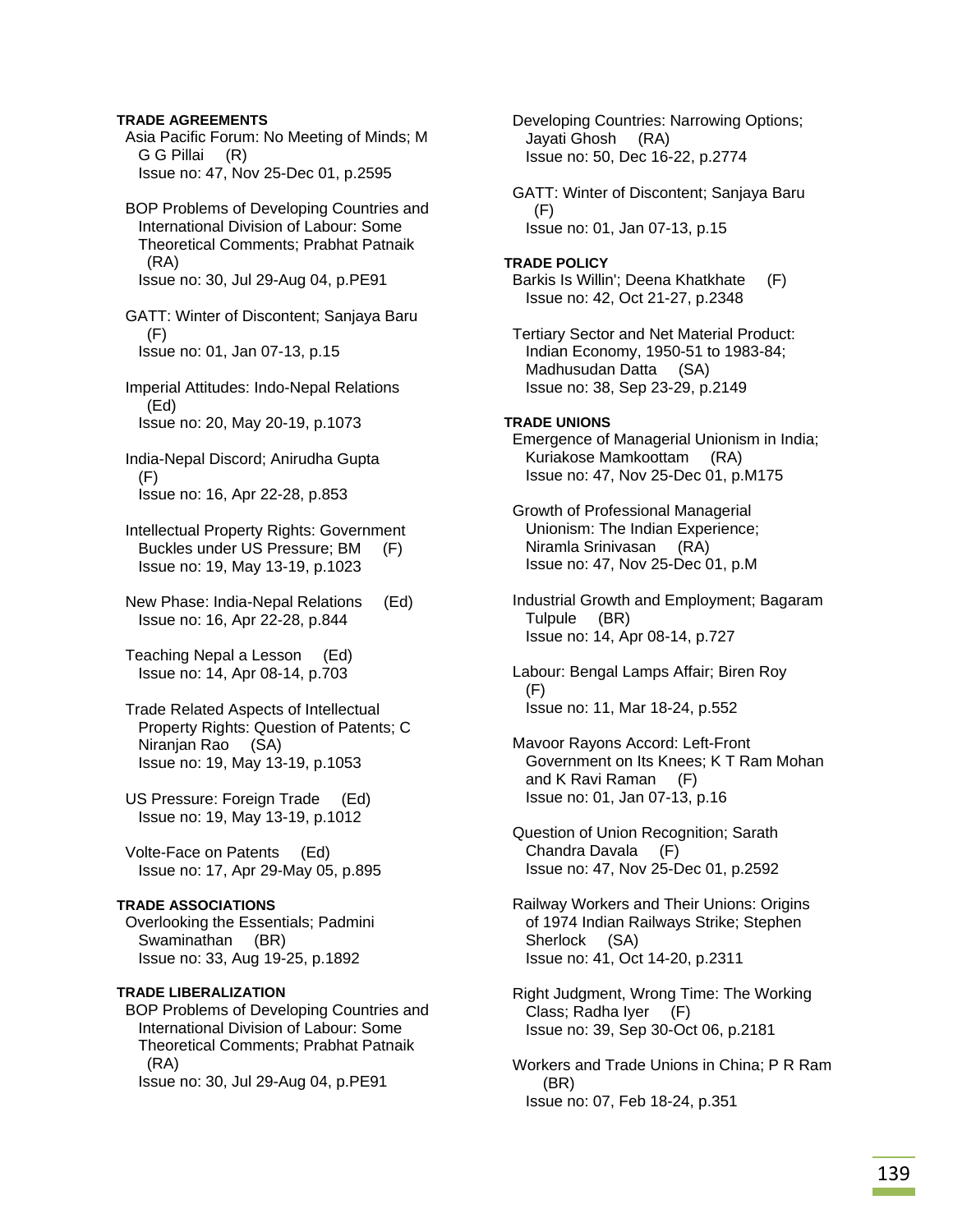## **TRADE UNIONS**

 Workers, Unions and 'Sick' Industries: A Case: Labour; Basudev Ganguly (F) Issue no: 37, Sep 16-22, p.2059

 The Working Class: A Classic Class Struggle; Radha Iyer (F) Issue no: 40, Oct 07-13, p.2231

 The Working Class: Cost of Living Index Fraud; Radha Iyer (F) Issue no: 25, Jun 24-30, p.1383

 The Working Class: Lessons of Hindustan Lever Lock-Out; Radha Iyer (F) Issue no: 29, Jul 22-28, p.1627

### **TRADEMARKS**

 Intellectual Property Rights: The Geneva Surrender (F) Issue no: 22, Jun 03-09, p.1201

## **TRANSPORTATION**

 Transportation for the People of Bharat; Dinesh Mohan (P) Issue no: 51-52, Dec 23-05, p.2829

 Unsupported Conclusions; Balan Wasudeo (LE) Issue no: 09, Mar 04-10, p.430

### **TRIBAL DEVELOPMENT**

 Bodo Agitation and Ideological Blinkers; Hiren Gohain (D) Issue no: 40, Oct 07-13, p.2271

 Problems and Prospects of Tribal Development in North-East India; B K Roy Burman (SA) Issue no: 13, Apr 01-07, p.693

 Sword of Damocles over Tribal People of Andhra Pradesh; N Subba Reddy (F) Issue no: 26, Jul 01-07, p.1442

# **TRIBAL LAND**

 Bastar: Development and Democracy (F) Issue no: 40, Oct 07-13, p.2237

 Behind BJP's Vananchal Demand: Bihar; Indu Bharti (F) Issue no: 13, Apr 01-07, p.656

 Bodo Stir in Perspective; Hiren Gohain  $(F)$ Issue no: 25, Jun 24-30, p.1377

 Bodo Stir: Complex Issues, Unattainable Demands; Udayon Misra (F) Issue no: 21, May 27-Jun 02, p.1146

 Centre's Game in Bodoland Agitation: Assam (F) Issue no: 39, Sep 30-Oct 06, p.2180

 Face-Saving Formula (Ed) Issue no: 35-36, Sep 02-15, p.1975

 Militant Turn: Tribal Politics (Ed) Issue no: 05, Feb 04-10, p.216

 New Chapter in History of Insurgency: Tripura (F) Issue no: 27, Jul 08-14, p.1501

 Pitting the Tribals against the Non-Tribal Poor; K Balagopal (F) Issue no: 21, May 27-Jun 02, p.1149

 Preserving Regulation; Pamela Rao and T Ramachandra Rao (LE) Issue no: 35-36, Sep 02-15, p.1974

 Sword of Damocles over Tribal People of Andhra Pradesh; N Subba Reddy (F) Issue no: 26, Jul 01-07, p.1442

 Tribals, Dalits and Government Lands; R V Bhuskute (F) Issue no: 42, Oct 21-27, p.2355

 Tribal Land Alienation in Andhra Pradesh; T Prabhakar Reddy (F) Issue no: 28, Jul 15-21, p.1571

### **TRIBALS**

 'Socialisation' of Critical Thought: Responses to Illiteracy among the Adivasis in Thane District; Denzil Saldanha (RA) Issue no: 30, Jul 29-Aug 04, p.PE54

 Assam: AGP under Pressure (F) Issue no: 08, Feb 25-Mar 03, p.399

 Bodo Agitation and Ideological Blinkers; Hiren Gohain (D) Issue no: 40, Oct 07-13, p.2271

 Bodo Stir in Perspective; Hiren Gohain (F) Issue no: 25, Jun 24-30, p.1377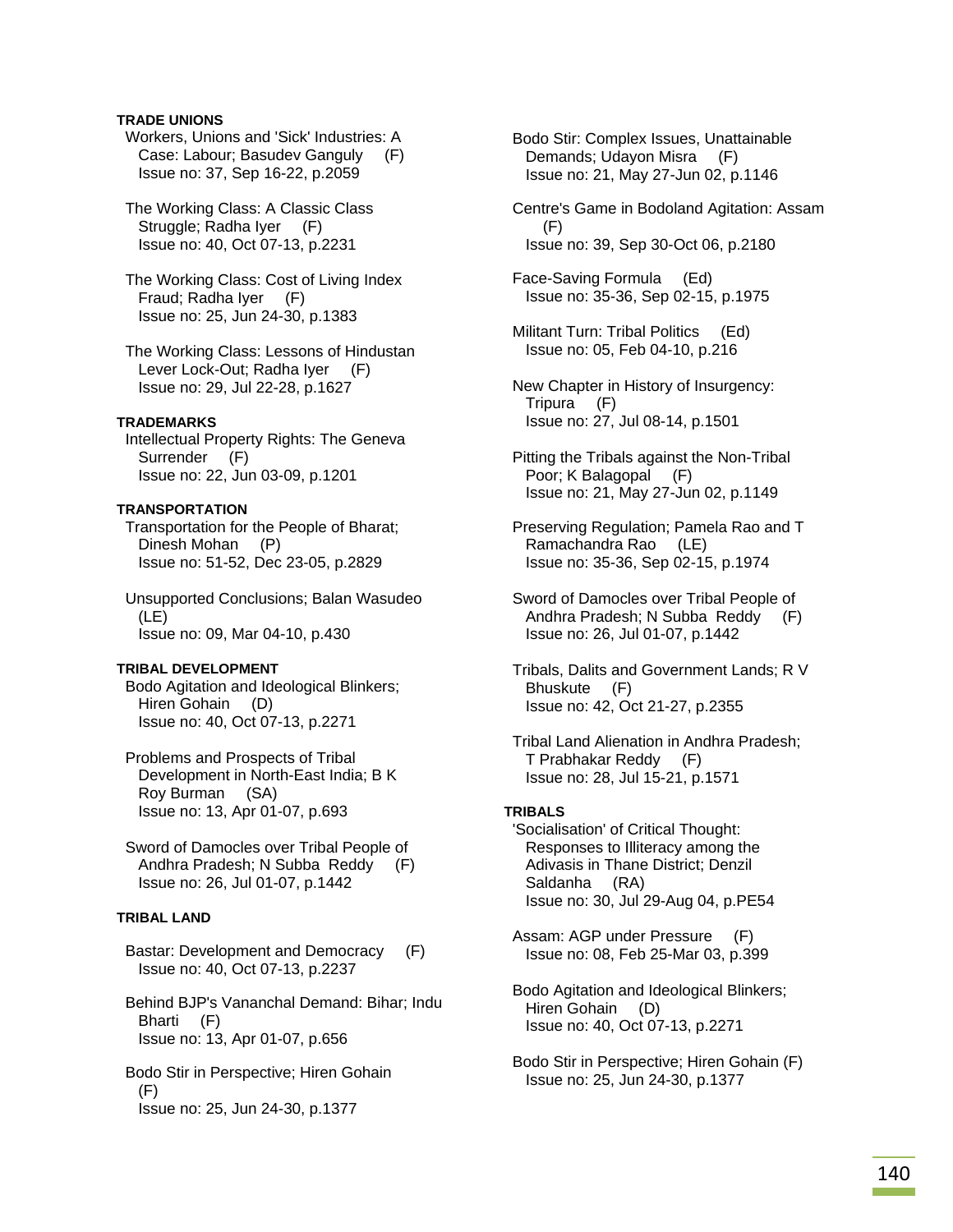## **TRIBALS**

 Bodo Stir: Complex Issues, Unattainable Demands; Udayon Misra (F) Issue no: 21, May 27-Jun 02, p.1146 Bullets Instead of Rice (F) Issue no: 37, Sep 16-22, p.2055 Centre's Game in Bodoland Agitation: Assam (F) Issue no: 39, Sep 30-Oct 06, p.2180 Chintapalli Arson Case: Report of the Peoples Tribunal; Vrijendra (F) Issue no: 08, Feb 25-Mar 03, p.400 Civil Liberties and People; Raj Kumar (LE) Issue no: 37, Sep 16-22, p.2038 Dealing with Jharkhand Movement: Politics (Ed) Issue no: 06, Feb 11-17, p.272 Drought and TADA in Adilabad; K Balagopal (F) Issue no: 47, Nov 25-Dec 01, p.2587 Face-Saving Formula (Ed) Issue no: 35-36, Sep 02-15, p.1975 Forests: Law versus Policy; Sharad Kulkarni (F) Issue no: 16, Apr 22-28, p.859

 From Tribal Community to Working Class Consciousness: Case of Yerukula Women; Meena Radhakrishna (RA) Issue no: 17, Apr 29-May 05, p.WS2

 High-Low Dialectic: Peasant in Oriya Literature; Biswamoy Pati (SA) Issue no: 14, Apr 08-14, p.747

 Jharkhand Movement: Caught in the Electoral Morass; Indu Bharti (F) Issue no: 25, Jun 24-30, p.1385

 Khasi Frustrations: Meghalaya (F) Issue no: 23, Jun 10-16, p.1271

 Militant Turn: Tribal Politics (Ed) Issue no: 05, Feb 04-10, p.216

 New Chapter in History of Insurgency: Tripura (F) Issue no: 27, Jul 08-14, p.1501

 The New Nomads: Victims of Development (Ed) Issue no: 10, Mar 11-17, p.486

 Not for the Love of Tribals...; Xavier Dias (F) Issue no: 10, Mar 11-17, p.497

 Paharia Tribals' Plight and Government's Indifference; Indu Bharti (F) Issue no: 27, Jul 08-14, p.1503

 Pitting the Tribals against the Non-Tribal Poor; K Balagopal (F) Issue no: 21, May 27-Jun 02, p.1149

 Preserving Regulation; Pamela Rao and T Ramachandra Rao (LE) Issue no: 35-36, Sep 02-15, p.1974

 Problems and Prospects of Tribal Development in North-East India; B K Roy Burman (SA) Issue no: 13, Apr 01-07, p.693

 Repeated Folly: Assam (Ed) Issue no: 29, Jul 22-28, p.1616

 Sword of Damocles over Tribal People of Andhra Pradesh; N Subba Reddy (F) Issue no: 26, Jul 01-07, p.1442

 Tendu Leaf Politics; DN (F) Issue no: 11, Mar 18-24, p.548

 Tribal Land Alienation in Andhra Pradesh; T Prabhakar Reddy (F) Issue no: 28, Jul 15-21, p.1571

 Tribals, Dalits and Government Lands; R V Bhuskute (F) Issue no: 42, Oct 21-27, p.2355

 Wages of Prejudice: Bodo Agitation (Ed) Issue no: 13, Apr 01-07, p.645

 Women and Ecology; Sharad Kulkarni (BR) Issue no: 31, Aug 05-11, p.1770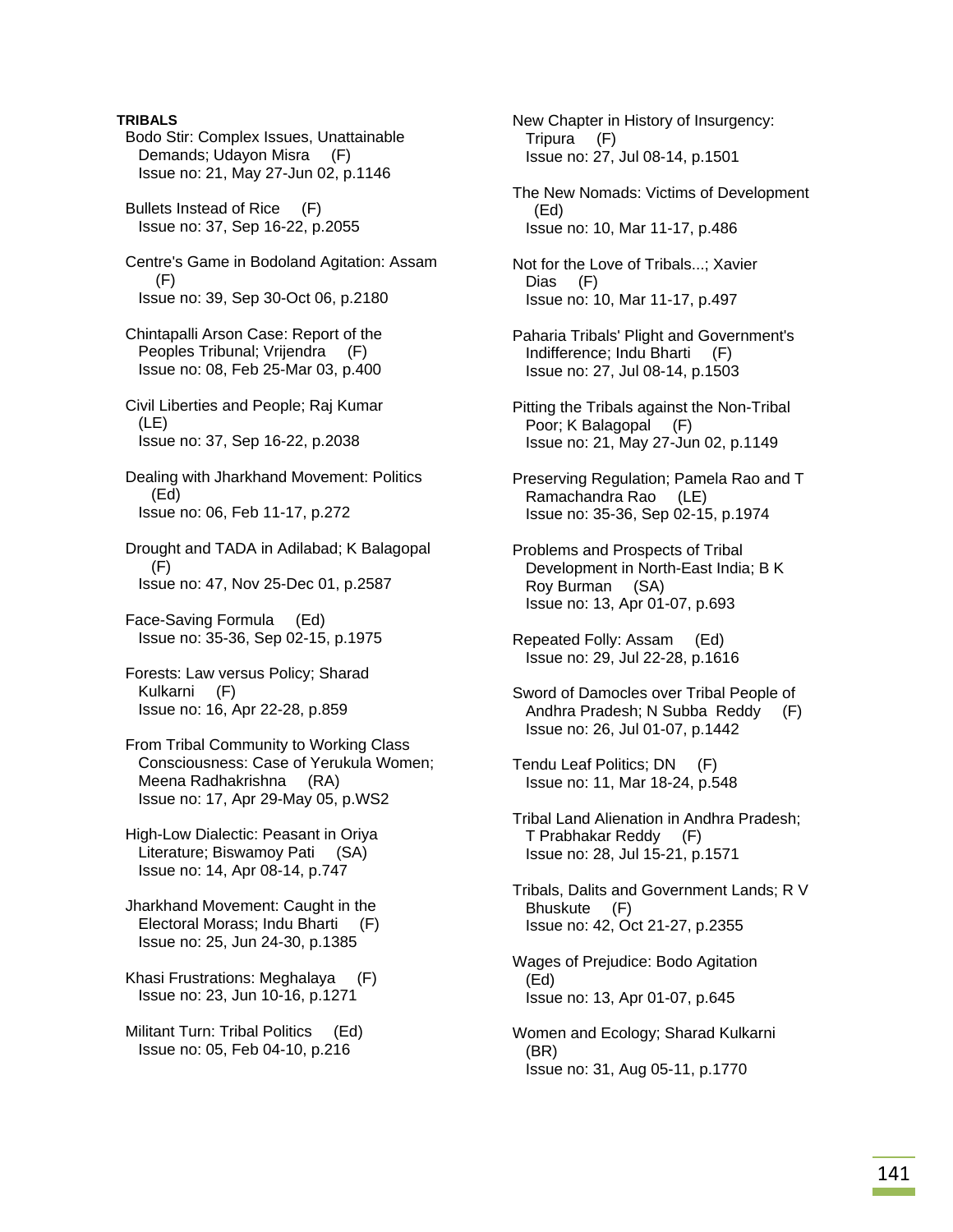## **TRIPS**

 Intellectual Property Rights: The Geneva Surrender (F) Issue no: 22, Jun 03-09, p.1201

 Trade Related Aspects of Intellectual Property Rights: Question of Patents; C Niranjan Rao (SA) Issue no: 19, May 13-19, p.1053

 Volte-Face on Patents (Ed) Issue no: 17, Apr 29-May 05, p.895

## **TRIPURA**

 Bullets Instead of Rice (F) Issue no: 37, Sep 16-22, p.2055

- Development and Ecology: Case Study of Gumti River in Tripura; Malabika Das Gupta (SA) Issue no: 40, Oct 07-13, p.2267
- Growing Lawlessness: Tripura (Ed) Issue no: 26, Jul 01-07, p.1425
- New Chapter in History of Insurgency: Tripura (F) Issue no: 27, Jul 08-14, p.1501
- Parliamentary Elections: Tripura Style (F) Issue no: 50, Dec 16-22, p.2757

### **TYRE INDUSTRY**

 Manufacturers' Cartel: Tyres (C) Issue no: 12, Mar 25-31, p.595

### **UNCTAD**

 UNCTAD's New Thinking; Satish Jha (F) Issue no: 38, Sep 23-29, p.2109

### **UNEMPLOYMENT**

 Growth without Employment: The Economy (Ed) Issue no: 48, Dec 02-08, p.2628

 Rural Non-Agricultural Employment; Tara Shukla (F) Issue no: 35-36, Sep 02-15, p.1993

 Unemployment, Technological Dynamism and Need for Government Intervention: A Closer Look at 1989-90 Budget; Arun Kumar (SA) Issue no: 31, Aug 05-11, p.1771

**UNIDO** 

 UNIDO: The Turnaround, 1985-89; S Nanjundan (F) Issue no: 43, Oct 28-Nov 03, p.2419

# **UNITE KINGDOM**

 Britain's 'Ten-Year Itch' under Thatcher Administration; T V Sathymurthy (F) Issue no: 26, Jul 01-07, p.1446

## **UNITED KINGDOM**

 Medicine as Business; Rama Vaidyanathan Baru (BR) Issue no: 11, Mar 18-24, p.565

 One-Person Autocracy: Britain (Ed) Issue no: 44-45, Nov 04-17, p.2449

 Ten Years of Thatcherism in Historical Perspective: Conservatism in Britain; Rani Dhavan Shankardass (SA) Issue no: 51-52, Dec 23-05, p.2849

### **UNITED NATIONS**

 Amnesty International and India; A G Noorani (CL) Issue no: 25, Jun 24-30, p.1373

 India's Portrayal of Torture before UN; A G Noorani (CL) Issue no: 16, Apr 22-28, p.852

 UN and India's Preventive Detention; A G Noorani (CL) Issue no: 39, Sep 30-Oct 06, p.2177

## **UNITED STATES**

 American Forestry Professionalism in Third World: Some Preliminary Observations; Louise P Fortmann and Sally K Fairfax (SA) Issue no: 32, Aug 12-18, p.1839

 Changed US Stance?: International Debt (Ed) Issue no: 12, Mar 25-31, p.593

 Children of the God That Failed; Deena Khatkhate (F) Issue no: 09, Mar 04-10, p.436

 GATT: Winter of Discontent; Sanjaya Baru (F) Issue no: 01, Jan 07-13, p.15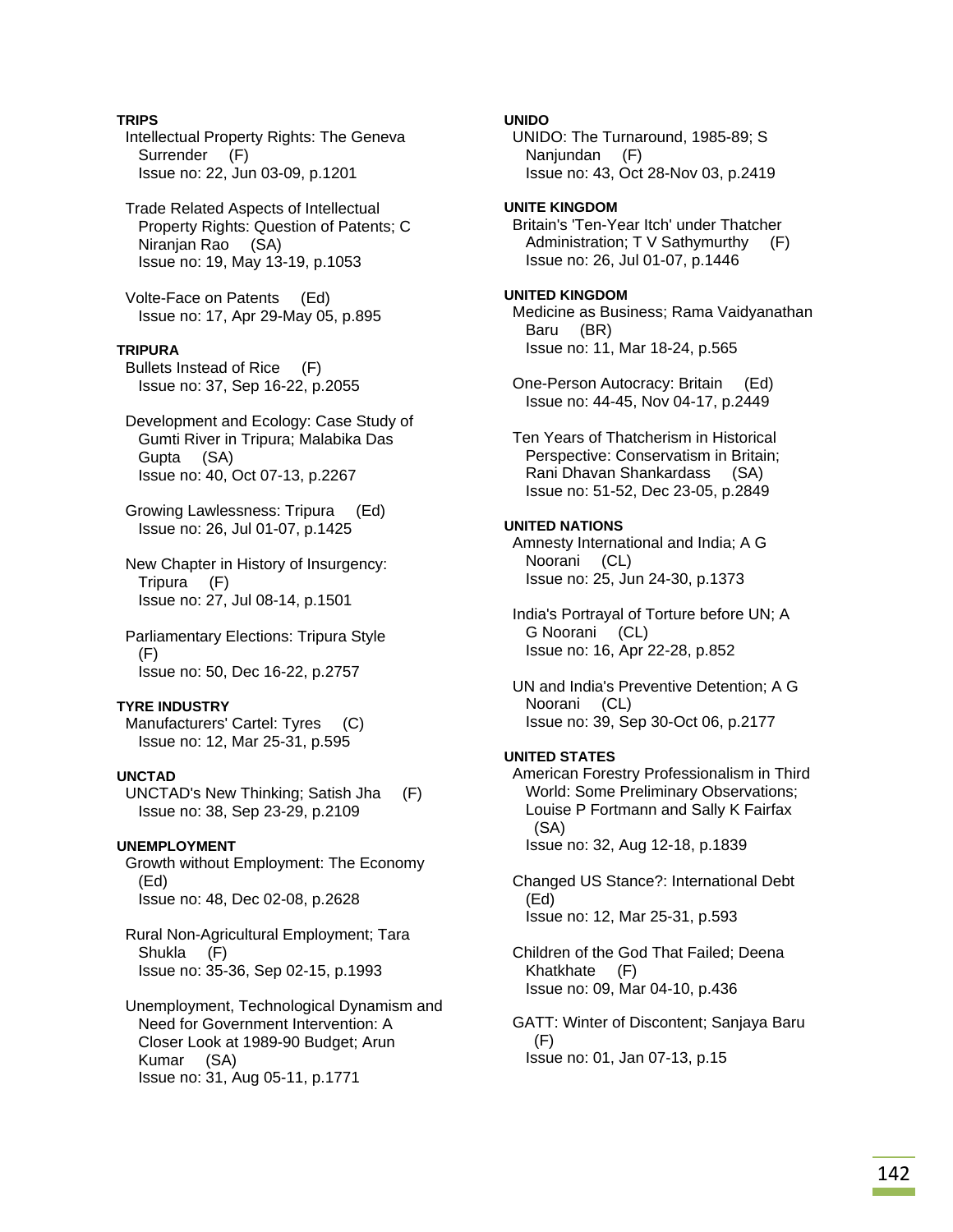## **UNITED STATES**

 The Great Depression Revisited; Lawrence Lifschultz (RA) Issue no: 03, Jan 21-27, p.138

 Law's Aim is Crime; Deena Khatkhate (F) Issue no: 29, Jul 22-28, p.1624

 Needed: A Theory of Organisation Learning; Ashoka Mody (BR) Issue no: 47, Nov 25-Dec 01, p.2597

 Needed: A Theory of Organisational Learning; Ashoka Mody (BR) Issue no: 47, Nov 25-Dec 01, p.2597

 The US Connection: Defence (Ed) Issue no: 27, Jul 08-14, p.1488

 US Pressure: Foreign Trade (Ed) Issue no: 19, May 13-19, p.1012

## **UNITED STATES-AFGHANISTAN RELATIONS**

 The Last Laugh in Afghanistan; Deena Khatkhate (F) Issue no: 35-36, Sep 02-15, p.1986

## **UNITED STATES-INDIA RELATIONS**

 Intellectual Property Rights: Government Buckles under US Pressure; BM (F) Issue no: 19, May 13-19, p.1023

## **UNITED STATES-PAKISTAN RELATIONS**

 Afghanistan: Whose War is It Anyway?; Lawrence Lifschultz (F) Issue no: 49, Dec 09-15, p.2707

### **UNITED STATES-SOVIET UNION RELATIONS**

 US-Soviet Relations: Non-Reciprocity in Big Power Agreements; James Petras  $(F)$ Issue no: 38, Sep 23-29, p.2121

## **UNIVERSITIES**

 Critical Anthropology; K A Latheef (LE) Issue no: 46, Nov 18-24, p.2518

 Entrance System for Elimination; M Shatrugna (F) Issue no: 39, Sep 30-Oct 06, p.2191 In a Theoretical Vacuum; Ashok Rudra (BR) Issue no: 17, Apr 29-May 05, p.917

 What the Students are Demanding: China (F) Issue no: 23, Jun 10-16, p.1272

## **UNIVERSITY ADMINISTRATION**

 Suppression of Academic Freedom; Javed et al Alam (LE) Issue no: 06, Feb 11-17, p.270

## **UNTOUCHABLES**

 Ideology as Social Practice: The Functioning of Varna; F Franco and Sarvar V Shery Chand (SA) Issue no: 47, Nov 25-Dec 01, p.2601

## **UPPER CLASS**

 Are the Intelligentsia a Ruling Class?; Andre Beteille (SA) Issue no: 03, Jan 21-27, p.151

 Emergence of the Intelligentsia as a Ruling Class in India; Ashok Rudra (SA) Issue no: 03, Jan 21-27, p.142

 The Mirror of Class: Class Subjectivity and Politics in 19th Century Bengal; Himani Banenerji (SA) Issue no: 19, May 13-19, p.1041

 The Third Dominant Class; Pranab Bardhan (SA) Issue no: 03, Jan 21-27, p.155

## **URBAN AREA**

 National Commission on Urbanisation: Issues and Non-Issues; Amitabh Kundu (SA) Issue no: 21, May 27-Jun 02, p.1185

 National Housing Policy: The Implications; Arun Kumar (SA) Issue no: 23, Jun 10-16, p.1285

## **URBAN DEVELOPMENT**

 Glory of Peshwa Pune; Meera Kosambi (BR) Issue no: 05, Feb 04-10, p.247

 Industry and Urban Employment, 1961-81: A Preliminary Exploration; Rakesh Mohan (SA) Issue no: 44-45, Nov 04-17, p.2481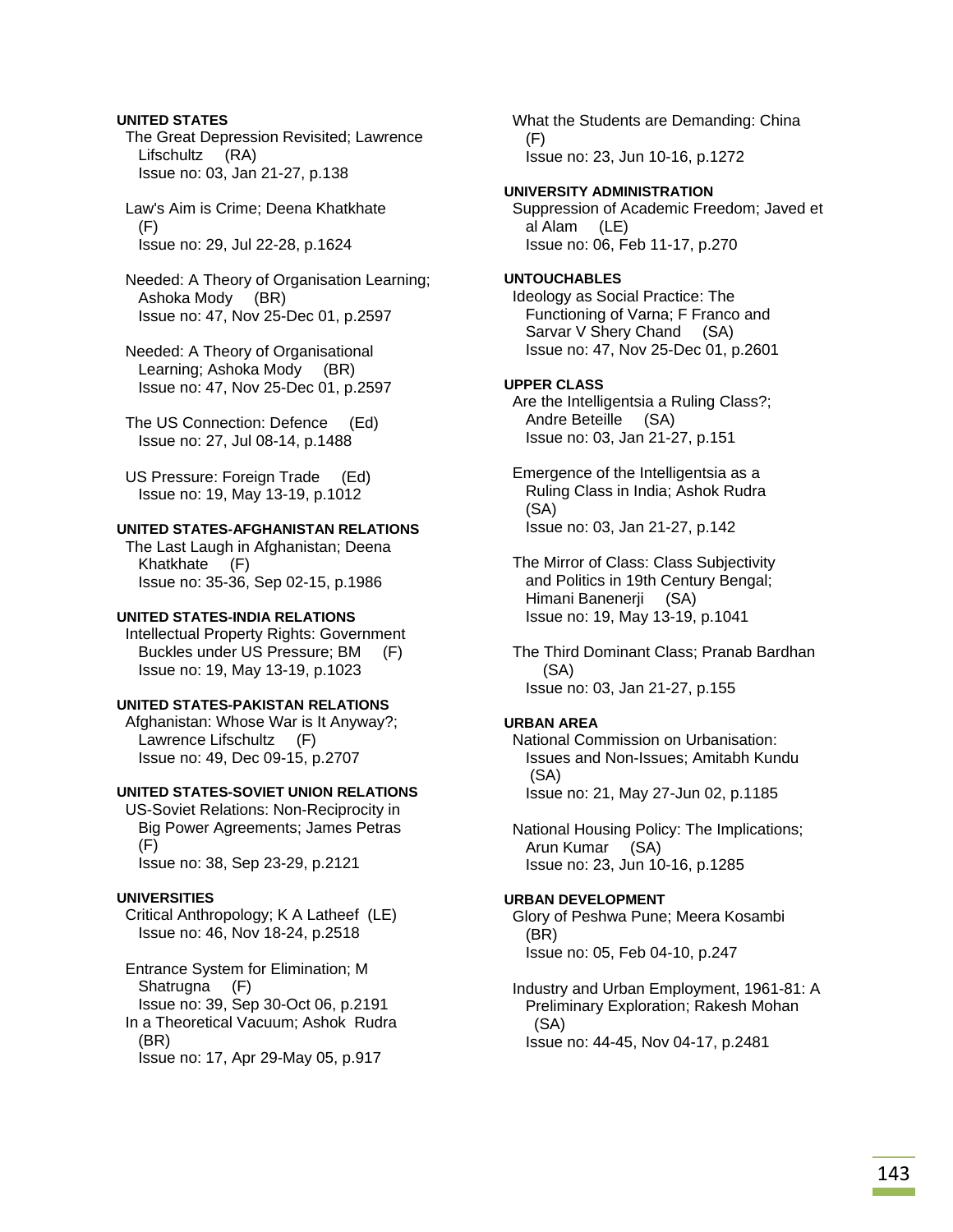## **URBAN DEVELOPMENT**

- National Commission on Urbanisation: Issues and Non-Issues; Amitabh Kundu (SA) Issue no: 21, May 27-Jun 02, p.1185
- National Housing Policy: The Implications; Arun Kumar (SA) Issue no: 23, Jun 10-16, p.1285
- Priorities in Urban Planning and National Commission on Urbanisation; Meera Mehta and Dinesh Mehta (SA) Issue no: 21, May 27-Jun 02, p.1178
- Protesting World Bank Aid; P J James (LE) Issue no: 10, Mar 11-17, p.482

#### **URBAN SOCIOLOGY**

 A Case Study of Pavement Dwellers in Calcutta: Family Characteristics of the Urban Poor; N Vijay Jagannathan and Animesh Halder (SA) Issue no: 06, Feb 11-17, p.315

#### **URBAN TRANSPORT**

 Transportation for the People of Bharat; Dinesh Mohan (P) Issue no: 51-52, Dec 23-05, p.2829

#### **URBANIZATION**

 National Commission on Urbanisation: Issues and Non-Issues; Amitabh Kundu (SA) Issue no: 21, May 27-Jun 02, p.1185

 Priorities in Urban Planning and National Commission on Urbanisation; Meera Mehta and Dinesh Mehta (SA) Issue no: 21, May 27-Jun 02, p.1178

# **UTTAR PRADESH**

 Capitalist World System or Capitalist Village?; Gail Omvedt (BR) Issue no: 41, Oct 14-20, p.2306

 Communal Riots in Muzaffar Nagar, Khatauli and Aligarh; Asghar Ali Engineer and K S Durrani (F) Issue no: 01, Jan 07-13, p.22

 Criminals in Command: Panchayat Elections (Ed) Issue no: 03, Jan 21-27, p.114

 The Economic Factor: Anti-Reservation Agitation (Ed) Issue no: 50, Dec 16-22, p.2744

- Ice on Summer Seas; Bhabani Sen Gupta (F) Issue no: 41, Oct 14-20, p.2285
- Micro-Ideology and Micro-Utopia in Khalapur: Changes in the Discourse on Caste over Thirty Years; Pauline Kolenda (SA) Issue no: 32, Aug 12-18, p.1831
- Rising Tide: Communalism (Ed) Issue no: 41, Oct 14-20, p.2276
- Surge of Communal Militancy (Ed) Issue no: 40, Oct 07-13, p.2219
- UP in Wake of 'Green Revolution'; Gail Omvedt (BR) Issue no: 46, Nov 18-24, p.2549

### **VALUE ADDED TAX**

 Indirect Taxes in India: An Incidence Analysis; Shikha Jha and P V Srinivasan (SA) Issue no: 15, Apr 15-21, p.811

#### **VEGETABLE OIL INDUSTRY**

 Blind Man's Buff: Oil Seeds (C) Issue no: 44-45, Nov 04-17, p.2450

 Calling Vanaspati Lobby's Bluff: Oilseeds (C) Issue no: 40, Oct 07-13, p.2222

 Government Fails to Fulfil Commitments: Vegetable Oils (C) Issue no: 29, Jul 22-28, p.1618

 Long Way to Self-Sufficiency: Oilseeds (C) Issue no: 48, Dec 02-08, p.2630

 Many Question Marks: Vegetable Oils (C) Issue no: 37, Sep 16-22, p.2042

## NDDB's Market Intervention Operations in Oilseeds; S J Phansalkar (LE) Issue no: 26, Jul 01-07, p.1422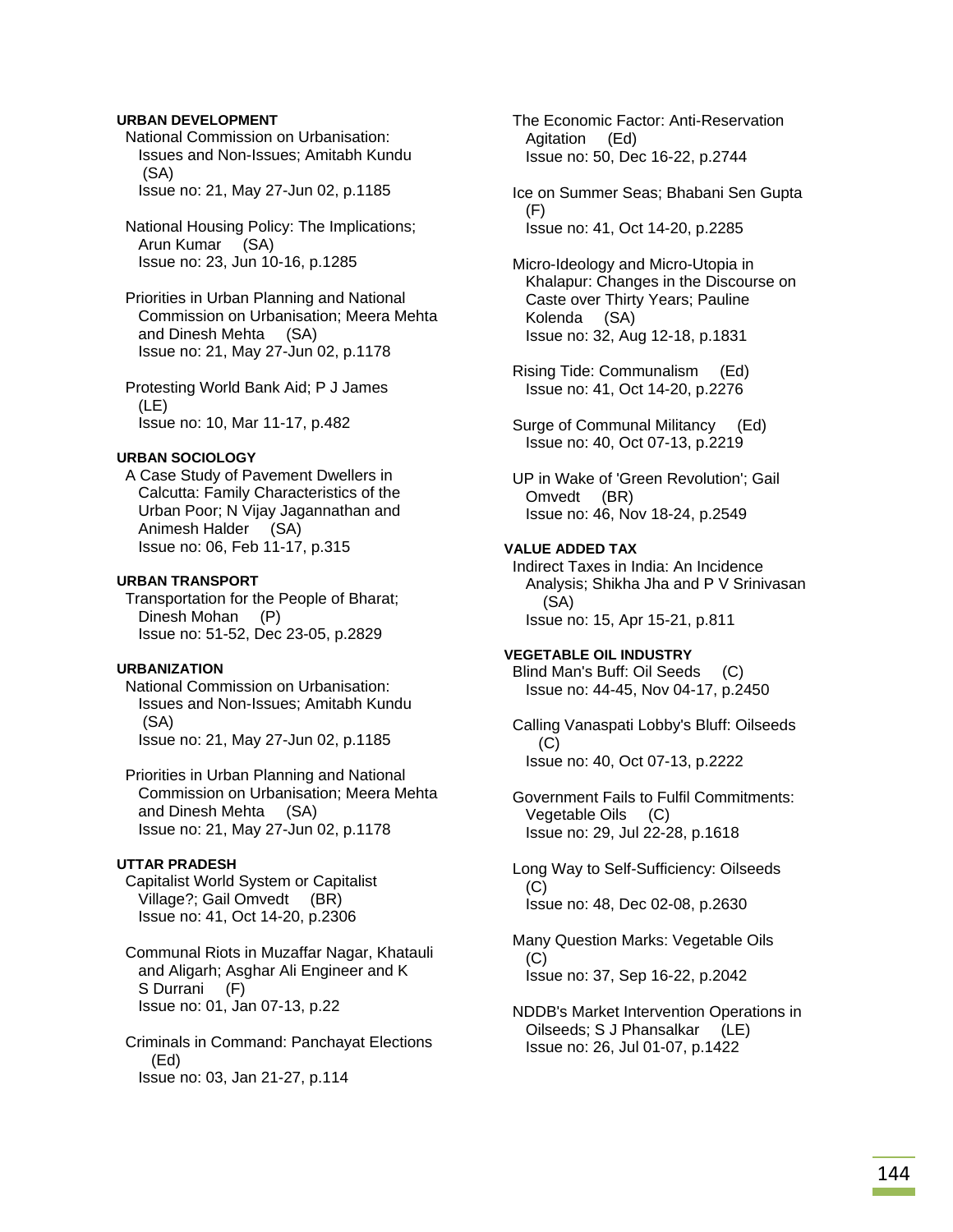### **VEGETABLE OIL INDUSTRY**

 Oilseeds: Government Fails to Sustain Minimum Prices (C) Issue no: 03, Jan 21-27, p.114

 Swayed by World Bank?: Vegetable Oils (C) Issue no: 22, Jun 03-09, p.1194

 What Happened to the Integrated Policy?: Oilseeds (C) Issue no: 08, Feb 25-Mar 03, p.386

# **VENTURE CAPITAL**

 Venture Capital Financing; Sudip Bhattacharyya (RA) Issue no: 47, Nov 25-Dec 01, p.M157

### **VIOLENCE**

 Anti-Rushdie Disturbances in Bombay; Asghar Ali Engineer (F) Issue no: 10, Mar 11-17, p.492

### **VIOLENCE AGAINST WOMEN**

 A Political Life: Sri Lanka; Amrit Wilson (F) Issue no: 42, Oct 21-27, p.2363

 Sexual Violence for Political Ends; Lakshmi et al (LE) Issue no: 42, Oct 21-27, p.2338

#### **VIOLENCE AGAINT WOMEN**

 Sexual Terrorism; Suresh (LE) Issue no: 40, Oct 07-13, p.2218

### **VISHWA HINDU PARISHAD**

 The Babri Masjid-Ram Janmabhoomi Question; A G Noorani (F) Issue no: 44-45, Nov 04-17, p.2461

 Elections, Parties and the Political Void; Arun Sinha (F) Issue no: 43, Oct 28-Nov 03, p.2413

 Not Going by Default Entirely; Gautam Navlakha (LE) Issue no: 18, May 06-12, p.946

 A Show of Hindu Power; Gautam Navlakha (F) Issue no: 13, Apr 01-07, p.658

 Will It Work This Time?: Bihar; Arun Sinha (F) Issue no: 50, Dec 16-22, p.2755

**VOCATIONAL TRAINING**  Entrepreneurship Training for Small Business in Developing Countries: Some Issues; H A Romijn (RA) Issue no: 08, Feb 25-Mar 03, p.M8 Literacy Missions: Receding Horizons; I

 Ramabrahmam (P) Issue no: 41, Oct 14-20, p.2301

### **VOTING BEHAVIOUR**

 The Elections in Andhra Pradesh; K Balagopal (F) Issue no: 51-52, Dec 23-05, p.2817

#### **WAGES, PERKS AND BONUS**

 Callous Delay: Minimum Wages (Ed) Issue no: 26, Jul 01-07, p.1424

 Dam Workers on Strike; Bina Srinivasn, Rohit Prajapati and Wilfred D'Costa (F) Issue no: 07, Feb 18-24, p.339

 Deskilling and Wage Differentials in Construction Industry; K N Harilal (SA) Issue no: 24, Jun 17-23, p.1347

 Emoluments in Public Enterprises: Review of Pay Committee's Report; Venkata C S Ratnam (RA) Issue no: 21, May 27-Jun 02, p.M61

 Evolution of Unionism and Labour Market Structure: Case of Bombay Textile Mills, 1947-1985; Debashish Bhattacherjee (RA) Issue no: 21, May 27-Jun 02, p.M67

 Expensive Ornaments: Politics (Ed) Issue no: 13, Apr 01-07, p.644

 Export Processing Zones in China Buji: A Case Study; Sun Yonghong (SA) Issue no: 07, Feb 18-24, p.355

 Income and Income Differentials among Workers in Small-Scale Manufacturing Enterprises in Calcutta: Some Survey Results; Bina Roy and Robin Mukherjee (SA) Issue no: 48, Dec 02-08, p.2671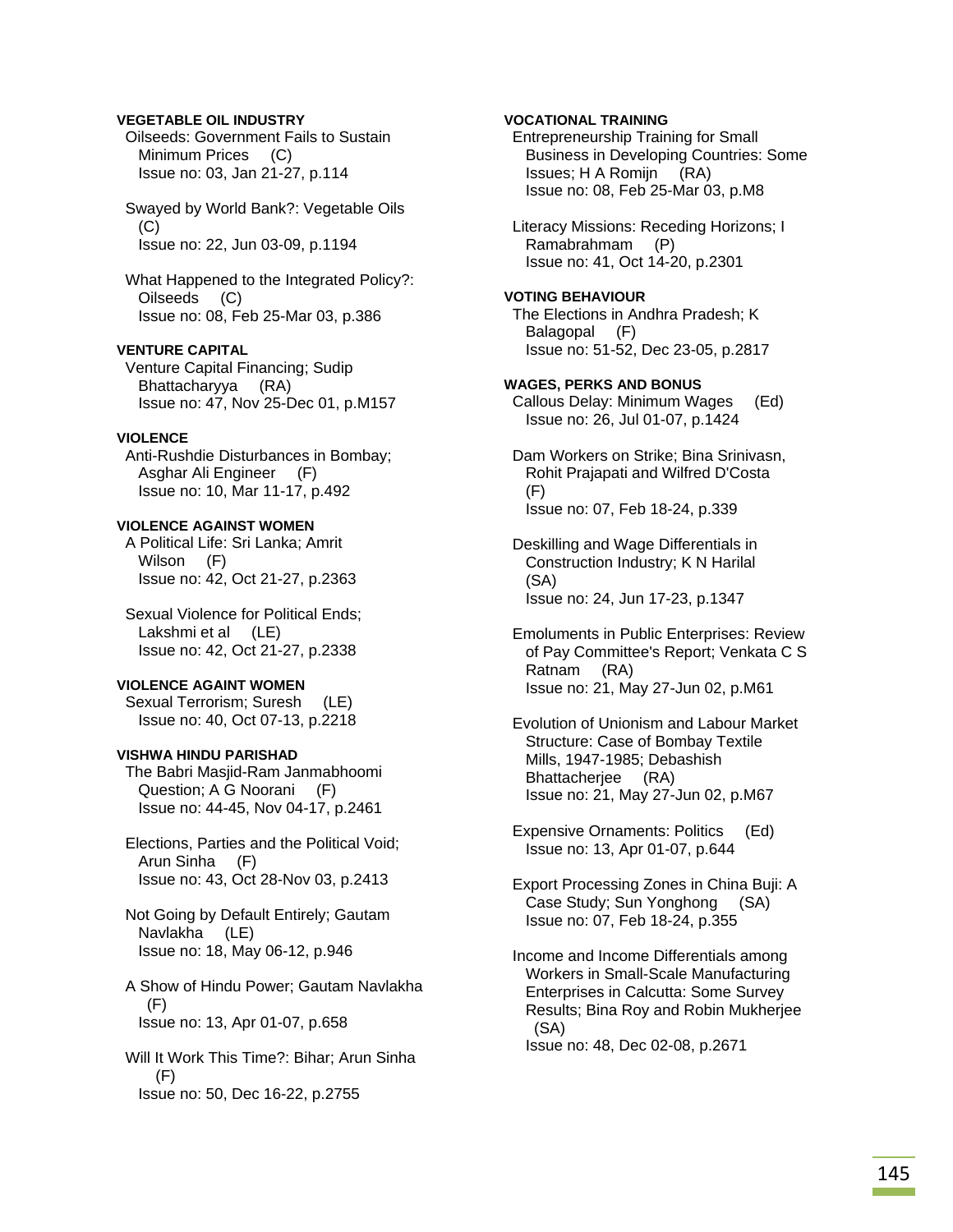### **WAGES, PERKS AND BONUS**

 Industrial Growth and Employment; Bagaram Tulpule (BR) Issue no: 14, Apr 08-14, p.727

 Inter and Intra Occupational Differences in Income and Level of Living; Manabendu Chattopadhyay, Robin Mukherjee and Ashok Rudra (SA) Issue no: 16, Apr 22-28, p.875

 Inter and Intra Occupational Differences in Income and Level of Living; Manabendu Chattopadhyay, Robin Mukherjee and Ashok Rudra (SA) Issue no: 29, Jul 22-28, p.1669

 Is Justice a Bigger Share?; DN (F) Issue no: 12, Mar 25-31, p.607

 Kamani Tubes: On the Move; B Srinivas (F) Issue no: 12, Mar 25-31, p.610

- Performance Evaluation System for Memoranda of Understanding; Prajapati Trivedi (RA) Issue no: 21, May 27-Jun 02, p.M55
- Production Centers for Refugee Women Workers; Satya Devi et al Parwanda (LE) Issue no: 35-36, Sep 02-15, p.1974

 Real Wages and Productivity in Industry: A Disaggregated Analysis; Bagaram Tulpule and R C Datta (RA) Issue no: 34, Aug 26-Sep 01, p.M94

 Right Judgment, Wrong Time: The Working Class; Radha Iyer (F) Issue no: 39, Sep 30-Oct 06, p.2181

 Sickness in Indian Textile Industry; Bagaram Tulpule (D) Issue no: 29, Jul 22-28, p.1675

 A Strike that Could Have Been Avoided: Labour; Radha Iyer (F) Issue no: 19, May 13-19, p.1025

 Striking Narmada Dam Workers; Wilfred D'Souza (LE) Issue no: 16, Apr 22-28, p.842

 Teaching Teachers a Lesson?: Education; J V Deshpande (F) Issue no: 33, Aug 19-25, p.1875

 The Working Class: Cost of Living Index Fraud; Radha Iyer (F) Issue no: 25, Jun 24-30, p.1383

### **WARS AND WARFARE**

 Afghanistan: Whose War is It Anyway?; Lawrence Lifschultz (F) Issue no: 49, Dec 09-15, p.2707

### **WATER POLLUTION**

 Common Seas as Bottomless Dumps; Narendra Singh (BR) Issue no: 15, Apr 15-21, p.783

 Threat to Water Resources: Environment (Ed) Issue no: 01, Jan 07-13, p.7

### **WATER RESOURCE MANAGEMENT**

Managing Water; B D Dhawan (BR) Issue no: 49, Dec 09-15, p.2715

 Mounting Antagonism towards Big Dams; Ashok K Mitra (D) Issue no: 31, Aug 05-11, p.1791

 Threat to Water Resources: Environment (Ed) Issue no: 01, Jan 07-13, p.7

### **WELFARE ECONOMICS**

 Transformation and Travail in Chinese Society; B Gopalakrishna Kumar (RA) Issue no: 43, Oct 28-Nov 03, p.2423

 The Welfare State Works; Kaushik Basu (BR) Issue no: 17, Apr 29-May 05, p.917

### **WEST ASIA**

 New Factors: West Asia (Ed) Issue no: 32, Aug 12-18, p.1803

### **WEST BENGAL**

 Bakreswar 89; S Bhattacharya (LE) Issue no: 18, May 06-12, p.946

 Central Valuation Board of West Bengal: Devaluing a Valuatin Authority; Amaresh Bagchi (F) Issue no: 51-52, Dec 23-05, p.2823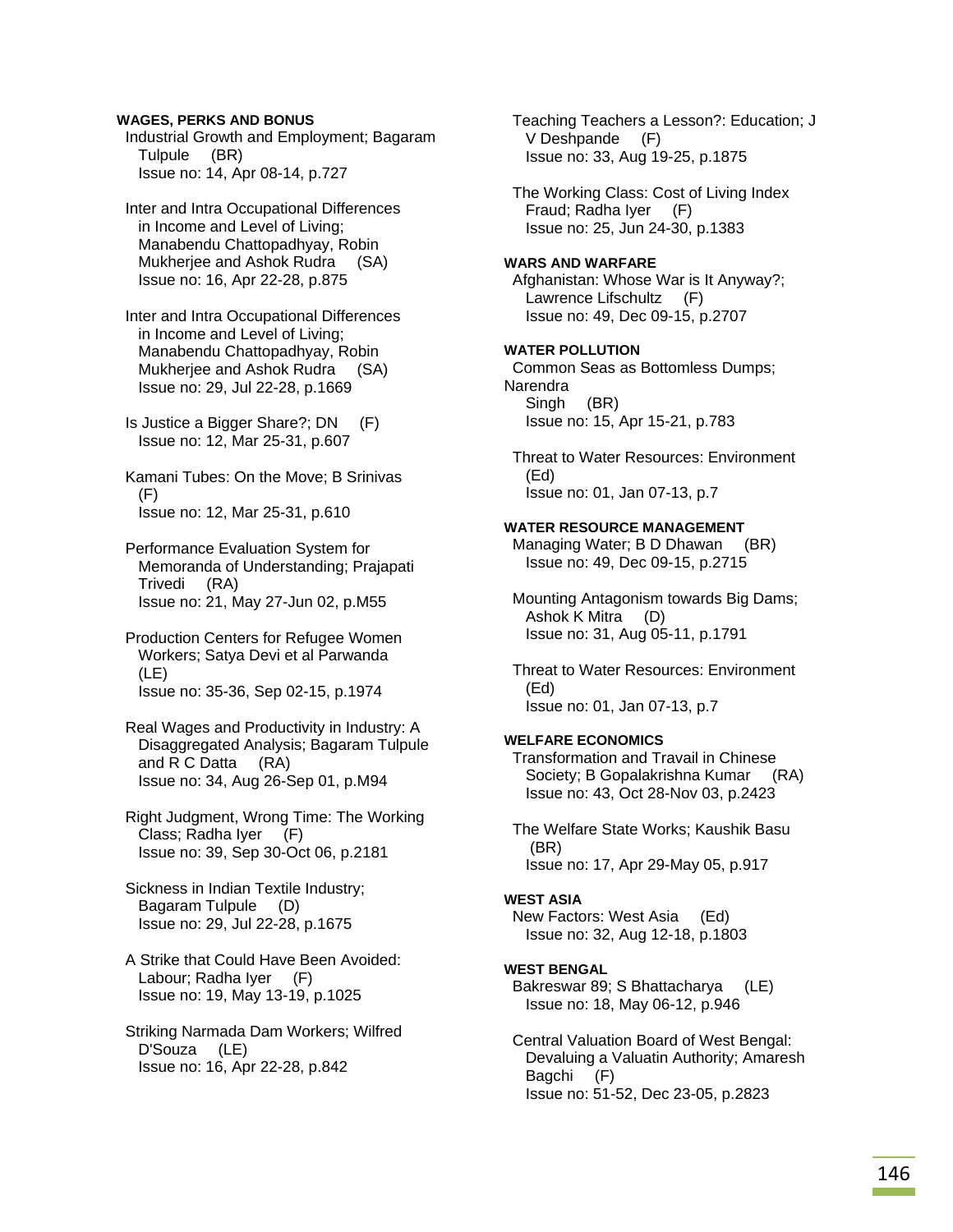### **WEST BENGAL**

- Communal Virus: West Bengal (Ed) Issue no: 34, Aug 26-Sep 01, p.1932
- Communication Gaps: Politics (Ed) Issue no: 37, Sep 16-22, p.2040
- Congress Party: Cadres to Order (Ed) Issue no: 17, Apr 29-May 05, p.896
- CPI(M)-CPI Relations: the Basic issues: West Bengal; Ajit Roy (F) Issue no: 20, May 20-26, p.1081
- CPI(M)-CPI Relations: West Bengal (Ed) Issue no: 15, Apr 15-21, p.756
- Dangerous Trend: West Bengal (Ed) Issue no: 37, Sep 16-22, p.2041
- Doctor Needs Help; Chandan Mitra (LE) Issue no: 14, Apr 08-14, p.702
- Export Price Racket: Cotton (C) Issue no: 17, Apr 29-May 05, p.989
- Familiar Picture: West Bengal (Ed) Issue no: 25, Jun 24-30, p.1364
- Free Hand for Police: West Bengal (Ed) Issue no: 18, May 06-12, p.949
- Hasty Action: West Bengal (Ed) Issue no: 33, Aug 19-25, p.1865
- How Serious?: Left Unity (Ed) Issue no: 10, Mar 11-17, p.484
- Howrah Elections: West Bengal (Ed) Issue no: 11, Mar 18-24, p.536
- Inter and Intra Occupational Differences in Income and Level of Living; Manabendu Chattopadhyay, Robin Mukherjee and Ashok Rudra (SA) Issue no: 29, Jul 22-28, p.1669
- Jute Woes; Pannalall Mundhra (LE) Issue no: 27, Jul 08-14, p.1486
- Labour: Bengal Lamps Affair; Biren Roy (F) Issue no: 11, Mar 18-24, p.552
- Land Use Planning in Rural Bengal; Biplab Dasgupta (BR) Issue no: 09, Mar 04-10, p.461

 Left Front Recovers Lost Ground: West Bengal; Ajit Roy (F) Issue no: 49, Dec 09-15, p.2698

- Lessons of Two Major Industrial Disputes in West Bengal (F) Issue no: 02, Jan 14-20, p.68
- Long-Term Problems Remain; Sushil Khanna (F) Issue no: 18, May 06-12, p.958
- Micro View of Rural Poverty; Manabendu Chattopadhyay (BR) Issue no: 15, Apr 15-21, p.785
- On Same Wavelength?: Politics (Ed) Issue no: 24, Jun 17-23, p.1309
- Policy of Appeasement: Communalism (Ed) Issue no: 42, Oct 21-27, p.2340
- Political Awareness as a Factor in Accessibility of Health Services: A Case Study of Rural Kerala and West Bengal; Moni Nag (SA) Issue no: 08, Feb 25-Mar 03, p.417
- Politics of a Food Crisis; Ashim Mukhopadhyay (F) Issue no: 34, Aug 26-Sep 01, p.1944
- Rural Development in Many Hues; Bhabatosh Datta (BR) Issue no: 27, Jul 08-14, p.1523
- Saviour from Dundee: Jute Industry (Ed) Issue no: 22, Jun 03-09, p.1193
- Sweeping Generalisation; S Dutta Choudhury (LE) Issue no: 51-52, Dec 23-05, p.2798
- Taken for a Ride?: West Bengal (Ed) Issue no: 42, Oct 21-27, p.2341
- The Undependable Allies; Ajit Roy  $(F)$ Issue no: 13, Apr 01-07, p.655
- Was it Necessary?: Politics (Ed) Issue no: 26, Jul 01-07, p.1426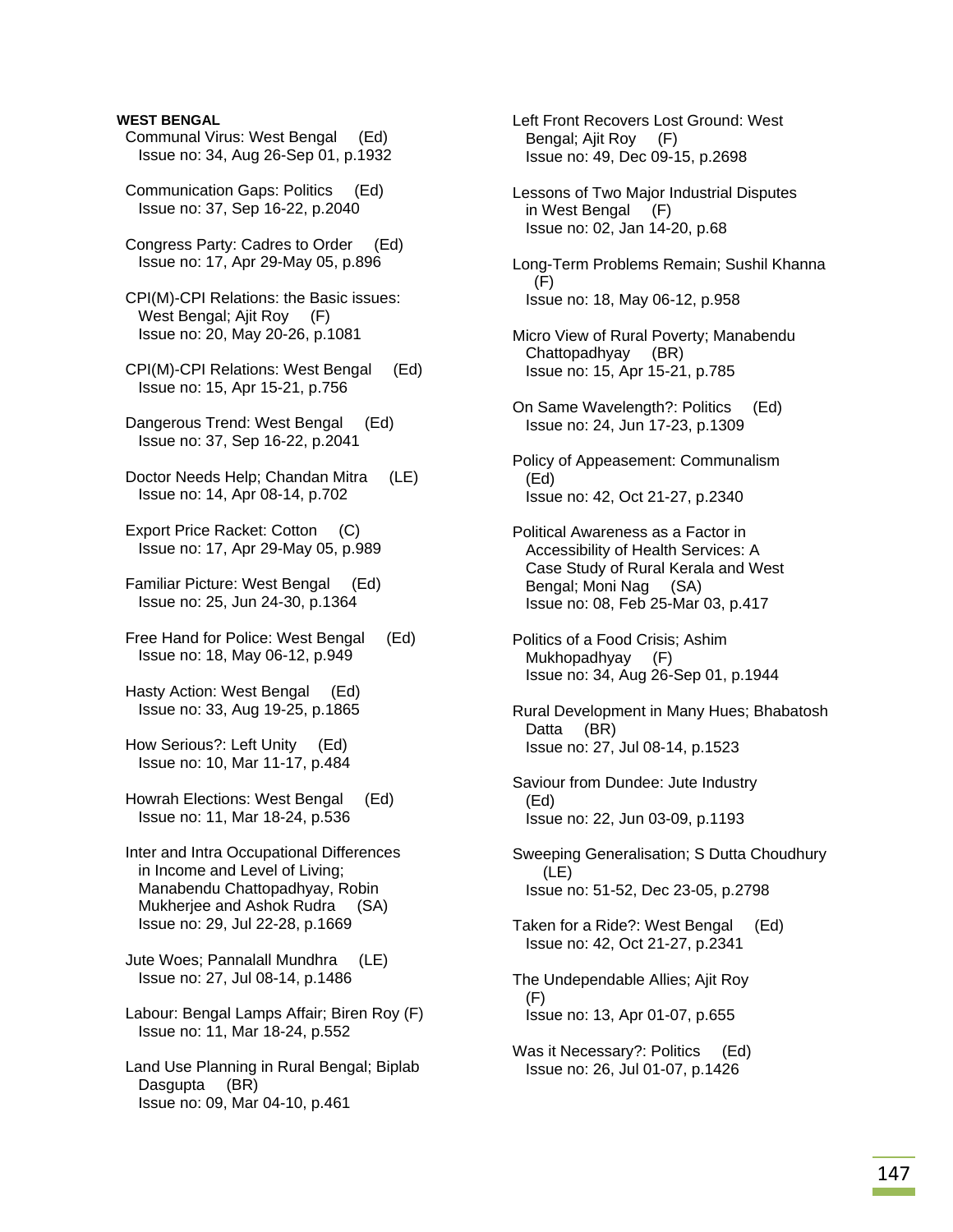# **WEST BENGAL**

 West Bengal Landscapes: A Morning on a Commuter Train; Arun Ghosh (F) Issue no: 08, Feb 25-Mar 03, p.391

### **WHEAT**

 Sources of Recent Growth in Rice and Wheat Output; Deepak Ahluwalia (RA) Issue no: 39, Sep 30-Oct 06, p.A137

### **WHOLESALE PRICE**

 The Price Crunch (Ed) Issue no: 39, Sep 30-Oct 06, p.2167

 Sustained Pressure on Consumer Prices (F) Issue no: 13, Apr 01-07, p.659

### **WHOLESALE PRICE INDEX**

 Essential Consumption Goods Bear the Brunt: Price (F) Issue no: 43, Oct 28-Nov 03, p.2417

 The Price Crunch (Ed) Issue no: 39, Sep 30-Oct 06, p.2167

 Sustained Pressure on Consumer Prices  $(F)$ Issue no: 13, Apr 01-07, p.659

### **WOMEN**

 Continuing Dowry Debate; Madhu Kishwar (D) Issue no: 49, Dec 09-15, p.2738

 Plea for Survival; Gabriele Dietrich (BR) Issue no: 07, Feb 18-24, p.353

#### **WOMEN AND AGRICULTURE**

 Trends in Women's Employment, 1971-1981: Some Macro-Level Observations; Nirmala Banerjee (RA) Issue no: 17, Apr 29-May 05, p.WS10

 Women in Agriculture: A Review of the Indian Literature; Nata Duvvury (RA) Issue no: 43, Oct 28-Nov 03, p.WS96

# **WOMEN AND CHILD HEALTH**

 Problems of Medical Prevention in a Punjab Village; Joyce Pettigrew (SA) Issue no: 50, Dec 16-22, p.2784

 Women's Health (Ed) Issue no: 27, Jul 08-14, p.1487

 Women's Work Is Never Done: Dairy Development and Health in the Lives of Rural Women in Rajasthan; Miriam Sharma and Urmaila Vanjani (RA) Issue no: 17, Apr 29-May 05, p.WS38

### **WOMEN AND DEVELOPMENT**

 'Might is Right': Feminist Movement in France: Achievements and Shortcomings; Christiance Hurtig, Janine Mossuz-Lavau and Mariette Sineau (SA) Issue no: 44-45, Nov 04-17, p.2505

 In a Theoretical Vacuum; Ashok Rudra (BR) Issue no: 17, Apr 29-May 05, p.917

 Plea for Survival; Gabriele Dietrich (BR) Issue no: 07, Feb 18-24, p.353

 The State, Religious Fundamentalism and Women: Trends in South Asia; Amrita Chhachhi (SA) Issue no: 11, Mar 18-24, p.567

Women Studies; Divya Pandey (LE) Issue no: 25, Jun 24-30, p.1362

#### **WOMEN AND EDUCATION**

 Women Studies; Divya Pandey (LE) Issue no: 25, Jun 24-30, p.1362

 Women Studies in India; Neera Desai and Maithreyi Krishnaraj (D) Issue no: 29, Jul 22-28, p.1676

 Women's Studies in India; Vichuti Patel and Veena R Poonacha (LE) Issue no: 23, Jun 10-16, p.1254

#### **WOMEN AND LAW**

 Muslim Women Act: The Other Side; S Ameenul Hasan Rizvi (LE) Issue no: 03, Jan 21-27, p.110

### **WOMEN AND LITERATURE**

 Outcaste Power: Ritual Displacement and Virile Maternity in Indian Women Writers; Meena Alexander (SA) Issue no: 07, Feb 18-24, p.367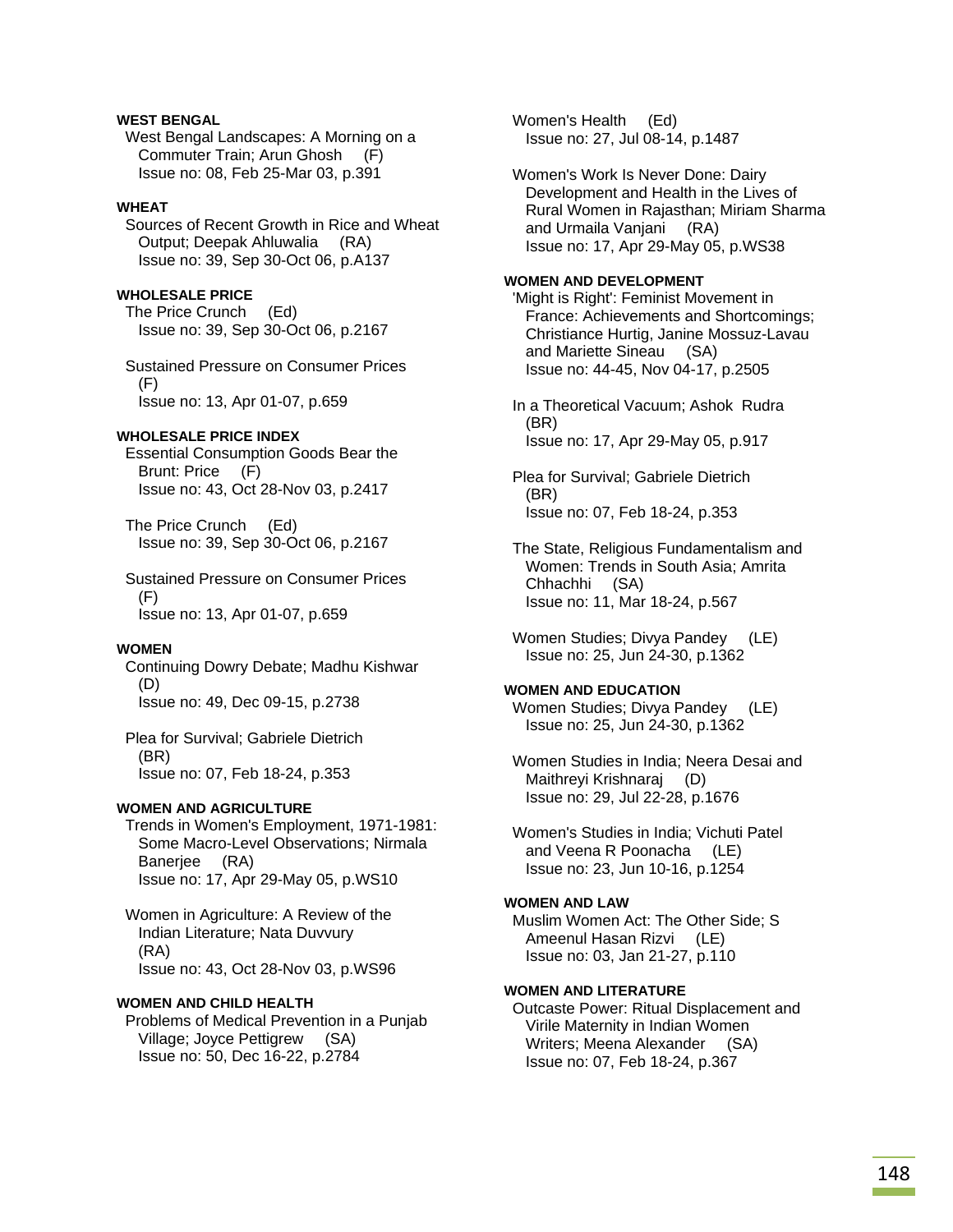### **WOMEN AND POLITICS**

 Reservations for Women in Panchayats; DN (F) Issue no: 23, Jun 10-16, p.1269

 Women in a Revolutionary Setting; Ilina Sen (BR) Issue no: 46, Nov 18-24, p.2545

#### **WOMEN AND RELIGION**

 The Left and Feminism; Kumari Jayawaedena and Govind Kelkar (P) Issue no: 38, Sep 23-29, p.2123

 The State, Religious Fundamentalism and Women: Trends in South Asia; Amrita Chhachhi (SA) Issue no: 11, Mar 18-24, p.567

#### **WOMEN AND WORK**

 Changes in Women's Employment in Rural Areas, 1961-83; Jeemol Unni (RA) Issue no: 17, Apr 29-May 05, p.WS23

 Female Labour Absorption in Construction Sector; Arup Mitra and Swapna Mukhopadhyay (SA) Issue no: 10, Mar 11-17, p.523

 Feminists, Women's Movement, and the Working Class; Ilina Sen (P) Issue no: 29, Jul 22-28, p.1639

 The Fisherwoman Financier: A Study of Status-Role Nexus in a Peasant Community; C Sridevi (RA) Issue no: 17, Apr 29-May 05, p.WS6

 From Tribal Community to Working Class Consciousness: Case of Yerukula Women; Meena Radhakrishna (RA) Issue no: 17, Apr 29-May 05, p.WS2

 New Perspectives on Women's Work; Sujata Gothoskar (BR) Issue no: 29, Jul 22-28, p.1649

 Obstructing Justice; Tapan Bose (LE) Issue no: 05, Feb 04-10, p.214

 Part-time Work for Women; Sujata Gothoskar (F) Issue no: 46, Nov 18-24, p.2537

 Plea for Survival; Gabriele Dietrich (BR) Issue no: 07, Feb 18-24, p.353

 Production Centers for Refugee Women Workers; Satya Devi et al Parwanda (LE) Issue no: 35-36, Sep 02-15, p.1974

 Reservations for Women; Vina Mazumdar (D) Issue no: 50, Dec 16-22, p.2795

 Rural Women, Poverty and Natural Resources: Sustenance, Sustainability and Struggle for Change; Bina Agarwal (RA) Issue no: 43, Oct 28-Nov 03, p.WS46

 Sexual Division of Labour; DN and GK (P) Issue no: 34, Aug 26-Sep 01, p.1949

 Taking Dung-Work Seriously: Women's Work and Rural Development in North India; Roger Jeffery, Patrica Jeffery and Andrew Lyon (RA) Issue no: 17, Apr 29-May 05, p.WS32

 Technological Change and Women Workers: Evidence from the Expansionary Phase in Haryana Agriculture; Sheila Bhalla (RA) Issue no: 43, Oct 28-Nov 03, p.WS67

 Trends in Women's Employment, 1971-1981: Some Macro-Level Observations; Nirmala Banerjee (RA) Issue no: 17, Apr 29-May 05, p.WS10

 We Demand Our Rights: Refugee Women's Long Journey (F) Issue no: 27, Jul 08-14, p.1507

 Women and Civil Services; Ahmed Abbas Maswood (LE) Issue no: 05, Feb 04-10, p.214

 Women and Ecology; Sharad Kulkarni (BR) Issue no: 31, Aug 05-11, p.1770

 Women in Soviet Central Asia; Pronab Sen (BR) Issue no: 20, May 20-26, p.1104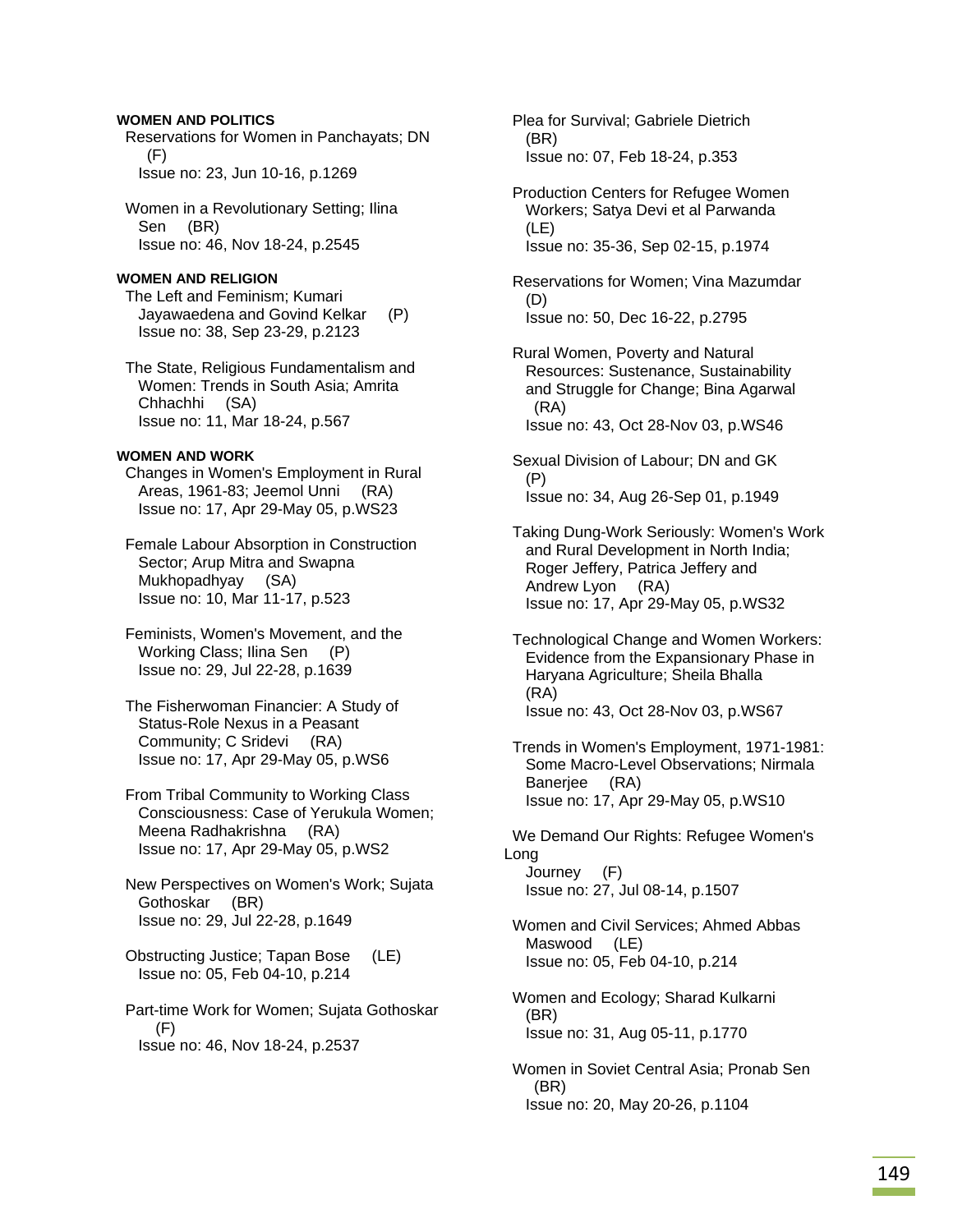### **WOMEN AND WORK**

Women Studies; Divya Pandey (LE) Issue no: 25, Jun 24-30, p.1362

 Women's Work in Indian Agriculture by Agro-Ecologic Zones: Meeting Needs of Landless and Land-Poor Women; Martha A Chen (RA) Issue no: 43, Oct 28-Nov 03, p.WS79

 Women's Work Is Never Done: Dairy Development and Health in the Lives of Rural Women in Rajasthan; Miriam Sharma and Urmaila Vanjani (RA) Issue no: 17, Apr 29-May 05, p.WS38

### **WOMEN'S EMPOWERMENT**

 Feminists, Women's Movement, and the Working Class; Ilina Sen (P) Issue no: 29, Jul 22-28, p.1639

 Women, Emancipation and Equality; Asha Jayant and Indira Rothermund (D) Issue no: 30, Jul 29-Aug 04, p.1722

### **WOMEN'S RIGHTS**

 The State, Religious Fundamentalism and Women: Trends in South Asia; Amrita Chhachhi (SA) Issue no: 11, Mar 18-24, p.567

 We Demand Our Rights: Refugee Women's Long Journey (F) Issue no: 27, Jul 08-14, p.1507

#### **WOMEN'S STATUS**

 Dowry and Inheritance Rights; Madhu Kishwar (D) Issue no: 11, Mar 18-24, p.587

 Dowry as Property; J P Jain (LE) Issue no: 07, Feb 18-24, p.326

 Early Subordination; Sukumari Bhattacharji (BR) Issue no: 25, Jun 24-30, p.1398

 Family as an Area of Power Struggle; C S Lakshmi (D) Issue no: 19, May 13-19, p.1065

 Feminists, Women's Movement, and the Working Class; Ilina Sen (P) Issue no: 29, Jul 22-28, p.1639

 From Tribal Community to Working Class Consciousness: Case of Yerukula Women; Meena Radhakrishna (RA) Issue no: 17, Apr 29-May 05, p.WS2

 In a Theoretical Vacuum; Ashok Rudra (BR) Issue no: 17, Apr 29-May 05, p.917

 Minority Identity, Muslim Women Bill Campaign and the Political Process; Zoya Hasan (SA) Issue no: 01, Jan 07-13, p.44

 On Kidneys and Dowry; C S Lakshmi (P) Issue no: 04, Jan 28-Feb 03, p.189

 Parameters of Family Policy in India; A M Shah (SA) Issue no: 10, Mar 11-17, p.513

 Plea for Survival; Gabriele Dietrich (BR) Issue no: 07, Feb 18-24, p.353

 Rural Women Fight for Independence; Gail Omvedt (F) Issue no: 17, Apr 29-May 05, p.910

 Taking Dung-Work Seriously: Women's Work and Rural Development in North India; Roger Jeffery, Patrica Jeffery and Andrew Lyon (RA) Issue no: 17, Apr 29-May 05, p.WS32

 Upholding Ideology of Male Domination; P A Sebastian (F) Issue no: 14, Apr 08-14, p.716

 Women Studies in India; Ashok Rudra (D) Issue no: 42, Oct 21-27, p.2395

 Women's Question Revisited; Babar Ali (D) Issue no: 43, Oct 28-Nov 03, p.2443

 Women's Studies in India; Vichuti Patel and Veena R Poonacha (LE) Issue no: 23, Jun 10-16, p.1254

 Women's Work Is Never Done: Dairy Development and Health in the Lives of Rural Women in Rajasthan; Miriam Sharma and Urmaila Vanjani (RA) Issue no: 17, Apr 29-May 05, p.WS38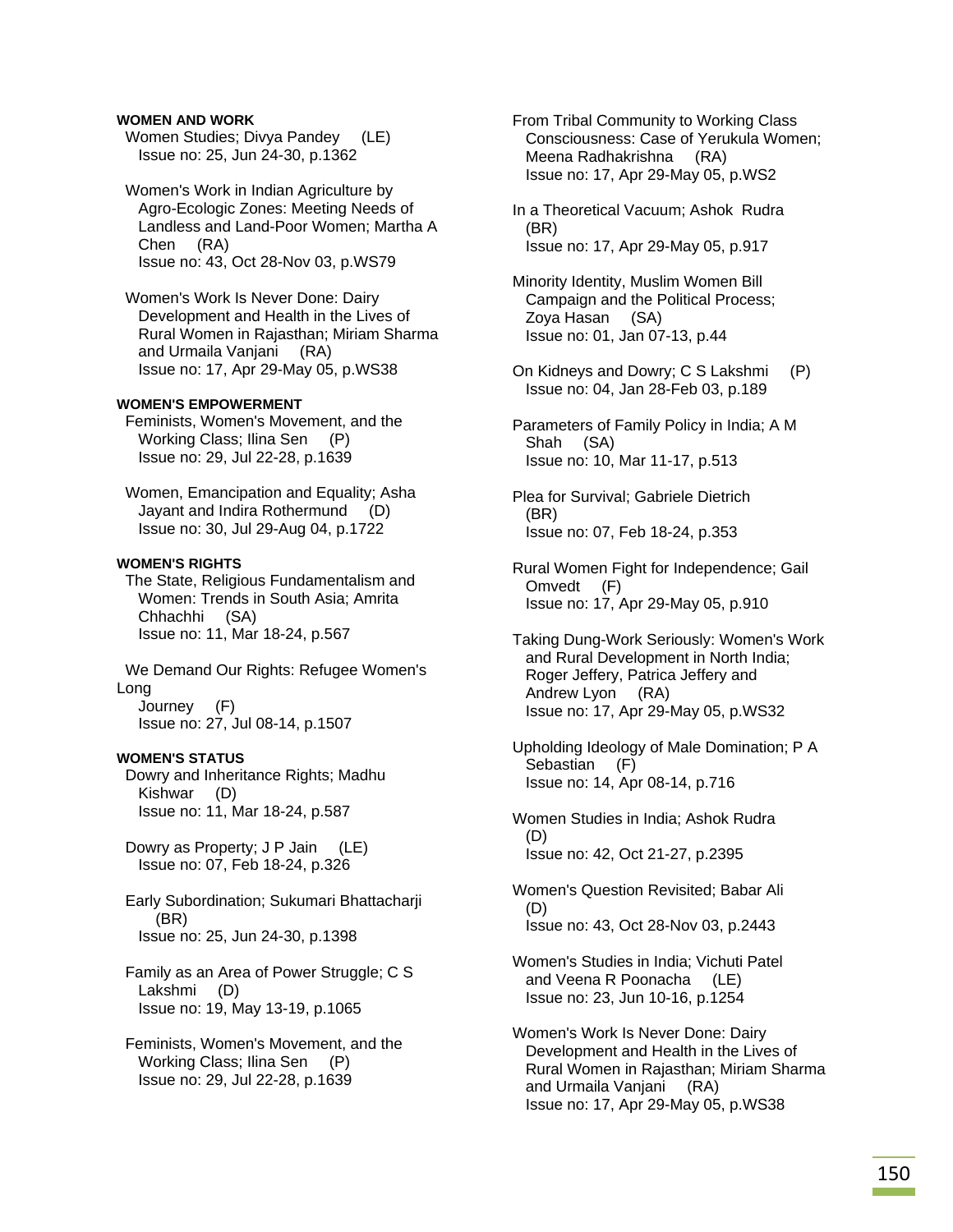### **WORKERS COOPERATIVES**

- Managing Kamani Tubes; Sharit K Bhowmik (F) Issue no: 16, Apr 22-28, p.857
- Workers Take Over Kamani Tubes; Sharit K Bhowmik (F) Issue no: 03, Jan 21-27, p.124
- WORKERS' PARTICIPATION IN MANAGEMENT Is Justice a Bigger Share?; DN (F) Issue no: 12, Mar 25-31, p.607
- Kamani Tubes: On the Move; B Srinivas  $(F)$ Issue no: 12, Mar 25-31, p.610
- Management Plays Truant: Workers Initiate Take-Over Plan; B Srinivas (F) Issue no: 38, Sep 23-29, p.2113
- Managements and Workers; Abha Chaturvedi (LE) Issue no: 02, Jan 14-20, p.54
- Workers and Trade Unions in China; P R Ram (BR) Issue no: 07, Feb 18-24, p.351
- The Working Class: Lessons of Hindustan Lever Lock-Out; Radha Iyer (F) Issue no: 29, Jul 22-28, p.1627

#### **WORKING CLASS**

- The Chinese Tragedy: Roots and Offshoots; Ajit Roy (SA) Issue no: 31, Aug 05-11, p.1785
- Communalism and Working Class: Riot of 1893 in Bombay City; Shashi Bhushan Upadhyay (RA) Issue no: 30, Jul 29-Aug 04, p.PE69
- Feminists, Women's Movement, and the Working Class; Ilina Sen (P) Issue no: 29, Jul 22-28, p.1639
- From Tribal Community to Working Class Consciousness: Case of Yerukula Women; Meena Radhakrishna (RA) Issue no: 17, Apr 29-May 05, p.WS2
- Right Judgment, Wrong Time: The Working Class; Radha Iyer (F) Issue no: 39, Sep 30-Oct 06, p.2181 The Third Dominant Class; Pranab Bardhan (SA) Issue no: 03, Jan 21-27, p.155
- West Bengal Landscapes: A Morning on a Commuter Train; Arun Ghosh (F) Issue no: 08, Feb 25-Mar 03, p.391
- Working Class Victory: Soviet Union (Ed) Issue no: 43, Oct 28-Nov 03, p.2402
- The Working Class: Cost of Living Index Fraud; Radha Iyer (F) Issue no: 25, Jun 24-30, p.1383
- The Working Class: Lessons of Hindustan Lever Lock-Out; Radha Iyer (F) Issue no: 29, Jul 22-28, p.1627

### **WORLD BANK**

- Blocking the Black Debt Hole in the 1990s; Andre Gunder Frank (F) Issue no: 42, Oct 21-27, p.2362
- Externally Funded Projects and State Plans; Sitaraman Gurumurthi (F) Issue no: 03, Jan 21-27, p.127
- Financial Reform: Role of Liberalisation; S P Gupta and Nirupam Bajpai (BR) Issue no: 44-45, Nov 04-17, p.2477
- No the Whole Story: External Debt (Ed) Issue no: 51-52, Dec 23-05, p.2800
- Protesting World Bank Aid; P J James (LE) Issue no: 10, Mar 11-17, p.482

#### **WORLD ECONOMY**

 Blocking the Black Debt Hole in the 1990s; Andre Gunder Frank (F) Issue no: 42, Oct 21-27, p.2362

- Craving for the Philosopher's Stone; Deena Khatkhate (m) Issue no: 31, Aug 05-11, p.1746
- Financial Reform: Role of Liberalisation; S P Gupta and Nirupam Bajpai (BR) Issue no: 44-45, Nov 04-17, p.2477